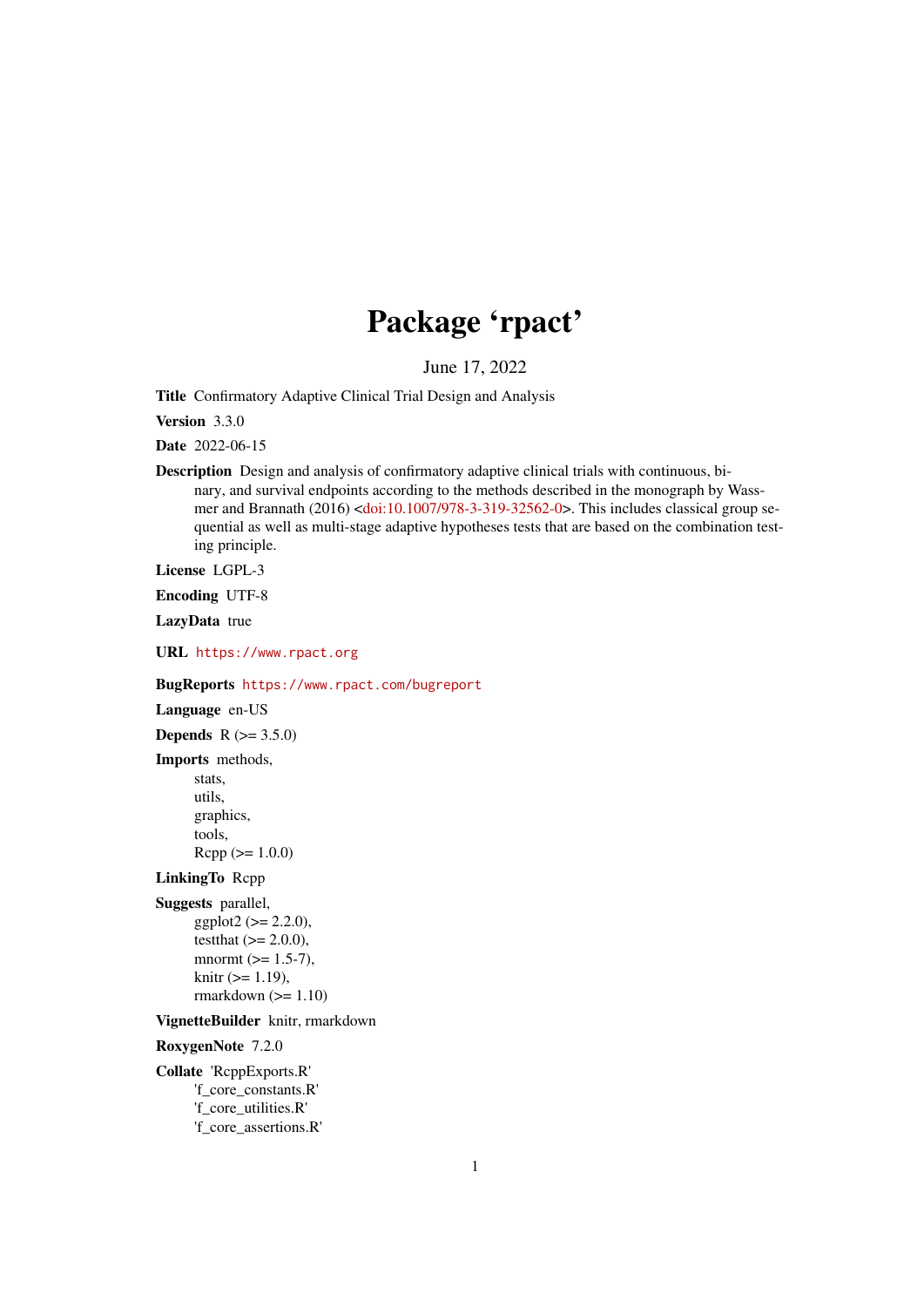2 R topics documented:

'f\_analysis\_utilities.R' 'f\_parameter\_set\_utilities.R' 'class\_core\_parameter\_set.R' 'class\_core\_plot\_settings.R' 'f\_analysis\_base.R' 'class\_analysis\_dataset.R' 'f\_core\_plot.R' 'class\_design.R' 'class\_analysis\_stage\_results.R' 'class\_analysis\_results.R' 'class\_time.R' 'class\_design\_set.R' 'f\_design\_utilities.R' 'class\_design\_plan.R' 'class\_design\_power\_and\_asn.R' 'class\_event\_probabilities.R' 'f\_simulation\_utilities.R' 'f\_simulation\_base\_survival.R' 'class\_simulation\_results.R' 'class\_summary.R' 'data.R' 'f\_analysis\_base\_means.R' 'f\_analysis\_base\_rates.R' 'f\_analysis\_base\_survival.R' 'f\_analysis\_enrichment.R' 'f\_analysis\_enrichment\_means.R' 'f\_analysis\_enrichment\_rates.R' 'f\_analysis\_enrichment\_survival.R' 'f\_analysis\_multiarm.R' 'f\_analysis\_multiarm\_means.R' 'f\_analysis\_multiarm\_rates.R' 'f\_analysis\_multiarm\_survival.R' 'f\_core\_output\_formats.R' 'f\_design\_fisher\_combination\_test.R' 'f\_design\_group\_sequential.R' 'f\_design\_sample\_size\_calculator.R' 'f\_simulation\_base\_means.R' 'f\_simulation\_base\_rates.R' 'f\_simulation\_enrichment.R' 'f\_simulation\_enrichment\_means.R' 'f\_simulation\_enrichment\_rates.R' 'f\_simulation\_enrichment\_survival.R' 'f\_simulation\_multiarm.R' 'f\_simulation\_multiarm\_means.R' 'f\_simulation\_multiarm\_rates.R' 'f\_simulation\_multiarm\_survival.R' 'parameter\_descriptions.R' 'pkgname.R'

## R topics documented:

|--|--|--|--|--|--|--|--|--|--|--|--|--|--|--|--|--|--|--|--|--|--|--|--|--|--|--|--|--|--|--|--|--|--|--|--|--|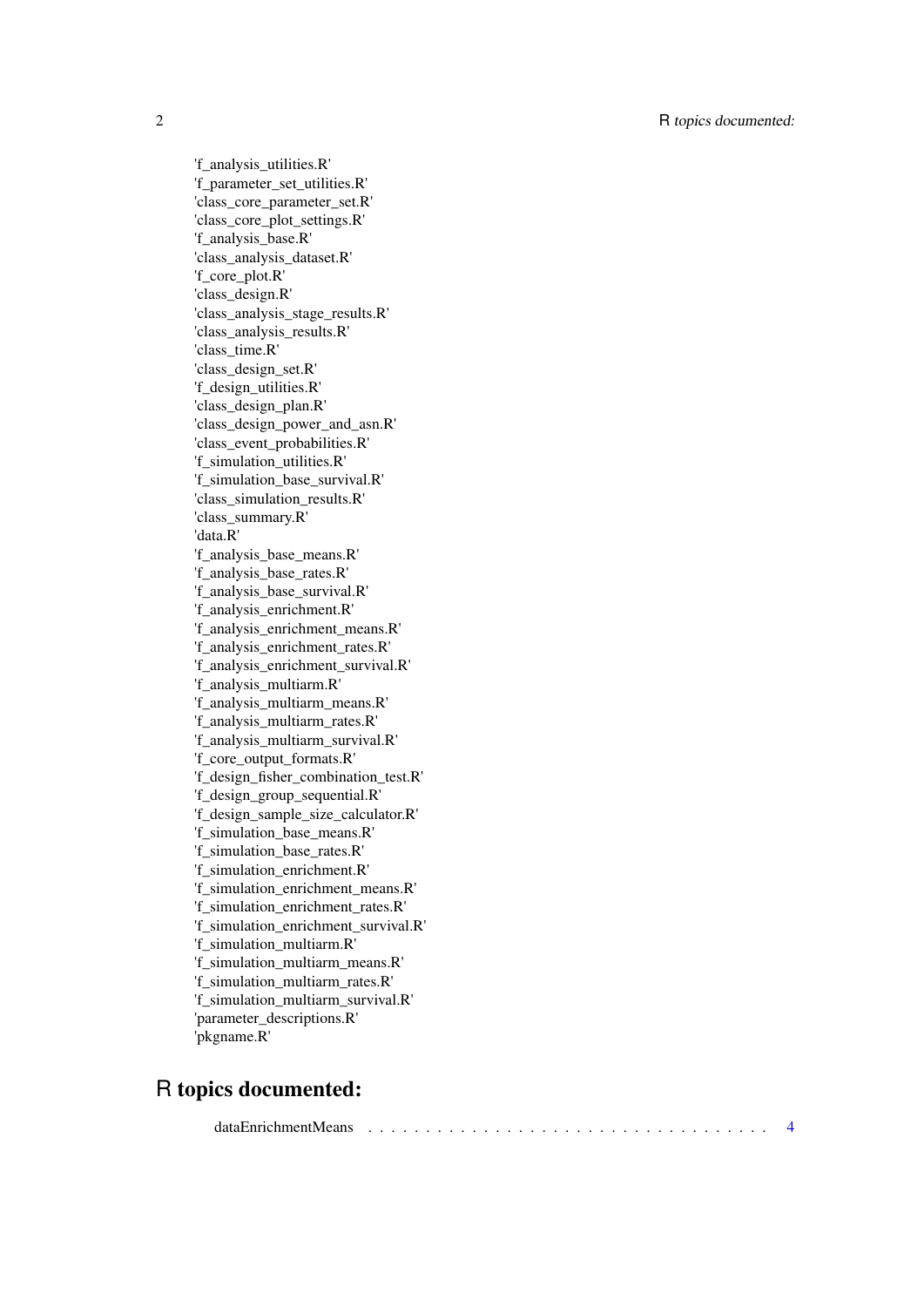| 5                        |
|--------------------------|
| 5                        |
| 5                        |
| 6                        |
| 6                        |
| 6                        |
| $\overline{7}$           |
| $\overline{7}$           |
| $\overline{7}$           |
| 8                        |
| 8                        |
| 8                        |
| 11                       |
| 16                       |
| 17                       |
| 19                       |
| 21                       |
| 22                       |
| 23                       |
| 28                       |
| 30                       |
| 31                       |
| 33                       |
| 36                       |
| 39                       |
| 40                       |
| 43                       |
| 45                       |
| 46                       |
| 48                       |
| 49                       |
| 51                       |
| 52                       |
| 55                       |
| 56                       |
| 58                       |
| 61                       |
| 66                       |
|                          |
| 67                       |
| 69                       |
| 70                       |
| 72                       |
| 74                       |
| 80                       |
| 85                       |
| 89                       |
| getSimulationMeans<br>93 |
| 98                       |
|                          |
|                          |
|                          |
|                          |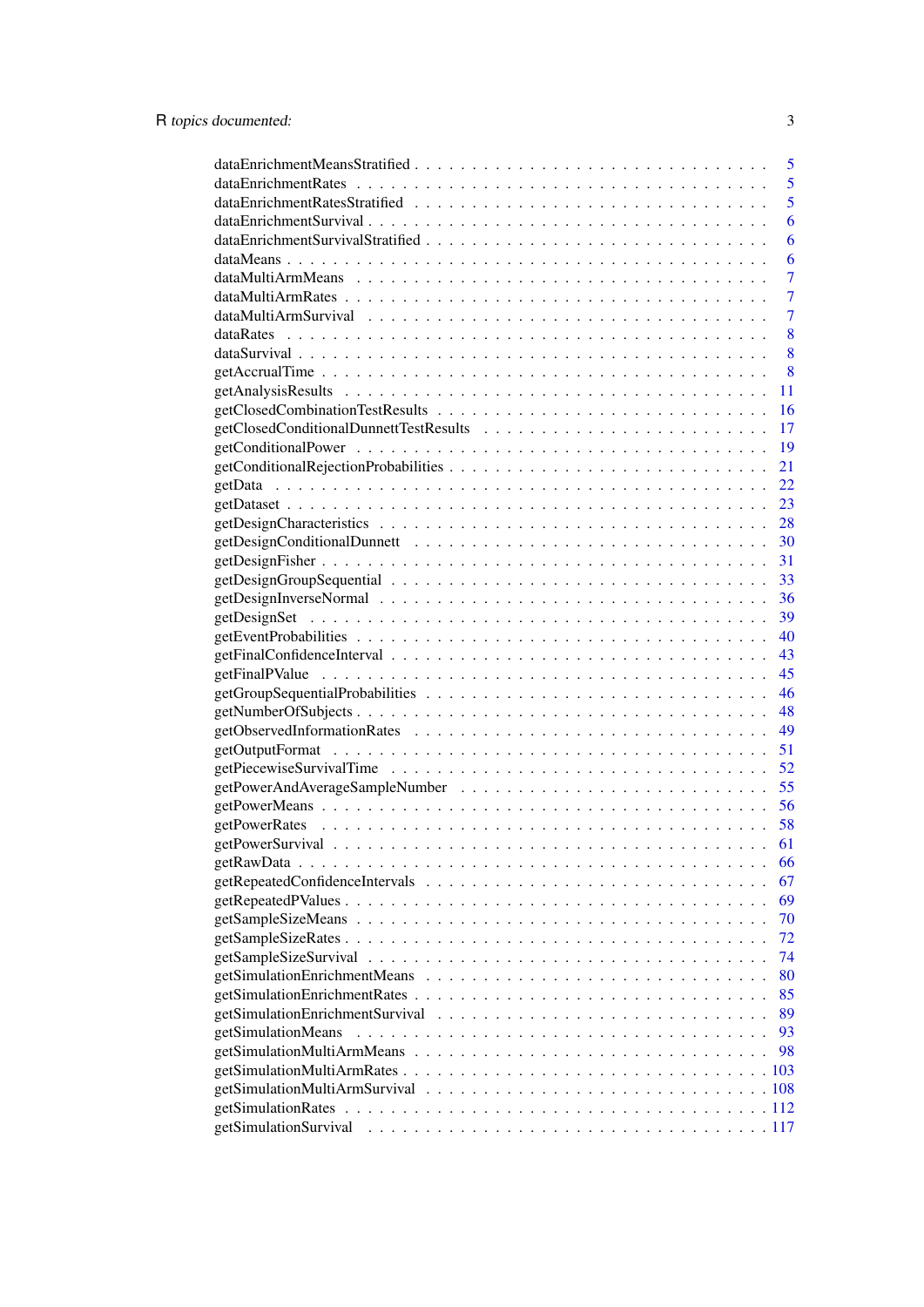<span id="page-3-0"></span>

#### **Index** the contract of the contract of the contract of the contract of the contract of the contract of the contract of the contract of the contract of the contract of the contract of the contract of the contract of the co

dataEnrichmentMeans *Enrichment Dataset of Means*

### Description

A dataset containing the sample sizes, means, and standard deviations of two groups. Use getDataset(dataEnrichment to create a dataset object that can be processed by [getAnalysisResults](#page-10-1).

### Usage

dataEnrichmentMeans

### Format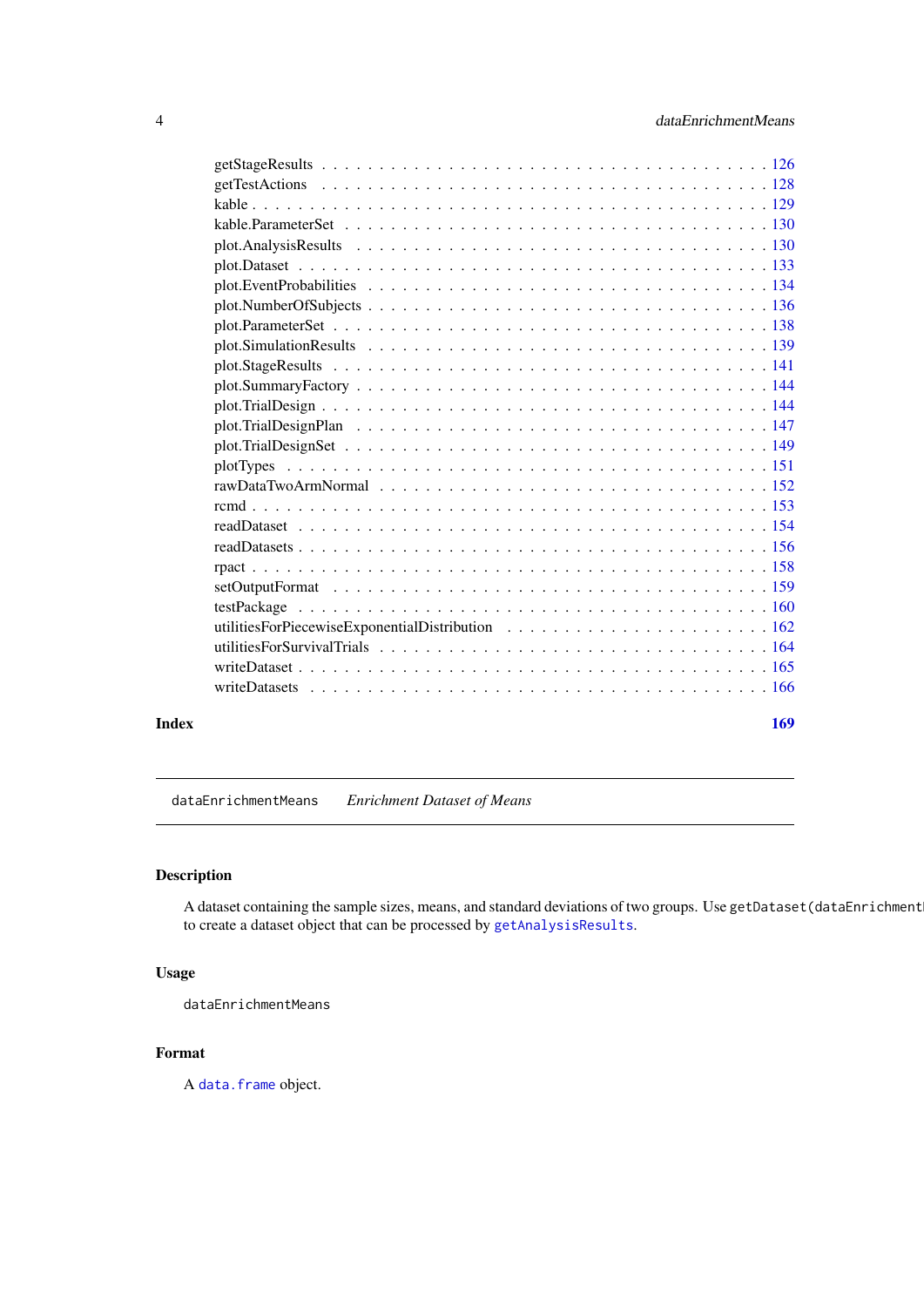<span id="page-4-0"></span>dataEnrichmentMeansStratified

*Stratified Enrichment Dataset of Means*

#### Description

A dataset containing the sample sizes, means, and standard deviations of two groups. Use getDataset(dataEnrichment to create a dataset object that can be processed by [getAnalysisResults](#page-10-1).

### Usage

dataEnrichmentMeansStratified

#### Format

A [data.frame](#page-0-0) object.

dataEnrichmentRates *Enrichment Dataset of Rates*

### Description

A dataset containing the sample sizes and events of two groups. Use getDataset(dataEnrichmentRates) to create a dataset object that can be processed by [getAnalysisResults](#page-10-1).

#### Usage

dataEnrichmentRates

### Format

A [data.frame](#page-0-0) object.

dataEnrichmentRatesStratified *Stratified Enrichment Dataset of Rates*

### Description

A dataset containing the sample sizes and events of two groups. Use getDataset(dataEnrichmentRatesStratified) to create a dataset object that can be processed by [getAnalysisResults](#page-10-1).

### Usage

dataEnrichmentRatesStratified

### Format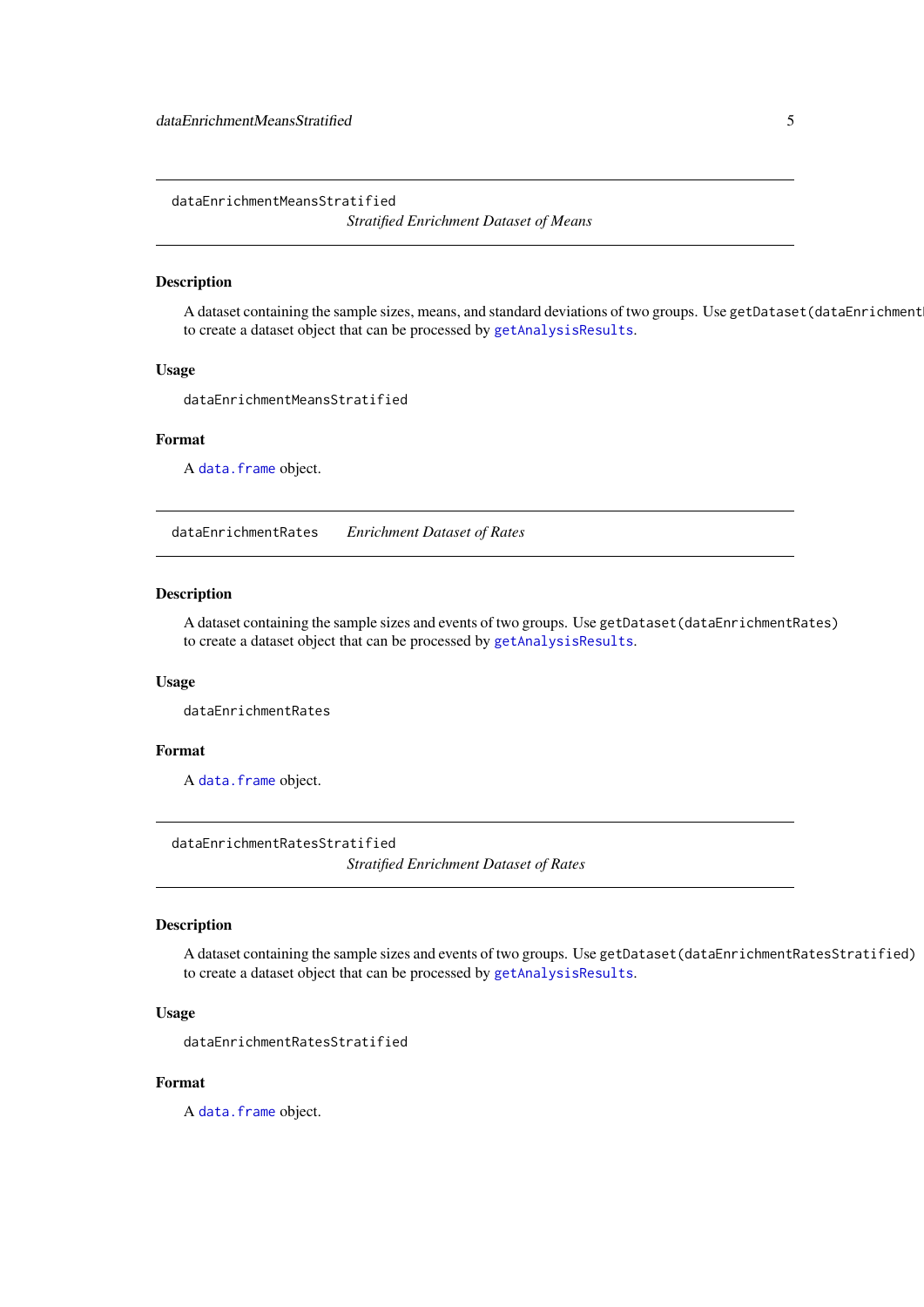<span id="page-5-0"></span>dataEnrichmentSurvival

*Enrichment Dataset of Survival Data*

#### Description

A dataset containing the log-rank statistics, events, and allocation ratios of two groups. Use getDataset(dataEnrichment to create a dataset object that can be processed by [getAnalysisResults](#page-10-1).

#### Usage

dataEnrichmentSurvival

#### Format

A [data.frame](#page-0-0) object.

dataEnrichmentSurvivalStratified *Stratified Enrichment Dataset of Survival Data*

#### Description

A dataset containing the log-rank statistics, events, and allocation ratios of two groups. Use getDataset(dataEnrichment to create a dataset object that can be processed by [getAnalysisResults](#page-10-1).

#### Usage

dataEnrichmentSurvivalStratified

### Format

A [data.frame](#page-0-0) object.

dataMeans *One-Arm Dataset of Means*

### Description

A dataset containing the sample sizes, means, and standard deviations of one group. Use getDataset(dataMeans) to create a dataset object that can be processed by [getAnalysisResults](#page-10-1).

### Usage

dataMeans

### Format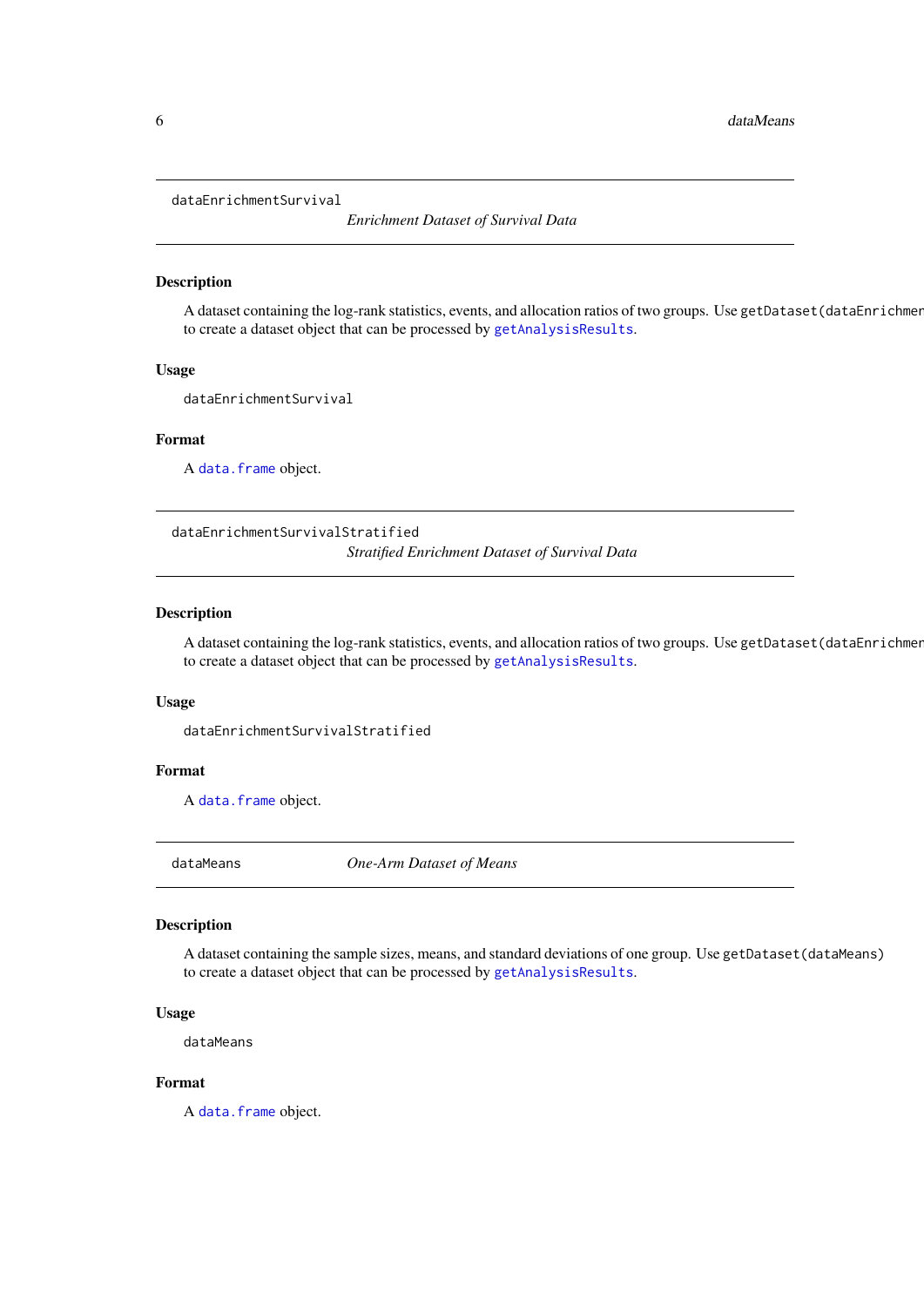<span id="page-6-0"></span>dataMultiArmMeans *Multi-Arm Dataset of Means*

### Description

A dataset containing the sample sizes, means, and standard deviations of four groups. Use getDataset(dataMultiArmMe to create a dataset object that can be processed by [getAnalysisResults](#page-10-1).

### Usage

dataMultiArmMeans

#### Format

A [data.frame](#page-0-0) object.

dataMultiArmRates *Multi-Arm Dataset of Rates*

#### Description

A dataset containing the sample sizes and events of three groups. Use getDataset(dataMultiArmRates) to create a dataset object that can be processed by [getAnalysisResults](#page-10-1).

#### Usage

dataMultiArmRates

### Format

A [data.frame](#page-0-0) object.

dataMultiArmSurvival *Multi-Arm Dataset of Survival Data*

### Description

A dataset containing the log-rank statistics, events, and allocation ratios of three groups. Use getDataset(dataMultiArmSurvival) to create a dataset object that can be processed by [getAnalysisResults](#page-10-1).

### Usage

dataMultiArmSurvival

#### Format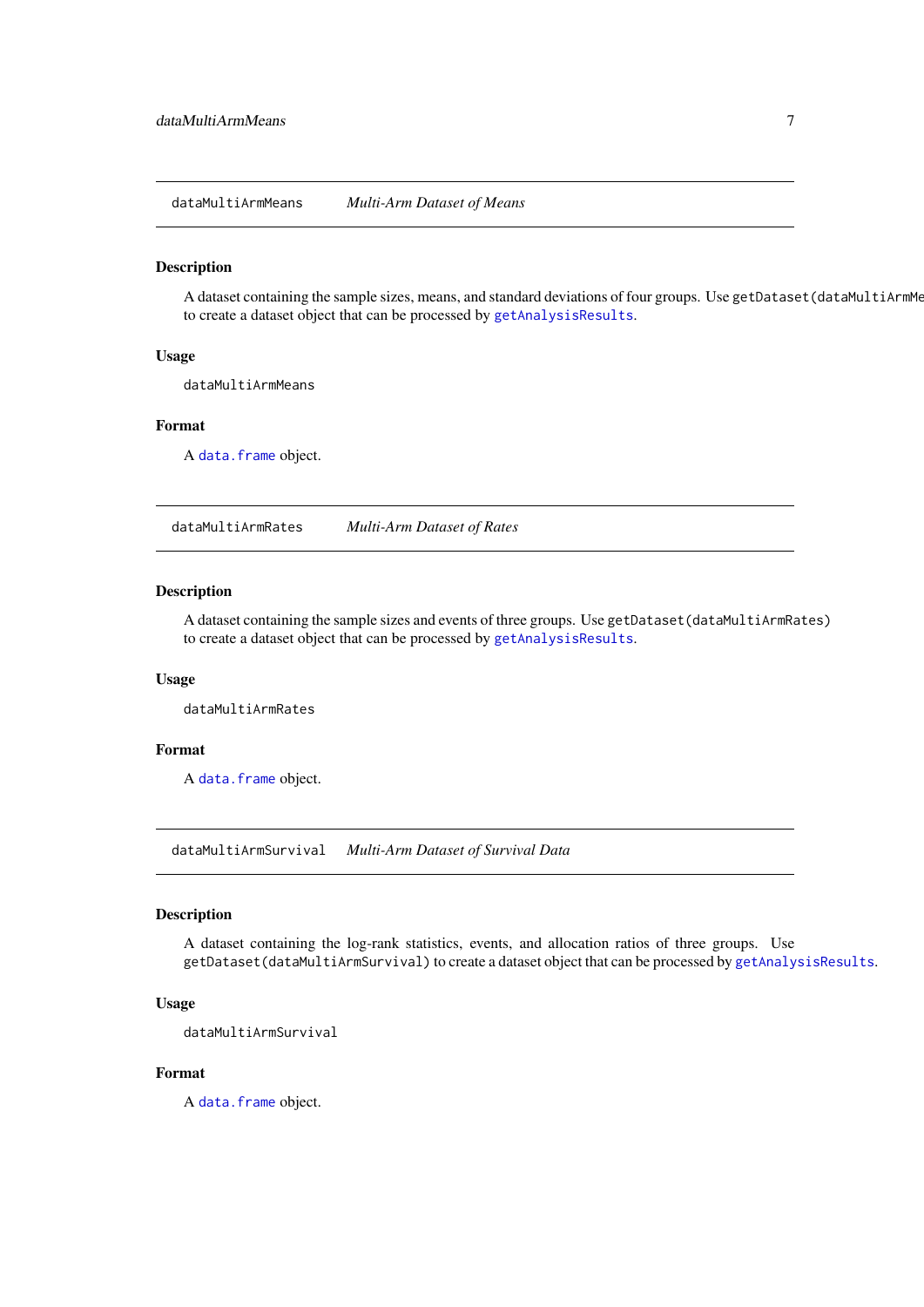<span id="page-7-0"></span>

### Description

A dataset containing the sample sizes and events of one group. Use getDataset(dataRates) to create a dataset object that can be processed by [getAnalysisResults](#page-10-1).

### Usage

dataRates

### Format

A [data.frame](#page-0-0) object.

dataSurvival *One-Arm Dataset of Survival Data*

#### Description

A dataset containing the log-rank statistics, events, and allocation ratios of one group. Use getDataset(dataSurvival) to create a dataset object that can be processed by [getAnalysisResults](#page-10-1).

### Usage

dataSurvival

### Format

A [data.frame](#page-0-0) object.

<span id="page-7-1"></span>getAccrualTime *Get Accrual Time*

### Description

Returns an AccrualTime object that contains the accrual time and the accrual intensity.

### Usage

```
getAccrualTime(
 accrualTime = NA_real_,
  ...,
 accrualIntensity = NA_real_,
 accrualIntensityType = c("auto", "absolute", "relative"),
 maxNumberOfSubjects = NA_real_
)
```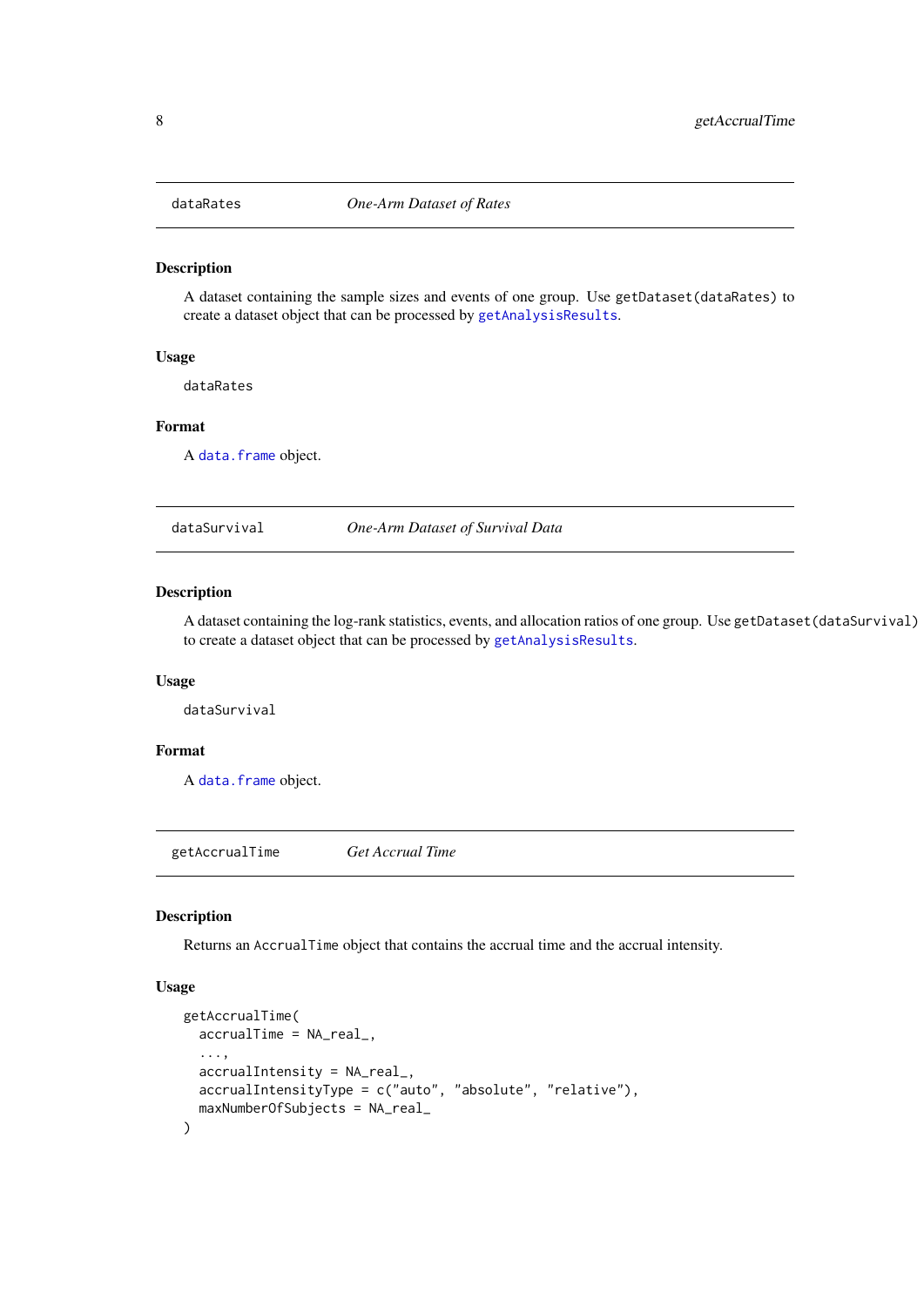#### getAccrualTime 9

### Arguments

accrualTime The assumed accrual time intervals for the study, default is  $c(0,12)$  (for details see [getAccrualTime](#page-7-1)).

> ... Ensures that all arguments (starting from the "...") are to be named and that a warning will be displayed if unknown arguments are passed.

#### accrualIntensity

A vector of accrual intensities, default is the relative intensity 0.1 (for details see [getAccrualTime](#page-7-1)).

accrualIntensityType

A character value specifying the accrual intensity input type. Must be one of "auto", "absolute", or "relative"; default is "auto", i.e., if all values are < 1 the type is "relative", otherwise it is "absolute".

#### maxNumberOfSubjects

The maximum number of subjects.

#### Value

Returns an [AccrualTime](#page-0-0) object. The following generics (R generic functions) are available for this result object:

- [names](#page-0-0) to obtain the field names.
- [print](#page-0-0) to print the object,
- [summary](#page-0-0) to display a summary of the object,
- [plot](#page-137-1) to plot the object,
- [as.data.frame](#page-0-0) to coerce the object to a [data.frame](#page-0-0),
- [as.matrix](#page-0-0) to coerce the object to a [matrix](#page-0-0).

### Staggered patient entry

accrualTime is the time period of subjects' accrual in a study. It can be a value that defines the end of accrual or a vector. In this case, accrualTime can be used to define a non-constant accrual over time. For this, accrualTime is a vector that defines the accrual intervals. The first element of accrualTime must be equal to  $\theta$  and, additionally, accrualIntensity needs to be specified. accrualIntensity itself is a value or a vector (depending on the length of accrualtime) that defines the intensity how subjects enter the trial in the intervals defined through accrualTime.

accrualTime can also be a list that combines the definition of the accrual time and accrual intensity (see below and examples for details).

If the length of accrualTime and the length of accrualIntensity are the same (i.e., the end of accrual is undefined), maxNumberOfSubjects > 0 needs to be specified and the end of accrual is calculated. In that case, accrualIntensity is the number of subjects per time unit, i.e., the absolute accrual intensity.

If the length of accrualTime equals the length of accrualIntensity  $-1$  (i.e., the end of accrual is defined), maxNumberOfSubjects is calculated if the absolute accrual intensity is given. If all elements in accrualIntensity are smaller than 1, accrualIntensity defines the \*relative\* intensity how subjects enter the trial. For example, accrualIntensity =  $c(0.1, 0.2)$  specifies that in the second accrual interval the intensity is doubled as compared to the first accrual interval. The actual (absolute) accrual intensity is calculated for the calculated or given maxNumberOfSubjects. Note that the default is accrual Intensity =  $0.1$  meaning that the \*absolute\* accrual intensity will be calculated.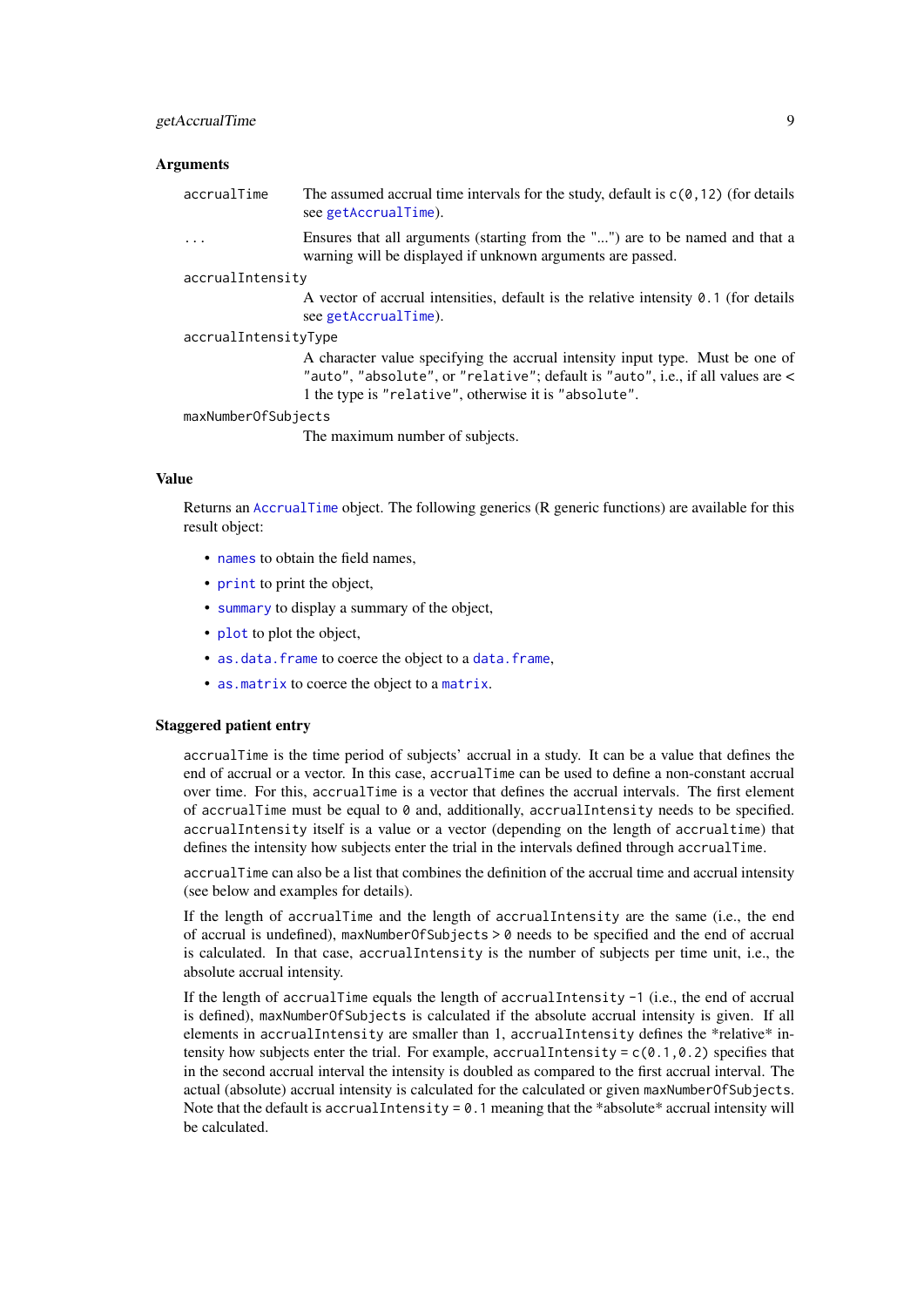#### How to get help for generic functions

Click on the link of a generic in the list above to go directly to the help documentation of the rpact specific implementation of the generic. Note that you can use the R function [methods](#page-0-0) to get all the methods of a generic and to identify the object specific name of it, e.g., use methods("plot") to get all the methods for the plot generic. There you can find, e.g., plot.AnalysisResults and obtain the specific help documentation linked above by typing ?plot.AnalysisResults.

#### See Also

[getNumberOfSubjects](#page-47-1) for calculating the number of subjects at given time points.

#### Examples

```
# Assume that in a trial the accrual after the first 6 months is doubled
# and the total accrual time is 30 months.
# Further assume that a total of 1000 subjects are entered in the trial.
# The number of subjects to be accrued in the first 6 months and afterwards
# is achieved through
getAccrualTime(accrualTime = c(0, 6, 30),accrualIntensity = c(0.1, 0.2), maxNumberOfSubjects = 1000)
# The same result is obtained via the list based definition
getAccrualTime(list(
     "0 - 5" = 0.1,"6 - \langle =30" = 0.2 \rangle,maxNumberOfSubjects = 1000)
# Calculate the end of accrual at given absolute intensity:
getAccrualTime(accrualTime = c(0, 6),accrualIntensity = c(18, 36), maxNumberOfSubjects = 1000)
# Via the list based definition this is
getAccrualTime(list(
    "0 - 5" = 18,">=6" = 36,
    maxNumberOfSubjects = 1000)
# You can use an accrual time object in getSampleSizeSurvival() or
# getPowerSurvival().
# For example, if the maximum number of subjects and the follow up
# time needs to be calculated for a given effect size:
accrualTime = getAccrualTime(accrualTime = c(0, 6, 30),accrualIntensity = c(0.1, 0.2)getSampleSizeSurvival(accrualTime = accrualTime, pi1 = 0.4, pi2 = 0.2)
# Or if the power and follow up time needs to be calculated for given
# number of events and subjects:
accrualTime = getAccrualTime(accrualTime = c(0, 6, 30),accrualIntensity = c(0.1, 0.2), maxNumberOfSubjects = 110)
getPowerSurvival(accrualTime = accrualTime, pi1 = 0.4, pi2 = 0.2,
maxNumberOfEvents = 46)
# How to show accrual time details
# You can use a sample size or power object as argument for the function
# getAccrualTime():
```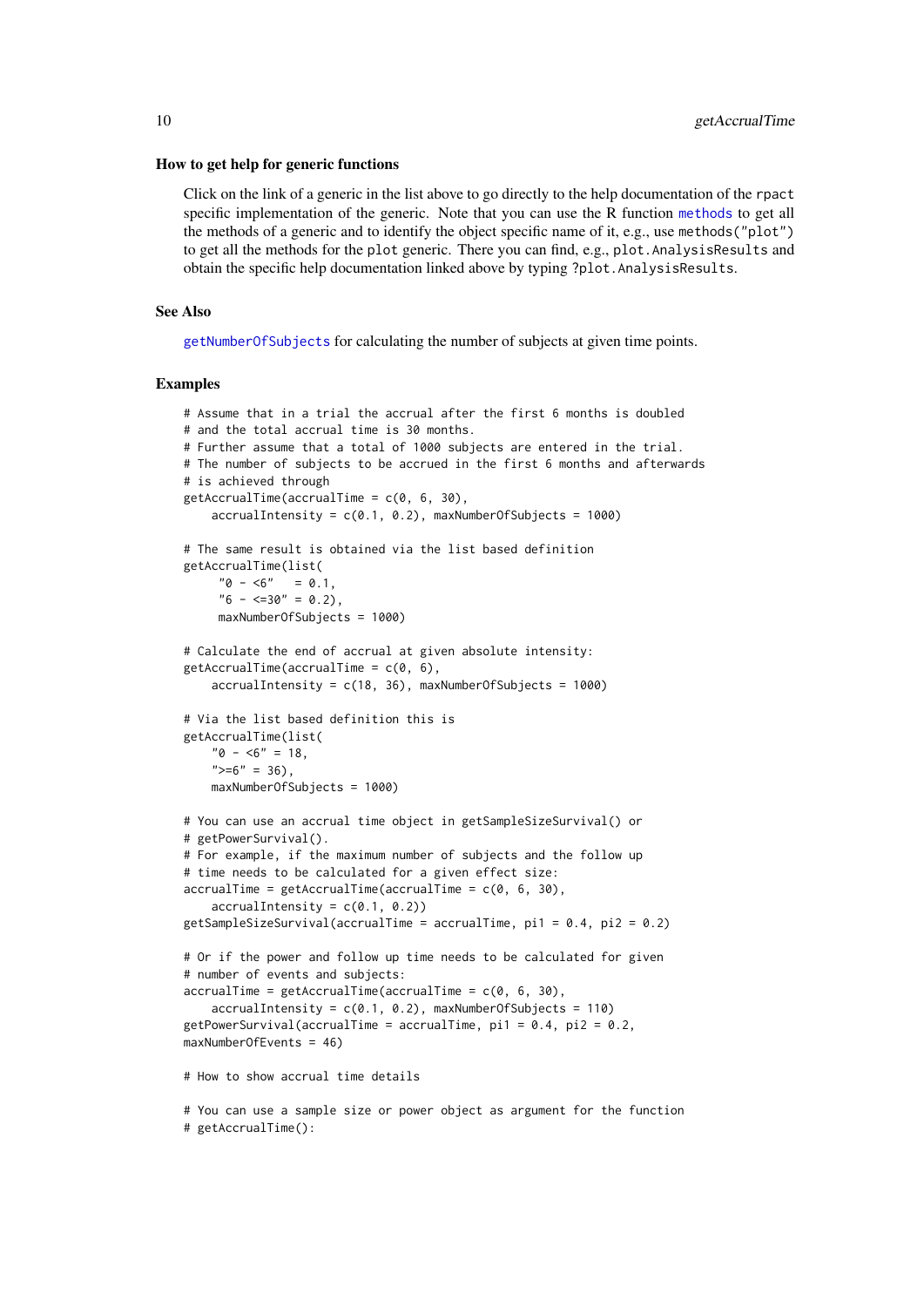### <span id="page-10-0"></span>getAnalysisResults 11

```
sampleSize <-
getSampleSizeSurvival(accrualTime = c(\theta, 6), accrualIntensity = c(22, 53),
    lambda2 = 0.05, hazardRatio = 0.8, followUpTime = 6)
sampleSize
accrualTime <- getAccrualTime(sampleSize)
accrualTime
```
<span id="page-10-1"></span>getAnalysisResults *Get Analysis Results*

### Description

Calculates and returns the analysis results for the specified design and data.

### Usage

```
getAnalysisResults(
  design,
  dataInput,
  ...,
  directionUpper = TRUE,
  thetaH0 = NA\_real_nPlanned = NA_real_,
  allocationRatioPlanned = 1,
  stage = NA_integer_,
  maxInformation = NULL,
  informationEpsilon = NULL
)
```
### Arguments

| design    | The trial design.                                                                                                                                                                                                                                                                                                                                                                                                                                |
|-----------|--------------------------------------------------------------------------------------------------------------------------------------------------------------------------------------------------------------------------------------------------------------------------------------------------------------------------------------------------------------------------------------------------------------------------------------------------|
| dataInput | The summary data used for calculating the test results. This is either an element<br>of DatasetMeans, of DatasetRates, or of DatasetSurvival and should be<br>created with the function getDataset. For more information see getDataset.                                                                                                                                                                                                         |
| .         | Further arguments to be passed to methods (cf. separate functions in "See Also"<br>below), e.g.,                                                                                                                                                                                                                                                                                                                                                 |
|           | thetaH1 and assumedStDev or pi1, pi2 The assumed effect size or assumed<br>rates to calculate the conditional power. Depending on the type of dataset,<br>either the tahl (means and survival) or pil, pil (rates) can be specified.<br>For testing means, an assumed standard deviation can be specified, default<br>is 1.                                                                                                                      |
|           | normal Approximation The type of computation of the p-values. Default is<br>FALSE for testing means (i.e., the t test is used) and TRUE for testing rates<br>and the hazard ratio. For testing rates, if normal Approximation = FALSE<br>is specified, the binomial test (one sample) or the exact test of Fisher (two<br>samples) is used for calculating the p-values. In the survival setting, normal Approximation<br>= FALSE has no effect. |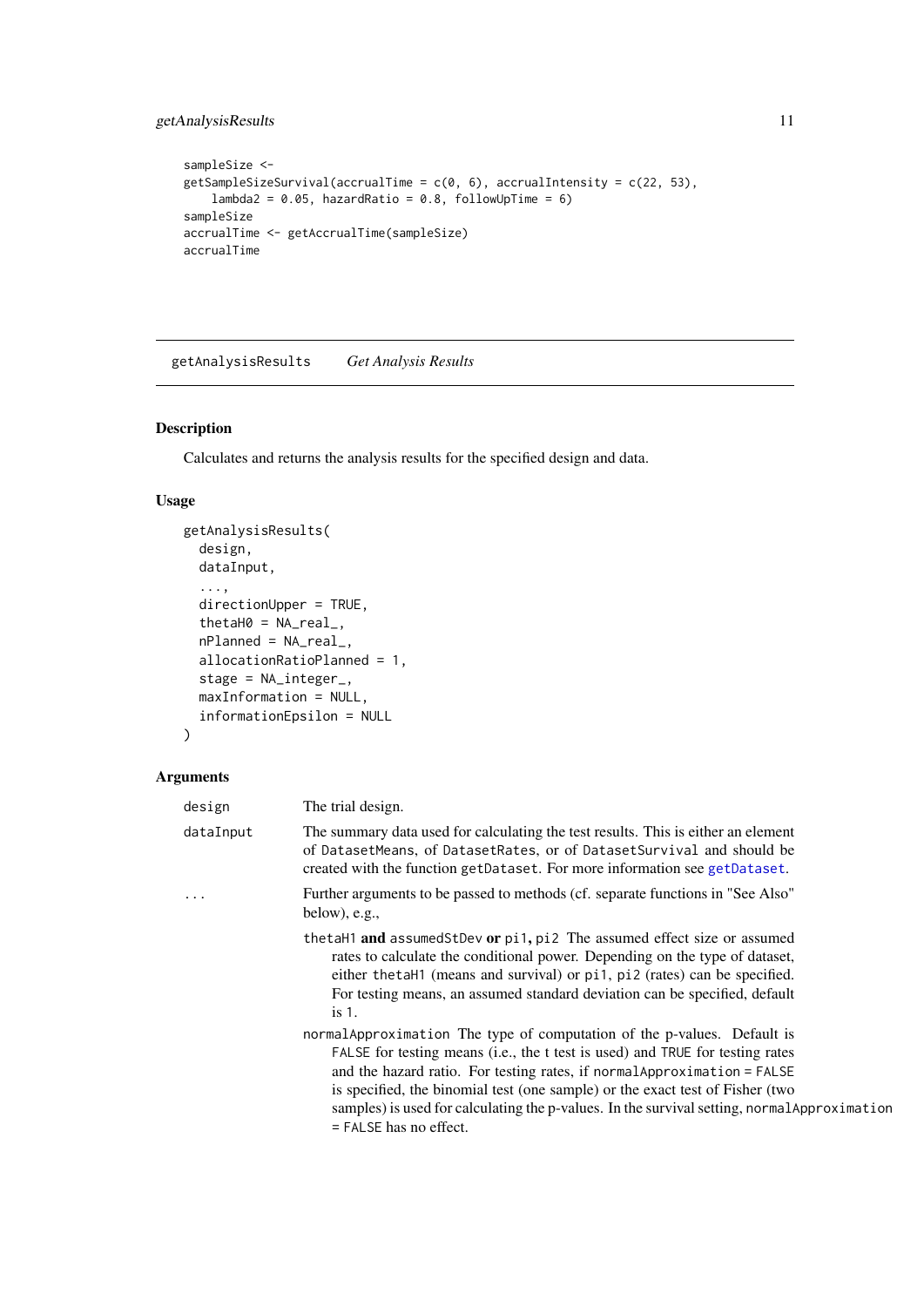- equalVariances The type of t test. For testing means in two treatment groups, either the t test assuming that the variances are equal or the t test without assuming this, i.e., the test of Welch-Satterthwaite is calculated, default is TRUE.
- iterations Iterations for simulating the power for Fisher's combination test. If the power for more than one remaining stages is to be determined for Fisher's combination test, it is estimated via simulation with specified iterations, the default is 1000.
- seed Seed for simulating the power for Fisher's combination test. See above, default is a random seed.
- intersectionTest Defines the multiple test for the intersection hypotheses in the closed system of hypotheses when testing multiple hypotheses. Five options are available in multi-arm designs: "Dunnett", "Bonferroni", "Simes", "Sidak", and "Hierarchical", default is "Dunnett". Four options are available in population enrichment designs: "SpiessensDebois" (one subset only), "Bonferroni", "Simes", and "Sidak", default is "Simes".
- varianceOption Defines the way to calculate the variance in multiple treatment arms (> 2) or population enrichment designs for testing means. For multiple arms, three options are available: "overallPooled", "pairwisePooled", and "notPooled", default is "overallPooled". For enrichment designs, the options are: "pooled", "pooledFromFull" (one subset only), and "notPooled", default is "pooled".
- thetaH1 and assumedStDevs or piTreatments, piControl The assumed effect size or assumed rates to calculate the conditional power in multi-arm trials or enrichment designs. For survival designs, thetaH1 refers to the hazard ratio. You can specify a value or a vector with elements referring to the treatment arms or the sub-populations, respectively. If not specified, the conditional power is calculated under the assumption of observed effect sizes, standard deviations, rates, or hazard ratios.
- stratifiedAnalysis For enrichment designs, typically a stratified analysis should be chosen. For testing means and rates, also a non-stratified analysis based on overall data can be performed. For survival data, only a stratified analysis is possible (see Brannath et al., 2009), default is TRUE.
- directionUpper Specifies the direction of the alternative, only applicable for one-sided testing; default is TRUE which means that larger values of the test statistics yield smaller p-values.

thetaH0 The null hypothesis value, default is 0 for the normal and the binary case (testing means and rates, respectively), it is 1 for the survival case (testing the hazard ratio).

> For non-inferiority designs, thetaH0 is the non-inferiority bound. That is, in case of (one-sided) testing of

- *means*: a value  $!= 0$  (or a value  $!= 1$  for testing the mean ratio) can be specified.
- *rates*: a value  $!= 0$  (or a value  $!= 1$  for testing the risk ratio pi1 / pi2) can be specified.
- *survival data*: a bound for testing H0: hazard ratio = thetaH0 != 1 can be specified.

For testing a rate in one sample, a value thetaH $\theta$  in  $(0, 1)$  has to be specified for defining the null hypothesis H0: pi = thetaH0.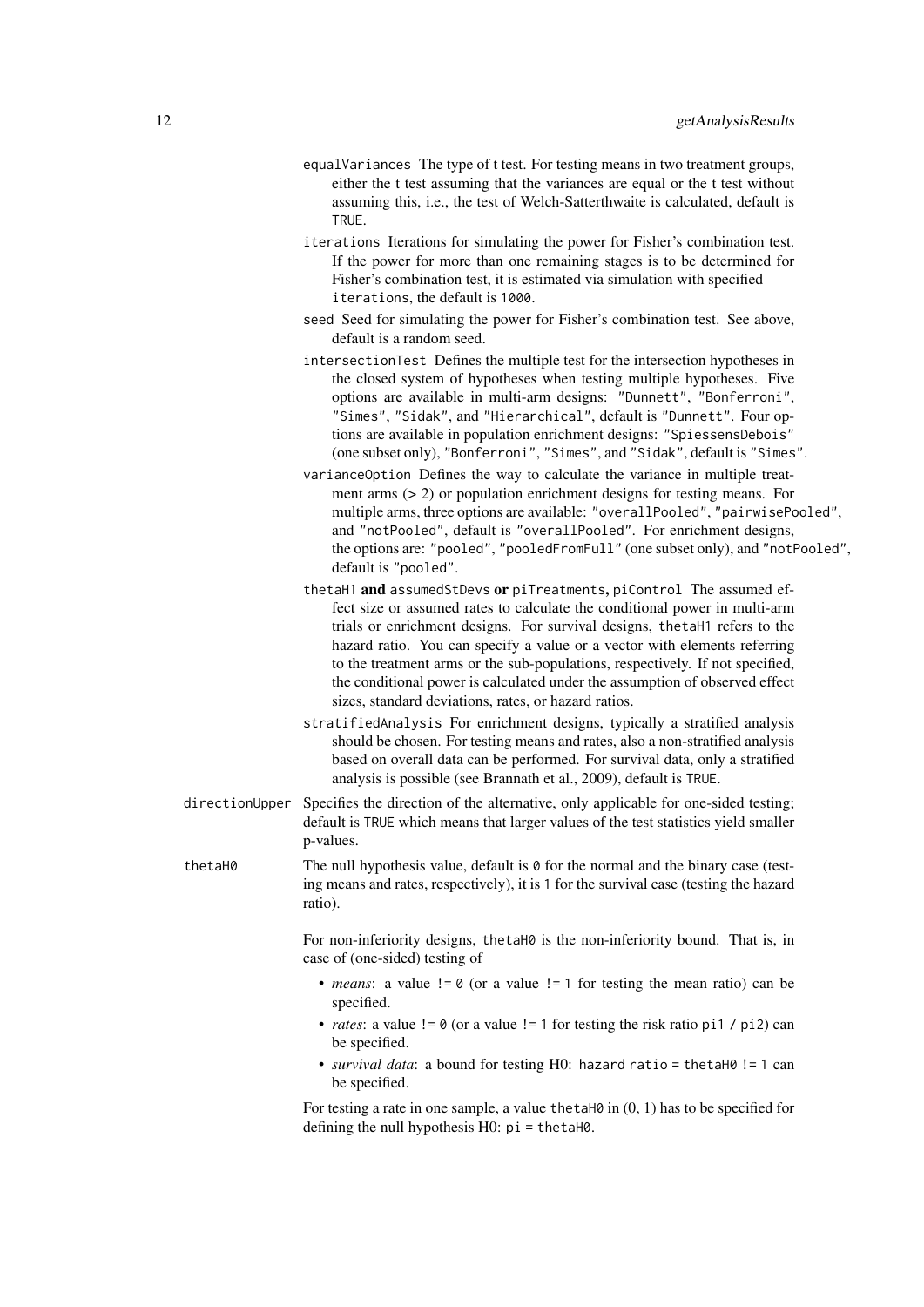| nPlanned               | The additional (i.e., "new" and not cumulative) sample size planned for each of |
|------------------------|---------------------------------------------------------------------------------|
|                        | the subsequent stages. The argument must be a vector with length equal to the   |
|                        | number of remaining stages and contain the combined sample size from both       |
|                        | treatment groups if two groups are considered. For survival outcomes, it should |
|                        | contain the planned number of additional events. For multi-arm designs, it is   |
|                        | the per-comparison (combined) sample size. For enrichment designs, it is the    |
|                        | (combined) sample size for the considered sub-population.                       |
| allocationRatioPlanned |                                                                                 |
|                        | The planned allocation ratio n1 / n2 for a two treatment groups design, default |

is 1. For multi-arm designs, it is the allocation ratio relating the active arm(s) to the control.

- stage The stage number (optional). Default: total number of existing stages in the data input.
- maxInformation Positive integer value specifying the maximum information.

informationEpsilon

Positive integer value specifying the absolute information epsilon, which defines the maximum distance from the observed information to the maximum information that causes the final analysis. Updates at the final analysis in case the observed information at the final analysis is smaller ("under-running") than the planned maximum information maxInformation, default is 0. Alternatively, a floating-point number  $> 0$  and  $< 1$  can be specified to define a relative information epsilon.

#### Details

Given a design and a dataset, at given stage the function calculates the test results (effect sizes, stagewise test statistics and p-values, overall p-values and test statistics, conditional rejection probability (CRP), conditional power, Repeated Confidence Intervals (RCIs), repeated overall p-values, and final stage p-values, median unbiased effect estimates, and final confidence intervals.

For designs with more than two treatments arms (multi-arm designs) or enrichment designs a closed combination test is performed. That is, additionally the statistics to be used in a closed testing procedure are provided.

The conditional power is calculated only if effect size and sample size is specified. Median unbiased effect estimates and confidence intervals are calculated if a group sequential design or an inverse normal combination test design was chosen, i.e., it is not applicable for Fisher's p-value combination test design. For the inverse normal combination test design with more than two stages, a warning informs that the validity of the confidence interval is theoretically shown only if no sample size change was performed.

A final stage p-value for Fisher's combination test is calculated only if a two-stage design was chosen. For Fisher's combination test, the conditional power for more than one remaining stages is estimated via simulation.

Final stage p-values, median unbiased effect estimates, and final confidence intervals are not calculated for multi-arm and enrichment designs.

#### Value

Returns an [AnalysisResults](#page-0-0) object. The following generics (R generic functions) are available for this result object:

- [names](#page-0-0) to obtain the field names,
- [print](#page-0-0) to print the object,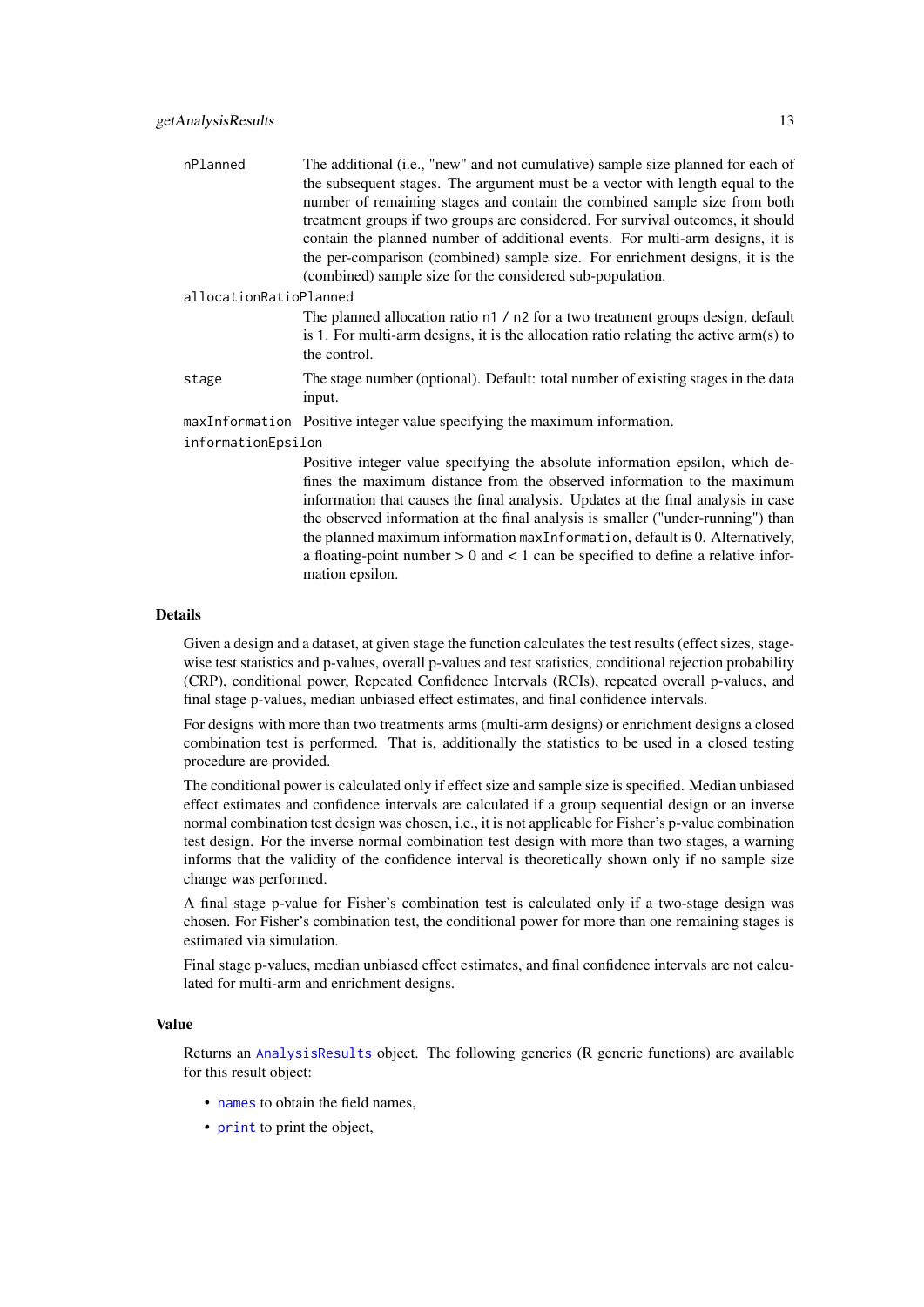- [summary](#page-0-0) to display a summary of the object,
- [plot](#page-129-1) to plot the object,
- [as.data.frame](#page-0-0) to coerce the object to a [data.frame](#page-0-0),
- [as.matrix](#page-0-0) to coerce the object to a [matrix](#page-0-0).

#### How to get help for generic functions

Click on the link of a generic in the list above to go directly to the help documentation of the rpact specific implementation of the generic. Note that you can use the R function [methods](#page-0-0) to get all the methods of a generic and to identify the object specific name of it, e.g., use methods("plot") to get all the methods for the plot generic. There you can find, e.g., plot.AnalysisResults and obtain the specific help documentation linked above by typing ?plot.AnalysisResults.

#### Note on the dependency of mnormt

If intersectionTest = "Dunnett" or intersectionTest = "SpiessensDebois", or the design is a conditional Dunnett design and the dataset is a multi-arm or enrichment dataset, rpact uses the R package [mnormt](https://cran.r-project.org/package=mnormt) to calculate the analysis results.

### See Also

• [getObservedInformationRates](#page-48-1) for recalculation the observed information rates.

Other analysis functions: [getClosedCombinationTestResults\(](#page-15-1)), [getClosedConditionalDunnettTestResults\(](#page-16-1)), [getConditionalPower\(](#page-18-1)), [getConditionalRejectionProbabilities\(](#page-20-1)), [getFinalConfidenceInterval\(](#page-42-1)), [getFinalPValue\(](#page-44-1)), [getRepeatedConfidenceIntervals\(](#page-66-1)), [getRepeatedPValues\(](#page-68-1)), [getStageResults\(](#page-125-1)), [getTestActions\(](#page-127-1))

### Examples

```
# Example 1 One-Sample Test
# Perform an analysis within a three-stage group sequential design with
# O'Brien & Fleming boundaries and one-sample data with a continuous outcome
# where H0: mu = 1.2 is to be tested
dsnGS <- getDesignGroupSequential()
dataMeans <- getDataset(
   n = c(30, 30),
    means = c(1.96, 1.76),
    stDevs = c(1.92, 2.01))
getAnalysisResults(design = dsnGS, dataInput = dataMeans, thetaH0 = 1.2)
# You can obtain the results when performing an inverse normal combination test
# with these data by using the commands
dsnIN <- getDesignInverseNormal()
getAnalysisResults(design = dsnIN, dataInput = dataMeans, thetaH0 = 1.2)
# Example 2 Use Function Approach with Time to Event Data
# Perform an analysis within a use function approach according to an
# O'Brien & Fleming type use function and survival data where
# where H0: hazard ratio = 1 is to be tested. The events were observed
# over time and maxInformation = 120, informationEpsilon = 5 specifies
# that 116 > 120 - 5 observed events defines the final analysis.
```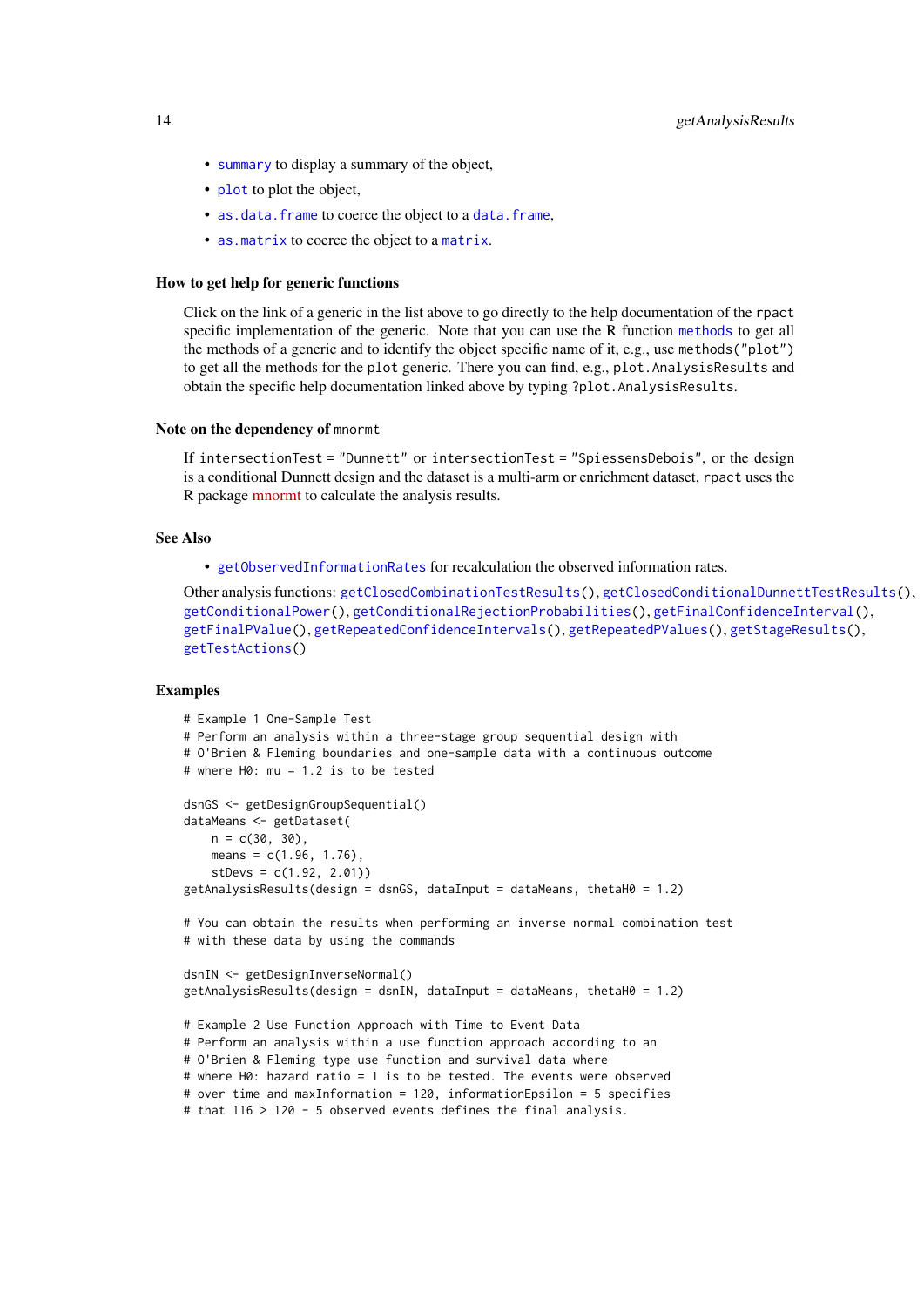#### getAnalysisResults 15

```
design <- getDesignGroupSequential(typeOfDesign = "asOF")
dataSurvival <- getDataset(
overallEvents = c(33, 72, 116),
overallLogRanks = c(1.33, 1.88, 1.902))
getAnalysisResults(design, dataInput = dataSurvival, maxInformation = 120,
informationEpsilon = 5)
# Example 3 Multi-Arm Design
# In a four-stage combination test design with O'Brien & Fleming boundaries
# at the first stage the second treatment arm was dropped. With the Bonferroni
# intersection test, the results together with the CRP, conditional power
# (assuming a total of 40 subjects for each comparison and effect sizes 0.5
# and 0.8 for treatment arm 1 and 3, respectively, and standard deviation 1.2),
# RCIs and p-values of a closed adaptive test procedure are
# obtained as follows with the given data (treatment arm 4 refers to the
# reference group; displayed with summary and plot commands):
data <- getDataset(
   n1 = c(22, 23),n2 = c(21, NA),n3 = c(20, 25),n4 = c(25, 27),
    means1 = c(1.63, 1.51),
    means2 = c(1.4, NA),means3 = c(0.91, 0.95),
    means4 = c(0.83, 0.75),
    stds1 = c(1.2, 1.4),stds2 = c(1.3, NA),stds3 = c(1.1, 1.14),stds4 = c(1.02, 1.18))
design <- getDesignInverseNormal(kMax = 4)
x <- getAnalysisResults(design, dataInput = data, intersectionTest = "Bonferroni",
    nPlanned = c(40, 40), thetaH1 = c(0.5, NA, 0.8), assumedStDevs = 1.2)
summary(x)
if (require(ggplot2)) plot(x, thetaRange = c(0, 0.8))design <- getDesignConditionalDunnett(secondStageConditioning = FALSE)
y <- getAnalysisResults(design, dataInput = data,
    nPlanned = 40, thetaH1 = c(0.5, NA, 0.8), assumedStDevs = 1.2, stage = 1)
summary(y)
if (require(ggplot2)) plot(y, thetaRange = c(0, 0.4))# Example 4 Enrichment Design
# Perform an two-stage enrichment design analysis with O'Brien & Fleming boundaries
# where one sub-population (S1) and a full population (F) are considered as primary
# analysis sets. At interim, S1 is selected for further analysis and the sample
# size is increased accordingly. With the Spiessens & Debois intersection test,
# the results of a closed adaptive test procedure together with the CRP, repeated
# RCIs and p-values are obtained as follows with the given data (displayed with
# summary and plot commands):
design <- getDesignInverseNormal(kMax = 2, typeOfDesign = "OF")
dataS1 <- getDataset(
    means1 = c(13.2, 12.8),
    means2 = c(11.1, 10.8),
    stDev1 = c(3.4, 3.3),
```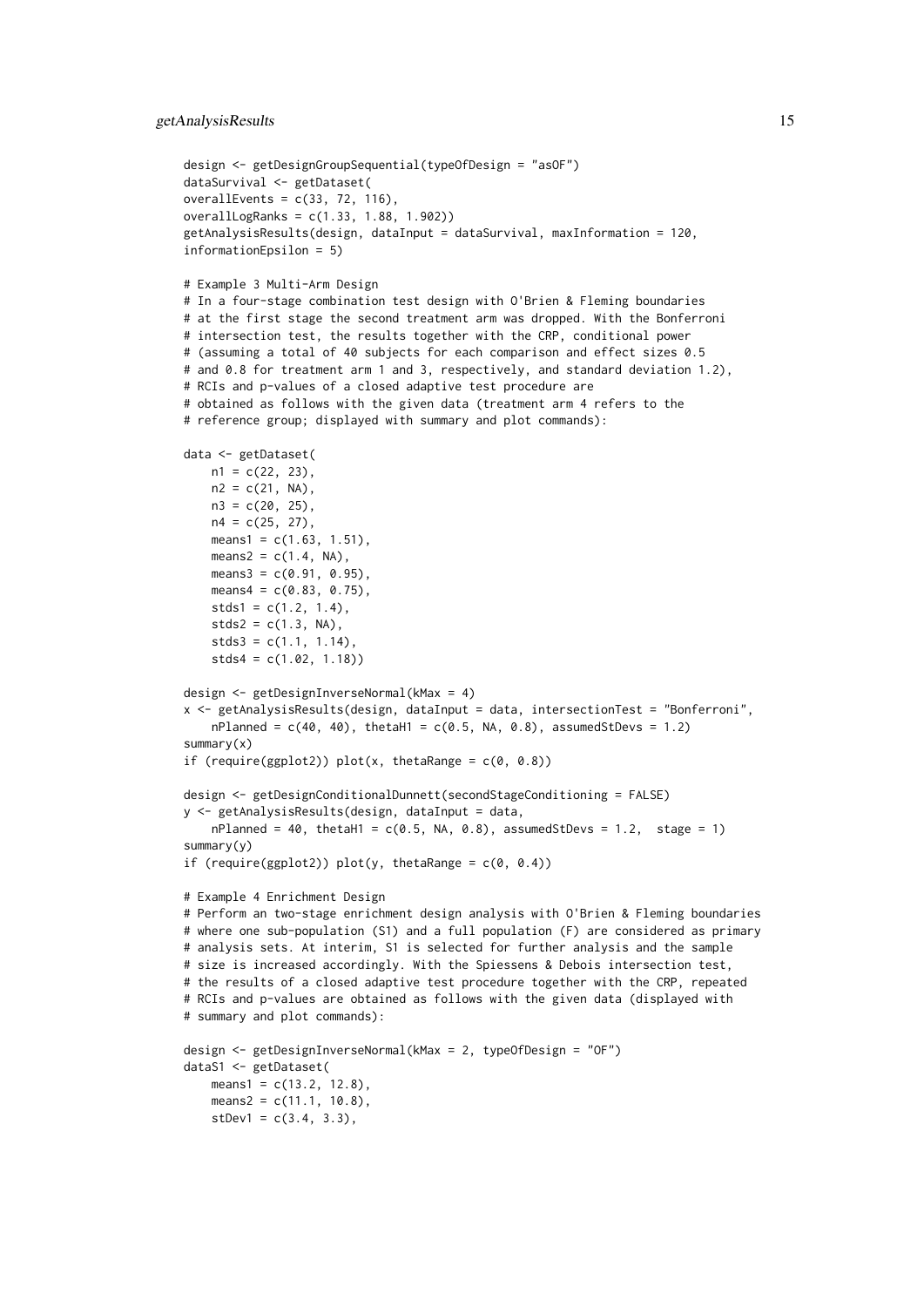```
stDev2 = c(2.9, 3.5),n1 = c(21, 42),
   n2 = c(19, 39)dataNotS1 <- getDataset(
   means1 = c(11.8, NA),means2 = c(10.5, NA),stDev1 = c(3.6, NA),stDev2 = c(2.7, NA),n1 = c(15, NA),
    n2 = c(13, NA)dataBoth \leq getDataset(S1 = dataS1, R = dataNotS1)
x <- getAnalysisResults(design, dataInput = dataBoth,
    intersectionTest = "SpiessensDebois",
    varianceOption = "pooledFromFull",
    stratifiedAnalysis = TRUE)
summary(x)
if (require(ggplot2)) plot(x, type = 2)
```
<span id="page-15-1"></span>getClosedCombinationTestResults *Get Closed Combination Test Results*

### Description

Calculates and returns the results from the closed combination test in multi-arm and population enrichment designs.

### Usage

getClosedCombinationTestResults(stageResults)

### Arguments

stageResults The results at given stage, obtained from [getStageResults](#page-125-1).

### Value

Returns a [ClosedCombinationTestResults](#page-0-0) object. The following generics (R generic functions) are available for this result object:

- [names](#page-0-0) to obtain the field names,
- [print](#page-0-0) to print the object,
- [summary](#page-0-0) to display a summary of the object,
- [plot](#page-137-1) to plot the object,
- [as.data.frame](#page-0-0) to coerce the object to a [data.frame](#page-0-0),
- [as.matrix](#page-0-0) to coerce the object to a [matrix](#page-0-0).

<span id="page-15-0"></span>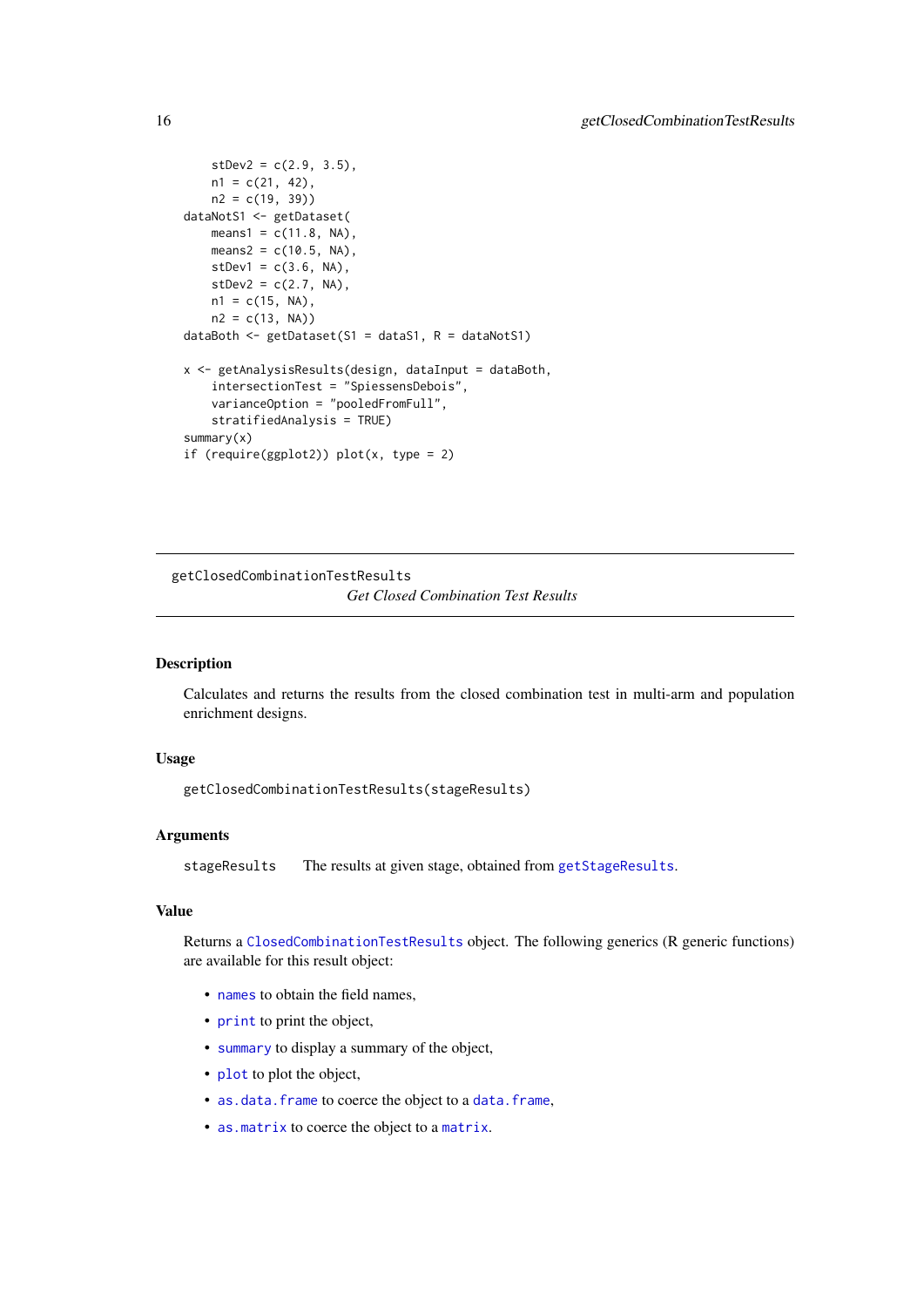#### <span id="page-16-0"></span>How to get help for generic functions

Click on the link of a generic in the list above to go directly to the help documentation of the rpact specific implementation of the generic. Note that you can use the R function [methods](#page-0-0) to get all the methods of a generic and to identify the object specific name of it, e.g., use methods("plot") to get all the methods for the plot generic. There you can find, e.g., plot.AnalysisResults and obtain the specific help documentation linked above by typing ?plot.AnalysisResults.

### See Also

Other analysis functions: [getAnalysisResults\(](#page-10-1)), [getClosedConditionalDunnettTestResults\(](#page-16-1)), [getConditionalPower\(](#page-18-1)), [getConditionalRejectionProbabilities\(](#page-20-1)), [getFinalConfidenceInterval\(](#page-42-1)), [getFinalPValue\(](#page-44-1)), [getRepeatedConfidenceIntervals\(](#page-66-1)), [getRepeatedPValues\(](#page-68-1)), [getStageResults\(](#page-125-1)), [getTestActions\(](#page-127-1))

### Examples

```
# In a four-stage combination test design with O'Brien & Fleming boundaries
# at the first stage the second treatment arm was dropped. With the Bonferroni
# intersection test, the results of a closed adaptive test procedure are
# obtained as follows with the given data (treatment arm 4 refers to the
# reference group):
data <- getDataset(
   n1 = c(22, 23),
    n2 = c(21, NA),n3 = c(20, 25),n4 = c(25, 27),
    means1 = c(1.63, 1.51),
    means2 = c(1.4, NA),
    means3 = c(0.91, 0.95),
    means4 = c(0.83, 0.75),
    stds1 = c(1.2, 1.4),stds2 = c(1.3, NA),stds3 = c(1.1, 1.14),
    stds4 = c(1.02, 1.18)design <- getDesignInverseNormal(kMax = 4)
stageResults <- getStageResults(design, dataInput = data,
    intersectionTest = "Bonferroni")
getClosedCombinationTestResults(stageResults)
```
<span id="page-16-1"></span>getClosedConditionalDunnettTestResults *Get Closed Conditional Dunnett Test Results*

### Description

Calculates and returns the results from the closed conditional Dunnett test.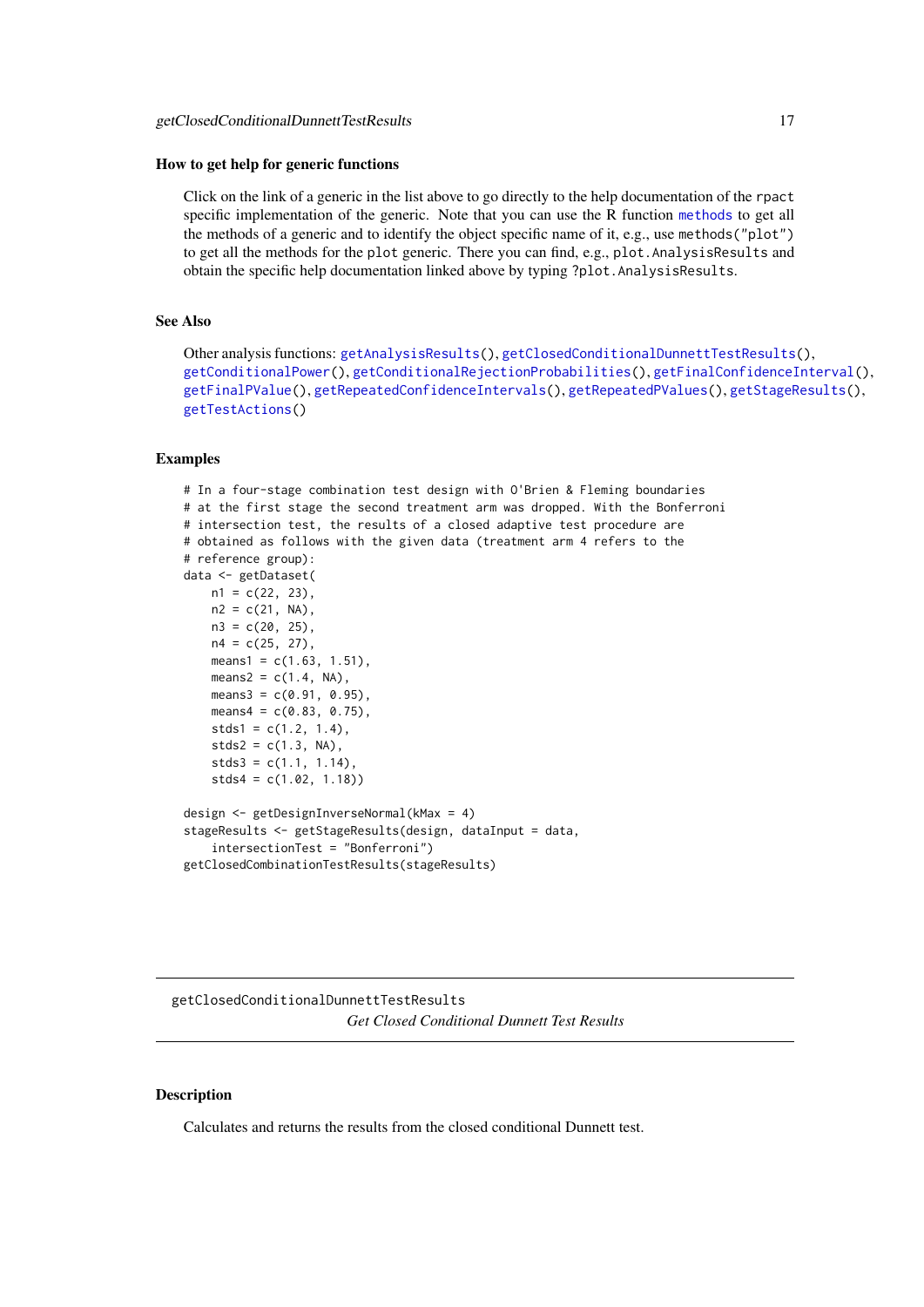### Usage

```
getClosedConditionalDunnettTestResults(
  stageResults,
  ...,
  stage = stageResults$stage
\lambda
```
### Arguments

| stageResults | The results at given stage, obtained from getStageResults.                                                                                 |
|--------------|--------------------------------------------------------------------------------------------------------------------------------------------|
| $\cdots$     | Ensures that all arguments (starting from the "") are to be named and that a<br>warning will be displayed if unknown arguments are passed. |
| stage        | The stage number (optional). Default: total number of existing stages in the data<br>input.                                                |

### Details

For performing the conditional Dunnett test the design must be defined through the function getDesignConditionalDun See Koenig et al. (2008) and Wassmer & Brannath (2016), chapter 11 for details of the test procedure.

### Value

Returns a [ClosedCombinationTestResults](#page-0-0) object. The following generics (R generic functions) are available for this result object:

- [names](#page-0-0) to obtain the field names,
- [print](#page-0-0) to print the object,
- [summary](#page-0-0) to display a summary of the object,
- [plot](#page-137-1) to plot the object,
- [as.data.frame](#page-0-0) to coerce the object to a [data.frame](#page-0-0),
- [as.matrix](#page-0-0) to coerce the object to a [matrix](#page-0-0).

#### How to get help for generic functions

Click on the link of a generic in the list above to go directly to the help documentation of the rpact specific implementation of the generic. Note that you can use the R function [methods](#page-0-0) to get all the methods of a generic and to identify the object specific name of it, e.g., use methods("plot") to get all the methods for the plot generic. There you can find, e.g., plot.AnalysisResults and obtain the specific help documentation linked above by typing ?plot.AnalysisResults.

### See Also

Other analysis functions: [getAnalysisResults\(](#page-10-1)), [getClosedCombinationTestResults\(](#page-15-1)), [getConditionalPower\(](#page-18-1)), [getConditionalRejectionProbabilities\(](#page-20-1)), [getFinalConfidenceInterval\(](#page-42-1)), [getFinalPValue\(](#page-44-1)), [getRepeatedConfidenceIntervals\(](#page-66-1)), [getRepeatedPValues\(](#page-68-1)), [getStageResults\(](#page-125-1)), [getTestActions\(](#page-127-1))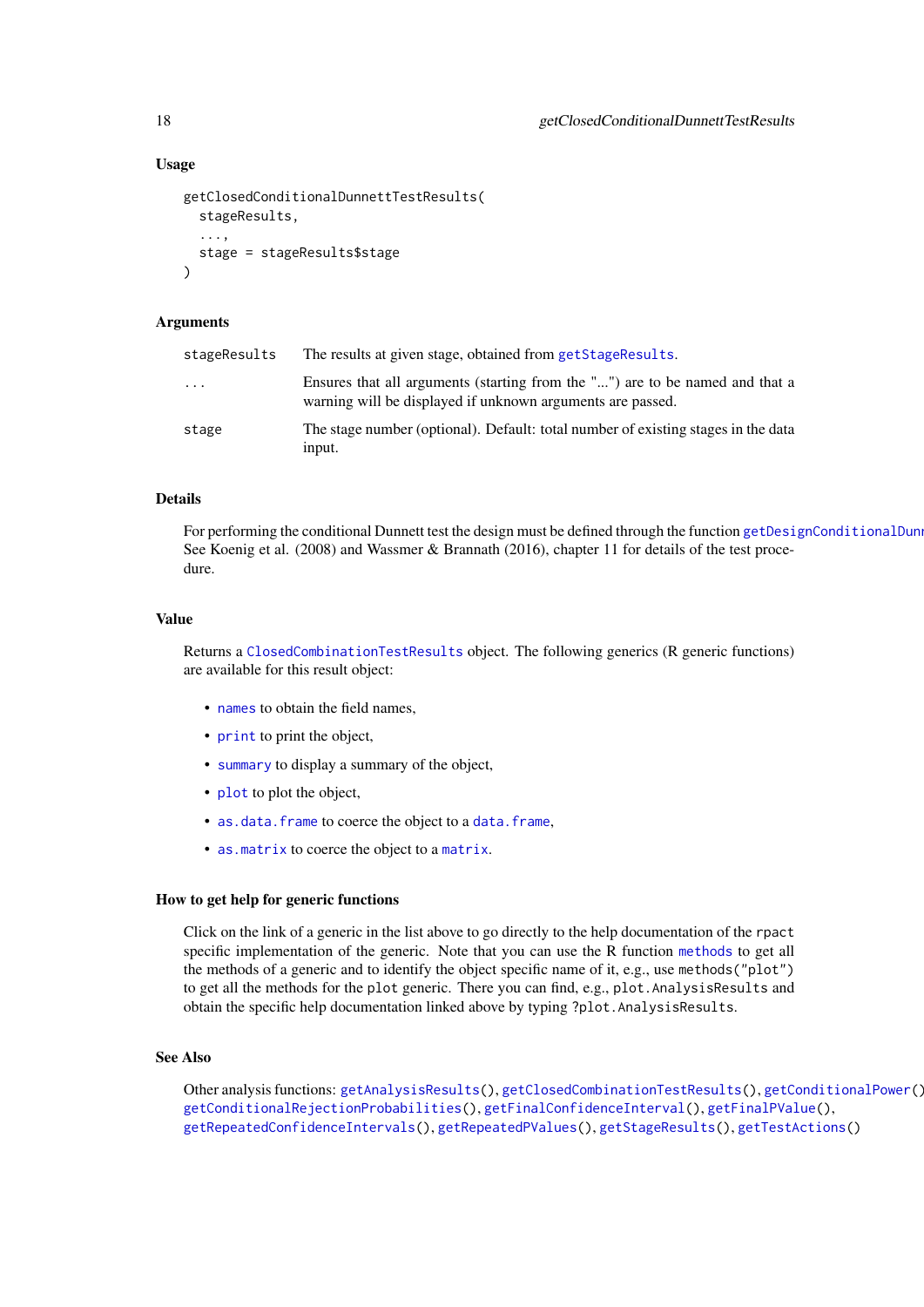#### <span id="page-18-0"></span>getConditionalPower 19

### Examples

```
# In a two-stage design a conditional Dunnett test should be performed
# where the unconditional second stage p-values should be used for the
# test decision.
# At the first stage the second treatment arm was dropped. The results of
# a closed conditionsal Dunnett test are obtained as follows with the given
# data (treatment arm 4 refers to the reference group):
data <- getDataset(
   n1 = c(22, 23),
   n2 = c(21, NA),
   n3 = c(20, 25),n4 = c(25, 27),means1 = c(1.63, 1.51),
   means2 = c(1.4, NA),means3 = c(0.91, 0.95),
   means4 = c(0.83, 0.75),
   stds1 = c(1.2, 1.4),stds2 = c(1.3, NA),stds3 = c(1.1, 1.14),stds4 = c(1.02, 1.18))
# For getting the results of the closed test procedure, use the following commands:
design <- getDesignConditionalDunnett(secondStageConditioning = FALSE)
stageResults <- getStageResults(design, dataInput = data)
getClosedConditionalDunnettTestResults(stageResults)
```
<span id="page-18-1"></span>getConditionalPower *Get Conditional Power*

### Description

Calculates and returns the conditional power.

### Usage

getConditionalPower(stageResults, ..., nPlanned, allocationRatioPlanned = 1)

### Arguments

| stageResults | The results at given stage, obtained from getStageResults.                                                                                                                                                                                                                                                                                                                                                                                                       |
|--------------|------------------------------------------------------------------------------------------------------------------------------------------------------------------------------------------------------------------------------------------------------------------------------------------------------------------------------------------------------------------------------------------------------------------------------------------------------------------|
|              | Further (optional) arguments to be passed:                                                                                                                                                                                                                                                                                                                                                                                                                       |
|              | thetaH1 and assumedStDevs or piTreatments, piControl The assumed ef-<br>fect size or assumed rates to calculate the conditional power in multi-arm<br>trials or enrichment designs. For survival designs, the tall refers to the<br>hazard ratio. You can specify a value or a vector with elements referring to<br>the treatment arms or the sub-populations, respectively. For testing means,<br>an assumed standard deviation can be specified, default is 1. |
|              | iterations Iterations for simulating the power for Fisher's combination test.<br>If the power for more than one remaining stages is to be determined for<br>Fisher's combination test, it is estimated via simulation with specified<br>iterations, the default value is 10000.                                                                                                                                                                                  |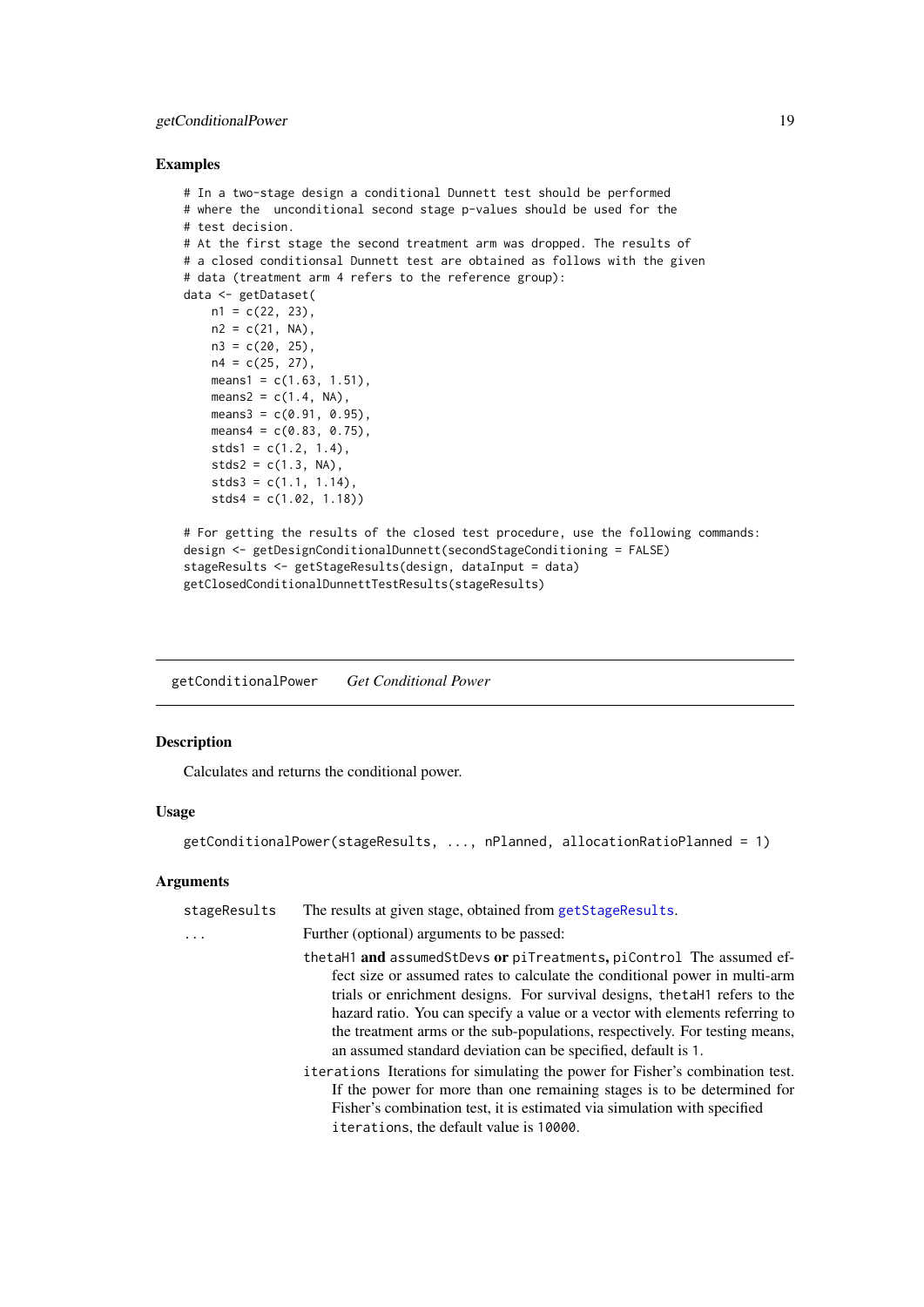|                        | default is a random seed.                                                                                                                                                                                                                                                                                                                                                                                                                                                                                                                                      |
|------------------------|----------------------------------------------------------------------------------------------------------------------------------------------------------------------------------------------------------------------------------------------------------------------------------------------------------------------------------------------------------------------------------------------------------------------------------------------------------------------------------------------------------------------------------------------------------------|
| nPlanned               | The additional (i.e., "new" and not cumulative) sample size planned for each of<br>the subsequent stages. The argument must be a vector with length equal to the<br>number of remaining stages and contain the combined sample size from both<br>treatment groups if two groups are considered. For survival outcomes, it should<br>contain the planned number of additional events. For multi-arm designs, it is<br>the per-comparison (combined) sample size. For enrichment designs, it is the<br>(combined) sample size for the considered sub-population. |
| allocationRatioPlanned |                                                                                                                                                                                                                                                                                                                                                                                                                                                                                                                                                                |

The planned allocation ratio n1 / n2 for a two treatment groups design, default is 1. For multi-arm designs, it is the allocation ratio relating the active arm(s) to the control.

seed Seed for simulating the power for Fisher's combination test. See above,

#### Details

The conditional power is calculated only if the effect size and the sample size is specified.

For Fisher's combination test, the conditional power for more than one remaining stages is estimated via simulation.

### Value

Returns a [ConditionalPowerResults](#page-0-0) object. The following generics (R generic functions) are available for this result object:

- [names](#page-0-0) to obtain the field names,
- [print](#page-0-0) to print the object,
- [summary](#page-0-0) to display a summary of the object,
- [plot](#page-137-1) to plot the object,
- [as.data.frame](#page-0-0) to coerce the object to a [data.frame](#page-0-0),
- [as.matrix](#page-0-0) to coerce the object to a [matrix](#page-0-0).

#### How to get help for generic functions

Click on the link of a generic in the list above to go directly to the help documentation of the rpact specific implementation of the generic. Note that you can use the R function [methods](#page-0-0) to get all the methods of a generic and to identify the object specific name of it, e.g., use methods("plot") to get all the methods for the plot generic. There you can find, e.g., plot.AnalysisResults and obtain the specific help documentation linked above by typing ?plot.AnalysisResults.

### See Also

[plot.StageResults](#page-140-1) or [plot.AnalysisResults](#page-129-1) for plotting the conditional power.

Other analysis functions: [getAnalysisResults\(](#page-10-1)), [getClosedCombinationTestResults\(](#page-15-1)), getClosedConditionalI [getConditionalRejectionProbabilities\(](#page-20-1)), [getFinalConfidenceInterval\(](#page-42-1)), [getFinalPValue\(](#page-44-1)), [getRepeatedConfidenceIntervals\(](#page-66-1)), [getRepeatedPValues\(](#page-68-1)), [getStageResults\(](#page-125-1)), [getTestActions\(](#page-127-1))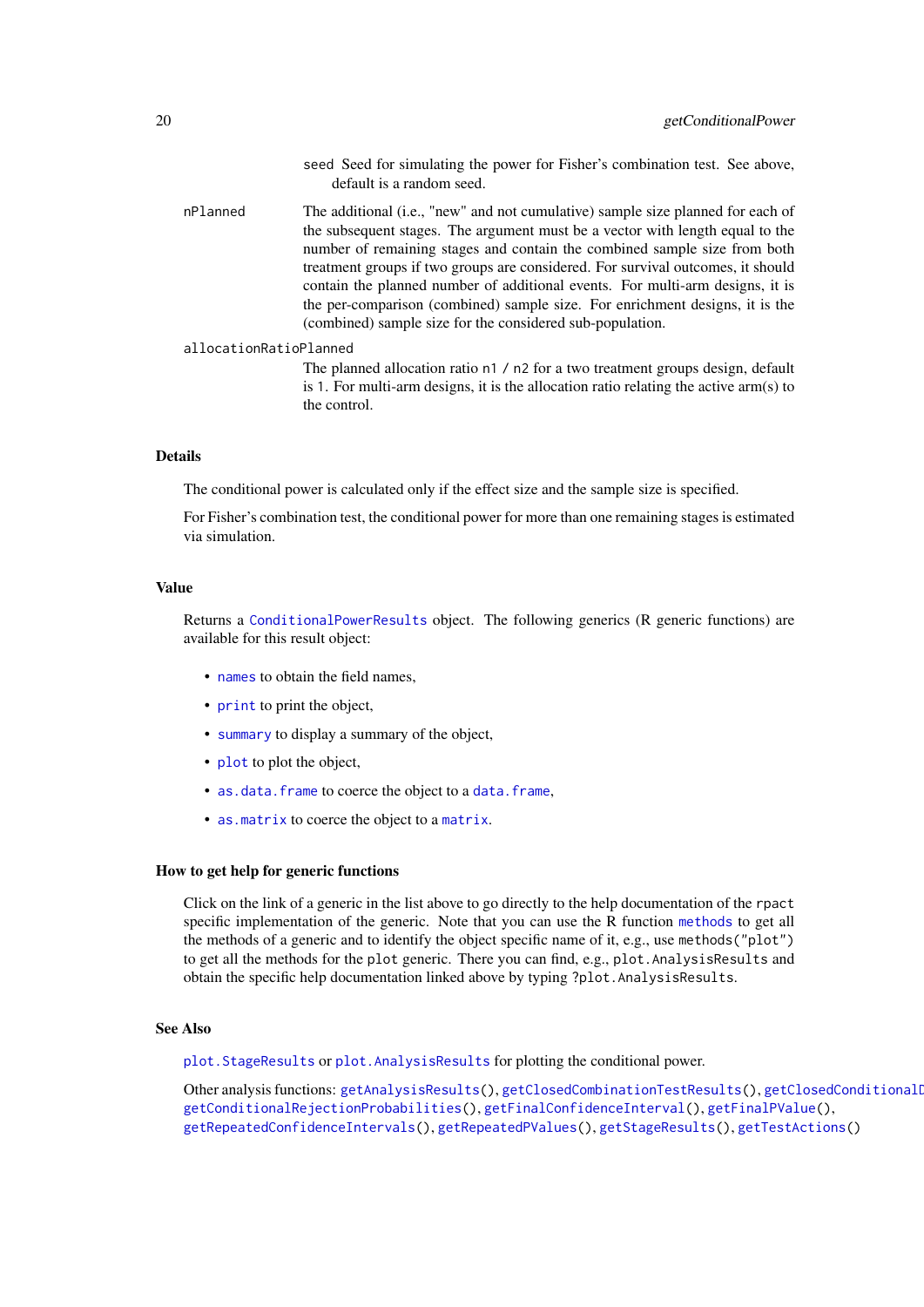#### <span id="page-20-0"></span>Examples

```
design <- getDesignInverseNormal(kMax = 2)
data1 <- getDataset(
  n = c(20, 30),means = c(50, 51),stDevs = c(130, 140))
data2 <- getDataset(
  n1 = c(22, 13, 22, 13),n2 = c(22, 11, 22, 11),means1 = c(1, 1.1, 1, 1),means2 = c(1.4, 1.5, 1, 2.5),
  stds1 = c(1, 2, 2, 1.3),stds2 = c(1, 2, 2, 1.3)stageResults <- getStageResults(
  getDesignGroupSequential(kMax = 4),
  dataInput = data2, stage = 2, directionUpper = FALSE)
getConditionalPower(stageResults, thetaH1 = -0.4,
   nPlanned = c(64, 64), assumedStDev = 1.5, allocationRatioPlanned = 3)
```
<span id="page-20-1"></span>getConditionalRejectionProbabilities *Get Conditional Rejection Probabilities*

#### Description

Calculates the conditional rejection probabilities (CRP) for given test results.

#### Usage

getConditionalRejectionProbabilities(stageResults, ...)

#### Arguments

| stageResults | The results at given stage, obtained from getStageResults.                                                                                                                                             |
|--------------|--------------------------------------------------------------------------------------------------------------------------------------------------------------------------------------------------------|
| $\cdots$     | Further (optional) arguments to be passed:                                                                                                                                                             |
|              | iterations Iterations for simulating the conditional rejection probabilities for<br>Fisher's combination test. For checking purposes, it can be estimated via<br>simulation with specified iterations. |
|              | seed Seed for simulating the conditional rejection probabilities for Fisher's                                                                                                                          |
|              | combination test. See above, default is a random seed.                                                                                                                                                 |

### Details

The conditional rejection probability is the probability, under H0, to reject H0 in one of the subsequent (remaining) stages. The probability is calculated using the specified design. For testing rates and the survival design, the normal approximation is used, i.e., it is calculated with the use of the prototype case testing a mean for normally distributed data with known variance.

The conditional rejection probabilities are provided up to the specified stage.

For Fisher's combination test, you can check the validity of the CRP calculation via simulation.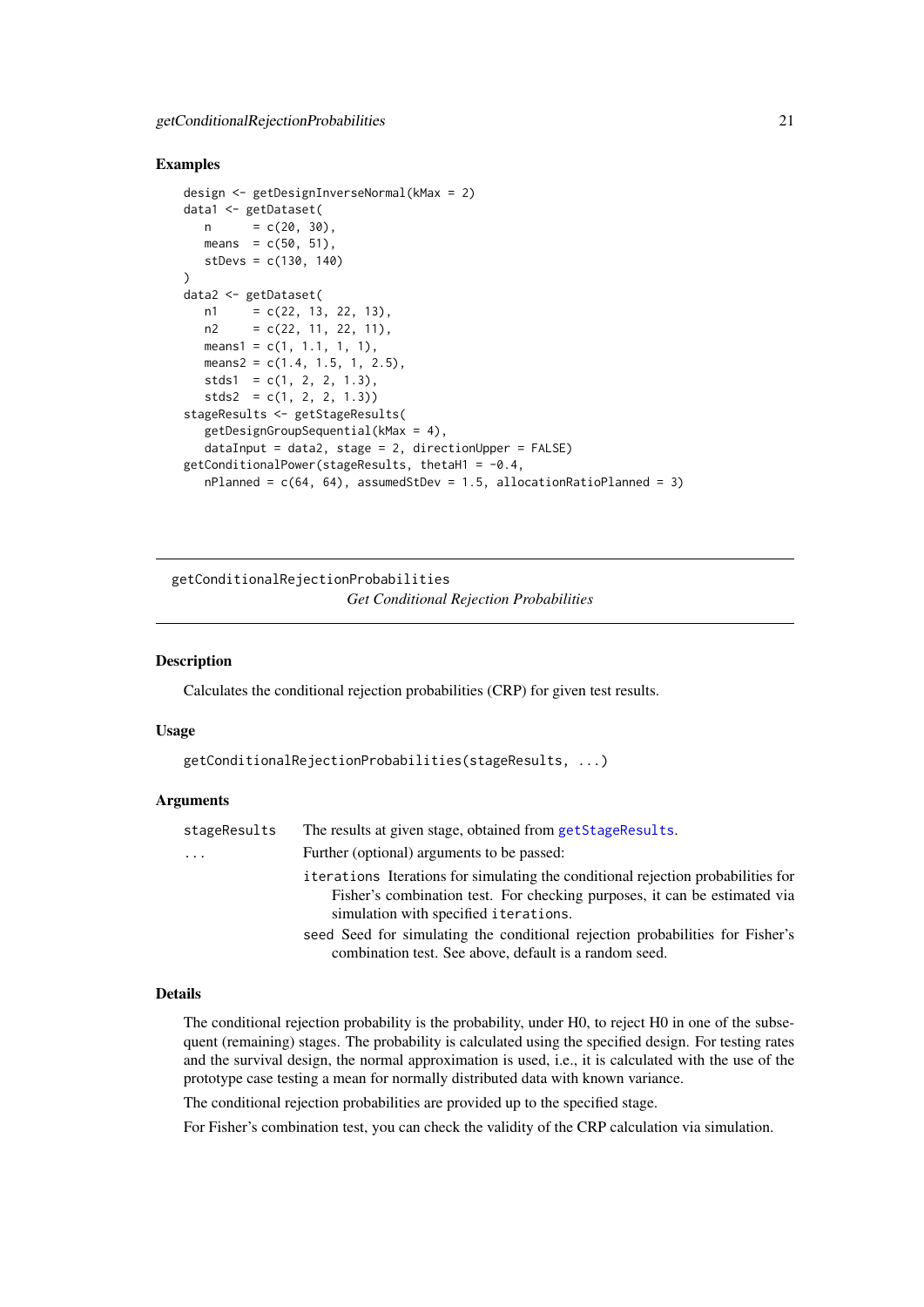### Value

Returns a [numeric](#page-0-0) vector of length kMax or in case of multi-arm stage results a [matrix](#page-0-0) (each column represents a stage, each row a comparison) containing the conditional rejection probabilities.

### See Also

Other analysis functions: [getAnalysisResults\(](#page-10-1)), [getClosedCombinationTestResults\(](#page-15-1)), getClosedConditionalI [getConditionalPower\(](#page-18-1)), [getFinalConfidenceInterval\(](#page-42-1)), [getFinalPValue\(](#page-44-1)), [getRepeatedConfidenceIntervals\(](#page-66-1)), [getRepeatedPValues\(](#page-68-1)), [getStageResults\(](#page-125-1)), [getTestActions\(](#page-127-1))

### Examples

```
# Calculate and check CRP for a Fisher's combination test design with
# two remaining stages
design <- getDesignFisher(kMax = 4,
    informationRates = c(0.1, 0.3, 0.8, 1), alpha = 0.01)
data \leq getDataset(n = c(40, 40), events = c(20, 22))
sr <- getStageResults(design, data, thetaH0 = 0.4)
getConditionalRejectionProbabilities(sr)
getConditionalRejectionProbabilities(sr, iterations = 100000)
```
getData *Get Simulation Data*

### Description

Returns the aggregated simulation data.

### Usage

```
getData(x)
```

```
getData.SimulationResults(x)
```
### Arguments

x A [SimulationResults](#page-0-0) object created by [getSimulationMeans](#page-92-1), [getSimulationRates](#page-111-1), [getSimulationSurvival](#page-116-1), [getSimulationMultiArmMeans](#page-97-1), [getSimulationMultiArmRates](#page-102-1), or [getSimulationMultiArmSurvival](#page-107-1).

### Details

This function can be used to get the aggregated simulated data from an simulation results object, for example, obtained by [getSimulationSurvival](#page-116-1). In this case, the data frame contains the following columns:

- 1. iterationNumber: The number of the simulation iteration.
- 2. stageNumber: The stage.
- 3. pi1: The assumed or derived event rate in the treatment group.
- 4. pi2: The assumed or derived event rate in the control group.

<span id="page-21-0"></span>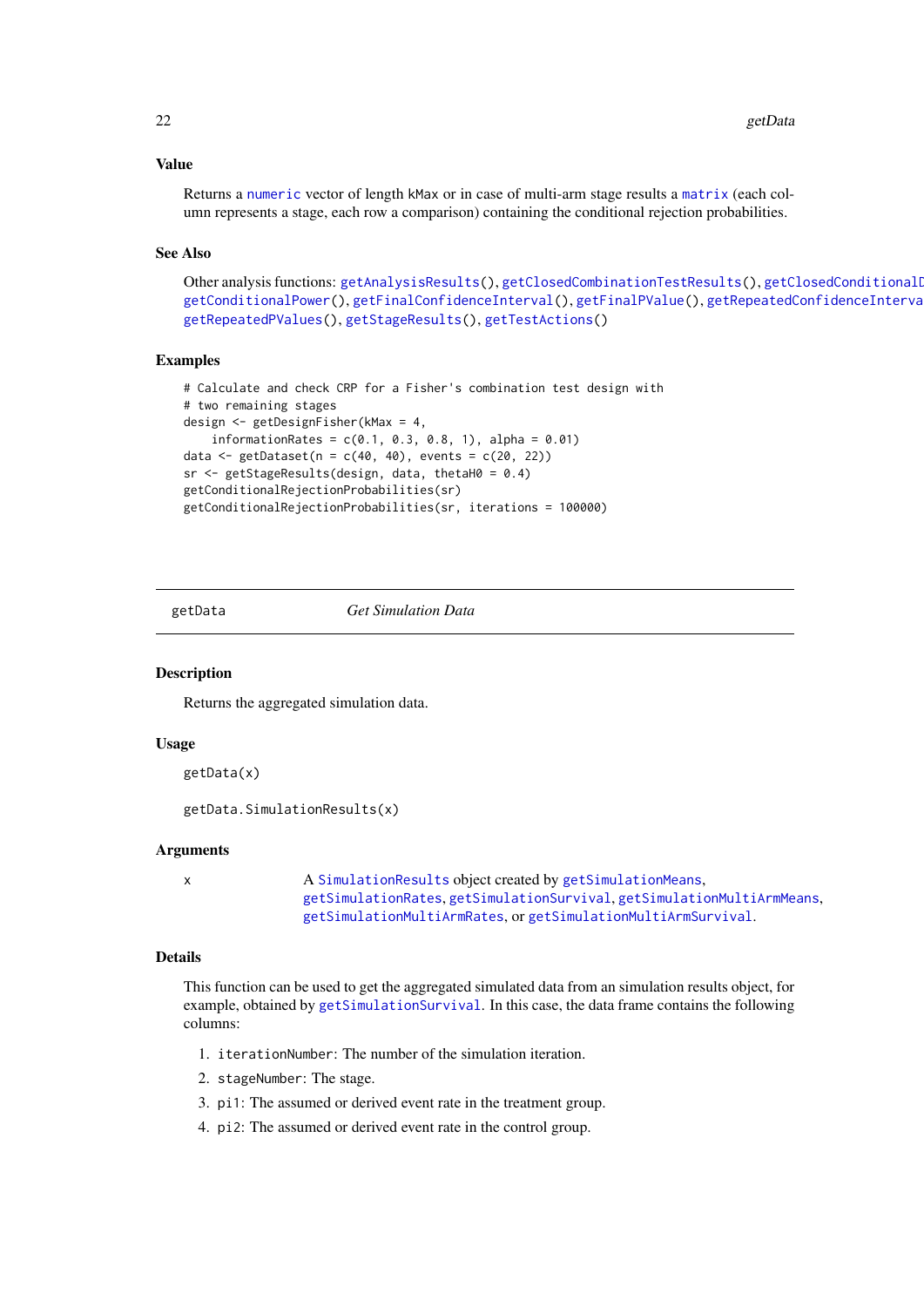#### <span id="page-22-0"></span>getDataset 23

- 5. hazardRatio: The hazard ratio under consideration (if available).
- 6. analysisTime: The analysis time.
- 7. numberOfSubjects: The number of subjects under consideration when the (interim) analysis takes place.
- 8. eventsPerStage1: The observed number of events per stage in treatment group 1.
- 9. eventsPerStage2: The observed number of events per stage in treatment group 2.
- 10. eventsPerStage: The observed number of events per stage in both treatment groups.
- 11. rejectPerStage: 1 if null hypothesis can be rejected, 0 otherwise.
- 12. eventsNotAchieved: 1 if number of events could not be reached with observed number of subjects, 0 otherwise.
- 13. futilityPerStage: 1 if study should be stopped for futility, 0 otherwise.
- 14. testStatistic: The test statistic that is used for the test decision, depends on which design was chosen (group sequential, inverse normal, or Fisher combination test)'
- 15. logRankStatistic: Z-score statistic which corresponds to a one-sided log-rank test at considered stage.
- 16. conditionalPowerAchieved: The conditional power for the subsequent stage of the trial for selected sample size and effect. The effect is either estimated from the data or can be user defined with thetaH1 or pi1H1 and pi2H1.
- 17. trialStop: TRUE if study should be stopped for efficacy or futility or final stage, FALSE otherwise.
- 18. hazardRatioEstimateLR: The estimated hazard ratio, derived from the log-rank statistic.

A subset of variables is provided for [getSimulationMeans](#page-92-1), [getSimulationRates](#page-111-1), [getSimulationMultiArmMeans](#page-97-1), [getSimulationMultiArmRates](#page-102-1), or [getSimulationMultiArmSurvival](#page-107-1).

### Value

Returns a [data.frame](#page-0-0).

#### Examples

```
results \leq getSimulationSurvival(pi1 = seq(0.3,0.6,0.1), pi2 = 0.3, eventTime = 12,
   accrualTime = 24, plannedEvents = 40, maxNumberOfSubjects = 200,
   maxNumberOfIterations = 50)
data <- getData(results)
head(data)
dim(data)
```
<span id="page-22-1"></span>getDataset *Get Dataset*

#### **Description**

Creates a dataset object and returns it.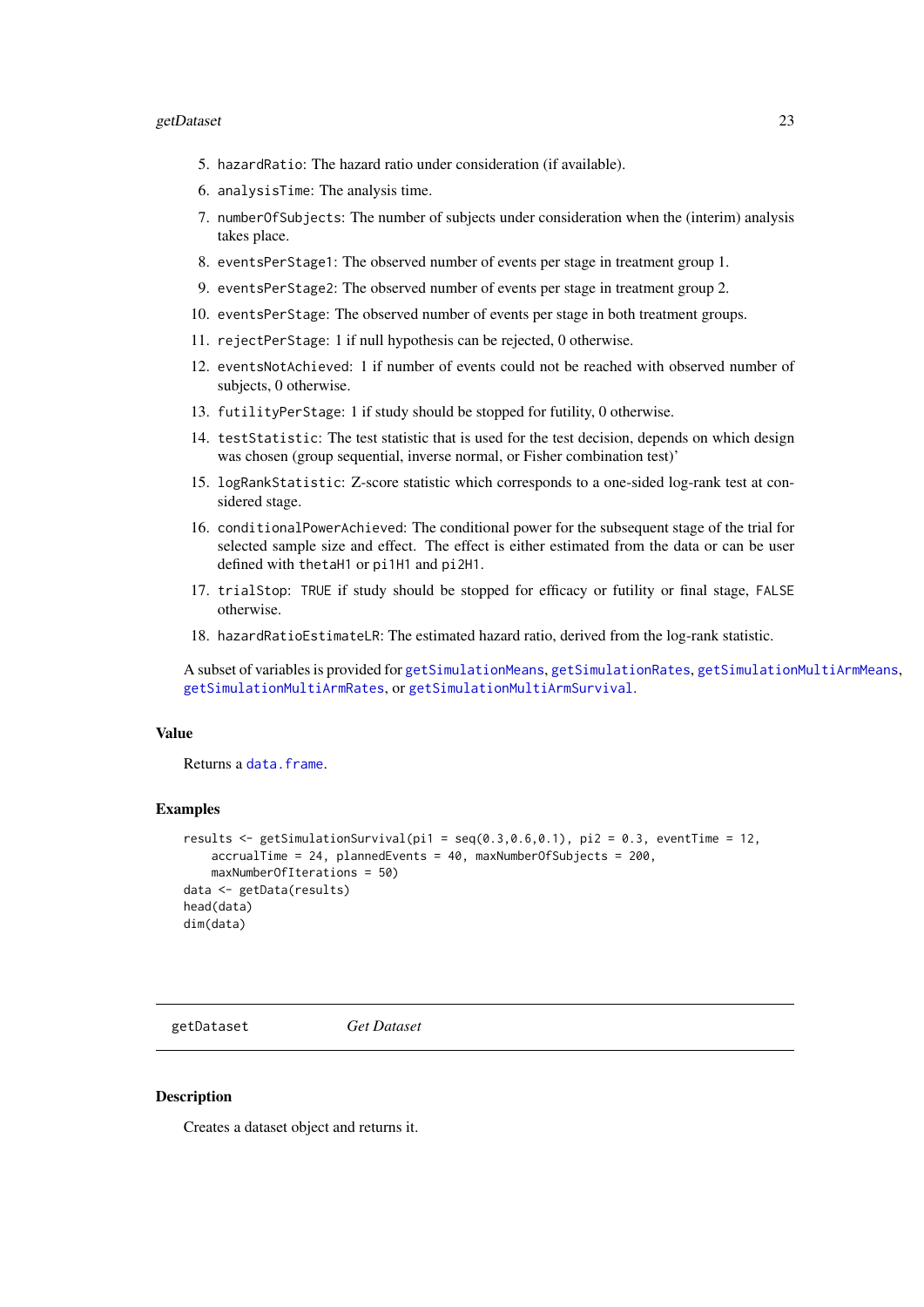#### Usage

```
getDataset(..., floatingPointNumbersEnabled = FALSE)
getDataSet(..., floatingPointNumbersEnabled = FALSE)
```
### Arguments

... A data.frame or some data vectors defining the dataset.

floatingPointNumbersEnabled

If TRUE, sample sizes and event numbers can be specified as floating-point numbers (this make sense, e.g., for theoretical comparisons); by default floatingPointNumbersEnabled = FALSE, i.e., samples sizes and event numbers defined as floating-point numbers will be truncated.

### Details

The different dataset types DatasetMeans, of DatasetRates, or DatasetSurvival can be created as follows:

- An element of [DatasetMeans](#page-0-0) for one sample is created by getDataset(sampleSizes =,means =,stDevs =) where sampleSizes, means, stDevs are vectors with stage-wise sample sizes, means and standard deviations of length given by the number of available stages.
- An element of [DatasetMeans](#page-0-0) for two samples is created by getDataset(sampleSizes1 =,sampleSizes2 =,means1 =,means2 =, stDevs1 =,stDevs2 =) where sampleSizes1, sampleSizes2, means1, means2, stDevs1, stDevs2 are vectors with stage-wise sample sizes, means and standard deviations for the two treatment groups of length given by the number of available stages.
- An element of [DatasetRates](#page-0-0) for one sample is created by getDataset(sampleSizes =,events =) where sampleSizes, events are vectors with stagewise sample sizes and events of length given by the number of available stages.
- An element of [DatasetRates](#page-0-0) for two samples is created by getDataset(sampleSizes1 =,sampleSizes2 =,events1 =,events2 =) where sampleSizes1, sampleSizes2, events1, events2 are vectors with stage-wise sample sizes and events for the two treatment groups of length given by the number of available stages.
- An element of [DatasetSurvival](#page-0-0) is created by getDataset(events =,logRanks =,allocationRatios =) where events, logRanks, and allocation ratios are the stage-wise events, (one-sided) logrank statistics, and allocation ratios.
- An element of [DatasetMeans](#page-0-0), [DatasetRates](#page-0-0), and [DatasetSurvival](#page-0-0) for more than one comparison is created by adding subsequent digits to the variable names. The system can analyze these data in a multi-arm many-to-one comparison setting where the group with the highest index represents the control group.

Prefix overall[Capital case of first letter of variable name]... for the variable names enables entering the overall (cumulative) results and calculates stage-wise statistics. Since rpact version 3.2, the prefix cumulative[Capital case of first letter of variable name]... or cum[Capital case of first letter of variable name]... can alternatively be used for this.

n can be used in place of samplesizes.

Note that in survival design usually the overall (cumulative) events and logrank test statistics are provided in the output, so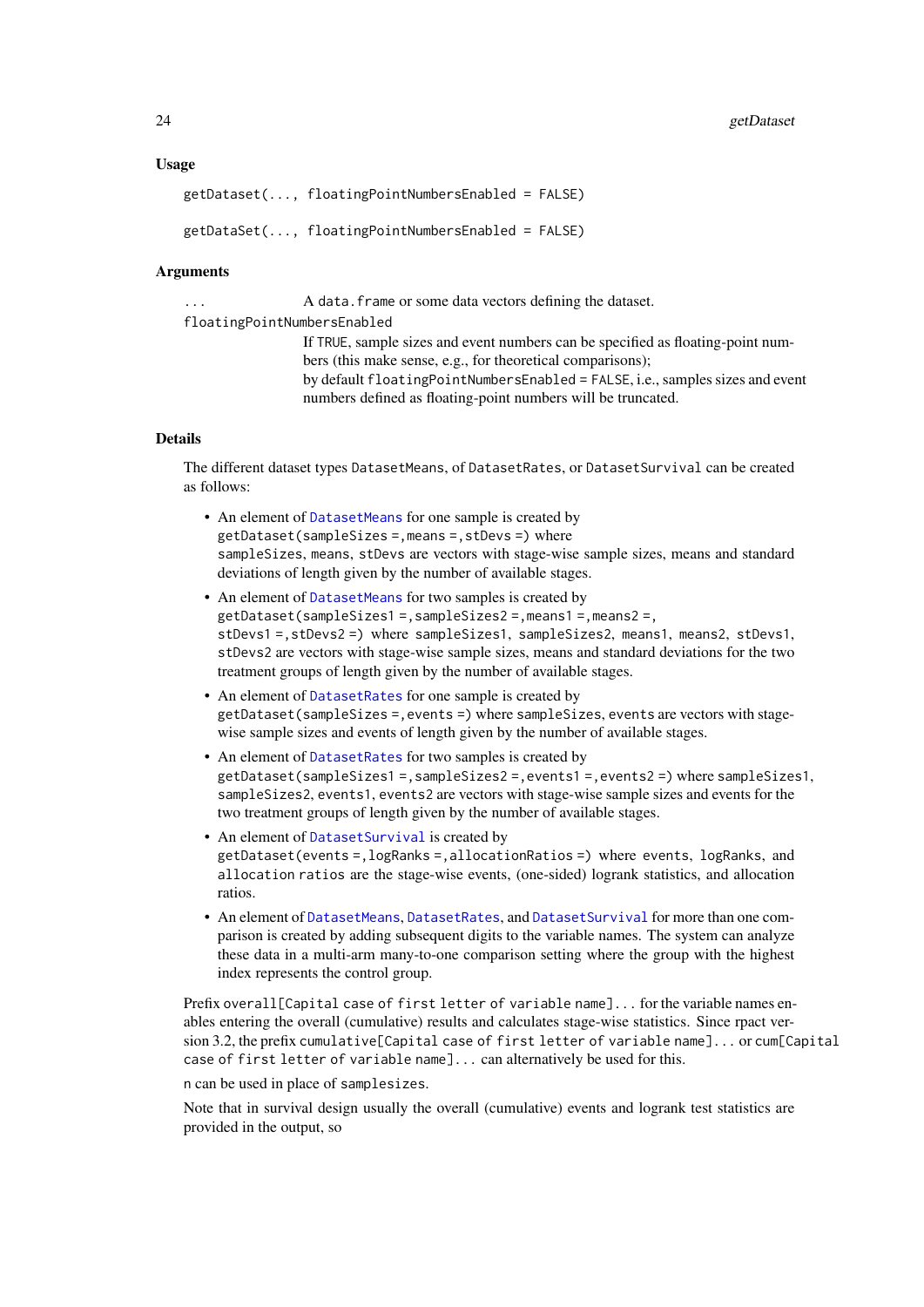getDataset(cumulativeEvents=,cumulativeLogRanks =,cumulativeAllocationRatios =) is the usual command for entering survival data. Note also that for cumulativeLogranks also the z scores from a Cox regression can be used.

For multi-arm designs, the index refers to the considered comparison. For example,

 $getDatasets(events1=c(13,33),logRanks1=c(1.23,1.55), events2=c(16,NA),logRanks2 =$ c(1.55,NA))

refers to the case where one active arm (1) is considered at both stages whereas active arm 2 was dropped at interim. Number of events and logrank statistics are entered for the corresponding comparison to control (see Examples).

For enrichment designs, the comparison of two samples is provided for an unstratified (sub-population wise) or stratified data input.

For unstratified (sub-population wise) data input the data sets are defined for the sub-populations S1, S2, ..., F, where F refers to the full populations. Use of getDataset( $S_1 = S_2, \ldots, F_n = S_n$ ) defines the data set to be used in [getAnalysisResults](#page-10-1) (see examples)

For stratified data input the data sets are defined for the strata S1, S12, S2, ..., R, where R refers to the remainder of the strata such that the union of all sets is the full population. Use of getDataset(S1  $=$ , S12 = , S2, . . . , R = ) defines the data set to be used in [getAnalysisResults](#page-10-1) (see examples) For survival data, for enrichment designs the log-rank statistics should be entered as stratified logrank statistics in order to provide strong control of Type I error rate. For stratified data input, the variables to be specified in getDataset() are events, expectedEvents, varianceEvents, and allocationRatios or overallEvents, overallExpectedEvents, overallVarianceEvents, and overallAllocationRatios. From this, (stratified) log-rank tests are calculated.

### Value

Returns a [Dataset](#page-0-0) object. The following generics (R generic functions) are available for this result object:

- [names](#page-0-0) to obtain the field names,
- [print](#page-0-0) to print the object,
- [summary](#page-0-0) to display a summary of the object,
- [plot](#page-132-1) to plot the object,
- [as.data.frame](#page-0-0) to coerce the object to a [data.frame](#page-0-0).
- [as.matrix](#page-0-0) to coerce the object to a [matrix](#page-0-0).

#### Examples

```
# Create a Dataset of Means (one group):
datasetOfMeans <- getDataset(
    n = c(22, 11, 22, 11),means = c(1, 1.1, 1, 1),
    stDevs = c(1, 2, 2, 1.3))
datasetOfMeans
datasetOfMeans$show(showType = 2)
datasetOfMeans <- getDataset(
    overallSampleSizes = c(22, 33, 55, 66),
    overallMeans = c(1.000, 1.033, 1.020, 1.017),
    overallStDevs = c(1.00, 1.38, 1.64, 1.58)
\lambdadatasetOfMeans
```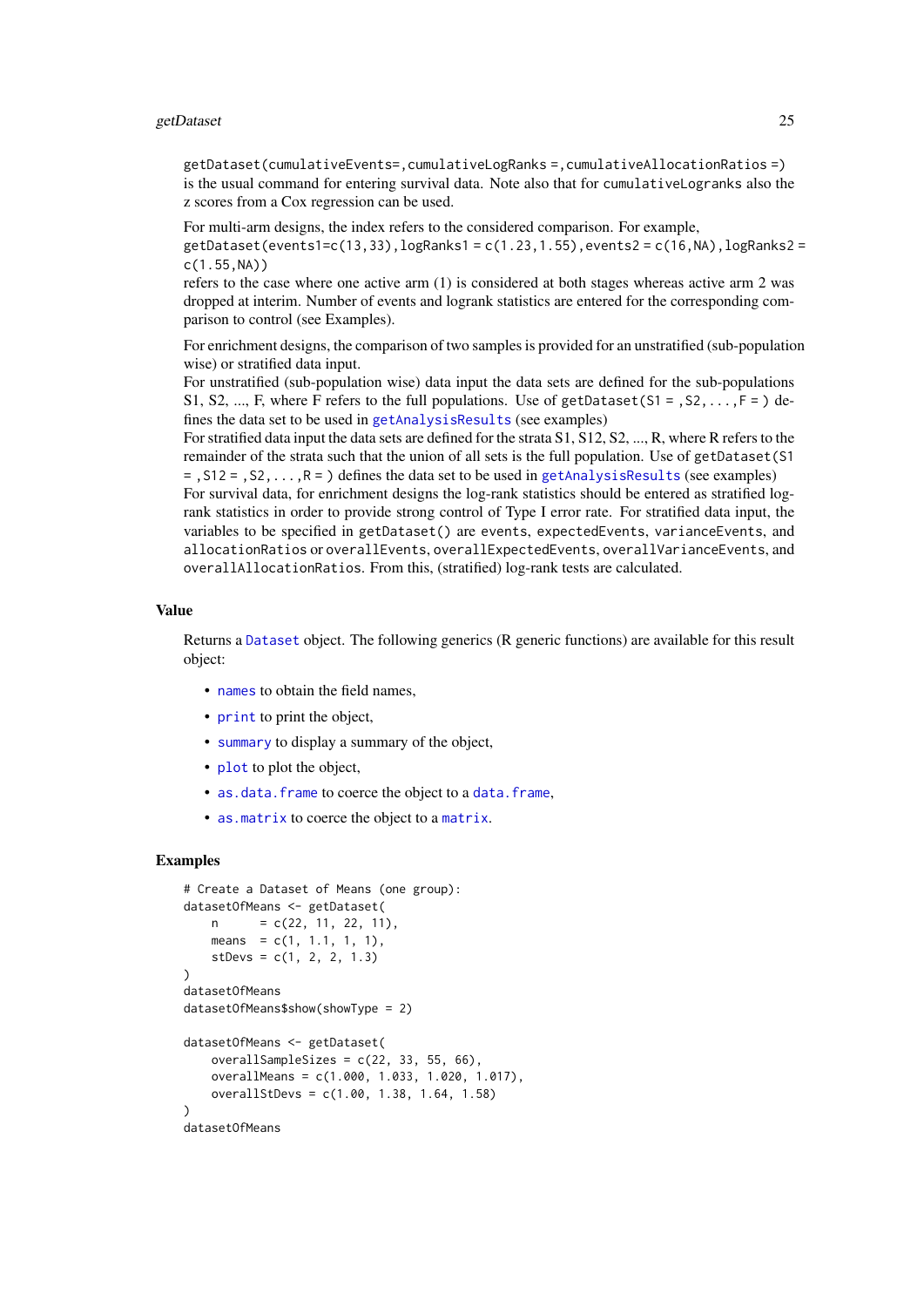```
datasetOfMeans$show(showType = 2)
as.data.frame(datasetOfMeans)
# Create a Dataset of Means (two groups):
datasetOfMeans <- getDataset(
   n1 = c(22, 11, 22, 11),n2 = c(22, 13, 22, 13),
   means1 = c(1, 1.1, 1, 1),
   means2 = c(1.4, 1.5, 3, 2.5),
    stDevs1 = c(1, 2, 2, 1.3),
   stDevs2 = c(1, 2, 2, 1.3)\lambdadatasetOfMeans
datasetOfMeans <- getDataset(
   cumulativeSampleSizes1 = c(22, 33, 55, 66),
    cumulativeSampleSizes2 = c(22, 35, 57, 70),
    cumulativeMeans1 = c(1, 1.033, 1.020, 1.017),
    cumulativeMeans2 = c(1.4, 1.437, 2.040, 2.126),
    cumulativeStDevs1 = c(1, 1.38, 1.64, 1.58),
    cumulativeStDevs2 = c(1, 1.43, 1.82, 1.74)
\lambdadatasetOfMeans
df <- data.frame(
   stages = 1:4,
    n1 = c(22, 11, 22, 11),n2 = c(22, 13, 22, 13),means1 = c(1, 1.1, 1, 1),means2 = c(1.4, 1.5, 3, 2.5),
    stDevs1 = c(1, 2, 2, 1.3),stDevs2 = c(1, 2, 2, 1.3))
datasetOfMeans <- getDataset(df)
datasetOfMeans
# Create a Dataset of Means (three groups) where the comparison of
# treatment arm 1 to control is dropped at the second interim stage:
datasetOfMeans <- getDataset(
   overallN1 = c(22, 33, NA),overallN2 = c(20, 34, 56),
   overallN3 = c(22, 31, 52),
   overallMeans1 = c(1.64, 1.54, NA),
   overallMeans2 = c(1.7, 1.5, 1.77),
   overallMeans3 = c(2.5, 2.06, 2.99),
   overallStDevs1 = c(1.5, 1.9, NA),
   overallStDevs2 = c(1.3, 1.3, 1.1),
   overallStDevs3 = c(1, 1.3, 1.8)datasetOfMeans
# Create a Dataset of Rates (one group):
datasetOfRates <- getDataset(
    n = c(8, 10, 9, 11),
    events = c(4, 5, 5, 6)\lambdadatasetOfRates
```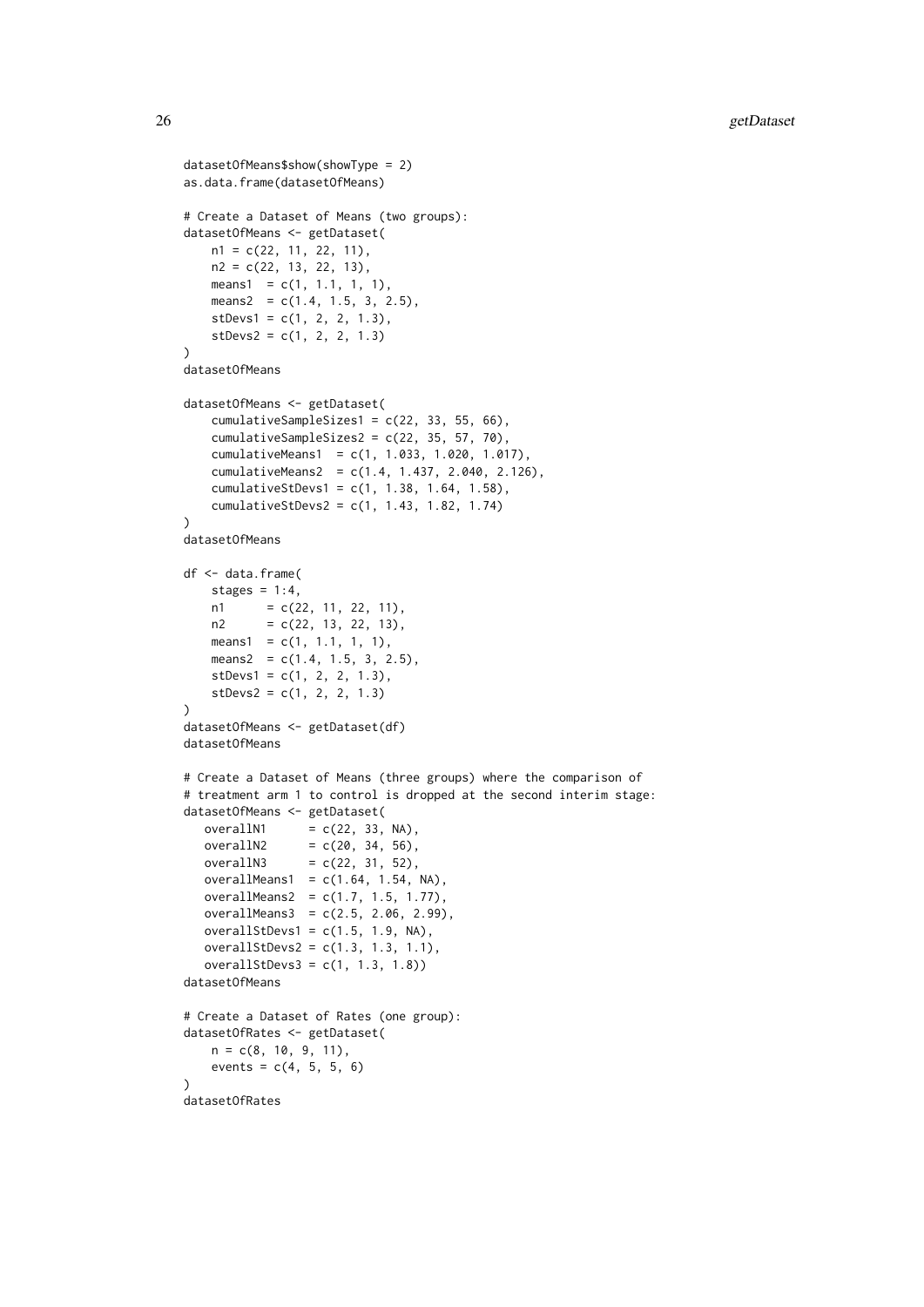```
# Create a Dataset of Rates (two groups):
datasetOfRates <- getDataset(
   n2 = c(8, 10, 9, 11),n1 = c(11, 13, 12, 13),
   events2 = c(3, 5, 5, 6),
   events1 = c(10, 10, 12, 12)
\lambdadatasetOfRates
# Create a Dataset of Rates (three groups) where the comparison of
# treatment arm 2 to control is dropped at the first interim stage:
datasetOfRates <- getDataset(
   cumN1 = c(22, 33, 44),
   cumN2 = c(20, NA, NA),
   cumN3 = c(20, 34, 44),
   cumEvents1 = c(11, 14, 22),cumEvents2 = c(17, NA, NA),cumEvents3 = c(17, 19, 33))datasetOfRates
# Create a Survival Dataset
datasetSurvival <- getDataset(
   overallEvents = c(8, 15, 19, 31),
   overallAllocationRatios = c(1, 1, 1, 2),
   overallLogRanks = c(1.52, 1.98, 1.99, 2.11)
\lambdadatasetSurvival
# Create a Survival Dataset with four comparisons where treatment
# arm 2 was dropped at the first interim stage, and treatment arm 4
# at the second.
datasetSurvival <- getDataset(
   cumEvents1 = c(18, 45, 56),
   cumEvents2 = c(22, NA, NA),cumEvents3 = c(12, 41, 56),
   cumEvents4 = c(27, 56, NA),cumLogRanks1 = c(1.52, 1.98, 1.99),
   cumLogRanks2 = c(3.43, NA, NA),
   cumLogRanks3 = c(1.45, 1.67, 1.87),
   cumLogRanks4 = c(1.12, 1.33, NA))
datasetSurvival
# Enrichment: Stratified and unstratified data input
# The following data are from one study. Only the first
# (stratified) data input enables a stratified analysis.
# Stratified data input
S1 <- getDataset(
    sampleSize1 = c(18, 17),
   sampleSize2 = c(12, 33),
   mean1 = c(125.6, 111.1),
   mean2 = c(107.7, 77.7),
   stDev1 = c(120.1, 145.6),
   stDev2 = c(128.5, 133.3))S2 <- getDataset(
   sampleSize1 = c(11, NA),
```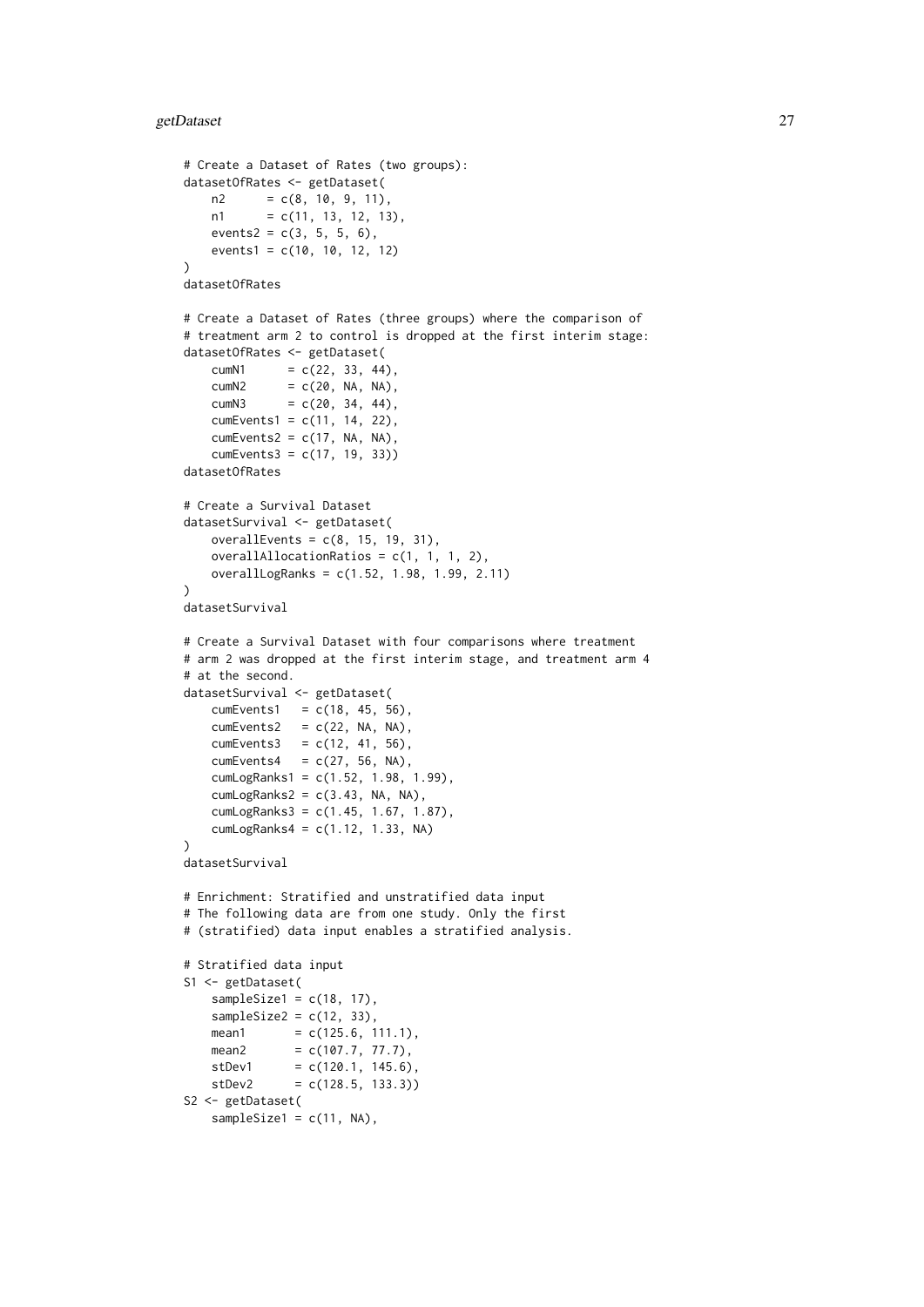```
sampleSize2 = c(14, NA),
   mean1 = c(100.1, NA),mean2 = c(68.3, NA),stDev1 = c(116.8, NA),stDev2 = c(124.0, NA))S12 <- getDataset(
   sampleSize1 = c(21, 17),
   sampleSize2 = c(21, 12),
   mean1 = c(135.9, 117.7),
   mean2 = c(84.9, 107.7),
   stDev1 = c(185.0, 92.3),
   stDev2 = c(139.5, 107.7))
R <- getDataset(
   sampleSize1 = c(19, NA),
   sampleSize2 = c(33, NA),
   mean1 = c(142.4, NA),mean2 = c(77.1, NA),stDev1 = c(120.6, NA),stDev2 = c(163.5, NA)dataEnrichment \leq getDataset(S1 = S1, S2 = S2, S12 = S12, R = R)
dataEnrichment
# Unstratified data input
S1N <- getDataset(
   sampleSize1 = c(39, 34),
   sampleSize2 = c(33, 45),
   stDev1 = c(156.503, 120.084),stDev2 = c(134.025, 126.502),mean1 = c(131.146, 114.4),mean2 = c(93.191, 85.7)S2N <- getDataset(
   sampleSize1 = c(32, NA),
   sampleSize2 = c(35, NA),
   stDev1 = c(163.645, NA),stDev2 = c(131.888, NA),mean1 = c(123.594, NA),mean2 = c(78.26, NA)F <- getDataset(
   sampleSize1 = c(69, NA),
   sampleSize2 = c(80, NA),stDev1 = c(165.468, NA),stDev2 = c(143.979, NA),mean1 = c(129.296, NA),mean2 = c(82.187, NA)dataEnrichmentN <- getDataset(S1 = S1N, S2 = S2N, F = F)
dataEnrichmentN
```
<span id="page-27-1"></span>getDesignCharacteristics

*Get Design Characteristics*

### Description

Calculates the characteristics of a design and returns it.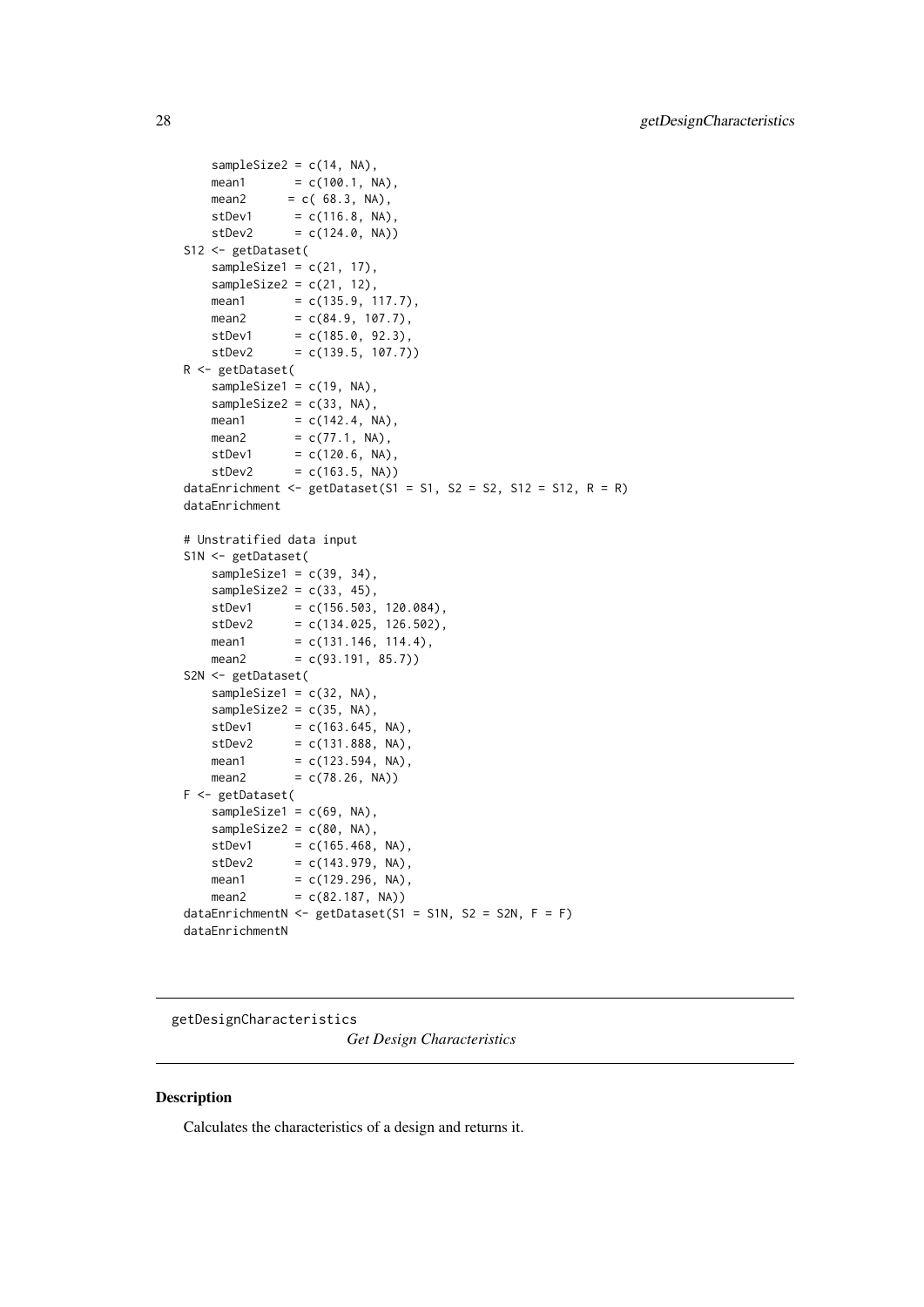#### getDesignCharacteristics 29

### Usage

getDesignCharacteristics(design)

### Arguments

design The trial design.

### Details

Calculates the inflation factor (IF), the expected reduction in sample size under H1, under H0, and under a value in between H0 and H1. Furthermore, absolute information values are calculated under the prototype case testing H0:  $mu = 0$  against H1:  $mu = 1$ .

### Value

Returns a [TrialDesignCharacteristics](#page-0-0) object. The following generics (R generic functions) are available for this result object:

- [names](#page-0-0) to obtain the field names,
- [print](#page-0-0) to print the object,
- [summary](#page-0-0) to display a summary of the object,
- [plot](#page-137-1) to plot the object,
- [as.data.frame](#page-0-0) to coerce the object to a [data.frame](#page-0-0),
- [as.matrix](#page-0-0) to coerce the object to a [matrix](#page-0-0).

#### How to get help for generic functions

Click on the link of a generic in the list above to go directly to the help documentation of the rpact specific implementation of the generic. Note that you can use the R function [methods](#page-0-0) to get all the methods of a generic and to identify the object specific name of it, e.g., use methods("plot") to get all the methods for the plot generic. There you can find, e.g., plot.AnalysisResults and obtain the specific help documentation linked above by typing ?plot.AnalysisResults.

#### See Also

Other design functions: [getDesignConditionalDunnett\(](#page-29-1)), [getDesignFisher\(](#page-30-1)), [getDesignGroupSequential\(](#page-32-1)), [getDesignInverseNormal\(](#page-35-1)), [getGroupSequentialProbabilities\(](#page-45-1)), [getPowerAndAverageSampleNumber\(](#page-54-1))

#### Examples

```
# Calculate design characteristics for a three-stage O'Brien & Fleming
# design at power 90% and compare it with Pocock's design.
getDesignCharacteristics(getDesignGroupSequential(beta = 0.1))
getDesignCharacteristics(getDesignGroupSequential(beta = 0.1, typeOfDesign = "P"))
```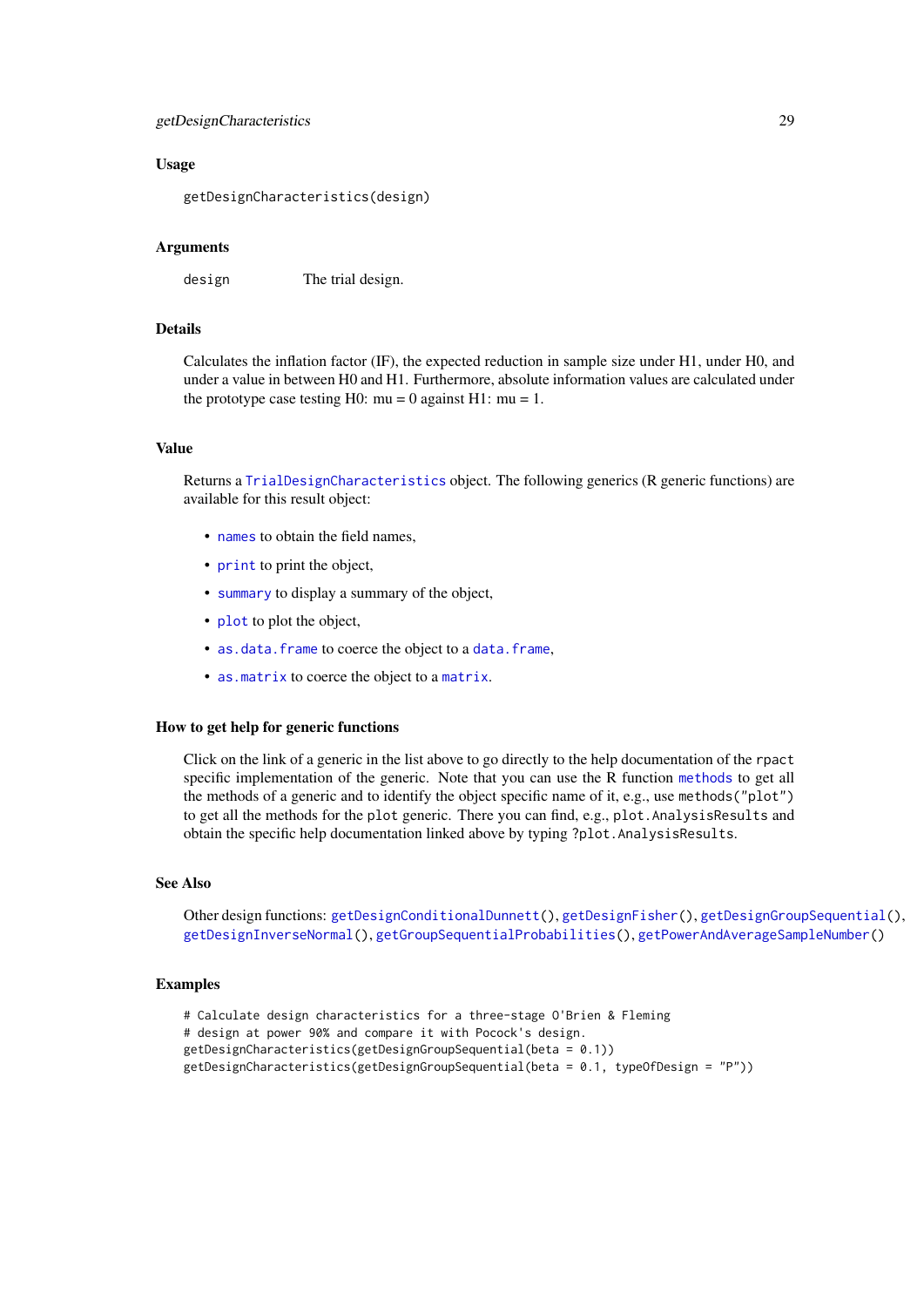```
getDesignConditionalDunnett
```
*Get Design Conditional Dunnett Test*

### Description

Defines the design to perform an analysis with the conditional Dunnett test.

#### Usage

```
getDesignConditionalDunnett(
  alpha = 0.025.
  informationAtInterim = 0.5.
  secondStageConditioning = TRUE
)
```
### Arguments

| alpha | The significance level alpha, default is 0.025. |  |
|-------|-------------------------------------------------|--|
|-------|-------------------------------------------------|--|

informationAtInterim

The information to be expected at interim, default is informationAtInterim = 0.5.

secondStageConditioning

The way the second stage p-values are calculated within the closed system of hypotheses. If secondStageConditioning = FALSE is specified, the unconditional adjusted p-values are used, otherwise conditional adjusted p-values are calculated, default is secondStageConditioning = TRUE (for details, see Koenig et al., 2008).

### Details

For performing the conditional Dunnett test the design must be defined through this function. You can define the information fraction and the way of how to compute the second stage p-values only in the design definition, and not in the analysis call.

See [getClosedConditionalDunnettTestResults](#page-16-1) for an example and Koenig et al. (2008) and Wassmer & Brannath (2016), chapter 11 for details of the test procedure.

### Value

Returns a [TrialDesign](#page-0-0) object. The following generics (R generic functions) are available for this result object:

- [names](#page-0-0) to obtain the field names.
- [print](#page-0-0) to print the object,
- [summary](#page-0-0) to display a summary of the object,
- [plot](#page-143-1) to plot the object,
- [as.data.frame](#page-0-0) to coerce the object to a [data.frame](#page-0-0),
- [as.matrix](#page-0-0) to coerce the object to a [matrix](#page-0-0).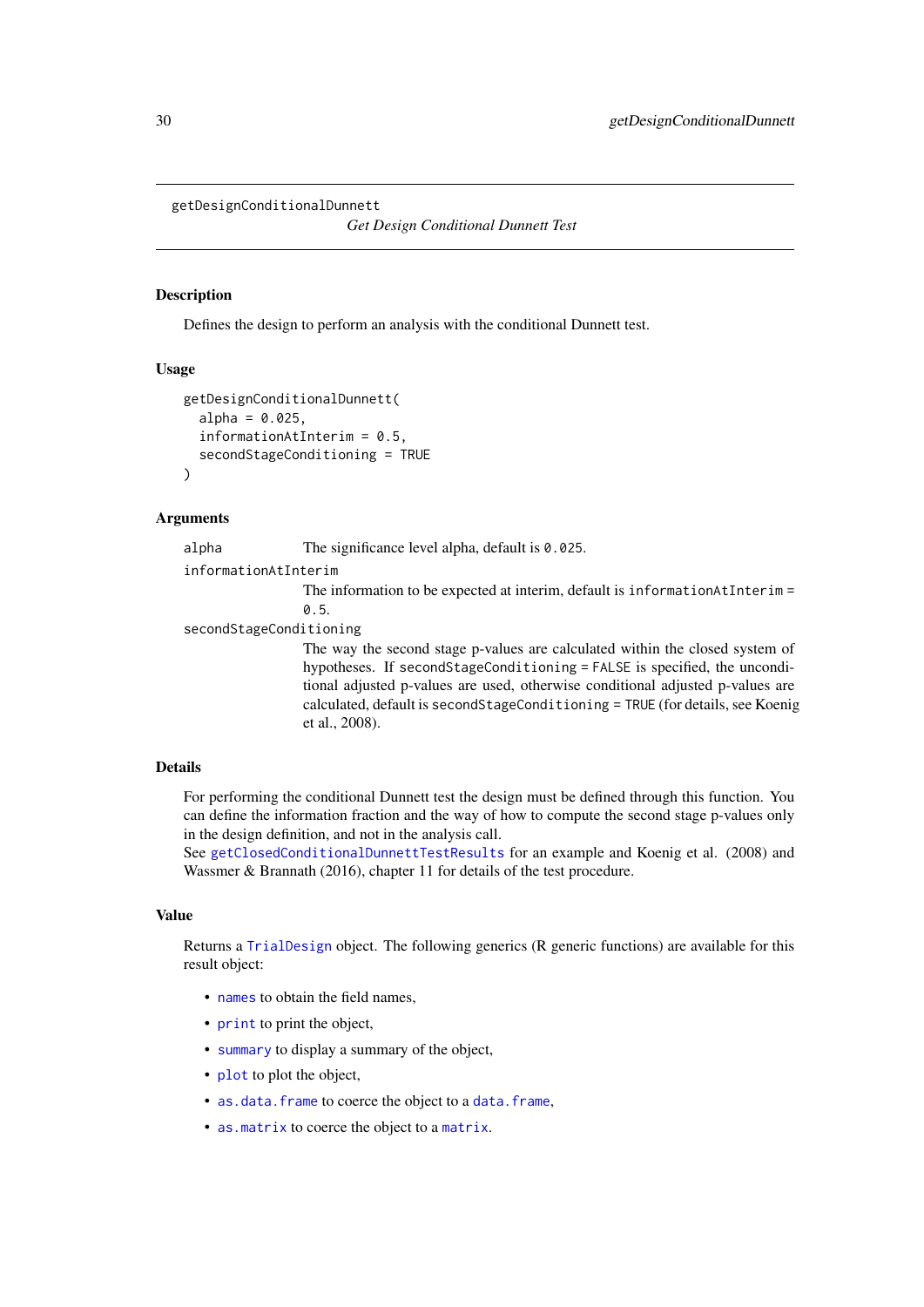#### <span id="page-30-0"></span>getDesignFisher 31

### How to get help for generic functions

Click on the link of a generic in the list above to go directly to the help documentation of the rpact specific implementation of the generic. Note that you can use the R function [methods](#page-0-0) to get all the methods of a generic and to identify the object specific name of it, e.g., use methods("plot") to get all the methods for the plot generic. There you can find, e.g., plot.AnalysisResults and obtain the specific help documentation linked above by typing ?plot.AnalysisResults.

#### See Also

Other design functions: [getDesignCharacteristics\(](#page-27-1)), [getDesignFisher\(](#page-30-1)), [getDesignGroupSequential\(](#page-32-1)), [getDesignInverseNormal\(](#page-35-1)), [getGroupSequentialProbabilities\(](#page-45-1)), [getPowerAndAverageSampleNumber\(](#page-54-1))

<span id="page-30-1"></span>getDesignFisher *Get Design Fisher*

#### Description

Performs Fisher's combination test and returns critical values for this design.

#### Usage

getDesignFisher(

```
...,
 kMax = NA_integer_,
 alpha = NA\_real_method = c("equalAlpha", "fullAlpha", "noInteraction", "userDefinedAlpha"),
 userAlphaSpending = NA_real_,
  alpha0Vec = NA_real_,
  informationRates = NA_real_,
  sided = 1,
 bindingFutility = NA,
  tolerance = 1e-14,
 iterations = 0L,
  seed = NA_real_
\lambda
```
### Arguments

| Ensures that all arguments (starting from the "") are to be named and that a<br>warning will be displayed if unknown arguments are passed.                                                                      |
|-----------------------------------------------------------------------------------------------------------------------------------------------------------------------------------------------------------------|
| The maximum number of stages K. $K = 1, 2, 3, \ldots$ (default is 3). The maximum<br>selectable kMax is 20 for group sequential or inverse normal and 6 for Fisher<br>combination test designs.                 |
| The significance level alpha, default is 0.025.                                                                                                                                                                 |
| "equalAlpha", "fullAlpha", "noInteraction", or "userDefinedAlpha", de-<br>fault is "equalAlpha" (for details, see Wassmer, 1999).                                                                               |
| userAlphaSpending                                                                                                                                                                                               |
| The user defined alpha spending. Numeric vector of length kMax containing the<br>cumulative alpha-spending (Type I error rate) up to each interim stage: $0 \le$<br>alpha_1 $\leq$ $\leq$ alpha_K $\leq$ alpha. |
|                                                                                                                                                                                                                 |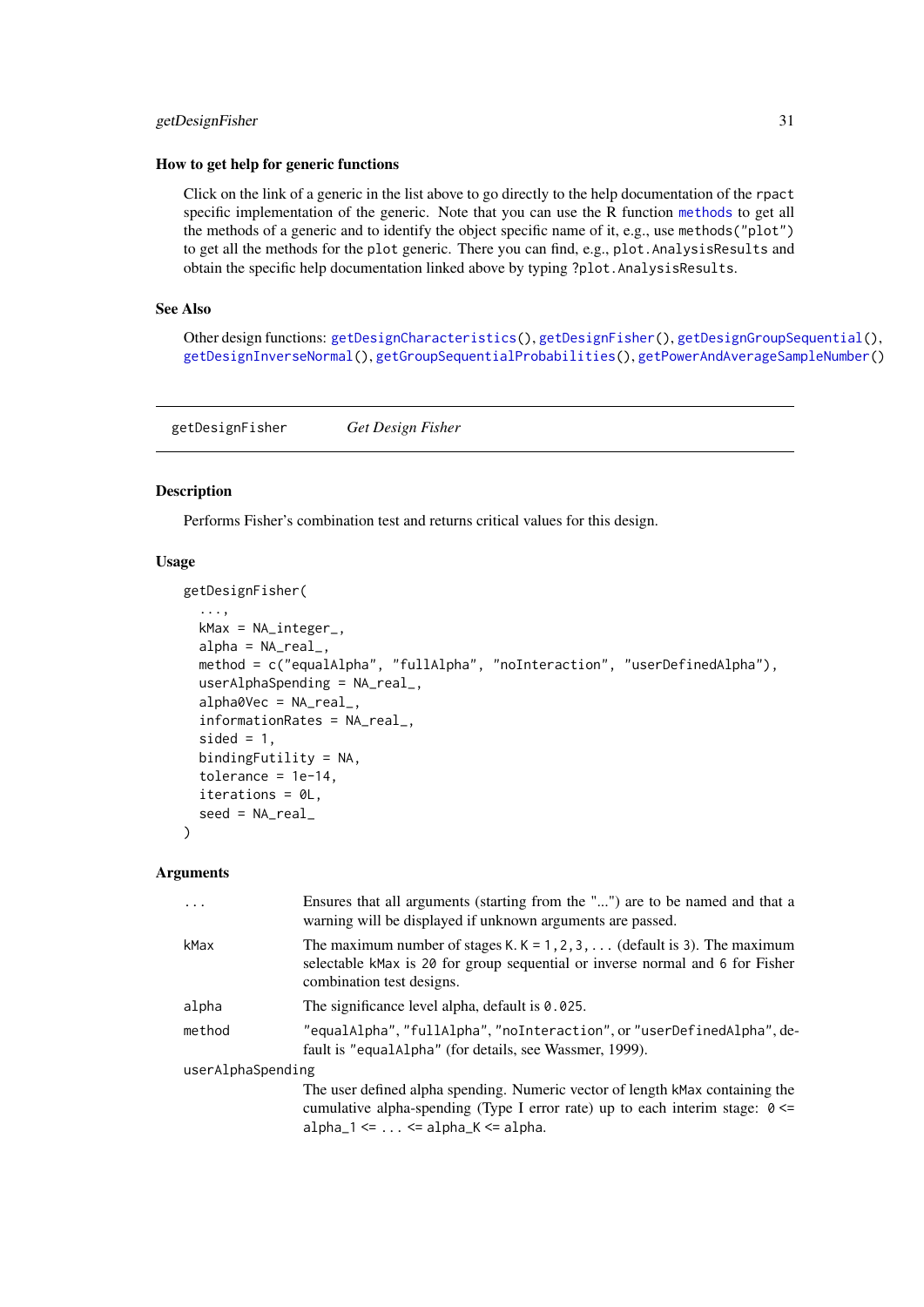| alpha0Vec        | Stopping for futility bounds for stage-wise p-values.                                                                                                                                                                        |
|------------------|------------------------------------------------------------------------------------------------------------------------------------------------------------------------------------------------------------------------------|
| informationRates |                                                                                                                                                                                                                              |
|                  | The information rates (that must be fixed prior to the trial), default is (1:kMax)<br>/ kMax.                                                                                                                                |
| sided            | Is the alternative one-sided $(1)$ or two-sided $(2)$ , default is 1.                                                                                                                                                        |
| bindingFutility  |                                                                                                                                                                                                                              |
|                  | If binding Futility = TRUE is specified the calculation of the critical values is<br>affected by the futility bounds (default is TRUE).                                                                                      |
| tolerance        | The numerical tolerance, default is 1e-14.                                                                                                                                                                                   |
| iterations       | The number of simulation iterations, e.g., getDesignFisher(iterations =<br>100000) checks the validity of the critical values for the design. The default<br>value of iterations is 0, i.e., no simulation will be executed. |
| seed             | Seed for simulating the power for Fisher's combination test. See above, default<br>is a random seed.                                                                                                                         |

### Details

getDesignFisher calculates the critical values and stage levels for Fisher's combination test as described in Bauer (1989), Bauer and Koehne (1994), Bauer and Roehmel (1995), and Wassmer (1999) for equally and unequally sized stages.

### Value

Returns a [TrialDesign](#page-0-0) object. The following generics (R generic functions) are available for this result object:

- [names](#page-0-0) to obtain the field names,
- [print](#page-0-0) to print the object,
- [summary](#page-0-0) to display a summary of the object,
- [plot](#page-143-1) to plot the object,
- [as.data.frame](#page-0-0) to coerce the object to a [data.frame](#page-0-0),
- [as.matrix](#page-0-0) to coerce the object to a [matrix](#page-0-0).

### How to get help for generic functions

Click on the link of a generic in the list above to go directly to the help documentation of the rpact specific implementation of the generic. Note that you can use the R function [methods](#page-0-0) to get all the methods of a generic and to identify the object specific name of it, e.g., use methods("plot") to get all the methods for the plot generic. There you can find, e.g., plot.AnalysisResults and obtain the specific help documentation linked above by typing ?plot.AnalysisResults.

### See Also

[getDesignSet](#page-38-1) for creating a set of designs to compare.

Other design functions: [getDesignCharacteristics\(](#page-27-1)), [getDesignConditionalDunnett\(](#page-29-1)), getDesignGroupSequer [getDesignInverseNormal\(](#page-35-1)), [getGroupSequentialProbabilities\(](#page-45-1)), [getPowerAndAverageSampleNumber\(](#page-54-1))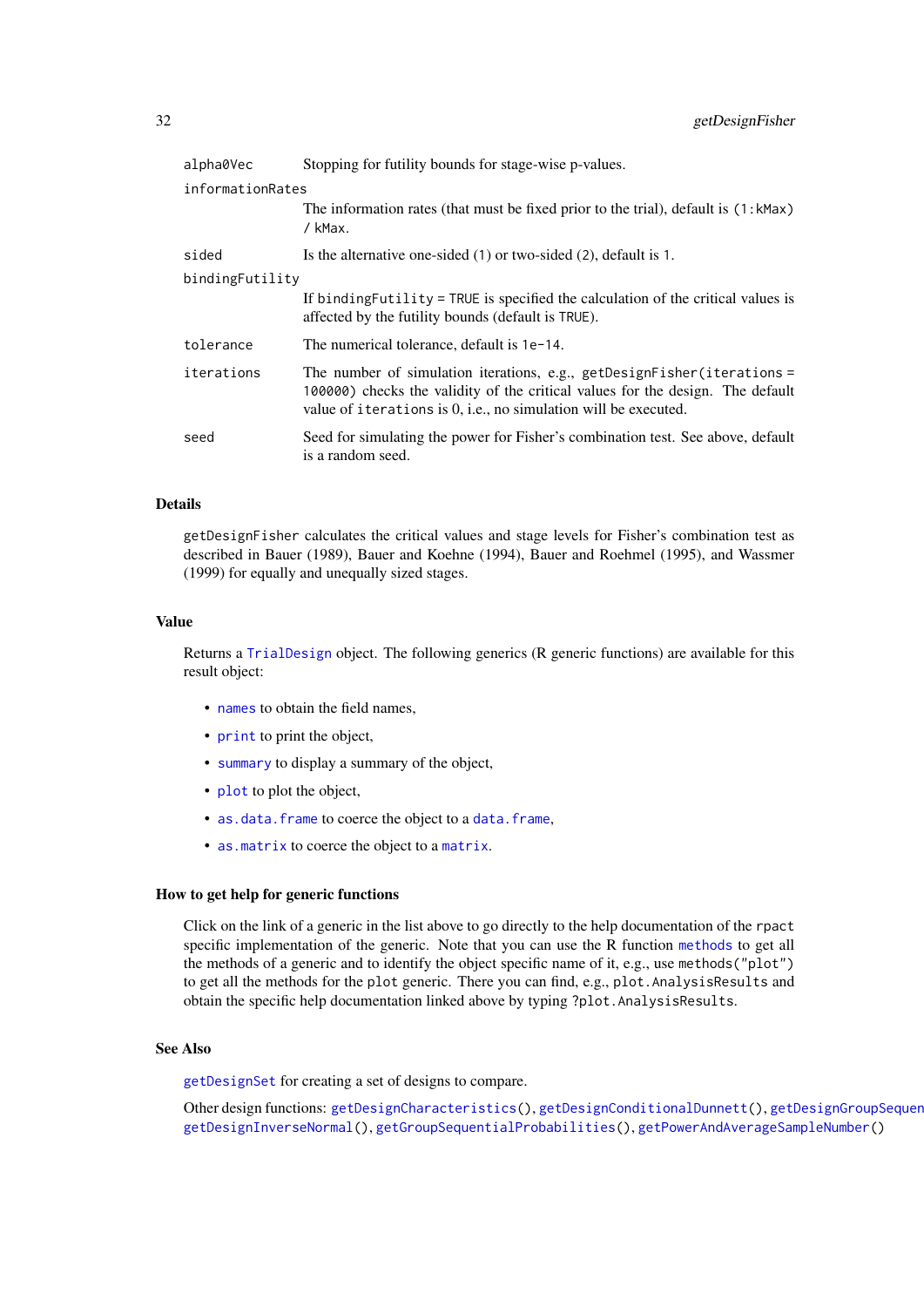### <span id="page-32-0"></span>getDesignGroupSequential 33

### Examples

```
# Calculate critical values for a two-stage Fisher's combination test
# with full level alpha = 0.05 at the final stage and stopping for
# futility bound alpha0 = 0.50, as described in Bauer and Koehne (1994).
getDesignFisher(kMax = 2, method = "fullAlpha", alpha = 0.05, alpha0Vec = 0.50)
```
<span id="page-32-1"></span>getDesignGroupSequential

*Get Design Group Sequential*

#### Description

Provides adjusted boundaries and defines a group sequential design.

### Usage

getDesignGroupSequential(

```
...,
kMax = NA_integer_,
alpha = NA\_real_beta = NA\_real_sided = 1L.
informationRates = NA_real_,
futilityBounds = NA_real_,
typeOfDesign = c("OF", "P", "WT", "PT", "HP", "WToptimum", "asP", "asOF", "asKD",
  "asHSD", "asUser", "noEarlyEfficacy"),
deltawT = NA_real_deltaPT1 = NA_real_,
deltaPT0 = NA_real_,
optimizationCriterion = c("ASNH1", "ASNIFH1", "ASNsum"),
gamma = NA_{real_-,typeBetaSpending = c("none", "bsP", "bsOF", "bsKD", "bsHSD", "bsUser"),
userAlphaSpending = NA_real_,
userBetaSpending = NA_real_,
gamma = NA_{real_-,bindingFutility = NA,
betaAdjustment = NA,
constantBoundsHP = 3,
twoSidedPower = NA,
delayedInformation = NA_real_,
tolerance = 1e-08
```

```
)
```
#### Arguments

... Ensures that all arguments (starting from the "...") are to be named and that a warning will be displayed if unknown arguments are passed.

kMax The maximum number of stages K. K =  $1, 2, 3, \ldots$  (default is 3). The maximum selectable kMax is 20 for group sequential or inverse normal and 6 for Fisher combination test designs.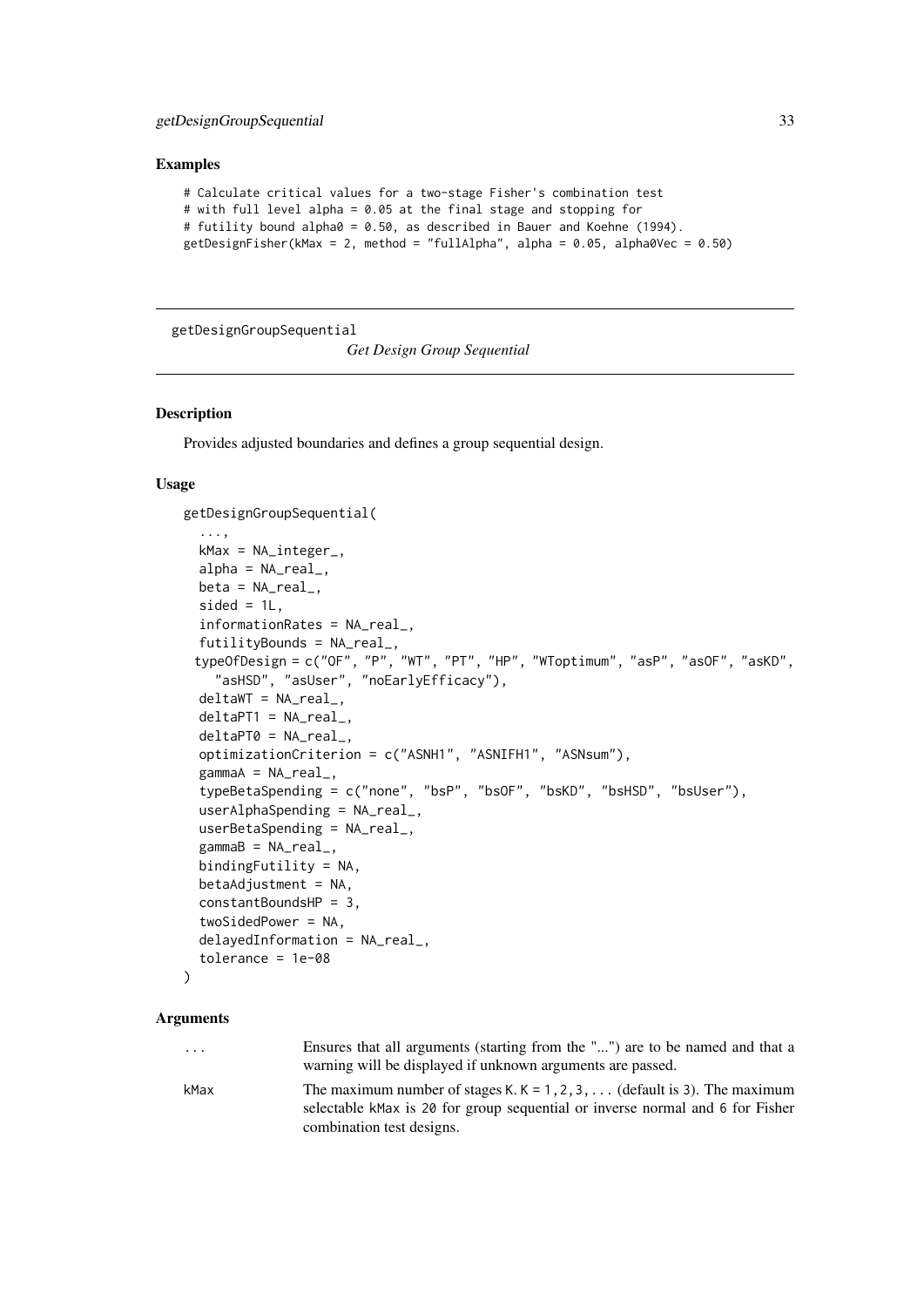| alpha                 | The significance level alpha, default is $0.025$ .                                                                                                                                                                                                                                                                                                                                                                                                                                                                                                    |
|-----------------------|-------------------------------------------------------------------------------------------------------------------------------------------------------------------------------------------------------------------------------------------------------------------------------------------------------------------------------------------------------------------------------------------------------------------------------------------------------------------------------------------------------------------------------------------------------|
| beta                  | Type II error rate, necessary for providing sample size calculations<br>(e.g., getSampleSizeMeans), beta spending function designs, or optimum de-<br>signs, default is 0.20.                                                                                                                                                                                                                                                                                                                                                                         |
| sided                 | Is the alternative one-sided (1) or two-sided (2), default is 1.                                                                                                                                                                                                                                                                                                                                                                                                                                                                                      |
| informationRates      |                                                                                                                                                                                                                                                                                                                                                                                                                                                                                                                                                       |
|                       | The information rates (that must be fixed prior to the trial), default is (1:kMax)<br>/ kMax.                                                                                                                                                                                                                                                                                                                                                                                                                                                         |
| futilityBounds        | The futility bounds, defined on the test statistic z scale (numeric vector of length<br>$k$ Max $-1$ ).                                                                                                                                                                                                                                                                                                                                                                                                                                               |
| typeOfDesign          | The type of design. Type of design is one of the following: O'Brien & Fleming<br>("OF"), Pocock ("P"), Wang & Tsiatis Delta class ("WT"), Pampallona & Tsiatis<br>("PT"), Haybittle & Peto ("HP"), Optimum design within Wang & Tsiatis class<br>("WToptimum"), O'Brien & Fleming type alpha spending ("asOF"), Pocock type<br>alpha spending ("asP"), Kim & DeMets alpha spending ("asKD"), Hwang, Shi<br>& DeCani alpha spending ("asHSD"), user defined alpha spending ("asUser"),<br>no early efficacy stop ("noEarlyEfficacy"), default is "OF". |
| deltaWT               | Delta for Wang & Tsiatis Delta class.                                                                                                                                                                                                                                                                                                                                                                                                                                                                                                                 |
| deltaPT1              | Delta1 for Pampallona & Tsiatis class rejecting H0 boundaries.                                                                                                                                                                                                                                                                                                                                                                                                                                                                                        |
| deltaPT0              | Delta0 for Pampallona & Tsiatis class rejecting H1 boundaries.                                                                                                                                                                                                                                                                                                                                                                                                                                                                                        |
| optimizationCriterion |                                                                                                                                                                                                                                                                                                                                                                                                                                                                                                                                                       |
|                       | Optimization criterion for optimum design within Wang & Tsiatis class ("ASNH1",<br>"ASNIFH1", "ASNsum"), default is "ASNH1", see details.                                                                                                                                                                                                                                                                                                                                                                                                             |
| gammaA                | Parameter for alpha spending function.                                                                                                                                                                                                                                                                                                                                                                                                                                                                                                                |
| typeBetaSpending      |                                                                                                                                                                                                                                                                                                                                                                                                                                                                                                                                                       |
|                       | Type of beta spending. Type of of beta spending is one of the following: O'Brien<br>& Fleming type beta spending, Pocock type beta spending, Kim & DeMets<br>beta spending, Hwang, Shi & DeCani beta spending, user defined beta spending<br>("bsOF", "bsP", "bsKD", "bsHSD", "bsUser", default is "none").                                                                                                                                                                                                                                           |
| userAlphaSpending     |                                                                                                                                                                                                                                                                                                                                                                                                                                                                                                                                                       |
|                       | The user defined alpha spending. Numeric vector of length kMax containing the<br>cumulative alpha-spending (Type I error rate) up to each interim stage: 0 <=<br>$alpha_1 \leftarrow \ldots \leftarrow alpha_K \leftarrow alpha$ .                                                                                                                                                                                                                                                                                                                    |
| userBetaSpending      |                                                                                                                                                                                                                                                                                                                                                                                                                                                                                                                                                       |
|                       | The user defined beta spending. Vector of length kMax containing the cumulative<br>beta-spending up to each interim stage.                                                                                                                                                                                                                                                                                                                                                                                                                            |
| gammaB                | Parameter for beta spending function.                                                                                                                                                                                                                                                                                                                                                                                                                                                                                                                 |
| bindingFutility       |                                                                                                                                                                                                                                                                                                                                                                                                                                                                                                                                                       |
|                       | If binding Futility = TRUE is specified the calculation of the critical values is<br>affected by the futility bounds and the futility threshold is binding in the sense<br>that the study must be stopped if the futility condition was reached (default is<br>FALSE).                                                                                                                                                                                                                                                                                |
|                       | betaAdjustment For two-sided beta spending designs, if betaAdjustement = TRUE a linear ad-<br>justment of the beta spending values is performed if an overlapping of decision<br>regions for futility stopping at earlier stages occurs, otherwise no adjustement is<br>performed (default is TRUE).                                                                                                                                                                                                                                                  |
| constantBoundsHP      |                                                                                                                                                                                                                                                                                                                                                                                                                                                                                                                                                       |
|                       | The constant bounds up to stage kMax $-1$ for the Haybittle & Peto design (default<br>is $3$ ).                                                                                                                                                                                                                                                                                                                                                                                                                                                       |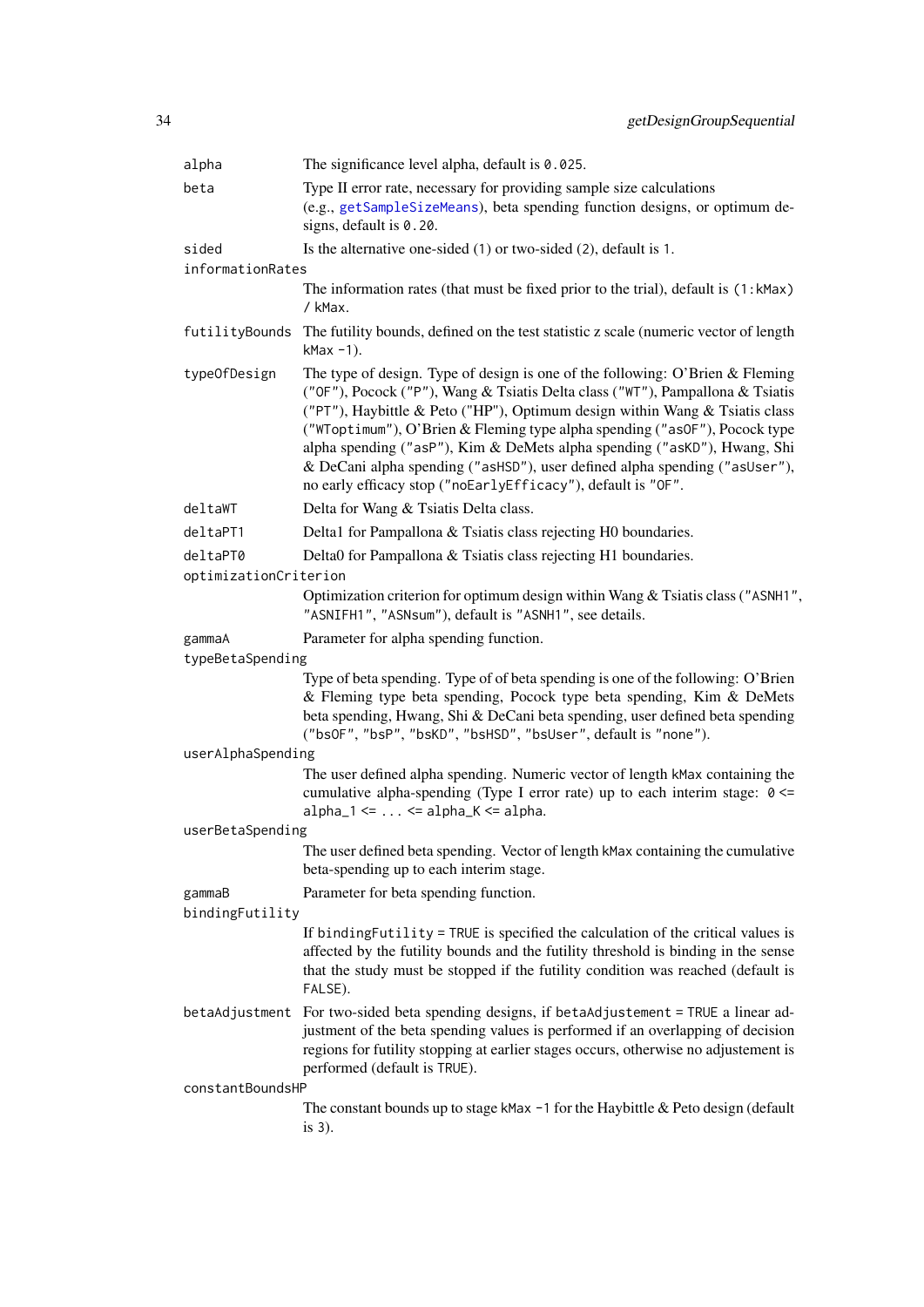| twoSidedPower      | For two-sided testing, if two SidedPower = TRUE is specified the sample size                                       |
|--------------------|--------------------------------------------------------------------------------------------------------------------|
|                    | calculation is performed by considering both tails of the distribution. Default                                    |
|                    | is FALSE, i.e., it is assumed that one tail probability is equal to 0 or the power                                 |
|                    | should be directed to one part.                                                                                    |
| delayedInformation |                                                                                                                    |
|                    | Delay of information for delayed response designs. Can be a numeric value or a<br>numeric vector of length kMax -1 |
| tolerance          | The numerical tolerance, default is 1e-08.                                                                         |

### Details

Depending on typeOfDesign some parameters are specified, others not. For example, only if typeOfDesign "asHSD" is selected, gammaA needs to be specified.

If an alpha spending approach was specified ("asOF", "asP", "asKD", "asHSD", or "asUser") additionally a beta spending function can be specified to produce futility bounds.

For optimum designs, "ASNH1" minimizes the expected sample size under H1, "ASNIFH1" minimizes the sum of the maximum sample and the expected sample size under H1, and "ASNsum" minimizes the sum of the maximum sample size, the expected sample size under a value midway H0 and H1, and the expected sample size under H1.

### Value

Returns a [TrialDesign](#page-0-0) object. The following generics (R generic functions) are available for this result object:

- [names](#page-0-0) to obtain the field names,
- [print](#page-0-0) to print the object,
- [summary](#page-0-0) to display a summary of the object,
- [plot](#page-143-1) to plot the object,
- [as.data.frame](#page-0-0) to coerce the object to a [data.frame](#page-0-0),
- [as.matrix](#page-0-0) to coerce the object to a [matrix](#page-0-0).

#### How to get help for generic functions

Click on the link of a generic in the list above to go directly to the help documentation of the rpact specific implementation of the generic. Note that you can use the R function [methods](#page-0-0) to get all the methods of a generic and to identify the object specific name of it, e.g., use methods("plot") to get all the methods for the plot generic. There you can find, e.g., plot. AnalysisResults and obtain the specific help documentation linked above by typing ?plot.AnalysisResults.

### See Also

[getDesignSet](#page-38-1) for creating a set of designs to compare different designs.

Other design functions: [getDesignCharacteristics\(](#page-27-1)), [getDesignConditionalDunnett\(](#page-29-1)), [getDesignFisher\(](#page-30-1)), [getDesignInverseNormal\(](#page-35-1)), [getGroupSequentialProbabilities\(](#page-45-1)), [getPowerAndAverageSampleNumber\(](#page-54-1))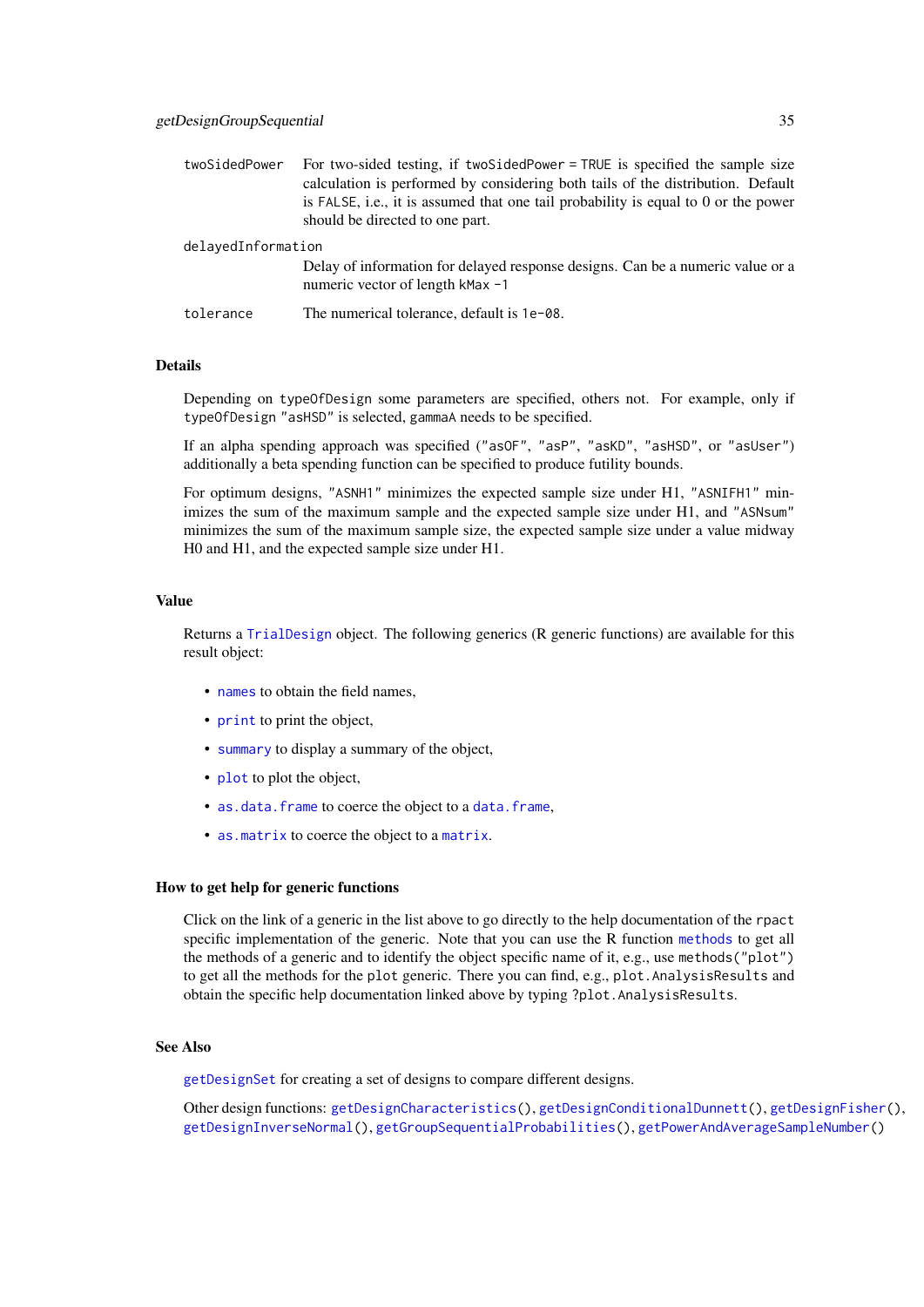### Examples

```
# Calculate two-sided critical values for a four-stage
# Wang & Tsiatis design with Delta = 0.25 at level alpha = 0.05
getDesignGroupSequential(kMax = 4, sided = 2, typeOfDesign = "WT", deltaWT = 0.25)
# Calculate one-sided critical values and binding futility bounds for a three-stage
# design with alpha- and beta-spending functions according to Kim & DeMets with gamma = 2.5
# (planned informationRates as specified)
getDesignGroupSequential(kMax = 3, informationRates = c(0.3, 0.75, 1), typeOfDesign = "asKD",
gammaA = 2.5, typeBetaSpending = "bsKD", gammaB = 2.5, bindingFutility = TRUE)
```

```
# Calculate the Pocock type alpha spending critical values if the second
# interim analysis was performed after 70% of the maximum information was observed
getDesignGroupSequential(informationRates = c(0.4, 0.7), typeOfDesign = "asP")
```
<span id="page-35-1"></span>getDesignInverseNormal

*Get Design Inverse Normal*

### Description

Provides adjusted boundaries and defines a group sequential design for its use in the inverse normal combination test.

### Usage

```
getDesignInverseNormal(
  ...,
  kMax = NA_integer_,
  alpha = NA\_real_beta = NA\_real_,
  sided = 1L,
  informationRates = NA_real_,
  futilityBounds = NA_real_,
 typeOfDesign = c("OF", "P", "WT", "PT", "HP", "WToptimum", "asP", "asOF", "asKD",
    "asHSD", "asUser", "noEarlyEfficacy"),
  deltawT = NA_{real_-,}deltaPT1 = NA_real_,
  deltaPT0 = NA_real_,
  optimizationCriterion = c("ASNH1", "ASNIFH1", "ASNsum"),
  gamma = NA_{real},
  typeBetaSpending = c("none", "bsP", "bsOF", "bsKD", "bsHSD", "bsUser"),
  userAlphaSpending = NA_real_,
  userBetaSpending = NA_real_,
  gammaB = NA_{real_bindingFutility = NA,
  constantBoundsHP = 3,
  twoSidedPower = NA,
  delayedInformation = NA_real_,
```
<span id="page-35-0"></span>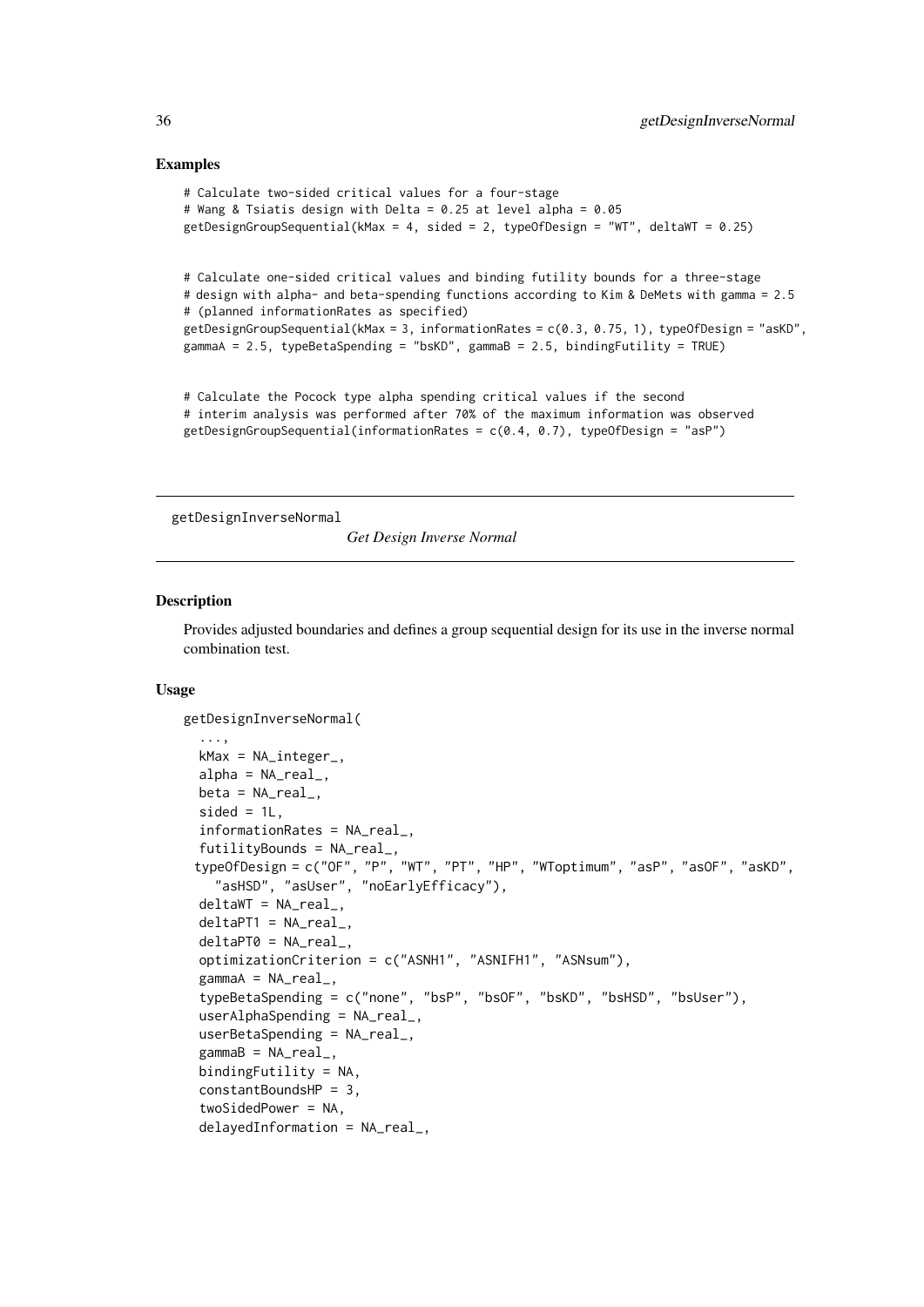tolerance = 1e-08  $\lambda$ 

# Arguments

| $\cdots$              | Ensures that all arguments (starting from the "") are to be named and that a<br>warning will be displayed if unknown arguments are passed.                                                                                                                                                                                                                                                                                                                                                                                                            |
|-----------------------|-------------------------------------------------------------------------------------------------------------------------------------------------------------------------------------------------------------------------------------------------------------------------------------------------------------------------------------------------------------------------------------------------------------------------------------------------------------------------------------------------------------------------------------------------------|
| kMax                  | The maximum number of stages K. $K = 1, 2, 3, \ldots$ (default is 3). The maximum<br>selectable kMax is 20 for group sequential or inverse normal and 6 for Fisher<br>combination test designs.                                                                                                                                                                                                                                                                                                                                                       |
| alpha                 | The significance level alpha, default is $0.025$ .                                                                                                                                                                                                                                                                                                                                                                                                                                                                                                    |
| beta                  | Type II error rate, necessary for providing sample size calculations<br>(e.g., getSampleSizeMeans), beta spending function designs, or optimum de-<br>signs, default is 0.20.                                                                                                                                                                                                                                                                                                                                                                         |
| sided                 | Is the alternative one-sided (1) or two-sided (2), default is 1.                                                                                                                                                                                                                                                                                                                                                                                                                                                                                      |
| informationRates      |                                                                                                                                                                                                                                                                                                                                                                                                                                                                                                                                                       |
|                       | The information rates (that must be fixed prior to the trial), default is (1:kMax)<br>/ kMax.                                                                                                                                                                                                                                                                                                                                                                                                                                                         |
|                       | futilityBounds The futility bounds, defined on the test statistic z scale (numeric vector of length<br>$k$ Max $-1$ ).                                                                                                                                                                                                                                                                                                                                                                                                                                |
| typeOfDesign          | The type of design. Type of design is one of the following: O'Brien & Fleming<br>("OF"), Pocock ("P"), Wang & Tsiatis Delta class ("WT"), Pampallona & Tsiatis<br>("PT"), Haybittle & Peto ("HP"), Optimum design within Wang & Tsiatis class<br>("WToptimum"), O'Brien & Fleming type alpha spending ("as0F"), Pocock type<br>alpha spending ("asP"), Kim & DeMets alpha spending ("asKD"), Hwang, Shi<br>& DeCani alpha spending ("asHSD"), user defined alpha spending ("asUser"),<br>no early efficacy stop ("noEarlyEfficacy"), default is "OF". |
| deltaWT               | Delta for Wang & Tsiatis Delta class.                                                                                                                                                                                                                                                                                                                                                                                                                                                                                                                 |
| deltaPT1              | Delta1 for Pampallona & Tsiatis class rejecting H0 boundaries.                                                                                                                                                                                                                                                                                                                                                                                                                                                                                        |
| deltaPT0              | Delta0 for Pampallona & Tsiatis class rejecting H1 boundaries.                                                                                                                                                                                                                                                                                                                                                                                                                                                                                        |
| optimizationCriterion |                                                                                                                                                                                                                                                                                                                                                                                                                                                                                                                                                       |
|                       | Optimization criterion for optimum design within Wang & Tsiatis class ("ASNH1",<br>"ASNIFH1", "ASNsum"), default is "ASNH1", see details.                                                                                                                                                                                                                                                                                                                                                                                                             |
| gammaA                | Parameter for alpha spending function.                                                                                                                                                                                                                                                                                                                                                                                                                                                                                                                |
| typeBetaSpending      |                                                                                                                                                                                                                                                                                                                                                                                                                                                                                                                                                       |
|                       | Type of beta spending. Type of of beta spending is one of the following: O'Brien<br>& Fleming type beta spending, Pocock type beta spending, Kim & DeMets<br>beta spending, Hwang, Shi & DeCani beta spending, user defined beta spending<br>("bsOF", "bsP", "bsKD", "bsHSD", "bsUser", default is "none").                                                                                                                                                                                                                                           |
| userAlphaSpending     |                                                                                                                                                                                                                                                                                                                                                                                                                                                                                                                                                       |
|                       | The user defined alpha spending. Numeric vector of length kMax containing the<br>cumulative alpha-spending (Type I error rate) up to each interim stage: 0 <=<br>$alpha_1 \leftarrow \ldots \leftarrow alpha_K \leftarrow alpha$ .                                                                                                                                                                                                                                                                                                                    |
| userBetaSpending      |                                                                                                                                                                                                                                                                                                                                                                                                                                                                                                                                                       |
|                       | The user defined beta spending. Vector of length kMax containing the cumulative<br>beta-spending up to each interim stage.                                                                                                                                                                                                                                                                                                                                                                                                                            |
| gammaB                | Parameter for beta spending function.                                                                                                                                                                                                                                                                                                                                                                                                                                                                                                                 |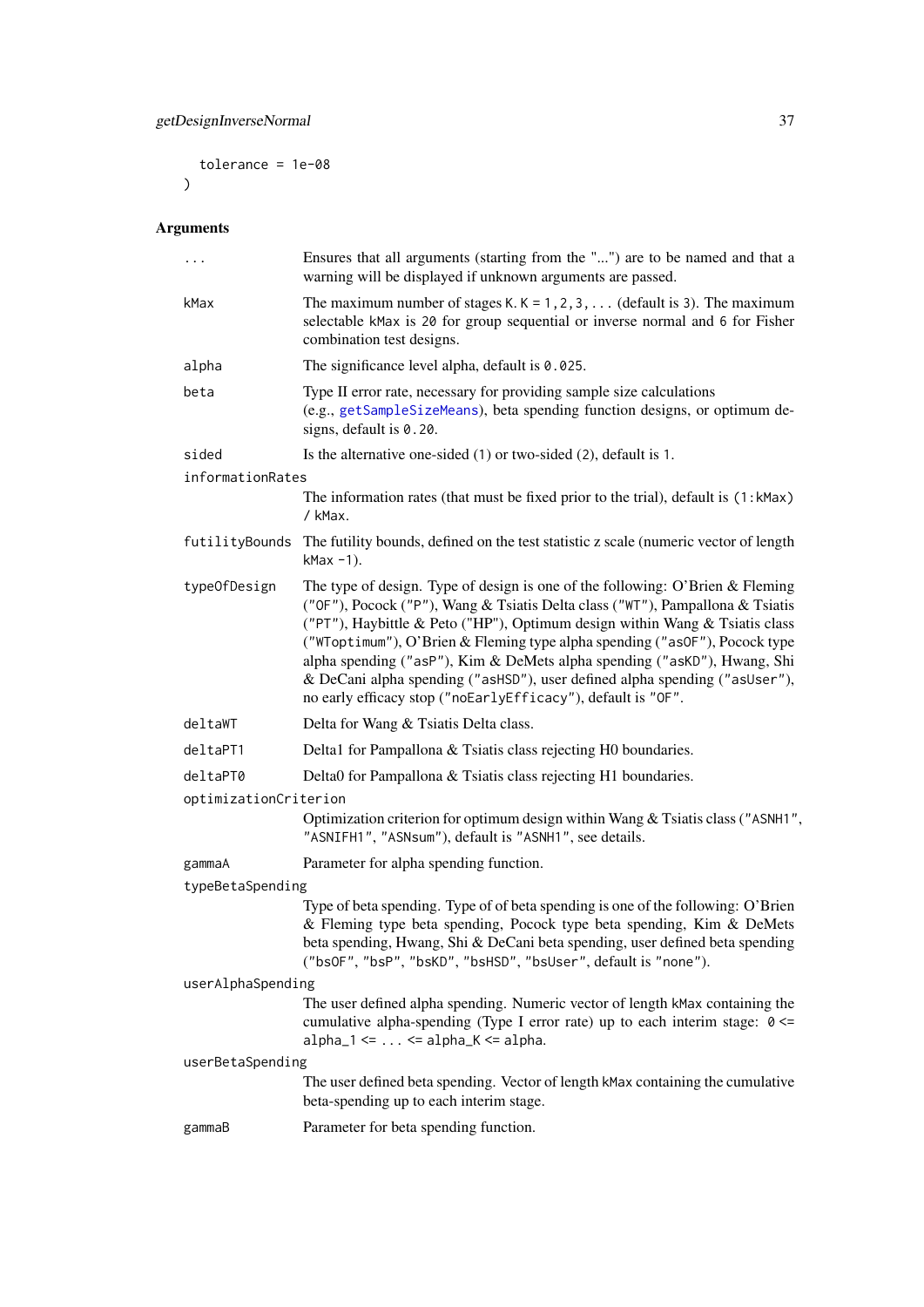| bindingFutility    |                                                                                                                                                                                                                                                                                          |  |
|--------------------|------------------------------------------------------------------------------------------------------------------------------------------------------------------------------------------------------------------------------------------------------------------------------------------|--|
|                    | If binding Futility = TRUE is specified the calculation of the critical values is<br>affected by the futility bounds and the futility threshold is binding in the sense<br>that the study must be stopped if the futility condition was reached (default is<br>FALSE).                   |  |
| constantBoundsHP   |                                                                                                                                                                                                                                                                                          |  |
|                    | The constant bounds up to stage kMax $-1$ for the Haybittle & Peto design (default<br>$is 3)$ .                                                                                                                                                                                          |  |
| twoSidedPower      | For two-sided testing, if two SidedPower = TRUE is specified the sample size<br>calculation is performed by considering both tails of the distribution. Default<br>is FALSE, i.e., it is assumed that one tail probability is equal to 0 or the power<br>should be directed to one part. |  |
| delayedInformation |                                                                                                                                                                                                                                                                                          |  |
|                    | Delay of information for delayed response designs. Can be a numeric value or a<br>numeric vector of length kMax -1                                                                                                                                                                       |  |
| tolerance          | The numerical tolerance, default is 1e-08.                                                                                                                                                                                                                                               |  |

# Details

Depending on typeOfDesign some parameters are specified, others not. For example, only if typeOfDesign "asHSD" is selected, gammaA needs to be specified.

If an alpha spending approach was specified ("asOF", "asP", "asKD", "asHSD", or "asUser") additionally a beta spending function can be specified to produce futility bounds.

For optimum designs, "ASNH1" minimizes the expected sample size under H1, "ASNIFH1" minimizes the sum of the maximum sample and the expected sample size under H1, and "ASNsum" minimizes the sum of the maximum sample size, the expected sample size under a value midway H0 and H1, and the expected sample size under H1.

## Value

Returns a [TrialDesign](#page-0-0) object. The following generics (R generic functions) are available for this result object:

- [names](#page-0-0) to obtain the field names,
- [print](#page-0-0) to print the object,
- [summary](#page-0-0) to display a summary of the object,
- [plot](#page-143-0) to plot the object,
- [as.data.frame](#page-0-0) to coerce the object to a [data.frame](#page-0-0),
- [as.matrix](#page-0-0) to coerce the object to a [matrix](#page-0-0).

#### How to get help for generic functions

Click on the link of a generic in the list above to go directly to the help documentation of the rpact specific implementation of the generic. Note that you can use the R function [methods](#page-0-0) to get all the methods of a generic and to identify the object specific name of it, e.g., use methods("plot") to get all the methods for the plot generic. There you can find, e.g., plot.AnalysisResults and obtain the specific help documentation linked above by typing ?plot.AnalysisResults.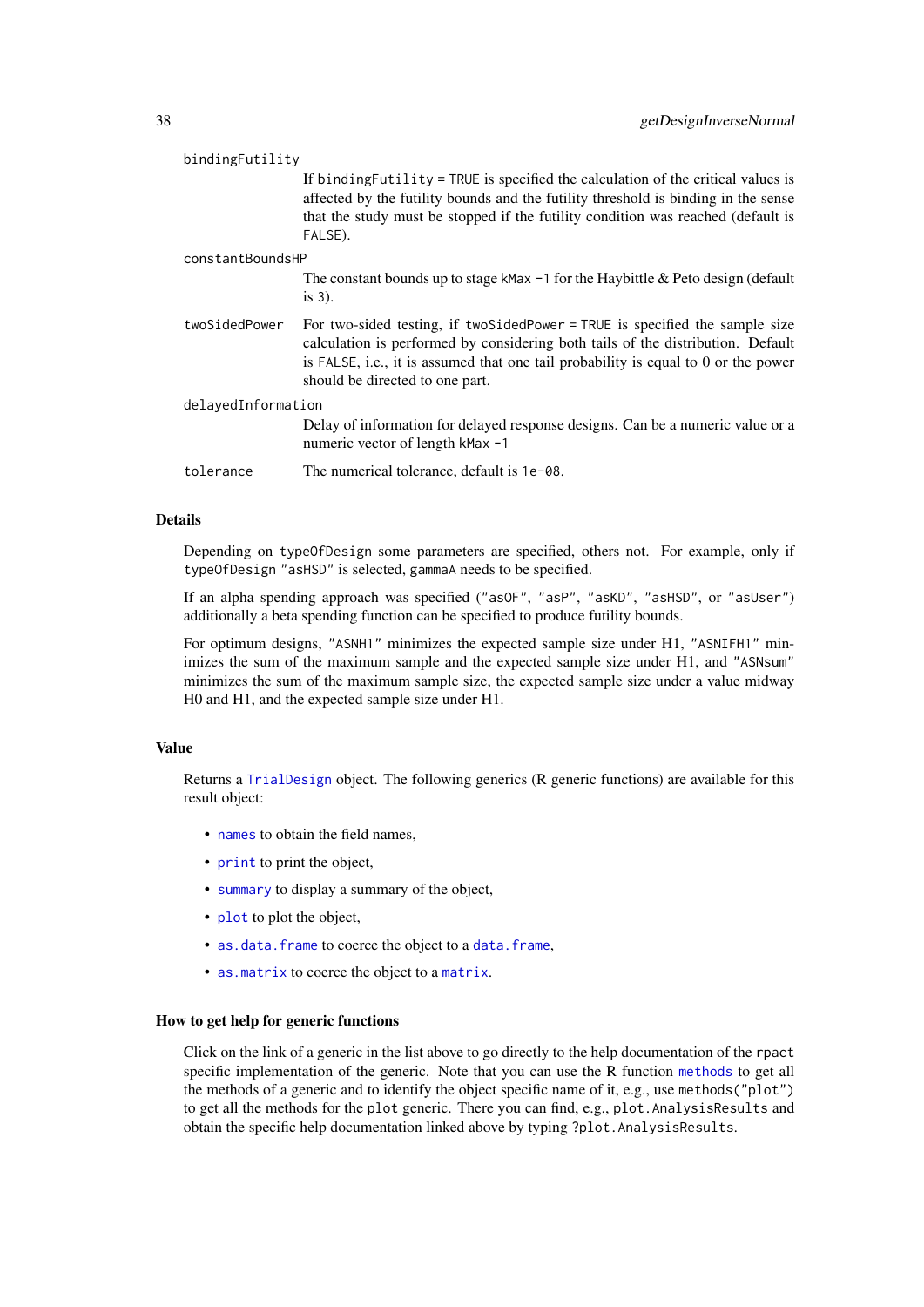### getDesignSet 39

#### See Also

[getDesignSet](#page-38-0) for creating a set of designs to compare different designs.

Other design functions: [getDesignCharacteristics\(](#page-27-0)), [getDesignConditionalDunnett\(](#page-29-0)), [getDesignFisher\(](#page-30-0)), [getDesignGroupSequential\(](#page-32-0)), [getGroupSequentialProbabilities\(](#page-45-0)), [getPowerAndAverageSampleNumber\(](#page-54-0))

#### Examples

```
# Calculate two-sided critical values for a four-stage
# Wang & Tsiatis design with Delta = 0.25 at level alpha = 0.05
getDesignInverseNormal(kMax = 4, sided = 2, typeOfDesign = "WT", deltaWT = 0.25)
```

```
# Calculate the Pocock type alpha spending critical values if the second
# interim analysis was performed after 70% of information was observed
getDesignInverseNormal(informationRates = c(0.4, 0.7), typeOfDesign = "asP")
```
<span id="page-38-0"></span>getDesignSet *Get Design Set*

### Description

Creates a trial design set object and returns it.

## Usage

```
getDesignSet(...)
```
## Arguments

... designs or design and one or more design parameters, e.g., deltaWT = c(0.1,0.3,0.4).

- design The master design (optional, you need to specify an additional parameter that shall be varied).
- designs The designs to compare (optional, you need to specify the variable variedParameters).

#### Details

Specify a master design and one or more design parameters or a list of designs.

## Value

Returns a [TrialDesignSet](#page-0-0) object. The following generics (R generic functions) are available for this result object:

- [names](#page-0-0) to obtain the field names,
- [length](#page-0-0) to obtain the number of design,
- [print](#page-0-0) to print the object,
- [summary](#page-0-0) to display a summary of the object,
- [plot](#page-148-0) to plot the object,
- [as.data.frame](#page-0-0) to coerce the object to a [data.frame](#page-0-0),
- [as.matrix](#page-0-0) to coerce the object to a [matrix](#page-0-0).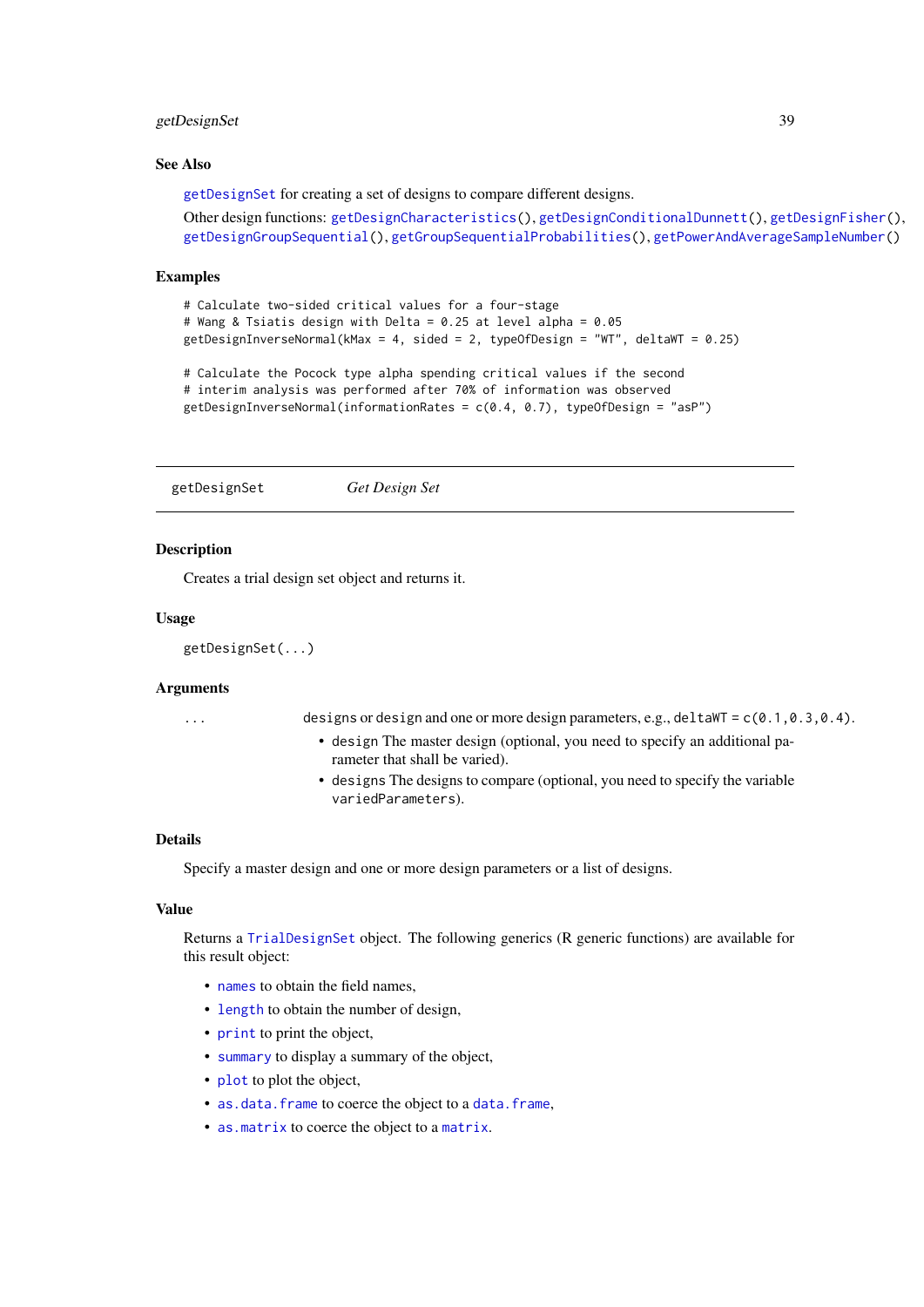#### How to get help for generic functions

Click on the link of a generic in the list above to go directly to the help documentation of the rpact specific implementation of the generic. Note that you can use the R function [methods](#page-0-0) to get all the methods of a generic and to identify the object specific name of it, e.g., use methods("plot") to get all the methods for the plot generic. There you can find, e.g., plot.AnalysisResults and obtain the specific help documentation linked above by typing ?plot.AnalysisResults.

## Examples

```
# Example 1
design <- getDesignGroupSequential(
    alpha = 0.05, kMax = 6,
    sided = 2, typeOfDesign = "WT", deltaWT = 0.1)
designSet <- getDesignSet()
designSet$add(design = design, deltaWT = c(0.3, 0.4))
if (require(ggplot2)) plot(designSet, type = 1)
# Example 2 (shorter script)
design <- getDesignGroupSequential(
    alpha = 0.05, kMax = 6,
    sided = 2, typeOfDesign = "WT", deltaWT = 0.1\lambdadesignSet <- getDesignSet(design = design, deltaWT = c(0.3, 0.4))
if (require(ggplot2)) plot(designSet, type = 1)
# Example 3 (use of designs instead of design)
d1 <- getDesignGroupSequential(
    alpha = 0.05, kMax = 2,
    sided = 1, beta = 0.2, typeOfDesign = "asHSD",
    gammaA = 0.5, typeBetaSpending = "bsHSD", gammaB = 0.5)
d2 <- getDesignGroupSequential(
   alpha = 0.05, kMax = 4,
    sided = 1, beta = 0.2, typeOfDesign = "asP",
    typeBetaSpending = "bsP"
)
designSet <- getDesignSet(
    designs = c(d1, d2),
    variedParameters = c("typeOfDesign", "kMax")
)
if (require(ggplot2)) plot(designSet, type = 8, nMax = 20)
```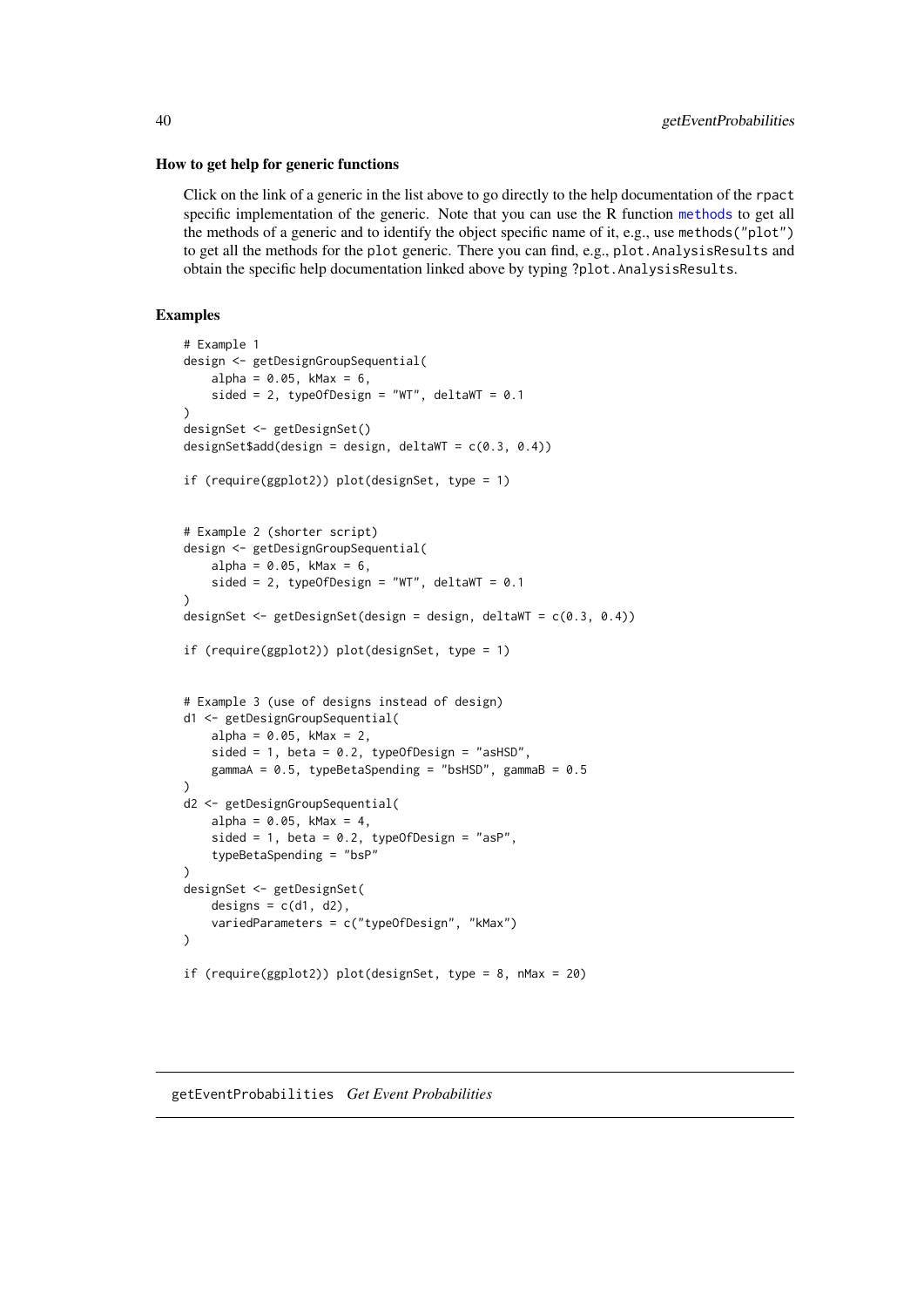## getEventProbabilities 41

## Description

Returns the event probabilities for specified parameters at given time vector.

## Usage

```
getEventProbabilities(
  time,
  ...,
  accrualTime = c(0L, 12L),accrualIntensity = 0.1,
  accrualIntensityType = c("auto", "absolute", "relative"),
  kappa = 1,
  piecewiseSurvivalTime = NA_real_,
  lambda2 = NA_{real_-,lambda1 = NA_{real_-,allocationRatioPlanned = 1,
  hazardRatio = NA_real_,
  dropoutRate1 = 0,
  droputRate2 = 0,dropoutTime = 12L,
  maxNumberOfSubjects = NA_real_
)
```
# Arguments

| time                  | A numeric vector with time values.                                                                                                                                                                                                                                                                                                                                                                                                                                                                                                                                                                                                                                                                                                                                                               |
|-----------------------|--------------------------------------------------------------------------------------------------------------------------------------------------------------------------------------------------------------------------------------------------------------------------------------------------------------------------------------------------------------------------------------------------------------------------------------------------------------------------------------------------------------------------------------------------------------------------------------------------------------------------------------------------------------------------------------------------------------------------------------------------------------------------------------------------|
| $\cdots$              | Ensures that all arguments (starting from the "") are to be named and that a<br>warning will be displayed if unknown arguments are passed.                                                                                                                                                                                                                                                                                                                                                                                                                                                                                                                                                                                                                                                       |
| accrualTime           | The assumed accrual time intervals for the study, default is $c(0, 12)$ (for details<br>see getAccrualTime).                                                                                                                                                                                                                                                                                                                                                                                                                                                                                                                                                                                                                                                                                     |
| accrualIntensity      |                                                                                                                                                                                                                                                                                                                                                                                                                                                                                                                                                                                                                                                                                                                                                                                                  |
|                       | A vector of accrual intensities, default is the relative intensity $0.1$ (for details<br>see getAccrualTime).                                                                                                                                                                                                                                                                                                                                                                                                                                                                                                                                                                                                                                                                                    |
| accrualIntensityType  |                                                                                                                                                                                                                                                                                                                                                                                                                                                                                                                                                                                                                                                                                                                                                                                                  |
|                       | A character value specifying the accrual intensity input type. Must be one of<br>"auto", "absolute", or "relative"; default is "auto", i.e., if all values are <<br>1 the type is "relative", otherwise it is "absolute".                                                                                                                                                                                                                                                                                                                                                                                                                                                                                                                                                                        |
| kappa                 | A numeric value $> 0$ . A kappa ! = 1 will be used for the specification of the shape<br>of the Weibull distribution. Default is 1, i.e., the exponential survival distribu-<br>tion is used instead of the Weibull distribution. Note that the Weibull distribution<br>cannot be used for the piecewise definition of the survival time distribution, i.e.,<br>only piecewiselambda (as a single value) and kappa can be specified. This<br>function is equivalent to pweibull( $t$ , shape = kappa, scale = 1 / lambda) of<br>the stats package, i.e., the scale parameter is 1 / 'hazard rate'.<br>For example, getPiecewiseExponentialDistribution(time = 130, piecewiseLambda<br>$= 0.01$ , kappa = 4.2) and pweibull(q = 130, shape = 4.2, scale = 1 / 0.01)<br>provide the sample result. |
| piecewiseSurvivalTime |                                                                                                                                                                                                                                                                                                                                                                                                                                                                                                                                                                                                                                                                                                                                                                                                  |
|                       | A vector that specifies the time intervals for the piecewise definition of the ex-                                                                                                                                                                                                                                                                                                                                                                                                                                                                                                                                                                                                                                                                                                               |
|                       | ponential survival time cumulative distribution function                                                                                                                                                                                                                                                                                                                                                                                                                                                                                                                                                                                                                                                                                                                                         |
|                       | (for details see getPiecewiseSurvivalTime).                                                                                                                                                                                                                                                                                                                                                                                                                                                                                                                                                                                                                                                                                                                                                      |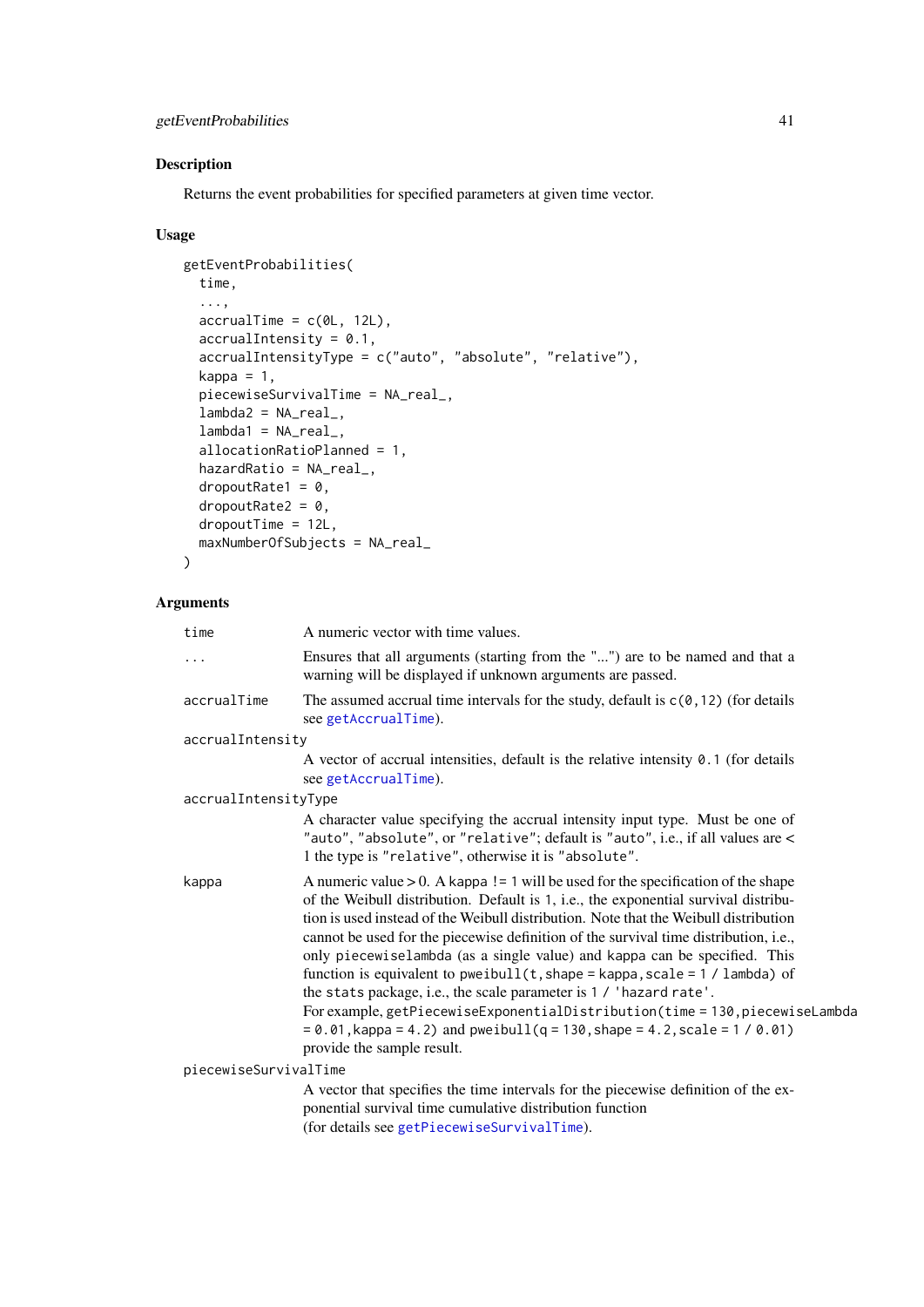| lambda2                | The assumed hazard rate in the reference group, there is no default. lambda2<br>can also be used to define piecewise exponentially distributed survival times<br>(see details).                                               |
|------------------------|-------------------------------------------------------------------------------------------------------------------------------------------------------------------------------------------------------------------------------|
| lambda1                | The assumed hazard rate in the treatment group, there is no default. Lambda1<br>can also be used to define piecewise exponentially distributed survival times (see<br>details).                                               |
| allocationRatioPlanned |                                                                                                                                                                                                                               |
|                        | The planned allocation ratio n1 / n2 for a two treatment groups design, default<br>is 1. If allocationRatioPlanned = $0$ is entered, the optimal allocation ratio<br>yielding the smallest overall sample size is determined. |
| hazardRatio            | The vector of hazard ratios under consideration. If the event or hazard rates in<br>both treatment groups are defined, the hazard ratio needs not to be specified as<br>it is calculated, there is no default.                |
| dropoutRate1           | The assumed drop-out rate in the treatment group, default is $\theta$ .                                                                                                                                                       |
| dropoutRate2           | The assumed drop-out rate in the control group, default is $\theta$ .                                                                                                                                                         |
| dropoutTime            | The assumed time for drop-out rates in the control and the treatment group,<br>default is 12.                                                                                                                                 |
| maxNumberOfSubjects    |                                                                                                                                                                                                                               |
|                        | If maxNumberOfSubjects > 0 is specified, the end of accrual at specified accrual Intensity<br>for the specified number of subjects is determined or accrual Intensity is cal-                                                 |

### Details

The function computes the overall event probabilities in a two treatment groups design. For details of the parameters see [getSampleSizeSurvival](#page-73-0).

## Value

Returns a [EventProbabilities](#page-0-0) object. The following generics (R generic functions) are available for this result object:

- [names](#page-0-0) to obtain the field names,
- [print](#page-0-0) to print the object,
- [summary](#page-0-0) to display a summary of the object,
- [plot](#page-133-0) to plot the object,
- [as.data.frame](#page-0-0) to coerce the object to a [data.frame](#page-0-0),

culated at fixed end of accrual.

• [as.matrix](#page-0-0) to coerce the object to a [matrix](#page-0-0).

### How to get help for generic functions

Click on the link of a generic in the list above to go directly to the help documentation of the rpact specific implementation of the generic. Note that you can use the R function [methods](#page-0-0) to get all the methods of a generic and to identify the object specific name of it, e.g., use methods("plot") to get all the methods for the plot generic. There you can find, e.g., plot.AnalysisResults and obtain the specific help documentation linked above by typing ?plot.AnalysisResults.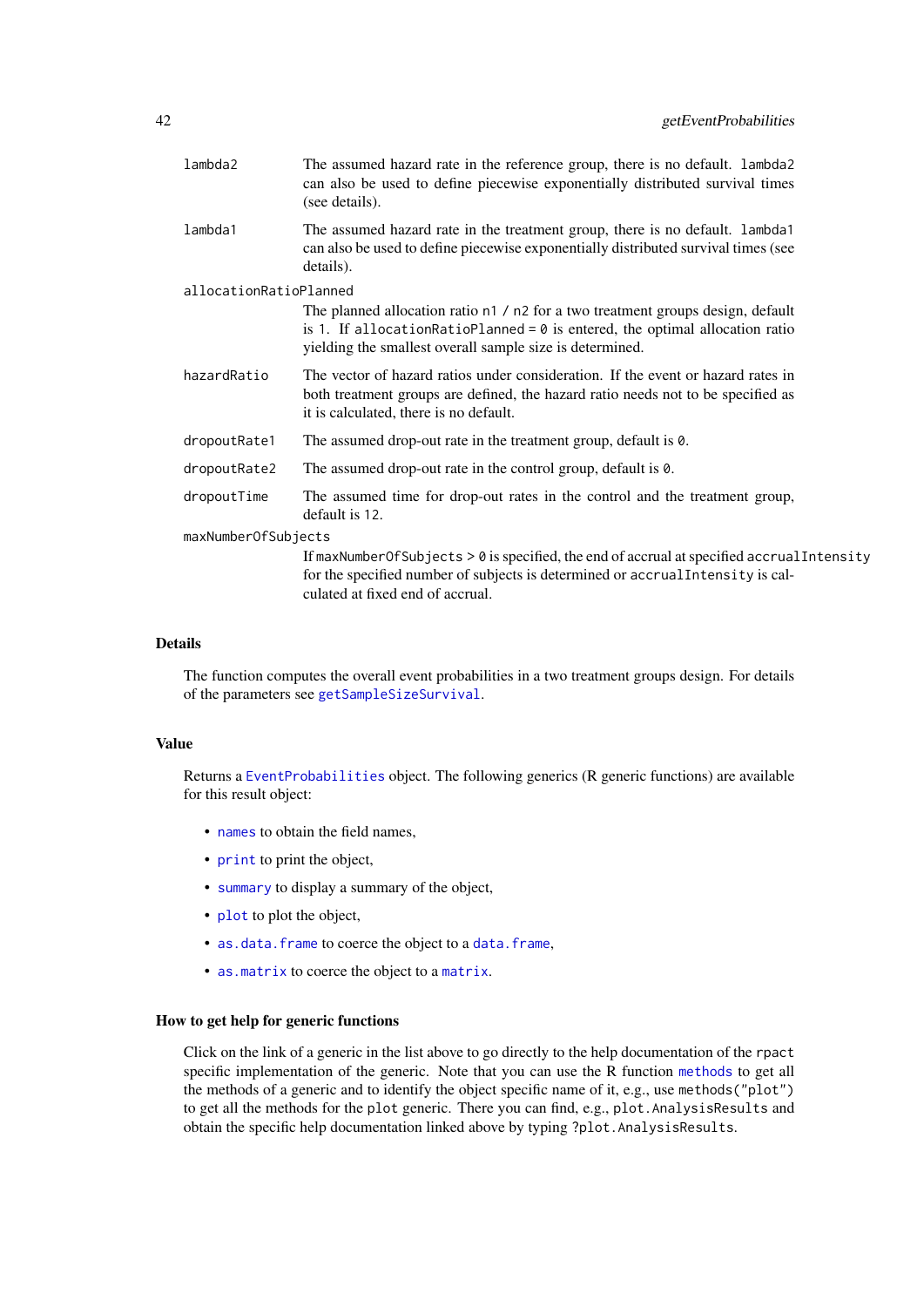### getFinalConfidenceInterval 43

## Examples

```
# Calculate event probabilities for staggered subjects' entry, piecewisely defined
# survival time and hazards, and plot it.
timeVector <- seq(0, 100, 1)
y <- getEventProbabilities(timeVector, accrualTime = c(0, 20, 60),
    accrualIntensity = c(5, 20),
    piecewiseSurvivalTime = c(0, 20, 80),
    lambda2 = c(0.02, 0.06, 0.1),hazardRatio = 2
\lambdaplot(timeVector, y$overallEventProbabilities, type = 'l')
```
<span id="page-42-0"></span>getFinalConfidenceInterval

*Get Final Confidence Interval*

## Description

Returns the final confidence interval for the parameter of interest. It is based on the prototype case, i.e., the test for testing a mean for normally distributed variables.

## Usage

```
getFinalConfidenceInterval(
  design,
  dataInput,
  ...,
  directionUpper = TRUE,
  thetaH0 = NA\_real_,
  tolerance = 1e-06,
  stage = NA_integer_
)
```
## Arguments

| design    | The trial design.                                                                                                                                                                                                                                                                                                                                                                                                                                 |
|-----------|---------------------------------------------------------------------------------------------------------------------------------------------------------------------------------------------------------------------------------------------------------------------------------------------------------------------------------------------------------------------------------------------------------------------------------------------------|
| dataInput | The summary data used for calculating the test results. This is either an element<br>of DatasetMeans, of DatasetRates, or of DatasetSurvival and should be<br>created with the function getDataset. For more information see getDataset.                                                                                                                                                                                                          |
|           | Further (optional) arguments to be passed:                                                                                                                                                                                                                                                                                                                                                                                                        |
|           | normal Approximation The type of computation of the p-values. Default is<br>FALSE for testing means (i.e., the t test is used) and TRUE for testing<br>rates and the hazard ratio. For testing rates, if normal Approximation =<br>FALSE is specified, the binomial test (one sample) or the exact test of Fisher<br>(two samples) is used for calculating the p-values. In the survival setting,<br>$normalApproximation = FALSE$ has no effect. |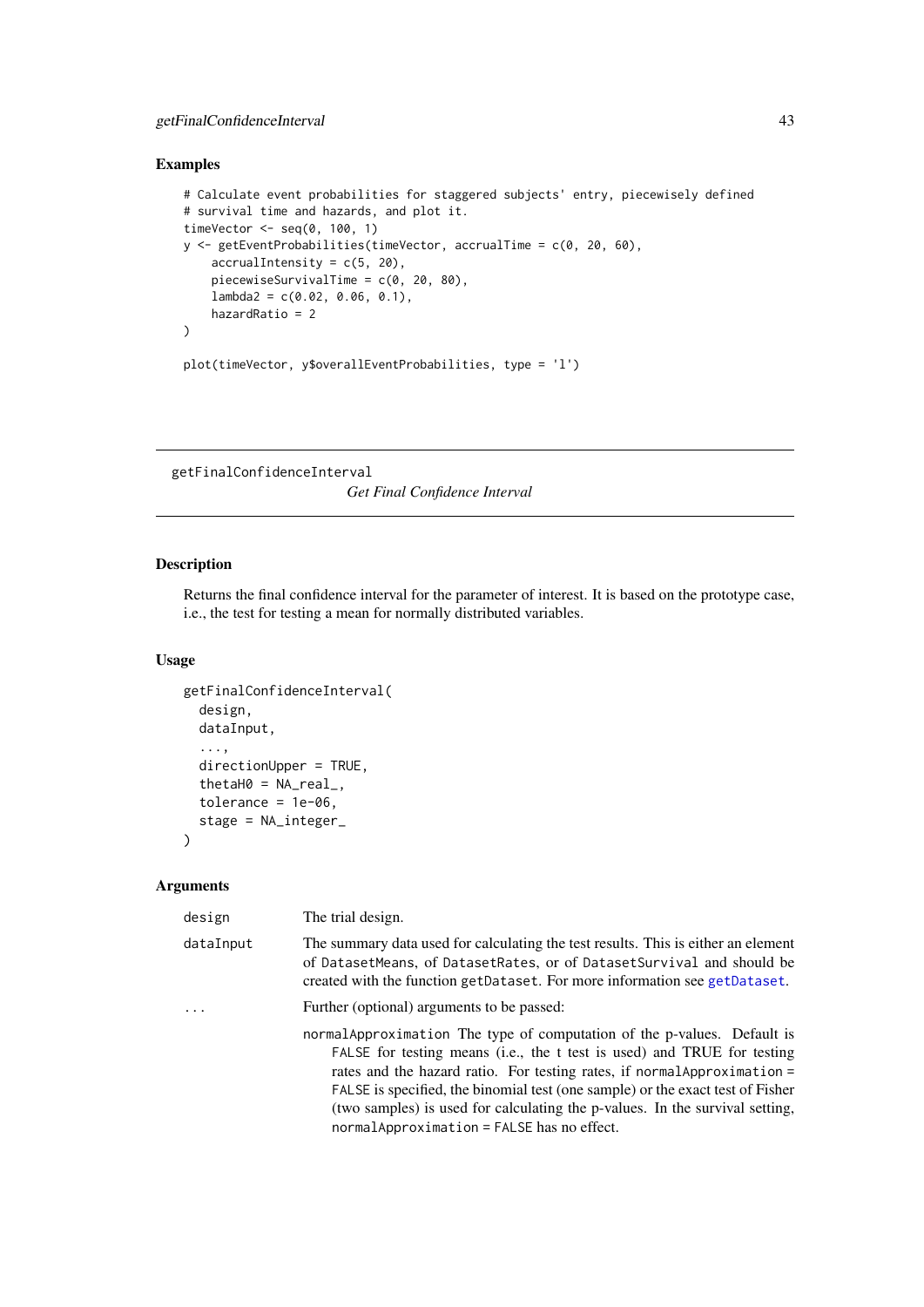|           | equalVariances The type of t test. For testing means in two treatment groups,<br>either the t test assuming that the variances are equal or the t test without<br>assuming this, i.e., the test of Welch-Satterthwaite is calculated, default is<br>TRUE. |
|-----------|-----------------------------------------------------------------------------------------------------------------------------------------------------------------------------------------------------------------------------------------------------------|
|           | directionUpper Specifies the direction of the alternative, only applicable for one-sided testing;<br>default is TRUE which means that larger values of the test statistics yield smaller<br>p-values.                                                     |
| thetaH0   | The null hypothesis value, default is $\theta$ for the normal and the binary case (test-<br>ing means and rates, respectively), it is 1 for the survival case (testing the hazard<br>ratio).                                                              |
|           | For non-inferiority designs, the taho is the non-inferiority bound. That is, in<br>case of (one-sided) testing of                                                                                                                                         |
|           | • <i>means</i> : a value $!= 0$ (or a value $!= 1$ for testing the mean ratio) can be<br>specified.                                                                                                                                                       |
|           | • <i>rates</i> : a value $!= 0$ (or a value $!= 1$ for testing the risk ratio pi1 / pi2) can<br>be specified.                                                                                                                                             |
|           | • <i>survival data</i> : a bound for testing H0: hazard ratio = the ta H0 ! = 1 can<br>be specified.                                                                                                                                                      |
|           | For testing a rate in one sample, a value the taller in $(0, 1)$ has to be specified for<br>defining the null hypothesis $H0$ : $pi = \text{thetaH0}$ .                                                                                                   |
| tolerance | The numerical tolerance, default is 1e-06.                                                                                                                                                                                                                |
| stage     | The stage number (optional). Default: total number of existing stages in the data<br>input.                                                                                                                                                               |

### Details

Depending on design and dataInput the final confidence interval and median unbiased estimate that is based on the stage-wise ordering of the sample space will be calculated and returned. Additionally, a non-standardized ("general") version is provided, the estimated standard deviation must be used to obtain the confidence interval for the parameter of interest.

For the inverse normal combination test design with more than two stages, a warning informs that the validity of the confidence interval is theoretically shown only if no sample size change was performed.

### Value

Returns a [list](#page-0-0) containing

- finalStage,
- medianUnbiased,
- finalConfidenceInterval,
- medianUnbiasedGeneral, and
- finalConfidenceIntervalGeneral.

# See Also

```
getAnalysisResults(getClosedCombinationTestResults(), getClosedConditional
getConditionalPower(getConditionalRejectionProbabilities(getFinalPValue(), getRepeatedConfide
getRepeatedPValues(), getStageResults(), getTestActions()
```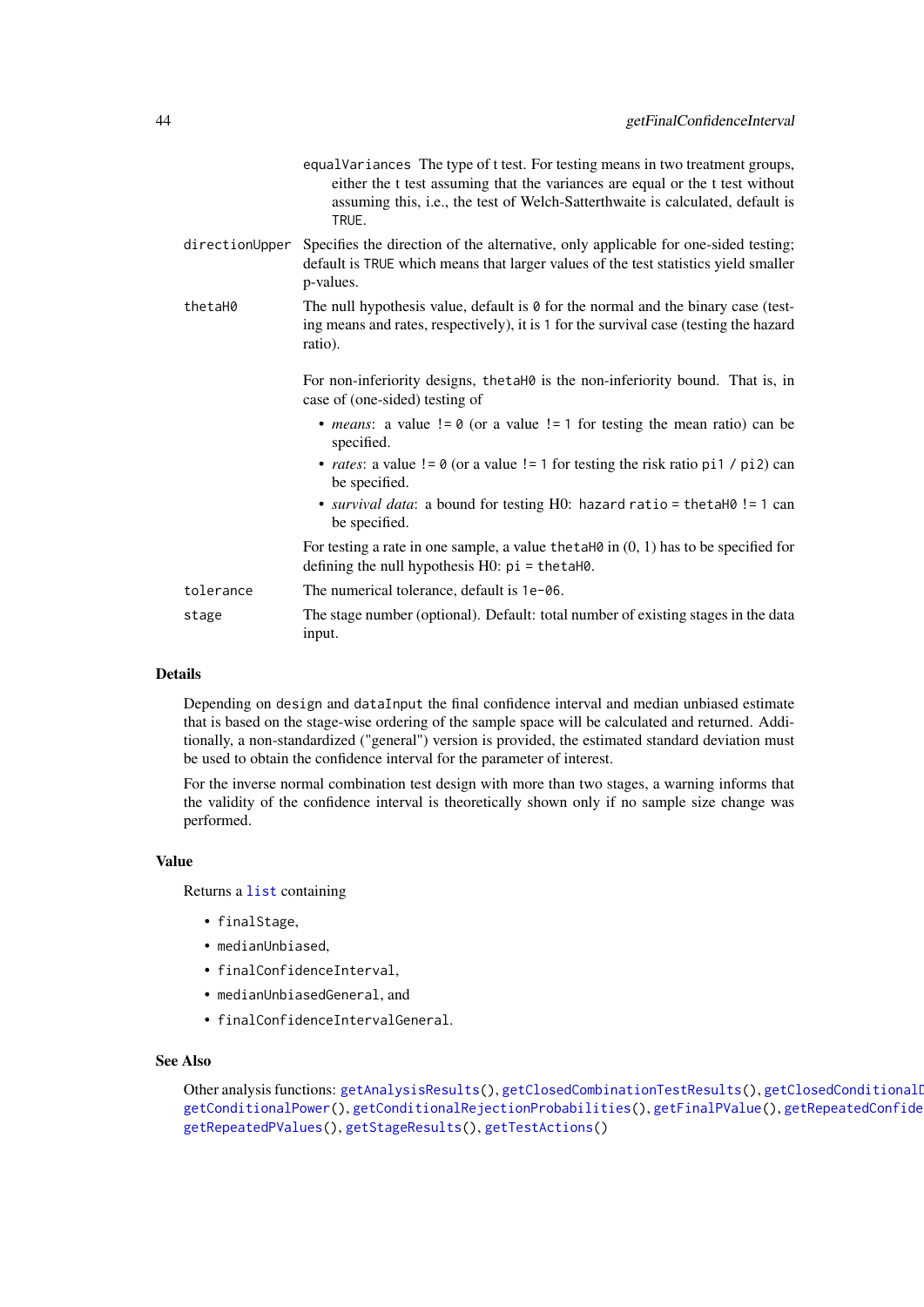### getFinalPValue 45

## Examples

```
design <- getDesignInverseNormal(kMax = 2)
data <- getDataset(
   n = c(20, 30),means = c(50, 51),
   stDevs = c(130, 140)
)
getFinalConfidenceInterval(design, dataInput = data)
```
<span id="page-44-0"></span>getFinalPValue *Get Final P Value*

#### Description

Returns the final p-value for given stage results.

### Usage

getFinalPValue(stageResults, ...)

#### Arguments

| stageResults | The results at given stage, obtained from getStageResults. |
|--------------|------------------------------------------------------------|
| $\cdots$     | Only available for backward compatibility.                 |

### Details

The calculation of the final p-value is based on the stage-wise ordering of the sample space. This enables the calculation for both the non-adaptive and the adaptive case. For Fisher's combination test, it is available for kMax = 2 only.

# Value

Returns a [list](#page-0-0) containing

- finalStage,
- pFinal.

#### See Also

Other analysis functions: [getAnalysisResults\(](#page-10-0)), [getClosedCombinationTestResults\(](#page-15-0)), getClosedConditionalI [getConditionalPower\(](#page-18-0)), [getConditionalRejectionProbabilities\(](#page-20-0)), [getFinalConfidenceInterval\(](#page-42-0)), [getRepeatedConfidenceIntervals\(](#page-66-0)), [getRepeatedPValues\(](#page-68-0)), [getStageResults\(](#page-125-0)), [getTestActions\(](#page-127-0))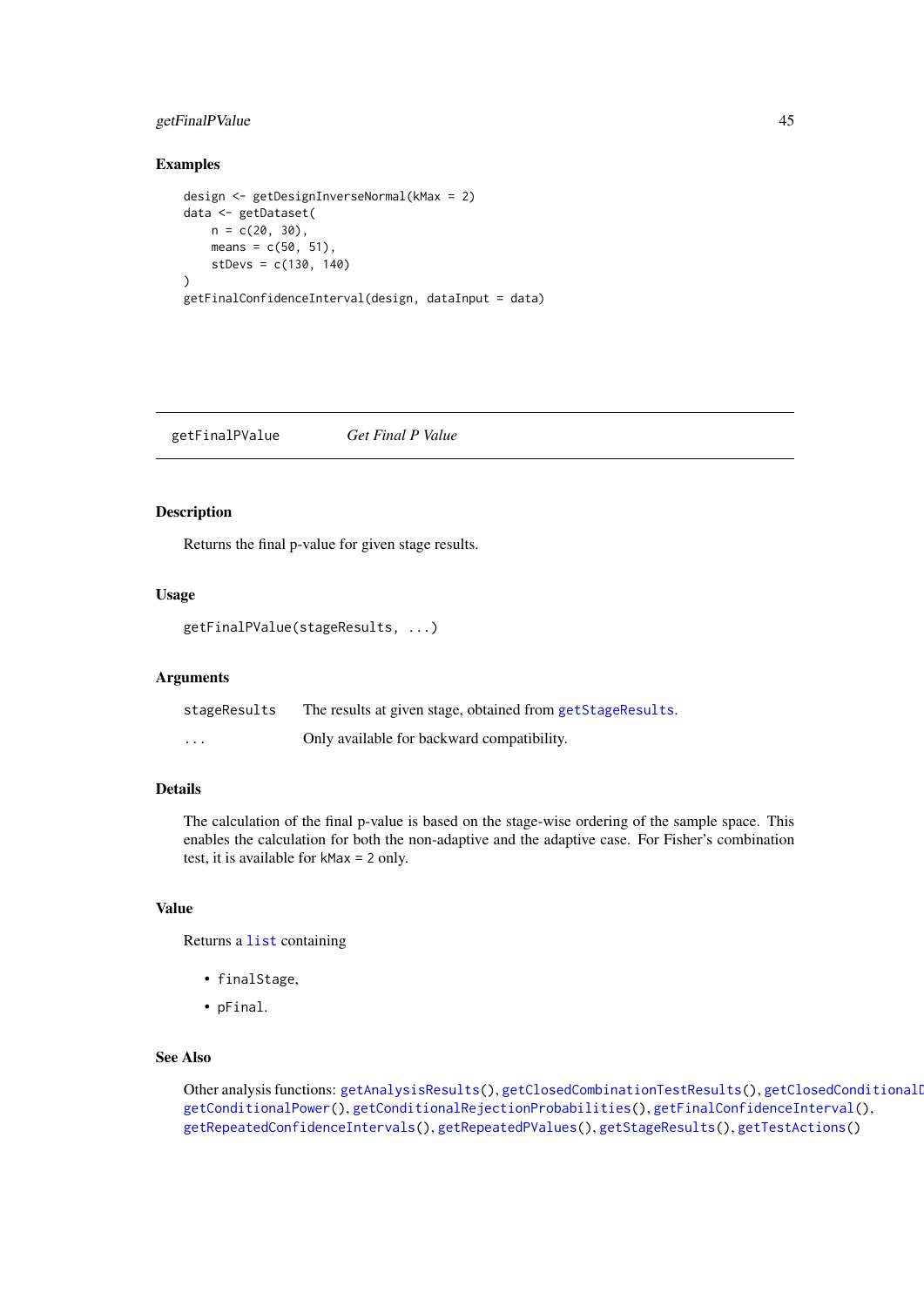#### Examples

```
design <- getDesignInverseNormal(kMax = 2)
data <- getDataset(
   n = c(20, 30),means = c(50, 51),
   stDevs = c(130, 140))
getFinalPValue(getStageResults(design, dataInput = data))
```
<span id="page-45-0"></span>getGroupSequentialProbabilities

*Get Group Sequential Probabilities*

#### Description

Calculates probabilities in the group sequential setting.

## Usage

getGroupSequentialProbabilities(decisionMatrix, informationRates)

#### Arguments

decisionMatrix A matrix with either 2 or 4 rows and kMax = length(informationRates) columns, see details.

informationRates

The information rates (that must be fixed prior to the trial), default is (1:kMax) / kMax.

#### Details

Given a sequence of information rates (fixing the correlation structure), and decisionMatrix with either 2 or 4 rows and kMax = length(informationRates) columns, this function calculates a probability matrix containing, for two rows, the probabilities:

P(Z\_1 <- l\_1), P(l\_1 <- Z\_1 < u\_1, Z\_2 < l\_1),..., P(l\_kMax-1 <- Z\_kMax-1 < u\_kMax-1, Z\_kMax  $\langle$  l\_l\_kMax)

P(Z\_1 <- u\_1), P(l\_1 <- Z\_1 < u\_1, Z\_2 < u\_1),..., P(l\_kMax-1 <- Z\_kMax-1 < u\_kMax-1, Z\_kMax  $\langle u_l|$ \_kMax)

P(Z\_1 <- Inf), P(l\_1 <- Z\_1 < u\_1, Z\_2 < Inf),..., P(l\_kMax-1 <- Z\_kMax-1 < u\_kMax-1, Z\_kMax  $<$  Inf)

with continuation matrix

l\_1,...,l\_kMax

u\_1,...,u\_kMax

For 4 rows, the continuation region contains of two regions and the probability matrix is obtained analogeously (cf., Wassmer and Brannath, 2016).

### See Also

Other design functions: [getDesignCharacteristics\(](#page-27-0)), [getDesignConditionalDunnett\(](#page-29-0)), [getDesignFisher\(](#page-30-0)), [getDesignGroupSequential\(](#page-32-0)), [getDesignInverseNormal\(](#page-35-0)), [getPowerAndAverageSampleNumber\(](#page-54-0))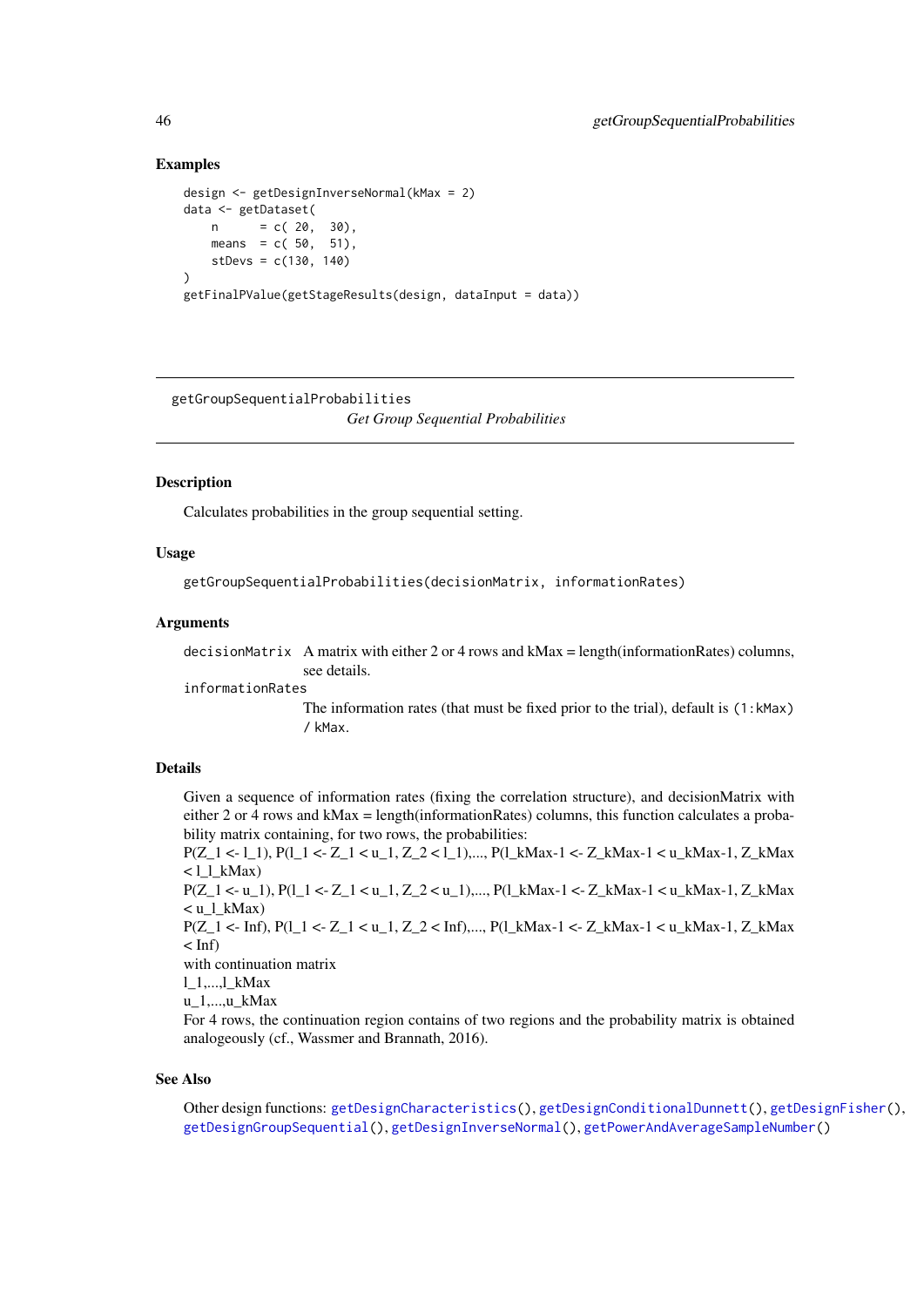### Examples

```
# Calculate Type I error rates in the two-sided group sequential setting when
# performing kMax interim stages with constant critical boundaries at level alpha:
alpha \leq -0.05kMax <- 10
decisionMatrix <- matrix(c(
    rep(-qnorm(1 - alpha / 2), kMax),
    rep(qnorm(1 - alpha / 2), kMax)), nrow = 2, byrow = TRUE)
informationRates <- (1:kMax) / kMax
probs <- getGroupSequentialProbabilities(decisionMatrix, informationRates)
cumsum(probs[3, ] - probs[2, ] + probs[1, ])
# Do the same for a one-sided design without futility boundaries:
decisionMatrix <- matrix(c(
    rep(-Inf, kMax),
    rep(qnorm(1 - alpha), kMax)), nrow = 2, byrow = TRUE)
informationRates <- (1:kMax) / kMax
probs <- getGroupSequentialProbabilities(decisionMatrix, informationRates)
cumsum(probs[3, ] - probs[2, ])# Check that two-sided Pampallona and Tsiatis boundaries with binding
# futility bounds obtain Type I error probabilities equal to alpha:
x <- getDesignGroupSequential(
    alpha = 0.05, beta = 0.1, kMax = 3, typeOfDesign = "PT",
    deltaPT0 = 0, deltaPT1 = 0.4, sided = 2, bindingFutility = TRUE
\lambdadm <- matrix(c(
   -x$criticalValues, -x$futilityBounds, 0,
    x$futilityBounds, 0, x$criticalValues
), nrow = 4, byrow = TRUE)
dm[i s, na(dm)] \leq -\emptysetprobs <- getGroupSequentialProbabilities(
    decisionMatrix = dm, informationRates = (1:3) / 3\lambdasum(probs[5, ] - probs[4, ] + probs[1, ])# Check the Type I error rate decrease when using non-binding futility bounds:
x <- getDesignGroupSequential(
    alpha = 0.05, beta = 0.1, kMax = 3, typeOfDesign = "PT",
    deltaPT0 = 0, deltaPT1 = 0.4, sided = 2, bindingFutility = FALSE
)
dm <- matrix(c(
    -x$criticalValues, -x$futilityBounds, 0,
    x$futilityBounds, 0, x$criticalValues
), nrow = 4, byrow = TRUE)
dm[i s.na(dm)] \leq -\emptysetprobs <- getGroupSequentialProbabilities(
    decisionMatrix = dm, informationRates = (1:3) / 3)
sum(probs[5, ] - probs[4, ] + probs[1, ])
```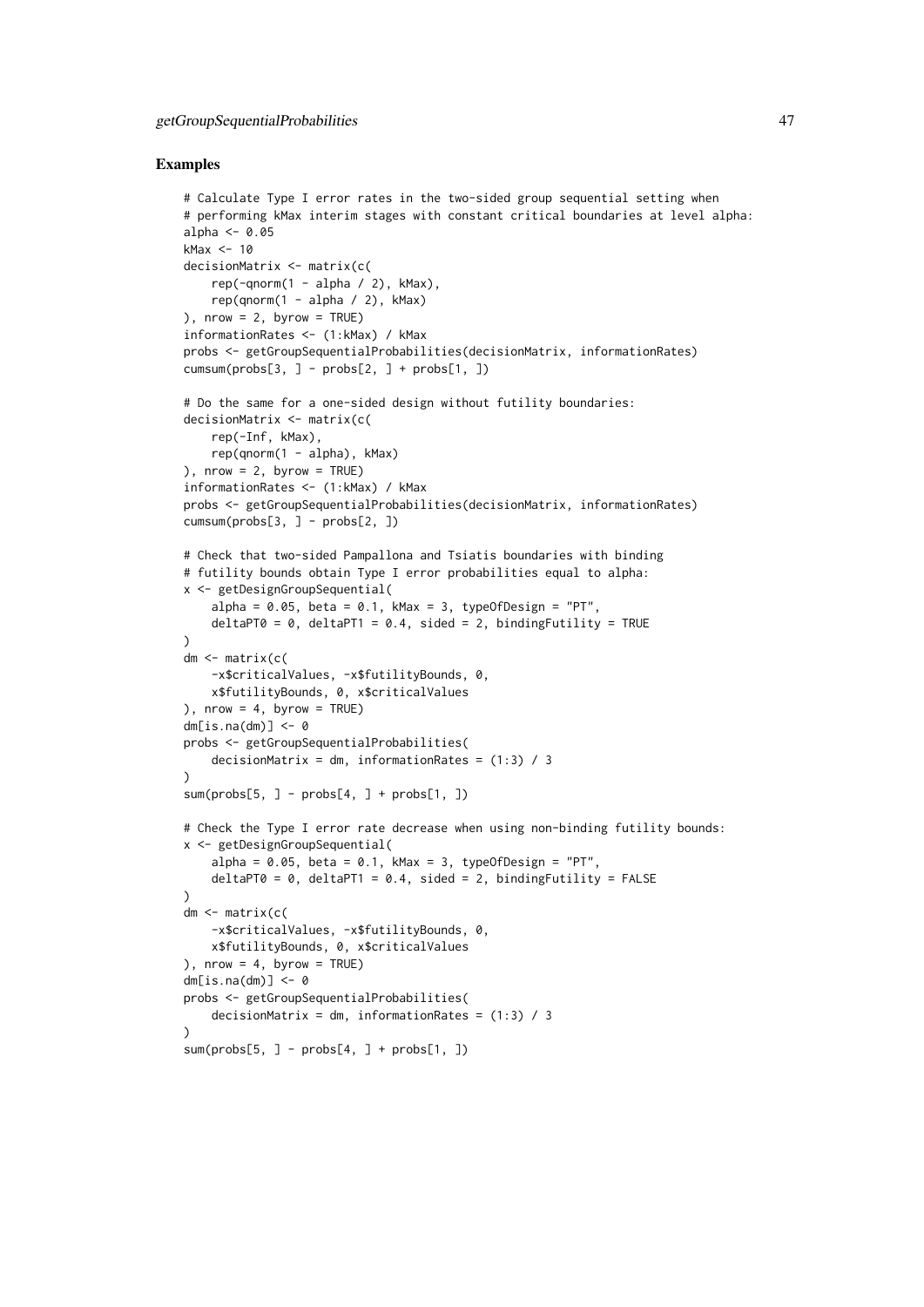getNumberOfSubjects *Get Number Of Subjects*

## Description

Returns the number of recruited subjects at given time vector.

## Usage

```
getNumberOfSubjects(
  time,
  ...,
  \text{accuralTime} = c(0L, 12L),
  accrualIntensity = 0.1,accrualIntensityType = c("auto", "absolute", "relative"),
  maxNumberOfSubjects = NA_real_
\lambda
```
### Arguments

| time                 | A numeric vector with time values.                                                                                                                                                                                        |
|----------------------|---------------------------------------------------------------------------------------------------------------------------------------------------------------------------------------------------------------------------|
| $\ddots$ .           | Ensures that all arguments (starting from the "") are to be named and that a<br>warning will be displayed if unknown arguments are passed.                                                                                |
| accrualTime          | The assumed accrual time intervals for the study, default is $c(0, 12)$ (for details<br>see getAccrualTime).                                                                                                              |
| accrualIntensity     |                                                                                                                                                                                                                           |
|                      | A vector of accrual intensities, default is the relative intensity $\theta$ . 1 (for details<br>see getAccrualTime).                                                                                                      |
| accrualIntensityType |                                                                                                                                                                                                                           |
|                      | A character value specifying the accrual intensity input type. Must be one of<br>"auto", "absolute", or "relative"; default is "auto", i.e., if all values are <<br>1 the type is "relative", otherwise it is "absolute". |
| maxNumberOfSubjects  |                                                                                                                                                                                                                           |
|                      | If maxNumberOfSubjects $> 0$ is specified, the end of accrual at specified accrual Intensity<br>for the specified number of subjects is determined or accrual Intensity is cal-<br>culated at fixed end of accrual.       |

### Details

Calculate number of subjects over time range at given accrual time vector and accrual intensity. Intensity can either be defined in absolute or relative terms (for the latter, maxNumberOfSubjects needs to be defined)

The function is used by [getSampleSizeSurvival](#page-73-0).

## Value

Returns a [NumberOfSubjects](#page-0-0) object. The following generics (R generic functions) are available for this result object:

• [names](#page-0-0) to obtain the field names,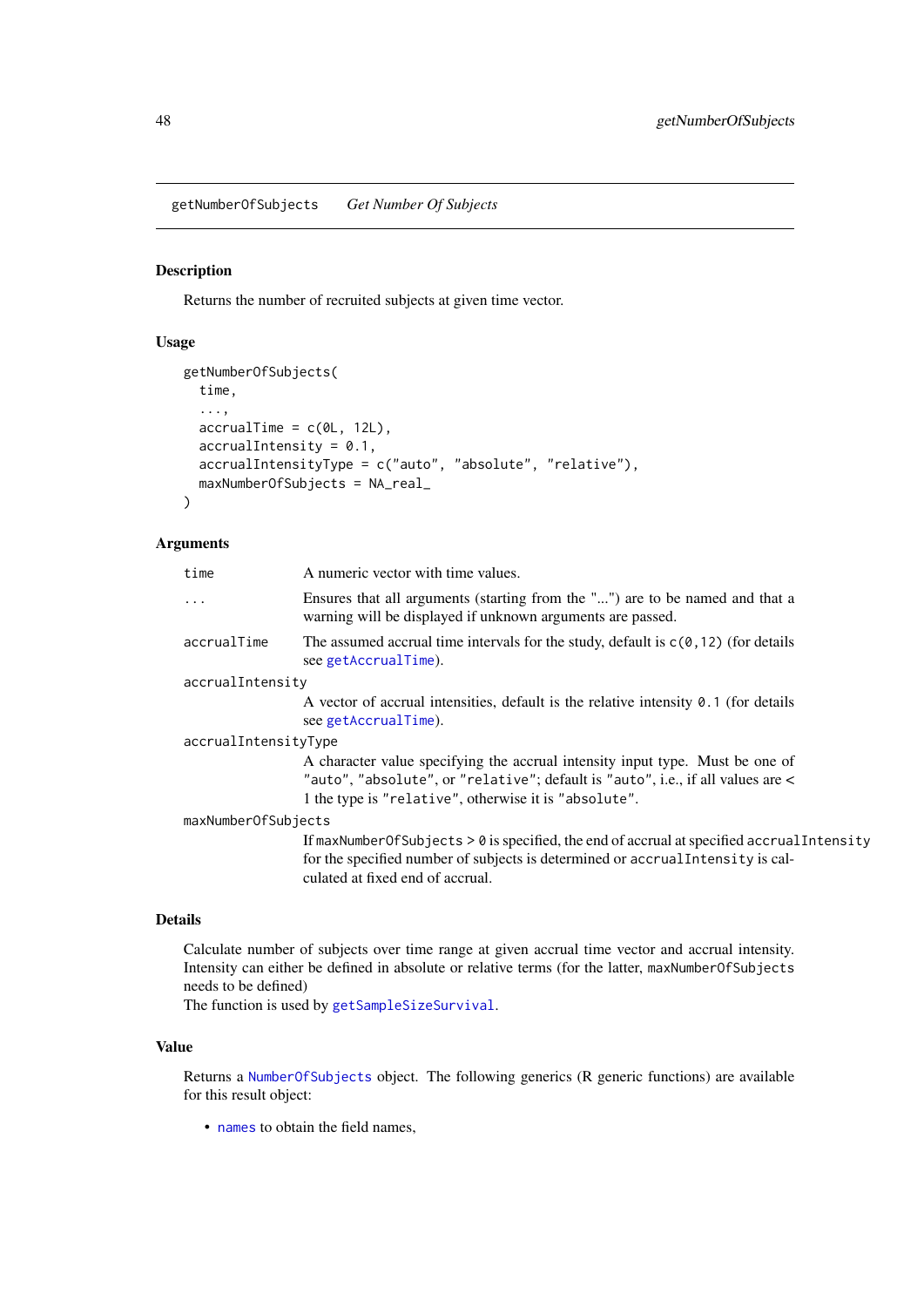- [print](#page-0-0) to print the object,
- [summary](#page-0-0) to display a summary of the object,
- [plot](#page-135-0) to plot the object,
- [as.data.frame](#page-0-0) to coerce the object to a [data.frame](#page-0-0),
- [as.matrix](#page-0-0) to coerce the object to a [matrix](#page-0-0).

## How to get help for generic functions

Click on the link of a generic in the list above to go directly to the help documentation of the rpact specific implementation of the generic. Note that you can use the R function [methods](#page-0-0) to get all the methods of a generic and to identify the object specific name of it, e.g., use methods("plot") to get all the methods for the plot generic. There you can find, e.g., plot.AnalysisResults and obtain the specific help documentation linked above by typing ?plot.AnalysisResults.

## See Also

[AccrualTime](#page-0-0) for defining the accrual time.

#### Examples

```
getNumberOfSubjects(time = seq(10, 70, 10), accrualTime = c(0, 20, 60),
    accrualIntensity = c(5, 20)getNumberOfSubjects(time = seq(10, 70, 10), accrualTime = c(0, 20, 60),
```

```
accrualIntensity = c(0.1, 0.4), maxNumberOfSubjects = 900)
```
getObservedInformationRates *Get Observed Information Rates*

## Description

Recalculates the observed information rates from the specified dataset.

## Usage

```
getObservedInformationRates(
  dataInput,
  ...,
  maxInformation = NULL,
  informationEpsilon = NULL,
  stage = NA_integer_
)
```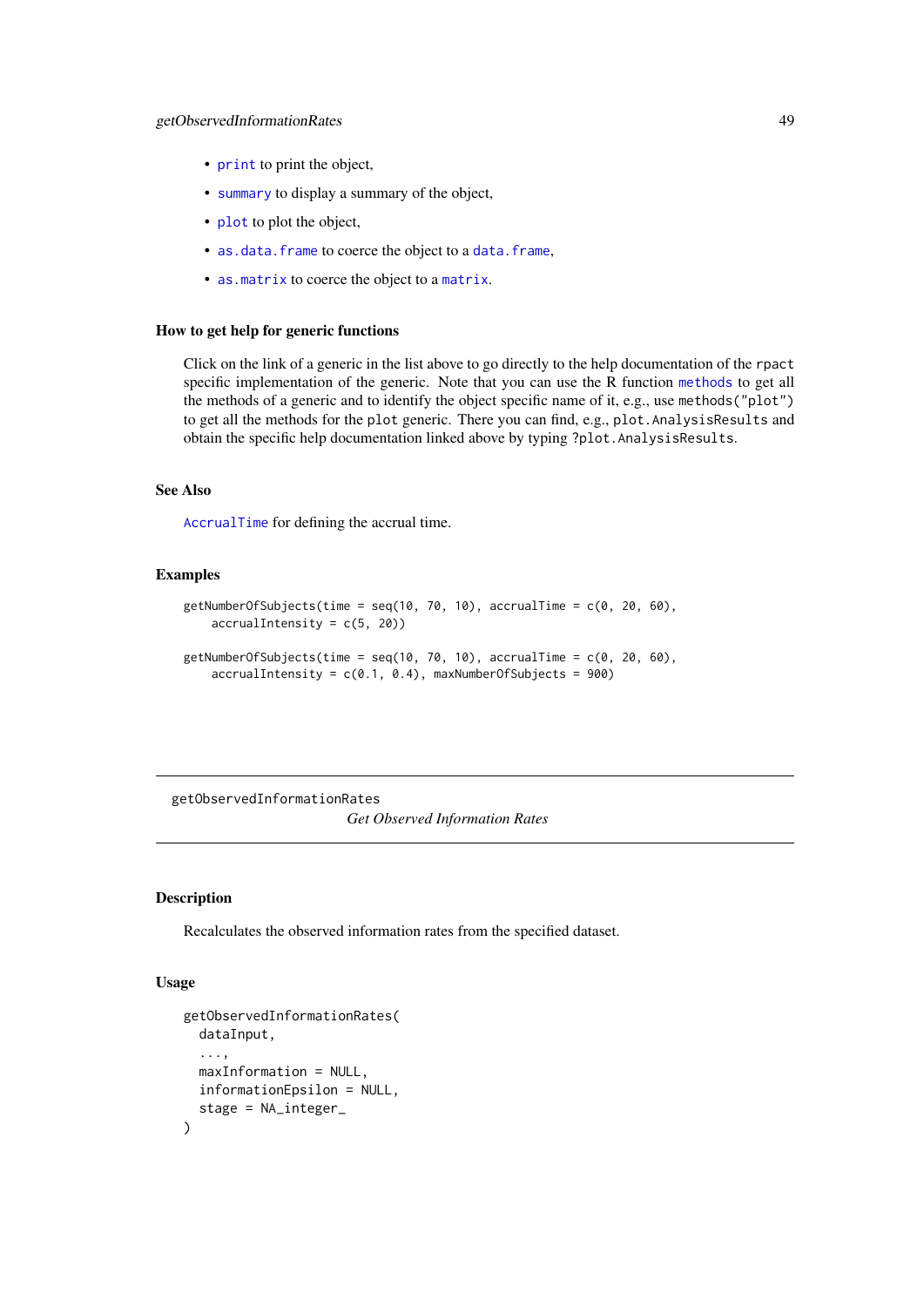### Arguments

| dataInput          | The dataset for which the information rates shall be recalculated.                                                                                                                                                                                                                                                                                                                                                                                                                                                           |
|--------------------|------------------------------------------------------------------------------------------------------------------------------------------------------------------------------------------------------------------------------------------------------------------------------------------------------------------------------------------------------------------------------------------------------------------------------------------------------------------------------------------------------------------------------|
| $\ddots$           | Ensures that all arguments (starting from the "") are to be named and that a<br>warning will be displayed if unknown arguments are passed.                                                                                                                                                                                                                                                                                                                                                                                   |
|                    | maxInformation Positive integer value specifying the maximum information.                                                                                                                                                                                                                                                                                                                                                                                                                                                    |
| informationEpsilon |                                                                                                                                                                                                                                                                                                                                                                                                                                                                                                                              |
|                    | Positive integer value specifying the absolute information epsilon, which de-<br>fines the maximum distance from the observed information to the maximum<br>information that causes the final analysis. Updates at the final analysis in case<br>the observed information at the final analysis is smaller ("under-running") than<br>the planned maximum information maxInformation, default is 0. Alternatively,<br>a floating-point number $> 0$ and $< 1$ can be specified to define a relative infor-<br>mation epsilon. |
| stage              | The stage number (optional). Default: total number of existing stages in the data<br>input.                                                                                                                                                                                                                                                                                                                                                                                                                                  |
|                    |                                                                                                                                                                                                                                                                                                                                                                                                                                                                                                                              |

## Details

For means and rates the maximum information is the maximum number of subjects or the relative proportion if informationEpsilon < 1; for survival data it is the maximum number of events or the relative proportion if informationEpsilon < 1.

## See Also

- [getAnalysisResults](#page-10-0) for using getObservedInformationRates implicit,
- https://www.rpact.com/vignettes/rpact\_boundary\_update\_example

## Examples

```
# Absolute information epsilon:
# decision rule 45 \ge 46 - 1, i.e., under-running
data <- getDataset(
   overallN = c(22, 45),
   overallEvents = c(11, 28)
)
getObservedInformationRates(data,
    maxInformation = 46, informationEpsilon = 1
)
# Relative information epsilon:
# last information rate = 45/46 = 0.9783,
# is > 1 - 0.03 = 0.97, i.e., under-running
data <- getDataset(
   overallN = c(22, 45),
    overallEvents = c(11, 28)
)
getObservedInformationRates(data,
   maxInformation = 46, informationEpsilon = 0.03
)
```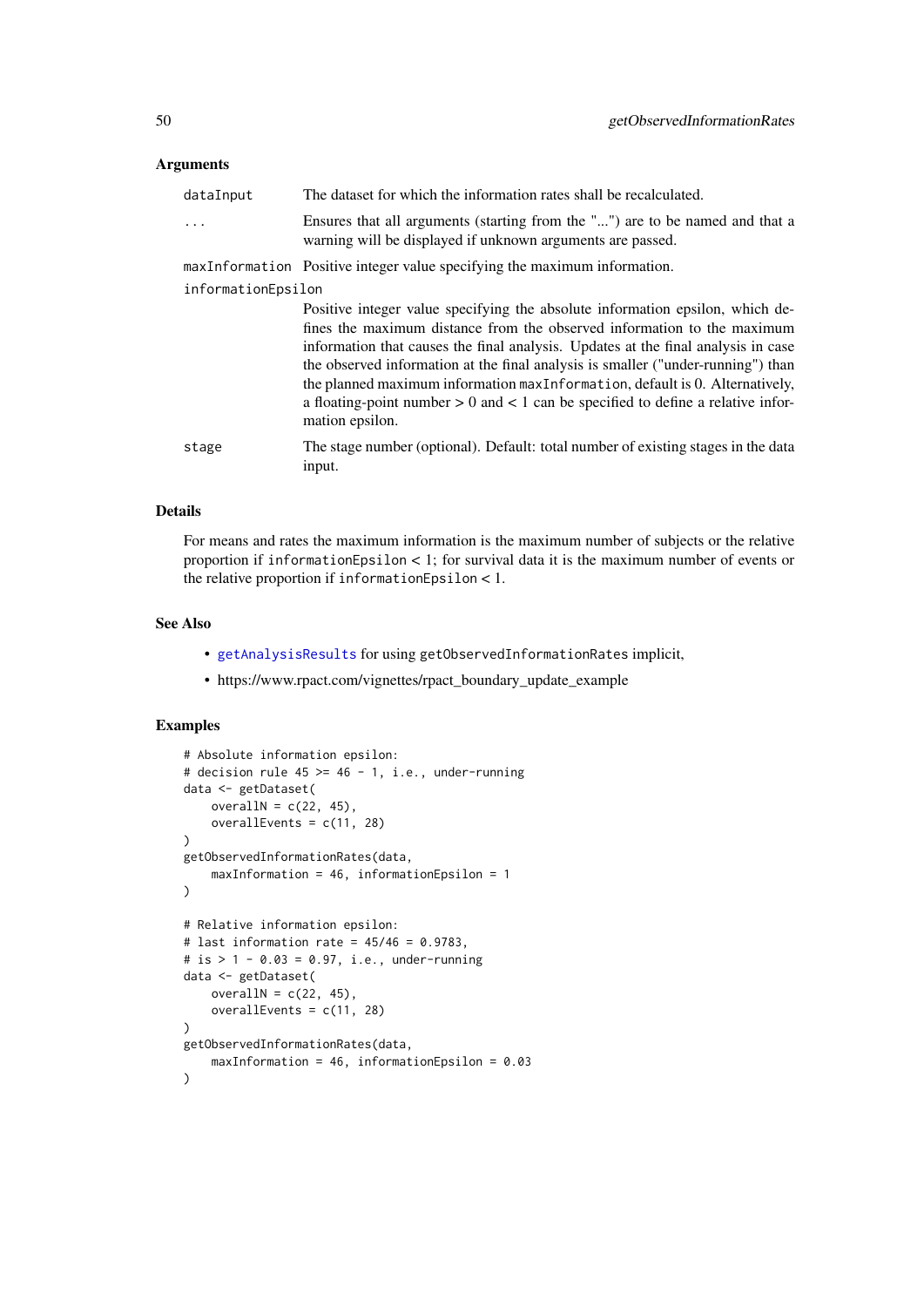getOutputFormat *Get Output Format*

## Description

With this function the format of the standard outputs of all rpact objects can be shown and written to a file.

## Usage

```
getOutputFormat(
  parameterName = NA_character_,
  ...,
  file = NA_character_,
  default = FALSE,fields = TRUE
)
```
## Arguments

| parameterName | The name of the parameter whose output format shall be returned. Leave the<br>default NA_character_ if the output format of all parameters shall be returned. |
|---------------|---------------------------------------------------------------------------------------------------------------------------------------------------------------|
| $\ddotsc$     | Ensures that all arguments (starting from the "") are to be named and that a<br>warning will be displayed if unknown arguments are passed.                    |
| file          | An optional file name where to write the output formats (see Details for more<br>information).                                                                |
| default       | If TRUE the default output format of the specified parameter(s) will be returned,<br>default is FALSE.                                                        |
| fields        | If TRUE the names of all affected object fields will be displayed, default is TRUE.                                                                           |

# Details

Output formats can be written to a text file by specifying a file. See [setOutputFormat](#page-158-0)() to learn how to read a formerly saved file.

Note that the parameterName must not match exactly, e.g., for p-values the following parameter names will be recognized amongst others:

- 1. p value
- 2. p.values
- 3. p-value
- 4. pValue
- 5. rpact.output.format.p.value

## Value

A named list of output formats.

## See Also

Other output formats: [setOutputFormat\(](#page-158-0))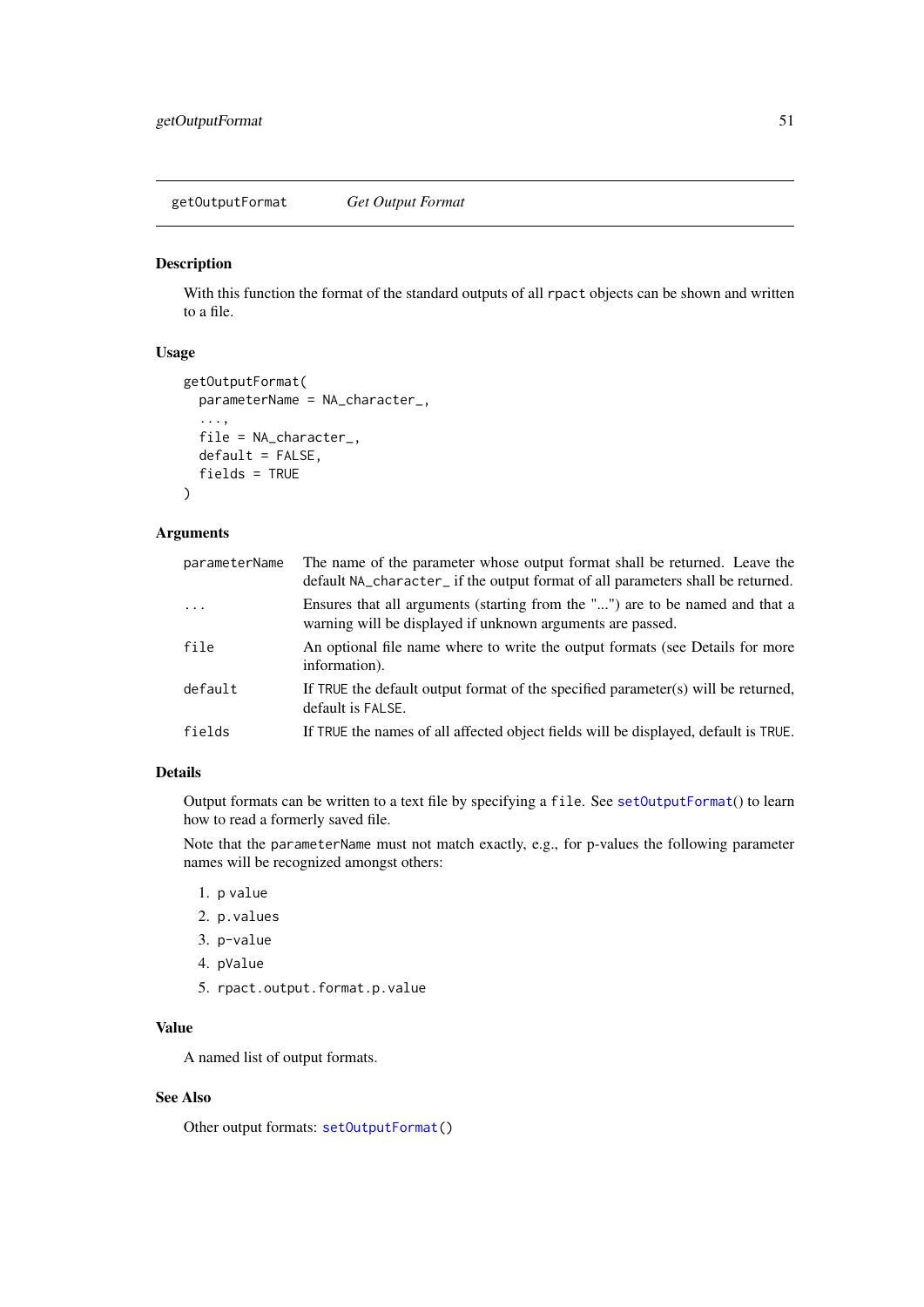### Examples

```
# show output format of p values
getOutputFormat("p.value")
# set new p value output format
setOutputFormat("p.value", digits = 5, nsmall = 5)
# show sample sizes as smallest integers not less than the not rounded values
setOutputFormat("sample size", digits = 0, nsmall = 0, roundFunction = "ceiling")
getSampleSizeMeans()
# show sample sizes as smallest integers not greater than the not rounded values
setOutputFormat("sample size", digits = 0, nsmall = 0, roundFunction = "floor")
getSampleSizeMeans()
# set new sample size output format without round function
setOutputFormat("sample size", digits = 2, nsmall = 2)
getSampleSizeMeans()
# reset sample size output format to default
setOutputFormat("sample size")
getSampleSizeMeans()
getOutputFormat("sample size")
```
<span id="page-51-0"></span>getPiecewiseSurvivalTime

*Get Piecewise Survival Time*

### Description

Returns a PiecewiseSurvivalTime object that contains the all relevant parameters of an exponential survival time cumulative distribution function. Use [names](#page-0-0) to obtain the field names.

### Usage

```
getPiecewiseSurvivalTime(
  piecewiseSurvivalTime = NA_real_,
  ...,
  lambda1 = NA_{real_-,lambda2 = NA_{real_-,hazardRatio = NA_real_,
  pi1 = NA\_real_pi2 = NA\_real_median1 = NA\_real_median2 = NA_{real_-,}eventTime = 12L,
  kappa = 1,
  delayedResponseAllowed = FALSE
)
```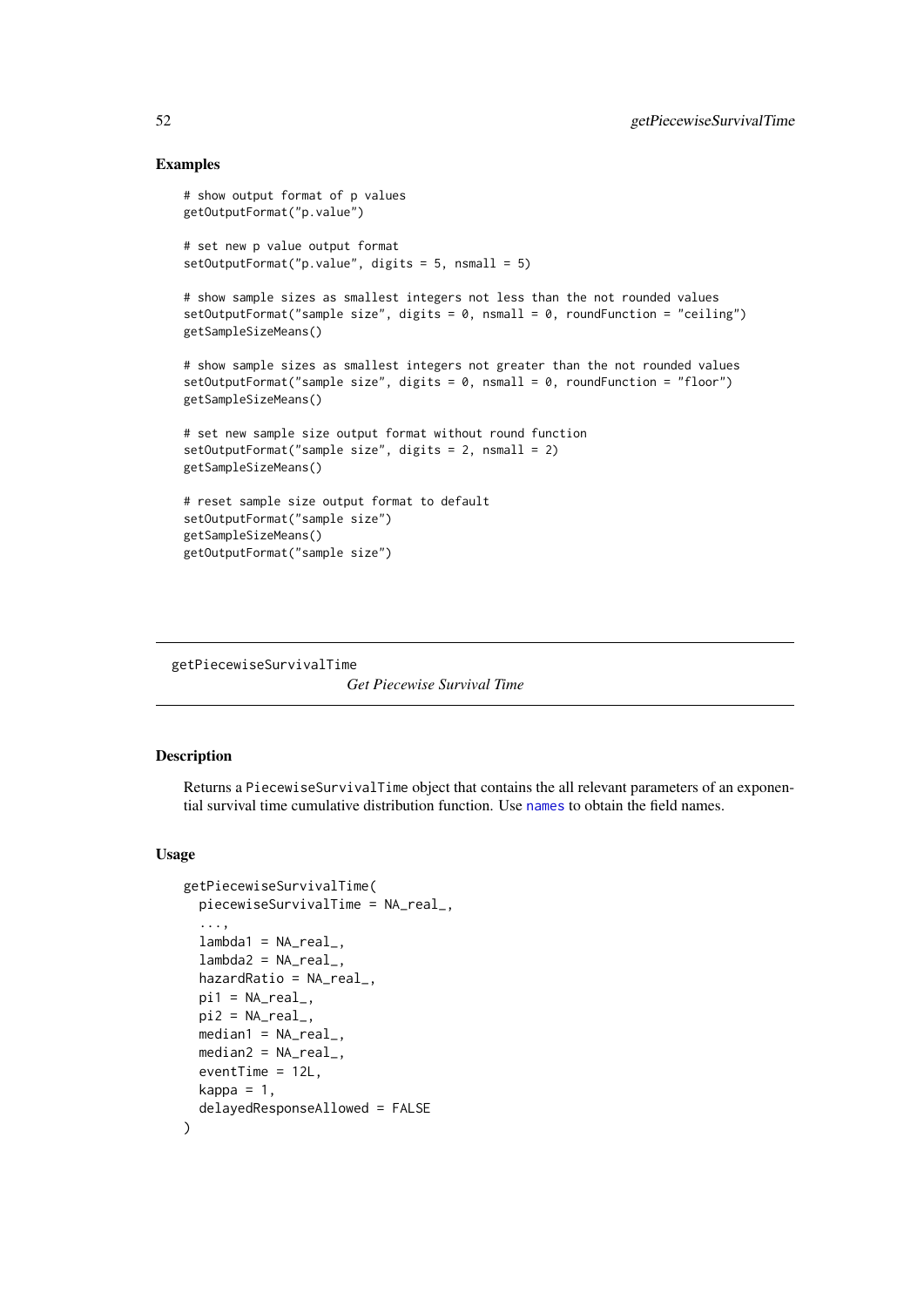## Arguments

piecewiseSurvivalTime

|                        | A vector that specifies the time intervals for the piecewise definition of the ex-<br>ponential survival time cumulative distribution function (see details).                                                                                                                                                                                                                                                                                                                                                                                                                                                                                                                                                                                                      |
|------------------------|--------------------------------------------------------------------------------------------------------------------------------------------------------------------------------------------------------------------------------------------------------------------------------------------------------------------------------------------------------------------------------------------------------------------------------------------------------------------------------------------------------------------------------------------------------------------------------------------------------------------------------------------------------------------------------------------------------------------------------------------------------------------|
| .                      | Ensures that all arguments (starting from the "") are to be named and that a<br>warning will be displayed if unknown arguments are passed.                                                                                                                                                                                                                                                                                                                                                                                                                                                                                                                                                                                                                         |
| lambda1                | The assumed hazard rate in the treatment group, there is no default. lambda1<br>can also be used to define piecewise exponentially distributed survival times (see<br>details).                                                                                                                                                                                                                                                                                                                                                                                                                                                                                                                                                                                    |
| lambda2                | The assumed hazard rate in the reference group, there is no default. lambda2<br>can also be used to define piecewise exponentially distributed survival times<br>(see details).                                                                                                                                                                                                                                                                                                                                                                                                                                                                                                                                                                                    |
| hazardRatio            | The vector of hazard ratios under consideration. If the event or hazard rates in<br>both treatment groups are defined, the hazard ratio needs not to be specified as<br>it is calculated, there is no default.                                                                                                                                                                                                                                                                                                                                                                                                                                                                                                                                                     |
| pi1                    | A numeric value or vector that represents the assumed event rate in the treatment<br>group, default is $seq(0.2, 0.5, 0.1)$ (power calculations and simulations) or<br>$seq(0.4, 0.6, 0.1)$ (sample size calculations).                                                                                                                                                                                                                                                                                                                                                                                                                                                                                                                                            |
| pi2                    | A numeric value that represents the assumed event rate in the control group,<br>default is $0.2$ .                                                                                                                                                                                                                                                                                                                                                                                                                                                                                                                                                                                                                                                                 |
| median1                | The assumed median survival time in the treatment group, there is no default.                                                                                                                                                                                                                                                                                                                                                                                                                                                                                                                                                                                                                                                                                      |
| median2                | The assumed median survival time in the reference group, there is no default.                                                                                                                                                                                                                                                                                                                                                                                                                                                                                                                                                                                                                                                                                      |
| eventTime              | The assumed time under which the event rates are calculated, default is 12.                                                                                                                                                                                                                                                                                                                                                                                                                                                                                                                                                                                                                                                                                        |
| kappa                  | A numeric value $> 0$ . A kappa ! = 1 will be used for the specification of the shape<br>of the Weibull distribution. Default is 1, i.e., the exponential survival distribu-<br>tion is used instead of the Weibull distribution. Note that the Weibull distribution<br>cannot be used for the piecewise definition of the survival time distribution, i.e.,<br>only piecewiselambda (as a single value) and kappa can be specified. This<br>function is equivalent to pweibull( $t$ , shape = kappa, scale = 1 / lambda) of<br>the stats package, i.e., the scale parameter is 1 / 'hazard rate'.<br>For example, getPiecewiseExponentialDistribution(time = 130, piecewiseLambda<br>$= 0.01$ , kappa = 4.2) and pweibull(q = 130, shape = 4.2, scale = 1 / 0.01) |
| delayedResponseAllowed | provide the sample result.                                                                                                                                                                                                                                                                                                                                                                                                                                                                                                                                                                                                                                                                                                                                         |
|                        | If TBUE delayed recogness is allowed: otherwise it will be validated that the                                                                                                                                                                                                                                                                                                                                                                                                                                                                                                                                                                                                                                                                                      |

If TRUE, delayed response is allowed; otherwise it will be validated that the response is not delayed, default is FALSE.

# Value

Returns a [PiecewiseSurvivalTime](#page-0-0) object. The following generics (R generic functions) are available for this result object:

- [names](#page-0-0) to obtain the field names,
- [print](#page-0-0) to print the object,
- [summary](#page-0-0) to display a summary of the object,
- [plot](#page-137-0) to plot the object,
- [as.data.frame](#page-0-0) to coerce the object to a [data.frame](#page-0-0),
- [as.matrix](#page-0-0) to coerce the object to a [matrix](#page-0-0).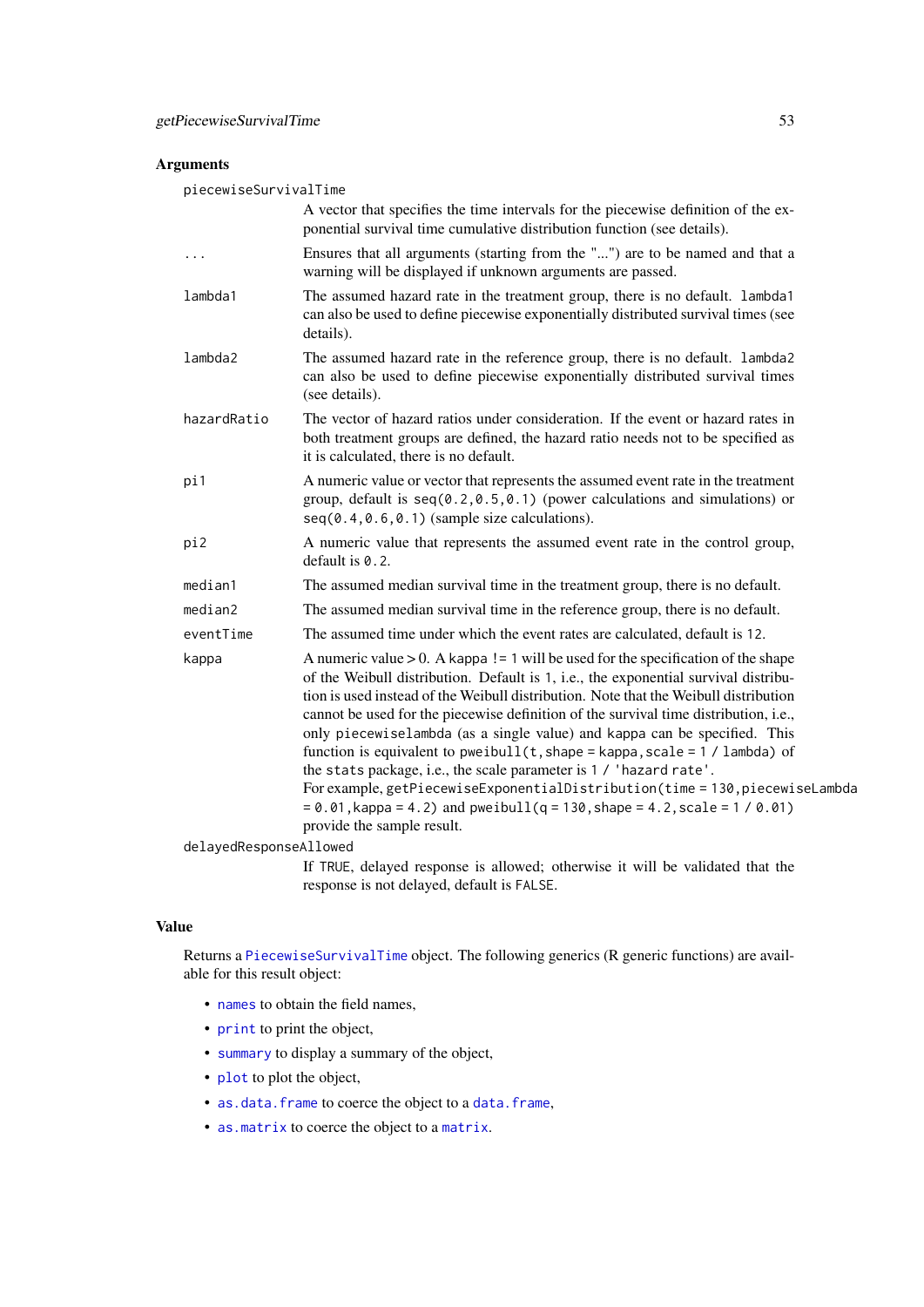#### Piecewise survival time

The first element of the vector piecewiseSurvivalTime must be equal to 0. piecewiseSurvivalTime can also be a list that combines the definition of the time intervals and hazard rates in the reference group. The definition of the survival time in the treatment group is obtained by the specification of the hazard ratio (see examples for details).

## How to get help for generic functions

Click on the link of a generic in the list above to go directly to the help documentation of the rpact specific implementation of the generic. Note that you can use the R function [methods](#page-0-0) to get all the methods of a generic and to identify the object specific name of it, e.g., use methods("plot") to get all the methods for the plot generic. There you can find, e.g., plot.AnalysisResults and obtain the specific help documentation linked above by typing ?plot.AnalysisResults.

#### Examples

```
getPiecewiseSurvivalTime(lambda2 = 0.5, hazardRatio = 0.8)
getPiecewiseSurvivalTime(lambda2 = 0.5, lambda1 = 0.4)
getPiecewiseSurvivalTime(pi2 = 0.5, hazardRatio = 0.8)
getPiecewiseSurvivalTime(pi2 = 0.5, pi1 = 0.4)
getPiecewiseSurvivalTime(pi1 = 0.3)getPiecewiseSurvivalTime(hazardRatio = c(0.6, 0.8), lambda2 = 0.4)
getPiecewiseSurvivalTime(piecewiseSurvivalTime = c(0, 6, 9),
    lambda2 = c(0.025, 0.04, 0.015), hazardRatio = 0.8)
getPiecewiseSurvivalTime(piecewiseSurvivalTime = c(0, 6, 9),
    lambda2 = c(0.025, 0.04, 0.015),
    lambda1 = c(0.025, 0.04, 0.015) * 0.8)pwst <- getPiecewiseSurvivalTime(list(
    "0 - 6" = 0.025,"6 - <9" = 0.04,"9 - 15" = 0.015,
    "15 - 21" = 0.01,">=21" = 0.007, hazardRatio = 0.75)
pwst
# The object created by getPiecewiseSurvivalTime() can be used directly in
# getSampleSizeSurvival():
getSampleSizeSurvival(piecewiseSurvivalTime = pwst)
# The object created by getPiecewiseSurvivalTime() can be used directly in
# getPowerSurvival():
getPowerSurvival(piecewiseSurvivalTime = pwst,
    maxNumberOfEvents = 40, maxNumberOfSubjects = 100)
```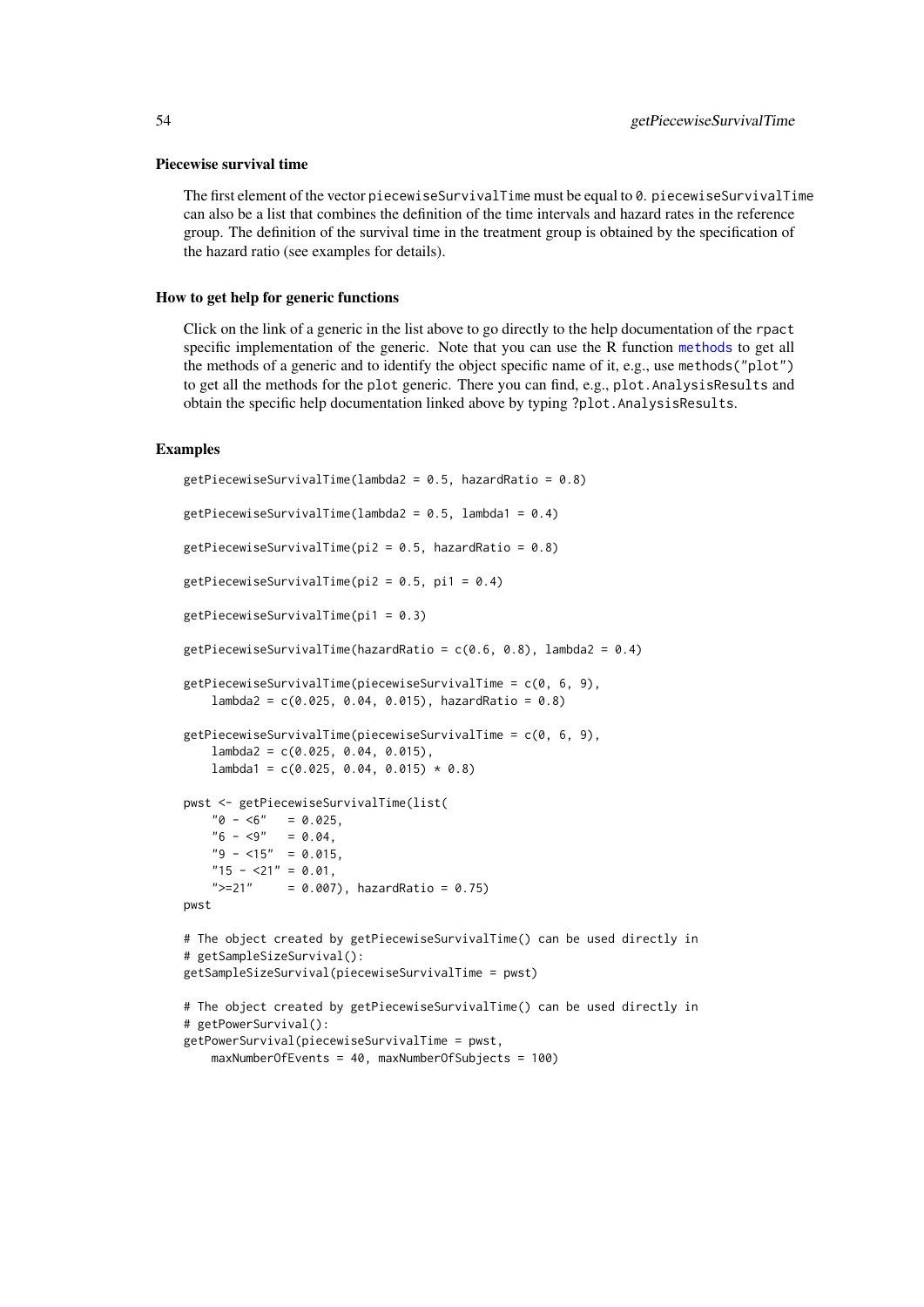*Get Power And Average Sample Number*

#### <span id="page-54-0"></span>Description

Returns the power and average sample number of the specified design.

### Usage

```
getPowerAndAverageSampleNumber(design, theta = seq(-1, 1, 0.02), nMax = 100)
```
#### Arguments

| design | The trial design.                                                                                 |
|--------|---------------------------------------------------------------------------------------------------|
| theta  | A vector of standardized effect sizes (theta values), default is a sequence from<br>$-1$ to $1$ . |
| nMax   | The maximum sample size.                                                                          |

#### Details

This function returns the power and average sample number (ASN) of the specified design for the prototype case which is testing  $H0$ :  $mu = mu0$  in a one-sample design. theta represents the standardized effect (mu -mu0) / sigma and power and ASN is calculated for maximum sample size nMax. For other designs than the one-sample test of a mean the standardized effect needs to be adjusted accordingly.

#### Value

Returns a [PowerAndAverageSampleNumberResult](#page-0-0) object. The following generics (R generic functions) are available for this result object:

- [names](#page-0-0) to obtain the field names,
- [print](#page-0-0) to print the object,
- [summary](#page-0-0) to display a summary of the object,
- [plot](#page-137-0) to plot the object,
- [as.data.frame](#page-0-0) to coerce the object to a [data.frame](#page-0-0),
- [as.matrix](#page-0-0) to coerce the object to a [matrix](#page-0-0).

### How to get help for generic functions

Click on the link of a generic in the list above to go directly to the help documentation of the rpact specific implementation of the generic. Note that you can use the R function [methods](#page-0-0) to get all the methods of a generic and to identify the object specific name of it, e.g., use methods("plot") to get all the methods for the plot generic. There you can find, e.g., plot.AnalysisResults and obtain the specific help documentation linked above by typing ?plot.AnalysisResults.

#### See Also

Other design functions: [getDesignCharacteristics\(](#page-27-0)), [getDesignConditionalDunnett\(](#page-29-0)), [getDesignFisher\(](#page-30-0)), [getDesignGroupSequential\(](#page-32-0)), [getDesignInverseNormal\(](#page-35-0)), [getGroupSequentialProbabilities\(](#page-45-0))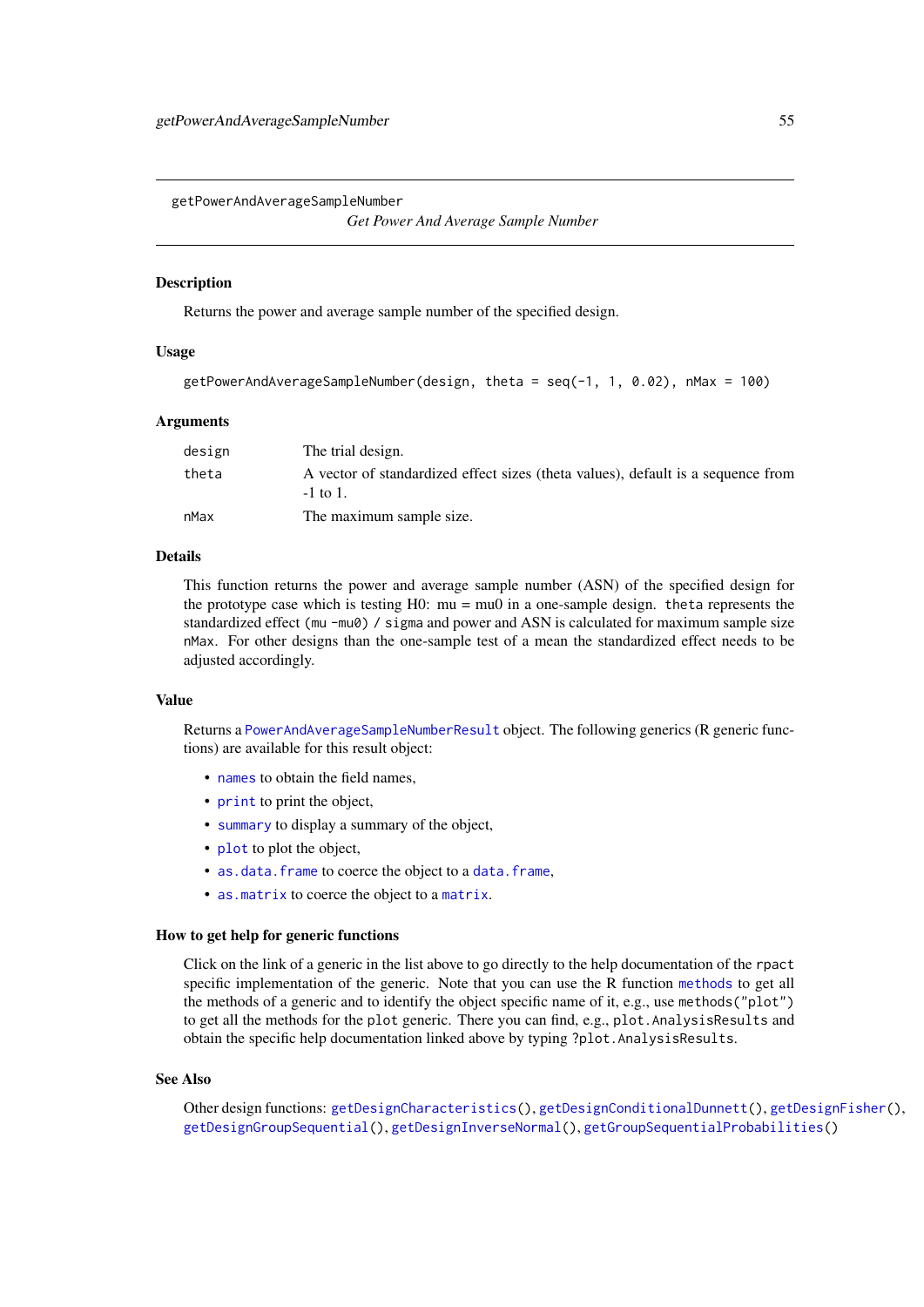## Examples

```
# Calculate power, stopping probabilities, and expected sample
# size for the default design with specified theta and nMax
getPowerAndAverageSampleNumber(
    getDesignGroupSequential(),
    theta = seq(-1, 1, 0.5), nMax = 100)
```
<span id="page-55-0"></span>getPowerMeans *Get Power Means*

## Description

Returns the power, stopping probabilities, and expected sample size for testing means in one or two samples at given sample size.

# Usage

```
getPowerMeans(
  design = NULL,
  ...,
  groups = 2L,
  normalApproximation = FALSE,
  meanRatio = FALSE,
  thetaH0 = ifelse(meanRatio, 1, 0),
  alternative = seq(0, 1, 0.2),
  stDev = 1,directionUpper = NA,
  maxNumberOfSubjects = NA_real_,
  allocationRatioPlanned = NA_real_
)
```
### Arguments

| design              | The trial design. If no trial design is specified, a fixed sample size design is used.<br>In this case, Type I error rate alpha, Type II error rate beta, two SidedPower,<br>and sided can be directly entered as argument where necessary. |
|---------------------|---------------------------------------------------------------------------------------------------------------------------------------------------------------------------------------------------------------------------------------------|
|                     | Ensures that all arguments (starting from the "") are to be named and that a<br>warning will be displayed if unknown arguments are passed.                                                                                                  |
| groups              | The number of treatment groups $(1 \text{ or } 2)$ , default is 2.                                                                                                                                                                          |
| normalApproximation |                                                                                                                                                                                                                                             |
|                     | The type of computation of the p-values. If TRUE, the variance is assumed to be<br>known, default is FALSE, i.e., the calculations are performed with the t distribu-<br>tion.                                                              |
| meanRatio           | If TRUE, the sample size for one-sided testing of H0: $mu1 / mu2 = \text{theta}$ is<br>calculated, default is FALSE.                                                                                                                        |
| thetaH0             | The null hypothesis value, default is $\theta$ for the normal and the binary case (test-<br>ing means and rates, respectively), it is 1 for the survival case (testing the hazard<br>ratio).                                                |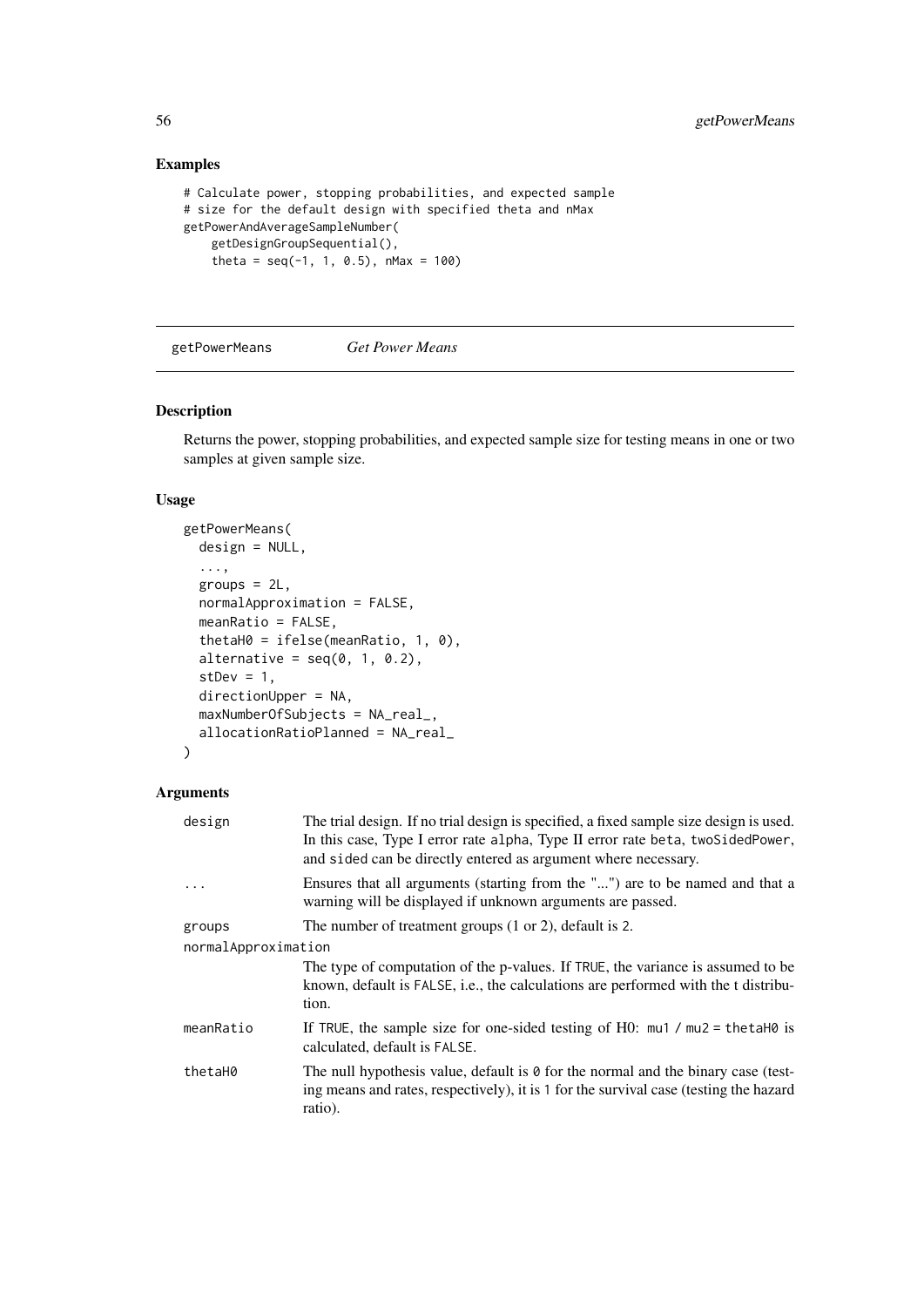For non-inferiority designs, thetaH0 is the non-inferiority bound. That is, in case of (one-sided) testing of

- *means*: a value  $!= 0$  (or a value  $!= 1$  for testing the mean ratio) can be specified.
- *rates*: a value  $!= 0$  (or a value  $!= 1$  for testing the risk ratio pi1 / pi2) can be specified.
- *survival data*: a bound for testing H0: hazard ratio = thetaH0 != 1 can be specified.

For testing a rate in one sample, a value thetaH $\theta$  in  $(0, 1)$  has to be specified for defining the null hypothesis H0: pi = thetaH0.

alternative The alternative hypothesis value for testing means. This can be a vector of assumed alternatives, default is  $seq(0,1,0.2)$  (power calculations) or  $seq(0.2,1,0.2)$ (sample size calculations).

## stDev The standard deviation under which the sample size or power calculation is performed, default is 1. If meanRatio = TRUE is specified, stDev defines the coefficient of variation sigma / mu2.

directionUpper Specifies the direction of the alternative, only applicable for one-sided testing; default is TRUE which means that larger values of the test statistics yield smaller p-values.

### maxNumberOfSubjects

maxNumberOfSubjects > 0 needs to be specified. For two treatment arms, it is the maximum number of subjects for both treatment arms.

#### allocationRatioPlanned

The planned allocation ratio n1 / n2 for a two treatment groups design, default is 1. For multi-arm designs, it is the allocation ratio relating the active arm(s) to the control.

## Details

At given design the function calculates the power, stopping probabilities, and expected sample size, for testing means at given sample size. In a two treatment groups design, additionally, an allocation ratio =  $n1 / n2$  can be specified. A null hypothesis value thetaH0 != 0 for testing the difference of two means or thetaH0 != 1 for testing the ratio of two means can be specified. For the specified sample size, critical bounds and stopping for futility bounds are provided at the effect scale (mean, mean difference, or mean ratio, respectively)

### Value

Returns a [TrialDesignPlan](#page-0-0) object. The following generics (R generic functions) are available for this result object:

- [names](#page-0-0) to obtain the field names.
- [print](#page-0-0) to print the object,
- [summary](#page-0-0) to display a summary of the object,
- [plot](#page-146-0) to plot the object,
- [as.data.frame](#page-0-0) to coerce the object to a [data.frame](#page-0-0),
- [as.matrix](#page-0-0) to coerce the object to a [matrix](#page-0-0).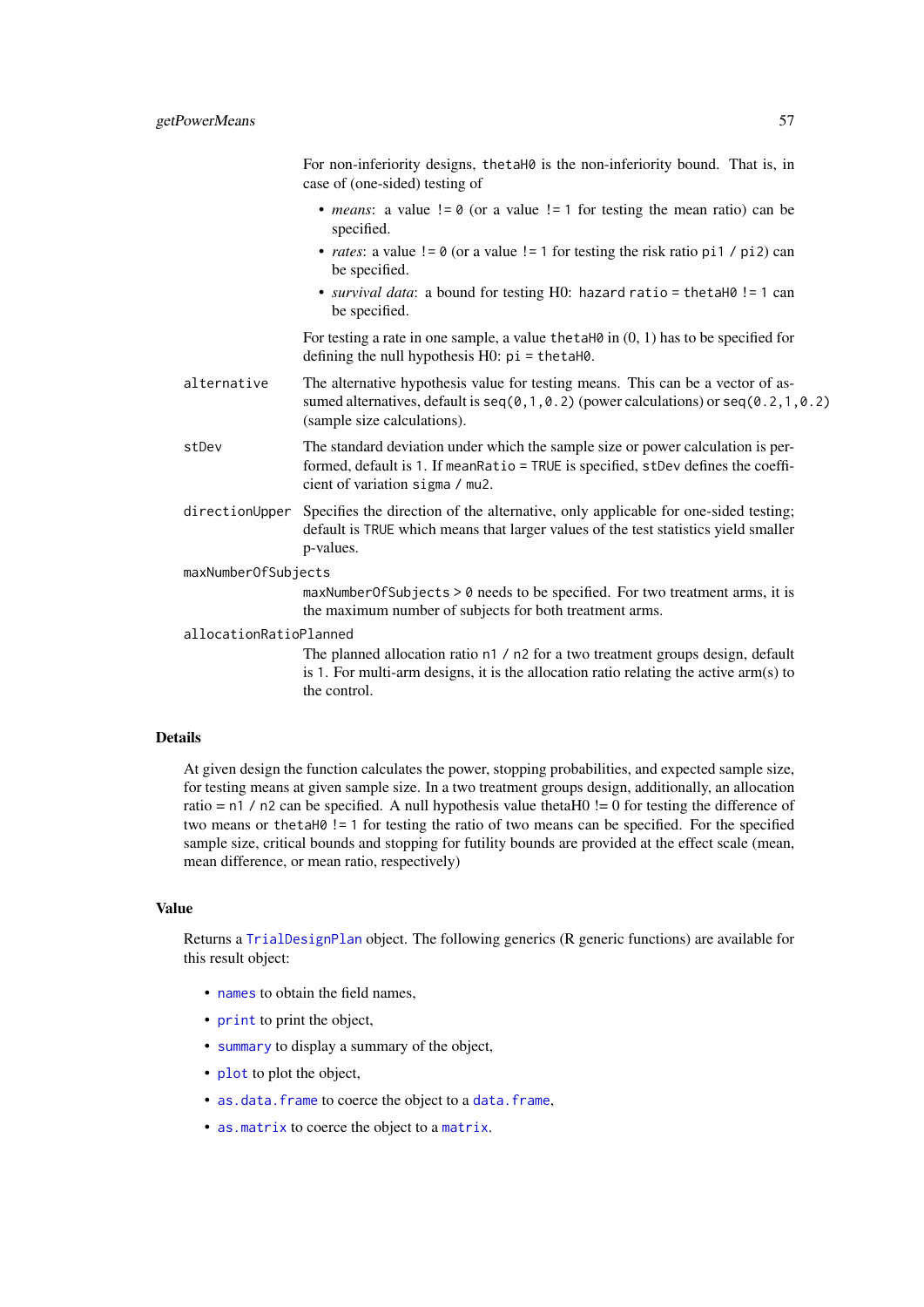#### How to get help for generic functions

Click on the link of a generic in the list above to go directly to the help documentation of the rpact specific implementation of the generic. Note that you can use the R function [methods](#page-0-0) to get all the methods of a generic and to identify the object specific name of it, e.g., use methods("plot") to get all the methods for the plot generic. There you can find, e.g., plot.AnalysisResults and obtain the specific help documentation linked above by typing ?plot.AnalysisResults.

## See Also

Other power functions: [getPowerRates\(](#page-57-0)), [getPowerSurvival\(](#page-60-0))

#### Examples

```
# Calculate the power, stopping probabilities, and expected sample size
# for testing H0: mu1 - mu2 = 0 in a two-armed design against a range of
# alternatives H1: mu1 - m2 = delta, delta = (0, 1, 2, 3, 4, 5),
# standard deviation sigma = 8, maximum sample size N = 80 (both treatment
# arms), and an allocation ratio n1/n2 = 2. The design is a three stage
# O'Brien & Fleming design with non-binding futility bounds (-0.5, 0.5)
# for the two interims. The computation takes into account that the t test
# is used (normalApproximation = FALSE).
getPowerMeans(getDesignGroupSequential(alpha = 0.025,
    sided = 1, futilityBounds = c(-0.5, 0.5),
    groups = 2, alternative = c(0:5), stDev = 8,
    normalApproximation = FALSE, maxNumberOfSubjects = 80,
    allocationRatioPlanned = 2)
```
<span id="page-57-0"></span>getPowerRates *Get Power Rates*

### Description

Returns the power, stopping probabilities, and expected sample size for testing rates in one or two samples at given sample sizes.

#### Usage

```
getPowerRates(
  design = NULL,
  ...,
  groups = 2L,
  riskRatio = FALSE,
  thetaH0 = ifelse(riskRatio, 1, 0),
  pi1 = seq(0.2, 0.5, 0.1),
  pi2 = 0.2,
  directionUpper = NA,
  maxNumberOfSubjects = NA_real_,
  allocationRatioPlanned = NA_real_
)
```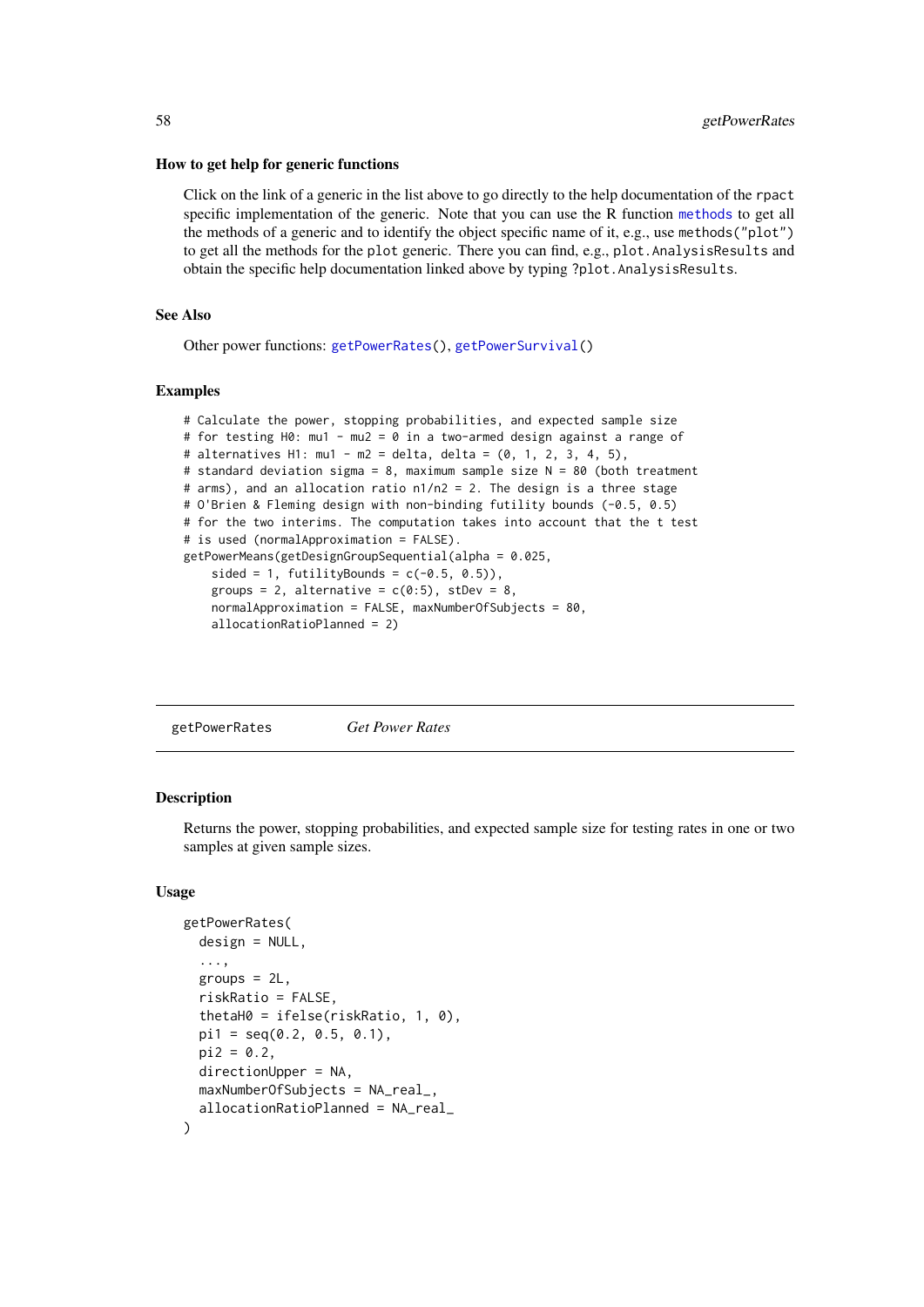# Arguments

| design                 | The trial design. If no trial design is specified, a fixed sample size design is used.<br>In this case, Type I error rate alpha, Type II error rate beta, twoSidedPower,<br>and sided can be directly entered as argument where necessary.                                                                                                   |
|------------------------|----------------------------------------------------------------------------------------------------------------------------------------------------------------------------------------------------------------------------------------------------------------------------------------------------------------------------------------------|
| $\ddotsc$              | Ensures that all arguments (starting from the "") are to be named and that a<br>warning will be displayed if unknown arguments are passed.                                                                                                                                                                                                   |
| groups                 | The number of treatment groups $(1 or 2)$ , default is 2.                                                                                                                                                                                                                                                                                    |
| riskRatio              | If TRUE, the power for one-sided testing of H0: $pi1 / pi2 = \text{thet}4H0$ is calcu-<br>lated, default is FALSE.                                                                                                                                                                                                                           |
| thetaH0                | The null hypothesis value, default is 0 for the normal and the binary case (test-<br>ing means and rates, respectively), it is 1 for the survival case (testing the hazard<br>ratio).                                                                                                                                                        |
|                        | For non-inferiority designs, the taho is the non-inferiority bound. That is, in<br>case of (one-sided) testing of                                                                                                                                                                                                                            |
|                        | • <i>means</i> : a value $!= 0$ (or a value $!= 1$ for testing the mean ratio) can be<br>specified.                                                                                                                                                                                                                                          |
|                        | • <i>rates</i> : a value $!= 0$ (or a value $!= 1$ for testing the risk ratio pi1 / pi2) can<br>be specified.                                                                                                                                                                                                                                |
|                        | • survival data: a bound for testing H0: hazard ratio = thetaH0 != 1 can<br>be specified.                                                                                                                                                                                                                                                    |
|                        | For testing a rate in one sample, a value the taH $\theta$ in $(0, 1)$ has to be specified for<br>defining the null hypothesis $H0$ : $pi = \text{thetaH0}$ .                                                                                                                                                                                |
| pi1                    | A numeric value or vector that represents the assumed probability in the active<br>treatment group if two treatment groups are considered, or the alternative prob-<br>ability for a one treatment group design, default is $seq(0.2, 0.5, 0.1)$ (power<br>calculations and simulations) or $seq(0.4, 0.6, 0.1)$ (sample size calculations). |
| pi2                    | A numeric value that represents the assumed probability in the reference group<br>if two treatment groups are considered, default is 0.2.                                                                                                                                                                                                    |
| directionUpper         | Specifies the direction of the alternative, only applicable for one-sided testing;<br>default is TRUE which means that larger values of the test statistics yield smaller<br>p-values.                                                                                                                                                       |
| maxNumberOfSubjects    |                                                                                                                                                                                                                                                                                                                                              |
|                        | maxNumberOfSubjects > 0 needs to be specified. For two treatment arms, it is<br>the maximum number of subjects for both treatment arms.                                                                                                                                                                                                      |
| allocationRatioPlanned |                                                                                                                                                                                                                                                                                                                                              |
|                        | The planned allocation ratio n1 / n2 for a two treatment groups design, default<br>is 1. For multi-arm designs, it is the allocation ratio relating the active arm(s) to<br>the control.                                                                                                                                                     |

# Details

At given design the function calculates the power, stopping probabilities, and expected sample size, for testing rates for given maximum sample size. The sample sizes over the stages are calculated according to the specified information rate in the design. In a two treatment groups design, additionally, an allocation ratio =  $n1/n2$  can be specified. If a null hypothesis value thetaH0 != 0 for testing the difference of two rates or thetaH0 != 1 for testing the risk ratio is specified, the formulas according to Farrington & Manning (Statistics in Medicine, 1990) are used (only one-sided testing). Critical bounds and stopping for futility bounds are provided at the effect scale (rate, rate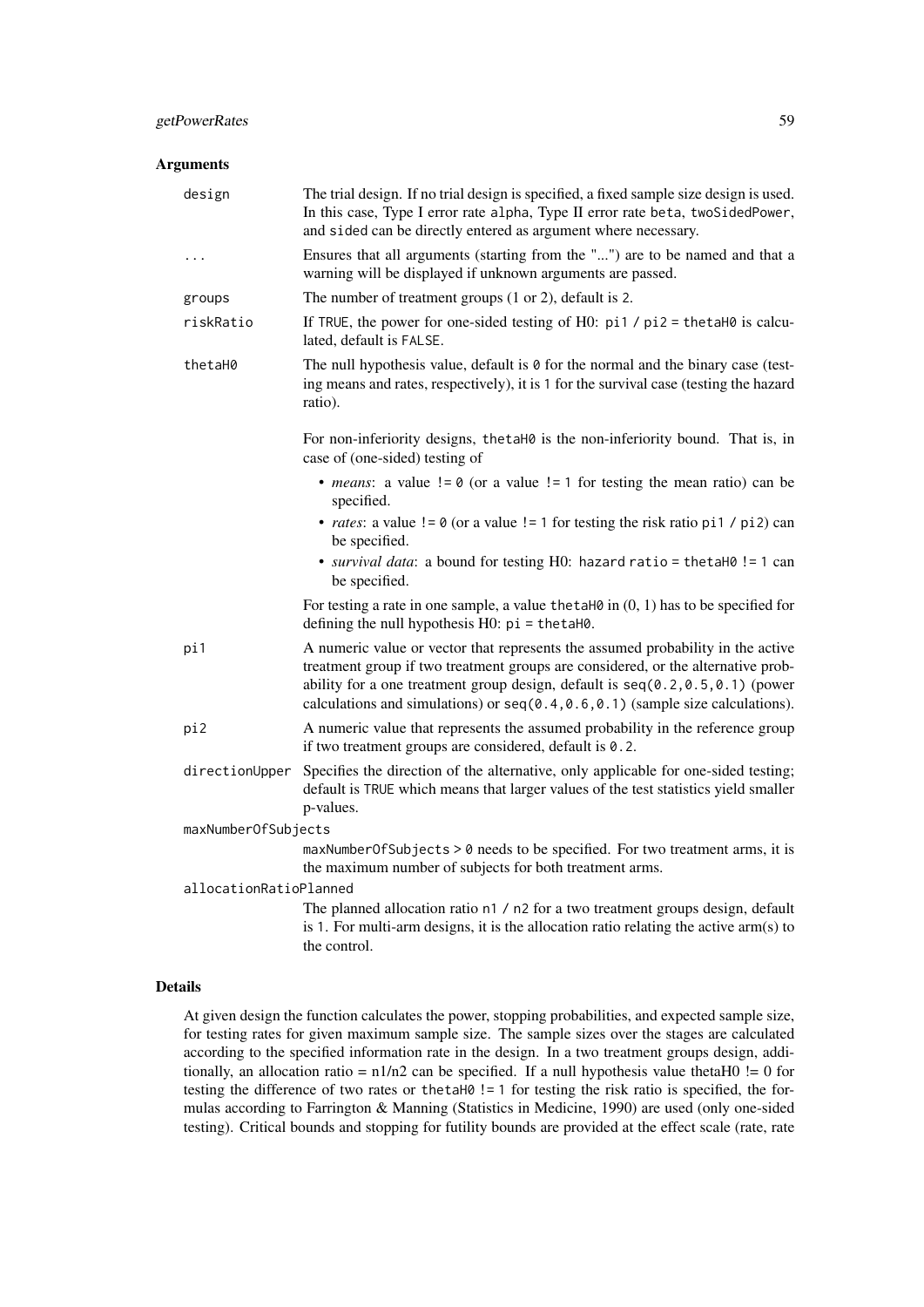difference, or rate ratio, respectively). For the two-sample case, the calculation here is performed at fixed pi2 as given as argument in the function. Note that the power calculation for rates is always based on the normal approximation.

### Value

Returns a [TrialDesignPlan](#page-0-0) object. The following generics (R generic functions) are available for this result object:

- [names](#page-0-0) to obtain the field names,
- [print](#page-0-0) to print the object,
- [summary](#page-0-0) to display a summary of the object,
- [plot](#page-146-0) to plot the object,
- [as.data.frame](#page-0-0) to coerce the object to a [data.frame](#page-0-0),
- [as.matrix](#page-0-0) to coerce the object to a [matrix](#page-0-0).

#### How to get help for generic functions

Click on the link of a generic in the list above to go directly to the help documentation of the rpact specific implementation of the generic. Note that you can use the R function [methods](#page-0-0) to get all the methods of a generic and to identify the object specific name of it, e.g., use methods("plot") to get all the methods for the plot generic. There you can find, e.g., plot. AnalysisResults and obtain the specific help documentation linked above by typing ?plot.AnalysisResults.

### See Also

Other power functions: [getPowerMeans\(](#page-55-0)), [getPowerSurvival\(](#page-60-0))

#### Examples

```
# Calculate the power, stopping probabilities, and expected sample size in a
# two-armed design at given maximum sample size N = 200 in a three-stage
# O'Brien & Fleming design with information rate vector (0.2,0.5,1),
# non-binding futility boundaries (0,0), i.e., the study stops for futility
# if the p-value exceeds 0.5 at interm, and allocation ratio = 2 for a range
# of pi1 values when testing H0: pi1 - pi2 = -0.1:
getPowerRates(getDesignGroupSequential(information Rates = c(0.2, 0.5, 1)),futilityBounds = c(\emptyset, \emptyset), groups = 2, thetaH\emptyset = -\emptyset.1,
    pi1 = seq(0.3, 0.6, 0.1), directionUpper = FALSE,
    pi2 = 0.7, allocationRatioPlanned = 2, maxNumberOfSubjects = 200)
# Calculate the power, stopping probabilities, and expected sample size in a single
# arm design at given maximum sample size N = 60 in a three-stage two-sided
# O'Brien & Fleming design with information rate vector (0.2, 0.5,1)
# for a range of pi1 values when testing H0: pi = 0.3:
getPowerRates(getDesignGroupSequential(informationRates = c(0.2, 0.5,1),
    sided = 2), groups = 1, thetaH0 = 0.3, pi1 = seq(0.3, 0.5, 0.05),
    maxNumberOfSubjects = 60)
```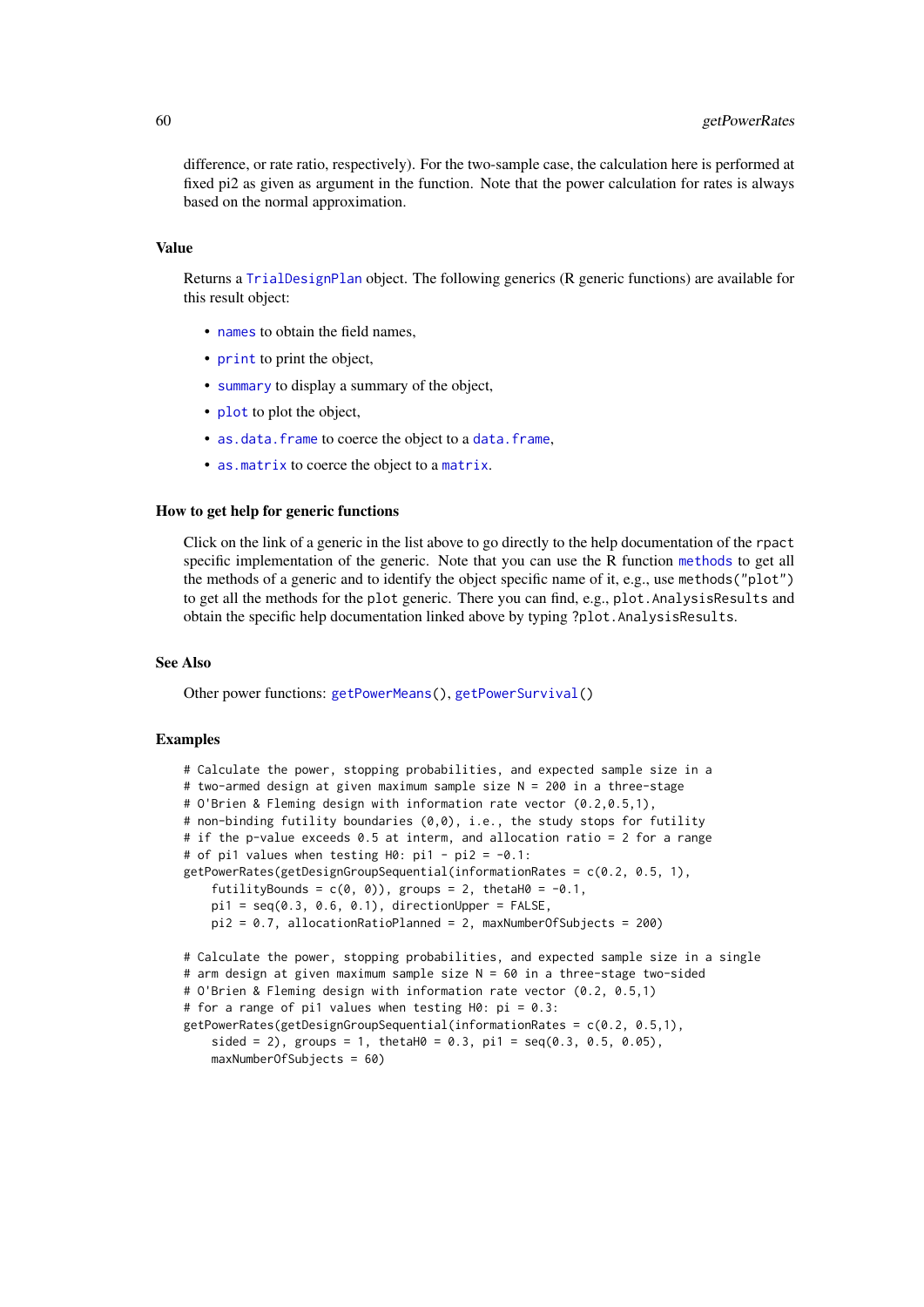### <span id="page-60-0"></span>Description

Returns the power, stopping probabilities, and expected sample size for testing the hazard ratio in a two treatment groups survival design.

#### Usage

```
getPowerSurvival(
 design = NULL,
  ...,
  typeOfComputation = c("Schoenfeld", "Freedman", "HsiehFreedman"),
  thetaH0 = 1,
 directionUpper = NA,
 pi1 = NA\_real_pi2 = NA\_real_lambda1 = NA_{real_lambda2 = NA_{real_-,median1 = NA\_real_median2 = NA_{real_kappa = 1.
 hazardRatio = NA_real_,
 piecewiseSurvivalTime = NA_real_,
 allocationRatioPlanned = 1,
 eventTime = 12L,
 accrualTime = c(0L, 12L),
 accrualIntensity = 0.1,
 accrualIntensityType = c("auto", "absolute", "relative"),
 maxNumberOfSubjects = NA_real_,
 maxNumberOfEvents = NA_real_,
 droputRate1 = 0,droputRate2 = 0,
 dropoutTime = 12L
)
```
#### Arguments

| design                  | The trial design. If no trial design is specified, a fixed sample size design is used.<br>In this case, Type I error rate alpha, Type II error rate beta, two SidedPower,<br>and sided can be directly entered as argument where necessary. |
|-------------------------|---------------------------------------------------------------------------------------------------------------------------------------------------------------------------------------------------------------------------------------------|
| $\cdot$ $\cdot$ $\cdot$ | Ensures that all arguments (starting from the "") are to be named and that a<br>warning will be displayed if unknown arguments are passed.                                                                                                  |
| typeOfComputation       |                                                                                                                                                                                                                                             |

Three options are available: "Schoenfeld", "Freedman", "HsiehFreedman", the default is "Schoenfeld". For details, see Hsieh (Statistics in Medicine, 1992). For non-inferiority testing (i.e., thetaH0 != 1), only Schoenfeld's formula can be used.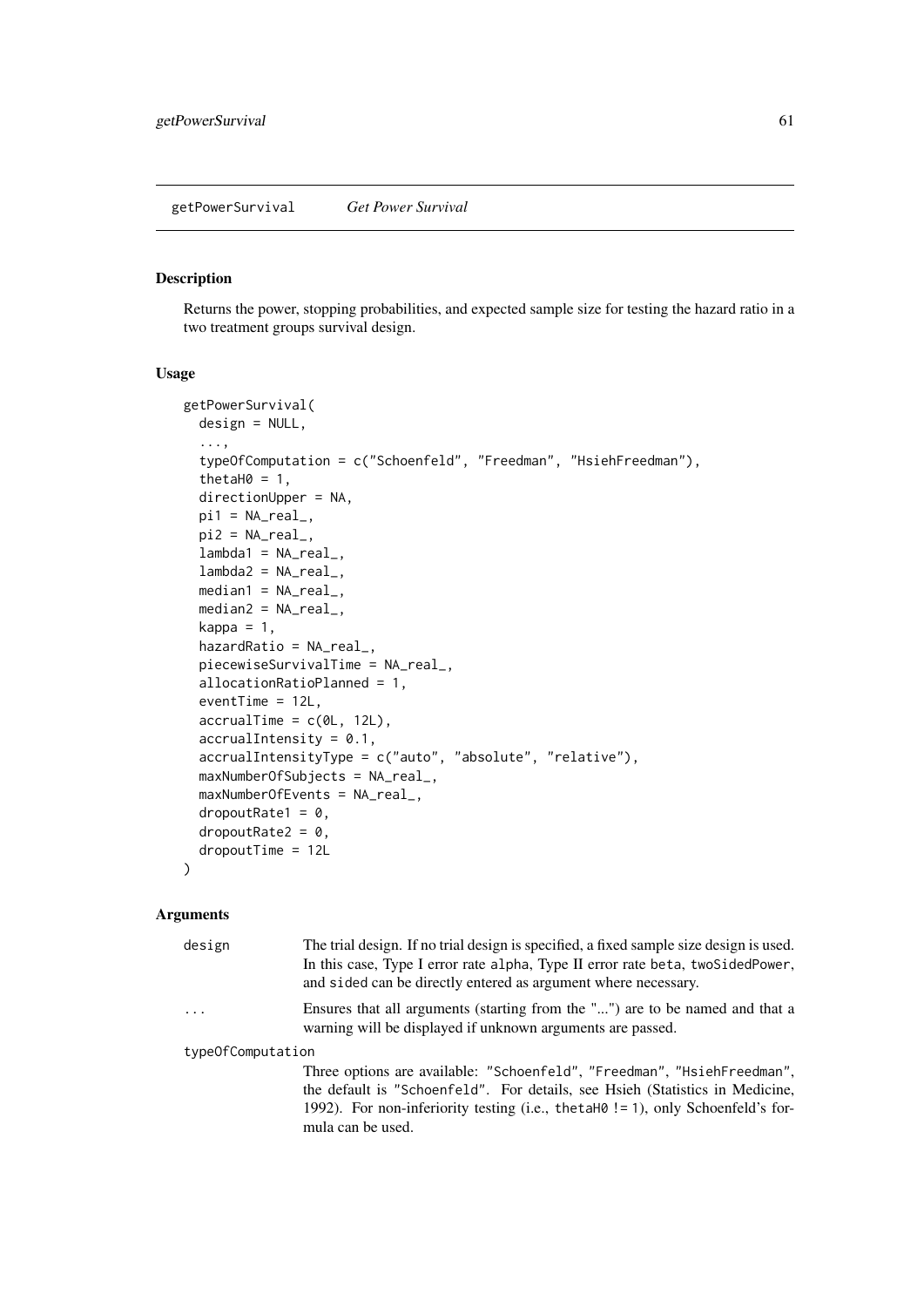| thetaH0               | The null hypothesis value, default is $\theta$ for the normal and the binary case (test-<br>ing means and rates, respectively), it is 1 for the survival case (testing the hazard<br>ratio).                                                                                                                                                                                                                                                                                                                                                                                                                                                                                                                                                                                                       |
|-----------------------|----------------------------------------------------------------------------------------------------------------------------------------------------------------------------------------------------------------------------------------------------------------------------------------------------------------------------------------------------------------------------------------------------------------------------------------------------------------------------------------------------------------------------------------------------------------------------------------------------------------------------------------------------------------------------------------------------------------------------------------------------------------------------------------------------|
|                       | For non-inferiority designs, thetaH0 is the non-inferiority bound. That is, in<br>case of (one-sided) testing of                                                                                                                                                                                                                                                                                                                                                                                                                                                                                                                                                                                                                                                                                   |
|                       | • <i>means</i> : a value $!= 0$ (or a value $!= 1$ for testing the mean ratio) can be<br>specified.                                                                                                                                                                                                                                                                                                                                                                                                                                                                                                                                                                                                                                                                                                |
|                       | • <i>rates</i> : a value $!= 0$ (or a value $!= 1$ for testing the risk ratio pi1 / pi2) can<br>be specified.                                                                                                                                                                                                                                                                                                                                                                                                                                                                                                                                                                                                                                                                                      |
|                       | • survival data: a bound for testing H0: hazard ratio = thetaH0 != 1 can<br>be specified.                                                                                                                                                                                                                                                                                                                                                                                                                                                                                                                                                                                                                                                                                                          |
|                       | For testing a rate in one sample, a value the talled in $(0, 1)$ has to be specified for<br>defining the null hypothesis $H0$ : $pi = \text{thetaH0}$ .                                                                                                                                                                                                                                                                                                                                                                                                                                                                                                                                                                                                                                            |
| directionUpper        | Specifies the direction of the alternative, only applicable for one-sided testing;<br>default is TRUE which means that larger values of the test statistics yield smaller<br>p-values.                                                                                                                                                                                                                                                                                                                                                                                                                                                                                                                                                                                                             |
| pi1                   | A numeric value or vector that represents the assumed event rate in the treatment<br>group, default is $seq(0.2, 0.5, 0.1)$ (power calculations and simulations) or<br>$seq(0.4, 0.6, 0.1)$ (sample size calculations).                                                                                                                                                                                                                                                                                                                                                                                                                                                                                                                                                                            |
| pi2                   | A numeric value that represents the assumed event rate in the control group,<br>default is 0.2.                                                                                                                                                                                                                                                                                                                                                                                                                                                                                                                                                                                                                                                                                                    |
| lambda1               | The assumed hazard rate in the treatment group, there is no default. lambda1<br>can also be used to define piecewise exponentially distributed survival times (see<br>details).                                                                                                                                                                                                                                                                                                                                                                                                                                                                                                                                                                                                                    |
| lambda2               | The assumed hazard rate in the reference group, there is no default. lambda2<br>can also be used to define piecewise exponentially distributed survival times<br>(see details).                                                                                                                                                                                                                                                                                                                                                                                                                                                                                                                                                                                                                    |
| median1               | The assumed median survival time in the treatment group, there is no default.                                                                                                                                                                                                                                                                                                                                                                                                                                                                                                                                                                                                                                                                                                                      |
| median2               | The assumed median survival time in the reference group, there is no default.                                                                                                                                                                                                                                                                                                                                                                                                                                                                                                                                                                                                                                                                                                                      |
| kappa                 | A numeric value $> 0$ . A kappa ! = 1 will be used for the specification of the shape<br>of the Weibull distribution. Default is 1, i.e., the exponential survival distribu-<br>tion is used instead of the Weibull distribution. Note that the Weibull distribution<br>cannot be used for the piecewise definition of the survival time distribution, i.e.,<br>only piecewiselambda (as a single value) and kappa can be specified. This<br>function is equivalent to pweibull( $t$ , shape = kappa, scale = $1 /$ lambda) of<br>the stats package, i.e., the scale parameter is 1 / 'hazard rate'.<br>For example, getPiecewiseExponentialDistribution(time = 130, piecewiseLambda<br>$= 0.01$ , kappa = 4.2) and pweibull(q = 130, shape = 4.2, scale = 1 / 0.01)<br>provide the sample result. |
| hazardRatio           | The vector of hazard ratios under consideration. If the event or hazard rates in<br>both treatment groups are defined, the hazard ratio needs not to be specified as<br>it is calculated, there is no default.                                                                                                                                                                                                                                                                                                                                                                                                                                                                                                                                                                                     |
| piecewiseSurvivalTime |                                                                                                                                                                                                                                                                                                                                                                                                                                                                                                                                                                                                                                                                                                                                                                                                    |
|                       | A vector that specifies the time intervals for the piecewise definition of the ex-<br>ponential survival time cumulative distribution function<br>(for details see getPiecewiseSurvivalTime).                                                                                                                                                                                                                                                                                                                                                                                                                                                                                                                                                                                                      |
|                       |                                                                                                                                                                                                                                                                                                                                                                                                                                                                                                                                                                                                                                                                                                                                                                                                    |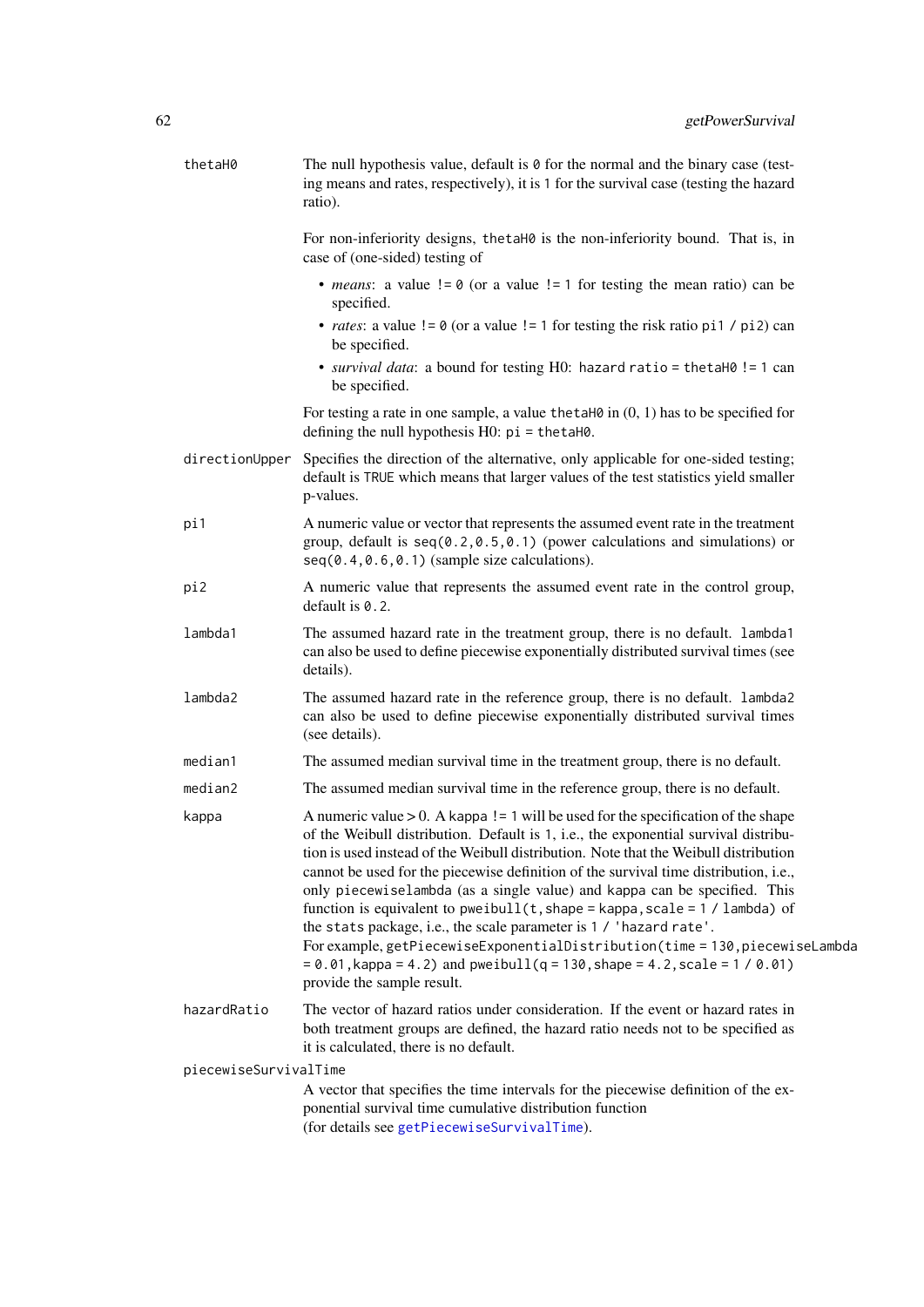| allocationRatioPlanned |                                                                                                                                                                                                                           |
|------------------------|---------------------------------------------------------------------------------------------------------------------------------------------------------------------------------------------------------------------------|
|                        | The planned allocation ratio n1 / n2 for a two treatment groups design, default<br>is 1. For multi-arm designs, it is the allocation ratio relating the active arm(s) to<br>the control.                                  |
| eventTime              | The assumed time under which the event rates are calculated, default is 12.                                                                                                                                               |
| accrualTime            | The assumed accrual time intervals for the study, default is $c(0, 12)$ (for details<br>see getAccrualTime).                                                                                                              |
| accrualIntensity       |                                                                                                                                                                                                                           |
|                        | A vector of accrual intensities, default is the relative intensity $0.1$ (for details<br>see getAccrualTime).                                                                                                             |
| accrualIntensityType   |                                                                                                                                                                                                                           |
|                        | A character value specifying the accrual intensity input type. Must be one of<br>"auto", "absolute", or "relative"; default is "auto", i.e., if all values are <<br>1 the type is "relative", otherwise it is "absolute". |
| maxNumberOfSubjects    |                                                                                                                                                                                                                           |
|                        | maxNumberOfSubjects > 0 needs to be specified. If accrual time and accrual<br>intensity is specified, this will be calculated.                                                                                            |
| maxNumberOfEvents      |                                                                                                                                                                                                                           |
|                        | $maxNumberOfEvents > 0$ is the maximum number of events, it determines the<br>power of the test and needs to be specified.                                                                                                |
| dropoutRate1           | The assumed drop-out rate in the treatment group, default is $\theta$ .                                                                                                                                                   |
| dropoutRate2           | The assumed drop-out rate in the control group, default is $\theta$ .                                                                                                                                                     |
| dropoutTime            | The assumed time for drop-out rates in the control and the treatment group,<br>default is 12.                                                                                                                             |
|                        |                                                                                                                                                                                                                           |

## Details

At given design the function calculates the power, stopping probabilities, and expected sample size at given number of events and number of subjects. It also calculates the time when the required events are expected under the given assumptions (exponentially, piecewise exponentially, or Weibull distributed survival times and constant or non-constant piecewise accrual). Additionally, an allocation ratio =  $n1/n2$  can be specified where n1 and n2 are the number of subjects in the two treatment groups.

The formula of Kim & Tsiatis (Biometrics, 1990) is used to calculate the expected number of events under the alternative (see also Lakatos & Lan, Statistics in Medicine, 1992). These formulas are generalized to piecewise survival times and non-constant piecewise accrual over time.

## Value

Returns a [TrialDesignPlan](#page-0-0) object. The following generics (R generic functions) are available for this result object:

- [names](#page-0-0) to obtain the field names.
- [print](#page-0-0) to print the object,
- [summary](#page-0-0) to display a summary of the object,
- [plot](#page-146-0) to plot the object,
- [as.data.frame](#page-0-0) to coerce the object to a [data.frame](#page-0-0),
- [as.matrix](#page-0-0) to coerce the object to a [matrix](#page-0-0).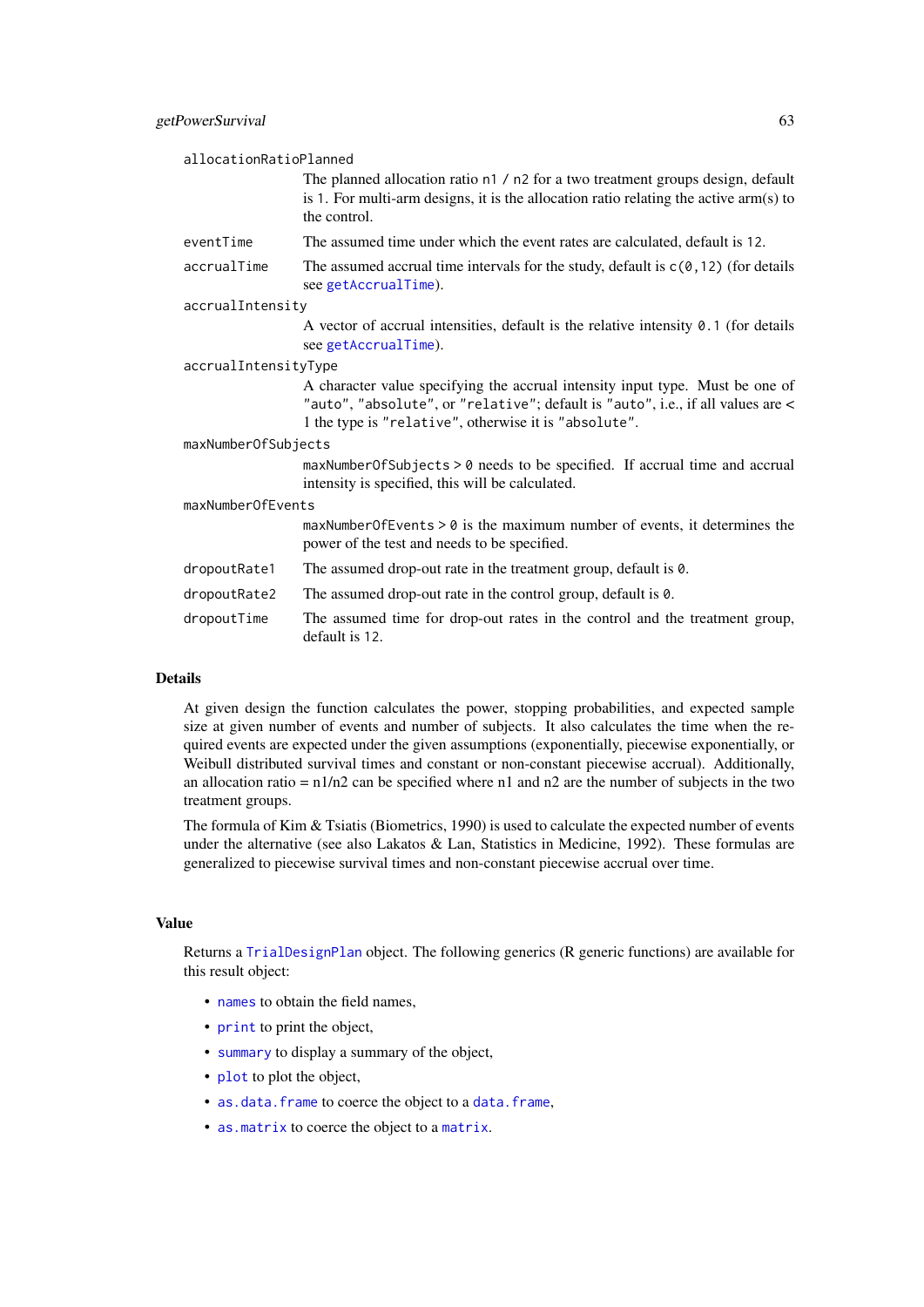#### Piecewise survival time

The first element of the vector piecewiseSurvivalTime must be equal to 0. piecewiseSurvivalTime can also be a list that combines the definition of the time intervals and hazard rates in the reference group. The definition of the survival time in the treatment group is obtained by the specification of the hazard ratio (see examples for details).

#### Staggered patient entry

accrualTime is the time period of subjects' accrual in a study. It can be a value that defines the end of accrual or a vector. In this case, accrualTime can be used to define a non-constant accrual over time. For this, accrualTime is a vector that defines the accrual intervals. The first element of accrualTime must be equal to  $\theta$  and, additionally, accrualIntensity needs to be specified. accrualIntensity itself is a value or a vector (depending on the length of accrualtime) that defines the intensity how subjects enter the trial in the intervals defined through accrualTime.

accrualTime can also be a list that combines the definition of the accrual time and accrual intensity (see below and examples for details).

If the length of accrualTime and the length of accrualIntensity are the same (i.e., the end of accrual is undefined), maxNumberOfSubjects > 0 needs to be specified and the end of accrual is calculated. In that case, accrualIntensity is the number of subjects per time unit, i.e., the absolute accrual intensity.

If the length of accrualTime equals the length of accrualIntensity -1 (i.e., the end of accrual is defined), maxNumberOfSubjects is calculated if the absolute accrual intensity is given. If all elements in accrualIntensity are smaller than 1, accrualIntensity defines the \*relative\* intensity how subjects enter the trial. For example, accrualIntensity =  $c(0.1, 0.2)$  specifies that in the second accrual interval the intensity is doubled as compared to the first accrual interval. The actual (absolute) accrual intensity is calculated for the calculated or given maxNumberOfSubjects. Note that the default is accrualIntensity =  $0.1$  meaning that the \*absolute\* accrual intensity will be calculated.

#### How to get help for generic functions

Click on the link of a generic in the list above to go directly to the help documentation of the rpact specific implementation of the generic. Note that you can use the R function [methods](#page-0-0) to get all the methods of a generic and to identify the object specific name of it, e.g., use methods("plot") to get all the methods for the plot generic. There you can find, e.g., plot.AnalysisResults and obtain the specific help documentation linked above by typing ?plot.AnalysisResults.

## See Also

Other power functions: [getPowerMeans\(](#page-55-0)), [getPowerRates\(](#page-57-0))

## Examples

```
# Fixed sample size with minimum required definitions, pi1 = c(0.4, 0.5, 0.5) and
# pi2 = 0.2 at event time 12, accrual time 12 and follow-up time 6 as default
getPowerSurvival(maxNumberOfEvents = 40, maxNumberOfSubjects = 200)
# Four stage O'Brien & Fleming group sequential design with minimum required
# definitions, pi1 = c(0.4, 0.5, 0.5) and pi2 = 0.2 at event time 12,
# accrual time 12 and follow-up time 6 as default
getPowerSurvival(design = getDesignGroupSequential(kMax = 4),
   maxNumberOfEvents = 40, maxNumberOfSubjects = 200)
```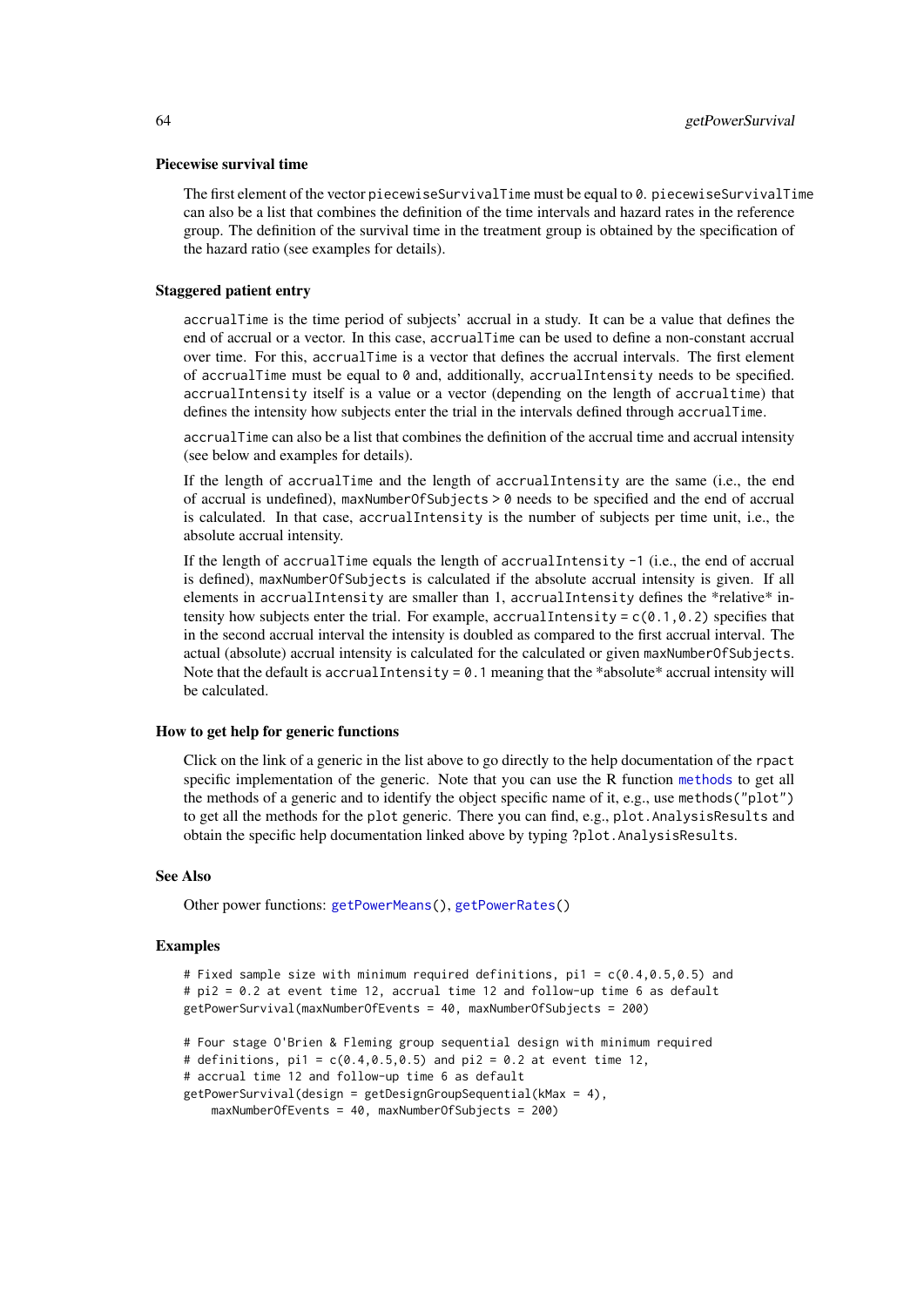```
# For fixed sample design, determine necessary accrual time if 200 subjects and
# 30 subjects per time unit can be recruited
getPowerSurvival(maxNumberOfEvents = 40, accrualTime = c(0),
    accrualIntensity = 30, maxNumberOfSubjects = 200)
# Determine necessary accrual time if 200 subjects and if the first 6 time units
# 20 subjects per time unit can be recruited, then 30 subjects per time unit
getPowerSurvival(maxNumberOfEvents = 40, accrualTime = c(0, 6),
    accruallIntensity = c(20, 30), maxNumberOfSubjects = 200)# Determine maximum number of Subjects if the first 6 time units 20 subjects per
# time unit can be recruited, and after 10 time units 30 subjects per time unit
getPowerSurvival(maxNumberOfEvents = 40, accrualTime = c(0, 6, 10),
   accrualIntensity = c(20, 30)# Specify accrual time as a list
at <- list(
    "0 - 5" = 20."6 - Inf" = 30getPowerSurvival(maxNumberOfEvents = 40, accrualTime = at, maxNumberOfSubjects = 200)
# Specify accrual time as a list, if maximum number of subjects need to be calculated
at <- list(
    "0 - 5" = 20"6 - \leq 10" = 30)getPowerSurvival(maxNumberOfEvents = 40, accrualTime = at)
# Specify effect size for a two-stage group design with O'Brien & Fleming boundaries
# Effect size is based on event rates at specified event time, directionUpper = FALSE
# needs to be specified because it should be shown that hazard ratio < 1
getPowerSurvival(design = getDesignGroupSequential(KMax = 2), pi1 = 0.2, pi2 = 0.3,eventTime = 24, maxNumberOfEvents = 40, maxNumberOfSubjects = 200,
   directionUpper = FALSE)
# Effect size is based on event rate at specified event time for the reference group
# and hazard ratio, directionUpper = FALSE needs to be specified
# because it should be shown that hazard ratio < 1
getPowerSurvival(design = getDesignGroupSequential(kMax = 2), hazardRatio = 0.5,
   pi2 = 0.3, eventTime = 24, maxNumberOfEvents = 40, maxNumberOfSubjects = 200,
   directionUpper = FALSE)
# Effect size is based on hazard rate for the reference group and hazard ratio,
# directionUpper = FALSE needs to be specified because it should be shown that
# hazard ratio < 1
getPowerSurvival(design = getDesignGroupSequential(kMax = 2), hazardRatio = 0.5,
    lambda2 = 0.02, maxNumberOfEvents = 40, maxNumberOfSubjects = 200,
   directionUpper = FALSE)
# Specification of piecewise exponential survival time and hazard ratios
getPowerSurvival(design = getDesignGroupSequential(kMax = 2),
   piecewiseSurvivalTime = c(0, 5, 10), lambda2 = c(0.01, 0.02, 0.04),
   hazardRatio = c(1.5, 1.8, 2), maxNumberOfEvents = 40, maxNumberOfSubjects = 200)
# Specification of piecewise exponential survival time as list and hazard ratios
pws <- list(
   "0 - 5" = 0.01,"5 - 10" = 0.02
```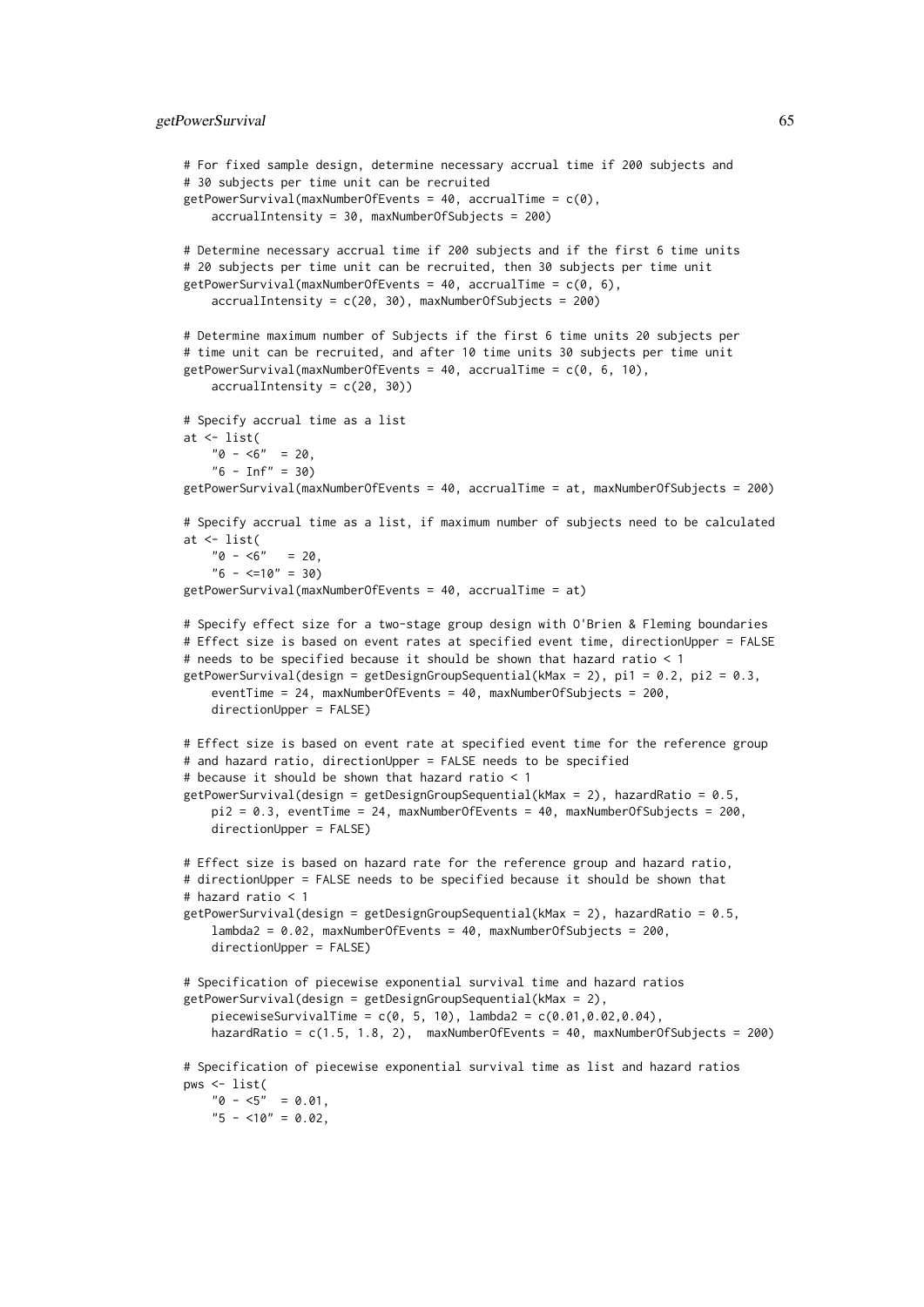```
">=10" = 0.04getPowerSurvival(design = getDesignGroupSequential(kMax = 2),
    piecewiseSurvivalTime = pws, hazardRatio = c(1.5, 1.8, 2),
    maxNumberOfEvents = 40, maxNumberOfSubjects = 200)
# Specification of piecewise exponential survival time for both treatment arms
getPowerSurvival(design = getDesignGroupSequential(kMax = 2),
    piecewiseSurvivalTime = c(0, 5, 10), lambda2 = c(0.01, 0.02, 0.04),
    lambda1 = c(0.015,0.03,0.06), maxNumberOfEvents = 40, maxNumberOfSubjects = 200)
# Specification of piecewise exponential survival time as a list
pws <- list(
    "0 - 5" = 0.01,"5 - 10" = 0.02,<br>">= 10" = 0.04= 0.04getPowerSurvival(design = getDesignGroupSequential(kMax = 2),
    piecewiseSurvivalTime = pws, hazardRatio = c(1.5, 1.8, 2),
    maxNumberOfEvents = 40, maxNumberOfSubjects = 200)
# Specify effect size based on median survival times
getPowerSurvival(median1 = 5, median2 = 3,maxNumberOfEvents = 40, maxNumberOfSubjects = 200, directionUpper = FALSE)
# Specify effect size based on median survival times of
# Weibull distribtion with kappa = 2
getPowerCurvival(median1 = 5, median2 = 3, kappa = 2,maxNumberOfEvents = 40, maxNumberOfSubjects = 200, directionUpper = FALSE)
```

| getRawData | <b>Get Simulation Raw Data for Survival</b> |  |  |
|------------|---------------------------------------------|--|--|

### Description

Returns the raw survival data which was generated for simulation.

### Usage

```
getRawData(x, aggregate = FALSE)
```
## Arguments

|           | An SimulationResults object created by getSimulationSurvival.                                           |
|-----------|---------------------------------------------------------------------------------------------------------|
| aggregate | Logical. If TRUE the raw data will be aggregated similar to the result of getData,<br>default is FALSE. |

#### Details

This function works only if [getSimulationSurvival](#page-116-0) was called with a maxNumberOfRawDatasetsPerStage > 0 (default is 0).

This function can be used to get the simulated raw data from a simulation results object obtained by [getSimulationSurvival](#page-116-0). Note that [getSimulationSurvival](#page-116-0) must called before with maxNumberOfRawDatasetsPerStage > 0. The data frame contains the following columns: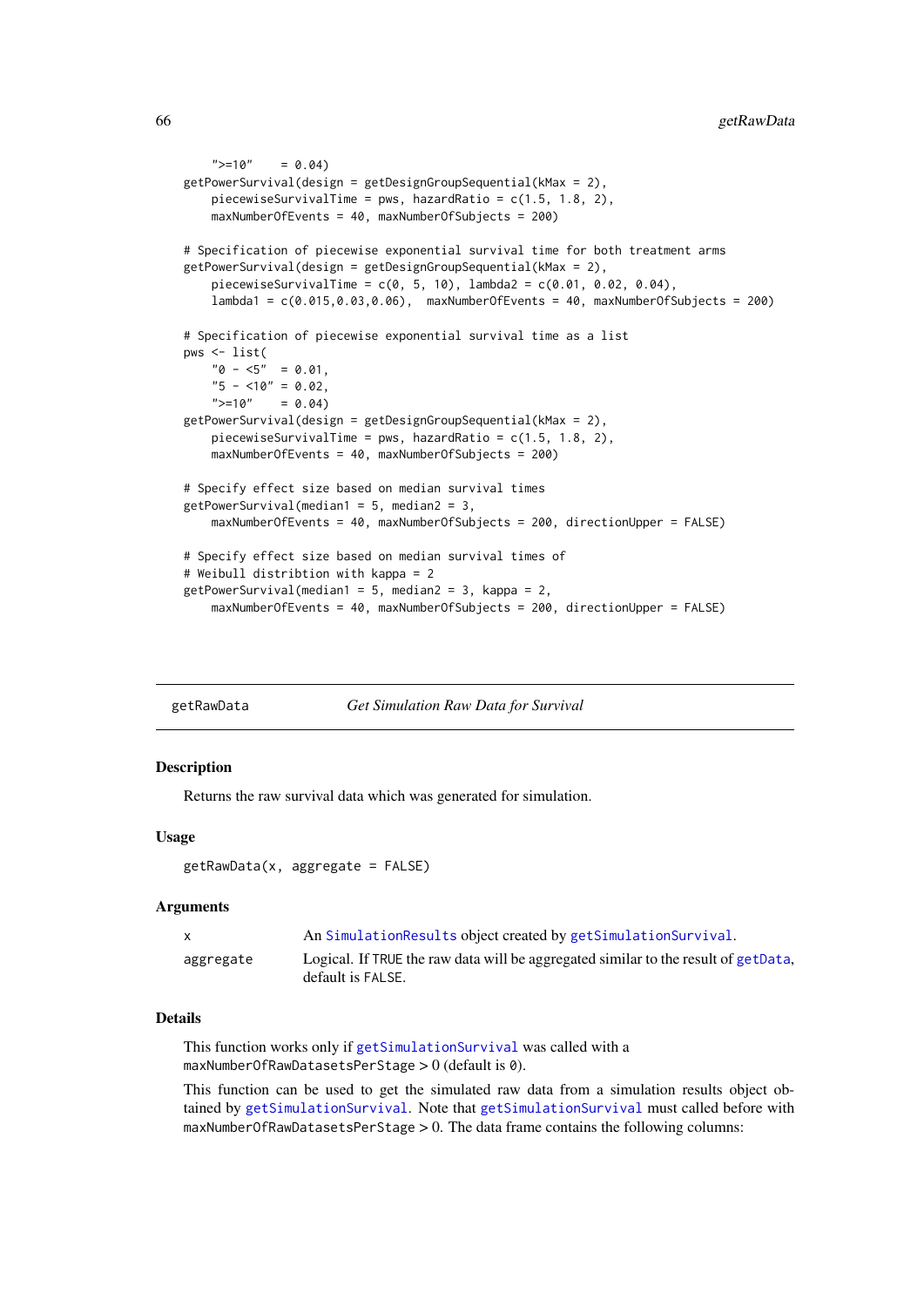- 1. iterationNumber: The number of the simulation iteration.
- 2. stopStage: The stage of stopping.
- 3. subjectId: The subject id (increasing number 1, 2, 3, ...)
- 4. accrualTime: The accrual time, i.e., the time when the subject entered the trial.
- 5. treatmentGroup: The treatment group number (1 or 2).
- 6. survivalTime: The survival time of the subject.
- 7. dropoutTime: The dropout time of the subject (may be NA).
- 8. observationTime: The specific observation time.
- 9. timeUnderObservation: The time under observation is defined as follows:  $if (event == TRUE)$ timeUnderObservation <- survivalTime; else if (dropoutEvent == TRUE) timeUnderObservation <- dropoutTime; else timeUnderObservation <- observationTime - accrualTime;
- 10. event: TRUE if an event occurred; FALSE otherwise.
- 11. dropoutEvent: TRUE if an dropout event occurred; FALSE otherwise.

## Value

Returns a [data.frame](#page-0-0).

### Examples

```
results \leq getSimulationSurvival(pi1 = seq(0.3,0.6,0.1), pi2 = 0.3, eventTime = 12,
    accrualTime = 24, plannedEvents = 40, maxNumberOfSubjects = 200,
    maxNumberOfIterations = 50, maxNumberOfRawDatasetsPerStage = 5)
rawData <- getRawData(results)
head(rawData)
dim(rawData)
```
<span id="page-66-0"></span>getRepeatedConfidenceIntervals *Get Repeated Confidence Intervals*

#### Description

Calculates and returns the lower and upper limit of the repeated confidence intervals of the trial.

### Usage

```
getRepeatedConfidenceIntervals(
  design,
  dataInput,
  ...,
  directionUpper = TRUE,
  tolerance = 1e-06,
  stage = NA_integer_
)
```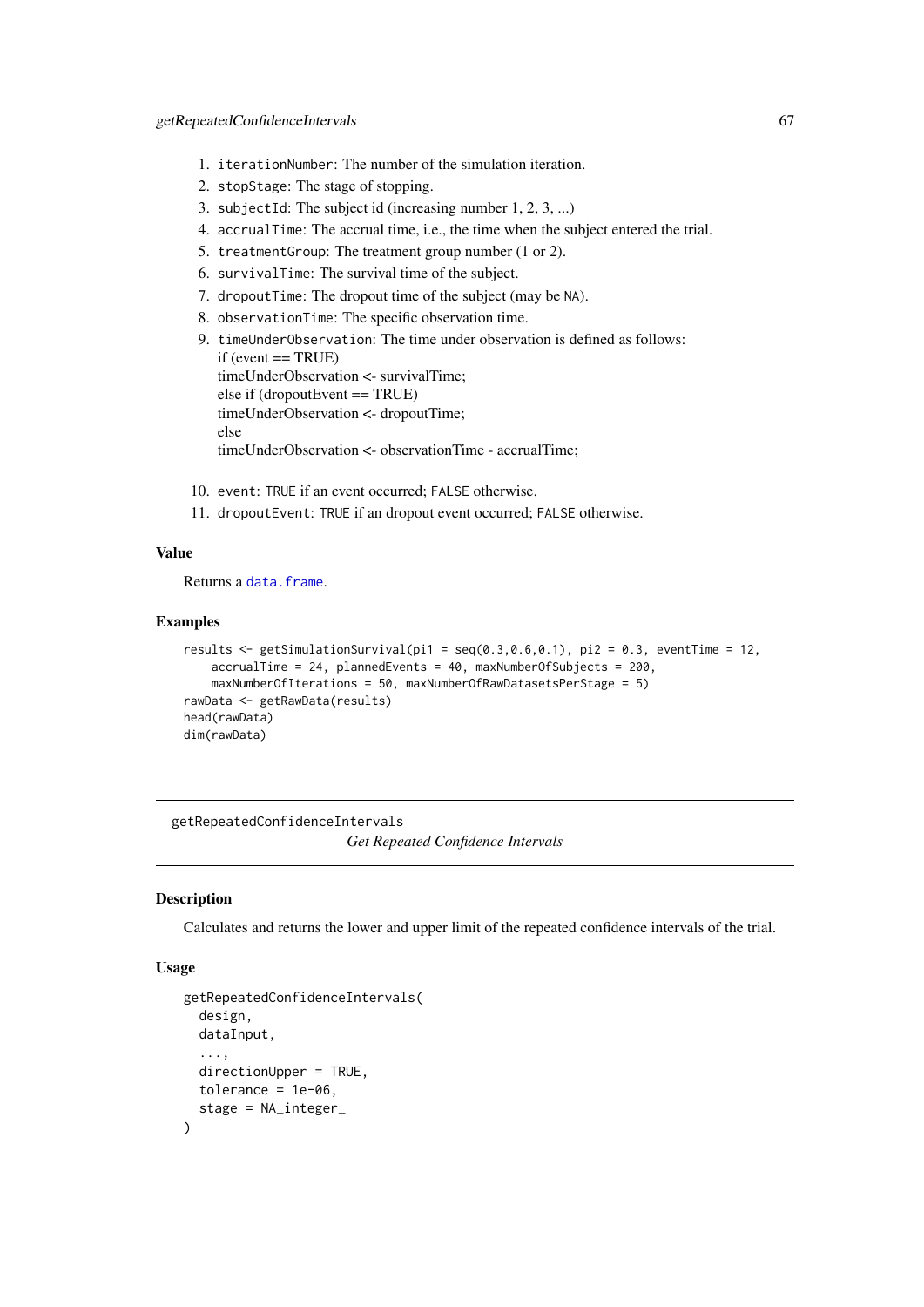## Arguments

| design    | The trial design.                                                                                                                                                                                                                                                                                                                                                                                                                                                |
|-----------|------------------------------------------------------------------------------------------------------------------------------------------------------------------------------------------------------------------------------------------------------------------------------------------------------------------------------------------------------------------------------------------------------------------------------------------------------------------|
| dataInput | The summary data used for calculating the test results. This is either an element<br>of DatasetMeans, of DatasetRates, or of DatasetSurvival and should be<br>created with the function getDataset. For more information see getDataset.                                                                                                                                                                                                                         |
| .         | Further arguments to be passed to methods (cf. separate functions in "See Also"<br>below), e.g.,                                                                                                                                                                                                                                                                                                                                                                 |
|           | normalApproximation The type of computation of the p-values. Default is<br>FALSE for testing means (i.e., the t test is used) and TRUE for testing rates<br>and the hazard ratio. For testing rates, if normal Approximation = FALSE<br>is specified, the binomial test (one sample) or the exact test of Fisher (two<br>samples) is used for calculating the p-values. In the survival setting, normal Approximation<br>= FALSE has no effect.                  |
|           | equalVariances The type of t test. For testing means in two treatment groups,<br>either the t test assuming that the variances are equal or the t test without<br>assuming this, i.e., the test of Welch-Satterthwaite is calculated, default is<br>TRUE.                                                                                                                                                                                                        |
|           | intersectionTest Defines the multiple test for the intersection hypotheses in<br>the closed system of hypotheses when testing multiple hypotheses. Five<br>options are available in multi-arm designs: "Dunnett", "Bonferroni",<br>"Simes", "Sidak", and "Hierarchical", default is "Dunnett". Four op-<br>tions are available in population enrichment designs: "SpiessensDebois"<br>(one subset only), "Bonferroni", "Simes", and "Sidak", default is "Simes". |
|           | varianceOption Defines the way to calculate the variance in multiple treat-<br>ment arms $(> 2)$ or population enrichment designs for testing means. For<br>multiple arms, three options are available: "overallPooled", "pairwisePooled",<br>and "notPooled", default is "overallPooled". For enrichment designs,<br>the options are: "pooled", "pooledFromFull" (one subset only), and "notPooled",<br>default is "pooled".                                    |
|           | stratifiedAnalysis For enrichment designs, typically a stratified analysis<br>should be chosen. For testing means and rates, also a non-stratified analysis<br>based on overall data can be performed. For survival data, only a stratified<br>analysis is possible (see Brannath et al., 2009), default is TRUE.                                                                                                                                                |
|           | directionUpper Specifies the direction of the alternative, only applicable for one-sided testing;<br>default is TRUE which means that larger values of the test statistics yield smaller<br>p-values.                                                                                                                                                                                                                                                            |
| tolerance | The numerical tolerance, default is 1e-06.                                                                                                                                                                                                                                                                                                                                                                                                                       |
| stage     | The stage number (optional). Default: total number of existing stages in the data<br>input.                                                                                                                                                                                                                                                                                                                                                                      |

## Details

The repeated confidence interval at a given stage of the trial contains the parameter values that are not rejected using the specified sequential design. It can be calculated at each stage of the trial and can thus be used as a monitoring tool.

The repeated confidence intervals are provided up to the specified stage.

## Value

Returns a [matrix](#page-0-0) with 2 rows and kMax columns containing the lower RCI limits in the first row and the upper RCI limits in the second row, where each column represents a stage.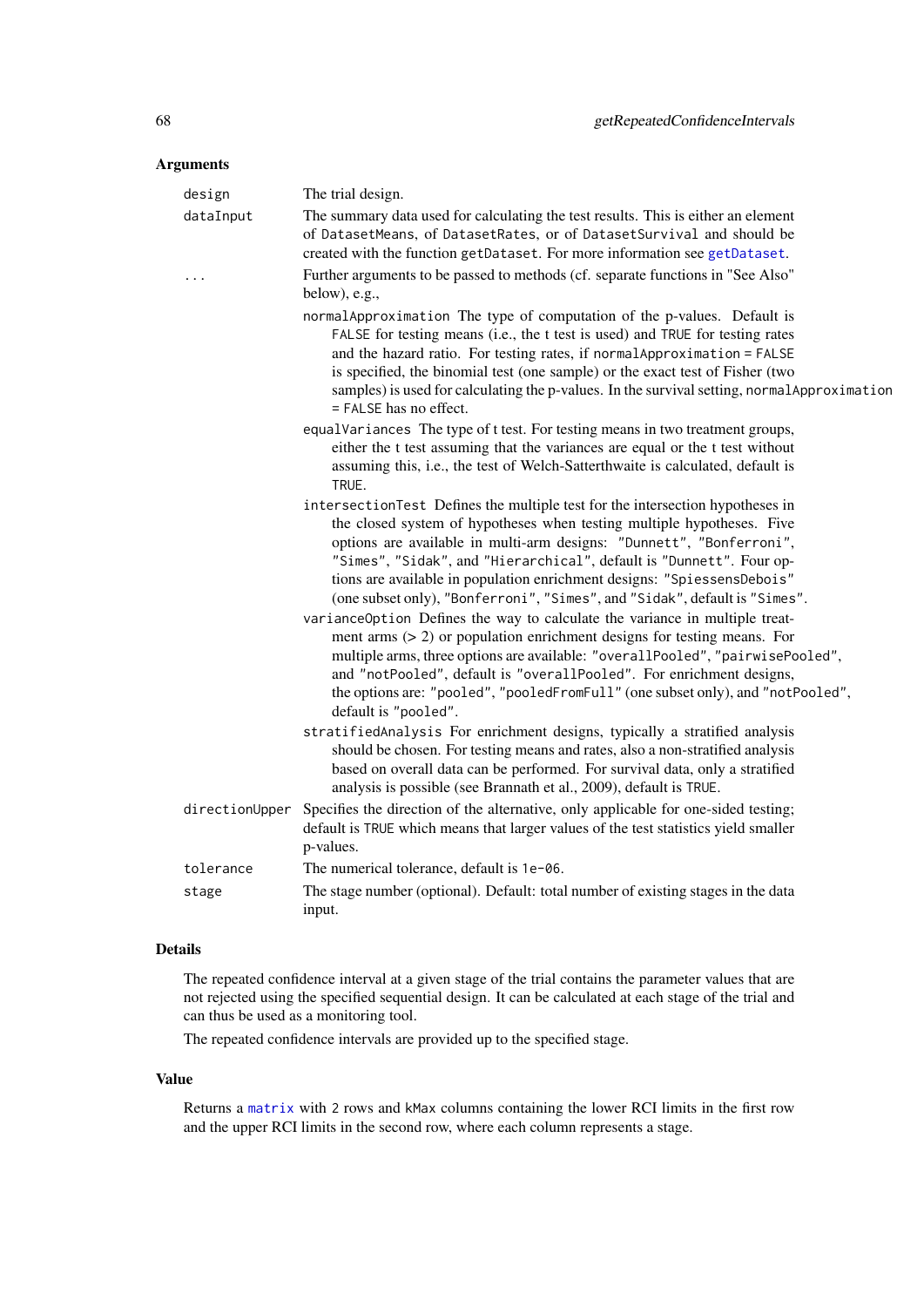### getRepeatedPValues 69

### See Also

```
getAnalysisResults(getClosedCombinationTestResults(), getClosedConditionalI
getConditionalPower(), getConditionalRejectionProbabilities(), getFinalConfidenceInterval(),
getFinalPValue(), getRepeatedPValues(), getStageResults(), getTestActions()
```
#### Examples

```
design <- getDesignInverseNormal(kMax = 2)
data <- getDataset(
   n = c(20, 30),means = c(50, 51),stDevs = c(130, 140)
\lambdagetRepeatedConfidenceIntervals(design, dataInput = data)
```
<span id="page-68-0"></span>getRepeatedPValues *Get Repeated P Values*

### Description

Calculates the repeated p-values for a given test results.

## Usage

```
getRepeatedPValues(stageResults, ..., tolerance = 1e-06)
```
#### Arguments

| stageResults            | The results at given stage, obtained from getStageResults.                                                                                 |
|-------------------------|--------------------------------------------------------------------------------------------------------------------------------------------|
| $\cdot$ $\cdot$ $\cdot$ | Ensures that all arguments (starting from the "") are to be named and that a<br>warning will be displayed if unknown arguments are passed. |
| tolerance               | The numerical tolerance, default is 1e-06.                                                                                                 |

## Details

The repeated p-value at a given stage of the trial is defined as the smallest significance level under which at given test design the test results obtain rejection of the null hypothesis. It can be calculated at each stage of the trial and can thus be used as a monitoring tool.

The repeated p-values are provided up to the specified stage.

In multi-arm trials, the repeated p-values are defined separately for each treatment comparison within the closed testing procedure.

## Value

Returns a [numeric](#page-0-0) vector of length kMax or in case of multi-arm stage results a [matrix](#page-0-0) (each column represents a stage, each row a comparison) containing the repeated p values.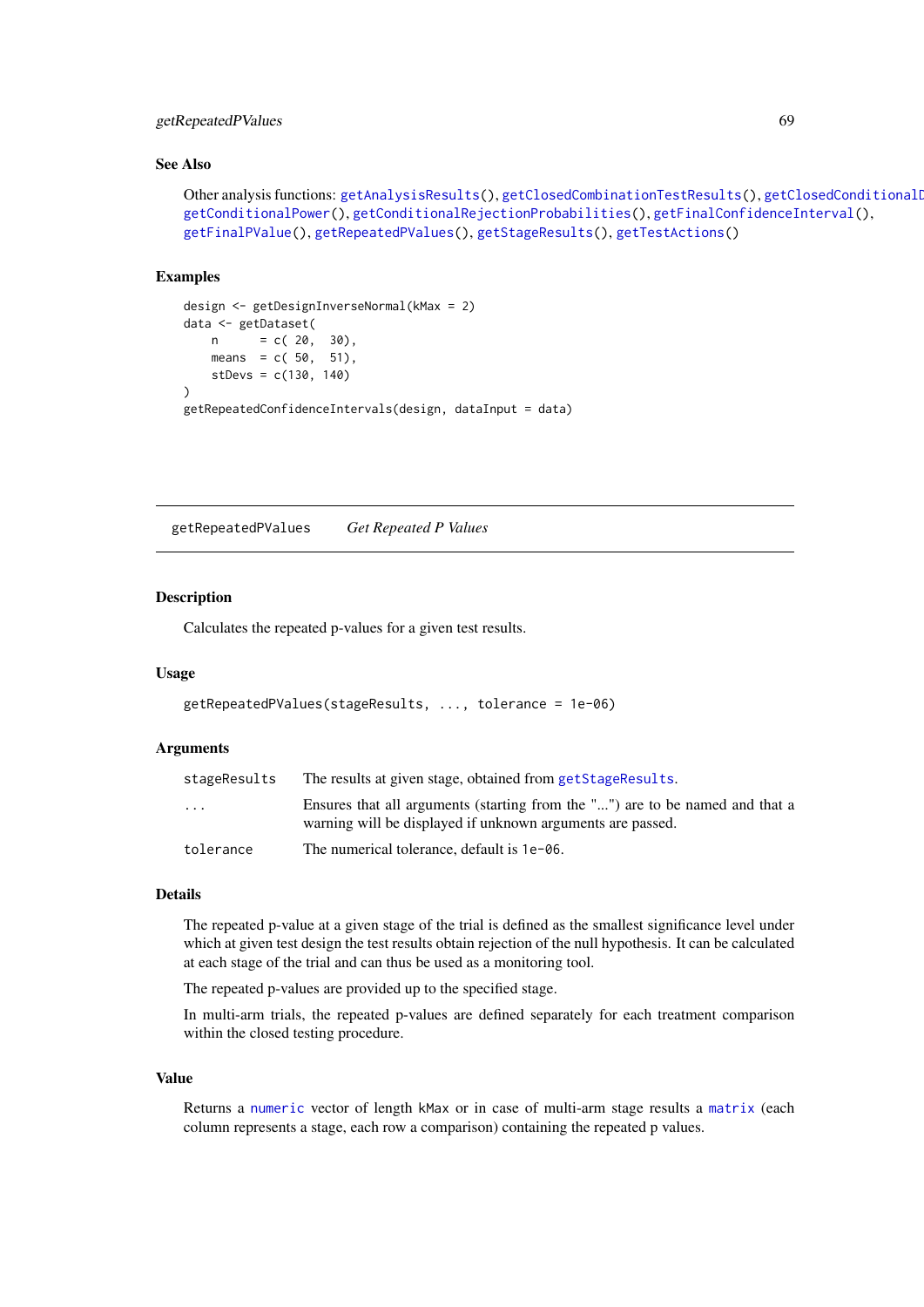#### Note on the dependency of mnormt

If intersectionTest = "Dunnett" or intersectionTest = "SpiessensDebois", or the design is a conditional Dunnett design and the dataset is a multi-arm or enrichment dataset, rpact uses the R package [mnormt](https://cran.r-project.org/package=mnormt) to calculate the analysis results.

### See Also

Other analysis functions: [getAnalysisResults\(](#page-10-0)), [getClosedCombinationTestResults\(](#page-15-0)), getClosedConditionalDunnet [getConditionalPower\(](#page-18-0)), [getConditionalRejectionProbabilities\(](#page-20-0)), [getFinalConfidenceInterval\(](#page-42-0)), [getFinalPValue\(](#page-44-0)), [getRepeatedConfidenceIntervals\(](#page-66-0)), [getStageResults\(](#page-125-0)), [getTestActions\(](#page-127-0))

### Examples

```
design <- getDesignInverseNormal(kMax = 2)
data <- getDataset(
    n = c( 20, 30),
    means = c( 50, 51),stDevs = c(130, 140)
\lambdagetRepeatedPValues(getStageResults(design, dataInput = data))
```
<span id="page-69-0"></span>getSampleSizeMeans *Get Sample Size Means*

## Description

Returns the sample size for testing means in one or two samples.

#### Usage

```
getSampleSizeMeans(
  design = NULL,
  ...,
  groups = 2,
  normalApproximation = FALSE,
  meanRatio = FALSE,
  thetaH0 = ifelse(meanRatio, 1, 0),
  alternative = seq(0.2, 1, 0.2),
  stDev = 1,allocationRatioPlanned = NA_real_
)
```
## Arguments

| design   | The trial design. If no trial design is specified, a fixed sample size design is used. |
|----------|----------------------------------------------------------------------------------------|
|          | In this case, Type I error rate alpha, Type II error rate beta, two Sided Power,       |
|          | and sided can be directly entered as argument where necessary.                         |
| $\cdots$ | Ensures that all arguments (starting from the "") are to be named and that a           |
|          | warning will be displayed if unknown arguments are passed.                             |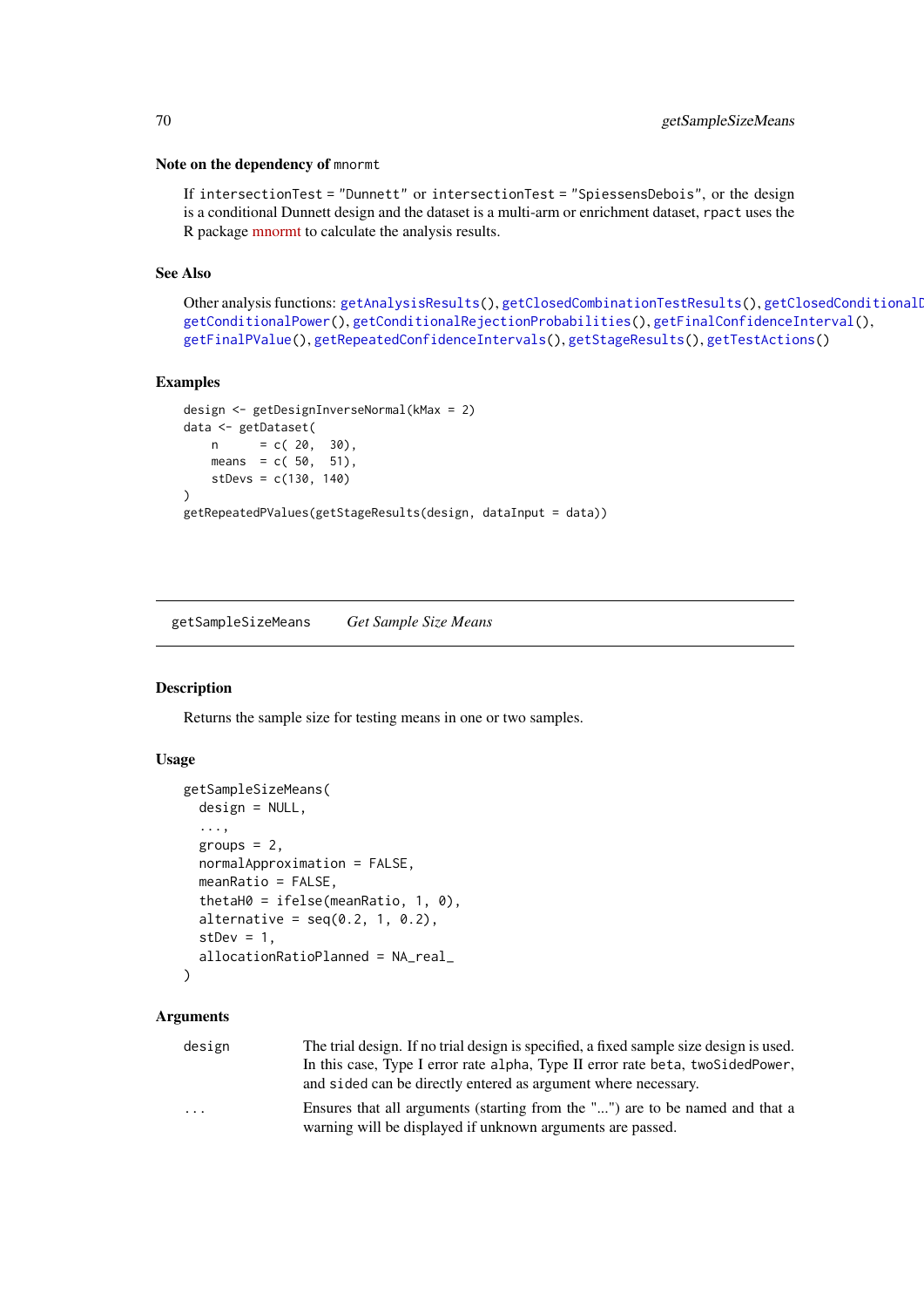| groups                 | The number of treatment groups $(1 \text{ or } 2)$ , default is 2.                                                                                                                                                            |
|------------------------|-------------------------------------------------------------------------------------------------------------------------------------------------------------------------------------------------------------------------------|
| normalApproximation    |                                                                                                                                                                                                                               |
|                        | The type of computation of the p-values. If TRUE, the variance is assumed to be<br>known, default is FALSE, i.e., the calculations are performed with the t distribu-<br>tion.                                                |
| meanRatio              | If TRUE, the sample size for one-sided testing of H0: $mu1 / mu2 = \text{thetaH0}$ is<br>calculated, default is FALSE.                                                                                                        |
| thetaH0                | The null hypothesis value, default is $\theta$ for the normal and the binary case (test-<br>ing means and rates, respectively), it is 1 for the survival case (testing the hazard<br>ratio).                                  |
|                        | For non-inferiority designs, the taH0 is the non-inferiority bound. That is, in<br>case of (one-sided) testing of                                                                                                             |
|                        | • <i>means</i> : a value $!= 0$ (or a value $!= 1$ for testing the mean ratio) can be<br>specified.                                                                                                                           |
|                        | • <i>rates</i> : a value $!= 0$ (or a value $!= 1$ for testing the risk ratio pi1 / pi2) can<br>be specified.                                                                                                                 |
|                        | • survival data: a bound for testing H0: hazard ratio = thetaH0 != 1 can<br>be specified.                                                                                                                                     |
|                        | For testing a rate in one sample, a value the tah $\theta$ in $(0, 1)$ has to be specified for<br>defining the null hypothesis $H0$ : $pi = \text{thetaH0}$ .                                                                 |
| alternative            | The alternative hypothesis value for testing means. This can be a vector of as-<br>sumed alternatives, default is $seq(0, 1, 0.2)$ (power calculations) or $seq(0.2, 1, 0.2)$<br>(sample size calculations).                  |
| stDev                  | The standard deviation under which the sample size or power calculation is per-<br>formed, default is 1. If meanRatio = TRUE is specified, stDev defines the coeffi-<br>cient of variation sigma / mu2.                       |
| allocationRatioPlanned |                                                                                                                                                                                                                               |
|                        | The planned allocation ratio n1 / n2 for a two treatment groups design, default<br>is 1. If allocationRatioPlanned = $0$ is entered, the optimal allocation ratio<br>yielding the smallest overall sample size is determined. |

## Details

At given design the function calculates the stage-wise (non-cumulated) and maximum sample size for testing means. In a two treatment groups design, additionally, an allocation ratio =  $n1/n2$  can be specified. A null hypothesis value theta $H0$  != 0 for testing the difference of two means or theta $H0$ != 1 for testing the ratio of two means can be specified. Critical bounds and stopping for futility bounds are provided at the effect scale (mean, mean difference, or mean ratio, respectively) for each sample size calculation separately.

## Value

Returns a [TrialDesignPlan](#page-0-0) object. The following generics (R generic functions) are available for this result object:

- [names](#page-0-0) to obtain the field names,
- [print](#page-0-0) to print the object,
- [summary](#page-0-0) to display a summary of the object,
- [plot](#page-146-0) to plot the object,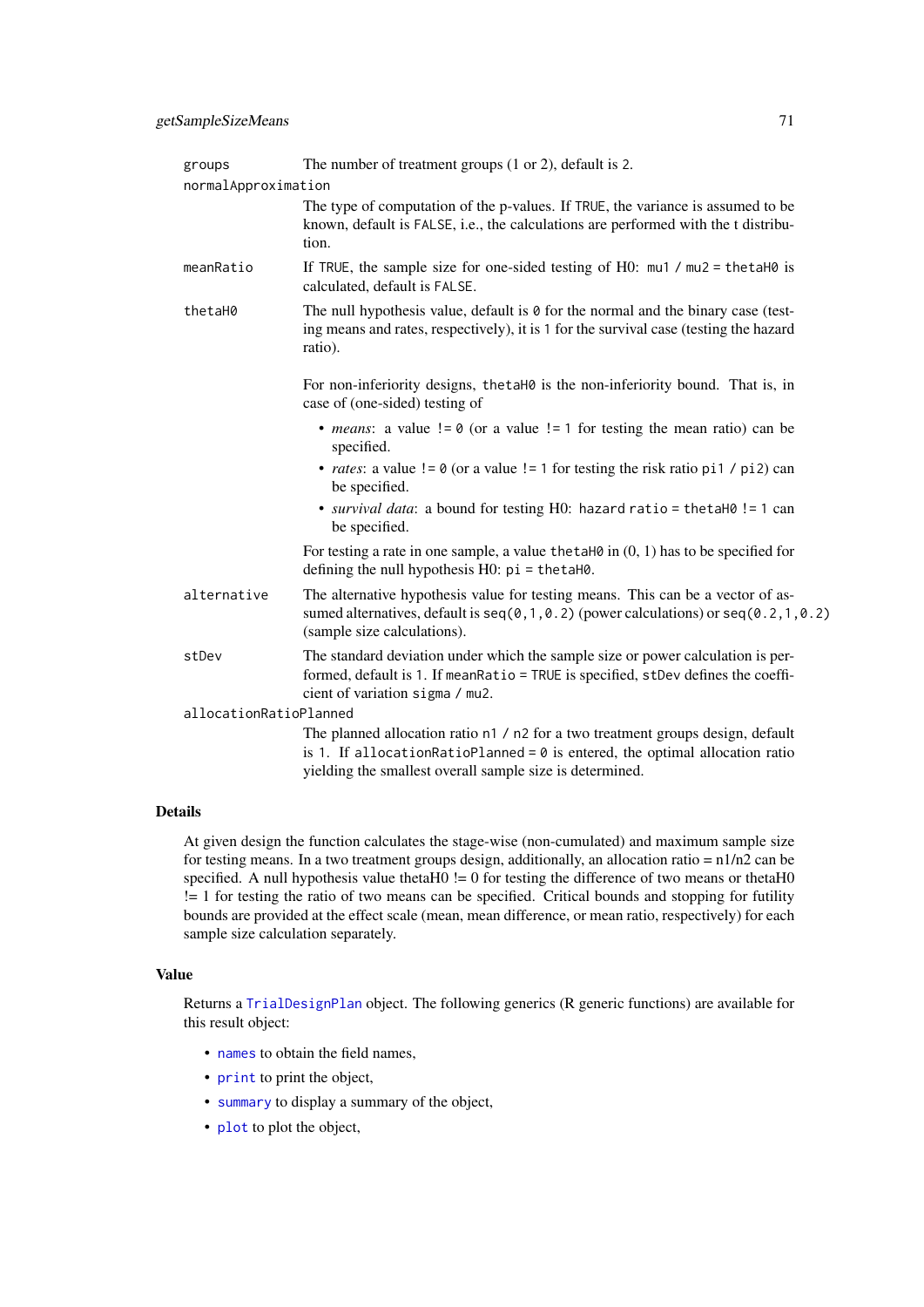- [as.data.frame](#page-0-0) to coerce the object to a [data.frame](#page-0-0),
- [as.matrix](#page-0-0) to coerce the object to a [matrix](#page-0-0).

#### How to get help for generic functions

Click on the link of a generic in the list above to go directly to the help documentation of the rpact specific implementation of the generic. Note that you can use the R function [methods](#page-0-0) to get all the methods of a generic and to identify the object specific name of it, e.g., use methods("plot") to get all the methods for the plot generic. There you can find, e.g., plot.AnalysisResults and obtain the specific help documentation linked above by typing ?plot.AnalysisResults.

#### See Also

Other sample size functions: [getSampleSizeRates\(](#page-71-0)), [getSampleSizeSurvival\(](#page-73-0))

#### Examples

```
# Calculate sample sizes in a fixed sample size parallel group design
# with allocation ratio \code{n1 / n2 = 2} for a range of
# alternative values 1, ..., 5 with assumed standard deviation = 3.5;
# two-sided alpha = 0.05, power 1 - \beta beta = 90\%:
getSampleSizeMeans(alpha = 0.05, beta = 0.1, sided = 2, groups = 2,
    alternative = seq(1, 5, 1), step = 3.5, allocationRatioPlanned = 2)
# Calculate sample sizes in a three-stage Pocock paired comparison design testing
# H0: mu = 2 for a range of alternative values 3,4,5 with assumed standard
# deviation = 3.5; one-sided alpha = 0.05, power 1 - beta = 90\%:
getSampleSizeMeans(getDesignGroupSequential(typeOfDesign = "P", alpha = 0.05,
    sided = 1, beta = 0.1), groups = 1, thetaH0 = 2,
    alternative = seq(3, 5, 1), stDev = 3.5)
```
<span id="page-71-0"></span>getSampleSizeRates *Get Sample Size Rates*

### **Description**

Returns the sample size for testing rates in one or two samples.

## Usage

```
getSampleSizeRates(
 design = NULL,
  ...,
 groups = 2,
 normalApproximation = TRUE,
 riskRatio = FALSE,
  thetaH0 = ifelse(riskRatio, 1, 0),
 pi1 = c(0.4, 0.5, 0.6),
 pi2 = 0.2,
  allocationRatioPlanned = NA_real_
)
```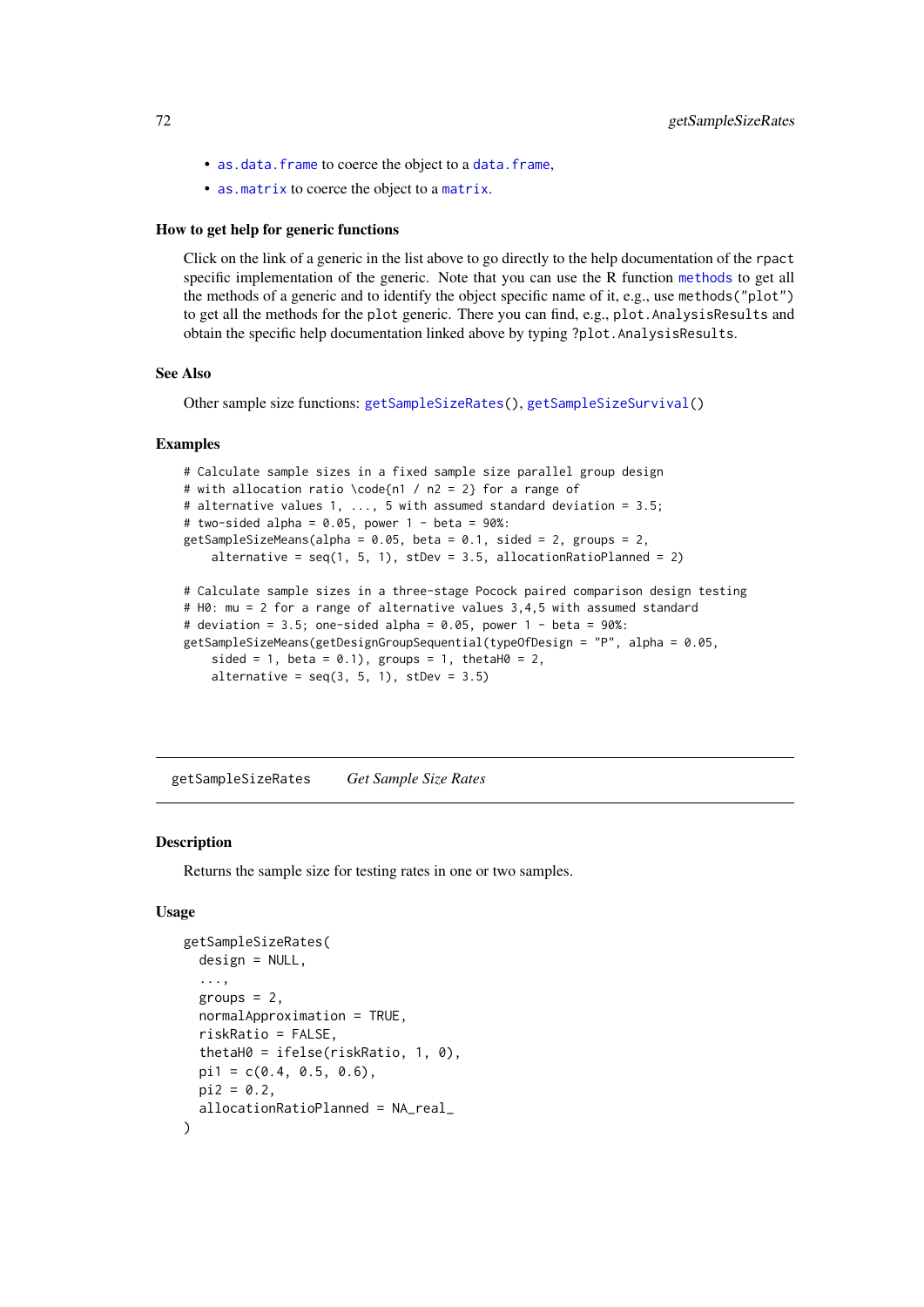| design                 | The trial design. If no trial design is specified, a fixed sample size design is used.<br>In this case, Type I error rate alpha, Type II error rate beta, twoSidedPower,<br>and sided can be directly entered as argument where necessary.                                                                                                   |
|------------------------|----------------------------------------------------------------------------------------------------------------------------------------------------------------------------------------------------------------------------------------------------------------------------------------------------------------------------------------------|
| .                      | Ensures that all arguments (starting from the "") are to be named and that a<br>warning will be displayed if unknown arguments are passed.                                                                                                                                                                                                   |
| groups                 | The number of treatment groups $(1 or 2)$ , default is 2.                                                                                                                                                                                                                                                                                    |
| normalApproximation    |                                                                                                                                                                                                                                                                                                                                              |
|                        | If FALSE, the sample size for the case of one treatment group is calculated exactly<br>using the binomial distribution, default is TRUE.                                                                                                                                                                                                     |
| riskRatio              | If TRUE, the sample size for one-sided testing of H0: $pi1 / pi2 = \text{thetaH0}$ is<br>calculated, default is FALSE.                                                                                                                                                                                                                       |
| thetaH0                | The null hypothesis value, default is $\theta$ for the normal and the binary case (test-<br>ing means and rates, respectively), it is 1 for the survival case (testing the hazard<br>ratio).                                                                                                                                                 |
|                        | For non-inferiority designs, the taH0 is the non-inferiority bound. That is, in<br>case of (one-sided) testing of                                                                                                                                                                                                                            |
|                        | • <i>means</i> : a value $!= 0$ (or a value $!= 1$ for testing the mean ratio) can be<br>specified.                                                                                                                                                                                                                                          |
|                        | • <i>rates</i> : a value $!= 0$ (or a value $!= 1$ for testing the risk ratio pi1 / pi2) can<br>be specified.                                                                                                                                                                                                                                |
|                        | • survival data: a bound for testing H0: hazard ratio = thetaH0 != 1 can<br>be specified.                                                                                                                                                                                                                                                    |
|                        | For testing a rate in one sample, a value the talled in $(0, 1)$ has to be specified for<br>defining the null hypothesis $H0$ : $pi = \text{thetaH0}$ .                                                                                                                                                                                      |
| pi1                    | A numeric value or vector that represents the assumed probability in the active<br>treatment group if two treatment groups are considered, or the alternative prob-<br>ability for a one treatment group design, default is $seq(0.2, 0.5, 0.1)$ (power<br>calculations and simulations) or $seq(0.4, 0.6, 0.1)$ (sample size calculations). |
| pi2                    | A numeric value that represents the assumed probability in the reference group<br>if two treatment groups are considered, default is 0.2.                                                                                                                                                                                                    |
| allocationRatioPlanned |                                                                                                                                                                                                                                                                                                                                              |
|                        | The planned allocation ratio n1 / n2 for a two treatment groups design, default                                                                                                                                                                                                                                                              |

is 1. If allocationRatioPlanned =  $0$  is entered, the optimal allocation ratio yielding the smallest overall sample size is determined.

## Details

At given design the function calculates the stage-wise (non-cumulated) and maximum sample size for testing rates. In a two treatment groups design, additionally, an allocation ratio =  $n1/n2$  can be specified. If a null hypothesis value thetaH0  $!=$  0 for testing the difference of two rates thetaH0  $!=$ 1 for testing the risk ratio is specified, the sample size formula according to Farrington & Manning (Statistics in Medicine, 1990) is used. Critical bounds and stopping for futility bounds are provided at the effect scale (rate, rate difference, or rate ratio, respectively) for each sample size calculation separately. For the two-sample case, the calculation here is performed at fixed pi2 as given as argument in the function.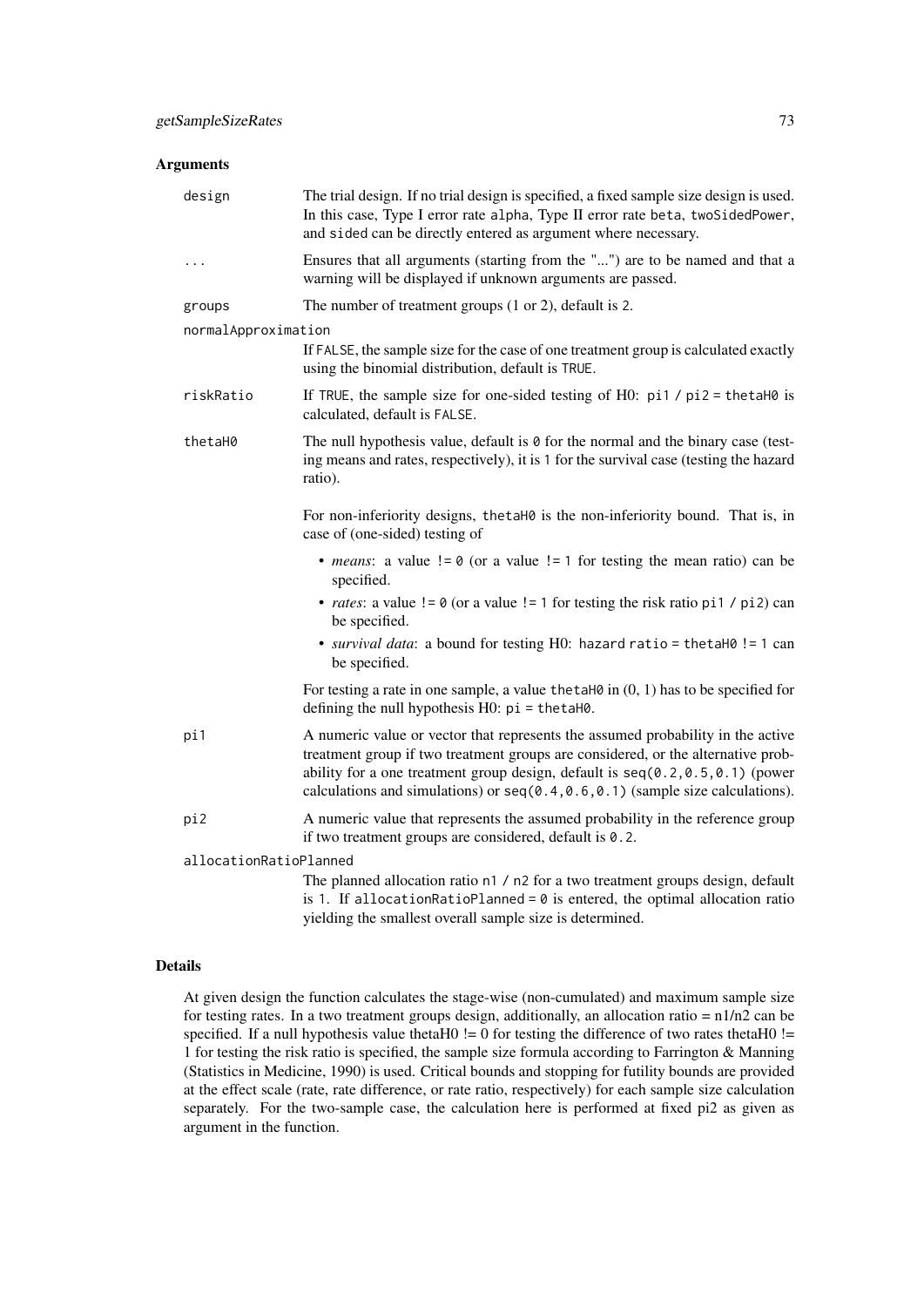#### Value

Returns a [TrialDesignPlan](#page-0-0) object. The following generics (R generic functions) are available for this result object:

- [names](#page-0-0) to obtain the field names,
- [print](#page-0-0) to print the object,
- [summary](#page-0-0) to display a summary of the object,
- [plot](#page-146-0) to plot the object,
- [as.data.frame](#page-0-0) to coerce the object to a [data.frame](#page-0-0),
- [as.matrix](#page-0-0) to coerce the object to a [matrix](#page-0-0).

#### How to get help for generic functions

Click on the link of a generic in the list above to go directly to the help documentation of the rpact specific implementation of the generic. Note that you can use the R function [methods](#page-0-0) to get all the methods of a generic and to identify the object specific name of it, e.g., use methods("plot") to get all the methods for the plot generic. There you can find, e.g., plot. AnalysisResults and obtain the specific help documentation linked above by typing ?plot.AnalysisResults.

### See Also

Other sample size functions: [getSampleSizeMeans\(](#page-69-0)), [getSampleSizeSurvival\(](#page-73-0))

#### Examples

```
# Calculate the stage-wise sample sizes, maximum sample sizes, and the optimum
# allocation ratios for a range of pi1 values when testing
# H0: pi1 - pi2 = -0.1 within a two-stage O'Brien & Fleming design;
# alpha = 0.05 one-sided, power 1 - \beta = 90\%:
getSampleSizeRates(getDesignGroupSequential(kMax = 2, alpha = 0.05,
    beta = (0.1), groups = 2, thetaH(0.1, \text{pi}) = seq((0.4, 0.55, 0.025),
    pi2 = 0.4, allocationRatioPlanned = 0)
# Calculate the stage-wise sample sizes, maximum sample sizes, and the optimum
# allocation ratios for a range of pi1 values when testing
# H0: pi1 / pi2 = 0.80 within a three-stage O'Brien & Fleming design;
# alpha = 0.025 one-sided, power 1 - \beta beta = 90\%:
getSampleSizeRates(getDesignGroupSequential(kMax = 3, alpha = 0.025,
```

```
beta = 0.1), groups = 2, riskRatio = TRUE, thetaH0 = 0.80,
pi1 = seq(0.3, 0.5, 0.025), pi2 = 0.3, allocationRatioPlanned = 0)
```
<span id="page-73-0"></span>getSampleSizeSurvival *Get Sample Size Survival*

### Description

Returns the sample size for testing the hazard ratio in a two treatment groups survival design.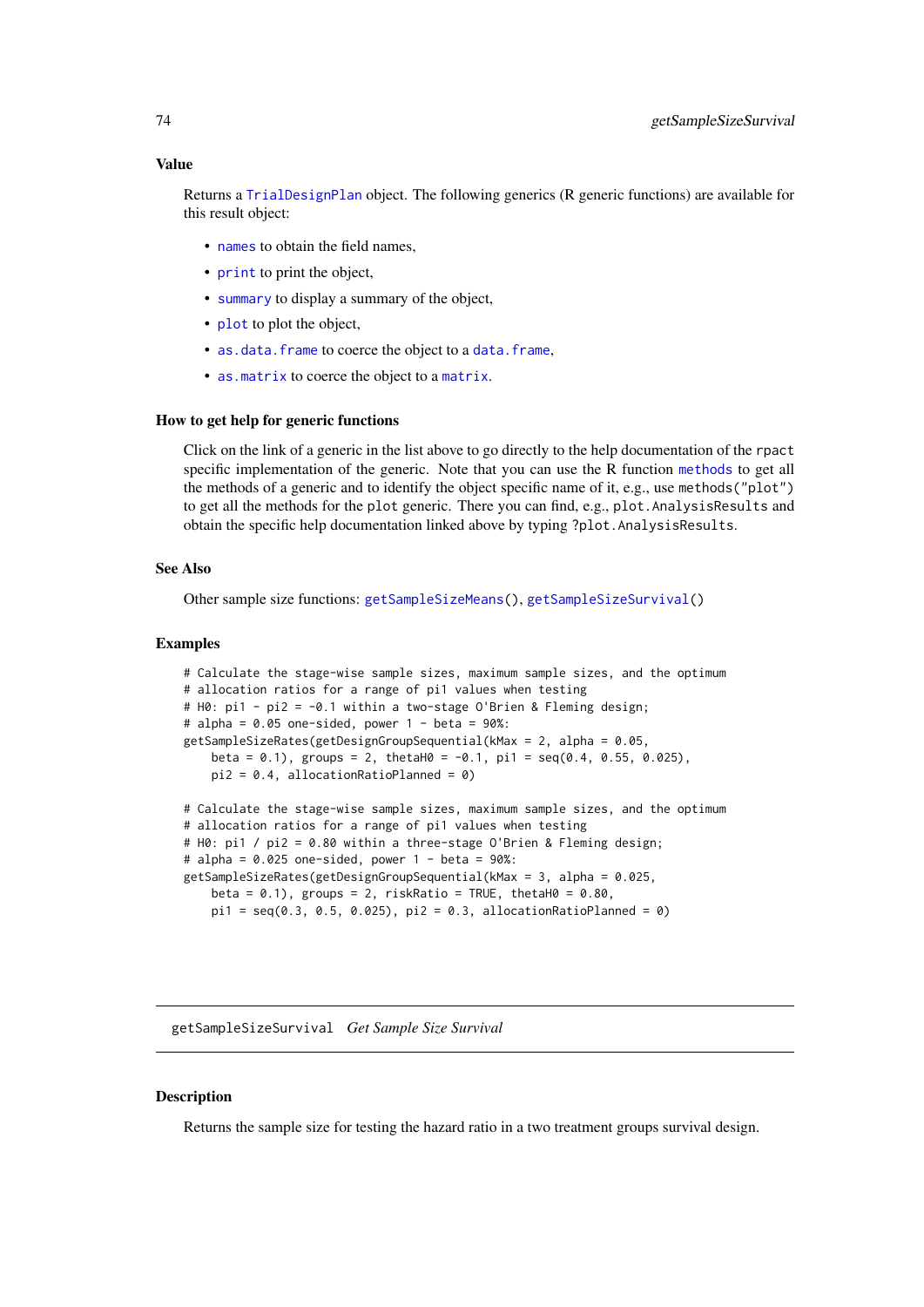# getSampleSizeSurvival 75

# Usage

```
getSampleSizeSurvival(
  design = NULL,
  ...,
  typeOfComputation = c("Schoenfeld", "Freedman", "HsiehFreedman"),
  thetaH0 = 1,
  pi1 = NA\_real_pi2 = NA\_real_lambda = NA_{real_-,lambda2 = NA_{real_-,median1 = NA\_real_median2 = NA_{real_-,}kappa = 1,
  hazardRatio = NA_real_,
  piecewiseSurvivalTime = NA_real_,
  allocationRatioPlanned = NA_real_,
  eventTime = 12L,
  accrualTime = c(0L, 12L),
  accrualIntensity = 0.1,
  accrualIntensityType = c("auto", "absolute", "relative"),
  followUpTime = NA_real_,
  maxNumberOfSubjects = NA_real_,
  dropoutRate1 = 0,
  dropoutRate2 = 0,
  dropoutTime = 12L
\lambda
```

|                   | design  | The trial design. If no trial design is specified, a fixed sample size design is used.<br>In this case, Type I error rate alpha, Type II error rate beta, two SidedPower,<br>and sided can be directly entered as argument where necessary.                     |
|-------------------|---------|-----------------------------------------------------------------------------------------------------------------------------------------------------------------------------------------------------------------------------------------------------------------|
|                   | .       | Ensures that all arguments (starting from the "") are to be named and that a<br>warning will be displayed if unknown arguments are passed.                                                                                                                      |
| typeOfComputation |         |                                                                                                                                                                                                                                                                 |
|                   |         | Three options are available: "Schoenfeld", "Freedman", "HsiehFreedman",<br>the default is "Schoenfeld". For details, see Hsieh (Statistics in Medicine,<br>1992). For non-inferiority testing (i.e., thetaH0! = 1), only Schoenfeld's for-<br>mula can be used. |
|                   | thetaH0 | The null hypothesis value, default is $\theta$ for the normal and the binary case (test-<br>ing means and rates, respectively), it is 1 for the survival case (testing the hazard<br>ratio).                                                                    |
|                   |         | For non-inferiority designs, the taH0 is the non-inferiority bound. That is, in<br>case of (one-sided) testing of                                                                                                                                               |
|                   |         | • <i>means</i> : a value $!= 0$ (or a value $!= 1$ for testing the mean ratio) can be<br>specified.                                                                                                                                                             |
|                   |         | • <i>rates</i> : a value $!= 0$ (or a value $!= 1$ for testing the risk ratio pi1 / pi2) can<br>be specified.                                                                                                                                                   |
|                   |         | • <i>survival data</i> : a bound for testing H0: hazard ratio = the tah0! = 1 can<br>be specified.                                                                                                                                                              |
|                   |         |                                                                                                                                                                                                                                                                 |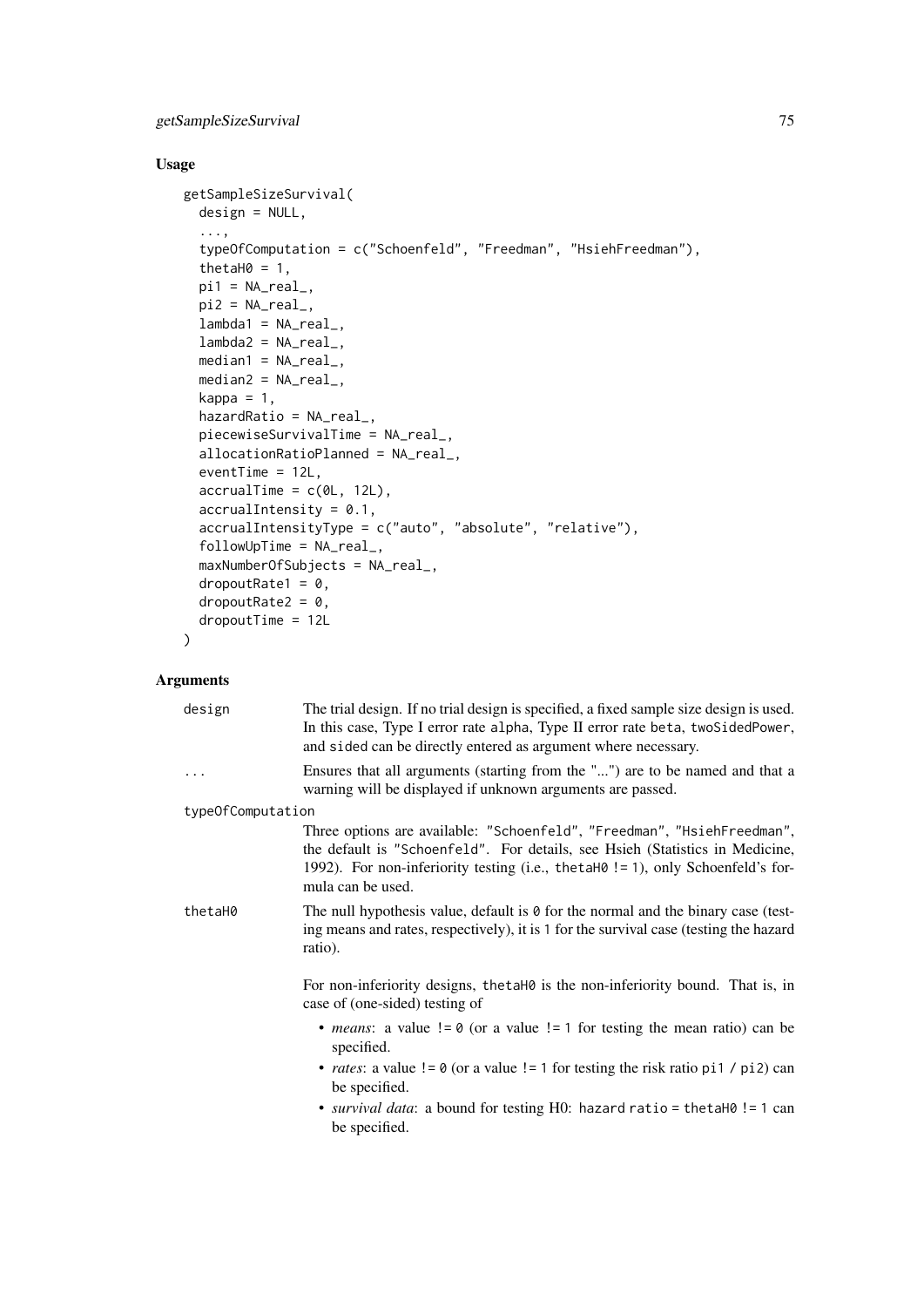|                        | For testing a rate in one sample, a value the tah $\theta$ in $(0, 1)$ has to be specified for<br>defining the null hypothesis $H0$ : $pi =$ the tah $\theta$ .                                                                                                                                                                                                                                                                                                                                                                                                                                                                                                                                                                                                                                  |
|------------------------|--------------------------------------------------------------------------------------------------------------------------------------------------------------------------------------------------------------------------------------------------------------------------------------------------------------------------------------------------------------------------------------------------------------------------------------------------------------------------------------------------------------------------------------------------------------------------------------------------------------------------------------------------------------------------------------------------------------------------------------------------------------------------------------------------|
| pi1                    | A numeric value or vector that represents the assumed event rate in the treatment<br>group, default is $seq(0.2, 0.5, 0.1)$ (power calculations and simulations) or<br>$seq(0.4, 0.6, 0.1)$ (sample size calculations).                                                                                                                                                                                                                                                                                                                                                                                                                                                                                                                                                                          |
| pi2                    | A numeric value that represents the assumed event rate in the control group,<br>default is $0.2$ .                                                                                                                                                                                                                                                                                                                                                                                                                                                                                                                                                                                                                                                                                               |
| lambda1                | The assumed hazard rate in the treatment group, there is no default. lambda1<br>can also be used to define piecewise exponentially distributed survival times (see<br>details).                                                                                                                                                                                                                                                                                                                                                                                                                                                                                                                                                                                                                  |
| lambda2                | The assumed hazard rate in the reference group, there is no default. lambda2<br>can also be used to define piecewise exponentially distributed survival times<br>(see details).                                                                                                                                                                                                                                                                                                                                                                                                                                                                                                                                                                                                                  |
| median1                | The assumed median survival time in the treatment group, there is no default.                                                                                                                                                                                                                                                                                                                                                                                                                                                                                                                                                                                                                                                                                                                    |
| median2                | The assumed median survival time in the reference group, there is no default.                                                                                                                                                                                                                                                                                                                                                                                                                                                                                                                                                                                                                                                                                                                    |
| kappa                  | A numeric value $> 0$ . A kappa ! = 1 will be used for the specification of the shape<br>of the Weibull distribution. Default is 1, i.e., the exponential survival distribu-<br>tion is used instead of the Weibull distribution. Note that the Weibull distribution<br>cannot be used for the piecewise definition of the survival time distribution, i.e.,<br>only piecewiselambda (as a single value) and kappa can be specified. This<br>function is equivalent to pweibull( $t$ , shape = kappa, scale = 1 / lambda) of<br>the stats package, i.e., the scale parameter is 1 / 'hazard rate'.<br>For example, getPiecewiseExponentialDistribution(time = 130, piecewiseLambda<br>$= 0.01$ , kappa = 4.2) and pweibull(q = 130, shape = 4.2, scale = 1 / 0.01)<br>provide the sample result. |
| hazardRatio            | The vector of hazard ratios under consideration. If the event or hazard rates in<br>both treatment groups are defined, the hazard ratio needs not to be specified as<br>it is calculated, there is no default.                                                                                                                                                                                                                                                                                                                                                                                                                                                                                                                                                                                   |
| piecewiseSurvivalTime  |                                                                                                                                                                                                                                                                                                                                                                                                                                                                                                                                                                                                                                                                                                                                                                                                  |
|                        | A vector that specifies the time intervals for the piecewise definition of the ex-<br>ponential survival time cumulative distribution function<br>(for details see getPiecewiseSurvivalTime).                                                                                                                                                                                                                                                                                                                                                                                                                                                                                                                                                                                                    |
| allocationRatioPlanned |                                                                                                                                                                                                                                                                                                                                                                                                                                                                                                                                                                                                                                                                                                                                                                                                  |
|                        | The planned allocation ratio n1 / n2 for a two treatment groups design, default<br>is 1. If allocationRatioPlanned = $0$ is entered, the optimal allocation ratio<br>yielding the smallest overall sample size is determined.                                                                                                                                                                                                                                                                                                                                                                                                                                                                                                                                                                    |
| eventTime              | The assumed time under which the event rates are calculated, default is 12.                                                                                                                                                                                                                                                                                                                                                                                                                                                                                                                                                                                                                                                                                                                      |
| accrualTime            | The assumed accrual time intervals for the study, default is $c(0, 12)$ (for details<br>see getAccrualTime).                                                                                                                                                                                                                                                                                                                                                                                                                                                                                                                                                                                                                                                                                     |
| accrualIntensity       |                                                                                                                                                                                                                                                                                                                                                                                                                                                                                                                                                                                                                                                                                                                                                                                                  |
|                        | A vector of accrual intensities, default is the relative intensity $0.1$ (for details<br>see getAccrualTime).                                                                                                                                                                                                                                                                                                                                                                                                                                                                                                                                                                                                                                                                                    |
| accrualIntensityType   |                                                                                                                                                                                                                                                                                                                                                                                                                                                                                                                                                                                                                                                                                                                                                                                                  |
|                        | A character value specifying the accrual intensity input type. Must be one of<br>"auto", "absolute", or "relative"; default is "auto", i.e., if all values are <<br>1 the type is "relative", otherwise it is "absolute".                                                                                                                                                                                                                                                                                                                                                                                                                                                                                                                                                                        |
| followUpTime           | The assumed (additional) follow-up time for the study, default is 6. The total<br>study duration is accrualTime + followUpTime.                                                                                                                                                                                                                                                                                                                                                                                                                                                                                                                                                                                                                                                                  |
|                        |                                                                                                                                                                                                                                                                                                                                                                                                                                                                                                                                                                                                                                                                                                                                                                                                  |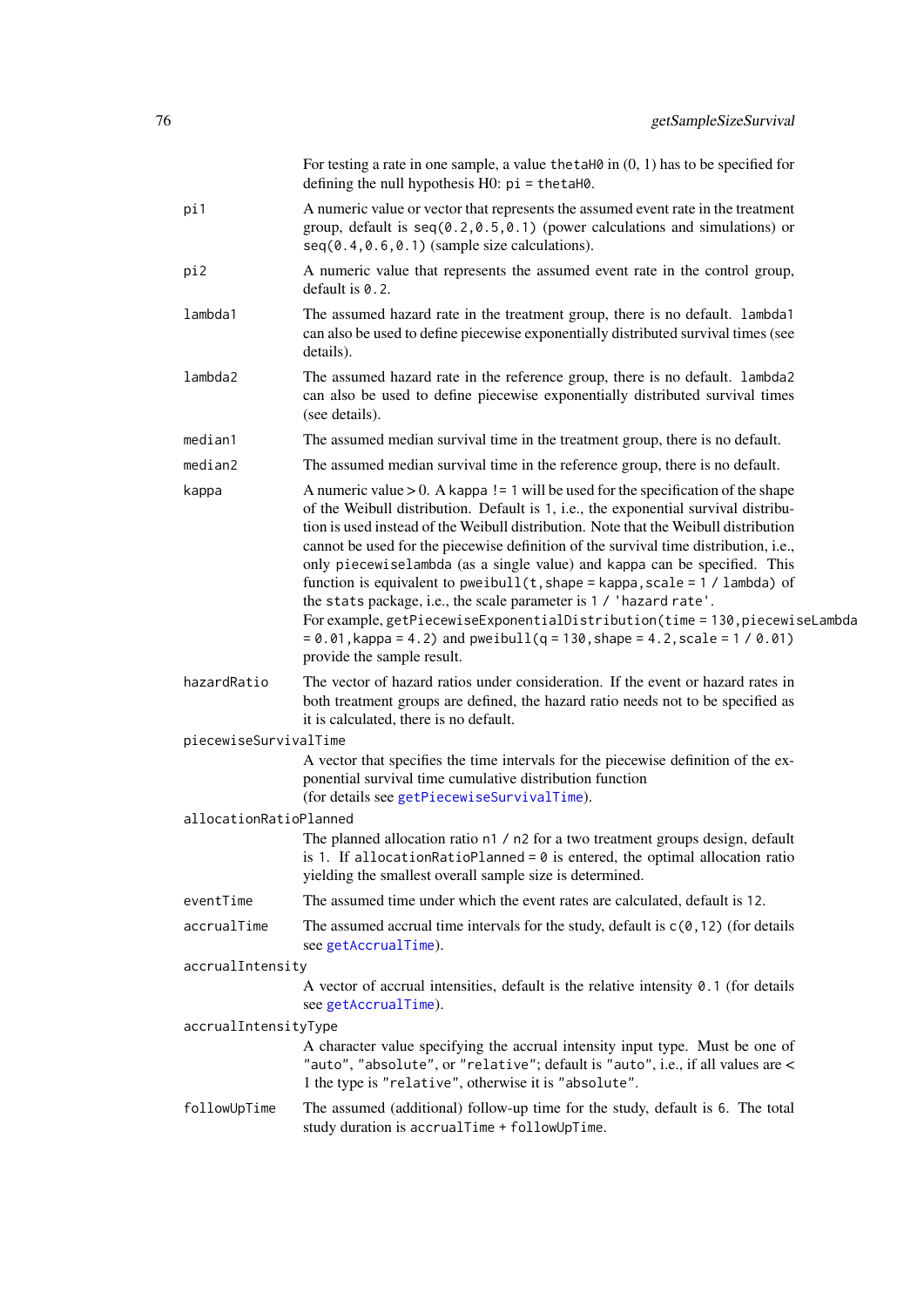| maxNumberOfSubiects |                                                                                |
|---------------------|--------------------------------------------------------------------------------|
|                     | If maxNumberOfSubjects $> 0$ is specified, the follow-up time for the required |
|                     | number of events is determined.                                                |

| dropoutRate1 | The assumed drop-out rate in the treatment group, default is 0.                               |
|--------------|-----------------------------------------------------------------------------------------------|
| dropoutRate2 | The assumed drop-out rate in the control group, default is 0.                                 |
| dropoutTime  | The assumed time for drop-out rates in the control and the treatment group,<br>default is 12. |

At given design the function calculates the number of events and an estimate for the necessary number of subjects for testing the hazard ratio in a survival design. It also calculates the time when the required events are expected under the given assumptions (exponentially, piecewise exponentially, or Weibull distributed survival times and constant or non-constant piecewise accrual). Additionally, an allocation ratio = n1 / n2 can be specified where n1 and n2 are the number of subjects in the two treatment groups.

Optional argument accountForObservationTimes: if accountForObservationTimes = TRUE, the number of subjects is calculated assuming specific accrual and follow-up time, default is TRUE.

The formula of Kim & Tsiatis (Biometrics, 1990) is used to calculate the expected number of events under the alternative (see also Lakatos & Lan, Statistics in Medicine, 1992). These formulas are generalized to piecewise survival times and non-constant piecewise accrual over time.

Optional argument accountForObservationTimes: if accountForObservationTimes = FALSE, only the event rates are used for the calculation of the maximum number of subjects.

#### Value

Returns a [TrialDesignPlan](#page-0-0) object. The following generics (R generic functions) are available for this result object:

- [names](#page-0-0) to obtain the field names,
- [print](#page-0-0) to print the object,
- [summary](#page-0-0) to display a summary of the object,
- [plot](#page-146-0) to plot the object,
- [as.data.frame](#page-0-0) to coerce the object to a [data.frame](#page-0-0),
- [as.matrix](#page-0-0) to coerce the object to a [matrix](#page-0-0).

### Piecewise survival time

The first element of the vector piecewiseSurvivalTime must be equal to 0. piecewiseSurvivalTime can also be a list that combines the definition of the time intervals and hazard rates in the reference group. The definition of the survival time in the treatment group is obtained by the specification of the hazard ratio (see examples for details).

# Staggered patient entry

accrualTime is the time period of subjects' accrual in a study. It can be a value that defines the end of accrual or a vector. In this case, accrualTime can be used to define a non-constant accrual over time. For this, accrualTime is a vector that defines the accrual intervals. The first element of accrualTime must be equal to  $\theta$  and, additionally, accrualIntensity needs to be specified.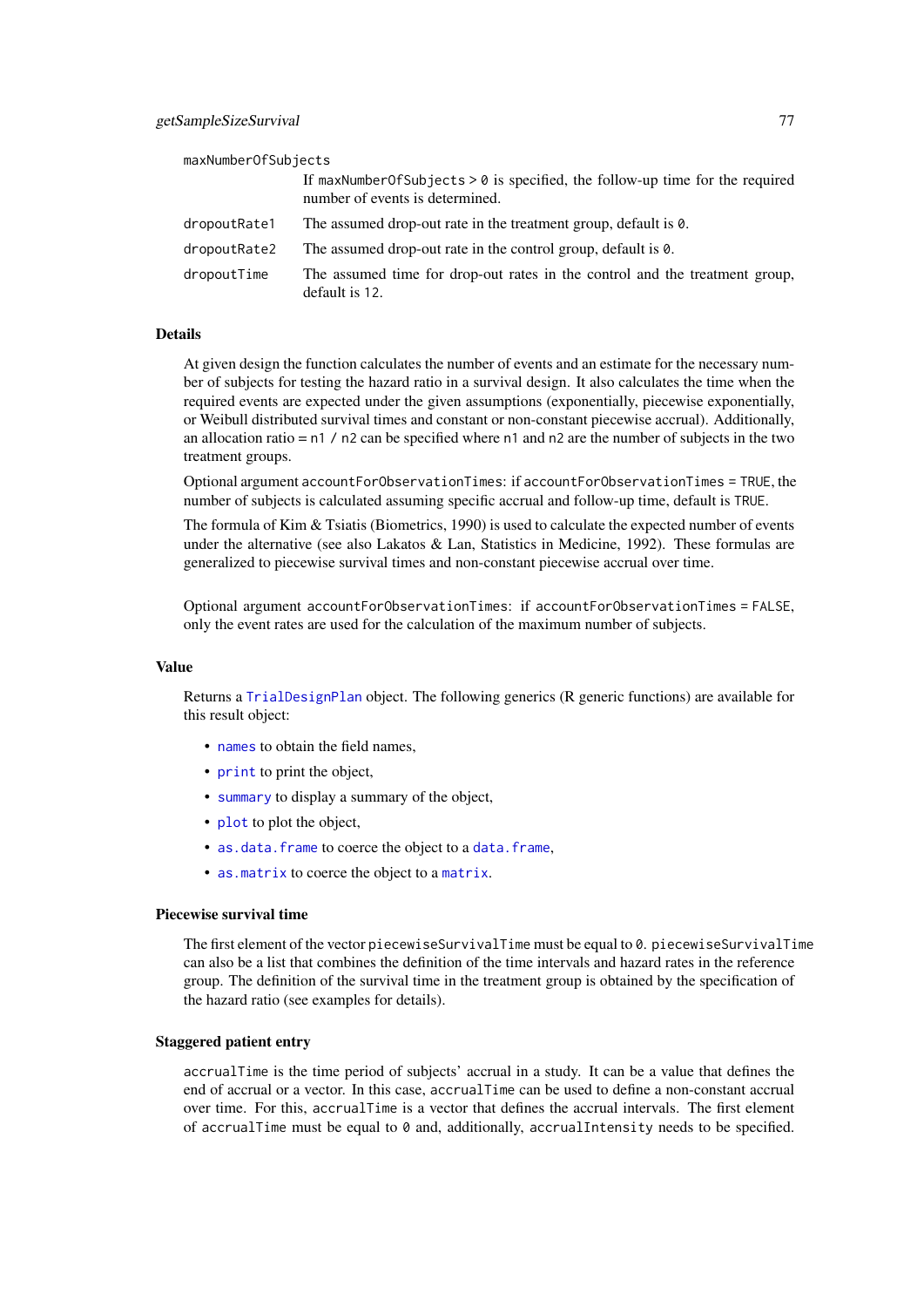accrualIntensity itself is a value or a vector (depending on the length of accrualtime) that defines the intensity how subjects enter the trial in the intervals defined through accrualTime.

accrualTime can also be a list that combines the definition of the accrual time and accrual intensity (see below and examples for details).

If the length of accrualTime and the length of accrualIntensity are the same (i.e., the end of accrual is undefined), maxNumberOfSubjects > 0 needs to be specified and the end of accrual is calculated. In that case, accrualIntensity is the number of subjects per time unit, i.e., the absolute accrual intensity.

If the length of accrualTime equals the length of accrualIntensity -1 (i.e., the end of accrual is defined), maxNumberOfSubjects is calculated if the absolute accrual intensity is given. If all elements in accrualIntensity are smaller than 1, accrualIntensity defines the \*relative\* intensity how subjects enter the trial. For example, accrualIntensity =  $c(0.1, 0.2)$  specifies that in the second accrual interval the intensity is doubled as compared to the first accrual interval. The actual (absolute) accrual intensity is calculated for the calculated or given maxNumberOfSubjects. Note that the default is accrualIntensity =  $0.1$  meaning that the \*absolute\* accrual intensity will be calculated.

# How to get help for generic functions

Click on the link of a generic in the list above to go directly to the help documentation of the rpact specific implementation of the generic. Note that you can use the R function [methods](#page-0-0) to get all the methods of a generic and to identify the object specific name of it, e.g., use methods("plot") to get all the methods for the plot generic. There you can find, e.g., plot.AnalysisResults and obtain the specific help documentation linked above by typing ?plot.AnalysisResults.

### See Also

Other sample size functions: [getSampleSizeMeans\(](#page-69-0)), [getSampleSizeRates\(](#page-71-0))

#### Examples

```
# Fixed sample size trial with median survival 20 vs. 30 months in treatment and
# reference group, respectively, alpha = 0.05 (two-sided), and power 1 - beta = 90%.
# 20 subjects will be recruited per month up to 400 subjects, i.e., accrual time
# is 20 months.
getSampleSizeSurvival(alpha = 0.05, sided = 2, beta = 0.1, lambda1 = \log(2) / 20,
    lambda2 = log(2) / 30, accrualTime = c(0, 20), accrualIntensity = 20)
# Fixed sample size with minimum required definitions, pi1 = c(0.4,0.5,0.6) and
# pi2 = 0.2 at event time 12, accrual time 12 and follow-up time 6 as default,
# only alpha = 0.01 is specified
getSampleSizeSurvival(alpha = 0.01)
# Four stage O'Brien & Fleming group sequential design with minimum required
# definitions, pi1 = c(0.4, 0.5, 0.6) and pi2 = 0.2 at event time 12,
# accrual time 12 and follow-up time 6 as default
getSampleSizeSurvival(design = getDesignGroupSequential(kMax = 4))
# For fixed sample design, determine necessary accrual time if 200 subjects and
# 30 subjects per time unit can be recruited
getSampleSizeSurvival(accrualTime = c(\emptyset), accrualIntensity = c(3\emptyset),
    maxNumberOfSubjects = 200)
```
# Determine necessary accrual time if 200 subjects and if the first 6 time units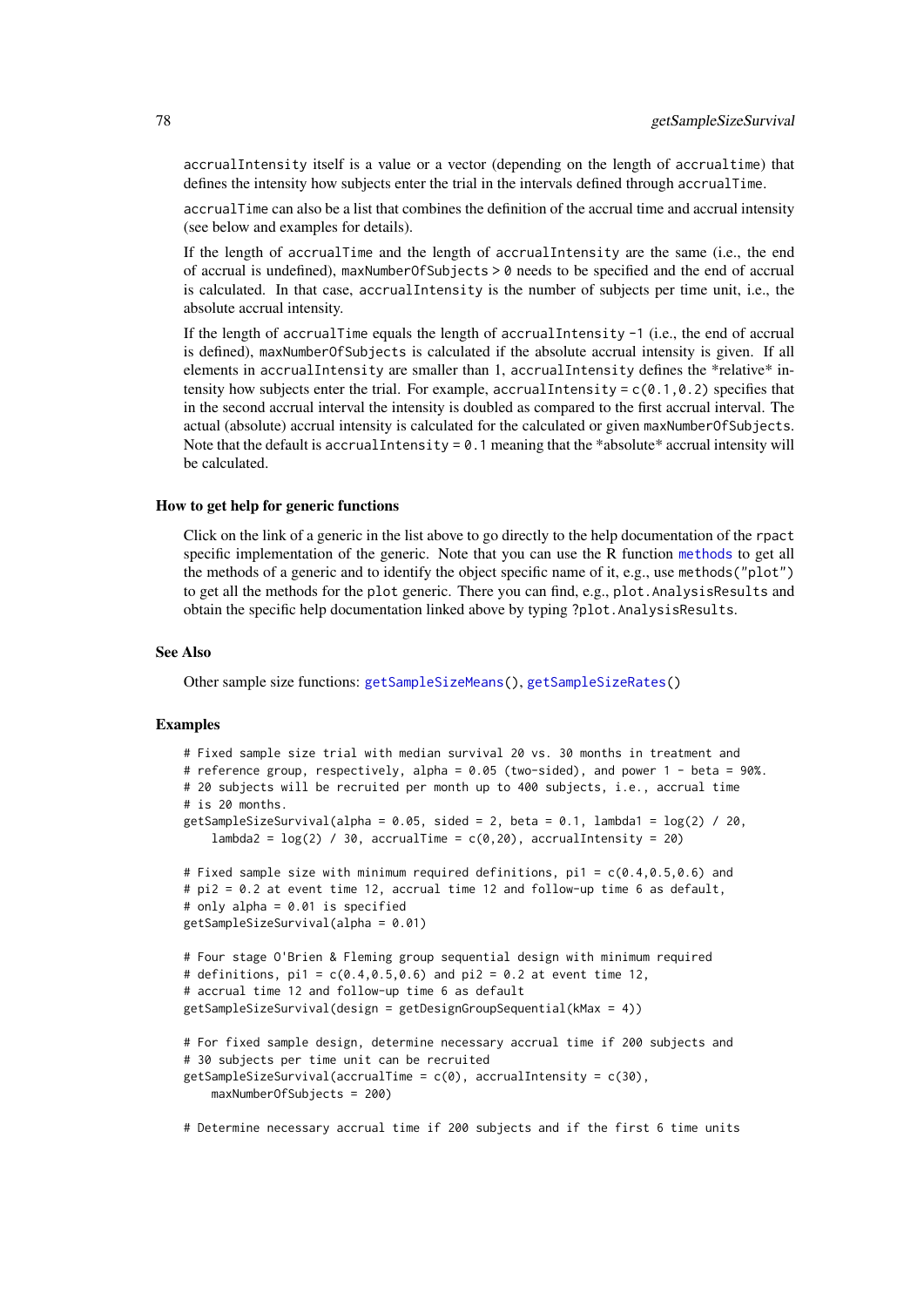```
# 20 subjects per time unit can be recruited, then 30 subjects per time unit
getSampleSizeSurvival(accrualTime = c(\theta, 6), accrualIntensity = c(2\theta, 3\theta),
    maxNumberOfSubjects = 200)
# Determine maximum number of Subjects if the first 6 time units 20 subjects
# per time unit can be recruited, and after 10 time units 30 subjects per time unit
getSampleSizeSurvival(accrualTime = c(0, 6, 10), accrualIntensity = c(20, 30))
# Specify accrual time as a list
at \leftarrow list(
    "0 - 5" = 20."6 - Inf" = 30getSampleSizeSurvival(accrualTime = at, maxNumberOfSubjects = 200)
# Specify accrual time as a list, if maximum number of subjects need to be calculated
at \leftarrow list(
    "0 - 5" = 20."6 - \leq 10" = 30getSampleSizeSurvival(accrualTime = at)
# Specify effect size for a two-stage group design with O'Brien & Fleming boundaries
# Effect size is based on event rates at specified event time
# needs to be specified because it should be shown that hazard ratio < 1
getSampleSizeSurvival(design = getDesignGroupSequential(kMax = 2),
    pi1 = 0.2, pi2 = 0.3, eventTime = 24)
# Effect size is based on event rate at specified event
# time for the reference group and hazard ratio
getSampleSizeSurvival(design = getDesignGroupSequential(kMax = 2),
    hazardRatio = 0.5, pi2 = 0.3, eventTime = 24)
# Effect size is based on hazard rate for the reference group and hazard ratio
getSampleSizeSurvival(design = getDesignGroupSequential(kMax = 2),
    hazardRatio = 0.5, lambda2 = 0.02)
# Specification of piecewise exponential survival time and hazard ratios
getSampleSizeSurvival(design = getDesignGroupSequential(kMax = 2),
    piecewiseSurvivalTime = c(0, 5, 10), lambda2 = c(0.01, 0.02, 0.04),
    hazardRatio = c(1.5, 1.8, 2)# Specification of piecewise exponential survival time as a list and hazard ratios
pws <- list(
    "0 - 5" = 0.01,"5 - 10" = 0.02,">=10" = 0.04getSampleSizeSurvival(design = getDesignGroupSequential(kMax = 2),
    piecewiseSurvivalTime = pws, hazardRatio = c(1.5, 1.8, 2))
# Specification of piecewise exponential survival time for both treatment arms
getSampleSizeSurvival(design = getDesignGroupSequential(kMax = 2),
    piecewiseSurvivalTime = c(0, 5, 10), lambda2 = c(0.01, 0.02, 0.04),
    lambda1 = c(0.015, 0.03, 0.06)# Specification of piecewise exponential survival time as a list
pws <- list(
   "0 - 5" = 0.01,"5 - 10" = 0.02
```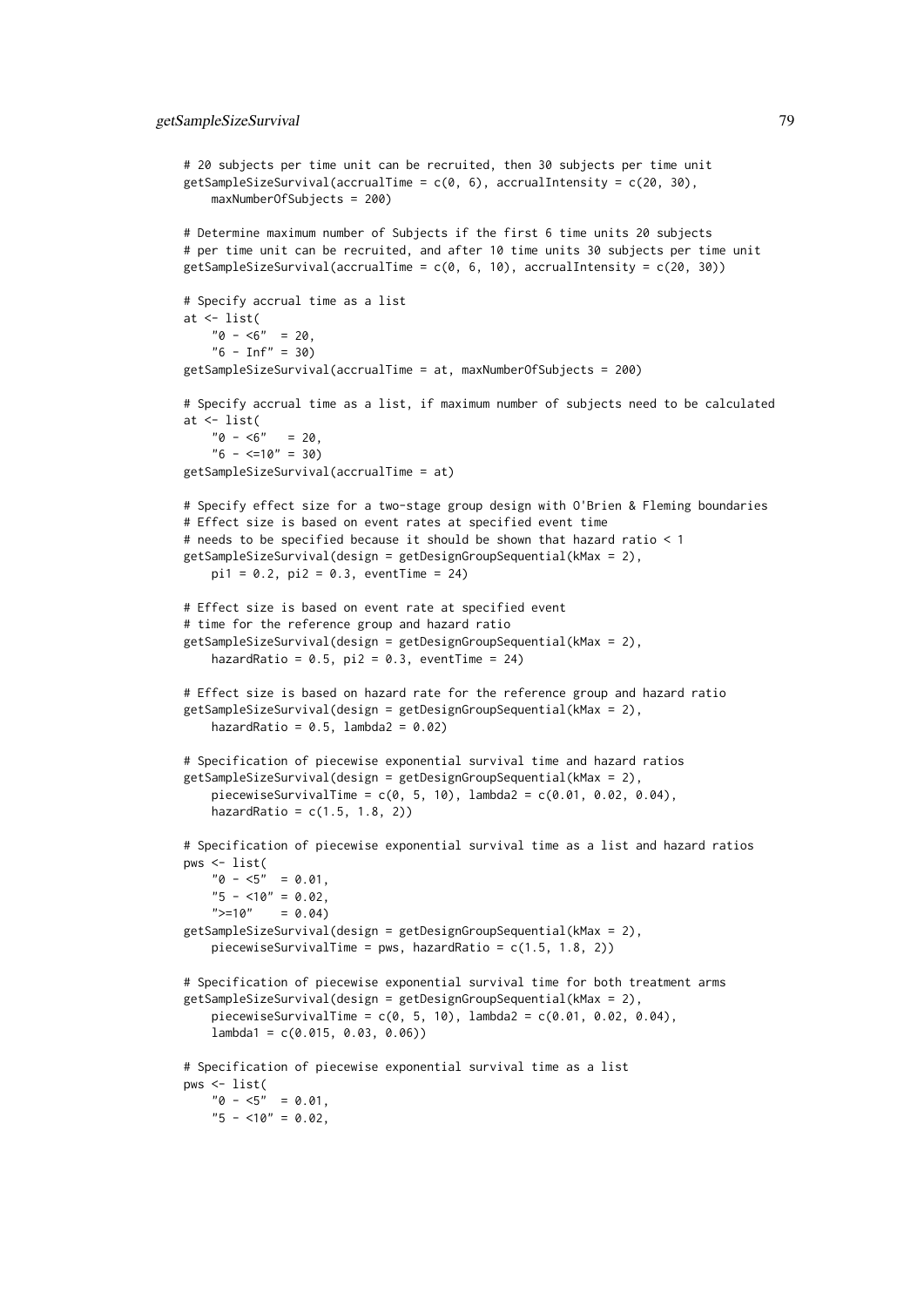```
">=10" = 0.04getSampleSizeSurvival(design = getDesignGroupSequential(kMax = 2),
    piecewiseSurvivalTime = pws, hazardRatio = c(1.5, 1.8, 2))
# Specify effect size based on median survival times
getSampleSizeSurvival(median1 = 5, median2 = 3)
# Specify effect size based on median survival times of Weibull distribtion with
# kappa = 2
getSampleSizeSurvival(median1 = 5, median2 = 3, kappa = 2)
# Identify minimal and maximal required subjects to
# reach the required events in spite of dropouts
getSampleSizeSurvival(accrualTime = c(0, 18), accrualIntensity = c(20, 30),
    lambda2 = 0.4, lambda1 = 0.3, followUpTime = Inf, dropoutRate1 = 0.001,
    dropoutRate2 = 0.005getSampleSizeSurvival(accrualTime = c(0, 18), accrualIntensity = c(20, 30),
    lambda2 = 0.4, lambda1 = 0.3, followUpTime = 0, dropoutRate1 = 0.001,
    dropoutRate2 = 0.005
```
getSimulationEnrichmentMeans

*Get Simulation Enrichment Means*

### Description

Returns the simulated power, stopping and selection probabilities, conditional power, and expected sample size or testing means in an enrichment design testing situation.

```
getSimulationEnrichmentMeans(
  design = NULL,
  ...,
  populations = NA_integer_,
  effectList = NULL,
  intersectionTest = c("Simes", "SpiessensDebois", "Bonferroni", "Sidak"),
  stratifiedAnalysis = TRUE,
  adaptations = NA,
  typeOfSelection = c("best", "rBest", "epsilon", "all", "userDefined"),
  effectMeasure = c("effectEstimate", "testStatistic"),
  successCriterion = c("all", "atLeastOne"),
  epsilonValue = NA_real_,
  rValue = NA_{real}.
  threshold = -Inf,
  plannedSubjects = NA_integer_,
  allocationRatioPlanned = NA_real_,
  minNumberOfSubjectsPerStage = NA_real_,
  maxNumberOfSubjectsPerStage = NA_real_,
  conditionalPower = NA_real_,
  thetaH1 = NA\_real_,
```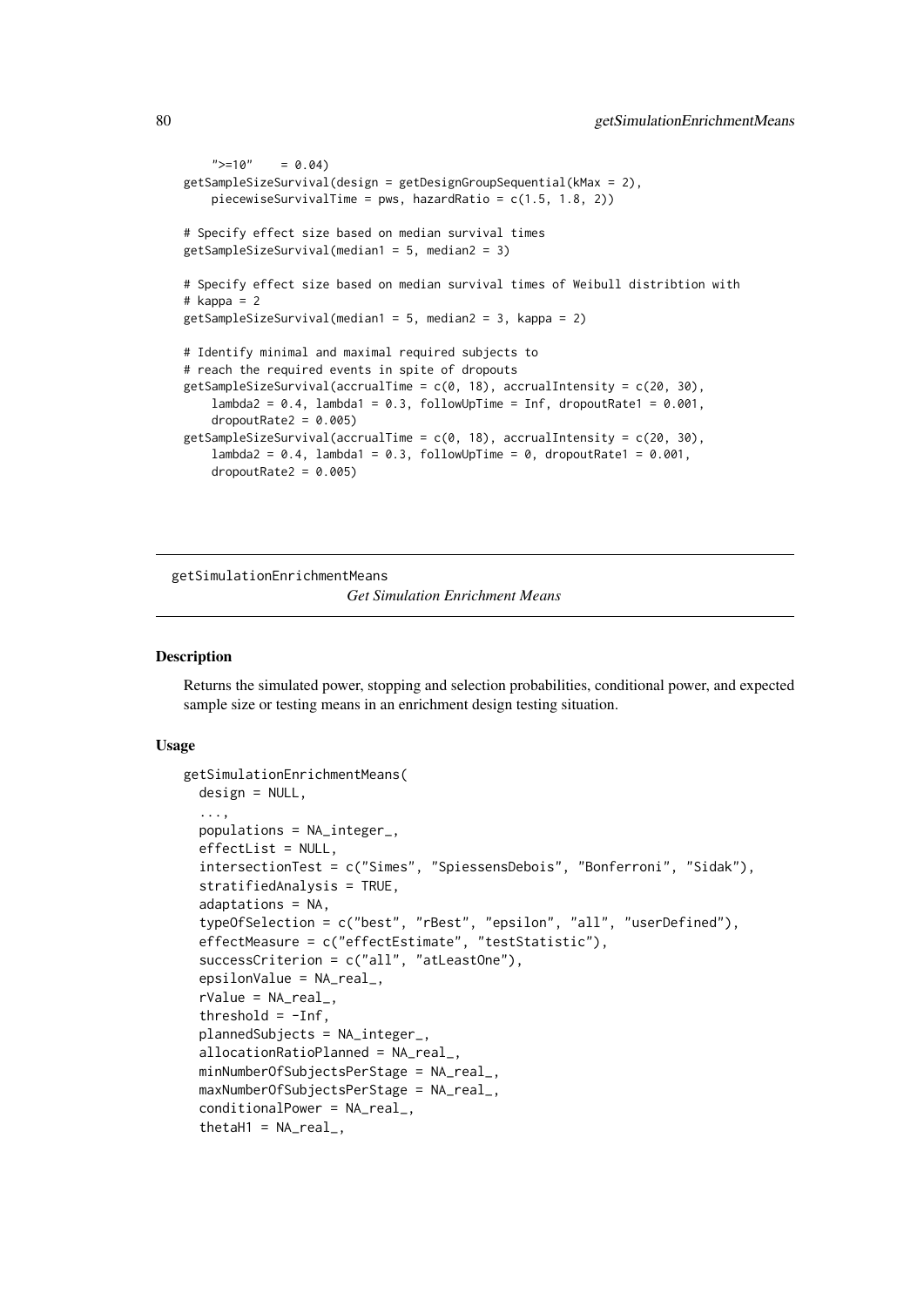```
stDevH1 = NA\_real_maxNumberOfIterations = 1000L,
  seed = NA\_real_calcSubjectsFunction = NULL,
  selectPopulationsFunction = NULL,
 showStatistics = FALSE
)
```

| design             | The trial design. If no trial design is specified, a fixed sample size design is used.<br>In this case, Type I error rate alpha, Type II error rate beta, twoSidedPower,<br>and sided can be directly entered as argument where necessary.                                                                                                                                                                                                                                                                                                                      |
|--------------------|-----------------------------------------------------------------------------------------------------------------------------------------------------------------------------------------------------------------------------------------------------------------------------------------------------------------------------------------------------------------------------------------------------------------------------------------------------------------------------------------------------------------------------------------------------------------|
| $\ddotsc$          | Ensures that all arguments (starting from the "") are to be named and that a<br>warning will be displayed if unknown arguments are passed.                                                                                                                                                                                                                                                                                                                                                                                                                      |
| populations        | The number of populations in a two-sample comparison, default is 3.                                                                                                                                                                                                                                                                                                                                                                                                                                                                                             |
| effectList         | List of effect sizes with columns and number of rows reflecting the different<br>situations to consider (see examples).                                                                                                                                                                                                                                                                                                                                                                                                                                         |
| intersectionTest   |                                                                                                                                                                                                                                                                                                                                                                                                                                                                                                                                                                 |
|                    | Defines the multiple test for the intersection hypotheses in the closed system of<br>hypotheses. Four options are available in enrichment designs: "SpiessensDebois",<br>"Bonferroni", "Simes", and "Sidak", default is "Simes".                                                                                                                                                                                                                                                                                                                                |
| stratifiedAnalysis |                                                                                                                                                                                                                                                                                                                                                                                                                                                                                                                                                                 |
|                    | For enrichment designs, typically a stratified analysis should be chosen. For test-<br>ing rates, also a non-stratified analysis based on overall data can be performed.<br>For survival data, only a stratified analysis is possible (see Brannath et al., 2009),<br>default is TRUE.                                                                                                                                                                                                                                                                          |
| adaptations        | A vector of length kMax -1 indicating whether or not an adaptation takes place<br>at interim k, default is rep(TRUE, kMax -1).                                                                                                                                                                                                                                                                                                                                                                                                                                  |
| typeOfSelection    |                                                                                                                                                                                                                                                                                                                                                                                                                                                                                                                                                                 |
|                    | The way the treatment arms or populations are selected at interim. Five options<br>are available: "best", "rbest", "epsilon", "all", and "userDefined", de-<br>fault is "best".<br>For "rbest" (select the rValue best treatment arms/populations), the parame-<br>ter rValue has to be specified, for "epsilon" (select treatment arm/population<br>not worse than epsilon compared to the best), the parameter epsilonValue<br>has to be specified. If "userDefined" is selected, "selectArmsFunction" or<br>"selectPopulationsFunction" has to be specified. |
| effectMeasure      | Criterion for treatment arm/population selection, either based on test statistic<br>("testStatistic") or effect estimate (difference for means and rates or ratio<br>for survival) ("effectEstimate"), default is "effectEstimate".                                                                                                                                                                                                                                                                                                                             |
| successCriterion   |                                                                                                                                                                                                                                                                                                                                                                                                                                                                                                                                                                 |
|                    | Defines when the study is stopped for efficacy at interim. Two options are avail-<br>able: "all" stops the trial if the efficacy criterion is fulfilled for all selected<br>treatment arms/populations, "atLeastOne" stops if at least one of the selected<br>treatment arms/populations is shown to be superior to control at interim, default<br>is "all".                                                                                                                                                                                                    |
| epsilonValue       | For typeOfSelection = "epsilon" (select treatment arm / population not worse<br>than epsilon compared to the best), the parameter epsilonValue has to be spec-<br>ified.                                                                                                                                                                                                                                                                                                                                                                                        |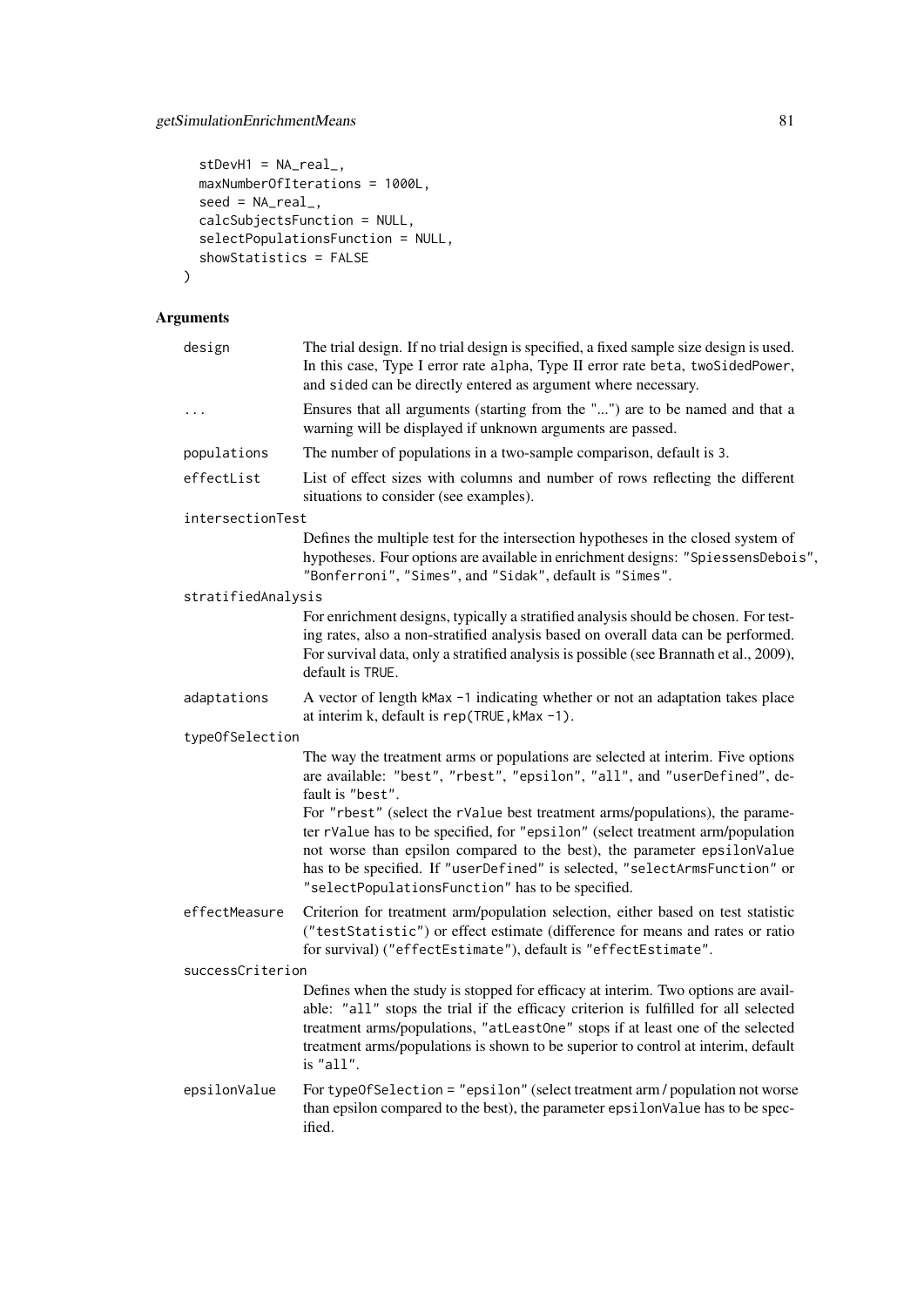| rValue                      | For typeOfSelection = "rbest" (select the rValue best treatment arms / pop-<br>ulations), the parameter rValue has to be specified.                               |
|-----------------------------|-------------------------------------------------------------------------------------------------------------------------------------------------------------------|
| threshold                   | Selection criterion: treatment arm / population is selected only if effectMeasure<br>exceeds threshold, default is -Inf. threshold can also be a vector of length |
|                             | activeArms referring to a separate threshold condition over the treatment arms.                                                                                   |
| plannedSubjects             |                                                                                                                                                                   |
|                             | plannedSubjects is a vector of length kMax (the number of stages of the design)                                                                                   |
|                             | that determines the number of cumulated (overall) subjects when the interim                                                                                       |
|                             | stages are planned. For two treatment arms, it is the number of subjects for both                                                                                 |
|                             | treatment arms. For multi-arm designs, plannedSubjects refers to the number                                                                                       |
|                             | of subjects per selected active arm.                                                                                                                              |
| allocationRatioPlanned      |                                                                                                                                                                   |
|                             | The planned allocation ratio n1 / n2 for a two treatment groups design, default                                                                                   |
|                             | is 1. For multi-arm designs, it is the allocation ratio relating the active $arm(s)$ to                                                                           |
|                             | the control.                                                                                                                                                      |
| minNumberOfSubjectsPerStage |                                                                                                                                                                   |
|                             | When performing a data driven sample size recalculation, the vector minNumberOfSubjectsPerStage                                                                   |
|                             | with length kMax determines the minimum number of subjects per stage (i.e.,<br>not cumulated), the first element is not taken into account. For two treatment     |
|                             | arms, it is the number of subjects for both treatment arms. For multi-arm designs                                                                                 |
|                             | minNumberOfSubjectsPerStage refers to the minimum number of subjects per                                                                                          |
|                             | selected active arm.                                                                                                                                              |
| maxNumberOfSubjectsPerStage |                                                                                                                                                                   |
|                             | When performing a data driven sample size recalculation, the vector maxNumberOfSubjectsPerStage                                                                   |
|                             | with length kMax determines the maximum number of subjects per stage (i.e.,                                                                                       |
|                             | not cumulated), the first element is not taken into account. For two treatment                                                                                    |
|                             | arms, it is the number of subjects for both treatment arms. For multi-arm designs                                                                                 |
|                             | maxNumberOfSubjectsPerStage refers to the maximum number of subjects per                                                                                          |
|                             | selected active arm.                                                                                                                                              |
| conditionalPower            |                                                                                                                                                                   |
|                             | If conditionalPower together with minNumberOfSubjectsPerStage and maxNumberOfSubjectsPe                                                                           |
|                             | (or minNumberOfEventsPerStage and maxNumberOfEventsPerStage for sur-                                                                                              |
|                             | vival designs) is specified, a sample size recalculation based on the specified                                                                                   |
|                             | conditional power is performed. It is defined as the power for the subsequent                                                                                     |
|                             | stage given the current data. By default, the conditional power will be calcu-                                                                                    |
|                             | lated under the observed effect size. Optionally, you can also specify the taH1                                                                                   |
|                             | and stDevH1 (for simulating means), pi1H1 and pi2H1 (for simulating rates), or                                                                                    |
|                             | the taH1 (for simulating hazard ratios) as parameters under which it is calculated                                                                                |
|                             | and the sample size recalculation is performed.                                                                                                                   |
| thetaH1                     | If specified, the value of the alternative under which the conditional power or                                                                                   |
|                             | sample size recalculation calculation is performed.                                                                                                               |
| stDevH1                     | If specified, the value of the standard deviation under which the conditional                                                                                     |
|                             | power or sample size recalculation calculation is performed, default is the value                                                                                 |
| maxNumberOfIterations       | of stDev.                                                                                                                                                         |
|                             | The number of simulation iterations, default is 1000.                                                                                                             |
|                             |                                                                                                                                                                   |
| seed                        | The seed to reproduce the simulation, default is a random seed.                                                                                                   |
| calcSubjectsFunction        |                                                                                                                                                                   |
|                             | Optionally, a function can be entered that defines the way of performing the sam-                                                                                 |
|                             | ple size recalculation. By default, sample size recalculation is performed with                                                                                   |
|                             | conditional power with specified minNumberOfSubjectsPerStage and maxNumberOfSubjectsPerSt                                                                         |
|                             | (see details and examples).                                                                                                                                       |
|                             |                                                                                                                                                                   |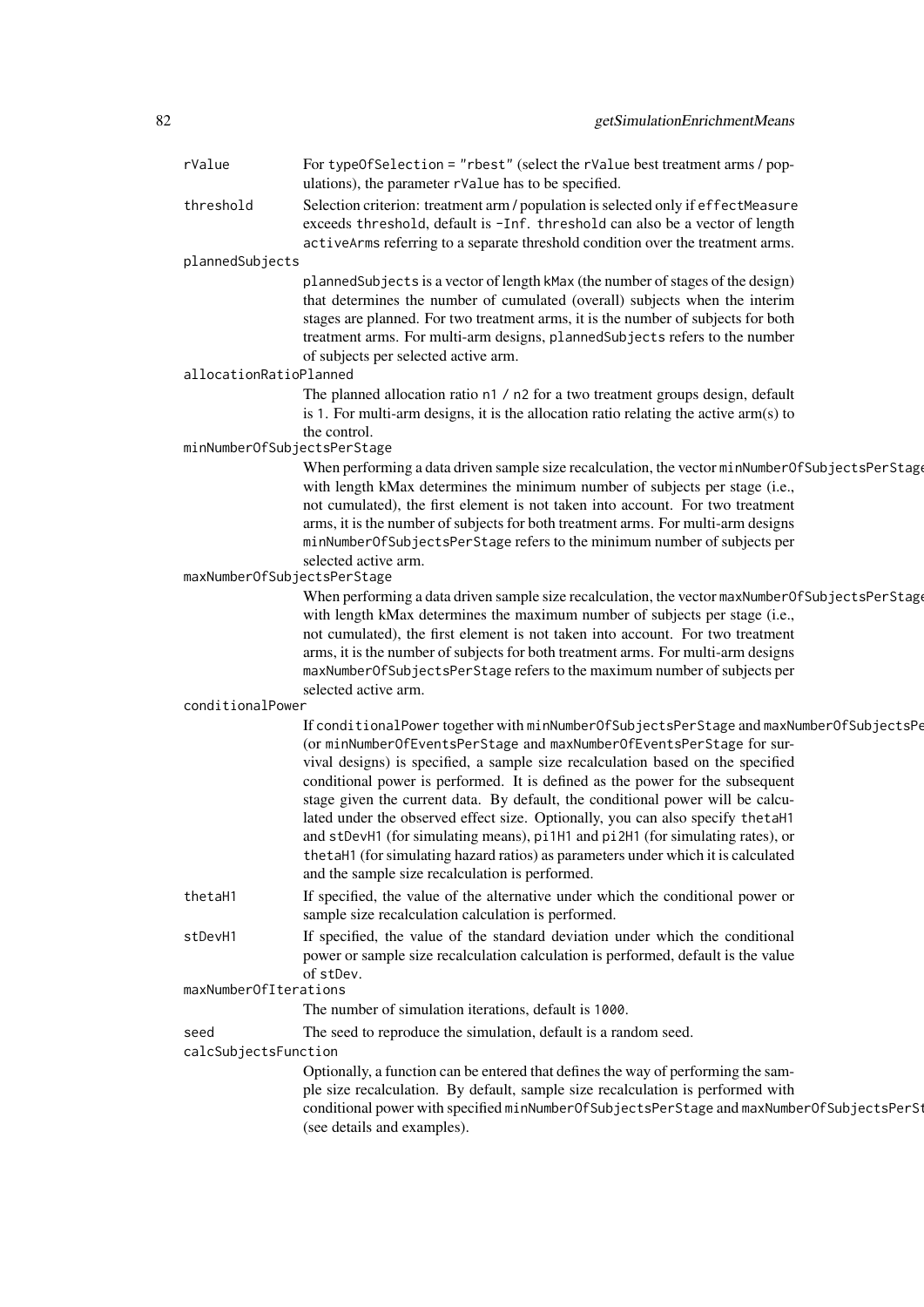| selectPopulationsFunction |                                                                                                                                                                                                         |
|---------------------------|---------------------------------------------------------------------------------------------------------------------------------------------------------------------------------------------------------|
|                           | Optionally, a function can be entered that defines the way of how populations<br>are selected. This function is allowed to depend on effect Vector with length<br>populations and stage (see examples). |
|                           | showStatistics If TRUE, summary statistics of the simulated data are displayed for the print<br>command, otherwise the output is suppressed, default is FALSE.                                          |

At given design the function simulates the power, stopping probabilities, selection probabilities, and expected sample size at given number of subjects, parameter configuration, and population selection rule in the enrichment situation. An allocation ratio can be specified referring to the ratio of number of subjects in the active treatment groups as compared to the control group.

The definition of thetaH1 and/or stDevH1 makes only sense if kMax > 1 and if conditionalPower, minNumberOfSubjectsPerStage, and maxNumberOfSubjectsPerStage (or calcSubjectsFunction) are defined.

calcSubjectsFunction

This function returns the number of subjects at given conditional power and conditional critical value for specified testing situation. The function might depend on the variables stage, selectedPopulations, plannedSubjects, allocationRatioPlanned, minNumberOfSubjectsPerStage, maxNumberOfSubjectsPerStage, conditionalPower, conditionalCriticalValue, overallEffects, and stDevH1. The function has to contain the three-dots argument '...' (see examples).

### Value

Returns a [SimulationResults](#page-0-0) object. The following generics (R generic functions) are available for this object:

- [names](#page-0-0) to obtain the field names,
- [print](#page-0-0) to print the object,
- [summary](#page-0-0) to display a summary of the object,
- [plot](#page-138-0) to plot the object,
- [as.data.frame](#page-0-0) to coerce the object to a [data.frame](#page-0-0),
- [as.matrix](#page-0-0) to coerce the object to a [matrix](#page-0-0).

### How to get help for generic functions

Click on the link of a generic in the list above to go directly to the help documentation of the rpact specific implementation of the generic. Note that you can use the R function [methods](#page-0-0) to get all the methods of a generic and to identify the object specific name of it, e.g., use methods("plot") to get all the methods for the plot generic. There you can find, e.g., plot.AnalysisResults and obtain the specific help documentation linked above by typing ?plot.AnalysisResults.

#### Examples

- # Assess a population selection strategy with one subset population.
- # If the subset is better than the full population, then the subset
- # is selected for the second stage, otherwise the full. Print and plot
- # design characteristics.

```
# Define design
ds <- getDesignInverseNormal(kMax = 2)
```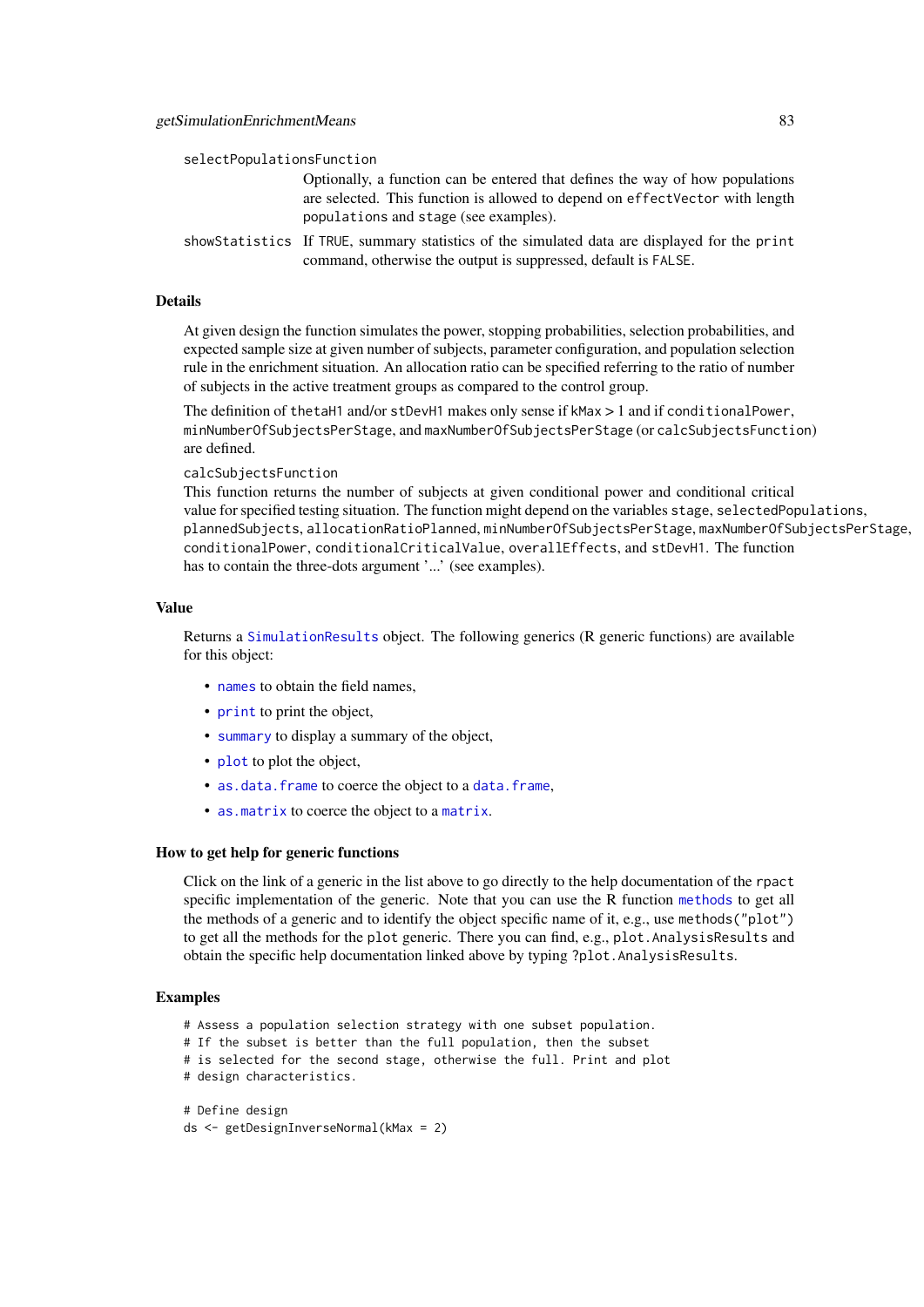```
# Define subgroups and their prevalences
subGroups <- c("S", "R") # fixed names!
prevalences \leq c(0.2, 0.8)# Define effect matrix and variability
effectR < -0.2m \leftarrow c()for (effectS in seq(0, 0.5, 0.25)) {
    m <- c(m, effectS, effectR)
\lambdaeffects \leq matrix(m, byrow = TRUE, ncol = 2)
stDev \leq c(0.4, 0.8)# Define effect list
el <- list(subGroups=subGroups, prevalences=prevalences, stDevs = stDev, effects = effects)
# Perform simulation
simResultsPE <- getSimulationEnrichmentMeans(design = ds,
    effectList = el, plannedSubjects = c(50, 100),
    maxNumberOfIterations = 100)
print(simResultsPE)
# Assess the design characteristics of a user defined selection
# strategy in a two-stage design with no interim efficacy stop
# using the inverse normal method for combining the stages.
# Only the second interim is used for a selecting of a study
# population. There is a small probability for stopping the trial
# at the first interim.
# Define design
ds <- getDesignInverseNormal(typeOfDesign = "asOF", kMax = 3)
# Define selection function
mySelection <- function(effectVector, stage) {
    selectedPopulations <- rep(TRUE, 3)
    if (stage == 2) {
        selectedPopulations <- (effectVector >= c(1, 2, 3))
    }
    return(selectedPopulations)
}
# Define subgroups and their prevalences
subGroups <- c("S1", "S12", "S2", "R") # fixed names!
prevalences <- c(0.2, 0.3, 0.4, 0.1)
effectR < -1.5effectS12 = 5m \leq -c()for (effectS1 in seq(0, 5, 1)) {
    for (effectS2 in seq(0, 5, 1)) {
        m <- c(m, effectS1, effectS12, effectS2, effectR)
    }
}
effects \leq matrix(m, byrow = TRUE, ncol = 4)
stDev <- 10
```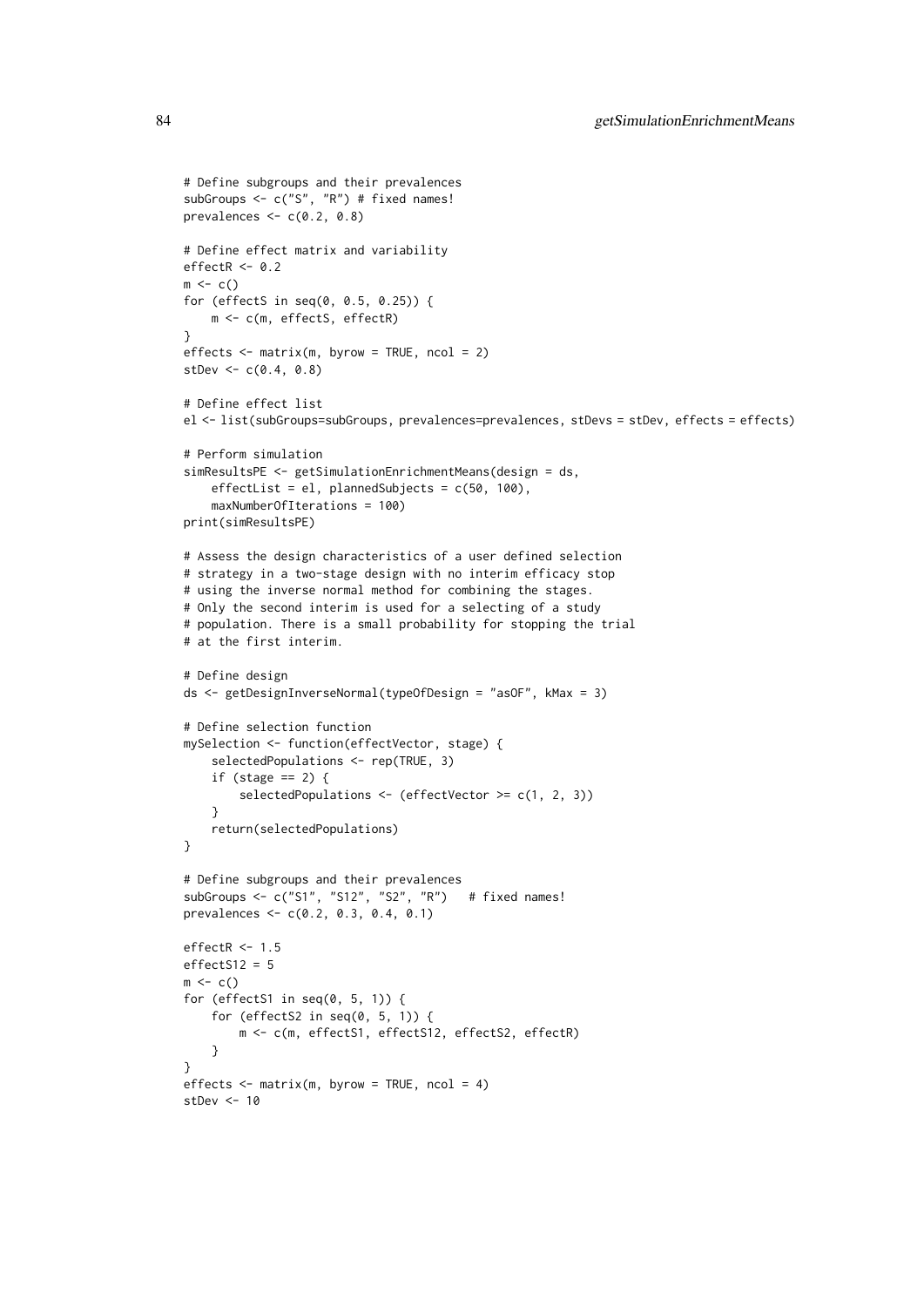getSimulationEnrichmentRates 85

```
# Define effect list
el <- list(subGroups=subGroups, prevalences=prevalences, stDevs = stDev, effects = effects)
# Perform simulation
simResultsPE <- getSimulationEnrichmentMeans(design = ds,
    effectList = el,
    typeOfSelection = "userDefined",
    selectPopulationsFunction = mySelection,
    intersectionTest = "Simes",
    plannedSubjects = c(50, 100, 150).
    maxNumberOfIterations = 100)
print(simResultsPE)
if (require(ggplot2)) plot(simResultsPE, type = 3)
```
getSimulationEnrichmentRates *Get Simulation Enrichment Rates*

### Description

Returns the simulated power, stopping and selection probabilities, conditional power, and expected sample size for testing rates in an enrichment design testing situation.

```
getSimulationEnrichmentRates(
 design = NULL,
  ...,
 populations = NA_integer_,
 effectList = NULL,
  intersectionTest = c("Simes", "SpiessensDebois", "Bonferroni", "Sidak"),
  stratifiedAnalysis = TRUE,
 directionUpper = TRUE,
  adaptations = NA,
  typeOfSelection = c("best", "rBest", "epsilon", "all", "userDefined"),
  effectMeasure = c("effectEstimate", "testStatistic"),
 successCriterion = c("all", "atLeastOne"),
 epsilonValue = NA_real_,
  rValue = NA_real_,
  threshold = -Inf,
 plannedSubjects = NA_real_,
  allocationRatioPlanned = NA_real_,
 minNumberOfSubjectsPerStage = NA_real_,
 maxNumberOfSubjectsPerStage = NA_real_,
 conditionalPower = NA_real_,
 piTreatmentH1 = NA_real_,
 piControlH1 = NA_real_,
 maxNumberOfIterations = 1000L,
  seed = NA\_real_calcSubjectsFunction = NULL,
```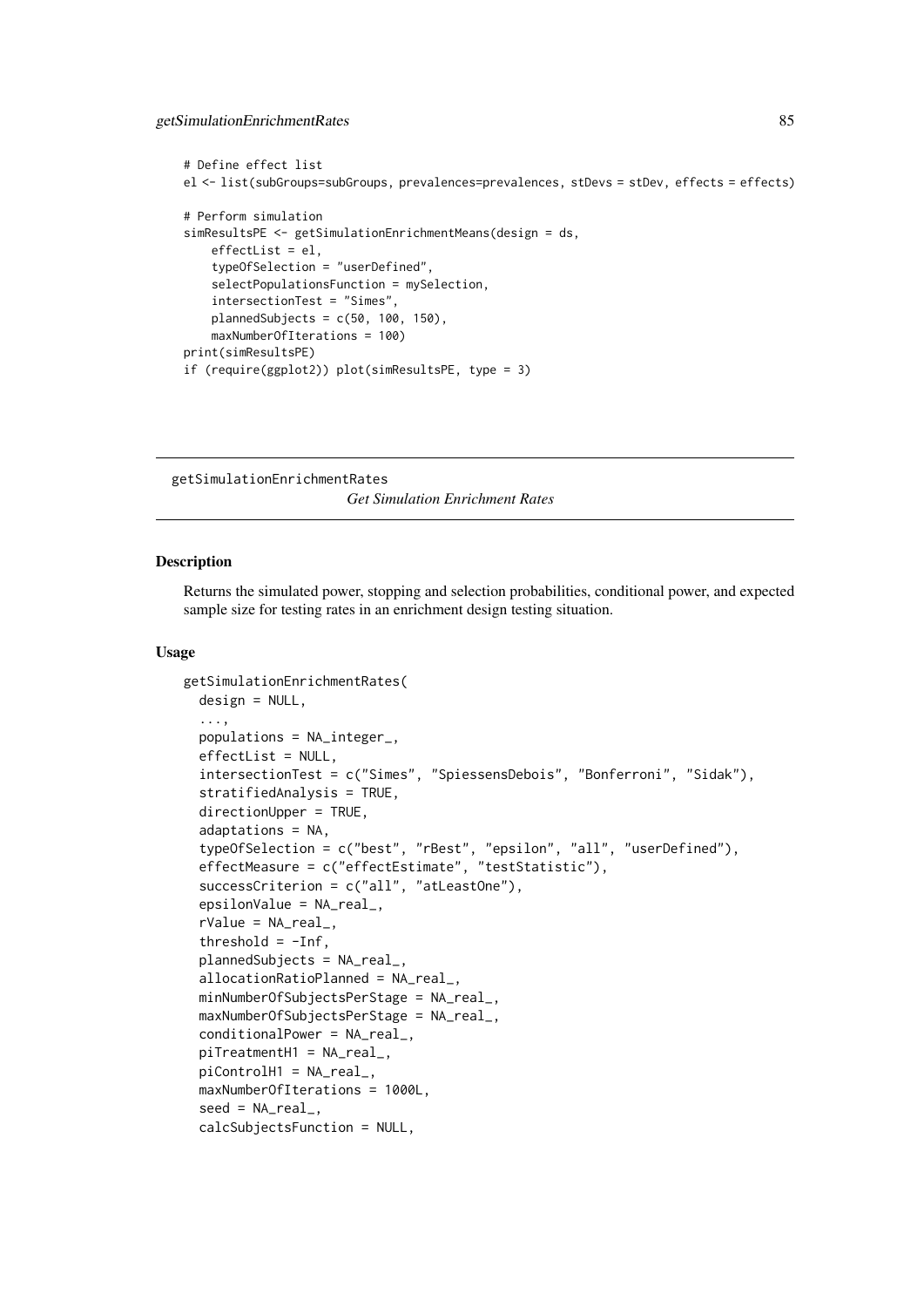```
selectPopulationsFunction = NULL,
  showStatistics = FALSE
\lambda
```

| design             | The trial design. If no trial design is specified, a fixed sample size design is used.<br>In this case, Type I error rate alpha, Type II error rate beta, twoSidedPower,<br>and sided can be directly entered as argument where necessary.                                                                                                                                                                                                                                                                                                                      |
|--------------------|-----------------------------------------------------------------------------------------------------------------------------------------------------------------------------------------------------------------------------------------------------------------------------------------------------------------------------------------------------------------------------------------------------------------------------------------------------------------------------------------------------------------------------------------------------------------|
| $\ddotsc$          | Ensures that all arguments (starting from the "") are to be named and that a<br>warning will be displayed if unknown arguments are passed.                                                                                                                                                                                                                                                                                                                                                                                                                      |
| populations        | The number of populations in a two-sample comparison, default is 3.                                                                                                                                                                                                                                                                                                                                                                                                                                                                                             |
| effectList         | List of effect sizes with columns and number of rows reflecting the different<br>situations to consider (see examples).                                                                                                                                                                                                                                                                                                                                                                                                                                         |
| intersectionTest   |                                                                                                                                                                                                                                                                                                                                                                                                                                                                                                                                                                 |
|                    | Defines the multiple test for the intersection hypotheses in the closed system of<br>hypotheses. Four options are available in enrichment designs: "SpiessensDebois",<br>"Bonferroni", "Simes", and "Sidak", default is "Simes".                                                                                                                                                                                                                                                                                                                                |
| stratifiedAnalysis |                                                                                                                                                                                                                                                                                                                                                                                                                                                                                                                                                                 |
|                    | For enrichment designs, typically a stratified analysis should be chosen. For test-<br>ing rates, also a non-stratified analysis based on overall data can be performed.<br>For survival data, only a stratified analysis is possible (see Brannath et al., 2009),<br>default is TRUE.                                                                                                                                                                                                                                                                          |
| directionUpper     | Specifies the direction of the alternative, only applicable for one-sided testing;<br>default is TRUE which means that larger values of the test statistics yield smaller<br>p-values.                                                                                                                                                                                                                                                                                                                                                                          |
| adaptations        | A vector of length kMax -1 indicating whether or not an adaptation takes place<br>at interim k, default is rep(TRUE, kMax -1).                                                                                                                                                                                                                                                                                                                                                                                                                                  |
| typeOfSelection    |                                                                                                                                                                                                                                                                                                                                                                                                                                                                                                                                                                 |
|                    | The way the treatment arms or populations are selected at interim. Five options<br>are available: "best", "rbest", "epsilon", "all", and "userDefined", de-<br>fault is "best".<br>For "rbest" (select the rValue best treatment arms/populations), the parame-<br>ter rValue has to be specified, for "epsilon" (select treatment arm/population<br>not worse than epsilon compared to the best), the parameter epsilonValue<br>has to be specified. If "userDefined" is selected, "selectArmsFunction" or<br>"selectPopulationsFunction" has to be specified. |
| effectMeasure      | Criterion for treatment arm/population selection, either based on test statistic<br>("testStatistic") or effect estimate (difference for means and rates or ratio<br>for survival) ("effectEstimate"), default is "effectEstimate".                                                                                                                                                                                                                                                                                                                             |
| successCriterion   |                                                                                                                                                                                                                                                                                                                                                                                                                                                                                                                                                                 |
|                    | Defines when the study is stopped for efficacy at interim. Two options are avail-<br>able: "all" stops the trial if the efficacy criterion is fulfilled for all selected<br>treatment arms/populations, "atLeastOne" stops if at least one of the selected<br>treatment arms/populations is shown to be superior to control at interim, default<br>is "all".                                                                                                                                                                                                    |
| epsilonValue       | For typeOfSelection = "epsilon" (select treatment arm / population not worse<br>than epsilon compared to the best), the parameter epsilonValue has to be spec-<br>ified.                                                                                                                                                                                                                                                                                                                                                                                        |
|                    |                                                                                                                                                                                                                                                                                                                                                                                                                                                                                                                                                                 |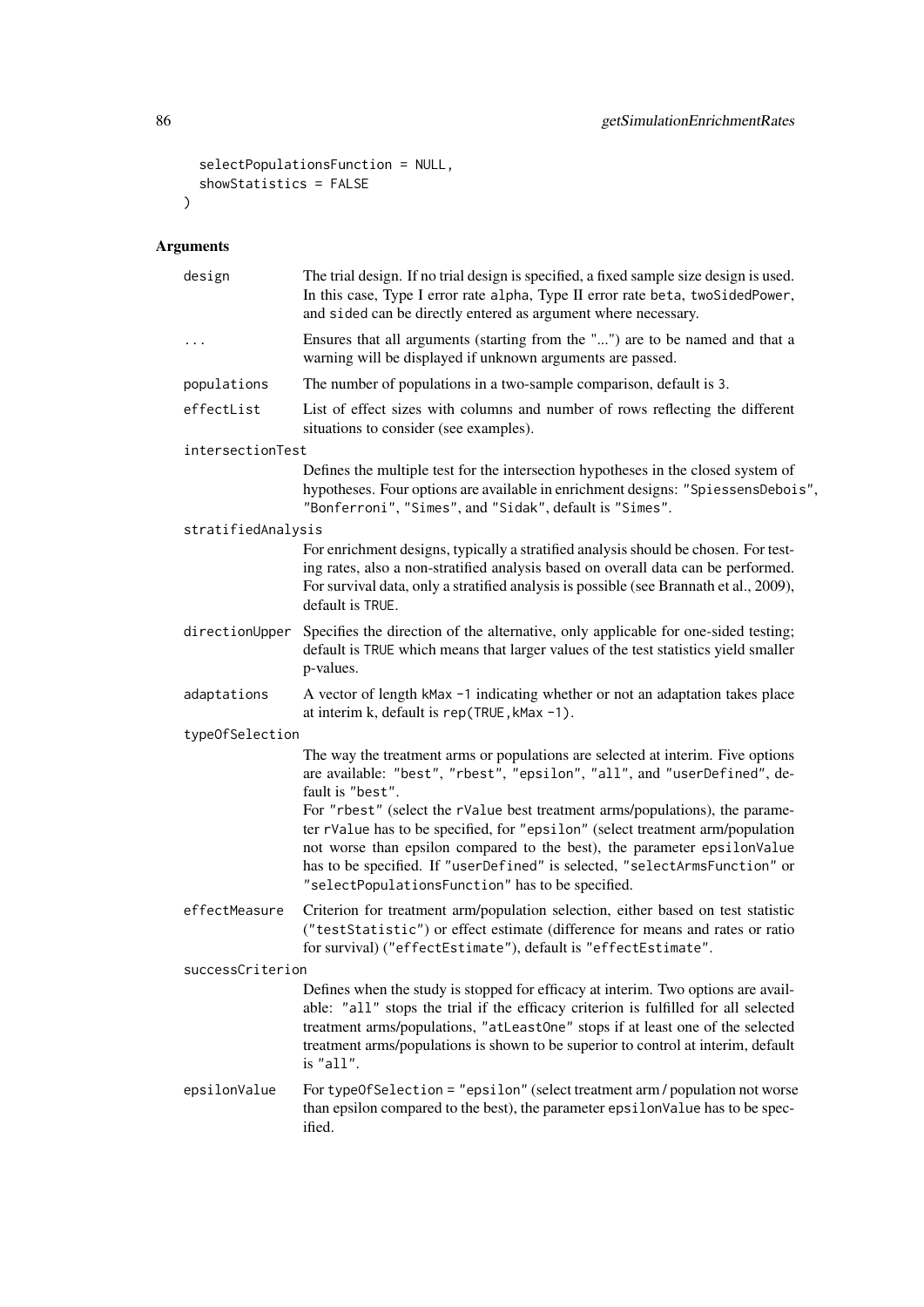| rValue                      | For typeOfSelection = "rbest" (select the rValue best treatment arms / pop-<br>ulations), the parameter rValue has to be specified.                                                                                                                                                                                                                                                                                                                                                                                                                                                                                                                                                                                                 |
|-----------------------------|-------------------------------------------------------------------------------------------------------------------------------------------------------------------------------------------------------------------------------------------------------------------------------------------------------------------------------------------------------------------------------------------------------------------------------------------------------------------------------------------------------------------------------------------------------------------------------------------------------------------------------------------------------------------------------------------------------------------------------------|
| threshold                   | Selection criterion: treatment arm / population is selected only if effectMeasure<br>exceeds threshold, default is -Inf. threshold can also be a vector of length<br>activeArms referring to a separate threshold condition over the treatment arms.                                                                                                                                                                                                                                                                                                                                                                                                                                                                                |
| plannedSubjects             |                                                                                                                                                                                                                                                                                                                                                                                                                                                                                                                                                                                                                                                                                                                                     |
|                             | plannedSubjects is a vector of length kMax (the number of stages of the design)<br>that determines the number of cumulated (overall) subjects when the interim<br>stages are planned. For two treatment arms, it is the number of subjects for both<br>treatment arms. For multi-arm designs, plannedSubjects refers to the number<br>of subjects per selected active arm.                                                                                                                                                                                                                                                                                                                                                          |
| allocationRatioPlanned      |                                                                                                                                                                                                                                                                                                                                                                                                                                                                                                                                                                                                                                                                                                                                     |
|                             | The planned allocation ratio n1 / n2 for a two treatment groups design, default<br>is 1. For multi-arm designs, it is the allocation ratio relating the active arm(s) to<br>the control.                                                                                                                                                                                                                                                                                                                                                                                                                                                                                                                                            |
| minNumberOfSubjectsPerStage |                                                                                                                                                                                                                                                                                                                                                                                                                                                                                                                                                                                                                                                                                                                                     |
|                             | When performing a data driven sample size recalculation, the vector minNumberOfSubjectsPerStage<br>with length kMax determines the minimum number of subjects per stage (i.e.,<br>not cumulated), the first element is not taken into account. For two treatment<br>arms, it is the number of subjects for both treatment arms. For multi-arm designs<br>minNumberOfSubjectsPerStage refers to the minimum number of subjects per                                                                                                                                                                                                                                                                                                   |
|                             | selected active arm.                                                                                                                                                                                                                                                                                                                                                                                                                                                                                                                                                                                                                                                                                                                |
| maxNumberOfSubjectsPerStage | When performing a data driven sample size recalculation, the vector maxNumberOfSubjectsPerStage<br>with length kMax determines the maximum number of subjects per stage (i.e.,<br>not cumulated), the first element is not taken into account. For two treatment<br>arms, it is the number of subjects for both treatment arms. For multi-arm designs<br>maxNumberOfSubjectsPerStage refers to the maximum number of subjects per<br>selected active arm.                                                                                                                                                                                                                                                                           |
| conditionalPower            |                                                                                                                                                                                                                                                                                                                                                                                                                                                                                                                                                                                                                                                                                                                                     |
|                             | If conditionalPower together with minNumberOfSubjectsPerStage and maxNumberOfSubjectsPe<br>(or minNumberOfEventsPerStage and maxNumberOfEventsPerStage for sur-<br>vival designs) is specified, a sample size recalculation based on the specified<br>conditional power is performed. It is defined as the power for the subsequent<br>stage given the current data. By default, the conditional power will be calcu-<br>lated under the observed effect size. Optionally, you can also specify the taH1<br>and stDevH1 (for simulating means), pi1H1 and pi2H1 (for simulating rates), or<br>the taH1 (for simulating hazard ratios) as parameters under which it is calculated<br>and the sample size recalculation is performed. |
| piTreatmentH1               | If specified, the assumed probabilities in the active arm under which the sample<br>size recalculation was performed and the conditional power was calculated.                                                                                                                                                                                                                                                                                                                                                                                                                                                                                                                                                                      |
| piControlH1                 | If specified, the assumed probabilities in the control arm under which the sample<br>size recalculation was performed and the conditional power was calculated.                                                                                                                                                                                                                                                                                                                                                                                                                                                                                                                                                                     |
| maxNumberOfIterations       |                                                                                                                                                                                                                                                                                                                                                                                                                                                                                                                                                                                                                                                                                                                                     |
|                             | The number of simulation iterations, default is 1000.                                                                                                                                                                                                                                                                                                                                                                                                                                                                                                                                                                                                                                                                               |
| seed                        | The seed to reproduce the simulation, default is a random seed.                                                                                                                                                                                                                                                                                                                                                                                                                                                                                                                                                                                                                                                                     |
| calcSubjectsFunction        |                                                                                                                                                                                                                                                                                                                                                                                                                                                                                                                                                                                                                                                                                                                                     |
|                             | Optionally, a function can be entered that defines the way of performing the sam-<br>ple size recalculation. By default, sample size recalculation is performed with<br>conditional power with specified minNumberOfSubjectsPerStage and maxNumberOfSubjectsPerSt<br>(see details and examples).                                                                                                                                                                                                                                                                                                                                                                                                                                    |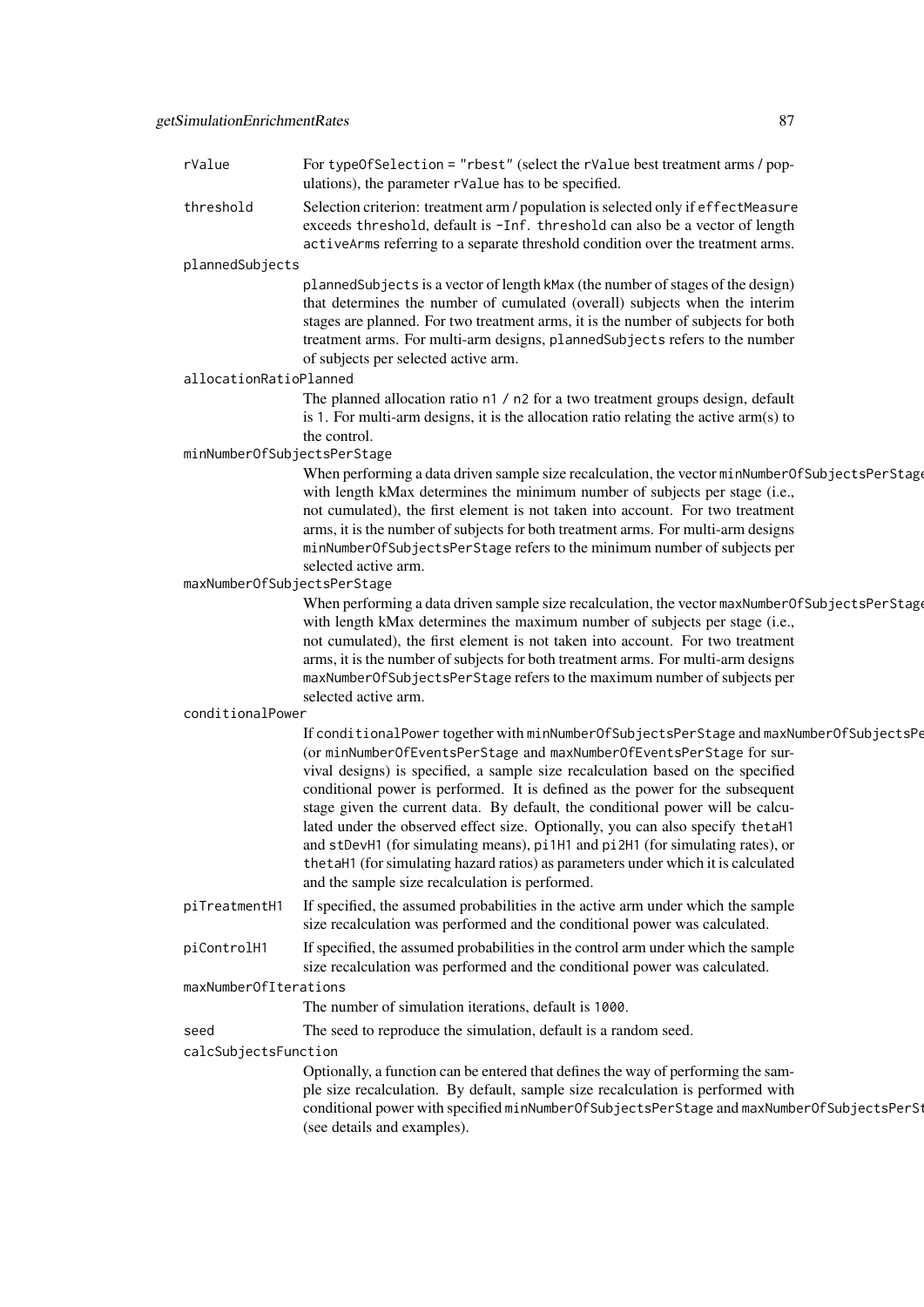| selectPopulationsFunction |                                                                                                                                                                                                        |
|---------------------------|--------------------------------------------------------------------------------------------------------------------------------------------------------------------------------------------------------|
|                           | Optionally, a function can be entered that defines the way of how populations<br>are selected. This function is allowed to depend on effectVector with length<br>populations and stage (see examples). |
|                           | showStatistics If TRUE, summary statistics of the simulated data are displayed for the print<br>command, otherwise the output is suppressed, default is FALSE.                                         |

At given design the function simulates the power, stopping probabilities, selection probabilities, and expected sample size at given number of subjects, parameter configuration, and treatment arm selection rule in the enrichment situation. An allocation ratio can be specified referring to the ratio of number of subjects in the active treatment groups as compared to the control group.

The definition of piTreatmentH1 and/or piControlH1 makes only sense if kMax > 1 and if conditionalPower, minNumberOfSubjectsPerStage, and maxNumberOfSubjectsPerStage (or calcSubjectsFunction) are defined.

calcSubjectsFunction

This function returns the number of subjects at given conditional power and conditional critical value for specified testing situation. The function might depend on the variables stage, selectedPopulations, directionUpper, plannedSubjects, allocationRatioPlanned, minNumberOfSubjectsPerStage, maxNumberOfSubjectsPerStage, conditionalPower, conditionalCriticalValue, overallRatesTreatment, overallRatesControl, piTreatmentH1, and piControlH1. The function has to contain the threedots argument '...' (see examples).

### Value

Returns a [SimulationResults](#page-0-0) object. The following generics (R generic functions) are available for this object:

- [names](#page-0-0) to obtain the field names.
- [print](#page-0-0) to print the object,
- [summary](#page-0-0) to display a summary of the object,
- [plot](#page-138-0) to plot the object,
- [as.data.frame](#page-0-0) to coerce the object to a [data.frame](#page-0-0),
- [as.matrix](#page-0-0) to coerce the object to a [matrix](#page-0-0).

#### How to get help for generic functions

Click on the link of a generic in the list above to go directly to the help documentation of the rpact specific implementation of the generic. Note that you can use the R function [methods](#page-0-0) to get all the methods of a generic and to identify the object specific name of it, e.g., use methods("plot") to get all the methods for the plot generic. There you can find, e.g., plot.AnalysisResults and obtain the specific help documentation linked above by typing ?plot.AnalysisResults.

### Examples

```
# Assess a population selection strategy with two subset populations and
# a binary endpoint using a stratified analysis. No early efficacy stop,
# weighted inverse normal method with weight sqrt(0.4).
subGroups <- c("S1", "S2", "S12", "R")
prevalences <- c(0.1, 0.4, 0.2, 0.3)
```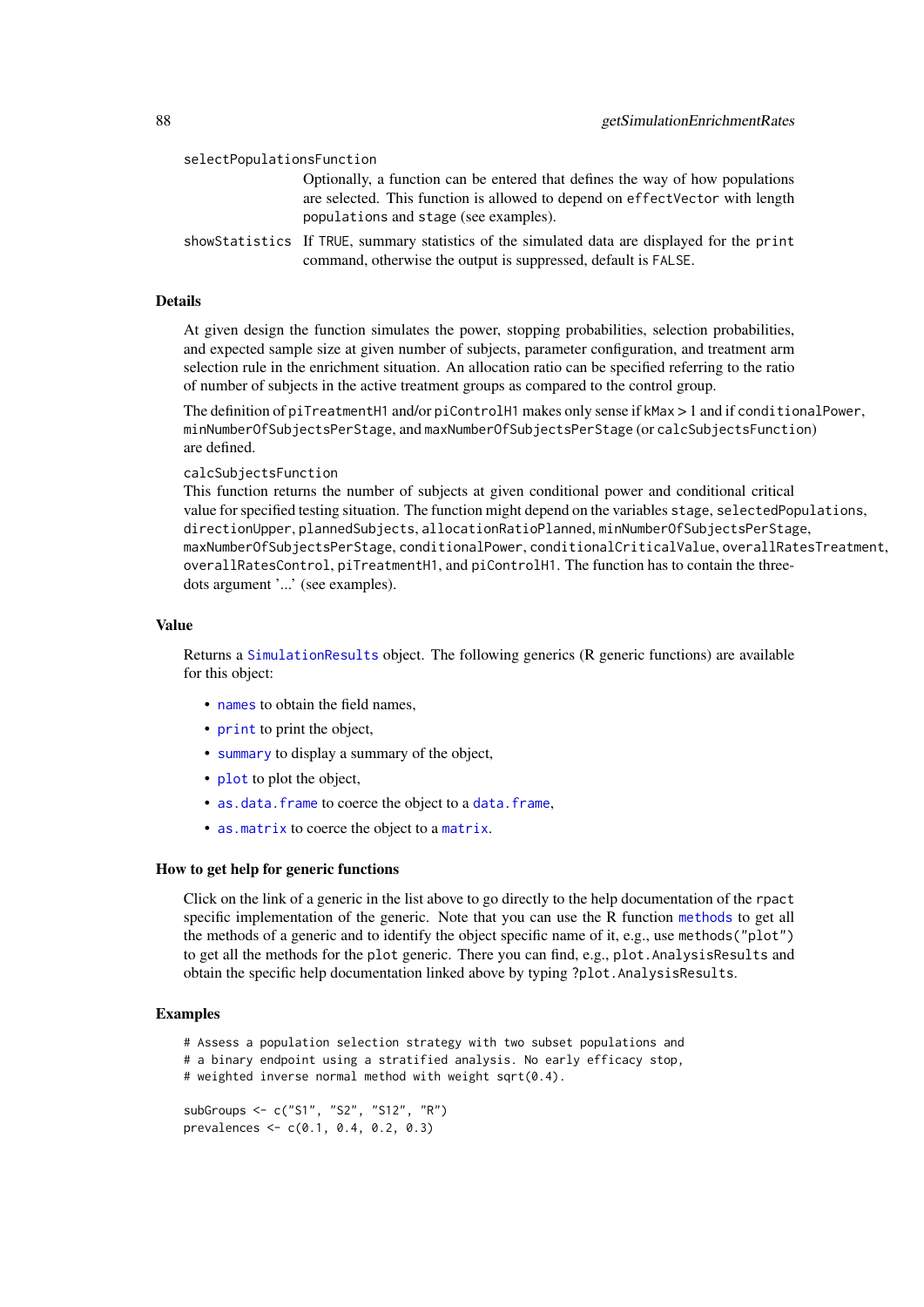```
p2 \leq -c(0.3, 0.4, 0.3, 0.55)range1 <- p2[1] + seq(0.0, 0.2, 0.2)range2 <- p2[2] + seq(0.0, 0.2, 0.2)range3 <- p2[3] + seq(0.0, 0.2, 0.2)
range4 \leq p2[4] + seq(0.0, 0.2, 0.2)
piTreatments <- c()
for (x1 in range1) {
    for (x2 in range2) {
        for (x3 in range3) {
            for (x4 in range4) {
                piTreatments <- c(piTreatments, x1, x2, x3, x4)
            }
        }
    }
}
effectList <- list(subGroups=subGroups, prevalences=prevalences,
piControl = p2, piTreatments = matrix(piTreatments, byrow = TRUE, ncol = 4))
ds <- getDesignInverseNormal(informationRates = c(0.4, 1),
    typeOfDesign = "noEarlyEfficacy")
simResultsPE <- getSimulationEnrichmentRates(ds, plannedSubjects = c(150, 300),
    allocationRatioPlanned = 1.5, directionUpper = TRUE,
    effectList = effectList, stratifiedAnalysis = TRUE,
    intersectionTest = "Sidak",
    typeOfSelection = "epsilon", epsilonValue = 0.025,
    maxNumberOfIterations = 100)
print(simResultsPE)
```
getSimulationEnrichmentSurvival *Get Simulation Enrichment Survival*

### Description

Returns the simulated power, stopping and selection probabilities, conditional power, and expected sample size for testing hazard ratios in an enrichment design testing situation. In contrast to getSimulationSurvival() (where survival times are simulated), normally distributed logrank test statistics are simulated.

```
getSimulationEnrichmentSurvival(
 design = NULL,
  ...,
 populations = NA_integer_,
  effectList = NULL,
  intersectionTest = c("Simes", "SpiessensDebois", "Bonferroni", "Sidak"),
  stratifiedAnalysis = TRUE,
 directionUpper = TRUE,
  adaptations = NA,
```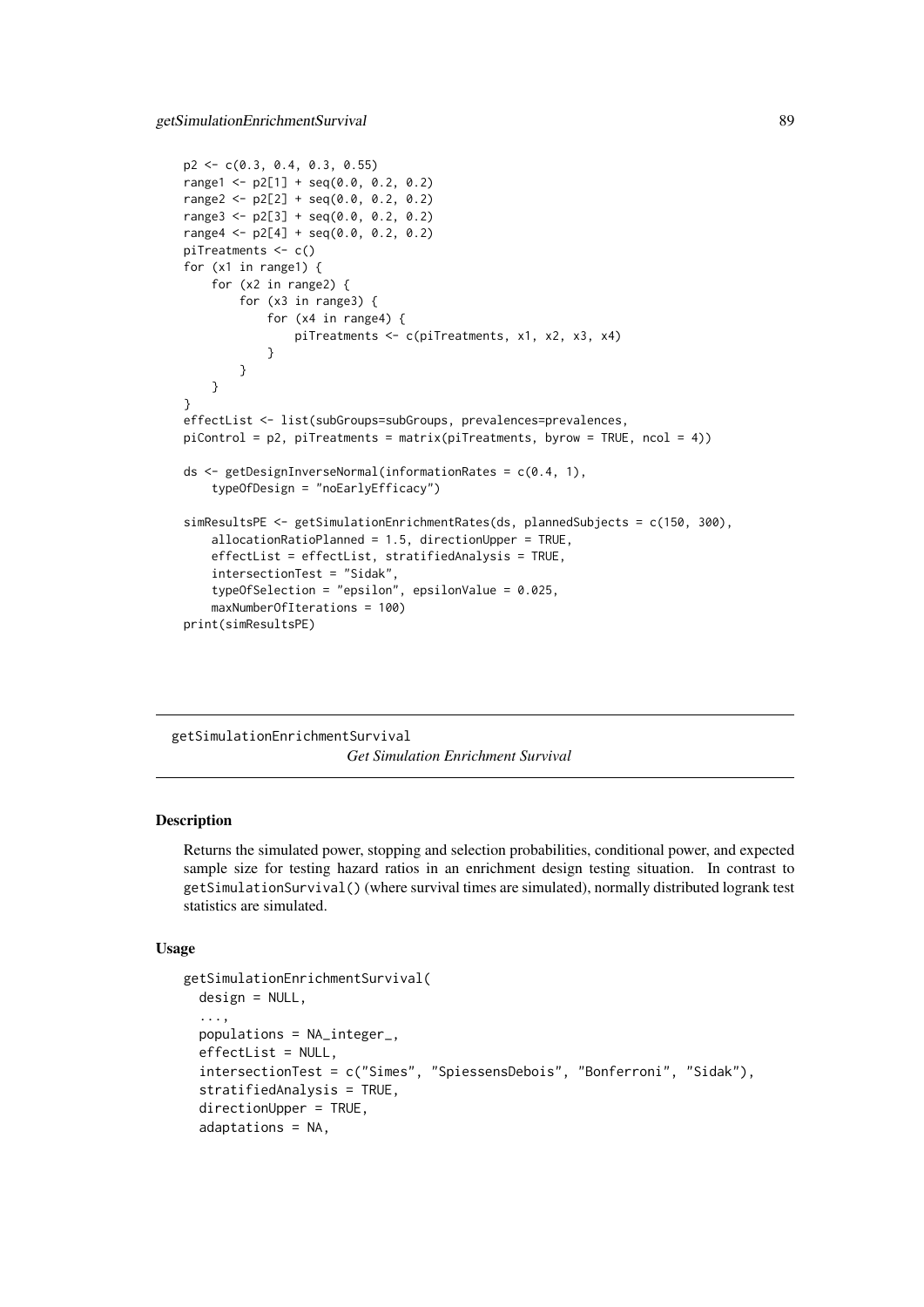```
typeOfSelection = c("best", "rBest", "epsilon", "all", "userDefined"),
effectMeasure = c("effectEstimate", "testStatistic"),
successCriterion = c("all", "atLeastOne"),
epsilonValue = NA_real_,
rValue = NA_real_,
threshold = -Inf,plannedEvents = NA_real_,
allocationRatioPlanned = NA_real_,
minNumberOfEventsPerStage = NA_real_,
maxNumberOfEventsPerStage = NA_real_,
conditionalPower = NA_real_,
thetaH1 = NA_{real_1},
maxNumberOfIterations = 1000L,
seed = NA\_real_calcEventsFunction = NULL,
selectPopulationsFunction = NULL,
showStatistics = FALSE
```
)

| design             | The trial design. If no trial design is specified, a fixed sample size design is used.<br>In this case, Type I error rate alpha, Type II error rate beta, twoSidedPower,<br>and sided can be directly entered as argument where necessary.                                             |
|--------------------|----------------------------------------------------------------------------------------------------------------------------------------------------------------------------------------------------------------------------------------------------------------------------------------|
| $\cdots$           | Ensures that all arguments (starting from the "") are to be named and that a<br>warning will be displayed if unknown arguments are passed.                                                                                                                                             |
| populations        | The number of populations in a two-sample comparison, default is 3.                                                                                                                                                                                                                    |
| effectList         | List of effect sizes with columns and number of rows reflecting the different<br>situations to consider (see examples).                                                                                                                                                                |
| intersectionTest   |                                                                                                                                                                                                                                                                                        |
|                    | Defines the multiple test for the intersection hypotheses in the closed system of<br>hypotheses. Four options are available in enrichment designs: "SpiessensDebois",<br>"Bonferroni", "Simes", and "Sidak", default is "Simes".                                                       |
| stratifiedAnalysis |                                                                                                                                                                                                                                                                                        |
|                    | For enrichment designs, typically a stratified analysis should be chosen. For test-<br>ing rates, also a non-stratified analysis based on overall data can be performed.<br>For survival data, only a stratified analysis is possible (see Brannath et al., 2009),<br>default is TRUE. |
|                    | directionUpper Specifies the direction of the alternative, only applicable for one-sided testing;<br>default is TRUE which means that larger values of the test statistics yield smaller<br>p-values.                                                                                  |
| adaptations        | A vector of length kMax -1 indicating whether or not an adaptation takes place<br>at interim k, default is rep(TRUE, kMax -1).                                                                                                                                                         |
| typeOfSelection    |                                                                                                                                                                                                                                                                                        |
|                    | The way the treatment arms or populations are selected at interim. Five options<br>are available: "best", "rbest", "epsilon", "all", and "userDefined", de-<br>fault is "best".                                                                                                        |
|                    | For "rbest" (select the rValue best treatment arms/populations), the parame-<br>ter rValue has to be specified, for "epsilon" (select treatment arm/population<br>not worse than epsilon compared to the best), the parameter epsilonValue                                             |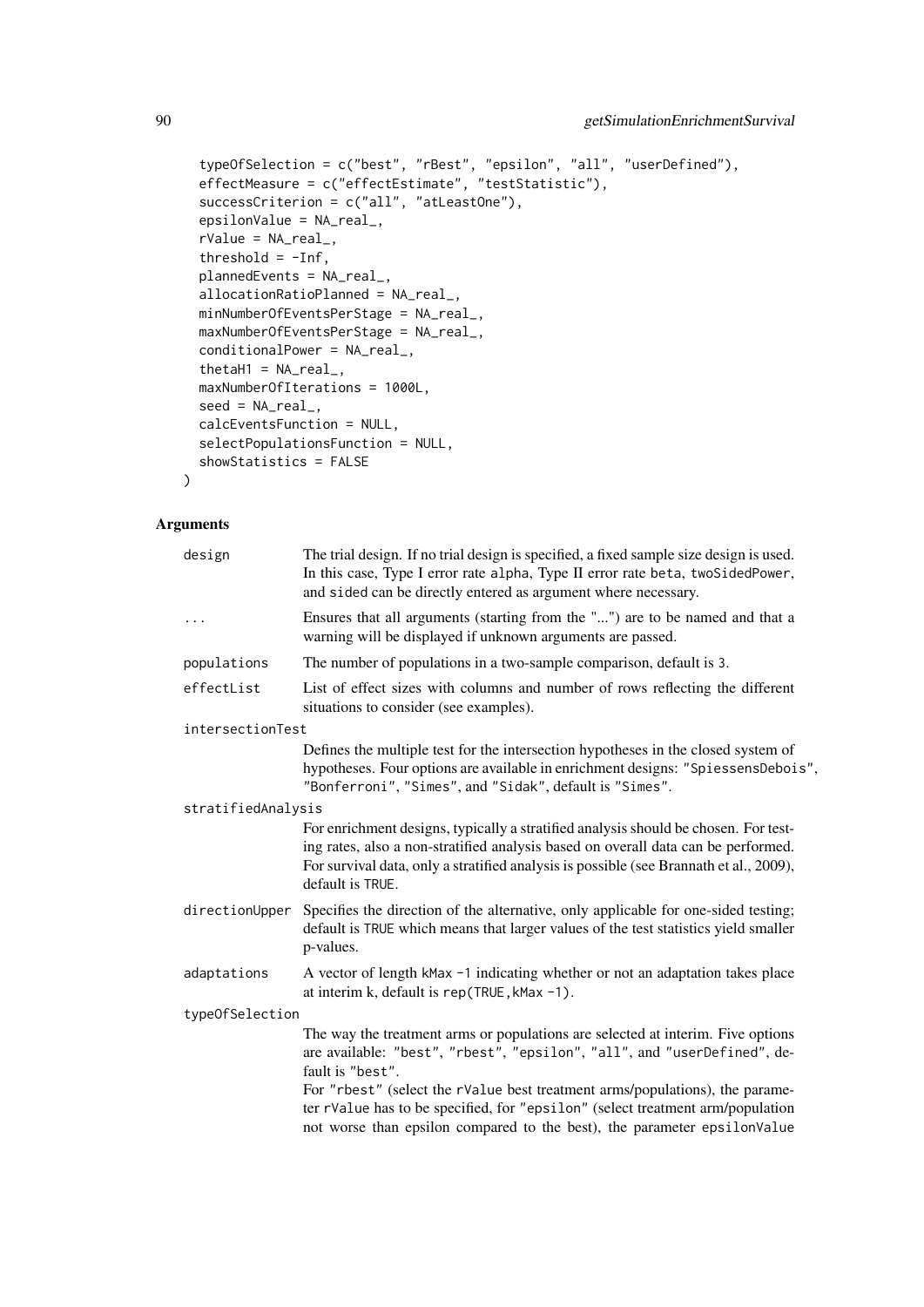|                           | has to be specified. If "userDefined" is selected, "selectArmsFunction" or<br>"selectPopulationsFunction" has to be specified.                                                                                                                                                                                                                                                                                                                                                                                                                                                                                                                                                                                                      |
|---------------------------|-------------------------------------------------------------------------------------------------------------------------------------------------------------------------------------------------------------------------------------------------------------------------------------------------------------------------------------------------------------------------------------------------------------------------------------------------------------------------------------------------------------------------------------------------------------------------------------------------------------------------------------------------------------------------------------------------------------------------------------|
| effectMeasure             | Criterion for treatment arm/population selection, either based on test statistic<br>("testStatistic") or effect estimate (difference for means and rates or ratio<br>for survival) ("effectEstimate"), default is "effectEstimate".                                                                                                                                                                                                                                                                                                                                                                                                                                                                                                 |
| successCriterion          |                                                                                                                                                                                                                                                                                                                                                                                                                                                                                                                                                                                                                                                                                                                                     |
|                           | Defines when the study is stopped for efficacy at interim. Two options are avail-<br>able: "all" stops the trial if the efficacy criterion is fulfilled for all selected<br>treatment arms/populations, "atLeastOne" stops if at least one of the selected<br>treatment arms/populations is shown to be superior to control at interim, default<br>is "all".                                                                                                                                                                                                                                                                                                                                                                        |
| epsilonValue              | For typeOfSelection = "epsilon" (select treatment arm / population not worse<br>than epsilon compared to the best), the parameter epsilonValue has to be spec-<br>ified.                                                                                                                                                                                                                                                                                                                                                                                                                                                                                                                                                            |
| rValue                    | For typeOfSelection = "rbest" (select the rValue best treatment arms / pop-<br>ulations), the parameter rValue has to be specified.                                                                                                                                                                                                                                                                                                                                                                                                                                                                                                                                                                                                 |
| threshold                 | Selection criterion: treatment arm / population is selected only if effectMeasure<br>exceeds threshold, default is -Inf. threshold can also be a vector of length<br>activeArms referring to a separate threshold condition over the treatment arms.                                                                                                                                                                                                                                                                                                                                                                                                                                                                                |
| plannedEvents             | plannedEvents is a vector of length kMax (the number of stages of the design)<br>that determines the number of cumulated (overall) events in survival designs<br>when the interim stages are planned. For two treatment arms, it is the number of<br>events for both treatment arms. For multi-arm designs, plannedEvents refers<br>to the overall number of events for the selected arms plus control.                                                                                                                                                                                                                                                                                                                             |
| allocationRatioPlanned    |                                                                                                                                                                                                                                                                                                                                                                                                                                                                                                                                                                                                                                                                                                                                     |
|                           | The planned allocation ratio n1 / n2 for a two treatment groups design, default<br>is 1. For multi-arm designs, it is the allocation ratio relating the active arm(s) to<br>the control.                                                                                                                                                                                                                                                                                                                                                                                                                                                                                                                                            |
| minNumberOfEventsPerStage | When performing a data driven sample size recalculation, the vector minNumberOfEventsPerStage                                                                                                                                                                                                                                                                                                                                                                                                                                                                                                                                                                                                                                       |
|                           | with length kMax determines the minimum number of events per stage (i.e., not<br>cumulated), the first element is not taken into account.                                                                                                                                                                                                                                                                                                                                                                                                                                                                                                                                                                                           |
| maxNumberOfEventsPerStage |                                                                                                                                                                                                                                                                                                                                                                                                                                                                                                                                                                                                                                                                                                                                     |
|                           | When performing a data driven sample size recalculation, the vector maxNumberOfEventsPerStage<br>with length kMax determines the maximum number of events per stage (i.e., not<br>cumulated), the first element is not taken into account.                                                                                                                                                                                                                                                                                                                                                                                                                                                                                          |
| conditionalPower          |                                                                                                                                                                                                                                                                                                                                                                                                                                                                                                                                                                                                                                                                                                                                     |
|                           | If conditionalPower together with minNumberOfSubjectsPerStage and maxNumberOfSubjectsPe<br>(or minNumberOfEventsPerStage and maxNumberOfEventsPerStage for sur-<br>vival designs) is specified, a sample size recalculation based on the specified<br>conditional power is performed. It is defined as the power for the subsequent<br>stage given the current data. By default, the conditional power will be calcu-<br>lated under the observed effect size. Optionally, you can also specify the taH1<br>and stDevH1 (for simulating means), pi1H1 and pi2H1 (for simulating rates), or<br>the taH1 (for simulating hazard ratios) as parameters under which it is calculated<br>and the sample size recalculation is performed. |
| thetaH1                   | If specified, the value of the alternative under which the conditional power or<br>sample size recalculation calculation is performed.                                                                                                                                                                                                                                                                                                                                                                                                                                                                                                                                                                                              |
| maxNumberOfIterations     |                                                                                                                                                                                                                                                                                                                                                                                                                                                                                                                                                                                                                                                                                                                                     |

The number of simulation iterations, default is 1000.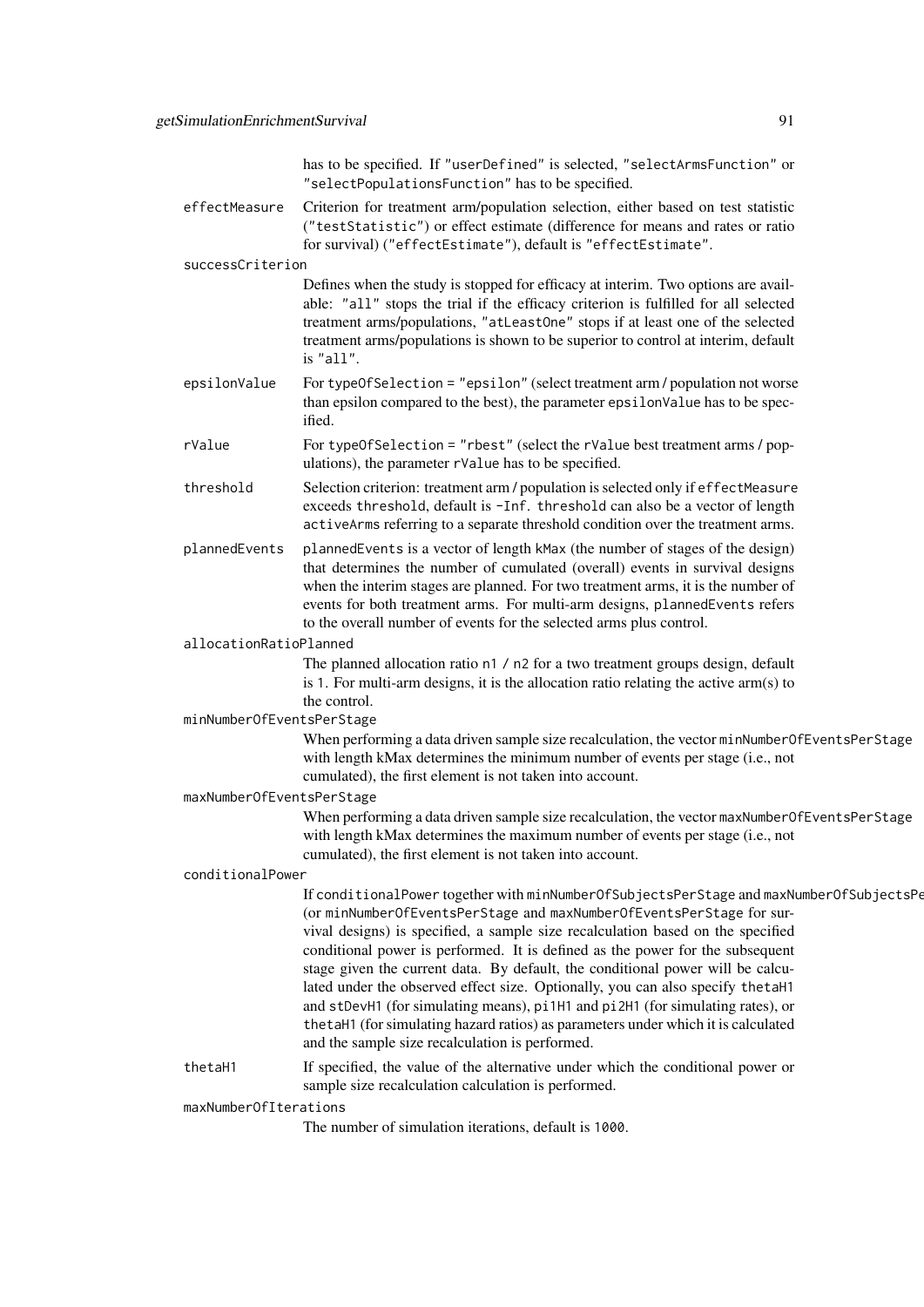| seed                      | The seed to reproduce the simulation, default is a random seed.                                                                                                                                                                                                                                 |
|---------------------------|-------------------------------------------------------------------------------------------------------------------------------------------------------------------------------------------------------------------------------------------------------------------------------------------------|
| calcEventsFunction        |                                                                                                                                                                                                                                                                                                 |
|                           | Optionally, a function can be entered that defines the way of performing the sam-<br>ple size recalculation. By default, sample size recalculation is performed with<br>conditional power with specified minNumberOfEventsPerStage and maxNumberOfEventsPerStage<br>(see details and examples). |
| selectPopulationsFunction |                                                                                                                                                                                                                                                                                                 |
|                           | Optionally, a function can be entered that defines the way of how populations                                                                                                                                                                                                                   |
|                           | are selected. This function is allowed to depend on effect Vector with length<br>populations and stage (see examples).                                                                                                                                                                          |
|                           | showStatistics If TRUE, summary statistics of the simulated data are displayed for the print<br>command, otherwise the output is suppressed, default is FALSE.                                                                                                                                  |

At given design the function simulates the power, stopping probabilities, selection probabilities, and expected event number at given number of events, parameter configuration, and population selection rule in the enrichment situation. An allocation ratio can be specified referring to the ratio of number of subjects in the active treatment group as compared to the control group.

The definition of thetaH1 makes only sense if kMax > 1 and if conditionalPower, minNumberOfEventsPerStage, and maxNumberOfEventsPerStage (or calcEventsFunction) are defined.

### calcEventsFunction

This function returns the number of events at given conditional power and conditional critical value for specified testing situation. The function might depend on the variables stage, selectedPopulations, plannedEvents, directionUpper, allocationRatioPlanned, minNumberOfEventsPerStage, maxNumberOfEventsP conditionalPower, conditionalCriticalValue, and overallEffects. The function has to contain the three-dots argument '...' (see examples).

### Value

Returns a [SimulationResults](#page-0-0) object. The following generics (R generic functions) are available for this object:

- [names](#page-0-0) to obtain the field names,
- [print](#page-0-0) to print the object,
- [summary](#page-0-0) to display a summary of the object,
- [plot](#page-138-0) to plot the object,
- [as.data.frame](#page-0-0) to coerce the object to a [data.frame](#page-0-0),
- [as.matrix](#page-0-0) to coerce the object to a [matrix](#page-0-0).

### How to get help for generic functions

Click on the link of a generic in the list above to go directly to the help documentation of the rpact specific implementation of the generic. Note that you can use the R function [methods](#page-0-0) to get all the methods of a generic and to identify the object specific name of it, e.g., use methods("plot") to get all the methods for the plot generic. There you can find, e.g., plot.AnalysisResults and obtain the specific help documentation linked above by typing ?plot.AnalysisResults.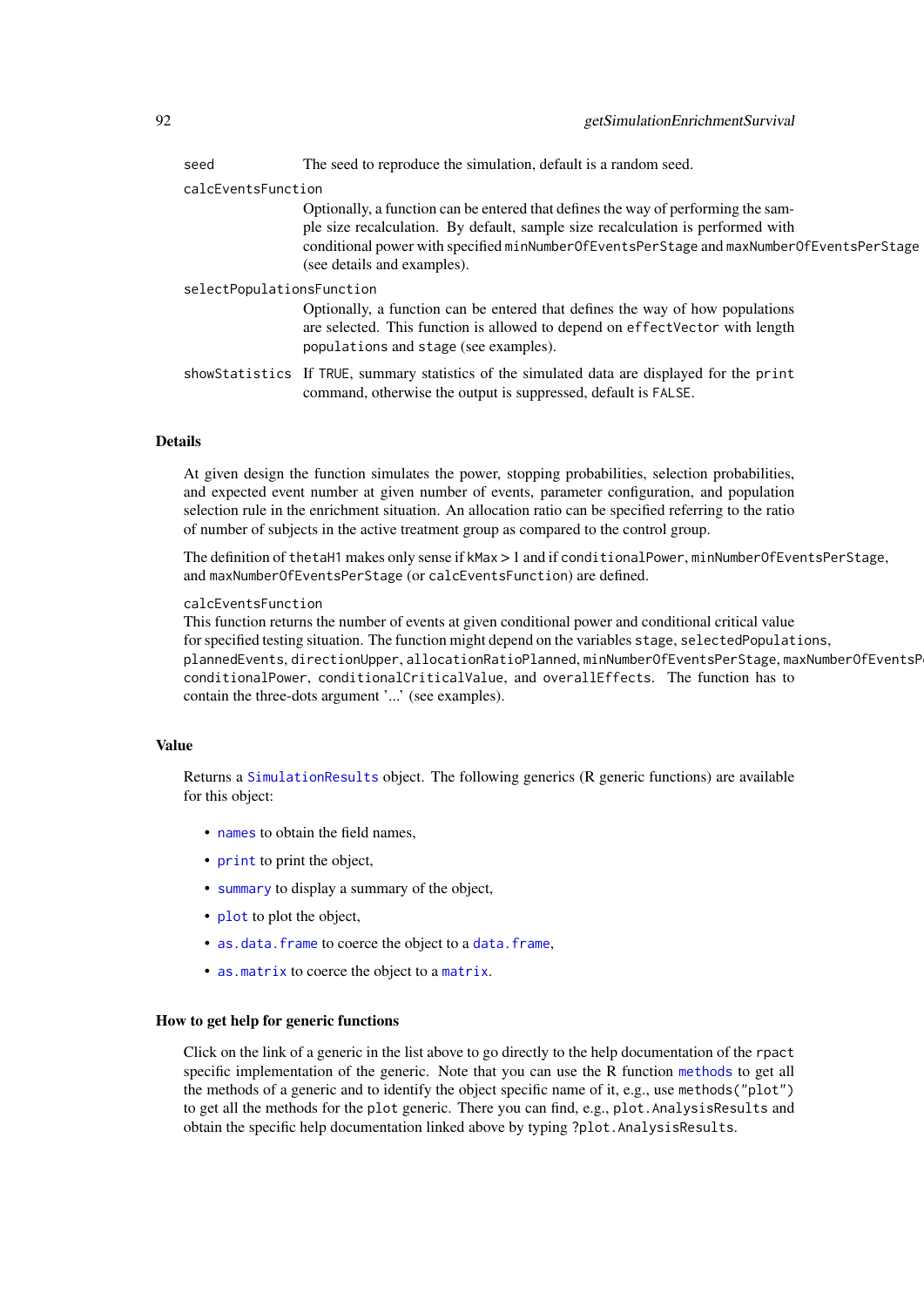### getSimulationMeans 93

### Examples

```
# Assess a population selection strategy with one subset population and
# a survival endpoint. The considered situations are defined through the
# event rates yielding a range of hazard ratios in the subsets. Design
# with O'Brien and Fleming alpha spending and a reassessment of event
# number in the first interim based on conditional power and assumed
# hazard ratio using weighted inverse normal combination test.
subGroups <- c("S", "R")
prevalences <- c(0.40, 0.60)
p2 \leq -c(0.3, 0.4)range1 <- p2[1] + seq(0, 0.3, 0.05)p1 \leq -c()for (x1 in range1) {
    p1 \leftarrow c(p1, x1, p2[2] + 0.1)}
```

```
hazardRatios \leq log(matrix(1 - p1, byrow = TRUE, ncol = 2)) /
    matrix(log(1 - p2), byrow = TRUE, ncol = 2,nrow = length(range1))
```

```
effectList <- list(subGroups=subGroups, prevalences=prevalences,
    hazardRatios = hazardRatios)
```

```
ds <- getDesignInverseNormal(informationRates = c(0.3, 0.7, 1),
typeOfDesign = "asOF")
```

```
simResultsPE <- getSimulationEnrichmentSurvival(ds,
   plannedEvents = c(40, 90, 120),
   effectList = effectList,
   typeOfSelection = "rbest", rValue = 2,
   conditionalPower = 0.8, minNumberOfEventsPerStage = c(NA, 50, 30),
   maxNumberOfEventsPerStage = c(NA, 150, 30), thetaH1 = 4/3,
   maxNumberOfIterations = 100)
print(simResultsPE)
```
getSimulationMeans *Get Simulation Means*

### Description

Returns the simulated power, stopping probabilities, conditional power, and expected sample size for testing means in a one or two treatment groups testing situation.

```
getSimulationMeans(
 design = NULL,
  ...,
  groups = 2L,
  normalApproximation = TRUE,
```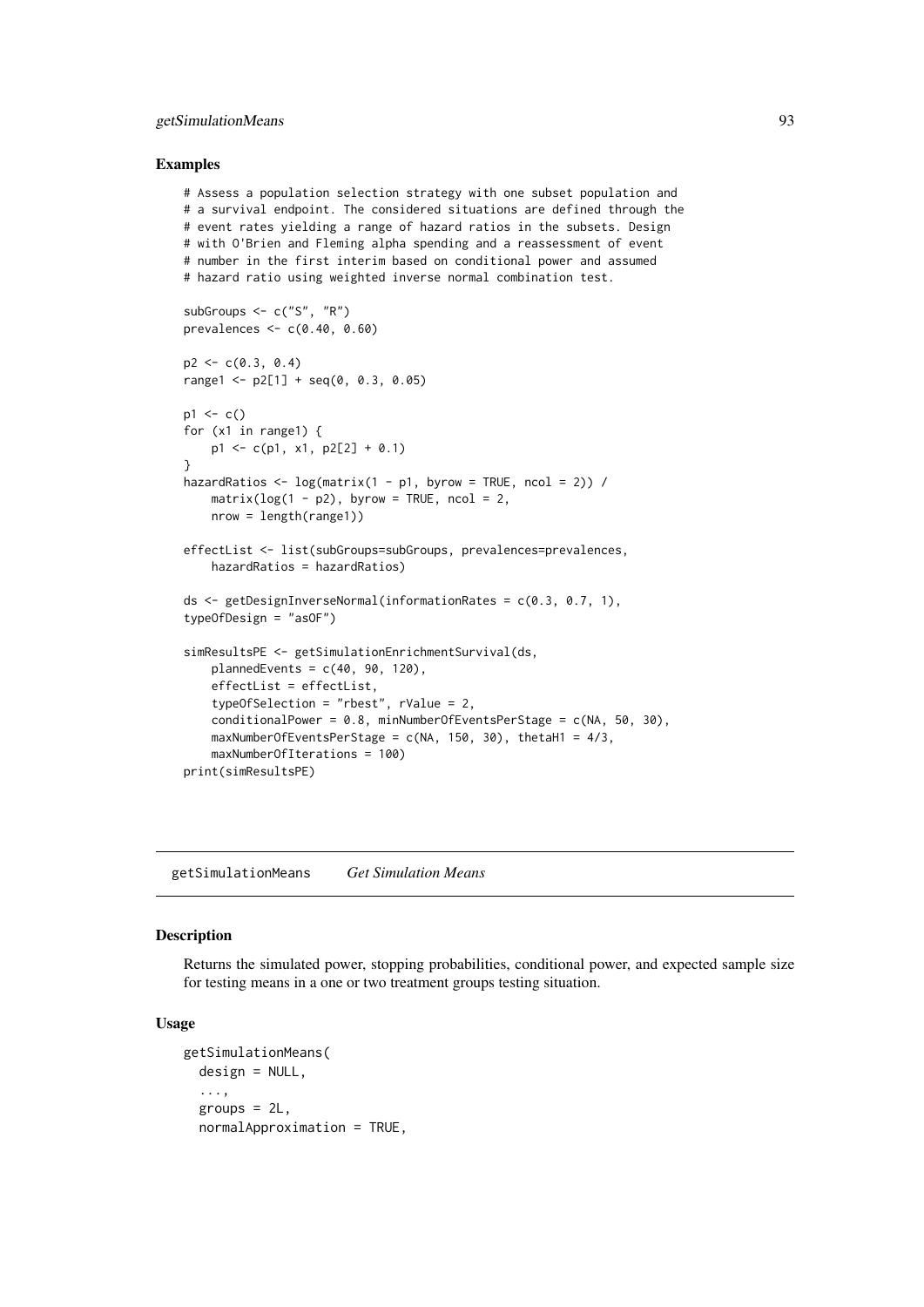```
meanRatio = FALSE,
 thetaH0 = ifelse(meanRatio, 1, 0),
 alternative = seq(0, 1, 0.2),
 stDev = 1,plannedSubjects = NA_real_,
 directionUpper = TRUE,
 allocationRatioPlanned = NA_real_,
 minNumberOfSubjectsPerStage = NA_real_,
 maxNumberOfSubjectsPerStage = NA_real_,
 conditionalPower = NA_real_,
 thetaH1 = NA\_real_,
 stDevH1 = NA\_real_maxNumberOfIterations = 1000L,
 seed = NA\_real_calcSubjectsFunction = NULL,
 showStatistics = FALSE
)
```

| design              | The trial design. If no trial design is specified, a fixed sample size design is used.<br>In this case, Type I error rate alpha, Type II error rate beta, twoSidedPower,<br>and sided can be directly entered as argument where necessary. |
|---------------------|--------------------------------------------------------------------------------------------------------------------------------------------------------------------------------------------------------------------------------------------|
| .                   | Ensures that all arguments (starting from the "") are to be named and that a<br>warning will be displayed if unknown arguments are passed.                                                                                                 |
| groups              | The number of treatment groups $(1 or 2)$ , default is 2.                                                                                                                                                                                  |
| normalApproximation |                                                                                                                                                                                                                                            |
|                     | The type of computation of the p-values. Default is TRUE, i.e., normally dis-<br>tributed test statistics are generated. If FALSE, the t test is used for calculating<br>the p-values, i.e., t distributed test statistics are generated.  |
| meanRatio           | If TRUE, the design characteristics for one-sided testing of H0: $mu1 / mu2 =$<br>thetaH0 are simulated, default is FALSE.                                                                                                                 |
| thetaH0             | The null hypothesis value, default is 0 for the normal and the binary case (test-<br>ing means and rates, respectively), it is 1 for the survival case (testing the hazard<br>ratio).                                                      |
|                     | For non-inferiority designs, the taHO is the non-inferiority bound. That is, in<br>case of (one-sided) testing of                                                                                                                          |
|                     | • <i>means</i> : a value $!= 0$ (or a value $!= 1$ for testing the mean ratio) can be<br>specified.                                                                                                                                        |
|                     | • <i>rates</i> : a value $!= 0$ (or a value $!= 1$ for testing the risk ratio pi1 / pi2) can<br>be specified.                                                                                                                              |
|                     | • survival data: a bound for testing H0: hazard ratio = thetaH0 != 1 can<br>be specified.                                                                                                                                                  |
|                     | For testing a rate in one sample, a value the talled in $(0, 1)$ has to be specified for<br>defining the null hypothesis $H0$ : $pi = \text{thetaH0}$ .                                                                                    |
| alternative         | The alternative hypothesis value for testing means under which the data is sim-<br>ulated. This can be a vector of assumed alternatives, default is $seq(0, 1, 0.2)$ .                                                                     |
| stDev               | The standard deviation under which the data is simulated, default is 1. If mean Ratio<br>= TRUE is specified, stDev defines the coefficient of variation sigma / mu2.                                                                      |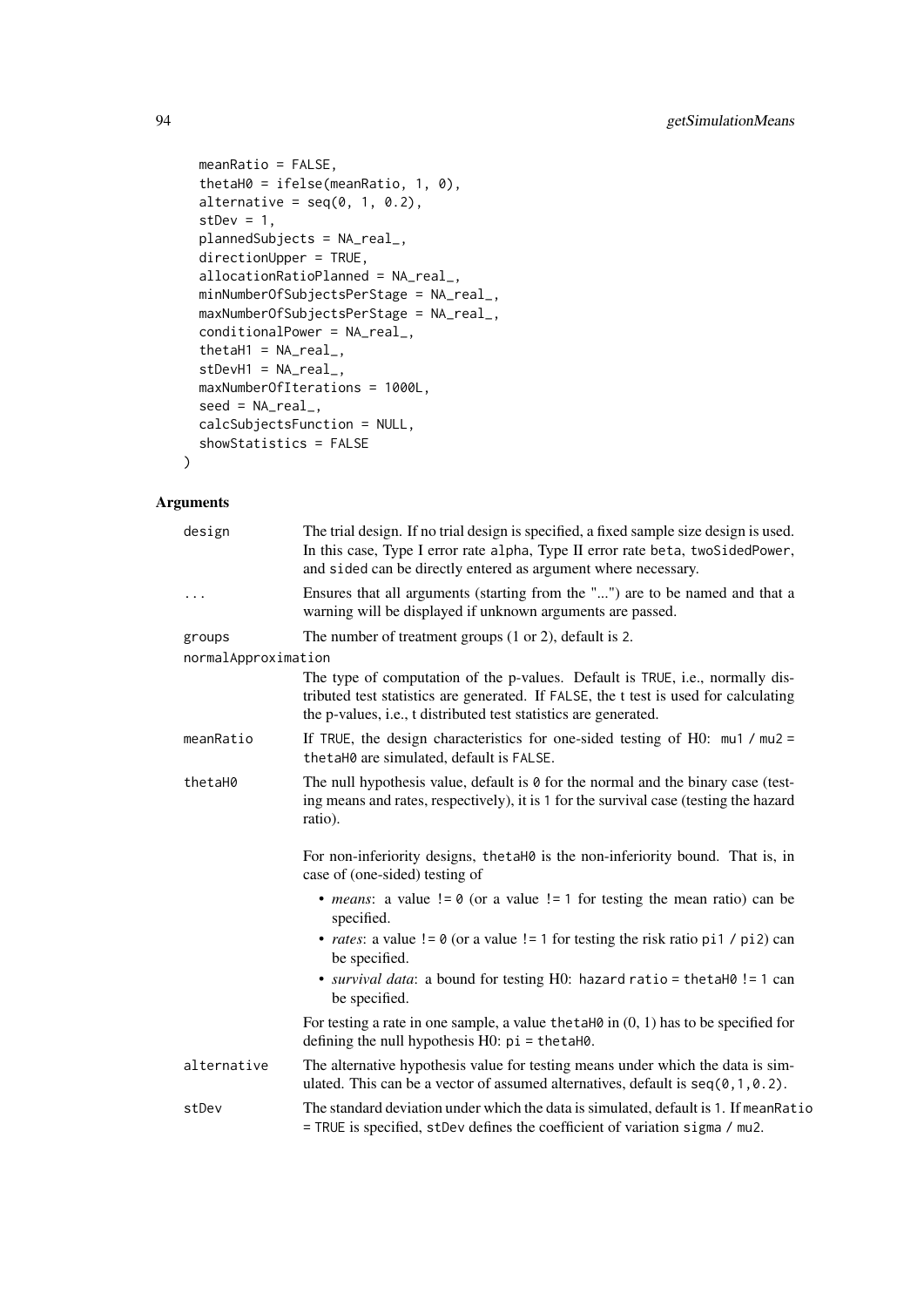| plannedSubjects |                             |                                                                                                                                                                                |
|-----------------|-----------------------------|--------------------------------------------------------------------------------------------------------------------------------------------------------------------------------|
|                 |                             | plannedSubjects is a vector of length kMax (the number of stages of the design)                                                                                                |
|                 |                             | that determines the number of cumulated (overall) subjects when the interim                                                                                                    |
|                 |                             | stages are planned. For two treatment arms, it is the number of subjects for both                                                                                              |
|                 |                             | treatment arms. For multi-arm designs, plannedSubjects refers to the number                                                                                                    |
|                 |                             | of subjects per selected active arm.                                                                                                                                           |
|                 | directionUpper              | Specifies the direction of the alternative, only applicable for one-sided testing;                                                                                             |
|                 |                             | default is TRUE which means that larger values of the test statistics yield smaller                                                                                            |
|                 |                             | p-values.                                                                                                                                                                      |
|                 | allocationRatioPlanned      |                                                                                                                                                                                |
|                 |                             | The planned allocation ratio n1 / n2 for a two treatment groups design, default                                                                                                |
|                 |                             | is 1. For multi-arm designs, it is the allocation ratio relating the active $arm(s)$ to                                                                                        |
|                 |                             | the control.                                                                                                                                                                   |
|                 | minNumberOfSubjectsPerStage |                                                                                                                                                                                |
|                 |                             | When performing a data driven sample size recalculation, the vector minNumberOfSubjectsPerStage<br>with length kMax determines the minimum number of subjects per stage (i.e., |
|                 |                             | not cumulated), the first element is not taken into account. For two treatment                                                                                                 |
|                 |                             | arms, it is the number of subjects for both treatment arms. For multi-arm designs                                                                                              |
|                 |                             | minNumberOfSubjectsPerStage refers to the minimum number of subjects per                                                                                                       |
|                 |                             | selected active arm.                                                                                                                                                           |
|                 | maxNumberOfSubjectsPerStage |                                                                                                                                                                                |
|                 |                             | When performing a data driven sample size recalculation, the vector maxNumberOfSubjectsPerStage                                                                                |
|                 |                             | with length kMax determines the maximum number of subjects per stage (i.e.,                                                                                                    |
|                 |                             | not cumulated), the first element is not taken into account. For two treatment                                                                                                 |
|                 |                             | arms, it is the number of subjects for both treatment arms. For multi-arm designs                                                                                              |
|                 |                             | maxNumberOfSubjectsPerStage refers to the maximum number of subjects per                                                                                                       |
|                 |                             | selected active arm.                                                                                                                                                           |
|                 | conditionalPower            |                                                                                                                                                                                |
|                 |                             | If conditionalPower together with minNumberOfSubjectsPerStage and maxNumberOfSubjectsPe                                                                                        |
|                 |                             | (or minNumberOfEventsPerStage and maxNumberOfEventsPerStage for sur-                                                                                                           |
|                 |                             | vival designs) is specified, a sample size recalculation based on the specified<br>conditional power is performed. It is defined as the power for the subsequent               |
|                 |                             | stage given the current data. By default, the conditional power will be calcu-                                                                                                 |
|                 |                             | lated under the observed effect size. Optionally, you can also specify thetaH1                                                                                                 |
|                 |                             | and stDevH1 (for simulating means), pi1H1 and pi2H1 (for simulating rates), or                                                                                                 |
|                 |                             | the taH1 (for simulating hazard ratios) as parameters under which it is calculated                                                                                             |
|                 |                             | and the sample size recalculation is performed.                                                                                                                                |
|                 | thetaH1                     | If specified, the value of the alternative under which the conditional power or                                                                                                |
|                 |                             | sample size recalculation calculation is performed.                                                                                                                            |
|                 | stDevH1                     | If specified, the value of the standard deviation under which the conditional                                                                                                  |
|                 |                             | power or sample size recalculation calculation is performed, default is the value                                                                                              |
|                 |                             | of stDev.                                                                                                                                                                      |
|                 | maxNumberOfIterations       |                                                                                                                                                                                |
|                 |                             | The number of simulation iterations, default is 1000.                                                                                                                          |
|                 | seed                        | The seed to reproduce the simulation, default is a random seed.                                                                                                                |
|                 | calcSubjectsFunction        |                                                                                                                                                                                |
|                 |                             | Optionally, a function can be entered that defines the way of performing the sam-                                                                                              |
|                 |                             | ple size recalculation. By default, sample size recalculation is performed with                                                                                                |
|                 |                             | conditional power with specified minNumberOfSubjectsPerStage and maxNumberOfSubjectsPerSt                                                                                      |
|                 |                             | (see details and examples).                                                                                                                                                    |
|                 |                             | showStatistics If TRUE, summary statistics of the simulated data are displayed for the print                                                                                   |
|                 |                             | command, otherwise the output is suppressed, default is FALSE.                                                                                                                 |
|                 |                             |                                                                                                                                                                                |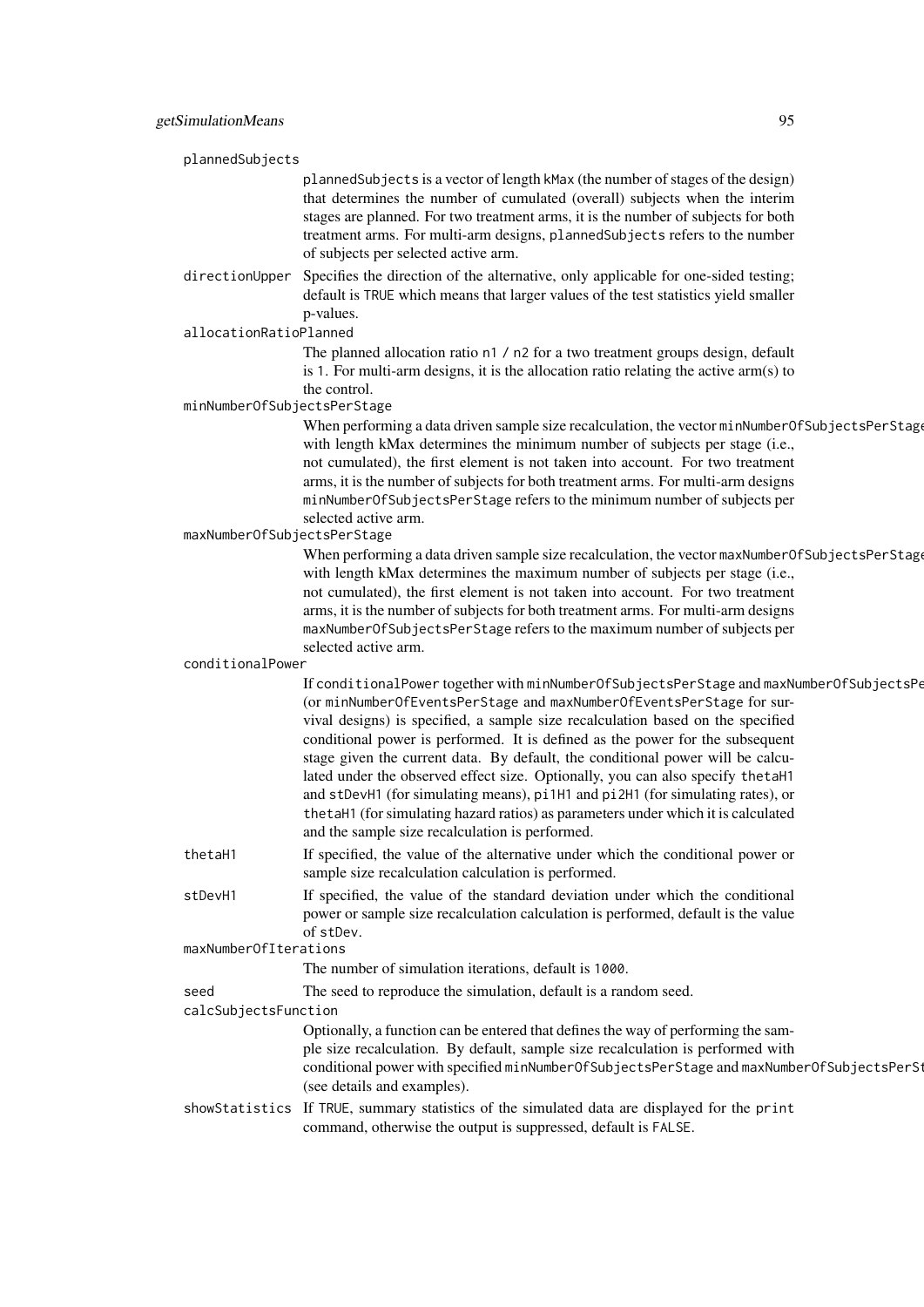At given design the function simulates the power, stopping probabilities, conditional power, and expected sample size at given number of subjects and parameter configuration. Additionally, an allocation ratio =  $n1/n2$  can be specified where n1 and n2 are the number of subjects in the two treatment groups.

The definition of thetaH1 makes only sense if kMax > 1 and if conditionalPower, minNumberOfSubjectsPerStage, and maxNumberOfSubjectsPerStage (or calcSubjectsFunction) are defined.

#### calcSubjectsFunction

This function returns the number of subjects at given conditional power and conditional critical value for specified testing situation. The function might depend on variables stage, meanRatio, thetaH0, groups, plannedSubjects, sampleSizesPerStage, directionUpper, allocationRatioPlanned, minNumberOfSubjectsPerStage, maxNumberOfSubjectsPerStage, conditionalPower, conditionalCriticalValue, thetaH1, and stDevH1. The function has to contain the three-dots argument '...' (see examples).

## Value

Returns a [SimulationResults](#page-0-0) object. The following generics (R generic functions) are available for this object:

- [names](#page-0-0) to obtain the field names,
- [print](#page-0-0) to print the object,
- [summary](#page-0-0) to display a summary of the object,
- [plot](#page-138-0) to plot the object,
- [as.data.frame](#page-0-0) to coerce the object to a [data.frame](#page-0-0),
- [as.matrix](#page-0-0) to coerce the object to a [matrix](#page-0-0).

#### Simulation Data

The summary statistics "Simulated data" contains the following parameters: median [range]; mean  $+/-sd$ 

\$show(showStatistics = FALSE) or \$setShowStatistics(FALSE) can be used to disable the output of the aggregated simulated data.

```
Example 1:
simulationResults <-getSimulationMeans(plannedSubjects = 40)
simulationResults$show(showStatistics = FALSE)
```

```
Example 2:
simulationResults <-getSimulationMeans(plannedSubjects = 40)
simulationResults$setShowStatistics(FALSE)
simulationResults
```
[getData](#page-21-0) can be used to get the aggregated simulated data from the object as [data.frame](#page-0-0). The data frame contains the following columns:

- 1. iterationNumber: The number of the simulation iteration.
- 2. stageNumber: The stage.
- 3. alternative: The alternative hypothesis value.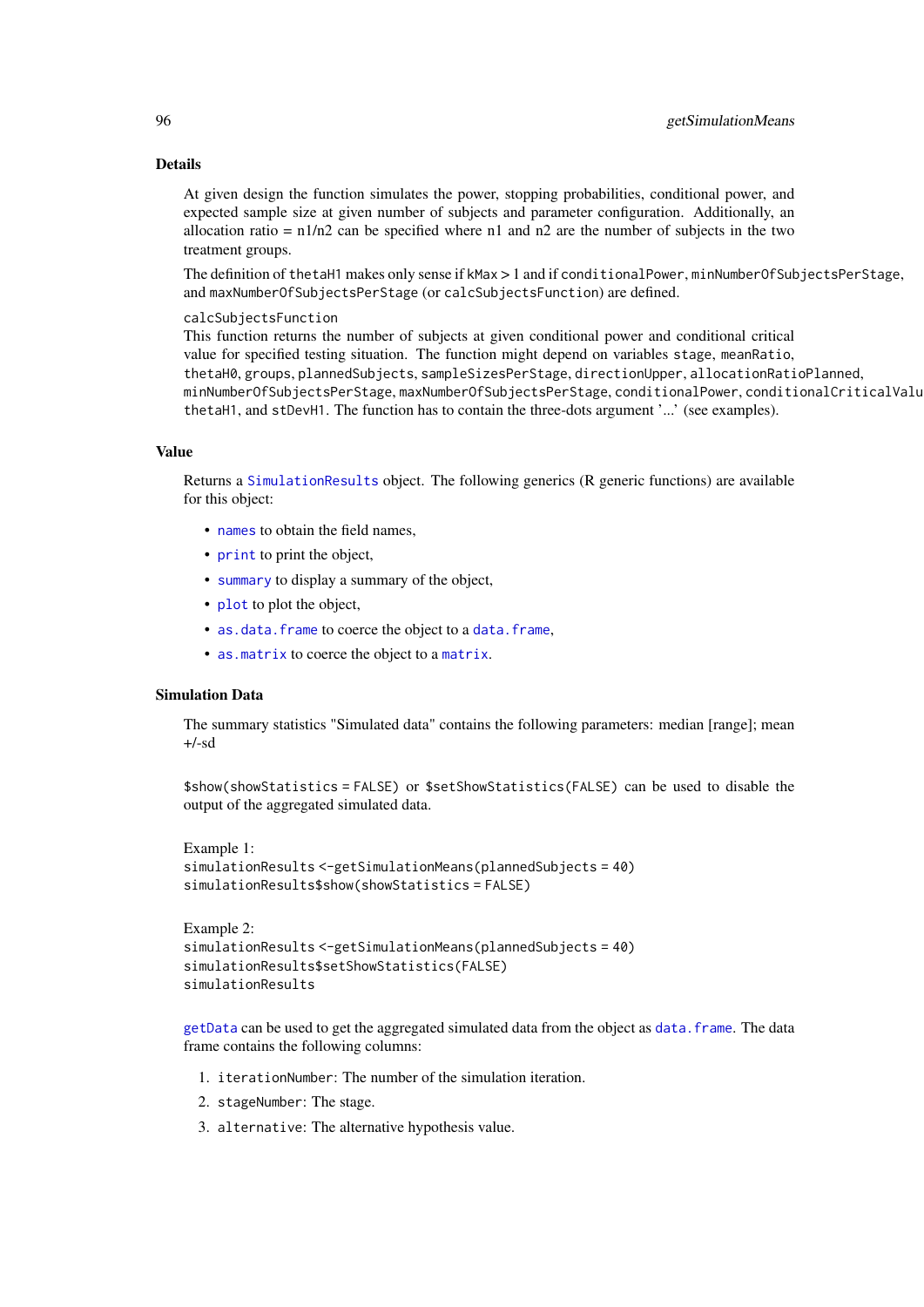- 4. numberOfSubjects: The number of subjects under consideration when the (interim) analysis takes place.
- 5. rejectPerStage: 1 if null hypothesis can be rejected, 0 otherwise.
- 6. futilityPerStage: 1 if study should be stopped for futility, 0 otherwise.
- 7. testStatistic: The test statistic that is used for the test decision, depends on which design was chosen (group sequential, inverse normal, or Fisher's combination test).
- 8. testStatisticsPerStage: The test statistic for each stage if only data from the considered stage is taken into account.
- 9. effectEstimate: Overall simulated standardized effect estimate.
- 10. trialStop: TRUE if study should be stopped for efficacy or futility or final stage, FALSE otherwise.
- 11. conditionalPowerAchieved: The conditional power for the subsequent stage of the trial for selected sample size and effect. The effect is either estimated from the data or can be user defined with thetaH1.

#### How to get help for generic functions

Click on the link of a generic in the list above to go directly to the help documentation of the rpact specific implementation of the generic. Note that you can use the R function [methods](#page-0-0) to get all the methods of a generic and to identify the object specific name of it, e.g., use methods("plot") to get all the methods for the plot generic. There you can find, e.g., plot.AnalysisResults and obtain the specific help documentation linked above by typing ?plot.AnalysisResults.

### Examples

```
# Fixed sample size design with two groups, total sample size 40,
# alternative = c(\emptyset, 0.2, 0.4, 0.8, 1), and standard deviation = 1 (the default)
getSimulationMeans(plannedSubjects = 40, maxNumberOfIterations = 10)
# Increase number of simulation iterations and compare results
# with power calculator using normal approximation
getSimulationMeans(alternative = 0:4, stDev = 5,
    plannedSubjects = 40, maxNumberOfIterations = 1000)
getPowerMeans(alternative = 0:4, stDev = 5,
    maxNumberOfSubjects = 40, normalApproximation = TRUE)
# Do the same for a three-stage O'Brien&Fleming inverse
# normal group sequential design with non-binding futility stops
designIN <- getDesignInverseNormal(typeOfDesign = "OF", futilityBounds = c(0, 0))
x \leq getSimulationMeans(designIN, alternative = c(0:4), stDev = 5,
    plannedSubjects = c(20, 40, 60), maxNumberOfIterations = 1000)
getPowerMeans(designIN, alternative = 0:4, stDev = 5,
    maxNumberOfSubjects = 60, normalApproximation = TRUE)
# Assess power and average sample size if a sample size increase is foreseen
# at conditional power 80% for each subsequent stage based on observed overall
# effect and specified minNumberOfSubjectsPerStage and
# maxNumberOfSubjectsPerStage
getSimulationMeans(designIN, alternative = 0:4, stDev = 5,
    plannedSubjects = c(20, 40, 60),
    minNumberOfSubjectsPerStage = c(NA, 20, 20),
    maxNumberOfSubjectsPerStage = c(NA, 80, 80),
    conditionalPower = 0.8,
```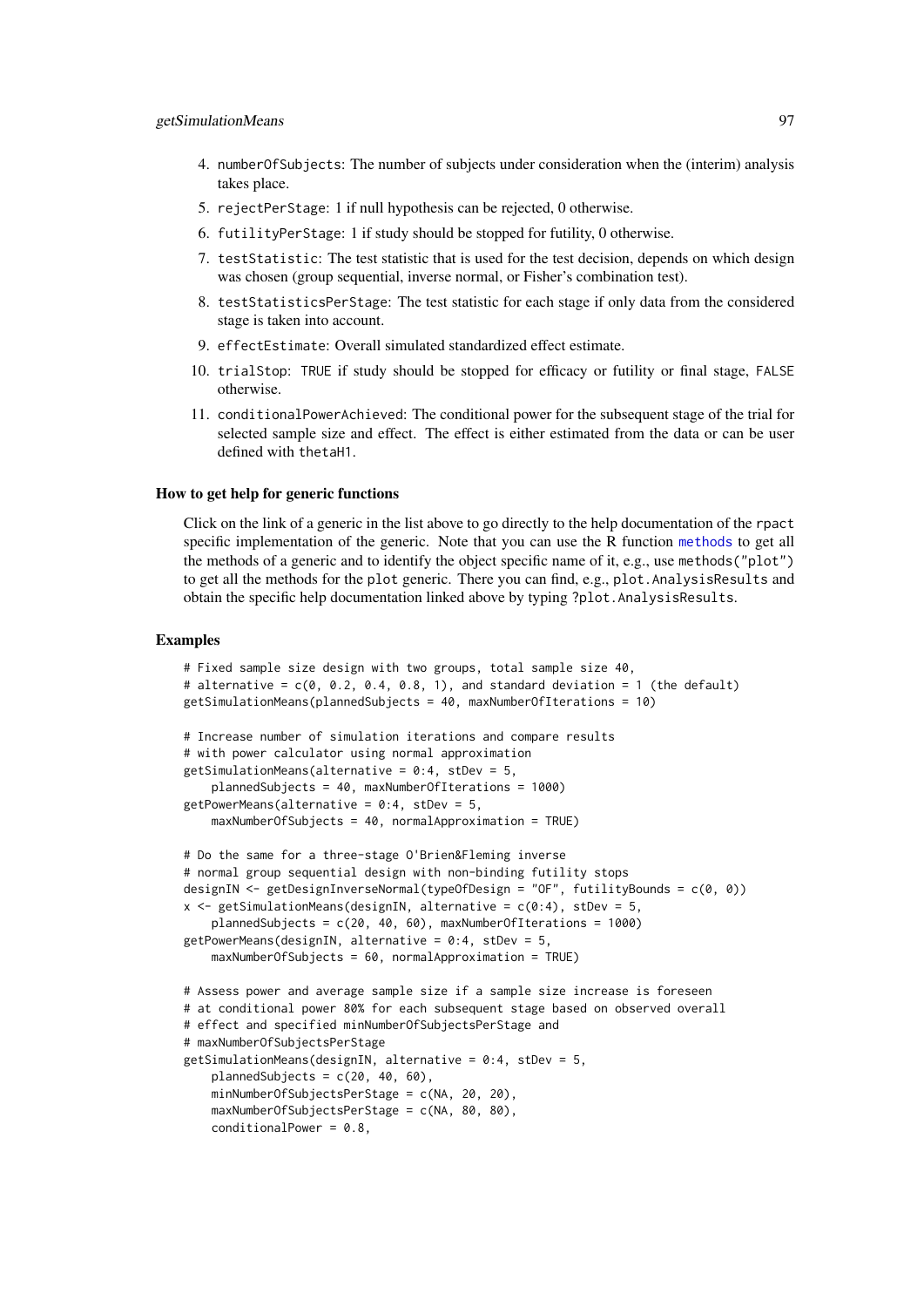```
maxNumberOfIterations = 50)
# Do the same under the assumption that a sample size increase only takes
# place at the first interim. The sample size for the third stage is set equal
# to the second stage sample size.
mySampleSizeCalculationFunction <- function(..., stage,
        minNumberOfSubjectsPerStage,
        maxNumberOfSubjectsPerStage,
        sampleSizesPerStage,
        conditionalPower,
        conditionalCriticalValue,
        thetaH1) {
    if (stage == 2) {
        stageSubjects <- 4 * (max(0, conditionalCriticalValue +
            stats::qnorm(conditionalPower)))^2 / (max(1e-12, thetaH1))^2
        stageSubjects <- min(max(minNumberOfSubjectsPerStage[stage],
            stageSubjects), maxNumberOfSubjectsPerStage[stage])
    } else {
        stageSubjects <- sampleSizesPerStage[stage - 1]
    }
    return(stageSubjects)
}
getSimulationMeans(designIN, alternative = 2:4, stDev = 5,
    plannedSubjects = c(20, 40, 60),
    minNumberOfSubjectsPerStage = c(NA, 20, 20),
    maxNumberOfSubjectsPerStage = c(NA, 160, 160),
    conditionalPower = 0.8,
    calcSubjectsFunction = mySampleSizeCalculationFunction,
    maxNumberOfIterations = 50)
```
#### getSimulationMultiArmMeans

*Get Simulation Multi-Arm Means*

# Description

Returns the simulated power, stopping and selection probabilities, conditional power, and expected sample size for testing means in a multi-arm treatment groups testing situation.

```
getSimulationMultiArmMeans(
  design = NULL,
  ...,
  activeArms = 3L,
  effectMatrix = NULL,
  typeOfShape = c("linear", "sigmoidEmax", "userDefined"),
  muMaxVector = seq(0, 1, 0.2),
  gED50 = NA\_real_slope = 1,
 intersectionTest = c("Dunnett", "Bonferroni", "Simes", "Sidak", "Hierarchical"),
  stDev = 1,
```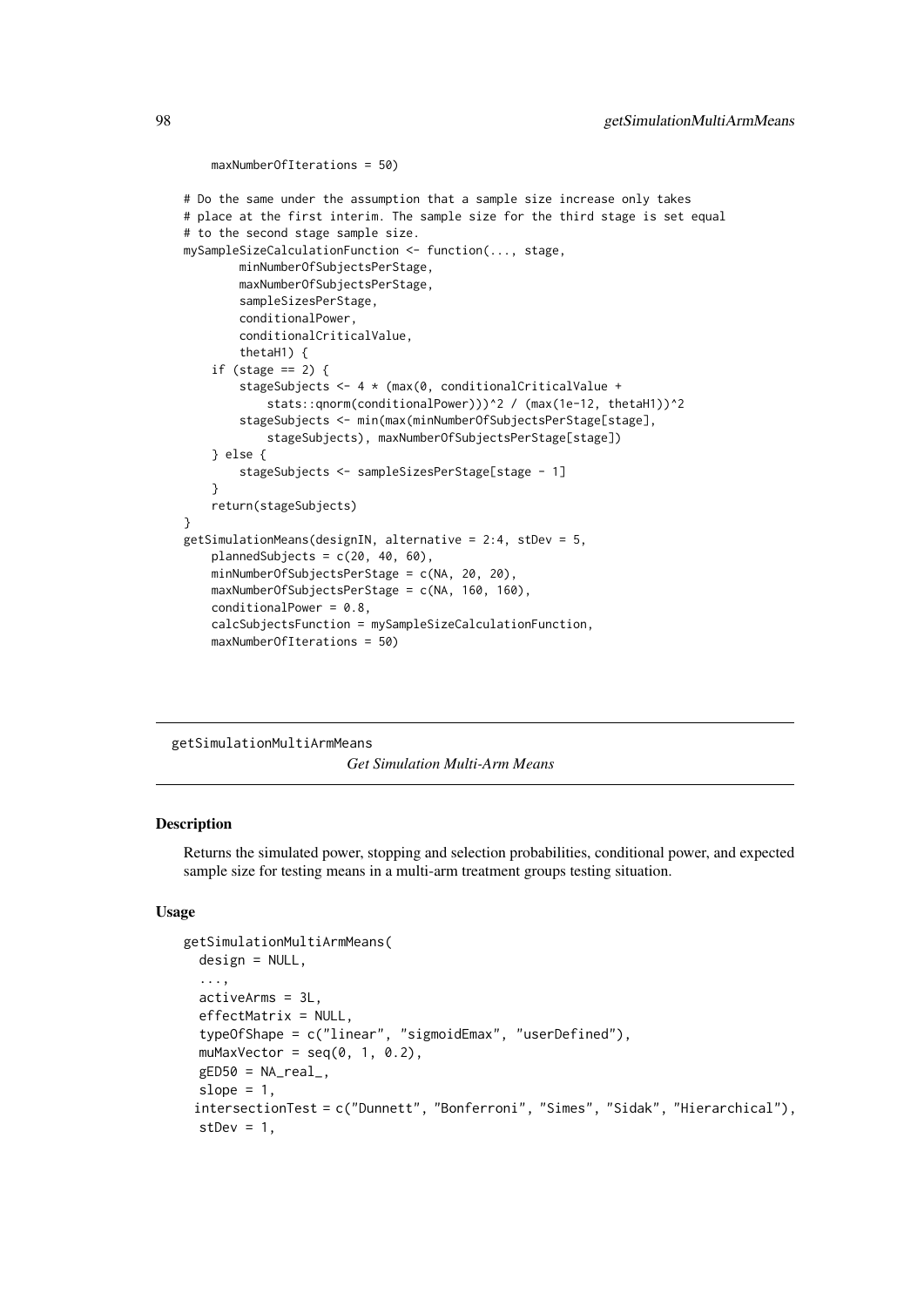```
adaptations = NA,
typeOfSelection = c("best", "rBest", "epsilon", "all", "userDefined"),
effectMeasure = c("effectEstimate", "testStatistic"),
successCriterion = c("all", "atLeastOne"),
epsilonValue = NA_real_,
rValue = NA_real_,
threshold = -Inf,plannedSubjects = NA_integer_,
allocationRatioPlanned = NA_real_,
minNumberOfSubjectsPerStage = NA_real_,
maxNumberOfSubjectsPerStage = NA_real_,
conditionalPower = NA_real_,
thetaH1 = NA_{real_1},
stDevH1 = NA\_real_maxNumberOfIterations = 1000L,
seed = NA\_real_calcSubjectsFunction = NULL,
selectArmsFunction = NULL,
showStatistics = FALSE
```

```
)
```

| design           | The trial design. If no trial design is specified, a fixed sample size design is used.<br>In this case, Type I error rate alpha, Type II error rate beta, twoSidedPower,<br>and sided can be directly entered as argument where necessary.                                                                                                                                                                                                                                               |
|------------------|------------------------------------------------------------------------------------------------------------------------------------------------------------------------------------------------------------------------------------------------------------------------------------------------------------------------------------------------------------------------------------------------------------------------------------------------------------------------------------------|
| .                | Ensures that all arguments (starting from the "") are to be named and that a<br>warning will be displayed if unknown arguments are passed.                                                                                                                                                                                                                                                                                                                                               |
| activeArms       | The number of active treatment arms to be compared with control, default is 3.                                                                                                                                                                                                                                                                                                                                                                                                           |
| effectMatrix     | Matrix of effect sizes with activeArms columns and number of rows reflecting<br>the different situations to consider.                                                                                                                                                                                                                                                                                                                                                                    |
| type0fShape      | The shape of the dose-response relationship over the treatment groups. This can<br>be either "linear", "sigmoidEmax", or "userDefined". If "sigmoidEmax"<br>is selected, "gED50" and "slope" has to be entered to specify the ED50 and<br>the slope of the sigmoid Emax model. For "linear" and "sigmoidEmax",<br>"muMaxVector" specifies the range of effect sizes for the treatment group with<br>highest response. If "userDefined" is selected, "effectMatrix" has to be<br>entered. |
| muMaxVector      | Range of effect sizes for the treatment group with highest response for "linear"<br>and "sigmoidEmax" model, default is $seq(0, 1, 0.2)$ .                                                                                                                                                                                                                                                                                                                                               |
| gED50            | If typeOfShape = "sigmoidEmax" is selected, "gED50" has to be entered to<br>specify the ED50 of the sigmoid Emax model.                                                                                                                                                                                                                                                                                                                                                                  |
| slope            | If typeOfShape = "sigmoidEmax" is selected, "slope" can be entered to spec-<br>ify the slope of the sigmoid Emax model, default is 1.                                                                                                                                                                                                                                                                                                                                                    |
| intersectionTest |                                                                                                                                                                                                                                                                                                                                                                                                                                                                                          |
|                  | Defines the multiple test for the intersection hypotheses in the closed system<br>of hypotheses. Five options are available in multi-arm designs: "Dunnett",<br>"Bonferroni", "Simes", "Sidak", and "Hierarchical", default is "Dunnett".                                                                                                                                                                                                                                                |
| stDev            | The standard deviation under which the data is simulated, default is 1. If mean Ratio<br>= TRUE is specified, stDev defines the coefficient of variation sigma / mu2.                                                                                                                                                                                                                                                                                                                    |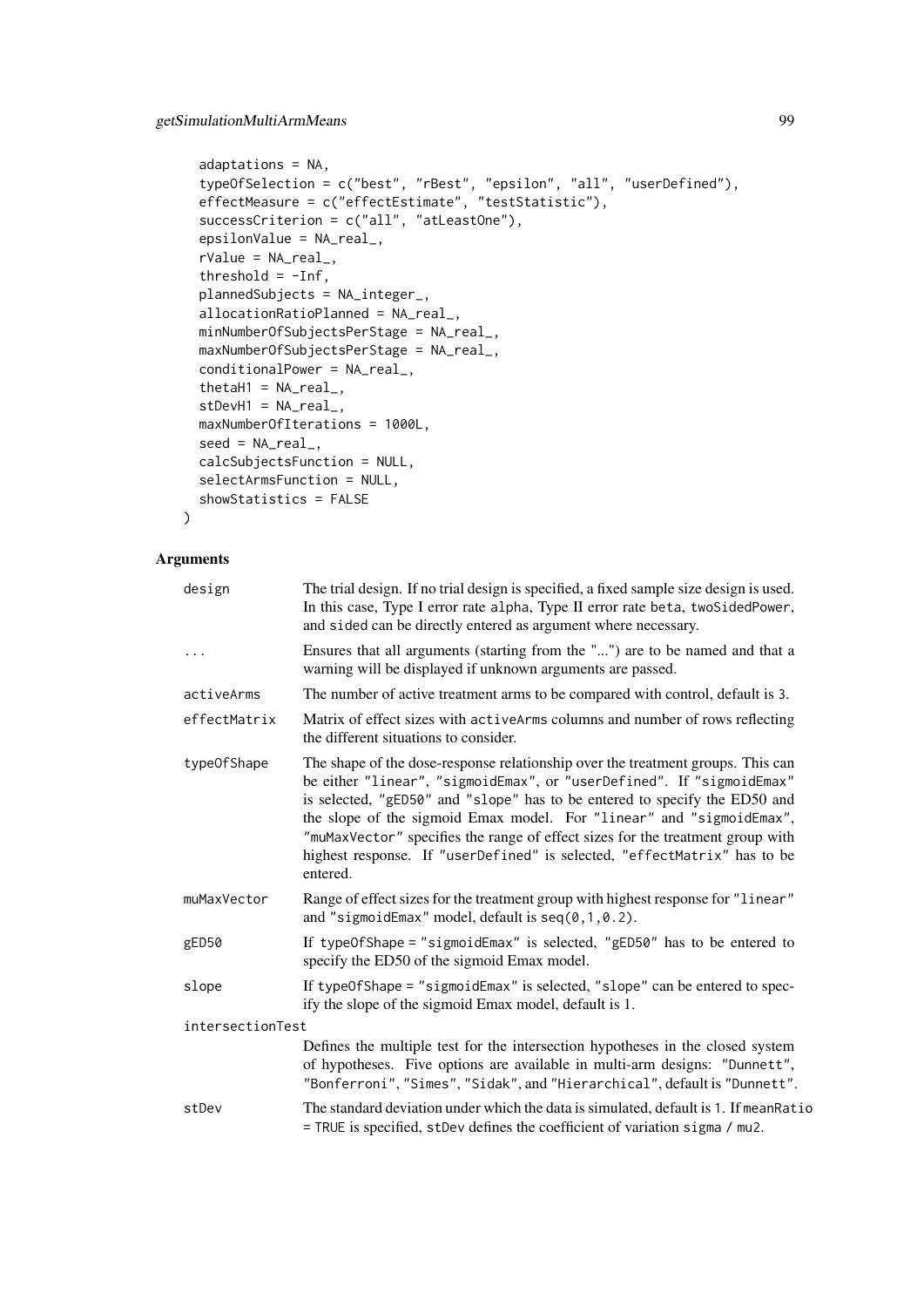| adaptations                 | A vector of length kMax -1 indicating whether or not an adaptation takes place<br>at interim k, default is rep(TRUE, kMax -1).                                                                                                                                                                                                                                                                                                                                                                                                                                  |  |  |
|-----------------------------|-----------------------------------------------------------------------------------------------------------------------------------------------------------------------------------------------------------------------------------------------------------------------------------------------------------------------------------------------------------------------------------------------------------------------------------------------------------------------------------------------------------------------------------------------------------------|--|--|
| typeOfSelection             |                                                                                                                                                                                                                                                                                                                                                                                                                                                                                                                                                                 |  |  |
|                             | The way the treatment arms or populations are selected at interim. Five options<br>are available: "best", "rbest", "epsilon", "all", and "userDefined", de-<br>fault is "best".<br>For "rbest" (select the rValue best treatment arms/populations), the parame-<br>ter rValue has to be specified, for "epsilon" (select treatment arm/population<br>not worse than epsilon compared to the best), the parameter epsilonValue<br>has to be specified. If "userDefined" is selected, "selectArmsFunction" or<br>"selectPopulationsFunction" has to be specified. |  |  |
| effectMeasure               | Criterion for treatment arm/population selection, either based on test statistic<br>("testStatistic") or effect estimate (difference for means and rates or ratio<br>for survival) ("effectEstimate"), default is "effectEstimate".                                                                                                                                                                                                                                                                                                                             |  |  |
| successCriterion            |                                                                                                                                                                                                                                                                                                                                                                                                                                                                                                                                                                 |  |  |
|                             | Defines when the study is stopped for efficacy at interim. Two options are avail-<br>able: "all" stops the trial if the efficacy criterion is fulfilled for all selected<br>treatment arms/populations, "atLeastOne" stops if at least one of the selected<br>treatment arms/populations is shown to be superior to control at interim, default<br>is "all".                                                                                                                                                                                                    |  |  |
| epsilonValue                | For typeOfSelection = "epsilon" (select treatment arm / population not worse<br>than epsilon compared to the best), the parameter epsilon Value has to be spec-<br>ified.                                                                                                                                                                                                                                                                                                                                                                                       |  |  |
| rValue                      | For typeOfSelection = "rbest" (select the rValue best treatment arms / pop-<br>ulations), the parameter rValue has to be specified.                                                                                                                                                                                                                                                                                                                                                                                                                             |  |  |
| threshold                   | Selection criterion: treatment arm / population is selected only if effectMeasure<br>exceeds threshold, default is -Inf. threshold can also be a vector of length<br>activeArms referring to a separate threshold condition over the treatment arms.                                                                                                                                                                                                                                                                                                            |  |  |
| plannedSubjects             |                                                                                                                                                                                                                                                                                                                                                                                                                                                                                                                                                                 |  |  |
|                             | plannedSubjects is a vector of length kMax (the number of stages of the design)<br>that determines the number of cumulated (overall) subjects when the interim<br>stages are planned. For two treatment arms, it is the number of subjects for both<br>treatment arms. For multi-arm designs, plannedSubjects refers to the number<br>of subjects per selected active arm.                                                                                                                                                                                      |  |  |
| allocationRatioPlanned      |                                                                                                                                                                                                                                                                                                                                                                                                                                                                                                                                                                 |  |  |
|                             | The planned allocation ratio n1 / n2 for a two treatment groups design, default<br>is 1. For multi-arm designs, it is the allocation ratio relating the active $arm(s)$ to<br>the control.                                                                                                                                                                                                                                                                                                                                                                      |  |  |
| minNumberOfSubjectsPerStage |                                                                                                                                                                                                                                                                                                                                                                                                                                                                                                                                                                 |  |  |
| maxNumberOfSubjectsPerStage | When performing a data driven sample size recalculation, the vector minNumberOfSubjectsPerStage<br>with length kMax determines the minimum number of subjects per stage (i.e.,<br>not cumulated), the first element is not taken into account. For two treatment<br>arms, it is the number of subjects for both treatment arms. For multi-arm designs<br>minNumberOfSubjectsPerStage refers to the minimum number of subjects per<br>selected active arm.                                                                                                       |  |  |
|                             | When performing a data driven sample size recalculation, the vector maxNumberOfSubjectsPerStage<br>with length kMax determines the maximum number of subjects per stage (i.e.,<br>not cumulated), the first element is not taken into account. For two treatment<br>arms, it is the number of subjects for both treatment arms. For multi-arm designs                                                                                                                                                                                                           |  |  |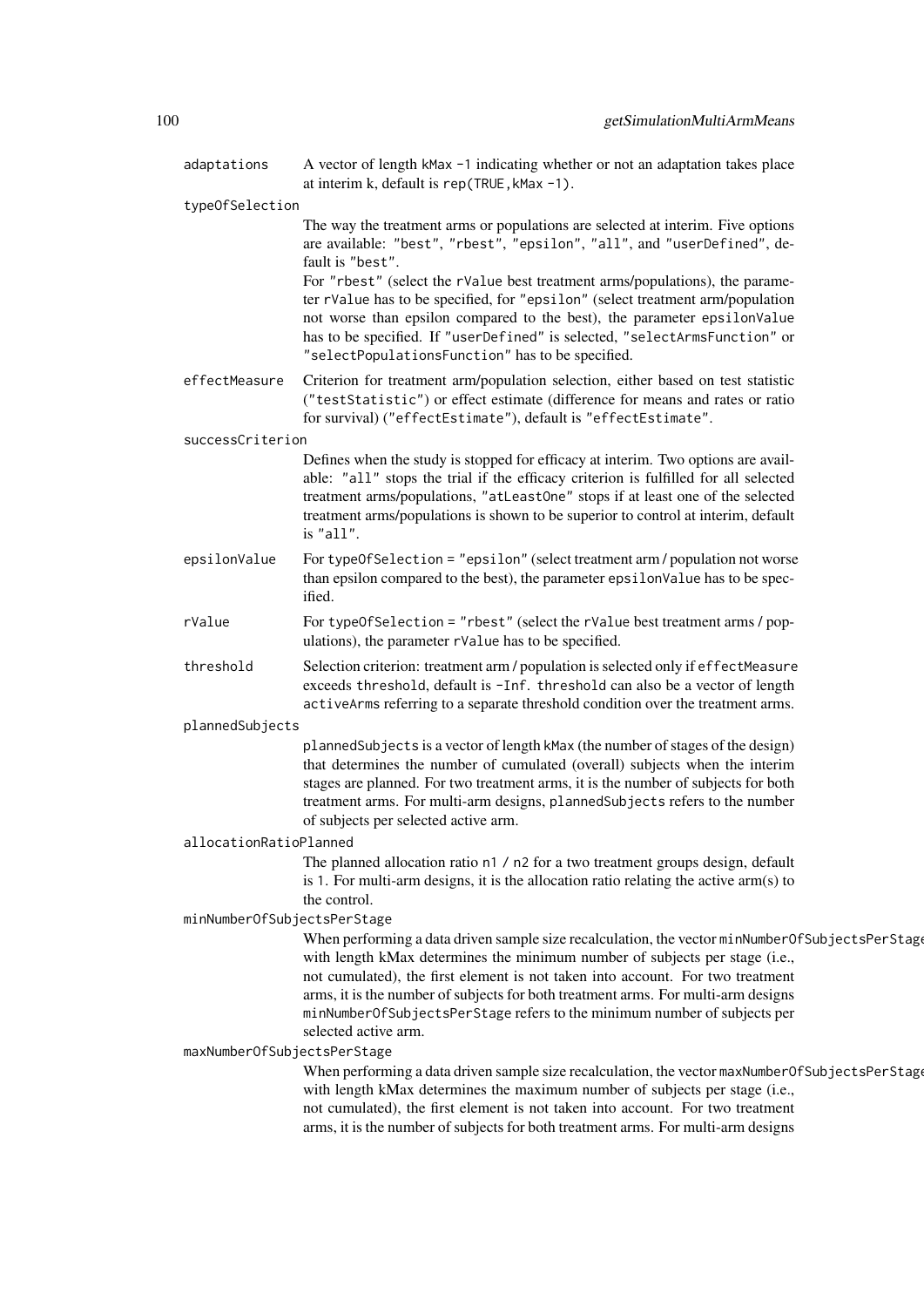|                    |                       | maxNumberOfSubjectsPerStage refers to the maximum number of subjects per                                                                                                                                                                                                                                                                                                                                                                                                                                                                                                                                                                                                                                                            |
|--------------------|-----------------------|-------------------------------------------------------------------------------------------------------------------------------------------------------------------------------------------------------------------------------------------------------------------------------------------------------------------------------------------------------------------------------------------------------------------------------------------------------------------------------------------------------------------------------------------------------------------------------------------------------------------------------------------------------------------------------------------------------------------------------------|
|                    | conditionalPower      | selected active arm.                                                                                                                                                                                                                                                                                                                                                                                                                                                                                                                                                                                                                                                                                                                |
|                    |                       | If conditionalPower together with minNumberOfSubjectsPerStage and maxNumberOfSubjectsPe<br>(or minNumberOfEventsPerStage and maxNumberOfEventsPerStage for sur-<br>vival designs) is specified, a sample size recalculation based on the specified<br>conditional power is performed. It is defined as the power for the subsequent<br>stage given the current data. By default, the conditional power will be calcu-<br>lated under the observed effect size. Optionally, you can also specify the taH1<br>and stDevH1 (for simulating means), pi1H1 and pi2H1 (for simulating rates), or<br>the taH1 (for simulating hazard ratios) as parameters under which it is calculated<br>and the sample size recalculation is performed. |
|                    | thetaH1               | If specified, the value of the alternative under which the conditional power or<br>sample size recalculation calculation is performed.                                                                                                                                                                                                                                                                                                                                                                                                                                                                                                                                                                                              |
|                    | stDevH1               | If specified, the value of the standard deviation under which the conditional<br>power or sample size recalculation calculation is performed, default is the value<br>of stDev.                                                                                                                                                                                                                                                                                                                                                                                                                                                                                                                                                     |
|                    | maxNumberOfIterations |                                                                                                                                                                                                                                                                                                                                                                                                                                                                                                                                                                                                                                                                                                                                     |
|                    |                       | The number of simulation iterations, default is 1000.                                                                                                                                                                                                                                                                                                                                                                                                                                                                                                                                                                                                                                                                               |
|                    | seed                  | The seed to reproduce the simulation, default is a random seed.                                                                                                                                                                                                                                                                                                                                                                                                                                                                                                                                                                                                                                                                     |
|                    | calcSubjectsFunction  |                                                                                                                                                                                                                                                                                                                                                                                                                                                                                                                                                                                                                                                                                                                                     |
|                    |                       | Optionally, a function can be entered that defines the way of performing the sam-<br>ple size recalculation. By default, sample size recalculation is performed with<br>conditional power with specified minNumberOfSubjectsPerStage and maxNumberOfSubjectsPerSt<br>(see details and examples).                                                                                                                                                                                                                                                                                                                                                                                                                                    |
| selectArmsFunction |                       |                                                                                                                                                                                                                                                                                                                                                                                                                                                                                                                                                                                                                                                                                                                                     |
|                    |                       | Optionally, a function can be entered that defines the way of how treatment arms<br>are selected. This function is allowed to depend on effectVector with length<br>activeArms and stage (see examples).                                                                                                                                                                                                                                                                                                                                                                                                                                                                                                                            |
|                    |                       | showStatistics If TRUE, summary statistics of the simulated data are displayed for the print<br>command, otherwise the output is suppressed, default is FALSE.                                                                                                                                                                                                                                                                                                                                                                                                                                                                                                                                                                      |
|                    |                       |                                                                                                                                                                                                                                                                                                                                                                                                                                                                                                                                                                                                                                                                                                                                     |

At given design the function simulates the power, stopping probabilities, selection probabilities, and expected sample size at given number of subjects, parameter configuration, and treatment arm selection rule in the multi-arm situation. An allocation ratio can be specified referring to the ratio of number of subjects in the active treatment groups as compared to the control group.

The definition of thetaH1 and/or stDevH1 makes only sense if kMax > 1 and if conditionalPower, minNumberOfSubjectsPerStage, and maxNumberOfSubjectsPerStage (or calcSubjectsFunction) are defined.

### calcSubjectsFunction

This function returns the number of subjects at given conditional power and conditional critical value for specified testing situation. The function might depend on the variables stage, selectedArms, plannedSubjects, allocationRatioPlanned, minNumberOfSubjectsPerStage, maxNumberOfSubjectsPerStage, conditionalPower, conditionalCriticalValue, overallEffects, and stDevH1. The function has to contain the three-dots argument '...' (see examples).

### Value

Returns a [SimulationResults](#page-0-0) object. The following generics (R generic functions) are available for this object: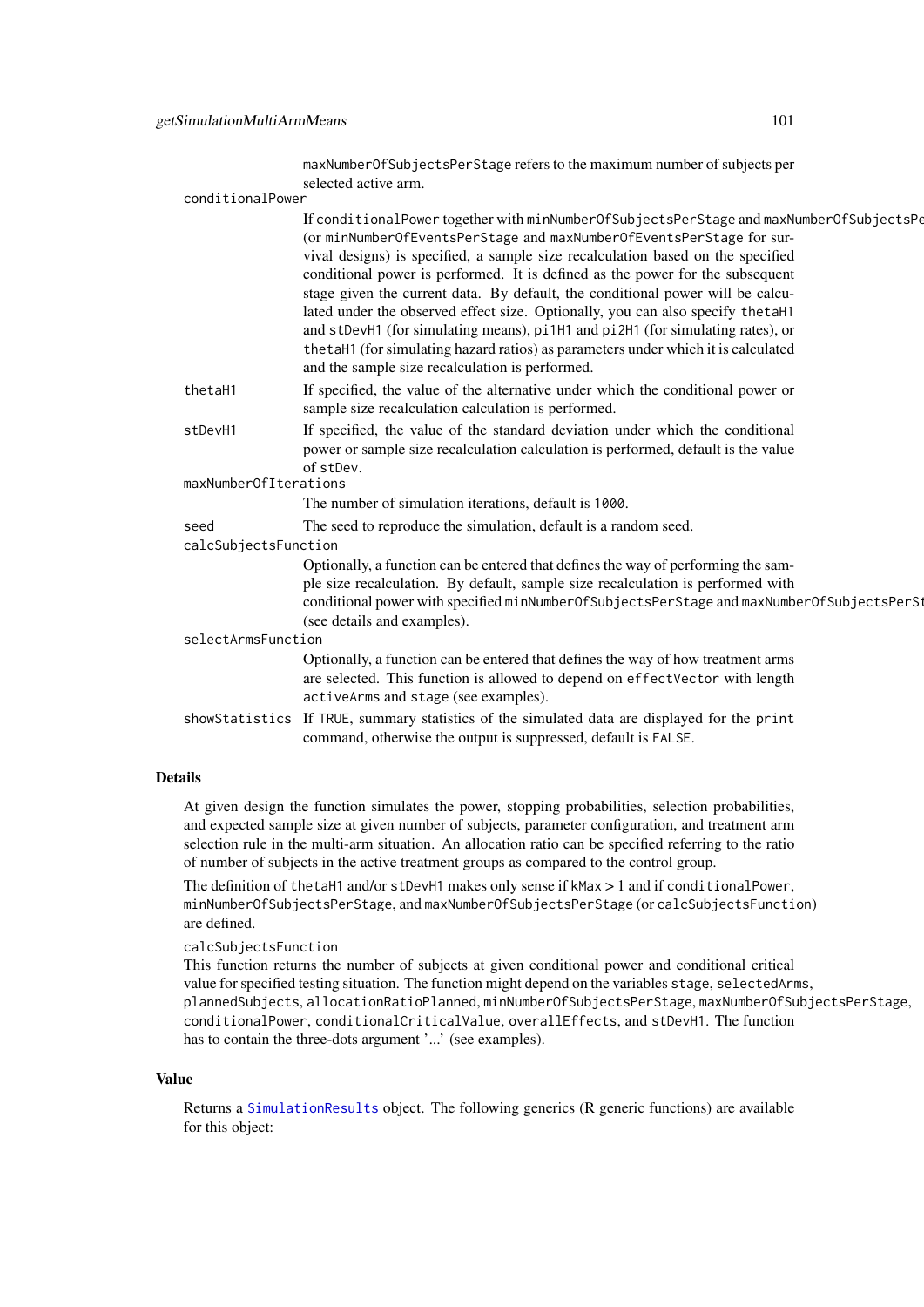- [names](#page-0-0) to obtain the field names,
- [print](#page-0-0) to print the object,
- [summary](#page-0-0) to display a summary of the object,
- [plot](#page-138-0) to plot the object,
- [as.data.frame](#page-0-0) to coerce the object to a [data.frame](#page-0-0),
- [as.matrix](#page-0-0) to coerce the object to a [matrix](#page-0-0).

#### How to get help for generic functions

Click on the link of a generic in the list above to go directly to the help documentation of the rpact specific implementation of the generic. Note that you can use the R function [methods](#page-0-0) to get all the methods of a generic and to identify the object specific name of it, e.g., use methods("plot") to get all the methods for the plot generic. There you can find, e.g., plot. AnalysisResults and obtain the specific help documentation linked above by typing ?plot.AnalysisResults.

### Examples

```
# Assess a treatment-arm selection strategy with three active arms,
# if the better of the arms is selected for the second stage, and
# compare it with the no-selection case.
# Assume a linear dose-response relationship
maxNumberOfIterations <- 100
designIN <- getDesignInverseNormal(typeOfDesign = "OF", kMax = 2)
sim <- getSimulationMultiArmMeans(design = designIN,
    activeArms = 3, typeOfShape = "linear",
    muMaxVector = seq(0, 0.8, 0.2),
    intersectionTest = "Simes",
    typeOfSelection = "best",
    plannedSubjects = c(30,60),
    maxNumberOfIterations = maxNumberOfIterations)
sim0 <- getSimulationMultiArmMeans(design = designIN,
    activeArms = 3, typeOfShape = "linear",
    muMaxVector = seq(0, 0.8, 0.2),
    intersectionTest = "Simes",
    typeOfSelection = "all",
    plannedSubjects = c(30,60),
    maxNumberOfIterations = maxNumberOfIterations)
sim$rejectAtLeastOne
sim$expectedNumberOfSubjects
sim0$rejectAtLeastOne
sim0$expectedNumberOfSubjects
# Compare the power of the conditional Dunnett test with the power of the
# combination test using Dunnett's intersection tests if no treatment arm
# selection takes place. Asseume a linear dose-response relationship.
maxNumberOfIterations <- 100
designIN <- getDesignInverseNormal(typeOfDesign = "asUser",
    userAlphaSpending = c(\theta, \theta.025)designCD <- getDesignConditionalDunnett(secondStageConditioning = TRUE)
index <-1for (design in c(designIN, designCD)) {
```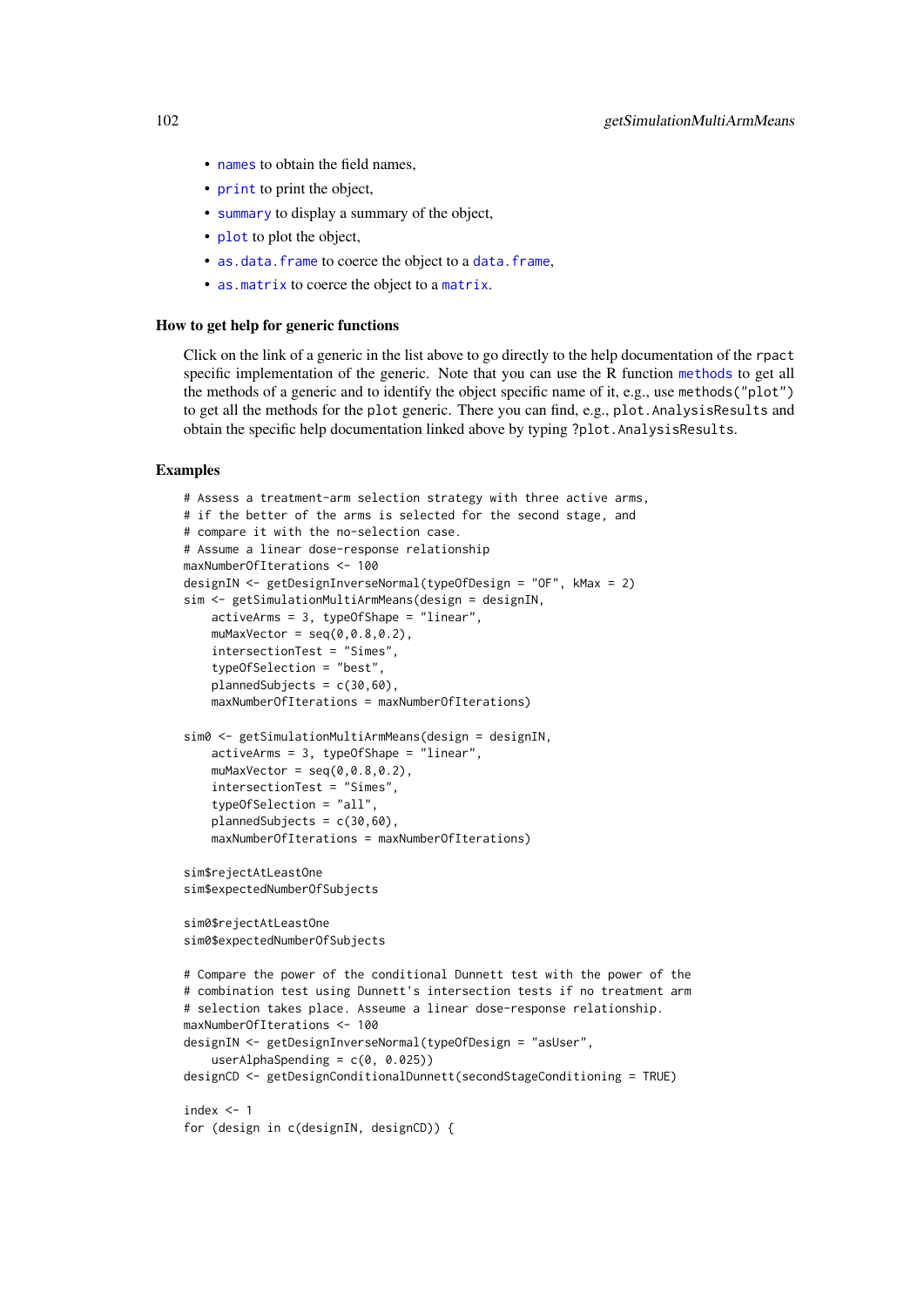```
results <- getSimulationMultiArmMeans(design, activeArms = 3,
        muMaxVector = seq(0, 1, 0.2), typeOfShape = "linear",
        plannedSubjects = cumsum(rep(20, 2)),
        intersectionTest = "Dunnett",
        typeOfSelection = "all", maxNumberOfIterations = maxNumberOfIterations)
    if (index == 1) {
        drift <- results$effectMatrix[nrow(results$effectMatrix), ]
        plot(drift, results$rejectAtLeastOne, type = "l", lty = 1,
            1wd = 3, col = "black", ylab = "Power")} else {
        lines(drift,results$rejectAtLeastOne, type = "l",
            lty = index, lwd = 3, col = "red")}
    index < - index + 1}
legend("topleft", legend=c("Combination Dunnett", "Conditional Dunnett"),
    col = c("black", "red"), \; lty = (1:2), \; cex = 0.8)# Assess the design characteristics of a user defined selection
# strategy in a two-stage design using the inverse normal method
# with constant bounds. Stopping for futility due to
# de-selection of all treatment arms.
designIN <- getDesignInverseNormal(typeOfDesign = "P", kMax = 2)
mySelection <- function(effectVector) {
    selectedArms \leq (effectVector \geq c(0, 0.1, 0.3))
    return(selectedArms)
}
results <- getSimulationMultiArmMeans(designIN, activeArms = 3,
    muMaxVector = seq(0, 1, 0.2),
    typeOfShape = "linear",
    plannedSubjects = c(30,60),
    intersectionTest = "Dunnett",
    typeOfSelection = "userDefined",
    selectArmsFunction = mySelection,
    maxNumberOfIterations = 100)
options(rpact.summary.output.size = "medium")
summary(results)
if (require(ggplot2)) plot(results, type = c(5,3,9), grid = 4)
```
getSimulationMultiArmRates *Get Simulation Multi-Arm Rates*

# Description

Returns the simulated power, stopping and selection probabilities, conditional power, and expected sample size for testing rates in a multi-arm treatment groups testing situation.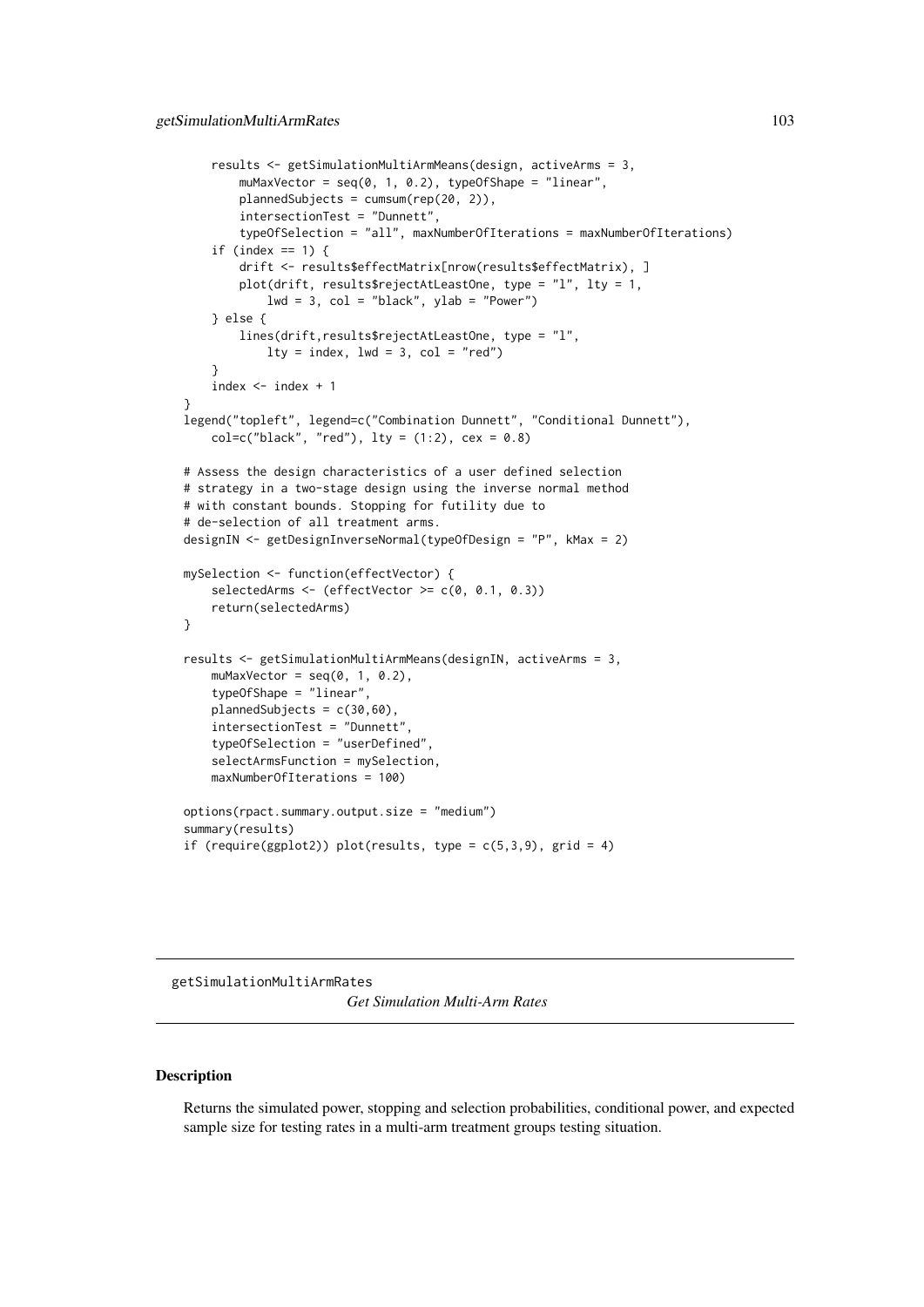### Usage

```
getSimulationMultiArmRates(
 design = NULL,
  ...,
 activeArms = 3L,
 effectMatrix = NULL,
  typeOfShape = c("linear", "sigmoidEmax", "userDefined"),
 piMaxVector = seq(0.2, 0.5, 0.1),
 picontrol = 0.2,
 gED50 = NA\_real_slope = 1,
 intersectionTest = c("Dunnett", "Bonferroni", "Simes", "Sidak", "Hierarchical"),
 directionUpper = TRUE,
 adaptations = NA,
 typeOfSelection = c("best", "rBest", "epsilon", "all", "userDefined"),
 effectMeasure = c("effectEstimate", "testStatistic"),
 successCriterion = c("all", "atLeastOne"),
 epsilonValue = NA_real_,
 rValue = NA_real_,
 threshold = -Inf,
 plannedSubjects = NA_real_,
 allocationRatioPlanned = NA_real_,
 minNumberOfSubjectsPerStage = NA_real_,
 maxNumberOfSubjectsPerStage = NA_real_,
 conditionalPower = NA_real_,
 piH1 = NA\_real_piControlH1 = NA_real_,
 maxNumberOfIterations = 1000L,
 seed = NA\_real_calcSubjectsFunction = NULL,
 selectArmsFunction = NULL,
 showStatistics = FALSE
)
```

| design       | The trial design. If no trial design is specified, a fixed sample size design is used.<br>In this case, Type I error rate alpha, Type II error rate beta, two SidedPower,<br>and sided can be directly entered as argument where necessary.                                                                                                                                                                                                                                              |
|--------------|------------------------------------------------------------------------------------------------------------------------------------------------------------------------------------------------------------------------------------------------------------------------------------------------------------------------------------------------------------------------------------------------------------------------------------------------------------------------------------------|
|              | Ensures that all arguments (starting from the "") are to be named and that a<br>warning will be displayed if unknown arguments are passed.                                                                                                                                                                                                                                                                                                                                               |
| activeArms   | The number of active treatment arms to be compared with control, default is 3.                                                                                                                                                                                                                                                                                                                                                                                                           |
| effectMatrix | Matrix of effect sizes with active Arms columns and number of rows reflecting<br>the different situations to consider.                                                                                                                                                                                                                                                                                                                                                                   |
| type0fShape  | The shape of the dose-response relationship over the treatment groups. This can<br>be either "linear", "sigmoidEmax", or "userDefined". If "sigmoidEmax"<br>is selected, "gED50" and "slope" has to be entered to specify the ED50 and<br>the slope of the sigmoid Emax model. For "linear" and "sigmoidEmax",<br>"muMaxVector" specifies the range of effect sizes for the treatment group with<br>highest response. If "userDefined" is selected, "effectMatrix" has to be<br>entered. |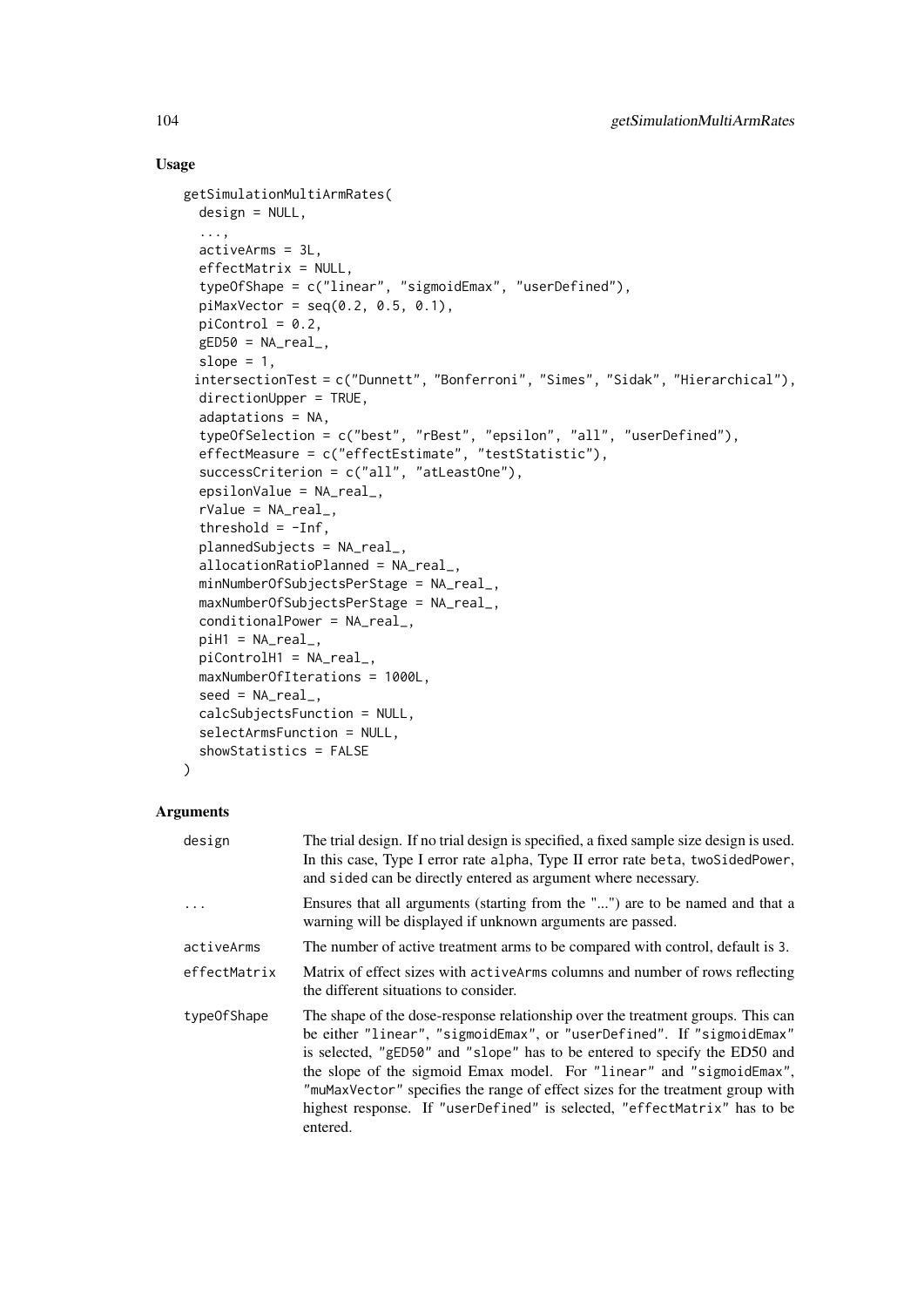| piMaxVector      | Range of assumed probabilities for the treatment group with highest response<br>for "linear" and "sigmoidEmax" model, default is $seq(0, 1, 0.2)$ .                                                                                                                                                                                                                          |
|------------------|------------------------------------------------------------------------------------------------------------------------------------------------------------------------------------------------------------------------------------------------------------------------------------------------------------------------------------------------------------------------------|
| piControl        | If specified, the assumed probability in the control arm for simulation and under<br>which the sample size recalculation is performed.                                                                                                                                                                                                                                       |
| gED50            | If typeOfShape = "sigmoidEmax" is selected, "gED50" has to be entered to<br>specify the ED50 of the sigmoid Emax model.                                                                                                                                                                                                                                                      |
| slope            | If typeOfShape = "sigmoidEmax" is selected, "slope" can be entered to spec-<br>ify the slope of the sigmoid Emax model, default is 1.                                                                                                                                                                                                                                        |
| intersectionTest |                                                                                                                                                                                                                                                                                                                                                                              |
|                  | Defines the multiple test for the intersection hypotheses in the closed system<br>of hypotheses. Five options are available in multi-arm designs: "Dunnett",<br>"Bonferroni", "Simes", "Sidak", and "Hierarchical", default is "Dunnett".                                                                                                                                    |
| directionUpper   | Specifies the direction of the alternative, only applicable for one-sided testing;<br>default is TRUE which means that larger values of the test statistics yield smaller<br>p-values.                                                                                                                                                                                       |
| adaptations      | A vector of length kMax -1 indicating whether or not an adaptation takes place<br>at interim k, default is rep(TRUE, kMax -1).                                                                                                                                                                                                                                               |
| typeOfSelection  |                                                                                                                                                                                                                                                                                                                                                                              |
|                  | The way the treatment arms or populations are selected at interim. Five options<br>are available: "best", "rbest", "epsilon", "all", and "userDefined", de-<br>fault is "best".                                                                                                                                                                                              |
|                  | For "rbest" (select the rValue best treatment arms/populations), the parame-<br>ter rValue has to be specified, for "epsilon" (select treatment arm/population<br>not worse than epsilon compared to the best), the parameter epsilonValue<br>has to be specified. If "userDefined" is selected, "selectArmsFunction" or<br>"selectPopulationsFunction" has to be specified. |
| effectMeasure    | Criterion for treatment arm/population selection, either based on test statistic<br>("testStatistic") or effect estimate (difference for means and rates or ratio<br>for survival) ("effectEstimate"), default is "effectEstimate".                                                                                                                                          |
| successCriterion |                                                                                                                                                                                                                                                                                                                                                                              |
|                  | Defines when the study is stopped for efficacy at interim. Two options are avail-<br>able: "all" stops the trial if the efficacy criterion is fulfilled for all selected<br>treatment arms/populations, "atLeastOne" stops if at least one of the selected<br>treatment arms/populations is shown to be superior to control at interim, default<br>is "all".                 |
| epsilonValue     | For typeOfSelection = "epsilon" (select treatment arm / population not worse<br>than epsilon compared to the best), the parameter epsilonValue has to be spec-<br>ified.                                                                                                                                                                                                     |
| rValue           | For typeOfSelection = "rbest" (select the rValue best treatment arms / pop-<br>ulations), the parameter rValue has to be specified.                                                                                                                                                                                                                                          |
| threshold        | Selection criterion: treatment arm / population is selected only if effectMeasure<br>exceeds threshold, default is -Inf. threshold can also be a vector of length<br>activeArms referring to a separate threshold condition over the treatment arms.                                                                                                                         |
| plannedSubjects  |                                                                                                                                                                                                                                                                                                                                                                              |
|                  | plannedSubjects is a vector of length kMax (the number of stages of the design)<br>that determines the number of cumulated (overall) subjects when the interim<br>stages are planned. For two treatment arms, it is the number of subjects for both<br>treatment arms. For multi-arm designs, plannedSubjects refers to the number<br>of subjects per selected active arm.   |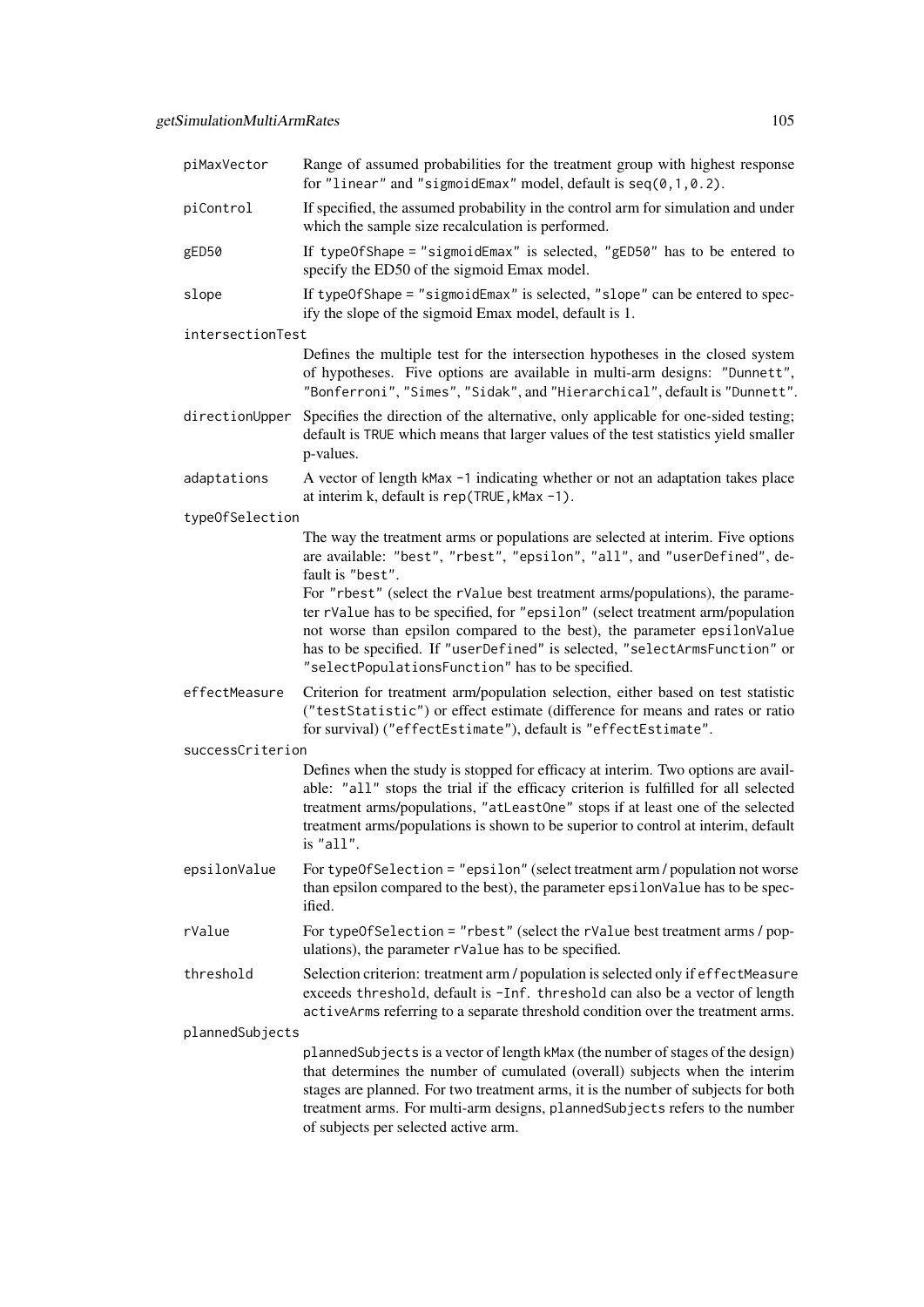| allocationRatioPlanned      |                                                                                                                                                                                                                                                                                                                                                                                                                                                                                                                                                                                                                                                                                                                                     |
|-----------------------------|-------------------------------------------------------------------------------------------------------------------------------------------------------------------------------------------------------------------------------------------------------------------------------------------------------------------------------------------------------------------------------------------------------------------------------------------------------------------------------------------------------------------------------------------------------------------------------------------------------------------------------------------------------------------------------------------------------------------------------------|
|                             | The planned allocation ratio n1 / n2 for a two treatment groups design, default<br>is 1. For multi-arm designs, it is the allocation ratio relating the active $arm(s)$ to<br>the control.                                                                                                                                                                                                                                                                                                                                                                                                                                                                                                                                          |
| minNumberOfSubjectsPerStage |                                                                                                                                                                                                                                                                                                                                                                                                                                                                                                                                                                                                                                                                                                                                     |
|                             | When performing a data driven sample size recalculation, the vector minNumberOfSubjectsPerStage<br>with length kMax determines the minimum number of subjects per stage (i.e.,<br>not cumulated), the first element is not taken into account. For two treatment<br>arms, it is the number of subjects for both treatment arms. For multi-arm designs<br>minNumberOfSubjectsPerStage refers to the minimum number of subjects per<br>selected active arm.                                                                                                                                                                                                                                                                           |
| maxNumberOfSubjectsPerStage |                                                                                                                                                                                                                                                                                                                                                                                                                                                                                                                                                                                                                                                                                                                                     |
|                             | When performing a data driven sample size recalculation, the vector maxNumberOfSubjectsPerStage<br>with length kMax determines the maximum number of subjects per stage (i.e.,<br>not cumulated), the first element is not taken into account. For two treatment<br>arms, it is the number of subjects for both treatment arms. For multi-arm designs<br>maxNumberOfSubjectsPerStage refers to the maximum number of subjects per<br>selected active arm.                                                                                                                                                                                                                                                                           |
| conditionalPower            |                                                                                                                                                                                                                                                                                                                                                                                                                                                                                                                                                                                                                                                                                                                                     |
|                             | If conditionalPower together with minNumberOfSubjectsPerStage and maxNumberOfSubjectsPe<br>(or minNumberOfEventsPerStage and maxNumberOfEventsPerStage for sur-<br>vival designs) is specified, a sample size recalculation based on the specified<br>conditional power is performed. It is defined as the power for the subsequent<br>stage given the current data. By default, the conditional power will be calcu-<br>lated under the observed effect size. Optionally, you can also specify the taH1<br>and stDevH1 (for simulating means), pi1H1 and pi2H1 (for simulating rates), or<br>the taH1 (for simulating hazard ratios) as parameters under which it is calculated<br>and the sample size recalculation is performed. |
| piH1                        | If specified, the assumed probability in the active treatment arm(s) under which<br>the sample size recalculation is performed.                                                                                                                                                                                                                                                                                                                                                                                                                                                                                                                                                                                                     |
| piControlH1                 | If specified, the assumed probability in the reference group (if different from<br>piControl) for which the conditional power was calculated.                                                                                                                                                                                                                                                                                                                                                                                                                                                                                                                                                                                       |
| maxNumberOfIterations       |                                                                                                                                                                                                                                                                                                                                                                                                                                                                                                                                                                                                                                                                                                                                     |
|                             | The number of simulation iterations, default is 1000.                                                                                                                                                                                                                                                                                                                                                                                                                                                                                                                                                                                                                                                                               |
| seed                        | The seed to reproduce the simulation, default is a random seed.                                                                                                                                                                                                                                                                                                                                                                                                                                                                                                                                                                                                                                                                     |
| calcSubjectsFunction        |                                                                                                                                                                                                                                                                                                                                                                                                                                                                                                                                                                                                                                                                                                                                     |
|                             | Optionally, a function can be entered that defines the way of performing the sam-<br>ple size recalculation. By default, sample size recalculation is performed with<br>conditional power with specified minNumberOfSubjectsPerStage and maxNumberOfSubjectsPerSt<br>(see details and examples).                                                                                                                                                                                                                                                                                                                                                                                                                                    |
| selectArmsFunction          |                                                                                                                                                                                                                                                                                                                                                                                                                                                                                                                                                                                                                                                                                                                                     |
|                             | Optionally, a function can be entered that defines the way of how treatment arms<br>are selected. This function is allowed to depend on effectVector with length<br>activeArms and stage (see examples).                                                                                                                                                                                                                                                                                                                                                                                                                                                                                                                            |
|                             | showStatistics If TRUE, summary statistics of the simulated data are displayed for the print<br>command, otherwise the output is suppressed, default is FALSE.                                                                                                                                                                                                                                                                                                                                                                                                                                                                                                                                                                      |
|                             |                                                                                                                                                                                                                                                                                                                                                                                                                                                                                                                                                                                                                                                                                                                                     |

At given design the function simulates the power, stopping probabilities, selection probabilities, and expected sample size at given number of subjects, parameter configuration, and treatment arm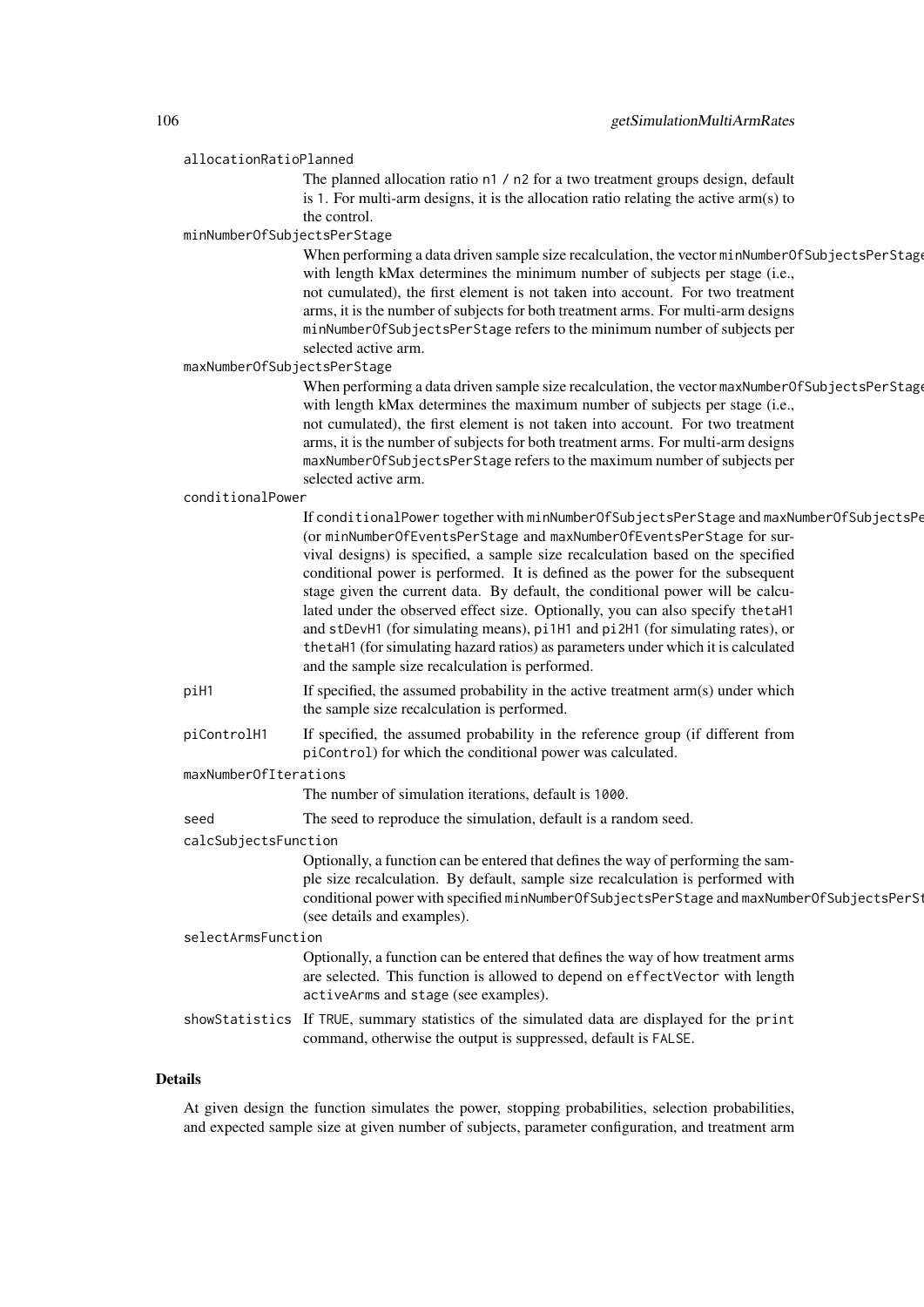selection rule in the multi-arm situation. An allocation ratio can be specified referring to the ratio of number of subjects in the active treatment groups as compared to the control group.

The definition of pi1H1 and/or piControl makes only sense if kMax > 1 and if conditionalPower, minNumberOfSubjectsPerStage, and maxNumberOfSubjectsPerStage (or calcSubjectsFunction) are defined.

calcSubjectsFunction

This function returns the number of subjects at given conditional power and conditional critical value for specified testing situation. The function might depend on the variables stage, selectedArms, directionUpper, plannedSubjects, allocationRatioPlanned, minNumberOfSubjectsPerStage, maxNumberOfSubjectsPerStage, conditionalPower, conditionalCriticalValue, overallRates, overallRatesControl, piH1, and piControlH1. The function has to contain the three-dots argument '...' (see examples).

### Value

Returns a [SimulationResults](#page-0-0) object. The following generics (R generic functions) are available for this object:

- [names](#page-0-0) to obtain the field names,
- [print](#page-0-0) to print the object,
- [summary](#page-0-0) to display a summary of the object,
- [plot](#page-138-0) to plot the object,
- [as.data.frame](#page-0-0) to coerce the object to a [data.frame](#page-0-0),
- [as.matrix](#page-0-0) to coerce the object to a [matrix](#page-0-0).

#### How to get help for generic functions

Click on the link of a generic in the list above to go directly to the help documentation of the rpact specific implementation of the generic. Note that you can use the R function [methods](#page-0-0) to get all the methods of a generic and to identify the object specific name of it, e.g., use methods("plot") to get all the methods for the plot generic. There you can find, e.g., plot.AnalysisResults and obtain the specific help documentation linked above by typing ?plot.AnalysisResults.

### Examples

```
# Simulate the power of the combination test with two interim stages and
# O'Brien & Fleming boundaries using Dunnett's intersection tests if the
# best treatment arm is selected at first interim. Selection only take
# place if a non-negative treatment effect is observed (threshold = 0);
# 20 subjects per stage and treatment arm, simulation is performed for
# four parameter configurations.
maxNumberOfIterations <- 50
designIN <- getDesignInverseNormal(typeOfDesign = "OF")
effectMatrix <- matrix(c(0.2,0.2,0.2,
    0.4,0.4,0.4,
    0.4,0.5,0.5,
    0.4,0.5,0.6),
    byrow = TRUE, nrow = 4, ncol = 3)
x <- getSimulationMultiArmRates(design = designIN, typeOfShape = "userDefined",
    effectMatrix = effectMatrix, piControl = 0.2,
    typeOfSelection = "best", threshold = 0, intersectionTest = "Dunnett",
```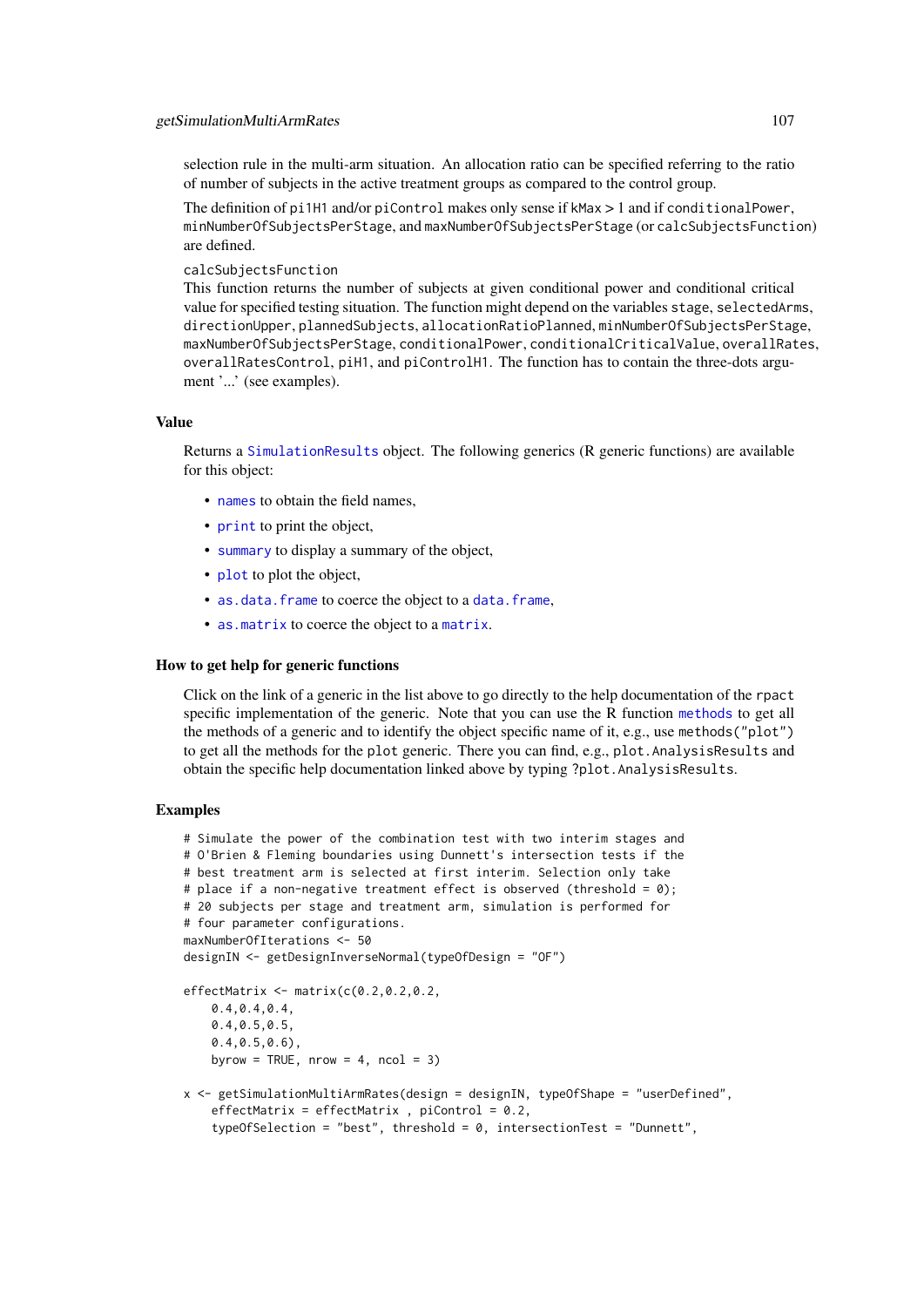```
plannedSubjects = c(20, 40, 60),
maxNumberOfIterations = maxNumberOfIterations)
```
summary(x)

getSimulationMultiArmSurvival *Get Simulation Multi-Arm Survival*

#### Description

Returns the simulated power, stopping and selection probabilities, conditional power, and expected sample size for testing hazard ratios in a multi-arm treatment groups testing situation. In contrast to getSimulationSurvival() (where survival times are simulated), normally distributed logrank test statistics are simulated.

```
getSimulationMultiArmSurvival(
  design = NULL,
  ...,
  activeArms = 3L,
  effectMatrix = NULL,
  typeOfShape = c("linear", "sigmoidEmax", "userDefined"),
  omegaMaxVector = seq(1, 2.6, 0.4),
  gED50 = NA\_real_slope = 1,
 intersectionTest = c("Dunnett", "Bonferroni", "Simes", "Sidak", "Hierarchical"),
  directionUpper = TRUE,
  adaptations = NA,
  typeOfSelection = c("best", "rBest", "epsilon", "all", "userDefined"),
  effectMeasure = c("effectEstimate", "testStatistic"),
  successCriterion = c("all", "atLeastOne"),
  correlationComputation = c("alternative", "null"),
  epsilonValue = NA_real_,
  rValue = NA_{real_-,}threshold = -Inf,
  plannedEvents = NA_real_,
  allocationRatioPlanned = NA_real_,
  minNumberOfEventsPerStage = NA_real_,
  maxNumberOfEventsPerStage = NA_real_,
  conditionalPower = NA_real_,
  thetaH1 = NAreal,
  maxNumberOfIterations = 1000L,
  seed = NA\_real_,
  calcEventsFunction = NULL,
  selectArmsFunction = NULL,
  showStatistics = FALSE
)
```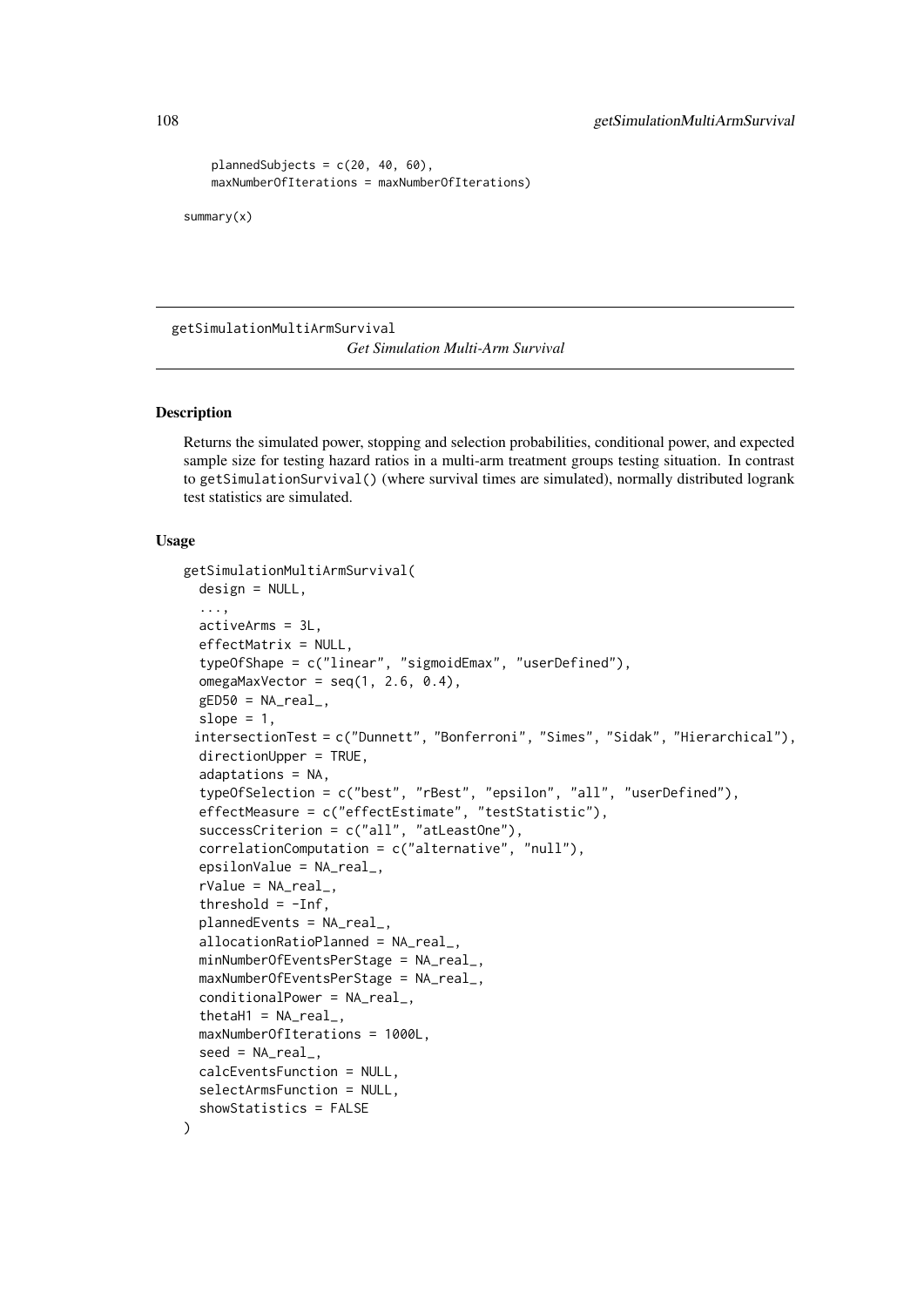# Arguments

| design           | The trial design. If no trial design is specified, a fixed sample size design is used.<br>In this case, Type I error rate alpha, Type II error rate beta, twoSidedPower,<br>and sided can be directly entered as argument where necessary.                                                                                                                                                                                                                                               |
|------------------|------------------------------------------------------------------------------------------------------------------------------------------------------------------------------------------------------------------------------------------------------------------------------------------------------------------------------------------------------------------------------------------------------------------------------------------------------------------------------------------|
| .                | Ensures that all arguments (starting from the "") are to be named and that a<br>warning will be displayed if unknown arguments are passed.                                                                                                                                                                                                                                                                                                                                               |
| activeArms       | The number of active treatment arms to be compared with control, default is 3.                                                                                                                                                                                                                                                                                                                                                                                                           |
| effectMatrix     | Matrix of effect sizes with activeArms columns and number of rows reflecting<br>the different situations to consider.                                                                                                                                                                                                                                                                                                                                                                    |
| type0fShape      | The shape of the dose-response relationship over the treatment groups. This can<br>be either "linear", "sigmoidEmax", or "userDefined". If "sigmoidEmax"<br>is selected, "gED50" and "slope" has to be entered to specify the ED50 and<br>the slope of the sigmoid Emax model. For "linear" and "sigmoidEmax",<br>"muMaxVector" specifies the range of effect sizes for the treatment group with<br>highest response. If "userDefined" is selected, "effectMatrix" has to be<br>entered. |
| omegaMaxVector   | Range of hazard ratios with highest response for "linear" and "sigmoidEmax"<br>model, default is $seq(1, 2.6, 0.4)$ .                                                                                                                                                                                                                                                                                                                                                                    |
| gED50            | If typeOfShape = "sigmoidEmax" is selected, "gED50" has to be entered to<br>specify the ED50 of the sigmoid Emax model.                                                                                                                                                                                                                                                                                                                                                                  |
| slope            | If typeOfShape = "sigmoidEmax" is selected, "slope" can be entered to spec-<br>ify the slope of the sigmoid Emax model, default is 1.                                                                                                                                                                                                                                                                                                                                                    |
| intersectionTest |                                                                                                                                                                                                                                                                                                                                                                                                                                                                                          |
|                  | Defines the multiple test for the intersection hypotheses in the closed system<br>of hypotheses. Five options are available in multi-arm designs: "Dunnett",<br>"Bonferroni", "Simes", "Sidak", and "Hierarchical", default is "Dunnett".                                                                                                                                                                                                                                                |
| directionUpper   | Specifies the direction of the alternative, only applicable for one-sided testing;<br>default is TRUE which means that larger values of the test statistics yield smaller<br>p-values.                                                                                                                                                                                                                                                                                                   |
| adaptations      | A vector of length kMax -1 indicating whether or not an adaptation takes place<br>at interim k, default is rep(TRUE, kMax -1).                                                                                                                                                                                                                                                                                                                                                           |
| typeOfSelection  |                                                                                                                                                                                                                                                                                                                                                                                                                                                                                          |
|                  | The way the treatment arms or populations are selected at interim. Five options<br>are available: "best", "rbest", "epsilon", "all", and "userDefined", de-<br>fault is "best".                                                                                                                                                                                                                                                                                                          |
|                  | For "rbest" (select the rValue best treatment arms/populations), the parame-<br>ter rValue has to be specified, for "epsilon" (select treatment arm/population<br>not worse than epsilon compared to the best), the parameter epsilonValue<br>has to be specified. If "userDefined" is selected, "selectArmsFunction" or<br>"selectPopulationsFunction" has to be specified.                                                                                                             |
| effectMeasure    | Criterion for treatment arm/population selection, either based on test statistic<br>("testStatistic") or effect estimate (difference for means and rates or ratio<br>for survival) ("effectEstimate"), default is "effectEstimate".                                                                                                                                                                                                                                                      |
| successCriterion |                                                                                                                                                                                                                                                                                                                                                                                                                                                                                          |
|                  | Defines when the study is stopped for efficacy at interim. Two options are avail-<br>able: "all" stops the trial if the efficacy criterion is fulfilled for all selected<br>treatment arms/populations, "atLeastOne" stops if at least one of the selected<br>treatment arms/populations is shown to be superior to control at interim, default<br>is "all".                                                                                                                             |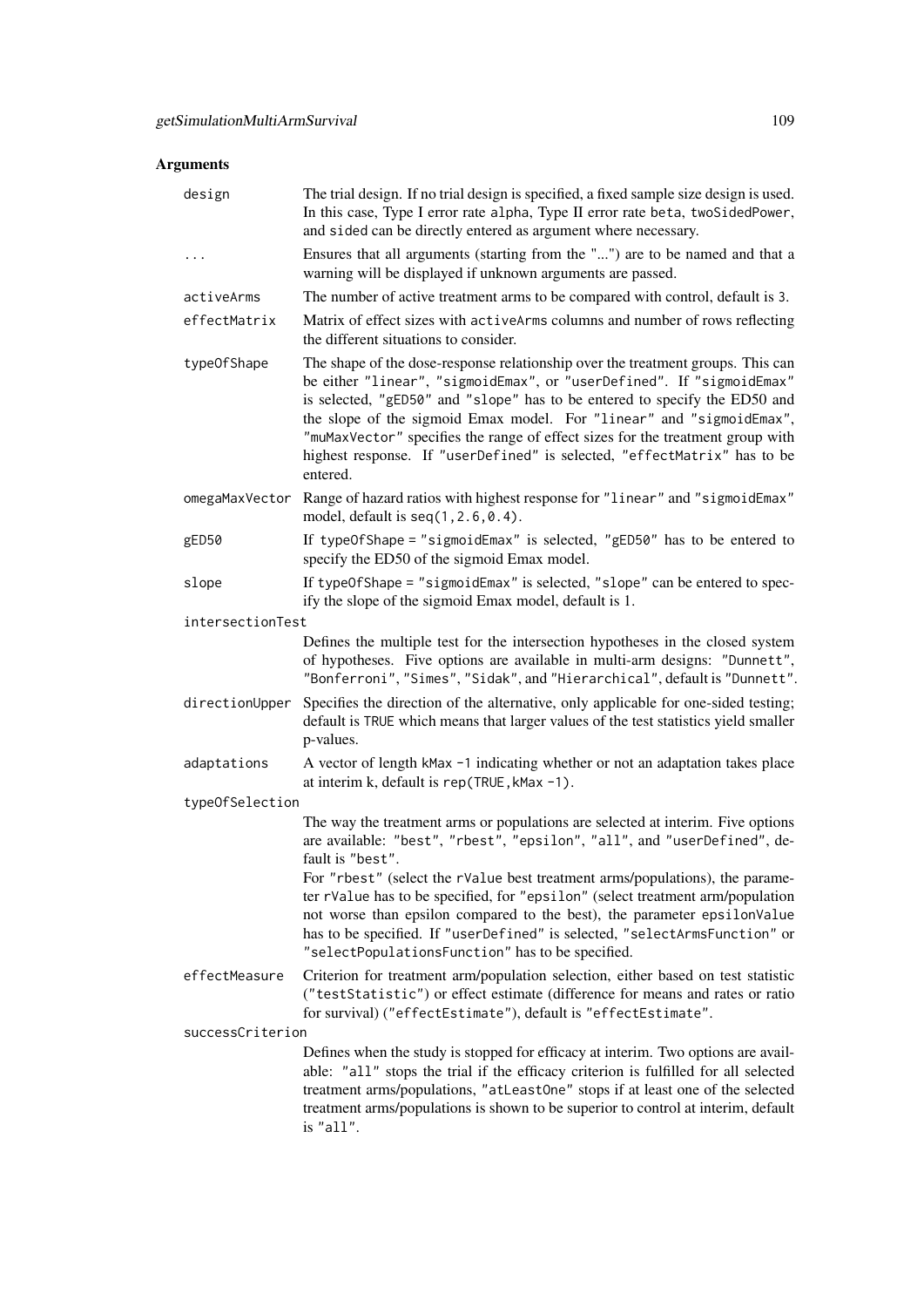| correlationComputation     |                                                                                                                                                                                                                                                                                                                                                                                                                                                                                                                                                                                                                                                                                                                                     |
|----------------------------|-------------------------------------------------------------------------------------------------------------------------------------------------------------------------------------------------------------------------------------------------------------------------------------------------------------------------------------------------------------------------------------------------------------------------------------------------------------------------------------------------------------------------------------------------------------------------------------------------------------------------------------------------------------------------------------------------------------------------------------|
|                            | If correlationComputation = "alternative", for simulating log-rank statis-<br>tics in the many-to-one design, a correlation matrix according to Deng et al.<br>(Biometrics, 2019) accounting for the respective alternative is used; if correlationComputation<br>= "null", a constant correlation matrix valid under the null, i.e., not accounting<br>for the alternative is used, default is "alternative".                                                                                                                                                                                                                                                                                                                      |
| epsilonValue               | For typeOfSelection = "epsilon" (select treatment arm / population not worse<br>than epsilon compared to the best), the parameter epsilon Value has to be spec-<br>ified.                                                                                                                                                                                                                                                                                                                                                                                                                                                                                                                                                           |
| rValue                     | For typeOfSelection = "rbest" (select the rValue best treatment arms / pop-<br>ulations), the parameter rValue has to be specified.                                                                                                                                                                                                                                                                                                                                                                                                                                                                                                                                                                                                 |
| threshold                  | Selection criterion: treatment arm / population is selected only if effectMeasure<br>exceeds threshold, default is -Inf. threshold can also be a vector of length<br>activeArms referring to a separate threshold condition over the treatment arms.                                                                                                                                                                                                                                                                                                                                                                                                                                                                                |
| plannedEvents              | plannedEvents is a vector of length kMax (the number of stages of the design)<br>that determines the number of cumulated (overall) events in survival designs<br>when the interim stages are planned. For two treatment arms, it is the number of<br>events for both treatment arms. For multi-arm designs, plannedEvents refers<br>to the overall number of events for the selected arms plus control.                                                                                                                                                                                                                                                                                                                             |
| allocationRatioPlanned     |                                                                                                                                                                                                                                                                                                                                                                                                                                                                                                                                                                                                                                                                                                                                     |
|                            | The planned allocation ratio n1 / n2 for a two treatment groups design, default<br>is 1. For multi-arm designs, it is the allocation ratio relating the active $arm(s)$ to<br>the control.                                                                                                                                                                                                                                                                                                                                                                                                                                                                                                                                          |
| minNumberOfEventsPerStage  |                                                                                                                                                                                                                                                                                                                                                                                                                                                                                                                                                                                                                                                                                                                                     |
|                            | When performing a data driven sample size recalculation, the vector minNumberOfEventsPerStage<br>with length kMax determines the minimum number of events per stage (i.e., not<br>cumulated), the first element is not taken into account.                                                                                                                                                                                                                                                                                                                                                                                                                                                                                          |
| maxNumberOfEventsPerStage  |                                                                                                                                                                                                                                                                                                                                                                                                                                                                                                                                                                                                                                                                                                                                     |
|                            | When performing a data driven sample size recalculation, the vector maxNumberOfEventsPerStage<br>with length kMax determines the maximum number of events per stage (i.e., not<br>cumulated), the first element is not taken into account.                                                                                                                                                                                                                                                                                                                                                                                                                                                                                          |
| conditionalPower           |                                                                                                                                                                                                                                                                                                                                                                                                                                                                                                                                                                                                                                                                                                                                     |
|                            | If conditionalPower together with minNumberOfSubjectsPerStage and maxNumberOfSubjectsPe<br>(or minNumberOfEventsPerStage and maxNumberOfEventsPerStage for sur-<br>vival designs) is specified, a sample size recalculation based on the specified<br>conditional power is performed. It is defined as the power for the subsequent<br>stage given the current data. By default, the conditional power will be calcu-<br>lated under the observed effect size. Optionally, you can also specify the taH1<br>and stDevH1 (for simulating means), pi1H1 and pi2H1 (for simulating rates), or<br>the taH1 (for simulating hazard ratios) as parameters under which it is calculated<br>and the sample size recalculation is performed. |
| thetaH1                    | If specified, the value of the alternative under which the conditional power or<br>sample size recalculation calculation is performed.                                                                                                                                                                                                                                                                                                                                                                                                                                                                                                                                                                                              |
| maxNumberOfIterations      |                                                                                                                                                                                                                                                                                                                                                                                                                                                                                                                                                                                                                                                                                                                                     |
|                            | The number of simulation iterations, default is 1000.                                                                                                                                                                                                                                                                                                                                                                                                                                                                                                                                                                                                                                                                               |
| seed<br>calcEventsFunction | The seed to reproduce the simulation, default is a random seed.                                                                                                                                                                                                                                                                                                                                                                                                                                                                                                                                                                                                                                                                     |
|                            | Optionally, a function can be entered that defines the way of performing the sam-<br>ple size recalculation. By default, sample size recalculation is performed with<br>conditional power with specified minNumberOfEventsPerStage and maxNumberOfEventsPerStage                                                                                                                                                                                                                                                                                                                                                                                                                                                                    |
|                            | (see details and examples).                                                                                                                                                                                                                                                                                                                                                                                                                                                                                                                                                                                                                                                                                                         |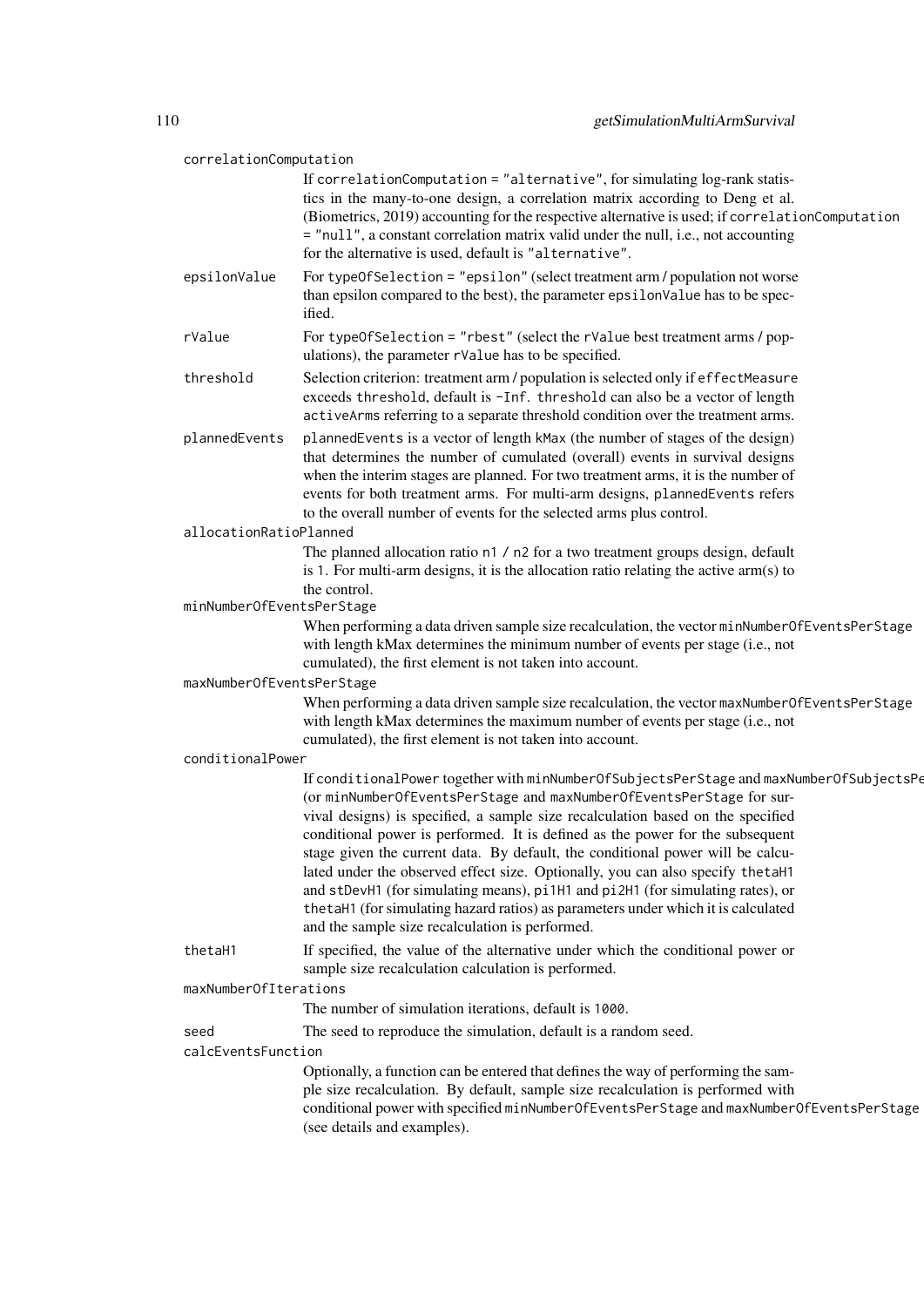| selectArmsFunction |  |
|--------------------|--|
|--------------------|--|

Optionally, a function can be entered that defines the way of how treatment arms are selected. This function is allowed to depend on effectVector with length activeArms and stage (see examples).

showStatistics If TRUE, summary statistics of the simulated data are displayed for the print command, otherwise the output is suppressed, default is FALSE.

# Details

At given design the function simulates the power, stopping probabilities, selection probabilities, and expected sample size at given number of subjects, parameter configuration, and treatment arm selection rule in the multi-arm situation. An allocation ratio can be specified referring to the ratio of number of subjects in the active treatment groups as compared to the control group.

The definition of thetaH1 makes only sense if kMax > 1 and if conditionalPower, minNumberOfEventsPerStage, and maxNumberOfEventsPerStage (or calcEventsFunction) are defined.

#### calcEventsFunction

This function returns the number of events at given conditional power and conditional critical value for specified testing situation. The function might depend on the variables stage, selectedArms, plannedEvents, directionUpper, allocationRatioPlanned, minNumberOfEventsPerStage, maxNumberOfEventsPerStage, conditionalPower, conditionalCriticalValue, and overallEffects. The function has to contain the three-dots argument '...' (see examples).

### Value

Returns a [SimulationResults](#page-0-0) object. The following generics (R generic functions) are available for this object:

- [names](#page-0-0) to obtain the field names,
- [print](#page-0-0) to print the object,
- [summary](#page-0-0) to display a summary of the object,
- [plot](#page-138-0) to plot the object,
- [as.data.frame](#page-0-0) to coerce the object to a [data.frame](#page-0-0),
- [as.matrix](#page-0-0) to coerce the object to a [matrix](#page-0-0).

#### How to get help for generic functions

Click on the link of a generic in the list above to go directly to the help documentation of the rpact specific implementation of the generic. Note that you can use the R function [methods](#page-0-0) to get all the methods of a generic and to identify the object specific name of it, e.g., use methods("plot") to get all the methods for the plot generic. There you can find, e.g., plot.AnalysisResults and obtain the specific help documentation linked above by typing ?plot.AnalysisResults.

# Examples

- # Assess different selection rules for a two-stage survival design with
- # O'Brien & Fleming alpha spending boundaries and (non-binding) stopping
- # for futility if the test statistic is negative.
- # Number of events at the second stage is adjusted based on conditional
- # power 80% and specified minimum and maximum number of Events.
- maxNumberOfIterations <- 50

```
design <- getDesignInverseNormal(typeOfDesign = "asOF", futilityBounds = 0)
```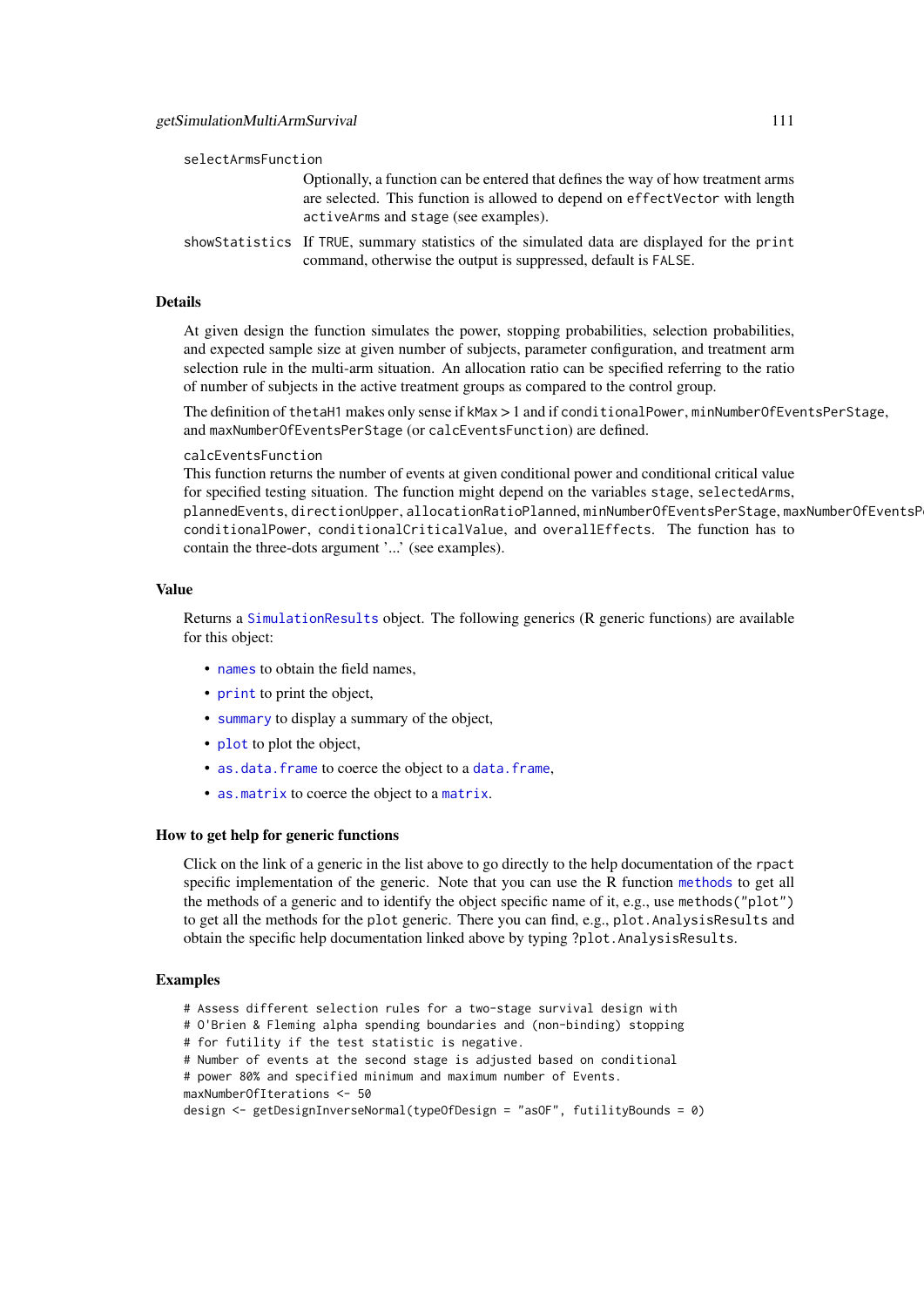```
y1 <- getSimulationMultiArmSurvival(design = design, activeArms = 4,
    intersectionTest = "Simes", typeOfShape = "sigmoidEmax",
    omegaMaxVector = seq(1, 2, 0.5), gED50 = 2, slope = 4,
    typeOfSelection = "best", conditionalPower = 0.8,
    minNumberOfEventsPerStage = c(NA_real_, 30),
    maxNumberOfEventsPerStage = c(NA_real_, 90),
    maxNumberOfIterations = maxNumberOfIterations,
    plannedEvents = c(75, 120))
y2 <- getSimulationMultiArmSurvival(design = design, activeArms = 4,
    intersectionTest = "Simes", typeOfShape = "sigmoidEmax",
    omegaMaxVector = seq(1, 2, 0.5), gED50 = 2, slope = 4,
    typeOfSelection = "epsilon", epsilonValue = 0.2,
    effectMeasure = "effectEstimate",
    conditionalPower = 0.8, minNumberOfEventsPerStage = c(NA_{real_1}, 30),
    maxNumberOfEventsPerStage = c(NA_real_, 90),
    maxNumberOfIterations = maxNumberOfIterations,
   plannedEvents = c(75, 120))
y1$effectMatrix
y1$rejectAtLeastOne
y2$rejectAtLeastOne
y1$selectedArms
y2$selectedArms
```
getSimulationRates *Get Simulation Rates*

#### Description

Returns the simulated power, stopping probabilities, conditional power, and expected sample size for testing rates in a one or two treatment groups testing situation.

```
getSimulationRates(
 design = NULL,
  ...,
 groups = 2L,
 normalApproximation = TRUE,
 riskRatio = FALSE,
 thetaH0 = ifelse(riskRatio, 1, 0),
 pi1 = seq(0.2, 0.5, 0.1),
 pi2 = NA\_real_plannedSubjects = NA_real_,
 directionUpper = TRUE,
 allocationRatioPlanned = NA_real_,
 minNumberOfSubjectsPerStage = NA_real_,
 maxNumberOfSubjectsPerStage = NA_real_,
```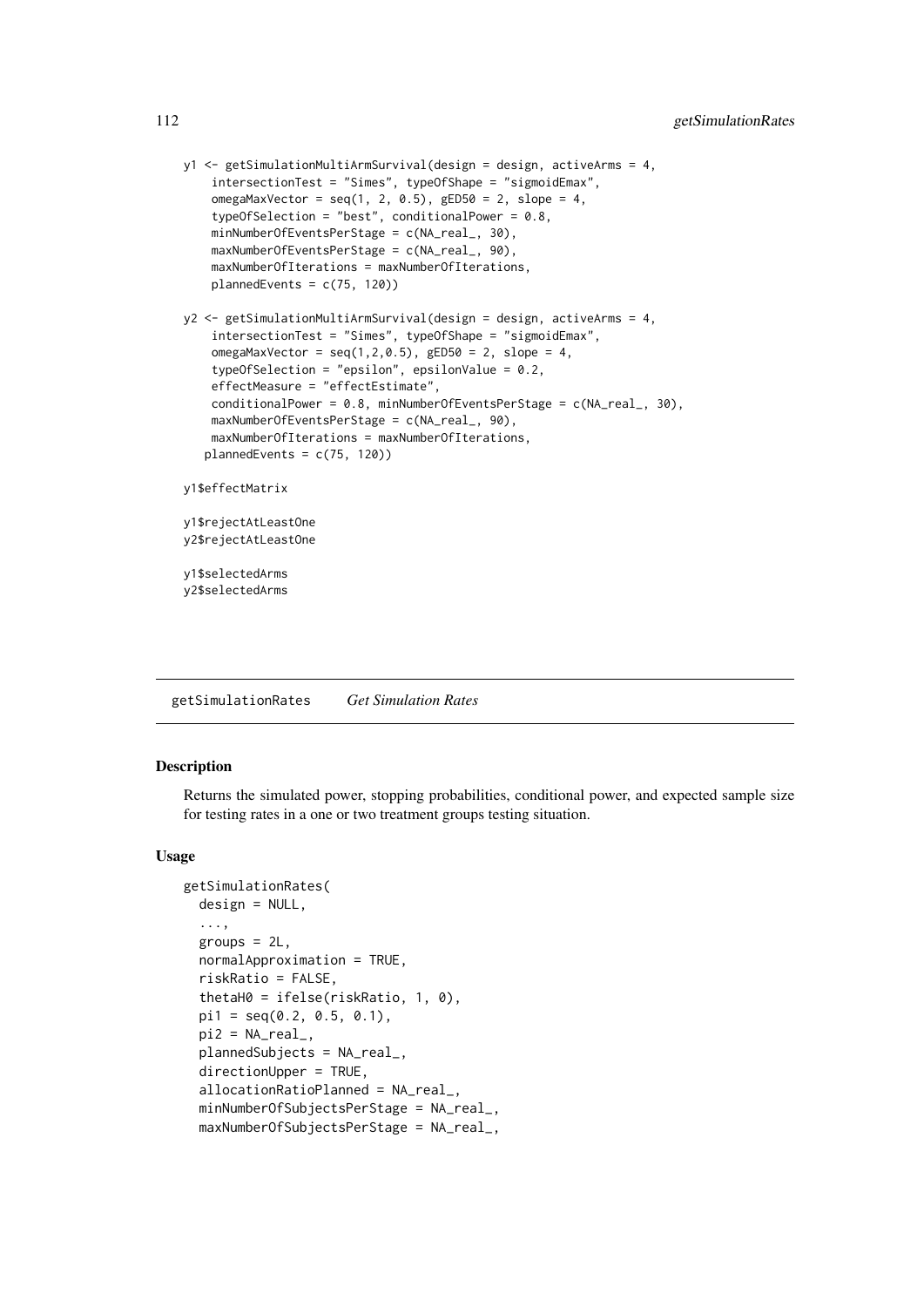# getSimulationRates 113

```
conditionalPower = NA_real_,
  pi1H1 = NA\_real_pi2H1 = NA\_real_maxNumberOfIterations = 1000L,
  seed = NA\_real_calcSubjectsFunction = NULL,
  showStatistics = FALSE
\lambda
```

```
Arguments
```

| design                        | The trial design. If no trial design is specified, a fixed sample size design is used.<br>In this case, Type I error rate alpha, Type II error rate beta, twoSidedPower,<br>and sided can be directly entered as argument where necessary.                                                                                                                                                                             |
|-------------------------------|------------------------------------------------------------------------------------------------------------------------------------------------------------------------------------------------------------------------------------------------------------------------------------------------------------------------------------------------------------------------------------------------------------------------|
| $\cdots$                      | Ensures that all arguments (starting from the "") are to be named and that a<br>warning will be displayed if unknown arguments are passed.                                                                                                                                                                                                                                                                             |
| groups<br>normalApproximation | The number of treatment groups $(1 or 2)$ , default is 2.                                                                                                                                                                                                                                                                                                                                                              |
|                               | The type of computation of the p-values. Default is FALSE for testing means (i.e.,<br>the t test is used) and TRUE for testing rates and the hazard ratio. For testing rates,<br>if normalApproximation = FALSE is specified, the binomial test (one sample)<br>or the exact test of Fisher (two samples) is used for calculating the p-values. In<br>the survival setting normal Approximation = FALSE has no effect. |
| riskRatio                     | If TRUE, the design characteristics for one-sided testing of H0: $pi1 / pi2 =$<br>thetaH0 are simulated, default is FALSE.                                                                                                                                                                                                                                                                                             |
| thetaH0                       | The null hypothesis value, default is $\theta$ for the normal and the binary case (test-<br>ing means and rates, respectively), it is 1 for the survival case (testing the hazard<br>ratio).                                                                                                                                                                                                                           |
|                               | For non-inferiority designs, thetaH0 is the non-inferiority bound. That is, in<br>case of (one-sided) testing of                                                                                                                                                                                                                                                                                                       |
|                               | • <i>means</i> : a value $!= 0$ (or a value $!= 1$ for testing the mean ratio) can be<br>specified.                                                                                                                                                                                                                                                                                                                    |
|                               | • <i>rates</i> : a value $!= 0$ (or a value $!= 1$ for testing the risk ratio pi1 / pi2) can<br>be specified.                                                                                                                                                                                                                                                                                                          |
|                               | • survival data: a bound for testing H0: hazard ratio = thetaH0 != 1 can<br>be specified.                                                                                                                                                                                                                                                                                                                              |
|                               | For testing a rate in one sample, a value the taH $\theta$ in $(0, 1)$ has to be specified for<br>defining the null hypothesis $H0$ : $pi = \text{thetaH0}$ .                                                                                                                                                                                                                                                          |
| pi1                           | A numeric value or vector that represents the assumed probability in the active<br>treatment group if two treatment groups are considered, or the alternative prob-<br>ability for a one treatment group design, default is seq(0.2,0.5,0.1) (power<br>calculations and simulations) or $seq(0.4, 0.6, 0.1)$ (sample size calculations).                                                                               |
| pi2                           | A numeric value that represents the assumed probability in the reference group<br>if two treatment groups are considered, default is $0.2$ .                                                                                                                                                                                                                                                                           |
| plannedSubjects               |                                                                                                                                                                                                                                                                                                                                                                                                                        |
|                               | plannedSubjects is a vector of length kMax (the number of stages of the design)<br>that determines the number of cumulated (overall) subjects when the interim<br>stages are planned. For two treatment arms, it is the number of subjects for both<br>treatment arms. For multi-arm designs, plannedSubjects refers to the number                                                                                     |

of subjects per selected active arm.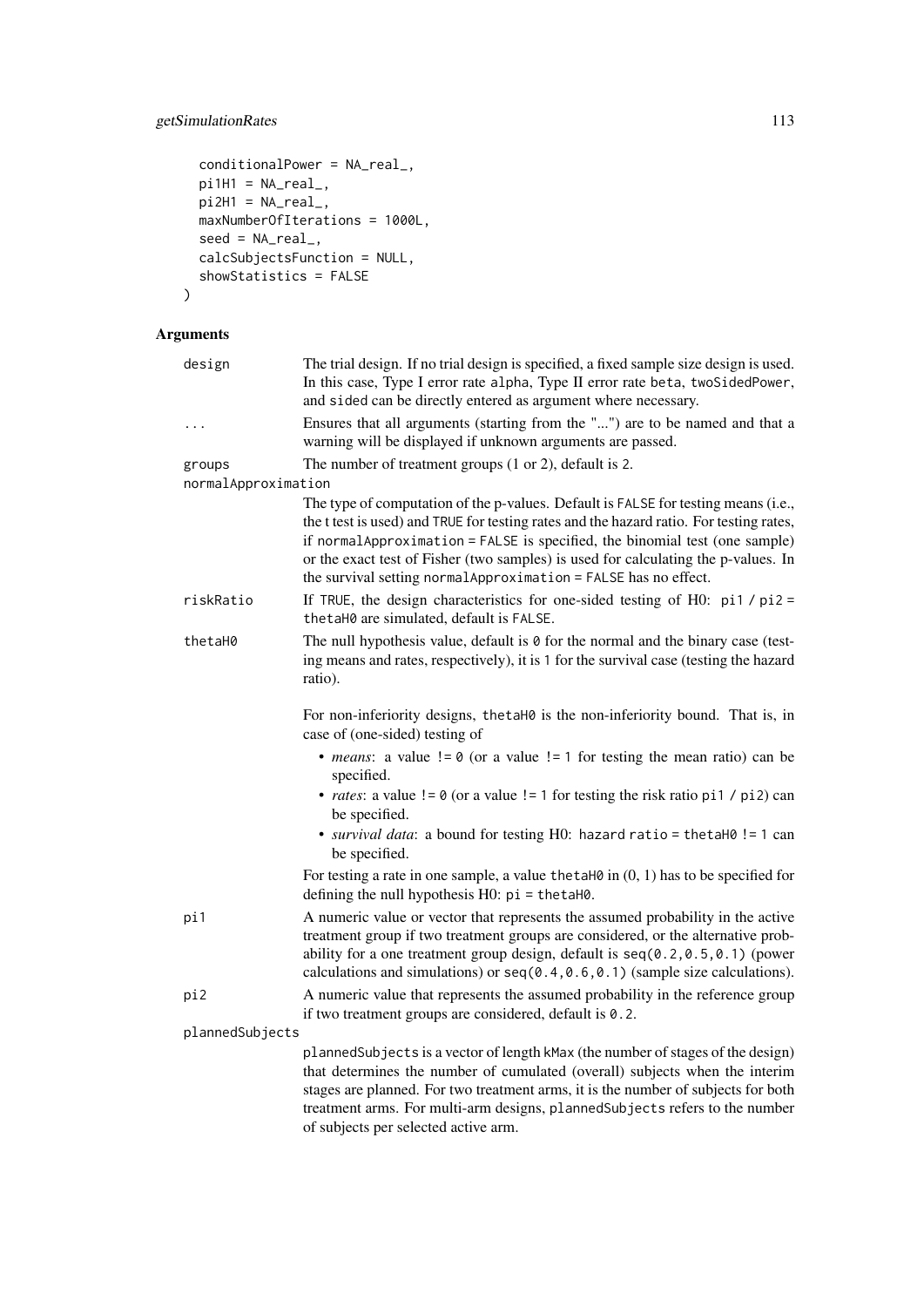directionUpper Specifies the direction of the alternative, only applicable for one-sided testing; default is TRUE which means that larger values of the test statistics yield smaller p-values.

allocationRatioPlanned

The planned allocation ratio n1 / n2 for a two treatment groups design, default is 1. For multi-arm designs, it is the allocation ratio relating the active arm(s) to the control.

minNumberOfSubjectsPerStage

When performing a data driven sample size recalculation, the vector minNumberOfSubjectsPerStag with length kMax determines the minimum number of subjects per stage (i.e., not cumulated), the first element is not taken into account. For two treatment arms, it is the number of subjects for both treatment arms. For multi-arm designs minNumberOfSubjectsPerStage refers to the minimum number of subjects per selected active arm.

maxNumberOfSubjectsPerStage

When performing a data driven sample size recalculation, the vector maxNumberOfSubjectsPerStage with length kMax determines the maximum number of subjects per stage (i.e., not cumulated), the first element is not taken into account. For two treatment arms, it is the number of subjects for both treatment arms. For multi-arm designs maxNumberOfSubjectsPerStage refers to the maximum number of subjects per selected active arm.

conditionalPower

|                       | If conditionalPower together with minNumberOfSubjectsPerStage and maxNumberOfSubjectsPe<br>(or minNumberOfEventsPerStage and maxNumberOfEventsPerStage for sur-<br>vival designs) is specified, a sample size recalculation based on the specified<br>conditional power is performed. It is defined as the power for the subsequent<br>stage given the current data. By default, the conditional power will be calcu-<br>lated under the observed effect size. Optionally, you can also specify thetaH1<br>and stDevH1 (for simulating means), pi1H1 and pi2H1 (for simulating rates), or<br>the taH1 (for simulating hazard ratios) as parameters under which it is calculated<br>and the sample size recalculation is performed. |
|-----------------------|------------------------------------------------------------------------------------------------------------------------------------------------------------------------------------------------------------------------------------------------------------------------------------------------------------------------------------------------------------------------------------------------------------------------------------------------------------------------------------------------------------------------------------------------------------------------------------------------------------------------------------------------------------------------------------------------------------------------------------|
| pi1H1                 | If specified, the assumed probability in the active treatment group if two treat-<br>ment groups are considered, or the assumed probability for a one treatment<br>group design, for which the conditional power was calculated.                                                                                                                                                                                                                                                                                                                                                                                                                                                                                                   |
| pi2H1                 | If specified, the assumed probability in the reference group if two treatment<br>groups are considered, for which the conditional power was calculated.                                                                                                                                                                                                                                                                                                                                                                                                                                                                                                                                                                            |
| maxNumberOfIterations |                                                                                                                                                                                                                                                                                                                                                                                                                                                                                                                                                                                                                                                                                                                                    |
|                       | The number of simulation iterations, default is 1000.                                                                                                                                                                                                                                                                                                                                                                                                                                                                                                                                                                                                                                                                              |
| seed                  | The seed to reproduce the simulation, default is a random seed.                                                                                                                                                                                                                                                                                                                                                                                                                                                                                                                                                                                                                                                                    |
| calcSubjectsFunction  |                                                                                                                                                                                                                                                                                                                                                                                                                                                                                                                                                                                                                                                                                                                                    |
|                       | Optionally, a function can be entered that defines the way of performing the sam-<br>ple size recalculation. By default, sample size recalculation is performed with<br>conditional power with specified minNumberOfSubjectsPerStage and maxNumberOfSubjectsPerSt<br>(see details and examples).                                                                                                                                                                                                                                                                                                                                                                                                                                   |
|                       | showStatistics If TRUE, summary statistics of the simulated data are displayed for the print<br>command, otherwise the output is suppressed, default is FALSE.                                                                                                                                                                                                                                                                                                                                                                                                                                                                                                                                                                     |

#### Details

At given design the function simulates the power, stopping probabilities, conditional power, and expected sample size at given number of subjects and parameter configuration. Additionally, an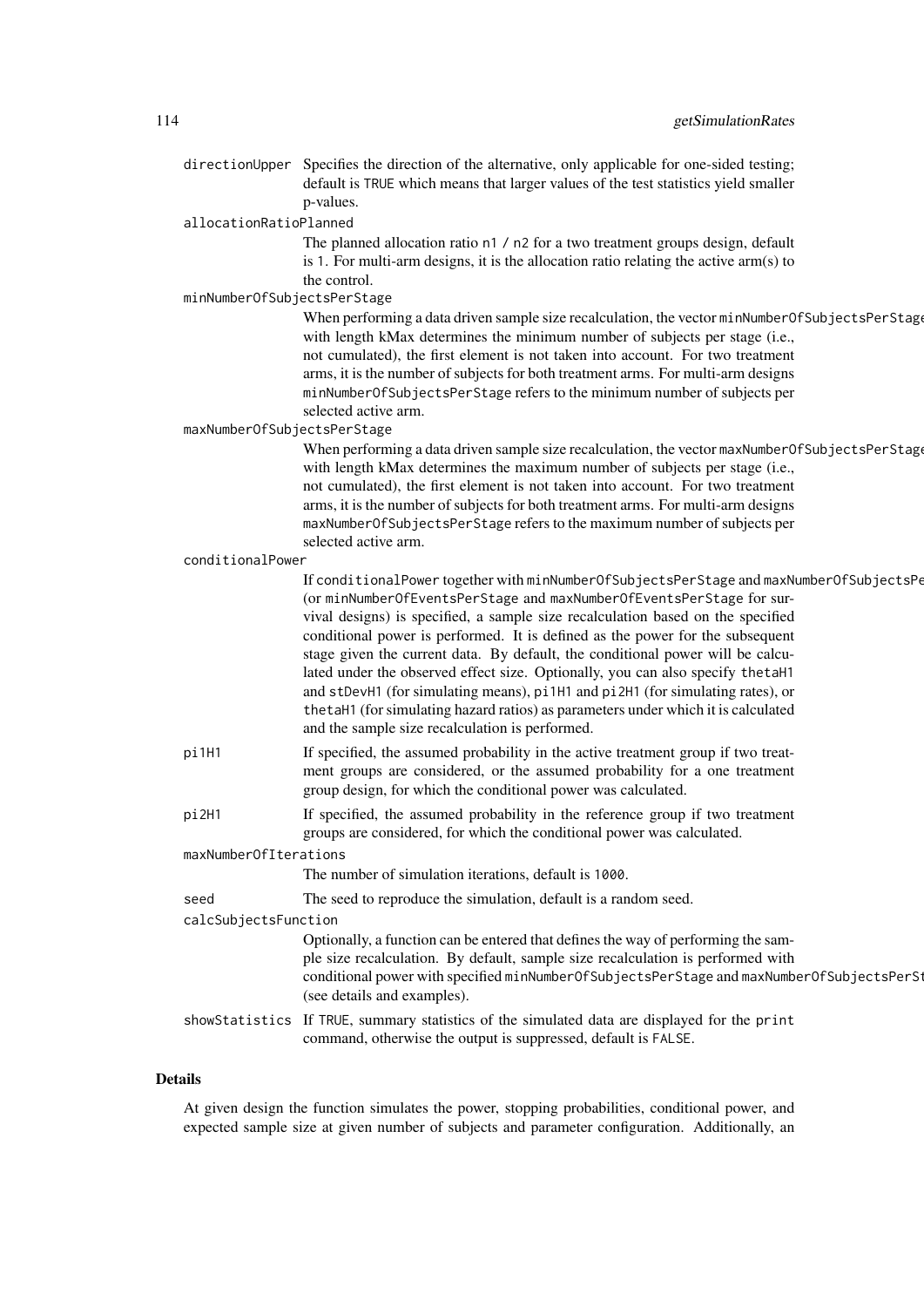#### getSimulationRates 115

allocation ratio =  $n1/n2$  can be specified where n1 and n2 are the number of subjects in the two treatment groups.

The definition of pi1H1 and/or pi2H1 makes only sense if kMax > 1 and if conditionalPower, minNumberOfSubjectsPerStage, and maxNumberOfSubjectsPerStage (or calcSubjectsFunction) are defined.

calcSubjectsFunction

This function returns the number of subjects at given conditional power and conditional critical value for specified testing situation. The function might depend on variables stage, riskRatio, thetaH0, groups, plannedSubjects, sampleSizesPerStage, directionUpper, allocationRatioPlanned, minNumberOfSubjectsPerStage, maxNumberOfSubjectsPerStage, conditionalPower, conditionalCriticalValue, overallRate, farringtonManningValue1, and farringtonManningValue2. The function has to contain the three-dots argument '...' (see examples).

#### Value

Returns a [SimulationResults](#page-0-0) object. The following generics (R generic functions) are available for this object:

- [names](#page-0-0) to obtain the field names,
- [print](#page-0-0) to print the object,
- [summary](#page-0-0) to display a summary of the object,
- [plot](#page-138-0) to plot the object,
- [as.data.frame](#page-0-0) to coerce the object to a [data.frame](#page-0-0),
- [as.matrix](#page-0-0) to coerce the object to a [matrix](#page-0-0).

# Simulation Data

The summary statistics "Simulated data" contains the following parameters: median [range]; mean  $+/-sd$ 

\$show(showStatistics = FALSE) or \$setShowStatistics(FALSE) can be used to disable the output of the aggregated simulated data.

```
Example 1:
simulationResults <-getSimulationRates(plannedSubjects = 40)
simulationResults$show(showStatistics = FALSE)
```

```
Example 2:
simulationResults <-getSimulationRates(plannedSubjects = 40)
simulationResults$setShowStatistics(FALSE)
simulationResults
```
[getData](#page-21-0) can be used to get the aggregated simulated data from the object as [data.frame](#page-0-0). The data frame contains the following columns:

- 1. iterationNumber: The number of the simulation iteration.
- 2. stageNumber: The stage.
- 3. pi1: The assumed or derived event rate in the treatment group (if available).
- 4. pi2: The assumed or derived event rate in the control group (if available).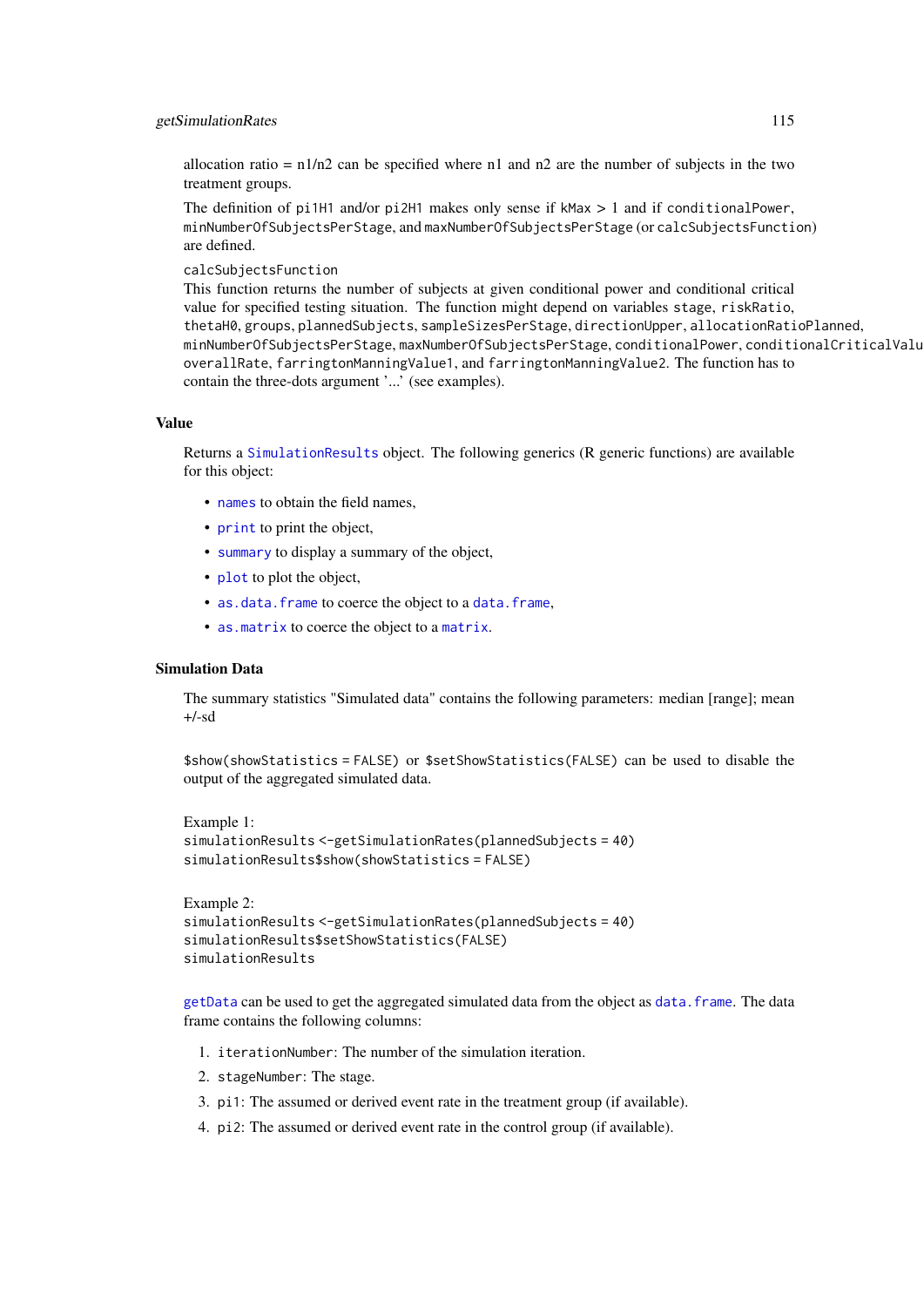- 5. numberOfSubjects: The number of subjects under consideration when the (interim) analysis takes place.
- 6. rejectPerStage: 1 if null hypothesis can be rejected, 0 otherwise.
- 7. futilityPerStage: 1 if study should be stopped for futility, 0 otherwise.
- 8. testStatistic: The test statistic that is used for the test decision, depends on which design was chosen (group sequential, inverse normal, or Fisher combination test)'
- 9. testStatisticsPerStage: The test statistic for each stage if only data from the considered stage is taken into account.
- 10. overallRate1: The cumulative rate in treatment group 1.
- 11. overallRate2: The cumulative rate in treatment group 2.
- 12. stagewiseRates1: The stage-wise rate in treatment group 1.
- 13. stagewiseRates2: The stage-wise rate in treatment group 2.
- 14. sampleSizesPerStage1: The stage-wise sample size in treatment group 1.
- 15. sampleSizesPerStage2: The stage-wise sample size in treatment group 2.
- 16. trialStop: TRUE if study should be stopped for efficacy or futility or final stage, FALSE otherwise.
- 17. conditionalPowerAchieved: The conditional power for the subsequent stage of the trial for selected sample size and effect. The effect is either estimated from the data or can be user defined with pi1H1 and pi2H1.

#### How to get help for generic functions

Click on the link of a generic in the list above to go directly to the help documentation of the rpact specific implementation of the generic. Note that you can use the R function [methods](#page-0-0) to get all the methods of a generic and to identify the object specific name of it, e.g., use methods("plot") to get all the methods for the plot generic. There you can find, e.g., plot. AnalysisResults and obtain the specific help documentation linked above by typing ?plot.AnalysisResults.

#### Examples

```
# Fixed sample size design (two groups) with total sample
# size 120, pi1 = (0.3, 0.4, 0.5, 0.6) and pi2 = 0.3
getSimulationRates(pi1 = seq(0.3, 0.6, 0.1), pi2 = 0.3,
    plannedSubjects = 120, maxNumberOfIterations = 10)
# Increase number of simulation iterations and compare results with power calculator
getSimulationRates(pi1 = seq(0.3, 0.6, 0.1), pi2 = 0.3,
    plannedSubjects = 120, maxNumberOfIterations = 50)
getPower Rates(pi1 = seq(0.3, 0.6, 0.1), pi2 = 0.3, maxNumberOfSubjects = 120)# Do the same for a two-stage Pocock inverse normal group sequential
# design with non-binding futility stops
designIN <- getDesignInverseNormal(typeOfDesign = "P", futilityBounds = c(0))
getSimulationRates(designIN, pi1 = seq(0.3, 0.6, 0.1), pi2 = 0.3,
    plannedSubjects = c(40, 80), maxNumberOfIterations = 50)
getPowerRates(designIN, pi1 = seq(0.3, 0.6, 0.1), pi2 = 0.3, maxNumberOfSubjects = 80)
# Assess power and average sample size if a sample size reassessment is
# foreseen at conditional power 80% for the subsequent stage (decrease and increase)
# based on observed overall rates and specified minNumberOfSubjectsPerStage
# and maxNumberOfSubjectsPerStage
```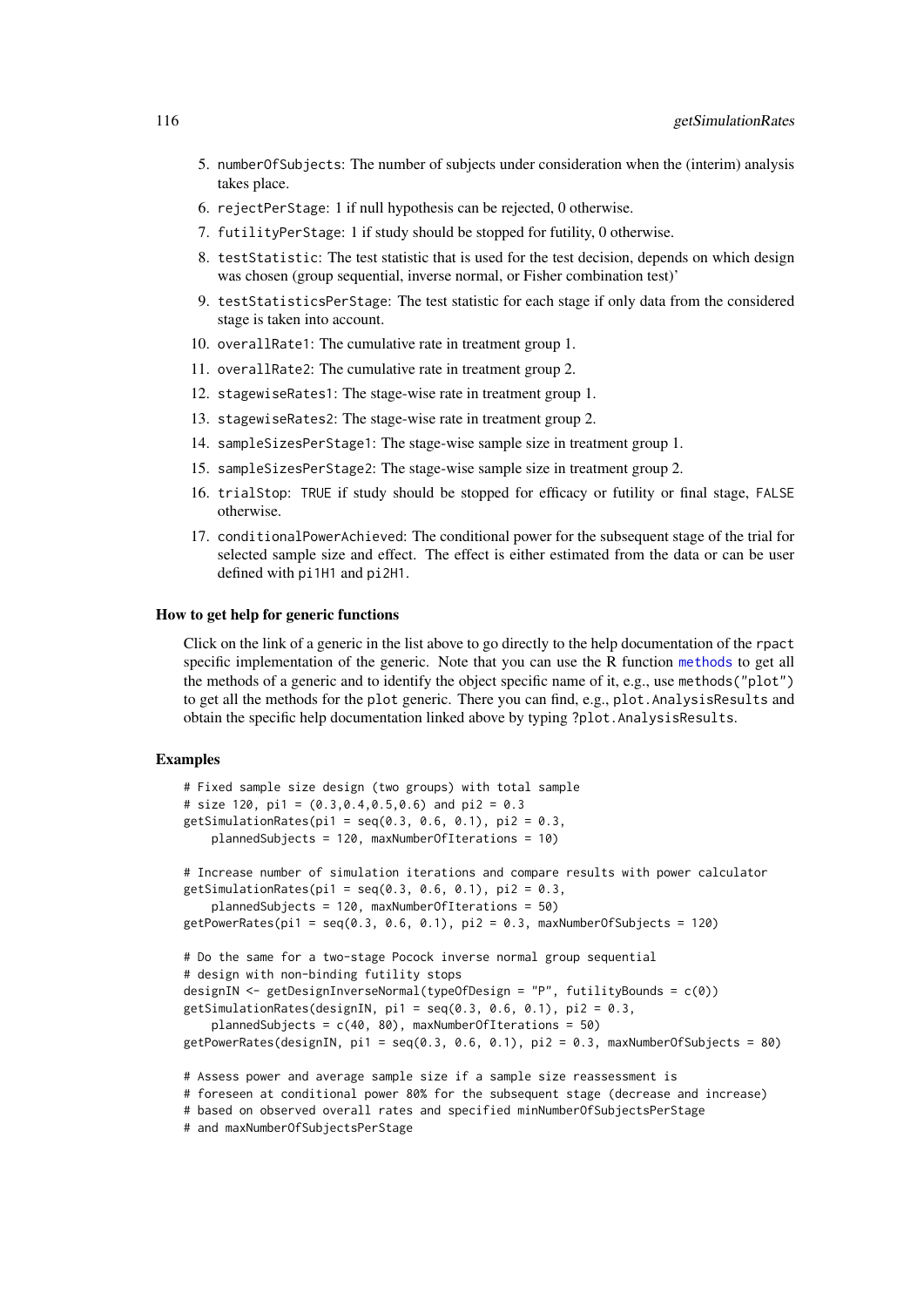```
# Do the same under the assumption that a sample size increase only takes place
# if the rate difference exceeds the value 0.1 at interim. For this, the sample
# size recalculation method needs to be redefined:
mySampleSizeCalculationFunction <- function(..., stage,
        plannedSubjects,
        minNumberOfSubjectsPerStage,
        maxNumberOfSubjectsPerStage,
        conditionalPower,
        conditionalCriticalValue,
        overallRate) {
    if (overallRate[1] - overallRate[2] < 0.1) {
        return(plannedSubjects[stage] - plannedSubjects[stage - 1])
    } else {
        rateUnderH0 <- (overallRate[1] + overallRate[2]) / 2
        stageSubjects <- 2 * (max(0, conditionalCriticalValue *
            sqrt(2 * rateUnderH0 * (1 - rateUnderH0)) +stats::qnorm(conditionalPower) * sqrt(overallRate[1] *
            (1 - overallRate[1]) + overallRate[2] * (1 - overallRate[2]))<sup>2</sup>/
            (max(1e-12, (overallRate[1] - overallRate[2])))^2
        stageSubjects <- ceiling(min(max(
            minNumberOfSubjectsPerStage[stage],
            stageSubjects), maxNumberOfSubjectsPerStage[stage]))
        return(stageSubjects)
    }
}
getSimulationRates(designIN, pi1 = seq(0.3, 0.6, 0.1), pi2 = 0.3,
    plannedSubjects = c(40, 80), minNumberOfSubjectsPerStage = c(40, 20),
    maxNumberOfSubjectsPerStage = c(40, 160), conditionalPower = 0.8,
    calcSubjectsFunction = mySampleSizeCalculationFunction, maxNumberOfIterations = 50)
```
<span id="page-116-0"></span>getSimulationSurvival *Get Simulation Survival*

#### Description

Returns the analysis times, power, stopping probabilities, conditional power, and expected sample size for testing the hazard ratio in a two treatment groups survival design.

```
getSimulationSurvival(
 design = NULL,
  ...,
 thetaH0 = 1,
 directionUpper = TRUE,
 pi1 = NA\_real_pi2 = NA\_real_lambda = NA_{real_lambda2 = NA_{real_-,median1 = NA\_real_median2 = NA\_real_
```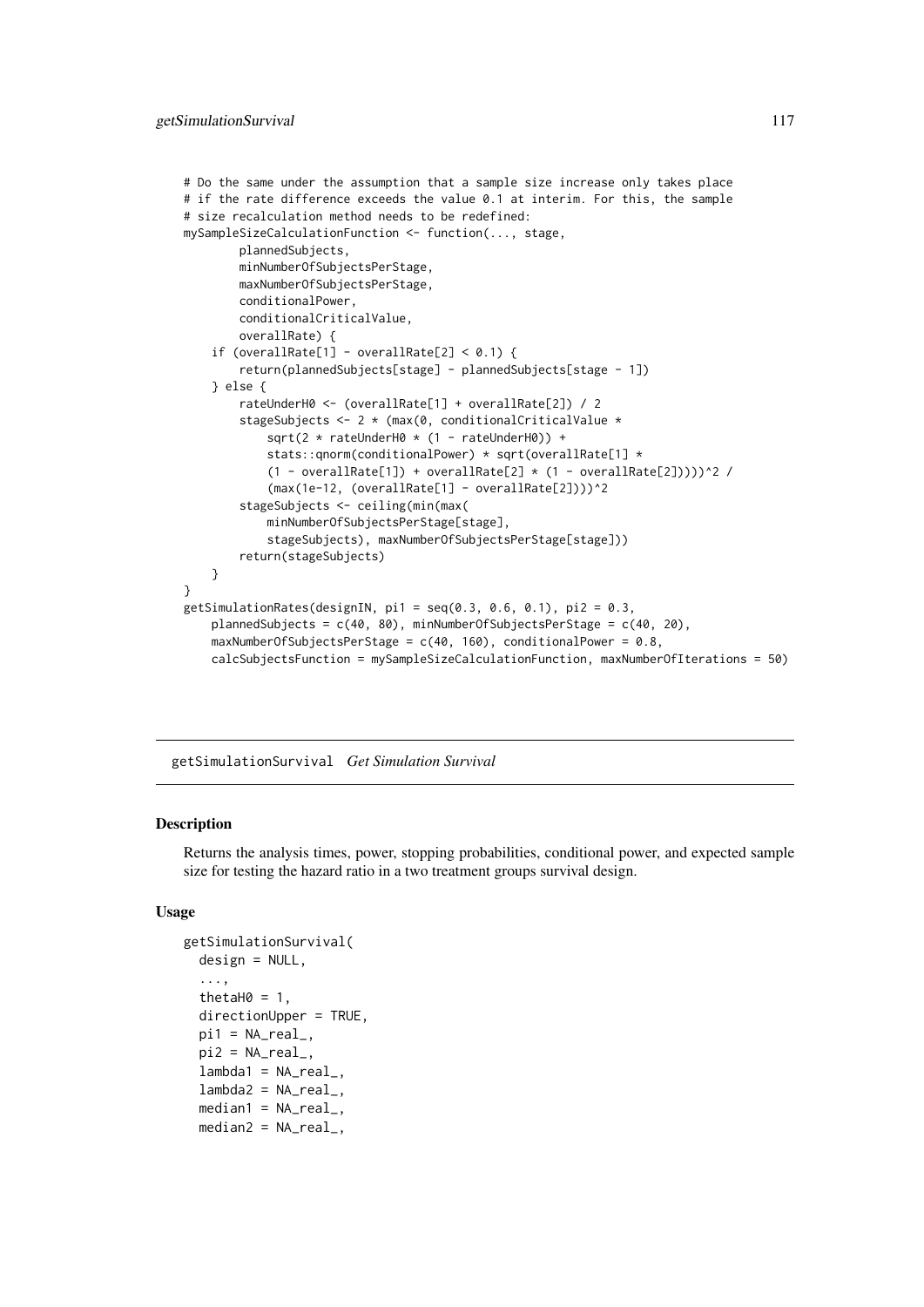```
hazardRatio = NA_real_,
kappa = 1,
piecewiseSurvivalTime = NA_real_,
allocation1 = 1,
allocation2 = 1,
eventTime = 12L,
accrualTime = c(0L, 12L),accrualIntensity = 0.1,accrualIntensityType = c("auto", "absolute", "relative"),
dropoutRate1 = 0,
droputRate2 = 0,dropoutTime = 12L,
maxNumberOfSubjects = NA_real_,
plannedEvents = NA_real_,
minNumberOfEventsPerStage = NA_real_,
maxNumberOfEventsPerStage = NA_real_,
conditionalPower = NA_real_,
thetaH1 = NA_{real_maxNumberOfIterations = 1000L,
maxNumberOfRawDatasetsPerStage = 0,longTimeSimulationAllowed = FALSE,
seed = NA_real_,
showStatistics = FALSE
```
# Arguments

)

| design         | The trial design. If no trial design is specified, a fixed sample size design is used.<br>In this case, Type I error rate alpha, Type II error rate beta, twoSidedPower,<br>and sided can be directly entered as argument where necessary. |
|----------------|--------------------------------------------------------------------------------------------------------------------------------------------------------------------------------------------------------------------------------------------|
| $\cdots$       | Ensures that all arguments (starting from the "") are to be named and that a<br>warning will be displayed if unknown arguments are passed.                                                                                                 |
| thetaH0        | The null hypothesis value, default is $\theta$ for the normal and the binary case (test-<br>ing means and rates, respectively), it is 1 for the survival case (testing the hazard<br>ratio).                                               |
|                | For non-inferiority designs, the taho is the non-inferiority bound. That is, in<br>case of (one-sided) testing of                                                                                                                          |
|                | • <i>means</i> : a value $!= 0$ (or a value $!= 1$ for testing the mean ratio) can be<br>specified.                                                                                                                                        |
|                | • <i>rates</i> : a value $!= 0$ (or a value $!= 1$ for testing the risk ratio pi1 / pi2) can<br>be specified.                                                                                                                              |
|                | • survival data: a bound for testing H0: hazard ratio = the ta H0! = 1 can<br>be specified.                                                                                                                                                |
|                | For testing a rate in one sample, a value the taller in $(0, 1)$ has to be specified for<br>defining the null hypothesis $H0$ : $pi = \text{thetaH0}$ .                                                                                    |
| directionUpper | Specifies the direction of the alternative, only applicable for one-sided testing;<br>default is TRUE which means that larger values of the test statistics yield smaller<br>p-values.                                                     |
| pi1            | A numeric value or vector that represents the assumed event rate in the treatment<br>group, default is $seq(0.2, 0.5, 0.1)$ (power calculations and simulations) or                                                                        |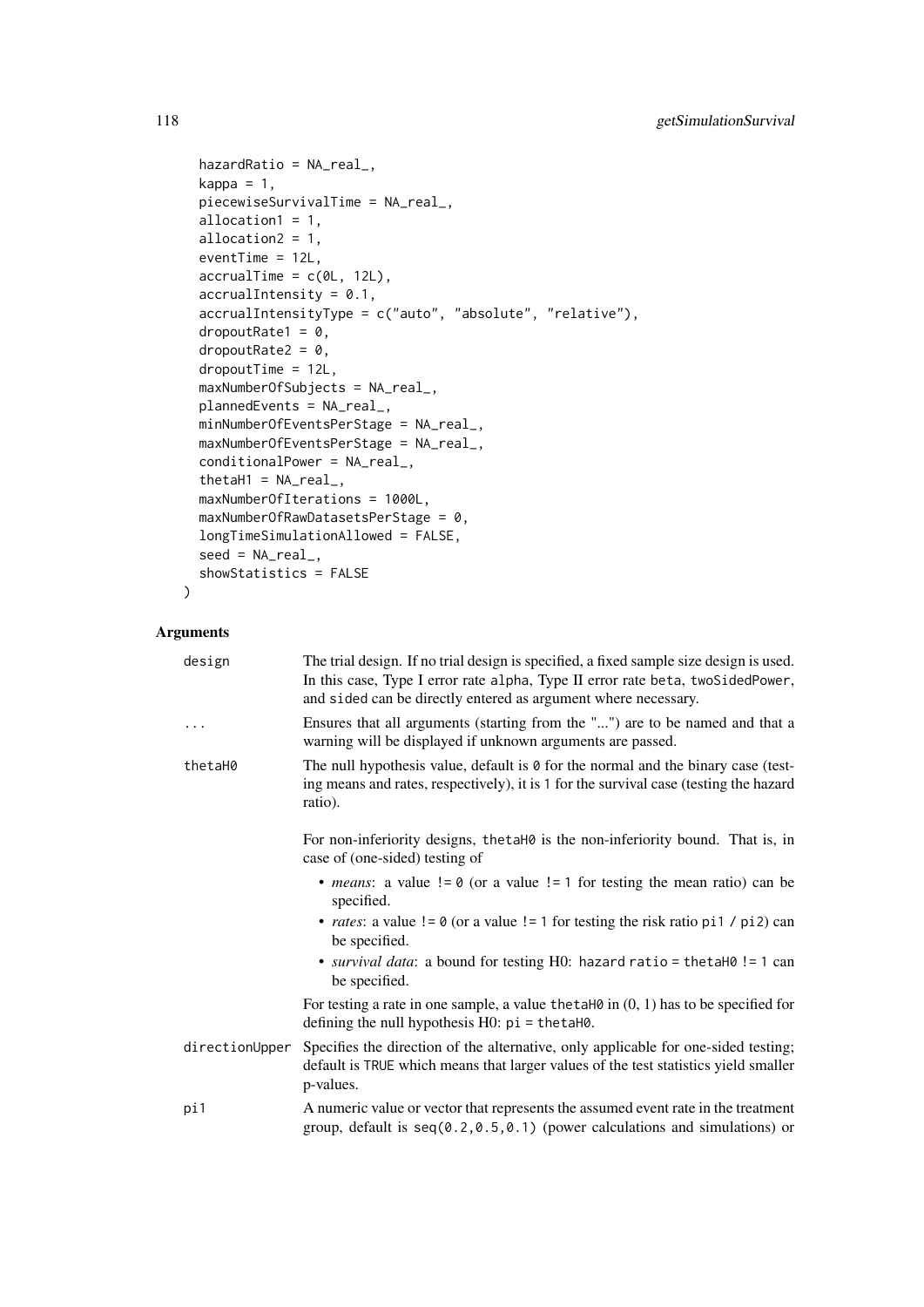|                       | $seq(0.4, 0.6, 0.1)$ (sample size calculations).                                                                                                                                                                                                                                                                                                                                                                                                                                                                                                                                                                                                                                                                                                                                               |
|-----------------------|------------------------------------------------------------------------------------------------------------------------------------------------------------------------------------------------------------------------------------------------------------------------------------------------------------------------------------------------------------------------------------------------------------------------------------------------------------------------------------------------------------------------------------------------------------------------------------------------------------------------------------------------------------------------------------------------------------------------------------------------------------------------------------------------|
| pi2                   | A numeric value that represents the assumed event rate in the control group,<br>default is $0.2$ .                                                                                                                                                                                                                                                                                                                                                                                                                                                                                                                                                                                                                                                                                             |
| lambda1               | The assumed hazard rate in the treatment group, there is no default. lambda1<br>can also be used to define piecewise exponentially distributed survival times (see<br>details).                                                                                                                                                                                                                                                                                                                                                                                                                                                                                                                                                                                                                |
| lambda2               | The assumed hazard rate in the reference group, there is no default. lambda2<br>can also be used to define piecewise exponentially distributed survival times<br>(see details).                                                                                                                                                                                                                                                                                                                                                                                                                                                                                                                                                                                                                |
| median1               | The assumed median survival time in the treatment group, there is no default.                                                                                                                                                                                                                                                                                                                                                                                                                                                                                                                                                                                                                                                                                                                  |
| median2               | The assumed median survival time in the reference group, there is no default.                                                                                                                                                                                                                                                                                                                                                                                                                                                                                                                                                                                                                                                                                                                  |
| hazardRatio           | The vector of hazard ratios under consideration. If the event or hazard rates in<br>both treatment groups are defined, the hazard ratio needs not to be specified as<br>it is calculated, there is no default.                                                                                                                                                                                                                                                                                                                                                                                                                                                                                                                                                                                 |
| kappa                 | A numeric value $> 0$ . A kappa ! = 1 will be used for the specification of the shape<br>of the Weibull distribution. Default is 1, i.e., the exponential survival distribu-<br>tion is used instead of the Weibull distribution. Note that the Weibull distribution<br>cannot be used for the piecewise definition of the survival time distribution, i.e.,<br>only piecewiselambda (as a single value) and kappa can be specified. This<br>function is equivalent to pweibull(t, shape = kappa, scale = $1 /$ lambda) of<br>the stats package, i.e., the scale parameter is 1 / 'hazard rate'.<br>For example, getPiecewiseExponentialDistribution(time = 130, piecewiseLambda<br>$= 0.01$ , kappa = 4.2) and pweibull(q = 130, shape = 4.2, scale = 1 / 0.01)<br>provide the sample result. |
| piecewiseSurvivalTime |                                                                                                                                                                                                                                                                                                                                                                                                                                                                                                                                                                                                                                                                                                                                                                                                |
|                       | A vector that specifies the time intervals for the piecewise definition of the ex-<br>ponential survival time cumulative distribution function<br>(for details see getPiecewiseSurvivalTime).                                                                                                                                                                                                                                                                                                                                                                                                                                                                                                                                                                                                  |
| allocation1           | The number how many subjects are assigned to treatment 1 in a subsequent<br>order, default is 1                                                                                                                                                                                                                                                                                                                                                                                                                                                                                                                                                                                                                                                                                                |
| allocation2           | The number how many subjects are assigned to treatment 2 in a subsequent<br>order, default is 1                                                                                                                                                                                                                                                                                                                                                                                                                                                                                                                                                                                                                                                                                                |
| eventTime             | The assumed time under which the event rates are calculated, default is 12.                                                                                                                                                                                                                                                                                                                                                                                                                                                                                                                                                                                                                                                                                                                    |
| accrualTime           | The assumed accrual time intervals for the study, default is $c(0, 12)$ (for details<br>see getAccrualTime).                                                                                                                                                                                                                                                                                                                                                                                                                                                                                                                                                                                                                                                                                   |
| accrualIntensity      |                                                                                                                                                                                                                                                                                                                                                                                                                                                                                                                                                                                                                                                                                                                                                                                                |
|                       | A vector of accrual intensities, default is the relative intensity $0.1$ (for details                                                                                                                                                                                                                                                                                                                                                                                                                                                                                                                                                                                                                                                                                                          |
| accrualIntensityType  | see getAccrualTime).                                                                                                                                                                                                                                                                                                                                                                                                                                                                                                                                                                                                                                                                                                                                                                           |
|                       | A character value specifying the accrual intensity input type. Must be one of<br>"auto", "absolute", or "relative"; default is "auto", i.e., if all values are <<br>1 the type is "relative", otherwise it is "absolute".                                                                                                                                                                                                                                                                                                                                                                                                                                                                                                                                                                      |
| dropoutRate1          | The assumed drop-out rate in the treatment group, default is 0.                                                                                                                                                                                                                                                                                                                                                                                                                                                                                                                                                                                                                                                                                                                                |
| dropoutRate2          | The assumed drop-out rate in the control group, default is $\theta$ .                                                                                                                                                                                                                                                                                                                                                                                                                                                                                                                                                                                                                                                                                                                          |
| dropoutTime           | The assumed time for drop-out rates in the control and the treatment group,<br>default is 12.                                                                                                                                                                                                                                                                                                                                                                                                                                                                                                                                                                                                                                                                                                  |
| maxNumberOfSubjects   |                                                                                                                                                                                                                                                                                                                                                                                                                                                                                                                                                                                                                                                                                                                                                                                                |
|                       | maxNumberOfSubjects > 0 needs to be specified. If accrual time and accrual<br>intensity is specified, this will be calculated.                                                                                                                                                                                                                                                                                                                                                                                                                                                                                                                                                                                                                                                                 |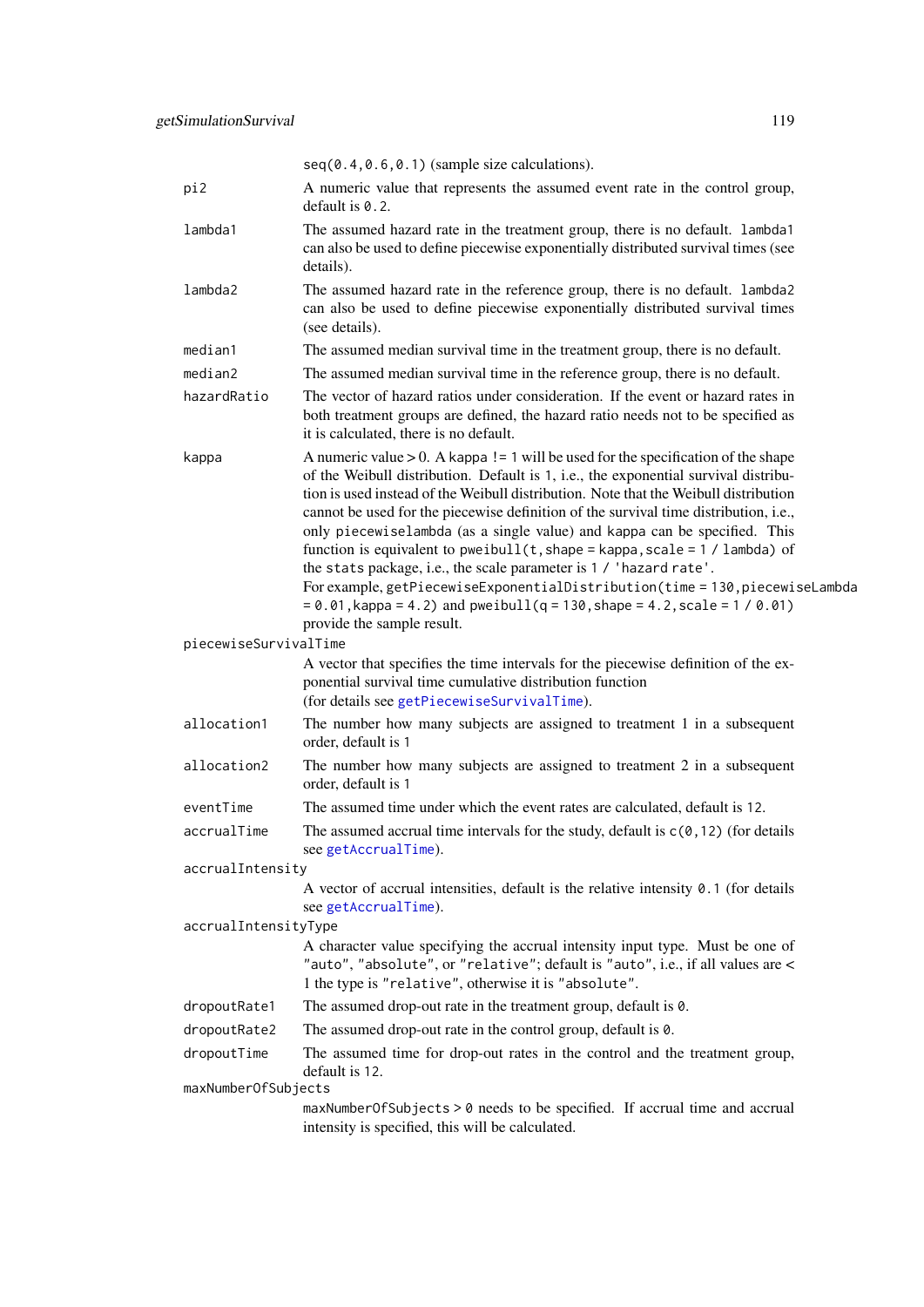plannedEvents plannedEvents is a vector of length kMax (the number of stages of the design) that determines the number of cumulated (overall) events in survival designs when the interim stages are planned. For two treatment arms, it is the number of events for both treatment arms. For multi-arm designs, plannedEvents refers to the overall number of events for the selected arms plus control.

minNumberOfEventsPerStage

When performing a data driven sample size recalculation, the vector minNumberOfEventsPerStage with length kMax determines the minimum number of events per stage (i.e., not cumulated), the first element is not taken into account.

maxNumberOfEventsPerStage

When performing a data driven sample size recalculation, the vector maxNumberOfEventsPerStage with length kMax determines the maximum number of events per stage (i.e., not cumulated), the first element is not taken into account.

conditionalPower

If conditionalPower together with minNumberOfSubjectsPerStage and maxNumberOfSubjectsPe (or minNumberOfEventsPerStage and maxNumberOfEventsPerStage for survival designs) is specified, a sample size recalculation based on the specified conditional power is performed. It is defined as the power for the subsequent stage given the current data. By default, the conditional power will be calculated under the observed effect size. Optionally, you can also specify thetaH1 and stDevH1 (for simulating means), pi1H1 and pi2H1 (for simulating rates), or thetaH1 (for simulating hazard ratios) as parameters under which it is calculated and the sample size recalculation is performed.

thetaH1 If specified, the value of the alternative under which the conditional power or sample size recalculation calculation is performed.

maxNumberOfIterations

The number of simulation iterations, default is 1000.

#### maxNumberOfRawDatasetsPerStage

The number of raw datasets per stage that shall be extracted and saved as data. frame, default is 0. [getRawData](#page-65-0) can be used to get the extracted raw data from the object.

longTimeSimulationAllowed

Logical that indicates whether long time simulations that consumes more than 30 seconds are allowed or not, default is FALSE.

seed The seed to reproduce the simulation, default is a random seed.

showStatistics If TRUE, summary statistics of the simulated data are displayed for the print command, otherwise the output is suppressed, default is FALSE.

### Details

At given design the function simulates the power, stopping probabilities, conditional power, and expected sample size at given number of events, number of subjects, and parameter configuration. It also simulates the time when the required events are expected under the given assumptions (exponentially, piecewise exponentially, or Weibull distributed survival times and constant or nonconstant piecewise accrual). Additionally, integers allocation1 and allocation2 can be specified that determine the number allocated to treatment group 1 and treatment group 2, respectively.

#### conditionalPower

The definition of thetaH1 makes only sense if kMax > 1 and if conditionalPower, minNumberOfEventsPerStage, and maxNumberOfEventsPerStage are defined.

Note that numberOfSubjects, numberOfSubjects1, and numberOfSubjects2 in the output are expected number of subjects.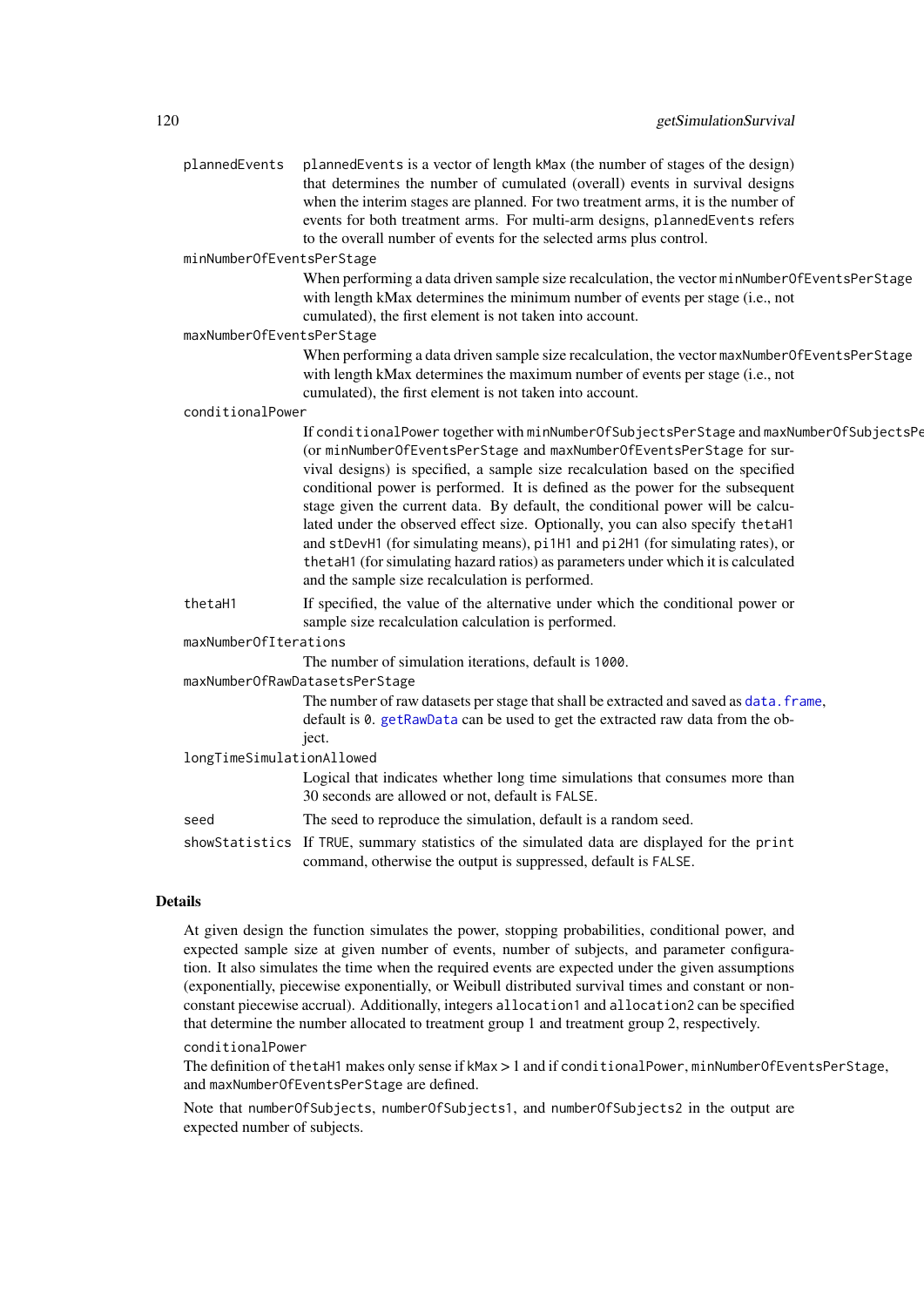#### getSimulationSurvival 121

#### Value

Returns a [SimulationResults](#page-0-0) object. The following generics (R generic functions) are available for this object:

- [names](#page-0-0) to obtain the field names,
- [print](#page-0-0) to print the object,
- [summary](#page-0-0) to display a summary of the object,
- [plot](#page-138-0) to plot the object,
- [as.data.frame](#page-0-0) to coerce the object to a [data.frame](#page-0-0),
- [as.matrix](#page-0-0) to coerce the object to a [matrix](#page-0-0).

### Piecewise survival time

The first element of the vector piecewiseSurvivalTime must be equal to 0. piecewiseSurvivalTime can also be a list that combines the definition of the time intervals and hazard rates in the reference group. The definition of the survival time in the treatment group is obtained by the specification of the hazard ratio (see examples for details).

#### Staggered patient entry

accrualTime is the time period of subjects' accrual in a study. It can be a value that defines the end of accrual or a vector. In this case, accrualTime can be used to define a non-constant accrual over time. For this, accrualTime is a vector that defines the accrual intervals. The first element of accrualTime must be equal to 0 and, additionally, accrualIntensity needs to be specified. accrualIntensity itself is a value or a vector (depending on the length of accrualtime) that defines the intensity how subjects enter the trial in the intervals defined through accrualTime.

accrualTime can also be a list that combines the definition of the accrual time and accrual intensity (see below and examples for details).

If the length of accrualTime and the length of accrualIntensity are the same (i.e., the end of accrual is undefined), maxNumberOfSubjects > 0 needs to be specified and the end of accrual is calculated. In that case, accrualIntensity is the number of subjects per time unit, i.e., the absolute accrual intensity.

If the length of accrualTime equals the length of accrualIntensity -1 (i.e., the end of accrual is defined), maxNumberOfSubjects is calculated if the absolute accrual intensity is given. If all elements in accrualIntensity are smaller than 1, accrualIntensity defines the \*relative\* intensity how subjects enter the trial. For example, accrualIntensity =  $c(0.1, 0.2)$  specifies that in the second accrual interval the intensity is doubled as compared to the first accrual interval. The actual (absolute) accrual intensity is calculated for the calculated or given maxNumberOfSubjects. Note that the default is accrualIntensity = 0.1 meaning that the \*absolute\* accrual intensity will be calculated.

#### Simulation Data

The summary statistics "Simulated data" contains the following parameters: median [range]; mean +/-sd

\$show(showStatistics = FALSE) or \$setShowStatistics(FALSE) can be used to disable the output of the aggregated simulated data.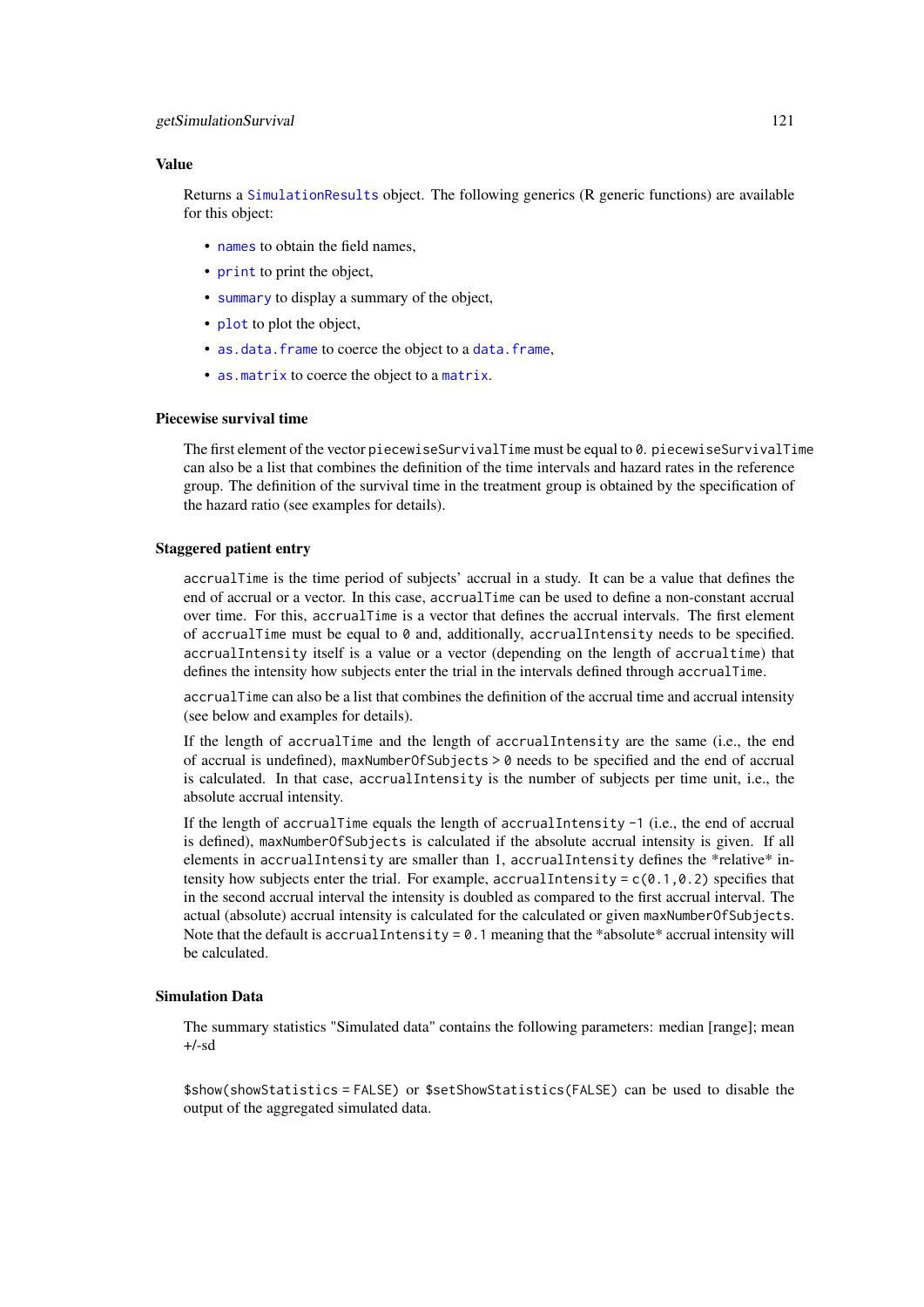```
Example 1:
simulationResults <-getSimulationSurvival(maxNumberOfSubjects = 100, plannedEvents
= 30simulationResults$show(showStatistics = FALSE)
Example 2:
simulationResults <-getSimulationSurvival(maxNumberOfSubjects = 100, plannedEvents
= 30simulationResults$setShowStatistics(FALSE)
simulationResults
```
[getData](#page-21-0) can be used to get the aggregated simulated data from the object as [data.frame](#page-0-0). The data frame contains the following columns:

- 1. iterationNumber: The number of the simulation iteration.
- 2. stageNumber: The stage.
- 3. pi1: The assumed or derived event rate in the treatment group.
- 4. pi2: The assumed or derived event rate in the control group.
- 5. hazardRatio: The hazard ratio under consideration (if available).
- 6. analysisTime: The analysis time.
- 7. numberOfSubjects: The number of subjects under consideration when the (interim) analysis takes place.
- 8. eventsPerStage1: The observed number of events per stage in treatment group 1.
- 9. eventsPerStage2: The observed number of events per stage in treatment group 2.
- 10. eventsPerStage: The observed number of events per stage in both treatment groups.
- 11. rejectPerStage: 1 if null hypothesis can be rejected, 0 otherwise.
- 12. futilityPerStage: 1 if study should be stopped for futility, 0 otherwise.
- 13. eventsNotAchieved: 1 if number of events could not be reached with observed number of subjects, 0 otherwise.
- 14. testStatistic: The test statistic that is used for the test decision, depends on which design was chosen (group sequential, inverse normal, or Fisher combination test)'
- 15. logRankStatistic: Z-score statistic which corresponds to a one-sided log-rank test at considered stage.
- 16. hazardRatioEstimateLR: The estimated hazard ratio, derived from the log-rank statistic.
- 17. trialStop: TRUE if study should be stopped for efficacy or futility or final stage, FALSE otherwise.
- 18. conditionalPowerAchieved: The conditional power for the subsequent stage of the trial for selected sample size and effect. The effect is either estimated from the data or can be user defined with thetaH1.

# Raw Data

[getRawData](#page-65-0) can be used to get the simulated raw data from the object as [data.frame](#page-0-0). Note that getSimulationSurvival must called before with maxNumberOfRawDatasetsPerStage > 0. The data frame contains the following columns:

1. iterationNumber: The number of the simulation iteration.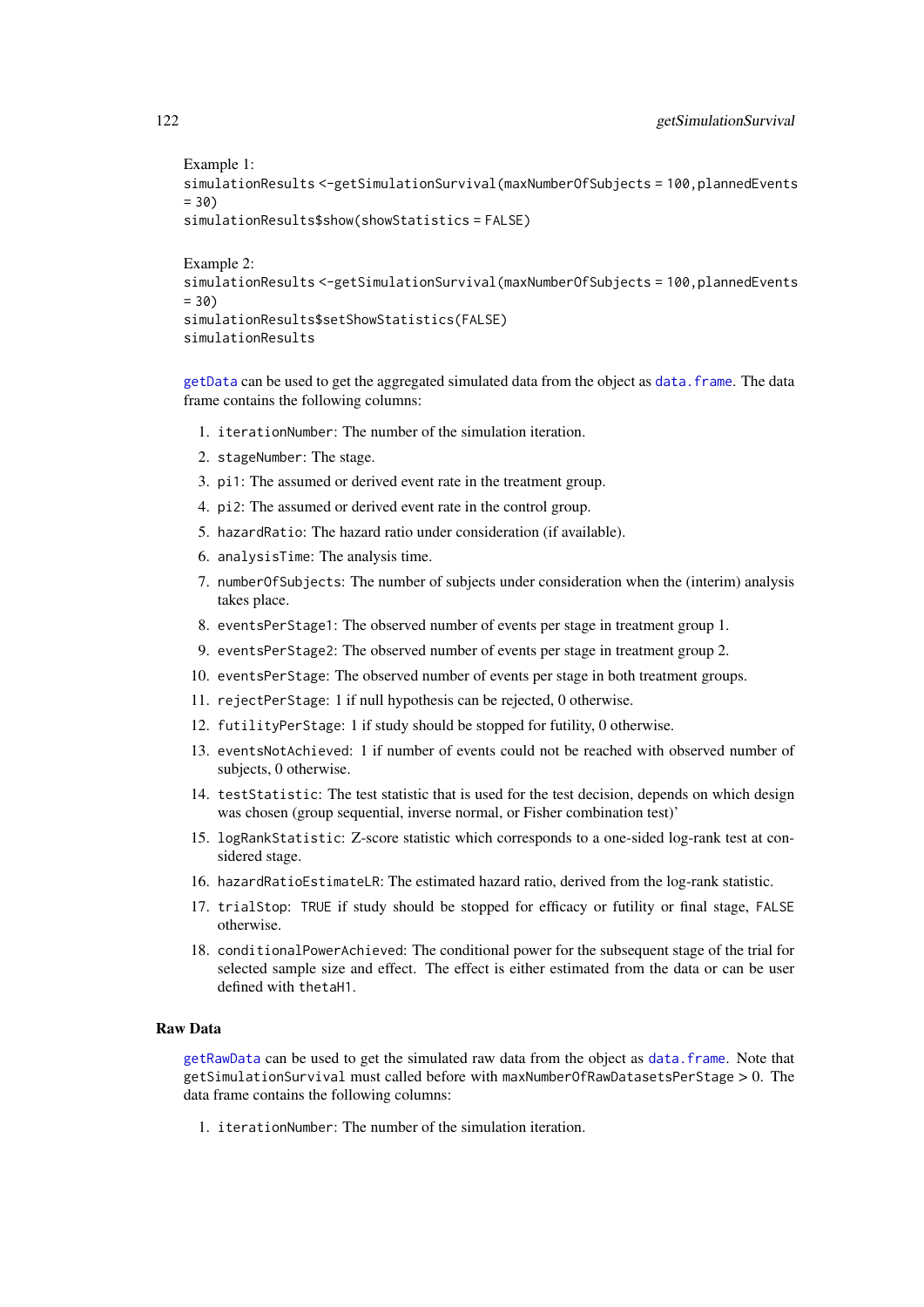- 2. stopStage: The stage of stopping.
- 3. subjectId: The subject id (increasing number 1, 2, 3, ...)
- 4. accrualTime: The accrual time, i.e., the time when the subject entered the trial.
- 5. treatmentGroup: The treatment group number (1 or 2).
- 6. survivalTime: The survival time of the subject.
- 7. dropoutTime: The dropout time of the subject (may be NA).
- 8. observationTime: The specific observation time.

```
9. timeUnderObservation: The time under observation is defined as follows:
  if (event == TRUE)timeUnderObservation <- survivalTime;
  else if (dropoutEvent == TRUE)
  timeUnderObservation <- dropoutTime;
  else
  timeUnderObservation <- observationTime - accrualTime;
```
- 10. event: TRUE if an event occurred; FALSE otherwise.
- 11. dropoutEvent: TRUE if an dropout event occurred; FALSE otherwise.

#### How to get help for generic functions

Click on the link of a generic in the list above to go directly to the help documentation of the rpact specific implementation of the generic. Note that you can use the R function [methods](#page-0-0) to get all the methods of a generic and to identify the object specific name of it, e.g., use methods("plot") to get all the methods for the plot generic. There you can find, e.g., plot.AnalysisResults and obtain the specific help documentation linked above by typing ?plot.AnalysisResults.

# Examples

```
# Fixed sample size with minimum required definitions, pi1 = (0.3,0.4,0.5,0.6) and
# pi2 = 0.3 at event time 12, and accrual time 24
getSimulationSurvival(pi1 = seq(0.3, 0.6, 0.1), pi2 = 0.3, eventTime = 12,
    accrualTime = 24, plannedEvents = 40, maxNumberOfSubjects = 200,
    maxNumberOfIterations = 10)
# Increase number of simulation iterations
getSimulationSurvival(pi1 = seq(0.3, 0.6, 0.1), pi2 = 0.3, eventTime = 12,
    accrualTime = 24, plannedEvents = 40, maxNumberOfSubjects = 200,
    maxNumberOfIterations = 50)
# Determine necessary accrual time with default settings if 200 subjects and
# 30 subjects per time unit can be recruited
getSimulationSurvival(plannedEvents = 40, accrualTime = 0,
    accrualIntensity = 30, maxNumberOfSubjects = 200, maxNumberOfIterations = 50)
# Determine necessary accrual time with default settings if 200 subjects and
# if the first 6 time units 20 subjects per time unit can be recruited,
# then 30 subjects per time unit
getSimulationSurvival(plannedEvents = 40, accrualTime = c(0, 6),
    accrualIntensity = c(20, 30), maxNumberOfSubjects = 200,maxNumberOfIterations = 50)
```
# Determine maximum number of Subjects with default settings if the first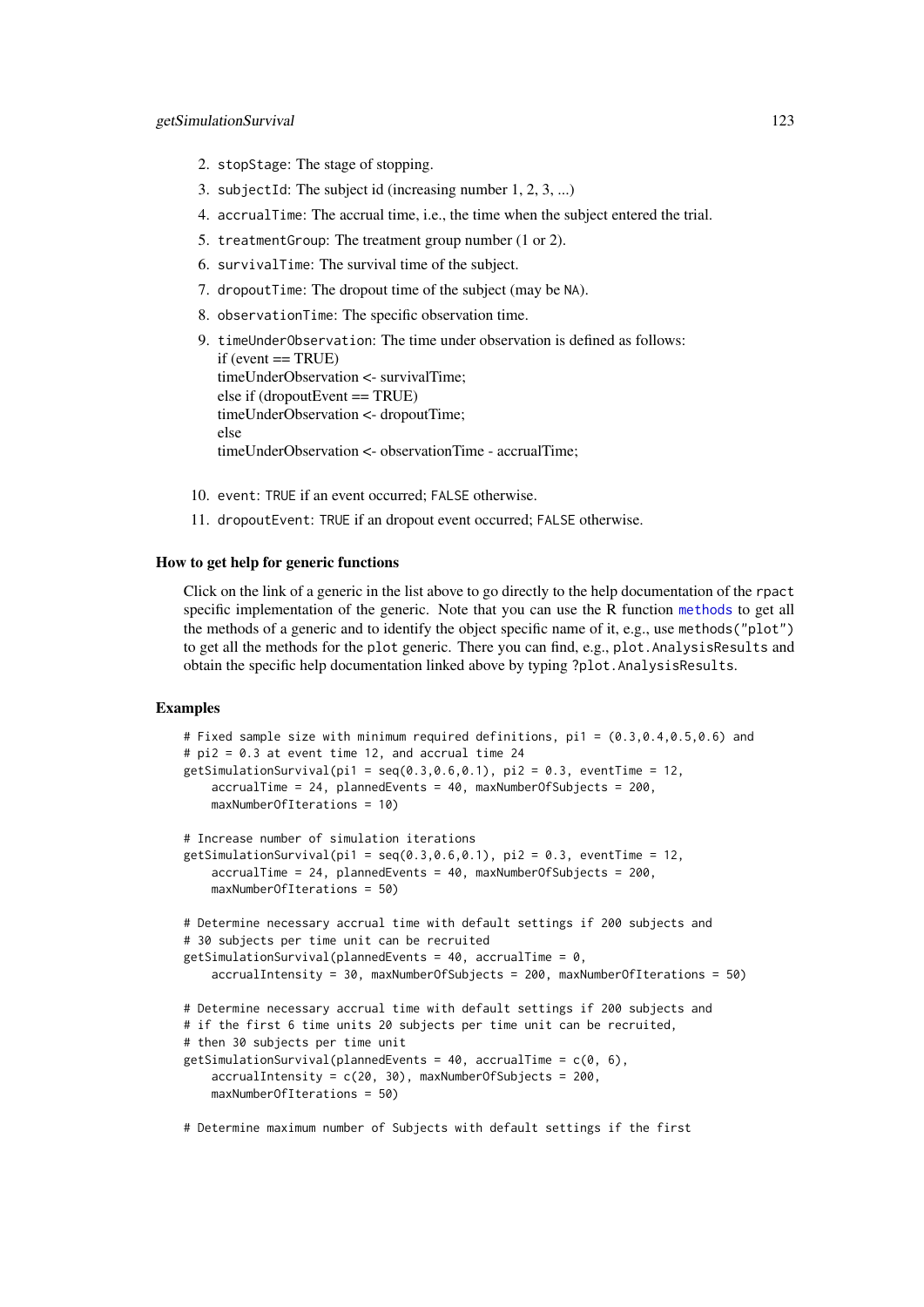```
# 6 time units 20 subjects per time unit can be recruited, and after
# 10 time units 30 subjects per time unit
getSimulationSurvival(plannedEvents = 40, accrualTime = c(0, 6, 10),
    accrualIntensity = c(20, 30), maxNumberOfIterations = 50)
# Specify accrual time as a list
at <- list(
    "0 - 5" = 20."6 - Inf" = 30getSimulationSurvival(plannedEvents = 40, accrualTime = at,
   maxNumberOfSubjects = 200, maxNumberOfIterations = 50)
# Specify accrual time as a list, if maximum number of subjects need to be calculated
at <- list(
   "0 - 5" = 20"6 - \leq 10" = 30getSimulationSurvival(plannedEvents = 40, accrualTime = at, maxNumberOfIterations = 50)
# Specify effect size for a two-stage group sequential design with
# O'Brien & Fleming boundaries. Effect size is based on event rates
# at specified event time, directionUpper = FALSE needs to be specified
# because it should be shown that hazard ratio < 1
getSimulationSurvival(design = getDesignGroupSequential(kMax = 2),
    pi1 = 0.2, pi2 = 0.3, eventTime = 24, plannedEvents = c(20, 40),
   maxNumberOfSubjects = 200, directionUpper = FALSE, maxNumberOfIterations = 50)
# As above, but with a three-stage O'Brien and Fleming design with
# specified information rates, note that planned events consists of integer values
d3 <- getDesignGroupSequential(informationRates = c(0.4, 0.7, 1))
getSimulationSurvival(design = d3, pi1 = 0.2, pi2 = 0.3, eventTime = 24,
   plannedEvents = round(d3$information Rates * 40).
   maxNumberOfSubjects = 200, directionUpper = FALSE,
   maxNumberOfIterations = 50)
# Effect size is based on event rate at specified event time for the reference
# group and hazard ratio, directionUpper = FALSE needs to be specified because
# it should be shown that hazard ratio < 1
getSimulationSurvival(design = getDesignGroupSequential(kMax = 2), hazardRatio = 0.5,
   pi2 = 0.3, eventTime = 24, plannedEvents = c(20, 40), maxNumberOfSubjects = 200,
   directionUpper = FALSE, maxNumberOfIterations = 50)
# Effect size is based on hazard rate for the reference group and
# hazard ratio, directionUpper = FALSE needs to be specified because
# it should be shown that hazard ratio < 1
getSimulationSurvival(design = getDesignGroupSequential(kMax = 2),
    hazardRatio = 0.5, lambda2 = 0.02, plannedEvents = c(20, 40),
   maxNumberOfSubjects = 200, directionUpper = FALSE,
   maxNumberOfIterations = 50)
# Specification of piecewise exponential survival time and hazard ratios,
# note that in getSimulationSurvival only on hazard ratio is used
# in the case that the survival time is piecewise expoential
getSimulationSurvival(design = getDesignGroupSequential(kMax = 2),
   piecewiseSurvivalTime = c(0, 5, 10), lambda2 = c(0.01, 0.02, 0.04),
    hazardRatio = 1.5, plannedEvents = c(20, 40), maxNumberOfSubjects = 200,
   maxNumberOfIterations = 50)
```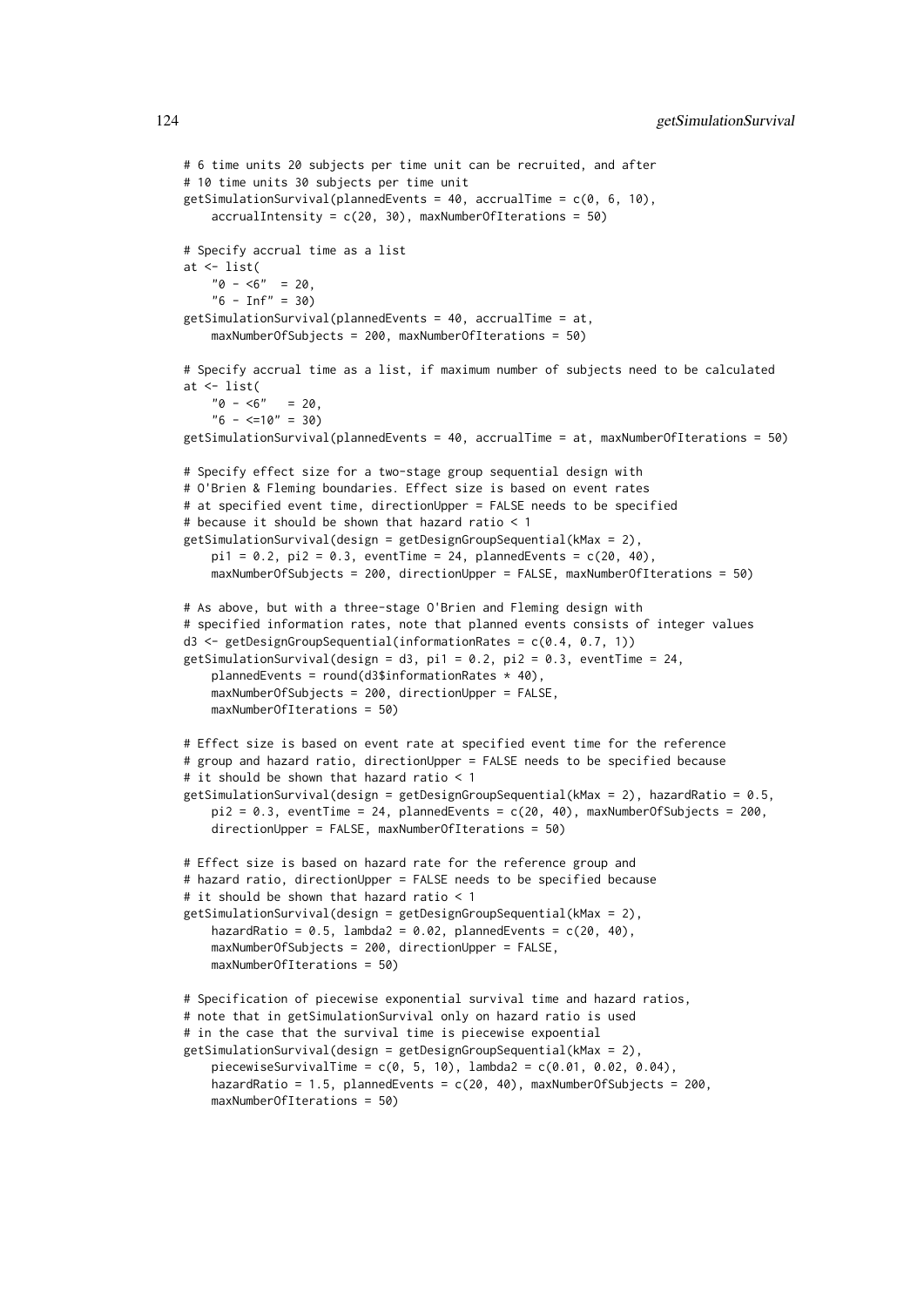```
pws <- list(
    "0 - 5" = 0.01,"5 - 10" = 0.02,">=10" = 0.04getSimulationSurvival(design = getDesignGroupSequential(kMax = 2),
    piecewiseSurvivalTime = pws, hazardRatio = c(1.5),
    plannedEvents = c(20, 40), maxNumberOfSubjects = 200,
    maxNumberOfIterations = 50)
# Specification of piecewise exponential survival time for both treatment arms
getSimulationSurvival(design = getDesignGroupSequential(kMax = 2),
    piecewiseSurvivalTime = c(0, 5, 10), lambda2 = c(0.01, 0.02, 0.04),
    lambda1 = c(0.015, 0.03, 0.06), plannedEvents = c(20, 40),
    maxNumberOfSubjects = 200, maxNumberOfIterations = 50)
# Specification of piecewise exponential survival time as a list,
# note that in getSimulationSurvival only on hazard ratio
# (not a vector) can be used
pws <- list(
    "0 - 5" = 0.01"5 - 10" = 0.02">=10" = 0.04getSimulationSurvival(design = getDesignGroupSequential(kMax = 2),
    piecewiseSurvivalTime = pws, hazardRatio = 1.5,
    plannedEvents = c(20, 40), maxNumberOfSubjects = 200,
    maxNumberOfIterations = 50)
# Specification of piecewise exponential survival time and delayed effect
# (response after 5 time units)
getSimulationSurvival(design = getDesignGroupSequential(kMax = 2),
    piecewiseSurvivalTime = c(0, 5, 10), lambda2 = c(0.01, 0.02, 0.04).
    lambda1 = c(0.01, 0.02, 0.06), plannedEvents = c(20, 40),
    maxNumberOfSubjects = 200, maxNumberOfIterations = 50)
# Specify effect size based on median survival times
getSimulationSurvival(median1 = 5, median2 = 3, plannedEvents = 40,
    maxNumberOfSubjects = 200, directionUpper = FALSE,
    maxNumberOfIterations = 50)
# Specify effect size based on median survival
# times of Weibull distribtion with kappa = 2
getSimulationSurvival(median1 = 5, median2 = 3, kappa = 2,
    plannedEvents = 40, maxNumberOfSubjects = 200,
    directionUpper = FALSE, maxNumberOfIterations = 50)
# Perform recalculation of number of events based on conditional power for a
# three-stage design with inverse normal combination test, where the conditional power
# is calculated under the specified effect size thetaH1 = 1.3 and up to a four-fold
# increase in originally planned sample size (number of events) is allowed
# Note that the first value in minNumberOfEventsPerStage and
# maxNumberOfEventsPerStage is arbitrary, i.e., it has no effect.
dIN <- getDesignInverseNormal(informationRates = c(0.4, 0.7, 1))
resultsWithSSR1 <- getSimulationSurvival(design = dIN,
    hazardRatio = seq(1, 1.6, 0.1),
    pi2 = 0.3, conditionalPower = 0.8, thetaH1 = 1.3,
    plannedEvents = c(58, 102, 146),
```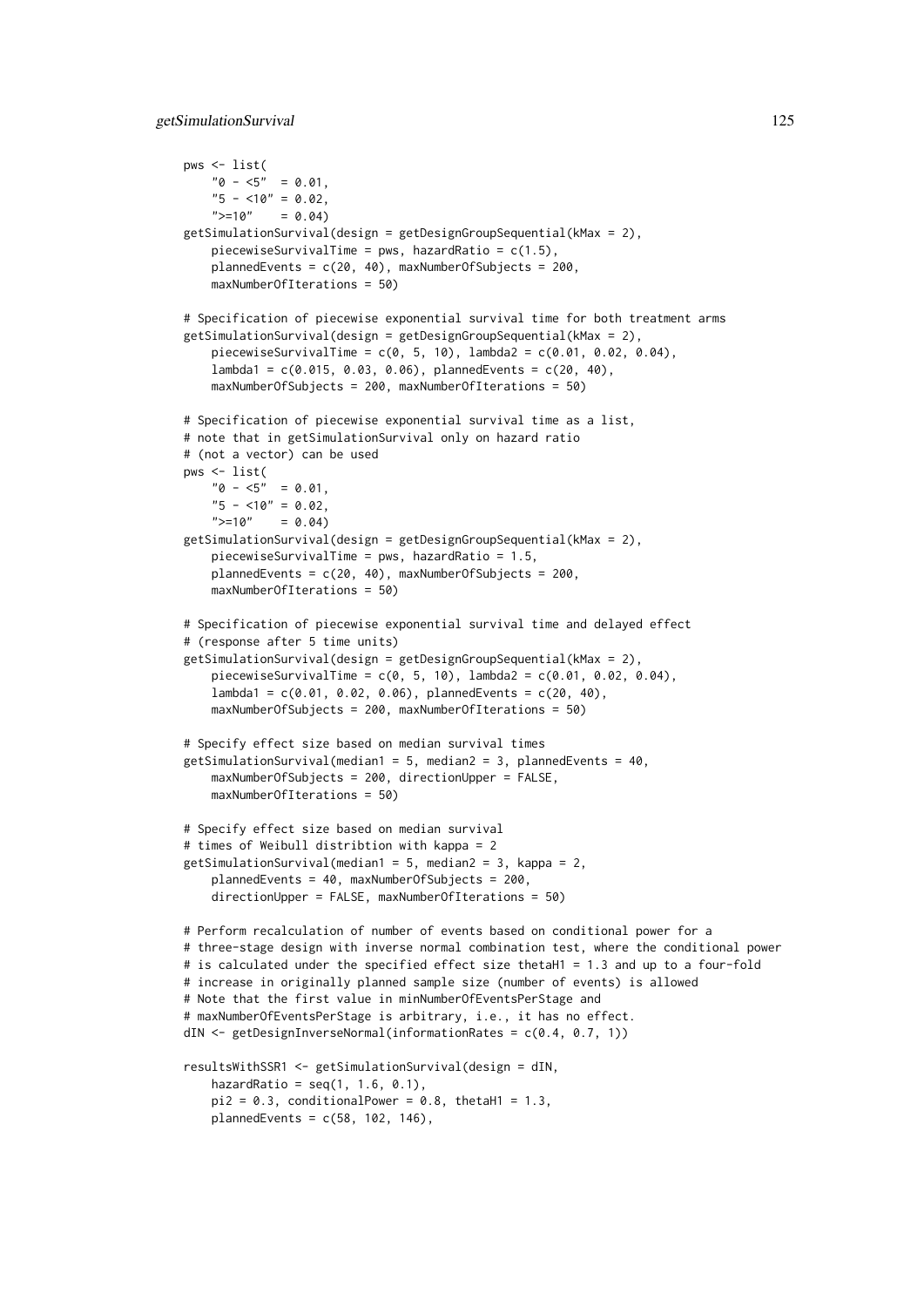```
minNumberOfEventsPerStage = c(NA, 44, 44),
    maxNumberOfEventsPerStage = 4 \times c(NA, 44, 44),
    maxNumberOfSubjects = 800, maxNumberOfIterations = 50)
resultsWithSSR1
# If thetaH1 is unspecified, the observed hazard ratio estimate
# (calculated from the log-rank statistic) is used for performing the
# recalculation of the number of events
resultsWithSSR2 <- getSimulationSurvival(design = dIN,
    hazardRatio = seq(1, 1.6, 0.1),
    pi2 = 0.3, conditionalPower = 0.8, plannedEvents = c(58, 102, 146),
    minNumberOfEventsPerStage = c(NA, 44, 44),
    maxNumberOfEventsPerStage = 4 * c(NA, 44, 44),
    maxNumberOfSubjects = 800, maxNumberOfIterations = 50)
resultsWithSSR2
# Compare it with design without event size recalculation
resultsWithoutSSR <- getSimulationSurvival(design = dIN,
    hazardRatio = seq(1, 1.6, 0.1), pi2 = 0.3,plannedEvents = c(58, 102, 145), maxNumberOfSubjects = 800,
    maxNumberOfIterations = 50)
resultsWithoutSSR$overallReject
resultsWithSSR1$overallReject
resultsWithSSR2$overallReject
# Confirm that event size racalcuation increases the Type I error rate,
# i.e., you have to use the combination test
dGS <- getDesignGroupSequential(informationRates = c(0.4, 0.7, 1))
resultsWithSSRGS <- getSimulationSurvival(design = dGS, hazardRatio = seq(1),
    pi2 = 0.3, conditionalPower = 0.8, plannedEvents = c(58, 102, 145),
    minNumberOfEventsPerStage = c(NA, 44, 44),
    maxNumberOfEventsPerStage = 4 * c(NA, 44, 44),
    maxNumberOfSubjects = 800, maxNumberOfIterations = 50)
resultsWithSSRGS$overallReject
# Set seed to get reproduceable results
identical(
    getSimulationSurvival(plannedEvents = 40, maxNumberOfSubjects = 200,
        seed = 99)$analysisTime,
    getSimulationSurvival(plannedEvents = 40, maxNumberOfSubjects = 200,
        seed = 99)$analysisTime
\lambda
```
<span id="page-125-0"></span>getStageResults *Get Stage Results*

#### Description

Returns summary statistics and p-values for a given data set and a given design.

```
getStageResults(design, dataInput, ..., stage = NA_integer_)
```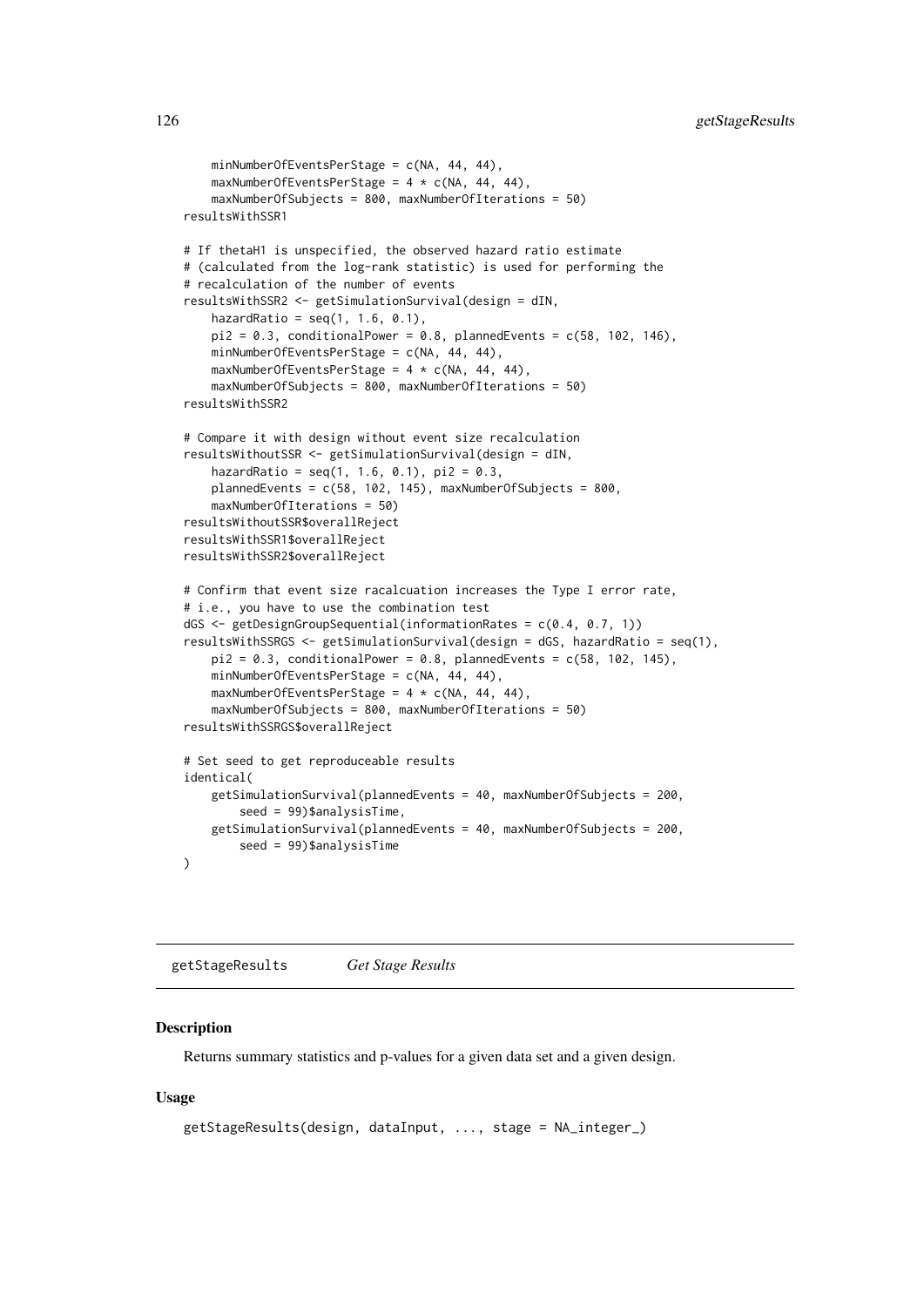#### Arguments

| design | The trial design. |
|--------|-------------------|

dataInput The summary data used for calculating the test results. This is either an element of DatasetMeans, of DatasetRates, or of DatasetSurvival and should be created with the function getDataset. For more information see [getDataset](#page-22-0).

- ... Further (optional) arguments to be passed:
	- thetaH0 The null hypothesis value, default is 0 for the normal and the binary case (testing means and rates, respectively), it is 1 for the survival case (testing the hazard ratio).

For non-inferiority designs, thetaH0 is the non-inferiority bound. That is, in case of (one-sided) testing of

- *means*: a value  $!= 0$  (or a value  $!= 1$  for testing the mean ratio) can be specified.
- *rates*: a value  $!= 0$  (or a value  $!= 1$  for testing the risk ratio pi1 / pi2) can be specified.
- *survival data*: a bound for testing H0: hazard ratio = thetaH0 != 1 can be specified.

For testing a rate in one sample, a value thetaH $\theta$  in  $(0, 1)$  has to be specified for defining the null hypothesis  $H0$ :  $pi =$  the ta $H0$ .

- normalApproximation The type of computation of the p-values. Default is FALSE for testing means (i.e., the t test is used) and TRUE for testing rates and the hazard ratio. For testing rates, if normalApproximation = FALSE is specified, the binomial test (one sample) or the exact test of Fisher (two samples) is used for calculating the p-values. In the survival setting, normal Approximation = FALSE has no effect.
- equalVariances The type of t test. For testing means in two treatment groups, either the t test assuming that the variances are equal or the t test without assuming this, i.e., the test of Welch-Satterthwaite is calculated, default is TRUE.
- directionUpper The direction of one-sided testing. Default is TRUE which means that larger values of the test statistics yield smaller p-values.
- intersectionTest Defines the multiple test for the intersection hypotheses in the closed system of hypotheses when testing multiple hypotheses. Five options are available in multi-arm designs: "Dunnett", "Bonferroni", "Simes", "Sidak", and "Hierarchical", default is "Dunnett". Four options are available in population enrichment designs: "SpiessensDebois" (one subset only), "Bonferroni", "Simes", and "Sidak", default is "Simes".
- varianceOption Defines the way to calculate the variance in multiple treatment arms (> 2) or population enrichment designs for testing means. For multiple arms, three options are available: "overallPooled", "pairwisePooled", and "notPooled", default is "overallPooled". For enrichment designs, the options are: "pooled", "pooledFromFull" (one subset only), and "notPooled", default is "pooled".
- stratifiedAnalysis For enrichment designs, typically a stratified analysis should be chosen. For testing means and rates, also a non-stratified analysis based on overall data can be performed. For survival data, only a stratified analysis is possible (see Brannath et al., 2009), default is TRUE.
- stage The stage number (optional). Default: total number of existing stages in the data input.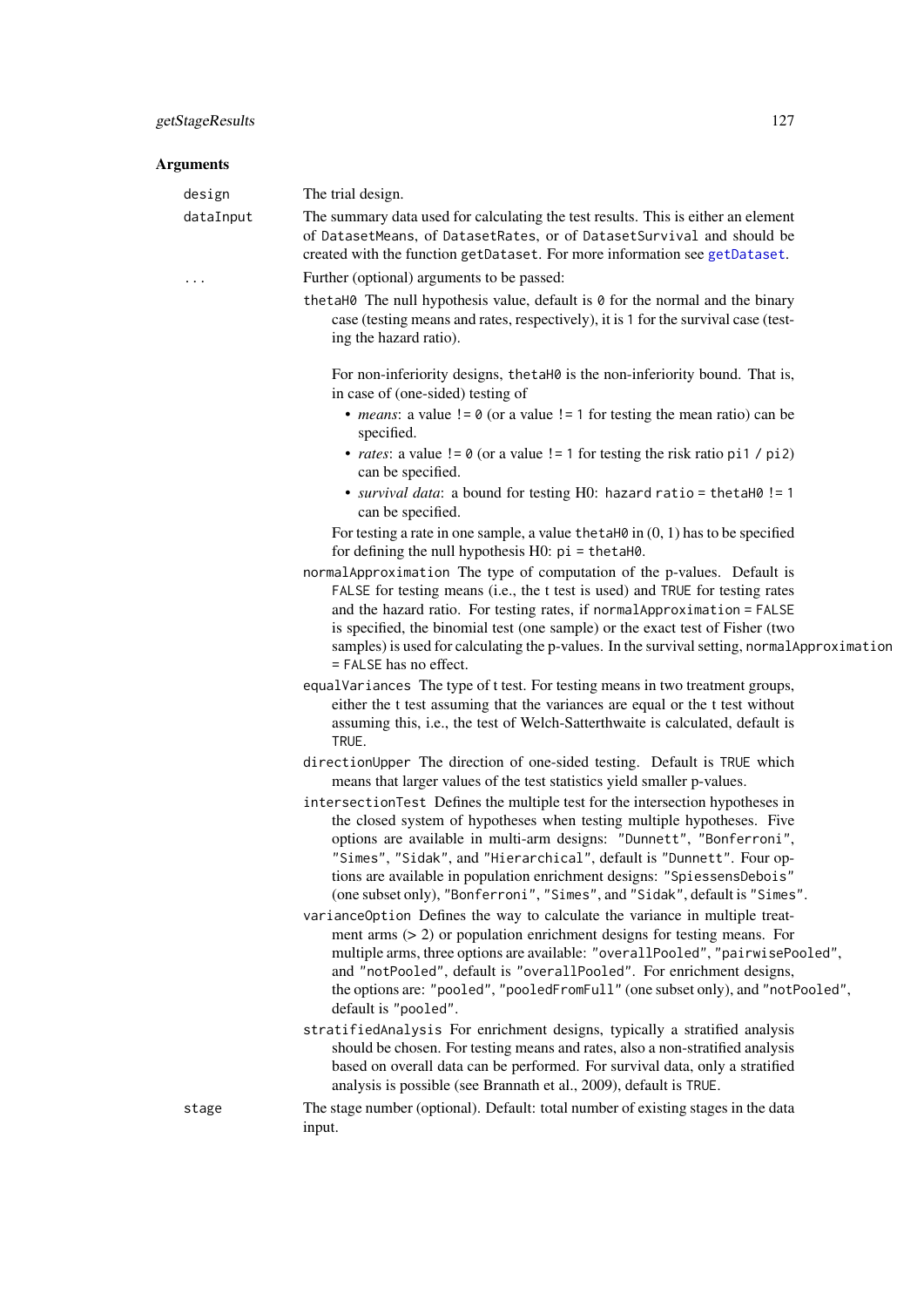Calculates and returns the stage results of the specified design and data input at the specified stage.

#### Value

Returns a [StageResults](#page-0-0) object.

- [names](#page-0-0) to obtain the field names,
- [print](#page-0-0) to print the object,
- [summary](#page-0-0) to display a summary of the object,
- [plot](#page-140-0) to plot the object,
- [as.data.frame](#page-0-0) to coerce the object to a [data.frame](#page-0-0),
- [as.matrix](#page-0-0) to coerce the object to a [matrix](#page-0-0).

# How to get help for generic functions

Click on the link of a generic in the list above to go directly to the help documentation of the rpact specific implementation of the generic. Note that you can use the R function [methods](#page-0-0) to get all the methods of a generic and to identify the object specific name of it, e.g., use methods("plot") to get all the methods for the plot generic. There you can find, e.g., plot.AnalysisResults and obtain the specific help documentation linked above by typing ?plot.AnalysisResults.

### See Also

Other analysis functions: [getAnalysisResults\(](#page-10-0)), [getClosedCombinationTestResults\(](#page-15-0)), getClosedConditionalI [getConditionalPower\(](#page-18-0)), [getConditionalRejectionProbabilities\(](#page-20-0)), [getFinalConfidenceInterval\(](#page-42-0)), [getFinalPValue\(](#page-44-0)), [getRepeatedConfidenceIntervals\(](#page-66-0)), [getRepeatedPValues\(](#page-68-0)), [getTestActions\(](#page-127-0))

#### Examples

```
design <- getDesignInverseNormal()
dataRates <- getDataset(
   n1 = c(10, 10),n2 = c(20, 20),events1 = c(8, 10),
   events2 = c(10, 16)getStageResults(design, dataRates)
```
<span id="page-127-0"></span>getTestActions *Get Test Actions*

### Description

Returns test actions.

```
getTestActions(stageResults, ...)
```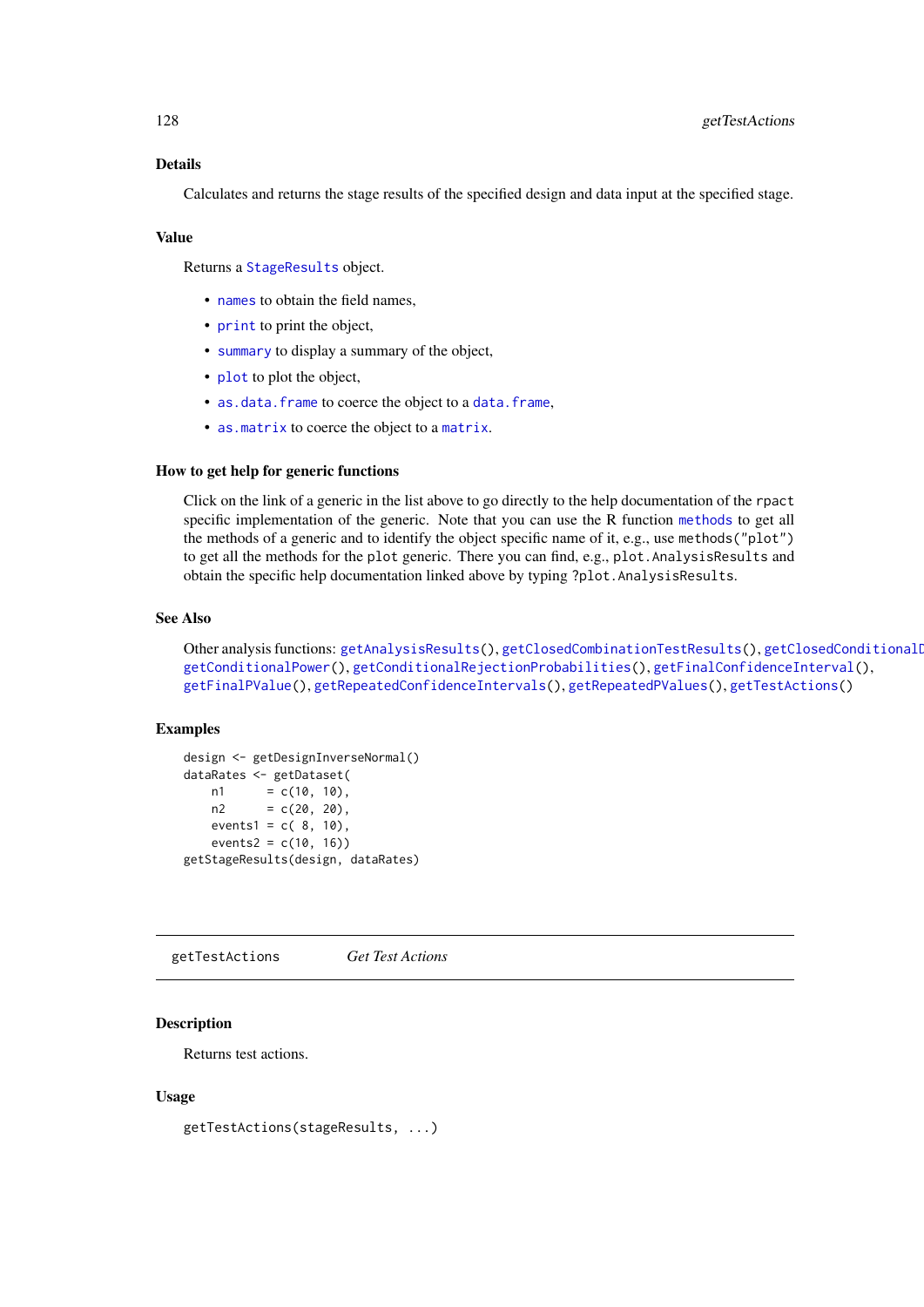#### kable the state of the state of the state of the state of the state of the state of the state of the state of the state of the state of the state of the state of the state of the state of the state of the state of the stat

#### Arguments

| stageResults | The results at given stage, obtained from getStageResults. |
|--------------|------------------------------------------------------------|
| $\cdots$     | Only available for backward compatibility.                 |

# Details

Returns the test actions of the specified design and stage results at the specified stage.

# Value

Returns a [character](#page-0-0) vector of length kMax Returns a [numeric](#page-0-0) vector of length kMaxcontaining the test actions of each stage.

# See Also

```
getAnalysisResults(getClosedCombinationTestResults(), getClosedConditionalI
getConditionalPower(), getConditionalRejectionProbabilities(), getFinalConfidenceInterval(),
getFinalPValue(), getRepeatedConfidenceIntervals(), getRepeatedPValues(), getStageResults()
```
# Examples

```
design <- getDesignInverseNormal(kMax = 2)
data <- getDataset(
   n = c(20, 30),means = c(50, 51),
   stDevs = c(130, 140)
\lambdagetTestActions(getStageResults(design, dataInput = data))
```
<span id="page-128-0"></span>

kable *Create tables in Markdown*

### Description

The kable() function returns a single table for a single object that inherits from class [ParameterSet](#page-0-0).

#### Usage

 $kable(x, \ldots)$ 

#### Arguments

| X        | The object that inherits from ParameterSet. |
|----------|---------------------------------------------|
| $\cdots$ | Other arguments (see kable).                |

# Details

Generic to represent a parameter set in Markdown.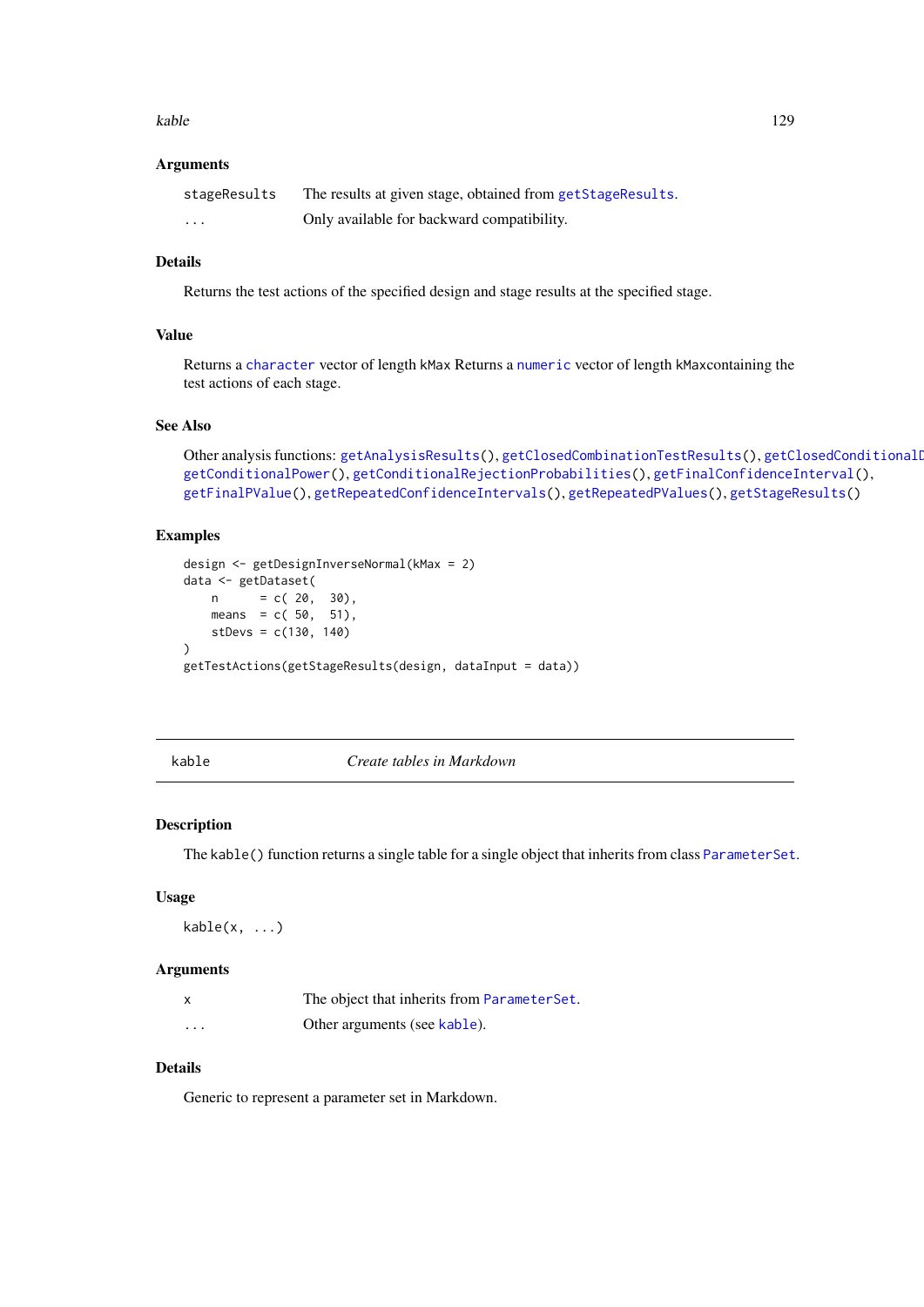kable.ParameterSet *Create output in Markdown*

#### Description

The kable() function returns the output of the specified object formatted in Markdown.

#### Usage

```
kable.ParameterSet(x, ...)
```
#### Arguments

|          | A ParameterSet. If x does not inherit from class ParameterSet, knitr:: kable(x) |
|----------|---------------------------------------------------------------------------------|
|          | will be returned.                                                               |
| $\cdots$ | Other arguments (see kable).                                                    |

# Details

Generic function to represent a parameter set in Markdown. Use options ("rpact.print.heading.base.number"  $=$  "NUMBER") (where NUMBER is an integer value  $>= -1$ ) to specify the heading level. The default is options("rpact.print.heading.base.number" = "0"), i.e., the top headings start with ## in Markdown. options("rpact.print.heading.base.number" = "-1") means that all headings will be written bold but are not explicit defined as header.

plot.AnalysisResults *Analysis Results Plotting*

#### Description

Plots the conditional power together with the likelihood function.

```
## S3 method for class 'AnalysisResults'
plot(
  x,
  y,
  ...,
  type = 1L,
  nPlanned = NA_real_,
  allocationRatioPlanned = NA_real_,
  main = NA_character_,
  xlab = NA_character_,
  ylab = NA_character_,
  legendTitle = NA_character_,
  palette = "Set1",
  legendPosition = NA_integer_,
  showSource = FALSE,
```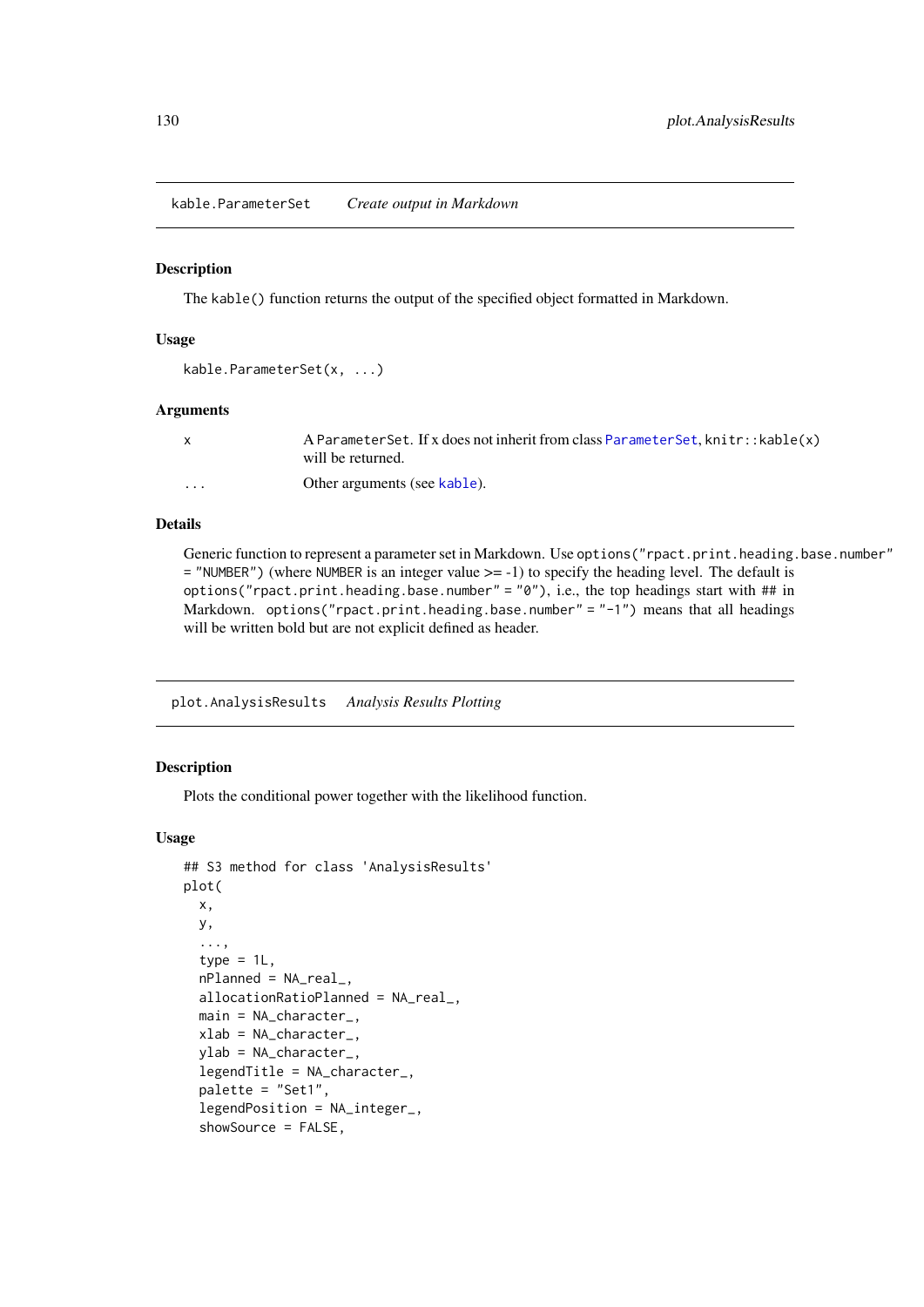```
grid = 1,plotSettings = NULL
)
```
# Arguments

| х                      | The analysis results at given stage, obtained from getAnalysisResults.                                                                                                                                                                                                                                                                                                                                                                                                                                                                                                                                                                                                                                                                                                                                                                                                                                                                                   |
|------------------------|----------------------------------------------------------------------------------------------------------------------------------------------------------------------------------------------------------------------------------------------------------------------------------------------------------------------------------------------------------------------------------------------------------------------------------------------------------------------------------------------------------------------------------------------------------------------------------------------------------------------------------------------------------------------------------------------------------------------------------------------------------------------------------------------------------------------------------------------------------------------------------------------------------------------------------------------------------|
| у                      | Not available for this kind of plot (is only defined to be compatible to the generic<br>plot function).                                                                                                                                                                                                                                                                                                                                                                                                                                                                                                                                                                                                                                                                                                                                                                                                                                                  |
|                        | Optional plot arguments. Furthermore the following arguments can be defined:                                                                                                                                                                                                                                                                                                                                                                                                                                                                                                                                                                                                                                                                                                                                                                                                                                                                             |
|                        | • the taRange: A range of assumed effect sizes if testing means or a sur-<br>vival design was specified. Additionally, if testing means was selected,<br>assumedStDev (assumed standard deviation) can be specified (default is 1).<br>• piTreatmentRange: A range of assumed rates pi1 to calculate the condi-<br>tional power. Additionally, if a two-sample comparison was selected, pi2<br>can be specified (default is the value from getAnalysisResults).<br>• directionUpper: Specifies the direction of the alternative, only applicable<br>for one-sided testing; default is TRUE which means that larger values of the<br>test statistics yield smaller p-values.<br>• thetaH0: The null hypothesis value, default is 0 for the normal and the<br>binary case, it is 1 for the survival case. For testing a rate in one sample, a<br>value thetaH $0$ in $(0, 1)$ has to be specified for defining the null hypothesis<br>$H0: pi = thetah0$ . |
| type                   | The plot type (default $= 1$ ). Note that at the moment only one type (the condi-<br>tional power plot) is available.                                                                                                                                                                                                                                                                                                                                                                                                                                                                                                                                                                                                                                                                                                                                                                                                                                    |
| nPlanned               | The additional (i.e., "new" and not cumulative) sample size planned for each of<br>the subsequent stages. The argument must be a vector with length equal to the<br>number of remaining stages and contain the combined sample size from both<br>treatment groups if two groups are considered. For survival outcomes, it should<br>contain the planned number of additional events. For multi-arm designs, it is<br>the per-comparison (combined) sample size. For enrichment designs, it is the<br>(combined) sample size for the considered sub-population.                                                                                                                                                                                                                                                                                                                                                                                           |
| allocationRatioPlanned |                                                                                                                                                                                                                                                                                                                                                                                                                                                                                                                                                                                                                                                                                                                                                                                                                                                                                                                                                          |
|                        | The planned allocation ratio n1 / n2 for a two treatment groups design, default<br>is 1. For multi-arm designs, it is the allocation ratio relating the active arm(s) to<br>the control.                                                                                                                                                                                                                                                                                                                                                                                                                                                                                                                                                                                                                                                                                                                                                                 |
| main                   | The main title, default is "Dataset".                                                                                                                                                                                                                                                                                                                                                                                                                                                                                                                                                                                                                                                                                                                                                                                                                                                                                                                    |
| xlab                   | The x-axis label, default is "Stage".                                                                                                                                                                                                                                                                                                                                                                                                                                                                                                                                                                                                                                                                                                                                                                                                                                                                                                                    |
| ylab                   | The y-axis label.                                                                                                                                                                                                                                                                                                                                                                                                                                                                                                                                                                                                                                                                                                                                                                                                                                                                                                                                        |
| legendTitle            | The legend title, default is ""                                                                                                                                                                                                                                                                                                                                                                                                                                                                                                                                                                                                                                                                                                                                                                                                                                                                                                                          |
| palette                | The palette, default is "Set1".                                                                                                                                                                                                                                                                                                                                                                                                                                                                                                                                                                                                                                                                                                                                                                                                                                                                                                                          |
|                        | legendPosition The position of the legend. By default (NA_integer_) the algorithm tries to find<br>a suitable position. Choose one of the following values to specify the position<br>manually:                                                                                                                                                                                                                                                                                                                                                                                                                                                                                                                                                                                                                                                                                                                                                          |
|                        | • -1: no legend will be shown<br>• NA: the algorithm tries to find a suitable position                                                                                                                                                                                                                                                                                                                                                                                                                                                                                                                                                                                                                                                                                                                                                                                                                                                                   |
|                        | • 0: legend position outside plot                                                                                                                                                                                                                                                                                                                                                                                                                                                                                                                                                                                                                                                                                                                                                                                                                                                                                                                        |
|                        |                                                                                                                                                                                                                                                                                                                                                                                                                                                                                                                                                                                                                                                                                                                                                                                                                                                                                                                                                          |

• 1: legend position left top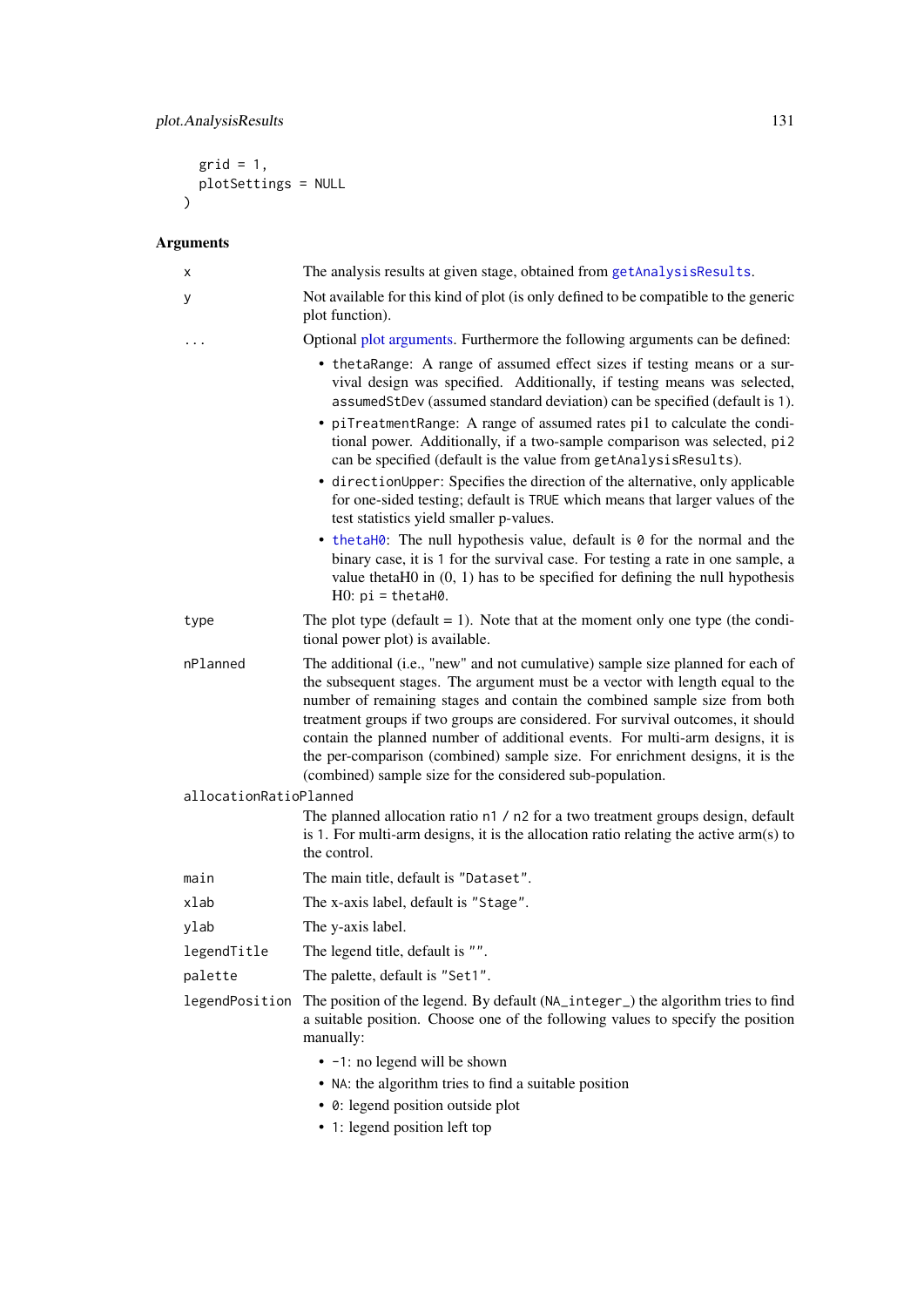|              | • 2: legend position left center                                                                                                                                                                                                                                                                                                                                                                                                                                                                                                                                             |
|--------------|------------------------------------------------------------------------------------------------------------------------------------------------------------------------------------------------------------------------------------------------------------------------------------------------------------------------------------------------------------------------------------------------------------------------------------------------------------------------------------------------------------------------------------------------------------------------------|
|              | • 3: legend position left bottom                                                                                                                                                                                                                                                                                                                                                                                                                                                                                                                                             |
|              | • 4: legend position right top                                                                                                                                                                                                                                                                                                                                                                                                                                                                                                                                               |
|              | • 5: legend position right center                                                                                                                                                                                                                                                                                                                                                                                                                                                                                                                                            |
|              | • 6: legend position right bottom                                                                                                                                                                                                                                                                                                                                                                                                                                                                                                                                            |
| showSource   | If TRUE, the parameter names of the object will be printed which were used to<br>create the plot; that may be, e.g., useful to check the values or to create own<br>plots with the base R plot function. Alternatively showSource can be defined<br>as one of the following character values:                                                                                                                                                                                                                                                                                |
|              | • "commands": returns a character vector with plot commands                                                                                                                                                                                                                                                                                                                                                                                                                                                                                                                  |
|              | • "axes": returns a list with the axes definitions                                                                                                                                                                                                                                                                                                                                                                                                                                                                                                                           |
|              | • "test": all plot commands will be validated with eval (parse()) and re-<br>turned as character vector (function does not stop if an error occurs)                                                                                                                                                                                                                                                                                                                                                                                                                          |
|              | • "validate": all plot commands will be validated with eval (parse()) and<br>returned as character vector (function stops if an error occurs)                                                                                                                                                                                                                                                                                                                                                                                                                                |
|              | Note: no plot object will be returned if showSource is a character.                                                                                                                                                                                                                                                                                                                                                                                                                                                                                                          |
| grid         | An integer value specifying the output of multiple plots. By default (1) a list<br>of ggplot objects will be returned. If a grid value $> 1$ was specified, a grid<br>plot will be returned if the number of plots is $\leq$ specified grid value; a list of<br>ggplot objects will be returned otherwise. If $grid = 0$ is specified, all plots will<br>be created using print command and a list of ggplot objects will be returned<br>invisible. Note that one of the following packages must be installed to create a<br>grid plot: 'ggpubr', 'gridExtra', or 'cowplot'. |
| plotSettings | An object of class PlotSettings created by getPlotSettings.                                                                                                                                                                                                                                                                                                                                                                                                                                                                                                                  |

The conditional power is calculated only if effect size and sample size is specified.

# Value

Returns a ggplot2 object.

#### Examples

```
design <- getDesignGroupSequential(kMax = 2)
dataExample <- getDataset(
    n = c(20, 30),
    means = c(50, 51),stDevs = c(130, 140)
\lambdaresult <- getAnalysisResults(design = design,
    dataInput = dataExample, thetaH0 = 20,nPlanned = c(30), thetaH1 = 1.5, stage = 1)
if (require(ggplot2)) plot(result, thetaRange = c(0, 100))
```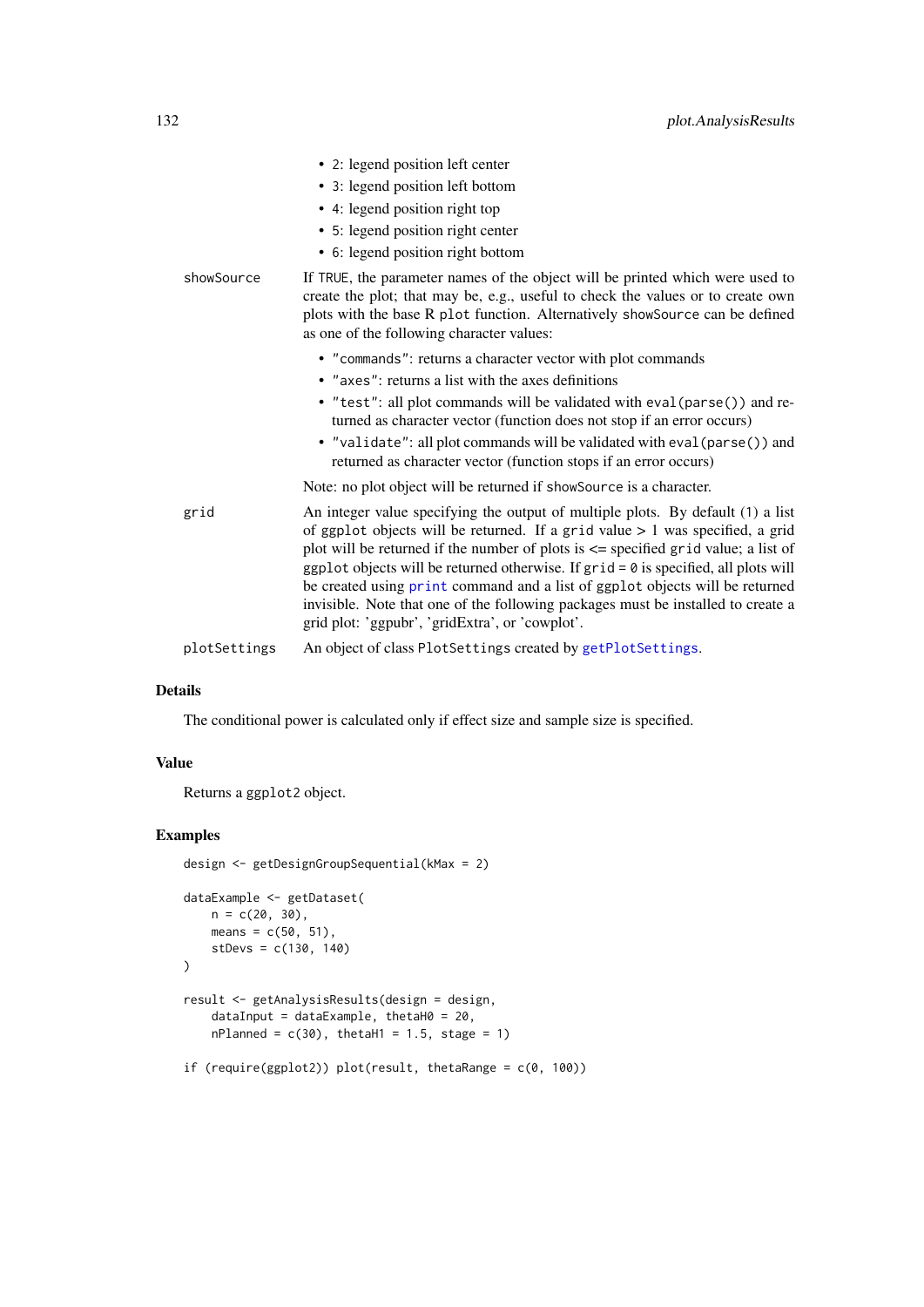plot.Dataset *Dataset Plotting*

# Description

Plots a dataset.

# Usage

```
## S3 method for class 'Dataset'
plot(
  x,
  y,
  ...,
  main = "Dataset",
  xlab = "Stage",
  ylab = NA_character_,
  legendTitle = "Group",
  palette = "Set1",
  showSource = FALSE,
  plotSettings = NULL
\lambda
```
# Arguments

| Χ            | The Dataset object to plot.                                                                                                                                                                                                                                                                   |
|--------------|-----------------------------------------------------------------------------------------------------------------------------------------------------------------------------------------------------------------------------------------------------------------------------------------------|
| у            | Not available for this kind of plot (is only defined to be compatible to the generic<br>plot function).                                                                                                                                                                                       |
|              | Optional plot arguments. At the moment xlim and ylim are implemented for<br>changing x or y axis limits without dropping data observations.                                                                                                                                                   |
| main         | The main title, default is "Dataset".                                                                                                                                                                                                                                                         |
| xlab         | The x-axis label, default is "Stage".                                                                                                                                                                                                                                                         |
| ylab         | The y-axis label.                                                                                                                                                                                                                                                                             |
| legendTitle  | The legend title, default is "Group".                                                                                                                                                                                                                                                         |
| palette      | The palette, default is "Set1".                                                                                                                                                                                                                                                               |
| showSource   | If TRUE, the parameter names of the object will be printed which were used to<br>create the plot; that may be, e.g., useful to check the values or to create own<br>plots with the base R plot function. Alternatively showSource can be defined<br>as one of the following character values: |
|              | • "commands": returns a character vector with plot commands                                                                                                                                                                                                                                   |
|              | • "axes": returns a list with the axes definitions                                                                                                                                                                                                                                            |
|              | • "test": all plot commands will be validated with eval (parse()) and re-<br>turned as character vector (function does not stop if an error occurs)<br>• "validate": all plot commands will be validated with eval (parse()) and                                                              |
|              | returned as character vector (function stops if an error occurs)                                                                                                                                                                                                                              |
|              | Note: no plot object will be returned if showSource is a character.                                                                                                                                                                                                                           |
| plotSettings | An object of class PlotSettings created by getPlotSettings.                                                                                                                                                                                                                                   |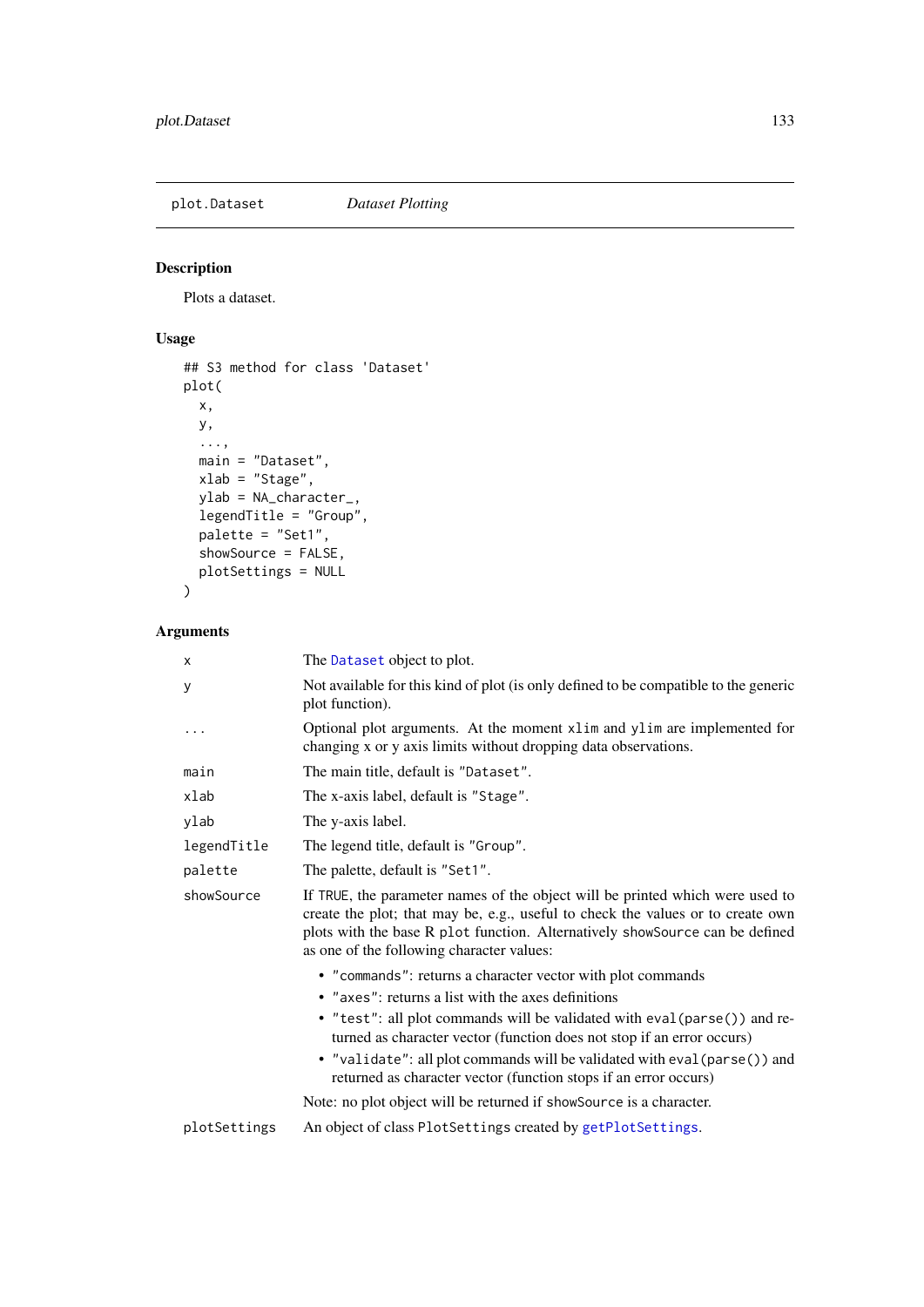Generic function to plot all kinds of datasets.

# Value

Returns a ggplot2 object.

# Examples

```
# Plot a dataset of means
dataExample <- getDataset(
   n1 = c(22, 11, 22, 11),n2 = c(22, 13, 22, 13),
   means1 = c(1, 1.1, 1, 1),
   means2 = c(1.4, 1.5, 3, 2.5),
    stDevs1 = c(1, 2, 2, 1.3),stDevs2 = c(1, 2, 2, 1.3)\lambdaif (require(ggplot2)) plot(dataExample, main = "Comparison of Means")
# Plot a dataset of rates
dataExample <- getDataset(
   n1 = c(8, 10, 9, 11),
   n2 = c(11, 13, 12, 13),
    events1 = c(3, 5, 5, 6),
    events2 = c(8, 10, 12, 12))
if (require(ggplot2)) plot(dataExample, main = "Comparison of Rates")
```
plot.EventProbabilities

*Event Probabilities Plotting*

### Description

Plots an object that inherits from class [EventProbabilities](#page-0-0).

```
## S3 method for class 'EventProbabilities'
plot(
  x,
  y,
  ...,
  allocationRatioPlanned = x$allocationRatioPlanned,
  main = NA_character_,
  xlab = NA_character_,
  ylab = NA_character_,
```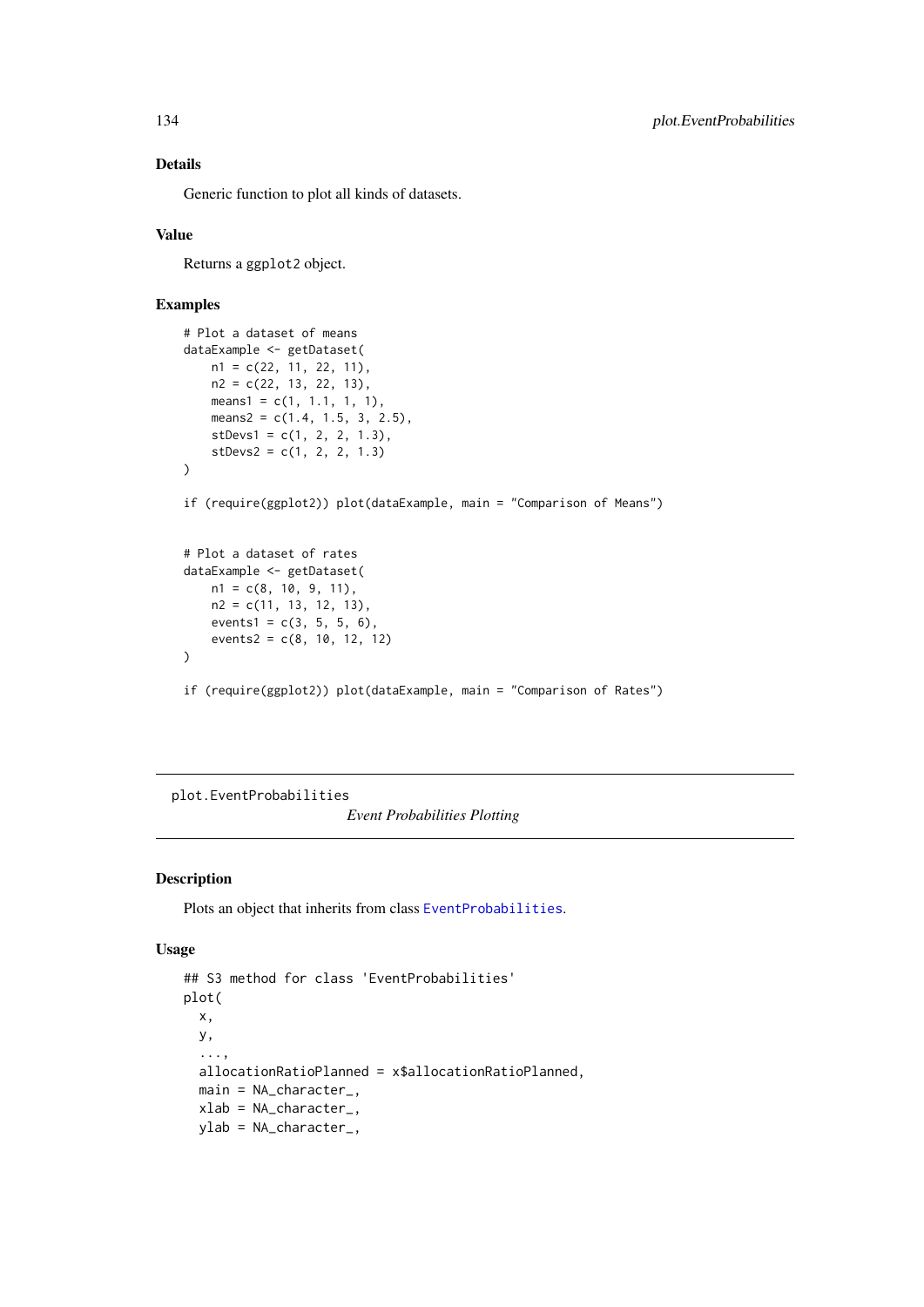# plot.EventProbabilities 135

```
type = 1L,
legendTitle = NA_character_,
palette = "Set1",
plotPointsEnabled = NA,
legendPosition = NA_integer_,
showSource = FALSE,
plotSettings = NULL
```

```
\lambda
```
# Arguments

| Χ                      | The object that inherits from EventProbabilities.                                                                                                                                                                                                                                             |
|------------------------|-----------------------------------------------------------------------------------------------------------------------------------------------------------------------------------------------------------------------------------------------------------------------------------------------|
| у                      | An optional object that inherits from NumberOfSubjects.                                                                                                                                                                                                                                       |
|                        | Optional plot arguments. At the moment xlim and ylim are implemented for<br>changing x or y axis limits without dropping data observations.                                                                                                                                                   |
| allocationRatioPlanned |                                                                                                                                                                                                                                                                                               |
|                        | The planned allocation ratio n1 / n2 for a two treatment groups design, default<br>is 1. For multi-arm designs, it is the allocation ratio relating the active $arm(s)$ to<br>the control.                                                                                                    |
| main                   | The main title.                                                                                                                                                                                                                                                                               |
| xlab                   | The x-axis label.                                                                                                                                                                                                                                                                             |
| ylab                   | The y-axis label.                                                                                                                                                                                                                                                                             |
| type                   | The plot type (default $= 1$ ). Note that at the moment only one type is available.                                                                                                                                                                                                           |
| legendTitle            | The legend title, default is "".                                                                                                                                                                                                                                                              |
| palette                | The palette, default is "Set1".                                                                                                                                                                                                                                                               |
| plotPointsEnabled      |                                                                                                                                                                                                                                                                                               |
|                        | If TRUE, additional points will be plotted.                                                                                                                                                                                                                                                   |
| legendPosition         | The position of the legend. By default (NA_integer_) the algorithm tries to find<br>a suitable position. Choose one of the following values to specify the position<br>manually:                                                                                                              |
|                        | • -1: no legend will be shown                                                                                                                                                                                                                                                                 |
|                        | • NA: the algorithm tries to find a suitable position                                                                                                                                                                                                                                         |
|                        | • 0: legend position outside plot                                                                                                                                                                                                                                                             |
|                        | • 1: legend position left top                                                                                                                                                                                                                                                                 |
|                        | • 2: legend position left center                                                                                                                                                                                                                                                              |
|                        | • 3: legend position left bottom                                                                                                                                                                                                                                                              |
|                        | • 4: legend position right top                                                                                                                                                                                                                                                                |
|                        | • 5: legend position right center                                                                                                                                                                                                                                                             |
|                        | • 6: legend position right bottom                                                                                                                                                                                                                                                             |
| showSource             | If TRUE, the parameter names of the object will be printed which were used to<br>create the plot; that may be, e.g., useful to check the values or to create own<br>plots with the base R plot function. Alternatively showSource can be defined<br>as one of the following character values: |
|                        | • "commands": returns a character vector with plot commands                                                                                                                                                                                                                                   |
|                        | • "axes": returns a list with the axes definitions                                                                                                                                                                                                                                            |
|                        | • "test": all plot commands will be validated with eval (parse()) and re-<br>turned as character vector (function does not stop if an error occurs)                                                                                                                                           |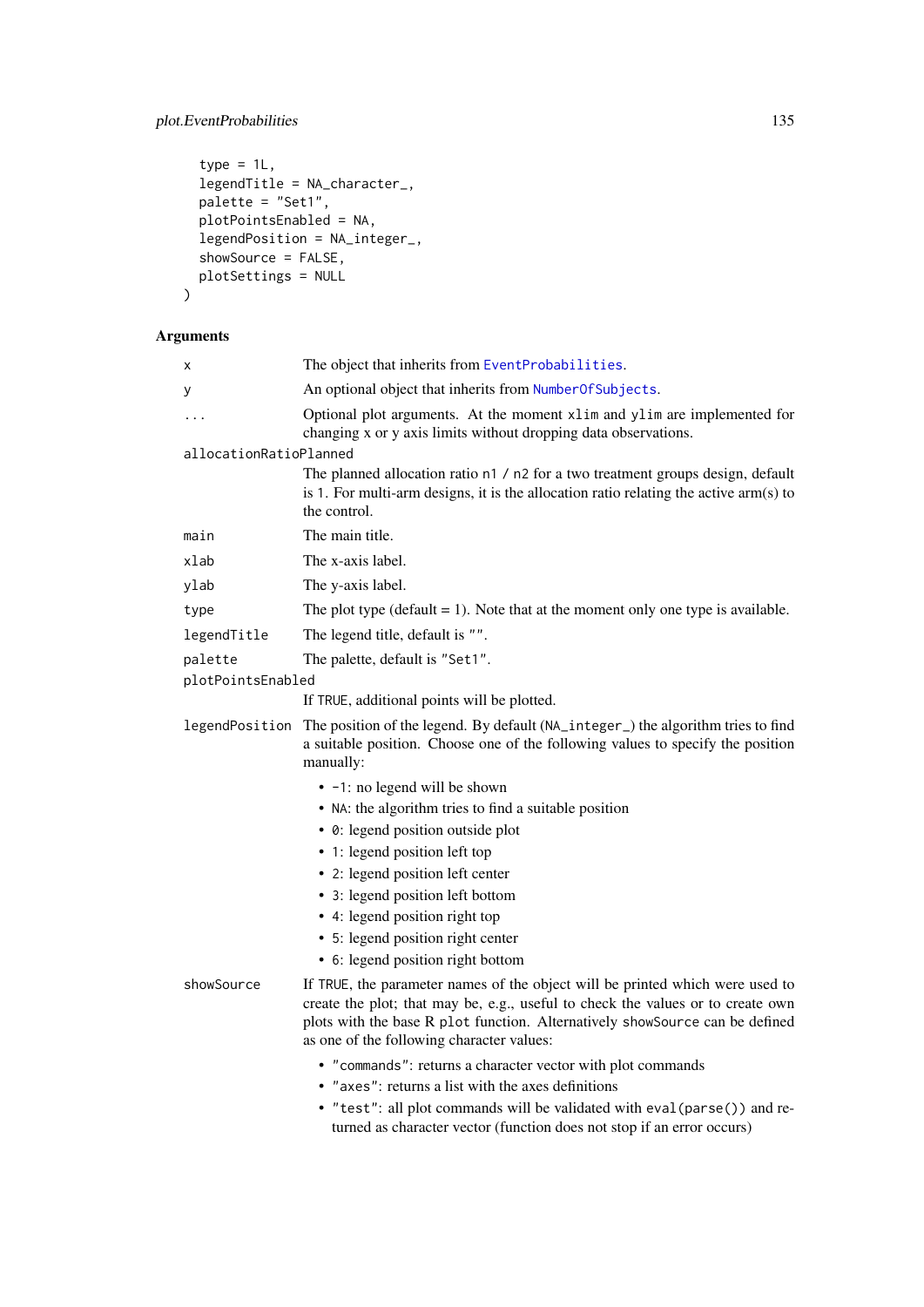|              | • "validate": all plot commands will be validated with eval (parse()) and |
|--------------|---------------------------------------------------------------------------|
|              | returned as character vector (function stops if an error occurs)          |
|              | Note: no plot object will be returned if showsource is a character.       |
| plotSettings | An object of class PlotSettings created by getPlotSettings.               |

Generic function to plot an event probabilities object. Generic function to plot a parameter set.

#### Value

Returns a ggplot2 object.

plot.NumberOfSubjects *Number Of Subjects Plotting*

# Description

Plots an object that inherits from class [NumberOfSubjects](#page-0-0).

### Usage

```
## S3 method for class 'NumberOfSubjects'
plot(
  x,
  y,
  ...,
  allocationRatioPlanned = NA_real_,
  main = NA_character_,
  xlab = NA character.
  ylab = NA_character_,
  type = 1L,
  legendTitle = NA_character_,
  palette = "Set1",
  plotPointsEnabled = NA,
  legendPosition = NA_integer_,
  showSource = FALSE,
  plotSettings = NULL
)
```
#### Arguments

| The object that inherits from Number Of Subjects. |
|---------------------------------------------------|
|                                                   |

- y An optional object that inherits from [EventProbabilities](#page-0-0).
- ... Optional plot arguments. At the moment xlim and ylim are implemented for changing x or y axis limits without dropping data observations.

allocationRatioPlanned

The planned allocation ratio n1 / n2 for a two treatment groups design, default is 1. Will be ignored if y is undefined.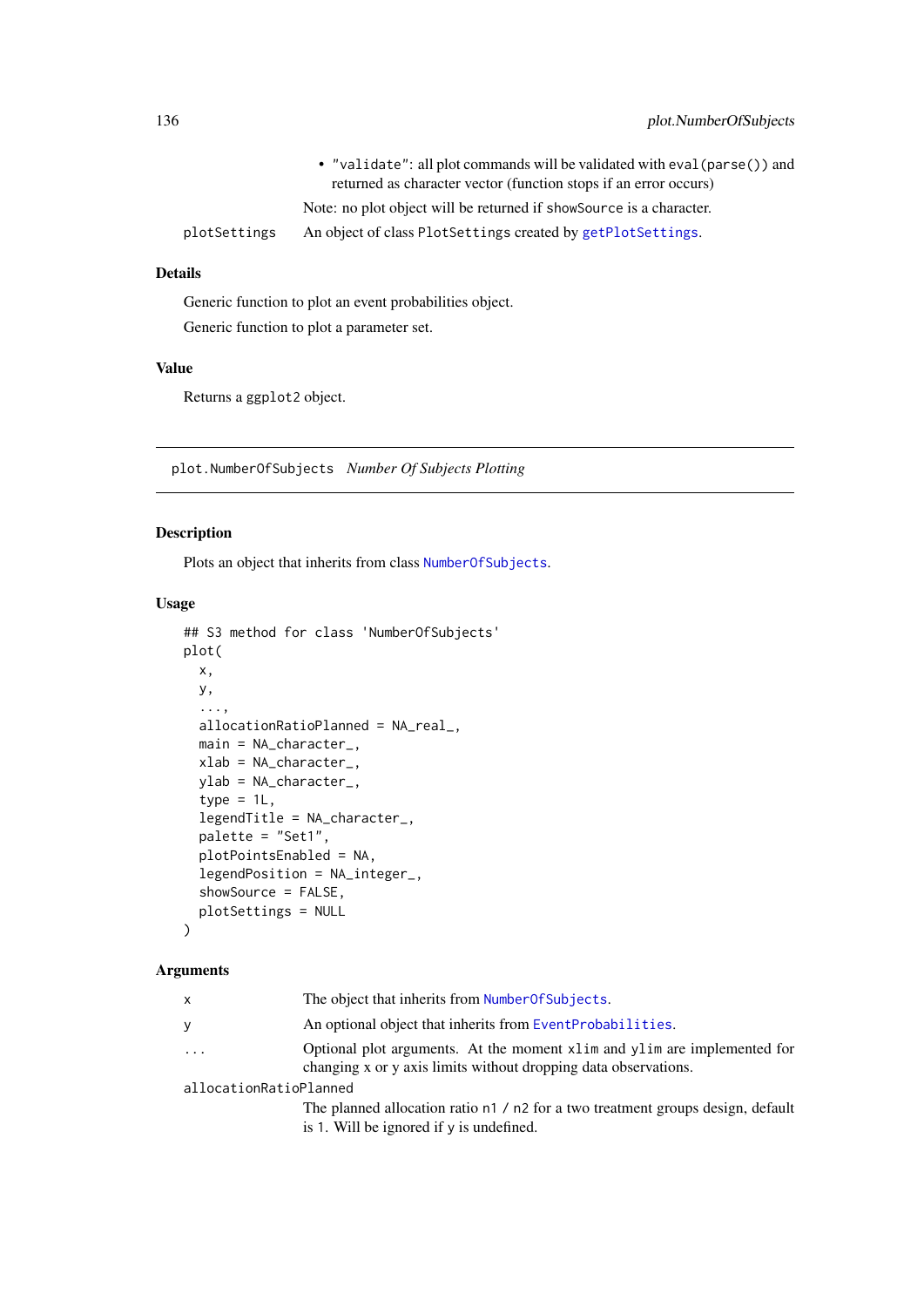| main              | The main title.                                                                                                                                                                                                                                                                               |
|-------------------|-----------------------------------------------------------------------------------------------------------------------------------------------------------------------------------------------------------------------------------------------------------------------------------------------|
| xlab              | The x-axis label.                                                                                                                                                                                                                                                                             |
| ylab              | The y-axis label.                                                                                                                                                                                                                                                                             |
| type              | The plot type (default $= 1$ ). Note that at the moment only one type is available.                                                                                                                                                                                                           |
| legendTitle       | The legend title, default is "".                                                                                                                                                                                                                                                              |
| palette           | The palette, default is "Set1".                                                                                                                                                                                                                                                               |
| plotPointsEnabled |                                                                                                                                                                                                                                                                                               |
|                   | If TRUE, additional points will be plotted.                                                                                                                                                                                                                                                   |
| legendPosition    | The position of the legend. By default (NA_integer_) the algorithm tries to find<br>a suitable position. Choose one of the following values to specify the position<br>manually:                                                                                                              |
|                   | • -1: no legend will be shown                                                                                                                                                                                                                                                                 |
|                   | • NA: the algorithm tries to find a suitable position                                                                                                                                                                                                                                         |
|                   | • 0: legend position outside plot                                                                                                                                                                                                                                                             |
|                   | • 1: legend position left top                                                                                                                                                                                                                                                                 |
|                   | • 2: legend position left center                                                                                                                                                                                                                                                              |
|                   | • 3: legend position left bottom                                                                                                                                                                                                                                                              |
|                   | • 4: legend position right top                                                                                                                                                                                                                                                                |
|                   | • 5: legend position right center                                                                                                                                                                                                                                                             |
|                   | • 6: legend position right bottom                                                                                                                                                                                                                                                             |
| showSource        | If TRUE, the parameter names of the object will be printed which were used to<br>create the plot; that may be, e.g., useful to check the values or to create own<br>plots with the base R plot function. Alternatively showSource can be defined<br>as one of the following character values: |
|                   | • "commands": returns a character vector with plot commands                                                                                                                                                                                                                                   |
|                   | • "axes": returns a list with the axes definitions                                                                                                                                                                                                                                            |
|                   | • "test": all plot commands will be validated with eval (parse()) and re-<br>turned as character vector (function does not stop if an error occurs)                                                                                                                                           |
|                   | • "validate": all plot commands will be validated with eval (parse()) and<br>returned as character vector (function stops if an error occurs)                                                                                                                                                 |
|                   | Note: no plot object will be returned if showSource is a character.                                                                                                                                                                                                                           |
| plotSettings      | An object of class PlotSettings created by getPlotSettings.                                                                                                                                                                                                                                   |

Generic function to plot an "number of subjects" object.

Generic function to plot a parameter set.

# Value

Returns a ggplot2 object.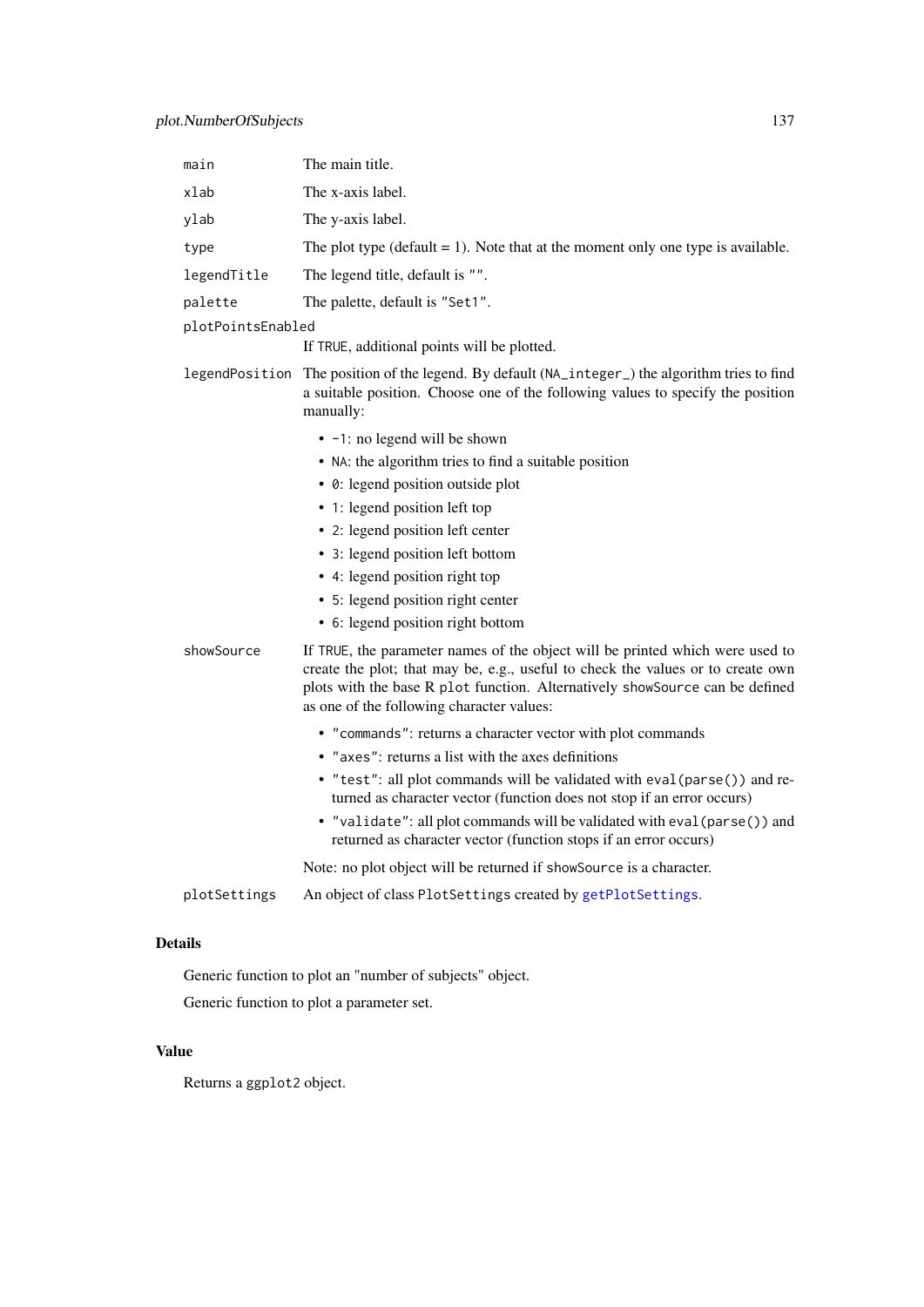plot.ParameterSet *Parameter Set Plotting*

# Description

Plots an object that inherits from class [ParameterSet](#page-0-0).

# Usage

```
## S3 method for class 'ParameterSet'
plot(
  x,
  y,
  ...,
  main = NA_character_,
  xlab = NA_character_,
  ylab = NA_character_,
  type = 1L,
  palette = "Set1",
  legendPosition = NA_integer_,
  showSource = FALSE,
  plotSettings = NULL
\lambda
```
# Arguments

| х       | The object that inherits from ParameterSet.                                                                                                                                                     |
|---------|-------------------------------------------------------------------------------------------------------------------------------------------------------------------------------------------------|
| У       | Not available for this kind of plot (is only defined to be compatible to the generic<br>plot function).                                                                                         |
|         | Optional plot arguments. At the moment x1im and y1im are implemented for<br>changing x or y axis limits without dropping data observations.                                                     |
| main    | The main title.                                                                                                                                                                                 |
| xlab    | The x-axis label.                                                                                                                                                                               |
| ylab    | The y-axis label.                                                                                                                                                                               |
| type    | The plot type (default $= 1$ ).                                                                                                                                                                 |
| palette | The palette, default is "Set1".                                                                                                                                                                 |
|         | legendPosition The position of the legend. By default (NA_integer_) the algorithm tries to find<br>a suitable position. Choose one of the following values to specify the position<br>manually: |
|         | • -1: no legend will be shown                                                                                                                                                                   |
|         | • NA: the algorithm tries to find a suitable position                                                                                                                                           |
|         | • 0: legend position outside plot                                                                                                                                                               |
|         | • 1: legend position left top                                                                                                                                                                   |
|         | • 2: legend position left center                                                                                                                                                                |
|         | • 3: legend position left bottom                                                                                                                                                                |
|         | • 4: legend position right top                                                                                                                                                                  |
|         | • 5: legend position right center                                                                                                                                                               |
|         |                                                                                                                                                                                                 |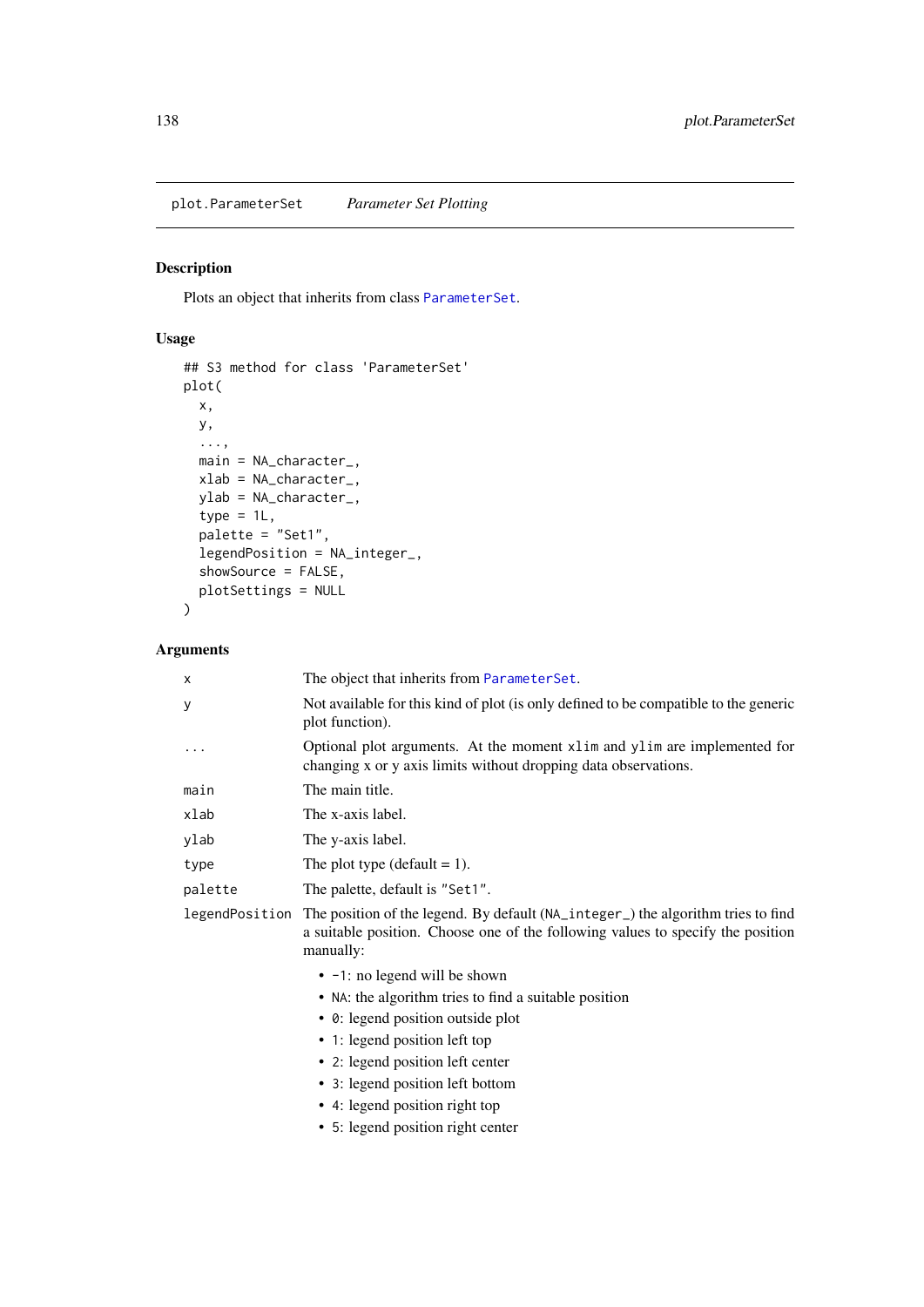|              | • 6: legend position right bottom                                                                                                                                                                                                                                                             |
|--------------|-----------------------------------------------------------------------------------------------------------------------------------------------------------------------------------------------------------------------------------------------------------------------------------------------|
| showSource   | If TRUE, the parameter names of the object will be printed which were used to<br>create the plot; that may be, e.g., useful to check the values or to create own<br>plots with the base R plot function. Alternatively showSource can be defined<br>as one of the following character values: |
|              | • "commands": returns a character vector with plot commands<br>• "axes": returns a list with the axes definitions                                                                                                                                                                             |
|              | • "test": all plot commands will be validated with eval (parse()) and re-<br>turned as character vector (function does not stop if an error occurs)                                                                                                                                           |
|              | • "validate": all plot commands will be validated with eval (parse()) and<br>returned as character vector (function stops if an error occurs)                                                                                                                                                 |
|              | Note: no plot object will be returned if showSource is a character.                                                                                                                                                                                                                           |
| plotSettings | An object of class PlotSettings created by getPlotSettings.                                                                                                                                                                                                                                   |

Generic function to plot a parameter set.

# Value

Returns a ggplot2 object.

<span id="page-138-0"></span>plot.SimulationResults

*Simulation Results Plotting*

# Description

Plots simulation results.

```
## S3 method for class 'SimulationResults'
plot(
  x,
  y,
  ...,
  main = NA_character_,
  xlab = NA_character_,
  ylab = NA_character_,
  type = 1L,
  palette = "Set1",
  theta = seq(-1, 1, 0.01),
  plotPointsEnabled = NA,
  legendPosition = NA_integer_,
  showSource = FALSE,
  grid = 1,plotSettings = NULL
)
```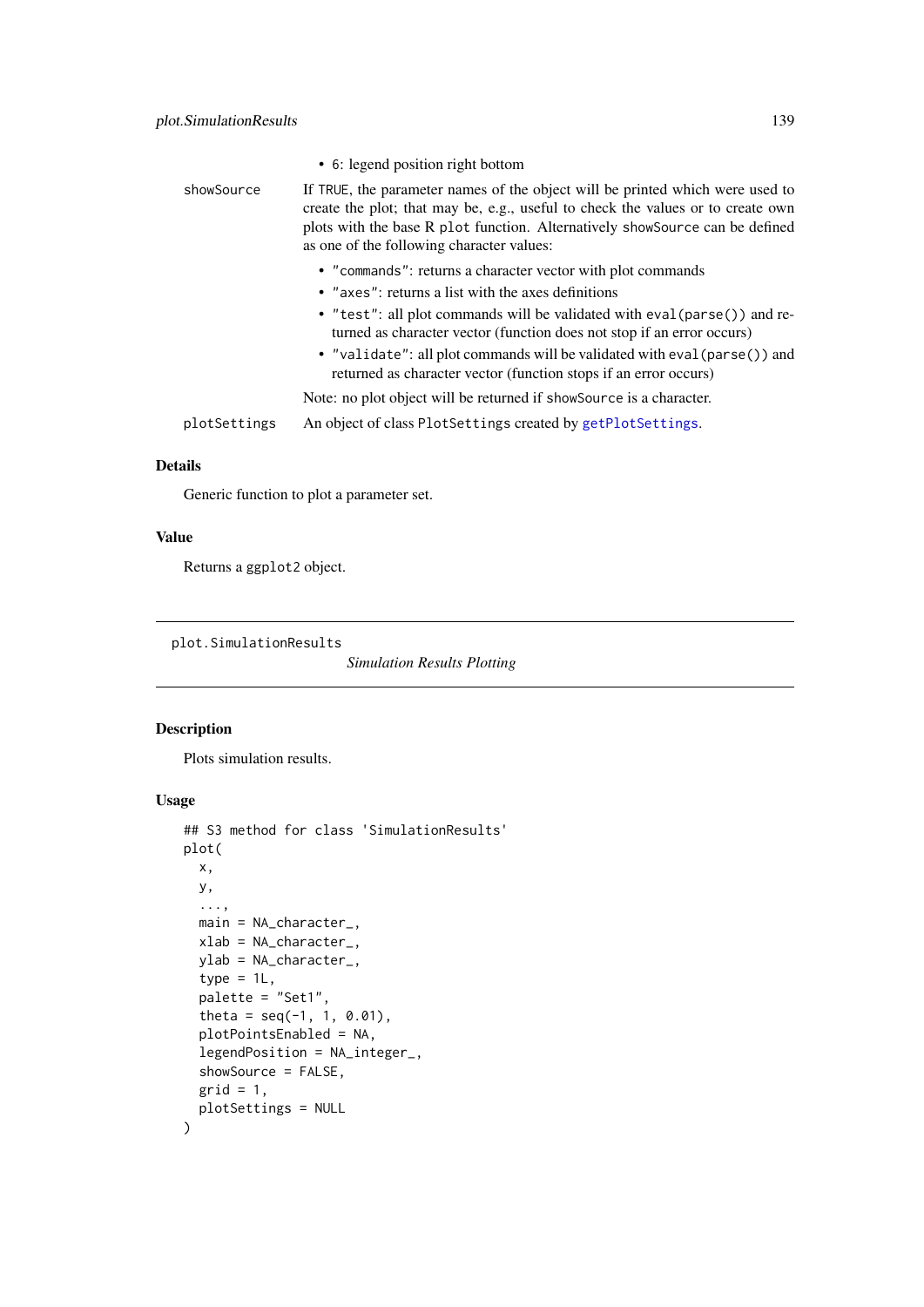# Arguments

| х                 | The simulation results, obtained from<br>getSimulationSurvival.                                                                                                                  |
|-------------------|----------------------------------------------------------------------------------------------------------------------------------------------------------------------------------|
| у                 | Not available for this kind of plot (is only defined to be compatible to the generic<br>plot function).                                                                          |
|                   | Optional plot arguments. At the moment xlim and ylim are implemented for<br>changing x or y axis limits without dropping data observations.                                      |
| main              | The main title.                                                                                                                                                                  |
| xlab              | The x-axis label.                                                                                                                                                                |
| ylab              | The y-axis label.                                                                                                                                                                |
| type              | The plot type ( $default = 1$ ). The following plot types are available:                                                                                                         |
|                   | • 1: creates a 'Overall Success' plot (multi-arm only)                                                                                                                           |
|                   | • 2: creates a 'Success per Stage' plot (multi-arm only)                                                                                                                         |
|                   | • 3: creates a 'Selected Arms per Stage' plot (multi-arm only)                                                                                                                   |
|                   | • 4: creates a 'Reject per Stage' or 'Rejected Arms per Stage' plot                                                                                                              |
|                   | • 5: creates a 'Overall Power and Early Stopping' plot                                                                                                                           |
|                   | • 6: creates a 'Expected Number of Subjects and Power / Early Stop' or<br>'Expected Number of Events and Power / Early Stop' plot                                                |
|                   | • 7: creates an 'Overall Power' plot                                                                                                                                             |
|                   | • 8: creates an 'Overall Early Stopping' plot                                                                                                                                    |
|                   | • 9: creates an 'Expected Sample Size' or 'Expected Number of Events' plot                                                                                                       |
|                   | • 10: creates a 'Study Duration' plot (non-multi-arm survival only)                                                                                                              |
|                   | • 11: creates an 'Expected Number of Subjects' plot (non-multi-arm survival<br>only)                                                                                             |
|                   | • 12: creates an 'Analysis Times' plot (non-multi-arm survival only)                                                                                                             |
|                   | • 13: creates a 'Cumulative Distribution Function' plot (non-multi-arm sur-<br>vival only)                                                                                       |
|                   | • 14: creates a 'Survival Function' plot (non-multi-arm survival only)                                                                                                           |
|                   | · "all": creates all available plots and returns it as a grid plot or list                                                                                                       |
| palette           | The palette, default is "Set1".                                                                                                                                                  |
| theta             | A vector of standardized effect sizes (theta values), default is a sequence from<br>$-1$ to 1.                                                                                   |
| plotPointsEnabled |                                                                                                                                                                                  |
|                   | If TRUE, additional points will be plotted.                                                                                                                                      |
| legendPosition    | The position of the legend. By default (NA_integer_) the algorithm tries to find<br>a suitable position. Choose one of the following values to specify the position<br>manually: |
|                   | • -1: no legend will be shown                                                                                                                                                    |
|                   | • NA: the algorithm tries to find a suitable position                                                                                                                            |
|                   | • 0: legend position outside plot                                                                                                                                                |
|                   | • 1: legend position left top                                                                                                                                                    |
|                   | • 2: legend position left center                                                                                                                                                 |
|                   | • 3: legend position left bottom                                                                                                                                                 |
|                   | • 4: legend position right top                                                                                                                                                   |
|                   | • 5: legend position right center                                                                                                                                                |
|                   |                                                                                                                                                                                  |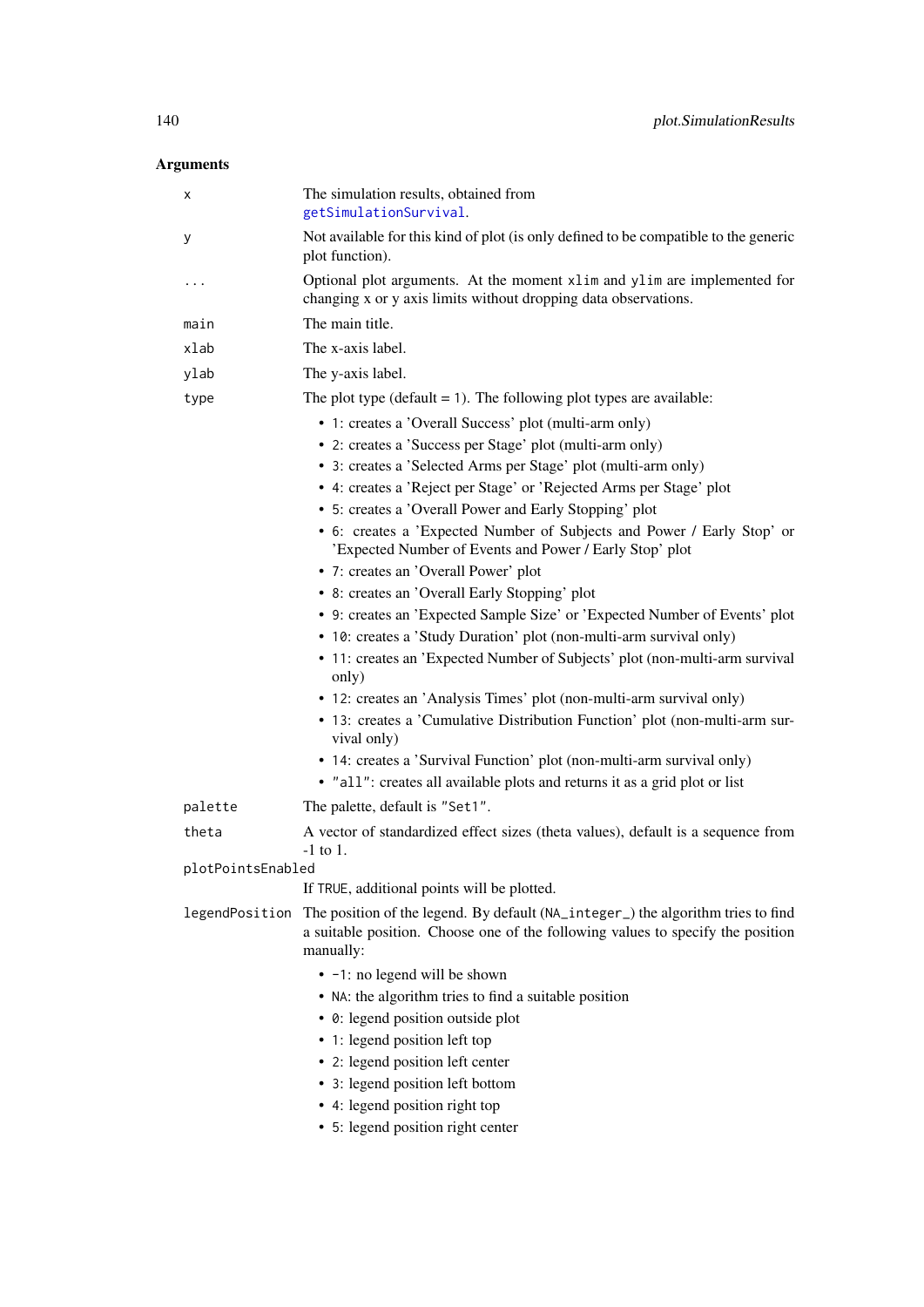|              | • 6: legend position right bottom                                                                                                                                                                                                                                                                                                                                                                                                                                                                                                                                            |
|--------------|------------------------------------------------------------------------------------------------------------------------------------------------------------------------------------------------------------------------------------------------------------------------------------------------------------------------------------------------------------------------------------------------------------------------------------------------------------------------------------------------------------------------------------------------------------------------------|
| showSource   | If TRUE, the parameter names of the object will be printed which were used to<br>create the plot; that may be, e.g., useful to check the values or to create own<br>plots with the base R plot function. Alternatively showSource can be defined<br>as one of the following character values:                                                                                                                                                                                                                                                                                |
|              | • "commands": returns a character vector with plot commands                                                                                                                                                                                                                                                                                                                                                                                                                                                                                                                  |
|              | • "axes": returns a list with the axes definitions                                                                                                                                                                                                                                                                                                                                                                                                                                                                                                                           |
|              | • "test": all plot commands will be validated with eval (parse()) and re-<br>turned as character vector (function does not stop if an error occurs)                                                                                                                                                                                                                                                                                                                                                                                                                          |
|              | • "validate": all plot commands will be validated with eval (parse()) and<br>returned as character vector (function stops if an error occurs)                                                                                                                                                                                                                                                                                                                                                                                                                                |
|              | Note: no plot object will be returned if showSource is a character.                                                                                                                                                                                                                                                                                                                                                                                                                                                                                                          |
| grid         | An integer value specifying the output of multiple plots. By default (1) a list<br>of ggplot objects will be returned. If a grid value $> 1$ was specified, a grid<br>plot will be returned if the number of plots is $\leq$ specified grid value; a list of<br>ggplot objects will be returned otherwise. If $grid = 0$ is specified, all plots will<br>be created using print command and a list of ggplot objects will be returned<br>invisible. Note that one of the following packages must be installed to create a<br>grid plot: 'ggpubr', 'gridExtra', or 'cowplot'. |
| plotSettings | An object of class PlotSettings created by getPlotSettings.                                                                                                                                                                                                                                                                                                                                                                                                                                                                                                                  |

Generic function to plot all kinds of simulation results.

# Value

Returns a ggplot2 object.

# Examples

```
results <- getSimulationMeans(alternative = 0:4, stDev = 5,
    plannedSubjects = 40, maxNumberOfIterations = 1000)
plot(results, type = 5)
```
<span id="page-140-0"></span>plot.StageResults *Stage Results Plotting*

# Description

Plots the conditional power together with the likelihood function.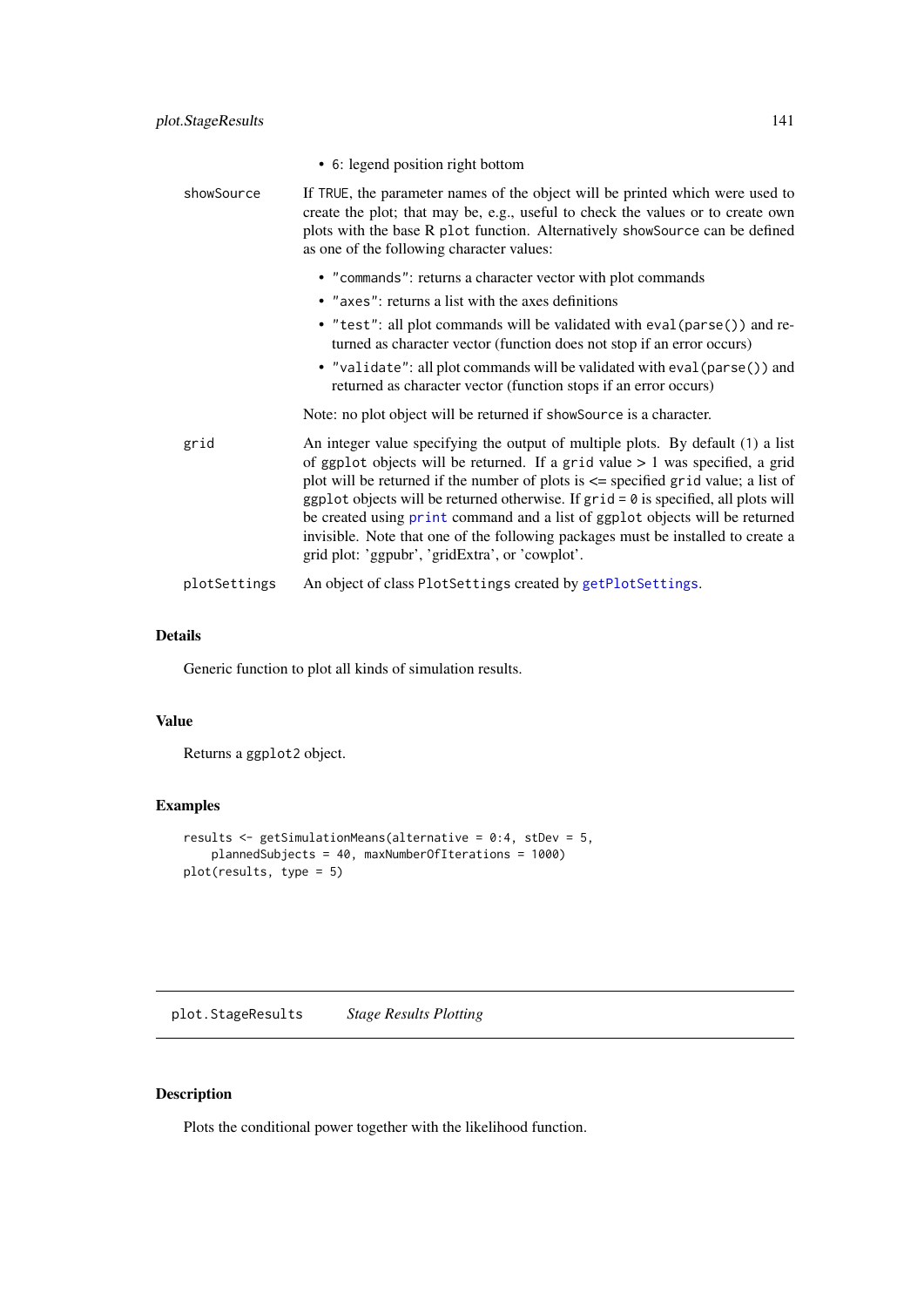# Usage

```
## S3 method for class 'StageResults'
plot(
  x,
  y,
  ...,
  type = 1L,
  nPlanned,
  allocationRatioPlanned = 1,
  main = NA_character_,
  xlab = NA_character_,
  ylab = NA_character_,
  legentThe = NA_{character_{-}},
  palette = "Set1",
  legendPosition = NA_integer_,
  showSource = FALSE,
  plotSettings = NULL
)
```
# Arguments

| х                      | The stage results at given stage, obtained from getStageResults or getAnalysisResults.                                                                                                                                                                                                                                                                                                                                                                                                                                                                         |
|------------------------|----------------------------------------------------------------------------------------------------------------------------------------------------------------------------------------------------------------------------------------------------------------------------------------------------------------------------------------------------------------------------------------------------------------------------------------------------------------------------------------------------------------------------------------------------------------|
| У                      | Not available for this kind of plot (is only defined to be compatible to the generic<br>plot function).                                                                                                                                                                                                                                                                                                                                                                                                                                                        |
|                        | Optional plot arguments. Furthermore the following arguments can be defined:                                                                                                                                                                                                                                                                                                                                                                                                                                                                                   |
|                        | • thetaRange: A range of assumed effect sizes if testing means or a sur-<br>vival design was specified. Additionally, if testing means was selected, an<br>assumed standard deviation can be specified (default is 1).<br>• piTreatmentRange: A range of assumed rates pi1 to calculate the condi-                                                                                                                                                                                                                                                             |
|                        | tional power. Additionally, if a two-sample comparison was selected, pi2<br>can be specified (default is the value from getAnalysisResults).                                                                                                                                                                                                                                                                                                                                                                                                                   |
|                        | • directionUpper: Specifies the direction of the alternative, only applicable<br>for one-sided testing; default is TRUE which means that larger values of the<br>test statistics yield smaller p-values.                                                                                                                                                                                                                                                                                                                                                       |
|                        | • thetaH0: The null hypothesis value, default is 0 for the normal and the<br>binary case, it is 1 for the survival case. For testing a rate in one sample,<br>a value theta $H0$ in $(0,1)$ has to be specified for defining the null hypothesis<br>$H0: pi = thetaH0.$                                                                                                                                                                                                                                                                                        |
| type                   | The plot type (default $= 1$ ). Note that at the moment only one type (the condi-<br>tional power plot) is available.                                                                                                                                                                                                                                                                                                                                                                                                                                          |
| nPlanned               | The additional (i.e., "new" and not cumulative) sample size planned for each of<br>the subsequent stages. The argument must be a vector with length equal to the<br>number of remaining stages and contain the combined sample size from both<br>treatment groups if two groups are considered. For survival outcomes, it should<br>contain the planned number of additional events. For multi-arm designs, it is<br>the per-comparison (combined) sample size. For enrichment designs, it is the<br>(combined) sample size for the considered sub-population. |
| allocationRatioPlanned |                                                                                                                                                                                                                                                                                                                                                                                                                                                                                                                                                                |
|                        | The planned allocation ratio n1 / n2 for a two treatment groups design, default<br>is 1. For multi-arm designs, it is the allocation ratio relating the active $arm(s)$ to<br>the control.                                                                                                                                                                                                                                                                                                                                                                     |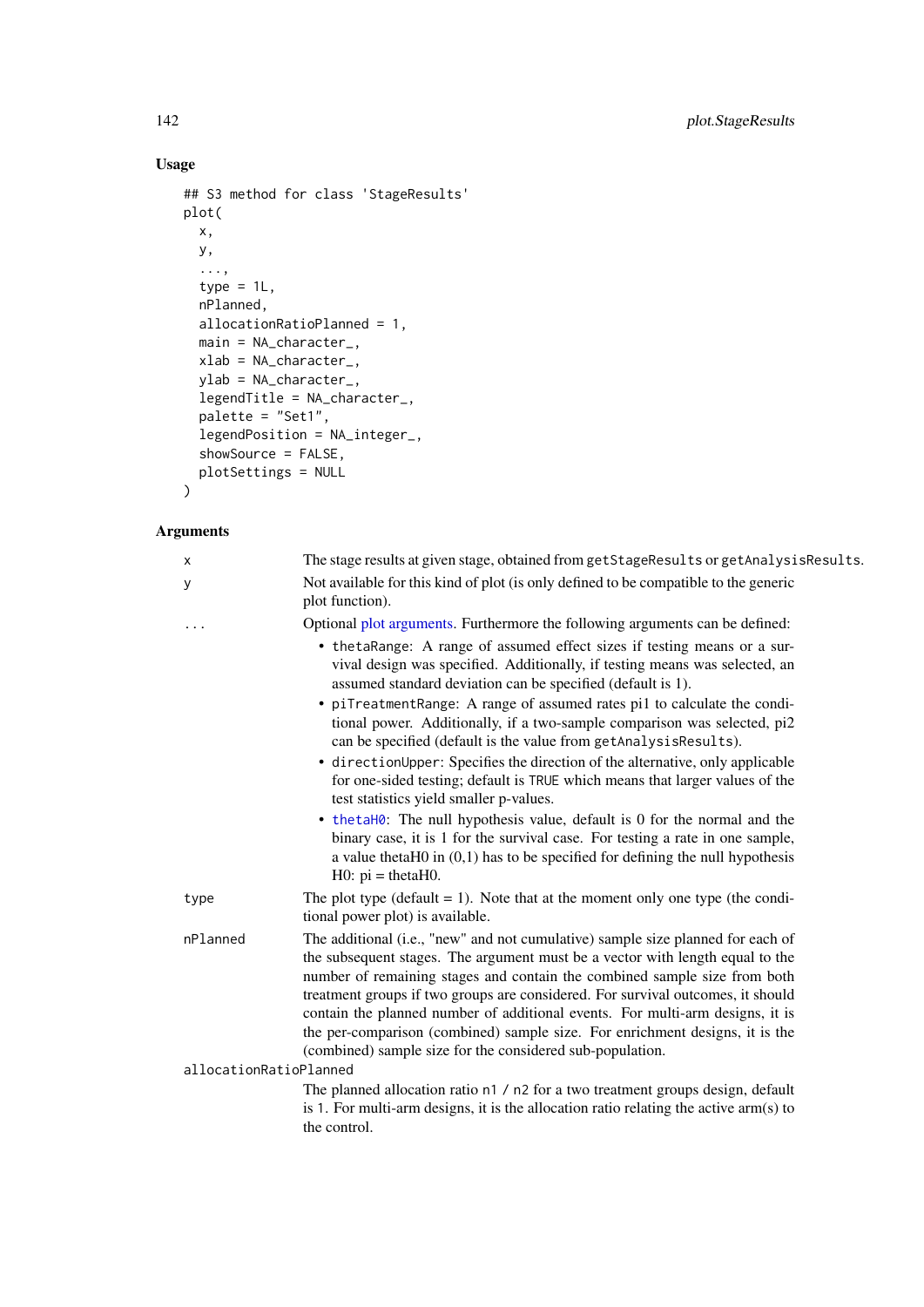| main           | The main title.                                                                                                                                                                                                                                                                               |
|----------------|-----------------------------------------------------------------------------------------------------------------------------------------------------------------------------------------------------------------------------------------------------------------------------------------------|
| xlab           | The x-axis label.                                                                                                                                                                                                                                                                             |
| ylab           | The y-axis label.                                                                                                                                                                                                                                                                             |
| legendTitle    | The legend title.                                                                                                                                                                                                                                                                             |
| palette        | The palette, default is "Set1".                                                                                                                                                                                                                                                               |
| legendPosition | The position of the legend. By default (NA_integer_) the algorithm tries to find<br>a suitable position. Choose one of the following values to specify the position<br>manually:                                                                                                              |
|                | • -1: no legend will be shown                                                                                                                                                                                                                                                                 |
|                | • NA: the algorithm tries to find a suitable position                                                                                                                                                                                                                                         |
|                | • 0: legend position outside plot                                                                                                                                                                                                                                                             |
|                | • 1: legend position left top                                                                                                                                                                                                                                                                 |
|                | • 2: legend position left center                                                                                                                                                                                                                                                              |
|                | • 3: legend position left bottom                                                                                                                                                                                                                                                              |
|                | • 4: legend position right top                                                                                                                                                                                                                                                                |
|                | • 5: legend position right center                                                                                                                                                                                                                                                             |
|                | • 6: legend position right bottom                                                                                                                                                                                                                                                             |
| showSource     | If TRUE, the parameter names of the object will be printed which were used to<br>create the plot; that may be, e.g., useful to check the values or to create own<br>plots with the base R plot function. Alternatively showSource can be defined<br>as one of the following character values: |
|                | • "commands": returns a character vector with plot commands                                                                                                                                                                                                                                   |
|                | • "axes": returns a list with the axes definitions                                                                                                                                                                                                                                            |
|                | • "test": all plot commands will be validated with eval (parse()) and re-<br>turned as character vector (function does not stop if an error occurs)                                                                                                                                           |
|                | • "validate": all plot commands will be validated with eval (parse()) and<br>returned as character vector (function stops if an error occurs)                                                                                                                                                 |
|                | Note: no plot object will be returned if showSource is a character.                                                                                                                                                                                                                           |
| plotSettings   | An object of class PlotSettings created by getPlotSettings.                                                                                                                                                                                                                                   |

Generic function to plot all kinds of stage results. The conditional power is calculated only if effect size and sample size is specified.

# Value

Returns a ggplot2 object.

# Examples

```
design <- getDesignGroupSequential(kMax = 4, alpha = 0.025,
    information Rates = c(0.2, 0.5, 0.8, 1),typeOfDesign = "WT", deltaWT = 0.25)
dataExample <- getDataset(
   n = c(20, 30, 30),
    means = c(50, 51, 55),
    stDevs = c(130, 140, 120)
```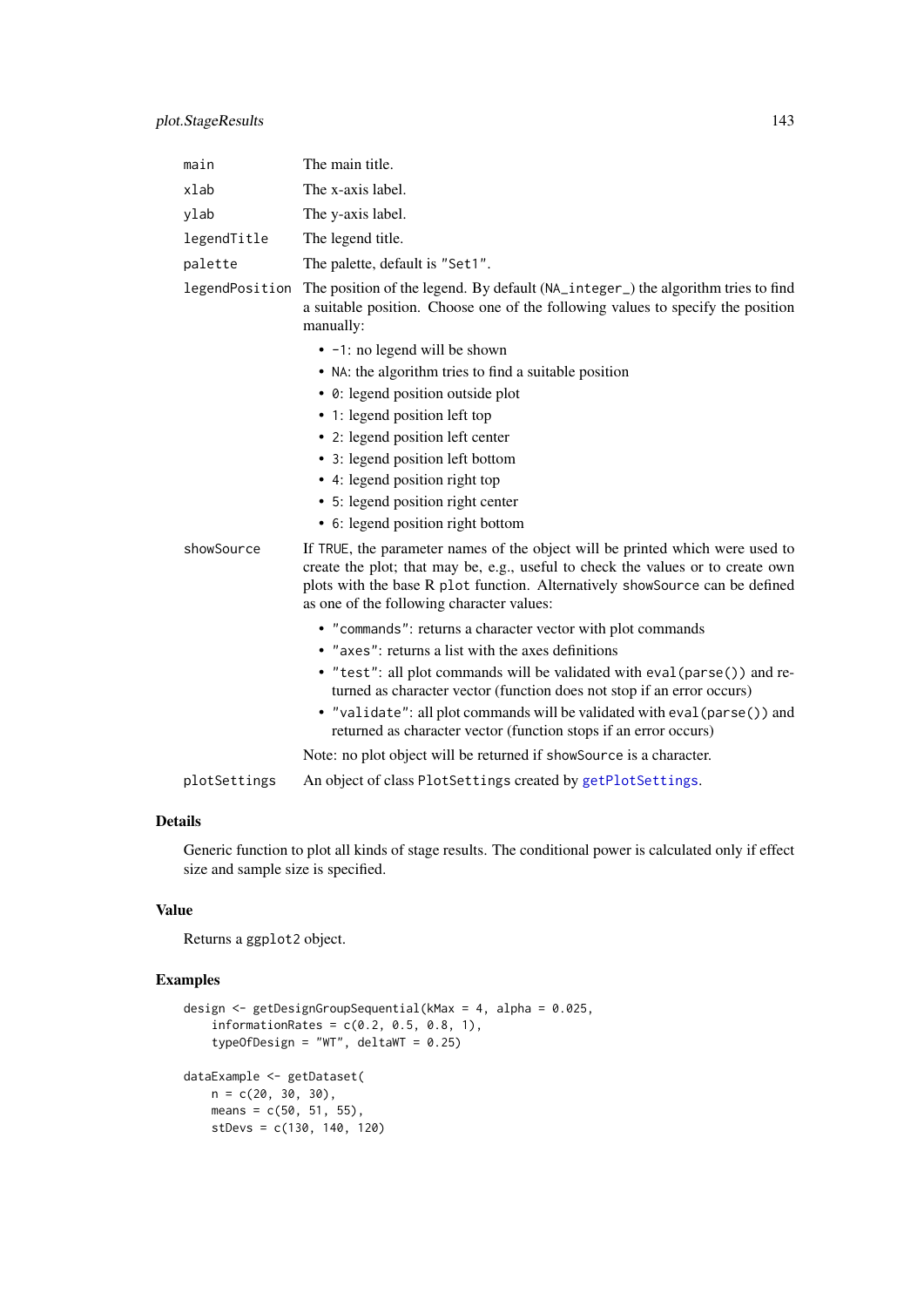```
)
stageResults <- getStageResults(design, dataExample, thetaH0 = 20)
if (require(ggplot2)) plot(stageResults, nPlanned = c(30), thetaRange = c(0, 100))
```
plot.SummaryFactory *Summary Factory Plotting*

# Description

Plots a summary factory.

# Usage

## S3 method for class 'SummaryFactory'  $plot(x, y, ...)$ 

# Arguments

| x                       | The summary factory object.                                                                                                                   |
|-------------------------|-----------------------------------------------------------------------------------------------------------------------------------------------|
| v                       | Not available for this kind of plot (is only defined to be compatible to the generic<br>plot function).                                       |
| $\cdot$ $\cdot$ $\cdot$ | Optional plot arguments. At the moment x1 im and y1 im are implemented for<br>changing x or y axis limits without dropping data observations. |

# Details

Generic function to plot all kinds of summary factories.

# Value

Returns a ggplot2 object.

plot.TrialDesign *Trial Design Plotting*

# Description

Plots a trial design.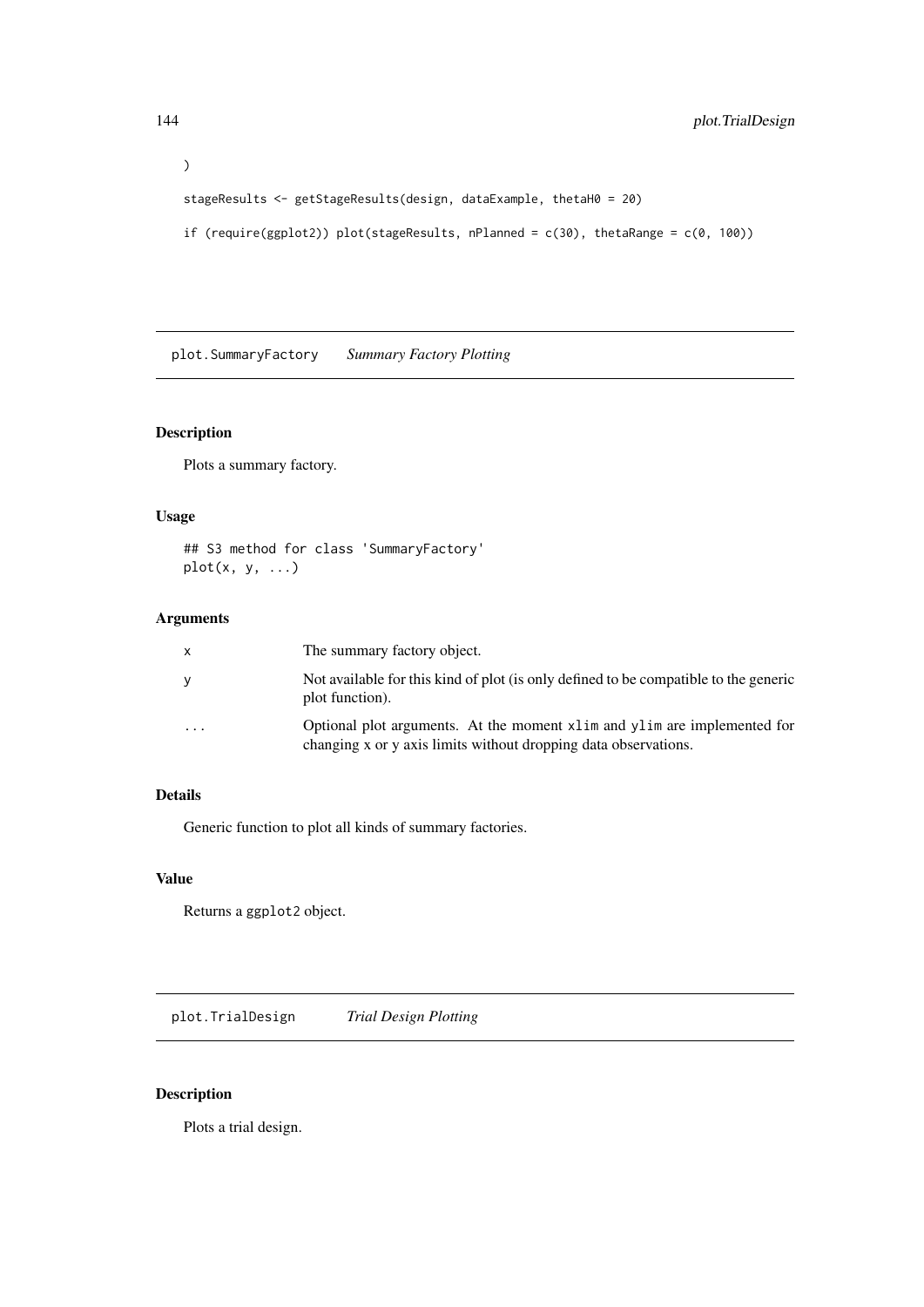### <span id="page-144-0"></span>plot.TrialDesign 145

### Usage

```
## S3 method for class 'TrialDesign'
plot(
  x,
  y,
  ...,
 main = NA_character_,
  xlab = NA_character_,
 ylab = NA_character_,
  type = 1L,
  palette = "Set1",
  theta = seq(-1, 1, 0.01),
  nMax = NA_integer_,
  plotPointsEnabled = NA,
  legendPosition = NA_integer_,
  showSource = FALSE,
  grid = 1,plotSettings = NULL
)
```

| The trial design, obtained from<br>getDesignGroupSequential,<br>getDesignInverseNormal or<br>getDesignFisher.                               |
|---------------------------------------------------------------------------------------------------------------------------------------------|
| Not available for this kind of plot (is only defined to be compatible to the generic<br>plot function).                                     |
| Optional plot arguments. At the moment xlim and ylim are implemented for<br>changing x or y axis limits without dropping data observations. |
| The main title.                                                                                                                             |
| The x-axis label.                                                                                                                           |
| The y-axis label.                                                                                                                           |
| The plot type (default $= 1$ ). The following plot types are available:                                                                     |
| • 1: creates a 'Boundaries' plot                                                                                                            |
| • 3: creates a 'Stage Levels' plot                                                                                                          |
| • 4: creates a 'Error Spending' plot                                                                                                        |
| • 5: creates a 'Power and Early Stopping' plot                                                                                              |
| • 6: creates an 'Average Sample Size and Power / Early Stop' plot                                                                           |
| • 7: creates an 'Power' plot                                                                                                                |
| • 8: creates an 'Early Stopping' plot                                                                                                       |
| • 9: creates an 'Average Sample Size' plot                                                                                                  |
| · "all": creates all available plots and returns it as a grid plot or list                                                                  |
| The palette, default is "Set1".                                                                                                             |
| A vector of standardized effect sizes (theta values), default is a sequence from<br>$-1$ to 1.                                              |
| The maximum sample size.                                                                                                                    |
|                                                                                                                                             |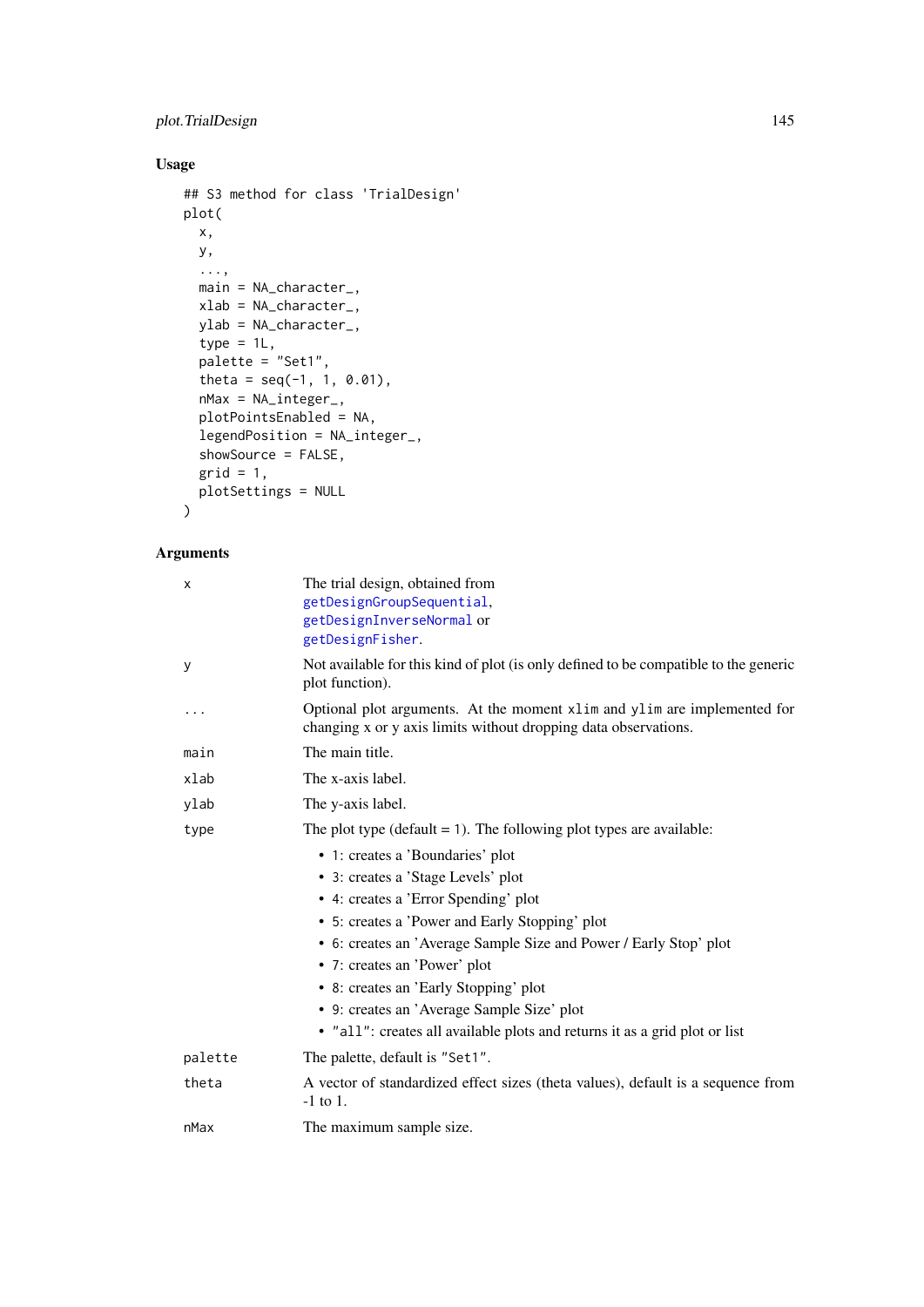<span id="page-145-0"></span>

| plotPointsEnabled |                                                                                                                                                                                                                                                                                                                                                                                                                                                                                                                                                                              |  |
|-------------------|------------------------------------------------------------------------------------------------------------------------------------------------------------------------------------------------------------------------------------------------------------------------------------------------------------------------------------------------------------------------------------------------------------------------------------------------------------------------------------------------------------------------------------------------------------------------------|--|
|                   | If TRUE, additional points will be plotted.                                                                                                                                                                                                                                                                                                                                                                                                                                                                                                                                  |  |
| legendPosition    | The position of the legend. By default (NA_integer_) the algorithm tries to find<br>a suitable position. Choose one of the following values to specify the position<br>manually:                                                                                                                                                                                                                                                                                                                                                                                             |  |
|                   | • -1: no legend will be shown<br>• NA: the algorithm tries to find a suitable position<br>• 0: legend position outside plot<br>• 1: legend position left top<br>• 2: legend position left center<br>• 3: legend position left bottom<br>• 4: legend position right top<br>• 5: legend position right center                                                                                                                                                                                                                                                                  |  |
| showSource        | • 6: legend position right bottom<br>If TRUE, the parameter names of the object will be printed which were used to<br>create the plot; that may be, e.g., useful to check the values or to create own<br>plots with the base R plot function. Alternatively showSource can be defined<br>as one of the following character values:                                                                                                                                                                                                                                           |  |
|                   | • "commands": returns a character vector with plot commands<br>• "axes": returns a list with the axes definitions<br>• "test": all plot commands will be validated with eval (parse()) and re-<br>turned as character vector (function does not stop if an error occurs)<br>• "validate": all plot commands will be validated with eval (parse()) and<br>returned as character vector (function stops if an error occurs)<br>Note: no plot object will be returned if showSource is a character.                                                                             |  |
| grid              | An integer value specifying the output of multiple plots. By default (1) a list<br>of ggplot objects will be returned. If a grid value $> 1$ was specified, a grid<br>plot will be returned if the number of plots is $\leq$ specified grid value; a list of<br>ggplot objects will be returned otherwise. If $grid = 0$ is specified, all plots will<br>be created using print command and a list of ggplot objects will be returned<br>invisible. Note that one of the following packages must be installed to create a<br>grid plot: 'ggpubr', 'gridExtra', or 'cowplot'. |  |
| plotSettings      | An object of class PlotSettings created by getPlotSettings.                                                                                                                                                                                                                                                                                                                                                                                                                                                                                                                  |  |

Generic function to plot a trial design.

Generic function to plot a trial design.

Note that [nMax](#page-0-0) is not an argument that it passed to ggplot 2. Rather, the underlying calculations (e.g. power for different theta's or average sample size) are based on calls to function [getPowerAndAverageSampleNumber](#page-54-0) which has argument [nMax](#page-0-0). I.e., nMax is not an argument to ggplot2 but to [getPowerAndAverageSampleNumber](#page-54-0) which is called prior to plotting.

#### Value

Returns a ggplot2 object.

#### See Also

[plot.TrialDesignSet](#page-148-0) to compare different designs or design parameters visual.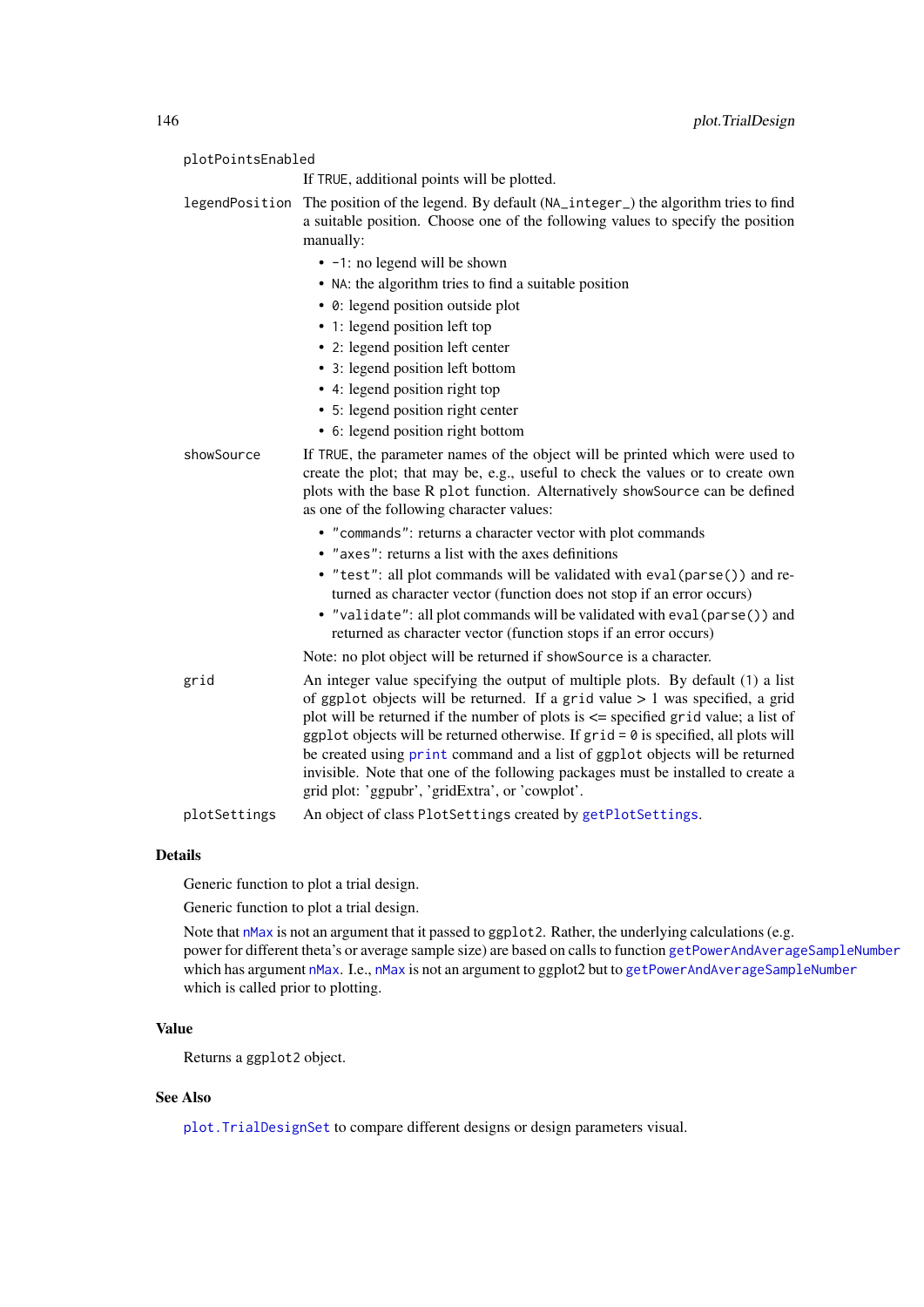#### <span id="page-146-0"></span>plot.TrialDesignPlan 147

### Examples

```
design <- getDesignInverseNormal(
   kMax = 3, alpha = 0.025,
    typeOfDesign = "asKD", gammaA = 2,
    informationRates = c(0.2, 0.7, 1),
    typeBetaSpending = "bsOF"
)
if (require(ggplot2)) {
   plot(design) # default: type = 1
}
```
plot.TrialDesignPlan *Trial Design Plan Plotting*

### Description

Plots a trial design plan.

### Usage

```
## S3 method for class 'TrialDesignPlan'
plot(
  x,
  y,
  ...,
  main = NA_character_,
  xlab = NA_character_,
  ylab = NA_character_,
  type = ifelse(x$.design$kMax == 1, 5L, 1L),
  palette = "Set1",
  theta = seq(-1, 1, 0.01),
  plotPointsEnabled = NA,
  legendPosition = NA_integer_,
  showSource = FALSE,
  grid = 1,
  plotSettings = NULL
)
```

| $\boldsymbol{\mathsf{x}}$ | The trial design plan, obtained from                                                                    |
|---------------------------|---------------------------------------------------------------------------------------------------------|
|                           | getSampleSizeMeans,                                                                                     |
|                           | getSampleSizeRates.                                                                                     |
|                           | getSampleSizeSurvival,                                                                                  |
|                           | getPowerMeans.                                                                                          |
|                           | getPowerRates or                                                                                        |
|                           | getPowerSurvival.                                                                                       |
| y                         | Not available for this kind of plot (is only defined to be compatible to the generic<br>plot function). |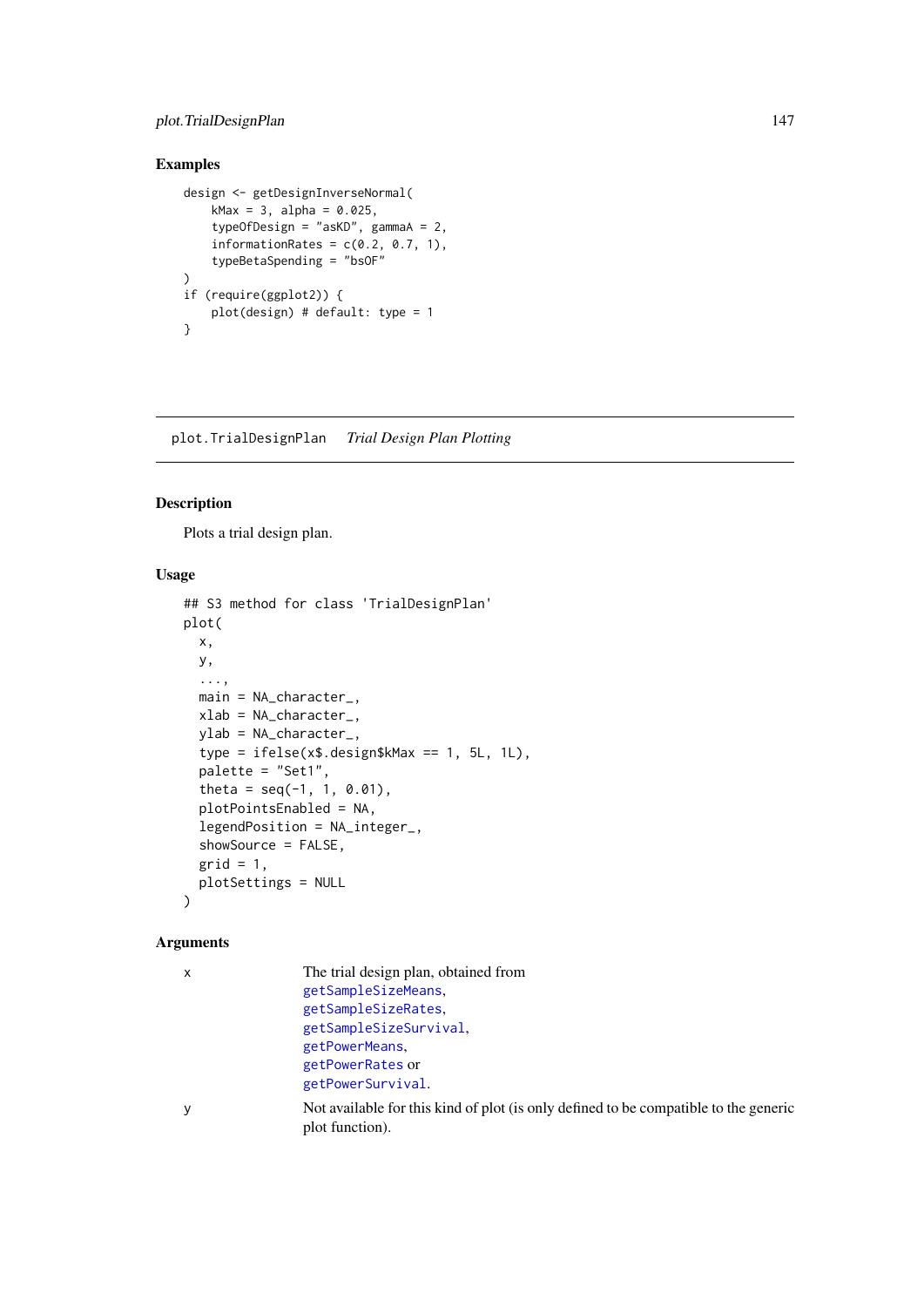| $\cdots$          | Optional plot arguments. At the moment xlim and ylim are implemented for<br>changing x or y axis limits without dropping data observations.                                                                                                                                                                                                                                                                                                                                                                                                                                                                                                                                                                                                |
|-------------------|--------------------------------------------------------------------------------------------------------------------------------------------------------------------------------------------------------------------------------------------------------------------------------------------------------------------------------------------------------------------------------------------------------------------------------------------------------------------------------------------------------------------------------------------------------------------------------------------------------------------------------------------------------------------------------------------------------------------------------------------|
| main              | The main title.                                                                                                                                                                                                                                                                                                                                                                                                                                                                                                                                                                                                                                                                                                                            |
| xlab              | The x-axis label.                                                                                                                                                                                                                                                                                                                                                                                                                                                                                                                                                                                                                                                                                                                          |
| ylab              | The y-axis label.                                                                                                                                                                                                                                                                                                                                                                                                                                                                                                                                                                                                                                                                                                                          |
| type              | The plot type ( $default = 1$ ). The following plot types are available:                                                                                                                                                                                                                                                                                                                                                                                                                                                                                                                                                                                                                                                                   |
|                   | • 1: creates a 'Boundaries' plot<br>• 2: creates a 'Boundaries Effect Scale' plot<br>· 3: creates a 'Boundaries p Values Scale' plot<br>• 4: creates a 'Error Spending' plot<br>• 5: creates a 'Sample Size' or 'Overall Power and Early Stopping' plot<br>• 6: creates a 'Number of Events' or 'Sample Size' plot<br>• 7: creates an 'Overall Power' plot<br>• 8: creates an 'Overall Early Stopping' plot<br>• 9: creates an 'Expected Number of Events' or 'Expected Sample Size' plot<br>• 10: creates a 'Study Duration' plot<br>• 11: creates an 'Expected Number of Subjects' plot<br>• 12: creates an 'Analysis Times' plot<br>• 13: creates a 'Cumulative Distribution Function' plot<br>• 14: creates a 'Survival Function' plot |
|                   | • "all": creates all available plots and returns it as a grid plot or list                                                                                                                                                                                                                                                                                                                                                                                                                                                                                                                                                                                                                                                                 |
| palette           | The palette, default is "Set1".                                                                                                                                                                                                                                                                                                                                                                                                                                                                                                                                                                                                                                                                                                            |
| theta             | A vector of standardized effect sizes (theta values), default is a sequence from                                                                                                                                                                                                                                                                                                                                                                                                                                                                                                                                                                                                                                                           |
| plotPointsEnabled | $-1$ to 1.                                                                                                                                                                                                                                                                                                                                                                                                                                                                                                                                                                                                                                                                                                                                 |
|                   | If TRUE, additional points will be plotted.                                                                                                                                                                                                                                                                                                                                                                                                                                                                                                                                                                                                                                                                                                |
|                   | legendPosition The position of the legend. By default (NA_integer_) the algorithm tries to find<br>a suitable position. Choose one of the following values to specify the position<br>manually:                                                                                                                                                                                                                                                                                                                                                                                                                                                                                                                                            |
|                   | • -1: no legend will be shown                                                                                                                                                                                                                                                                                                                                                                                                                                                                                                                                                                                                                                                                                                              |
|                   | • NA: the algorithm tries to find a suitable position                                                                                                                                                                                                                                                                                                                                                                                                                                                                                                                                                                                                                                                                                      |
|                   | • 0: legend position outside plot                                                                                                                                                                                                                                                                                                                                                                                                                                                                                                                                                                                                                                                                                                          |
|                   | • 1: legend position left top                                                                                                                                                                                                                                                                                                                                                                                                                                                                                                                                                                                                                                                                                                              |
|                   | • 2: legend position left center                                                                                                                                                                                                                                                                                                                                                                                                                                                                                                                                                                                                                                                                                                           |
|                   | • 3: legend position left bottom<br>• 4: legend position right top                                                                                                                                                                                                                                                                                                                                                                                                                                                                                                                                                                                                                                                                         |
|                   | • 5: legend position right center                                                                                                                                                                                                                                                                                                                                                                                                                                                                                                                                                                                                                                                                                                          |
|                   | • 6: legend position right bottom                                                                                                                                                                                                                                                                                                                                                                                                                                                                                                                                                                                                                                                                                                          |
| showSource        | If TRUE, the parameter names of the object will be printed which were used to<br>create the plot; that may be, e.g., useful to check the values or to create own<br>plots with the base R plot function. Alternatively showSource can be defined<br>as one of the following character values:                                                                                                                                                                                                                                                                                                                                                                                                                                              |
|                   | • "commands": returns a character vector with plot commands                                                                                                                                                                                                                                                                                                                                                                                                                                                                                                                                                                                                                                                                                |
|                   | • "axes": returns a list with the axes definitions                                                                                                                                                                                                                                                                                                                                                                                                                                                                                                                                                                                                                                                                                         |
|                   | • "test": all plot commands will be validated with eval (parse()) and re-<br>turned as character vector (function does not stop if an error occurs)                                                                                                                                                                                                                                                                                                                                                                                                                                                                                                                                                                                        |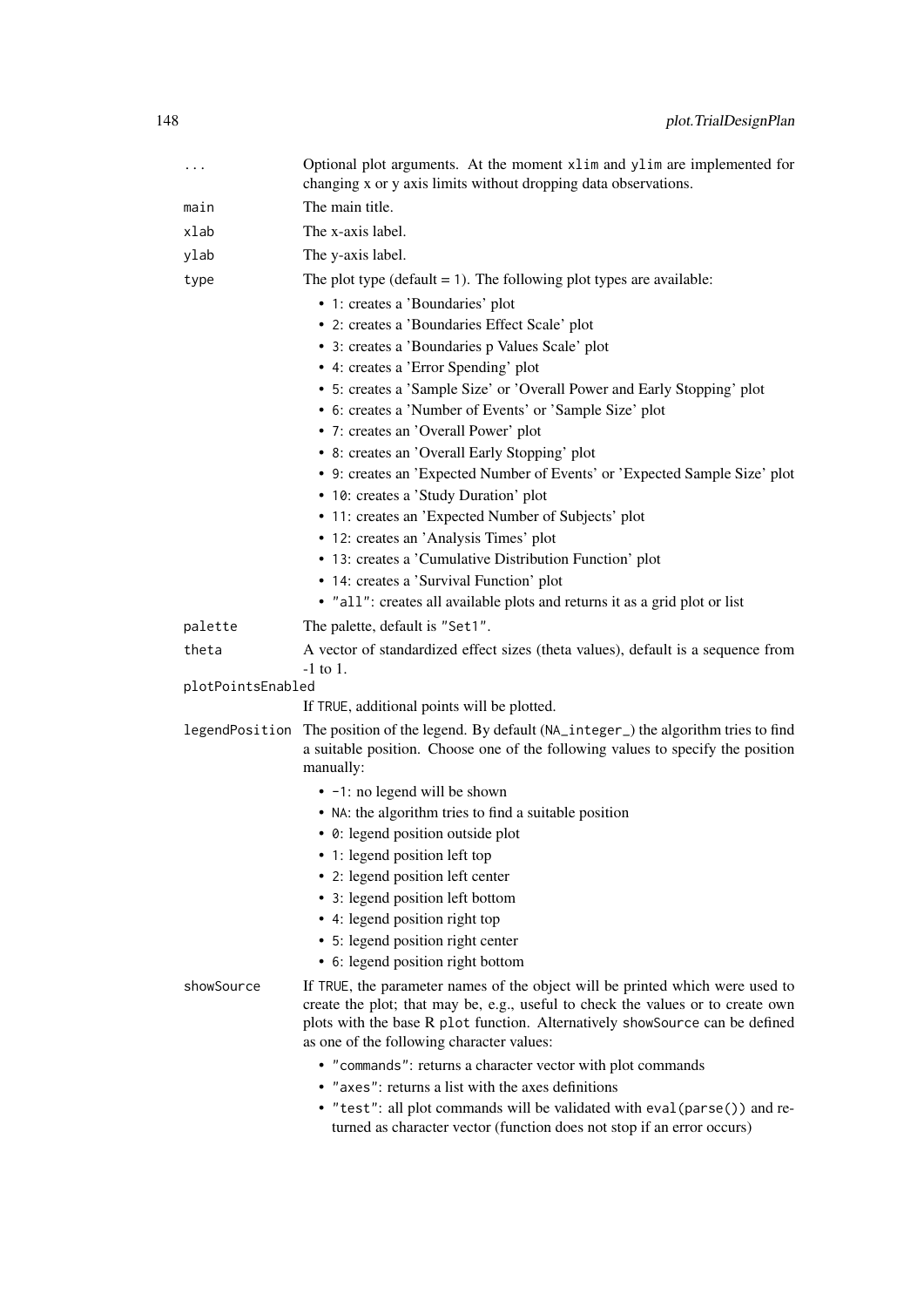<span id="page-148-1"></span>

| Note: no plot object will be returned if showsource is a character.<br>grid<br>grid plot: 'ggpubr', 'gridExtra', or 'cowplot'.<br>An object of class PlotSettings created by getPlotSettings.<br>plotSettings |  | • "validate": all plot commands will be validated with eval (parse()) and<br>returned as character vector (function stops if an error occurs)                                                                                                                                                                                                                                                                                                                                                                             |
|---------------------------------------------------------------------------------------------------------------------------------------------------------------------------------------------------------------|--|---------------------------------------------------------------------------------------------------------------------------------------------------------------------------------------------------------------------------------------------------------------------------------------------------------------------------------------------------------------------------------------------------------------------------------------------------------------------------------------------------------------------------|
|                                                                                                                                                                                                               |  |                                                                                                                                                                                                                                                                                                                                                                                                                                                                                                                           |
|                                                                                                                                                                                                               |  | An integer value specifying the output of multiple plots. By default (1) a list<br>of ggplot objects will be returned. If a grid value $> 1$ was specified, a grid<br>plot will be returned if the number of plots is $\leq$ specified grid value; a list of<br>ggplot objects will be returned otherwise. If $grid = 0$ is specified, all plots will<br>be created using print command and a list of ggplot objects will be returned<br>invisible. Note that one of the following packages must be installed to create a |
|                                                                                                                                                                                                               |  |                                                                                                                                                                                                                                                                                                                                                                                                                                                                                                                           |

Generic function to plot all kinds of trial design plans.

#### Value

Returns a ggplot2 object.

### Examples

if (require(ggplot2)) plot(getSampleSizeMeans())

<span id="page-148-0"></span>plot.TrialDesignSet *Trial Design Set Plotting*

#### Description

Plots a trial design set.

### Usage

```
## S3 method for class 'TrialDesignSet'
plot(
  x,
  y,
  ...,
  type = 1L,
  main = NA_character_,
  xlab = NA_character_,
  ylab = NA_character_,
  palette = "Set1",
  theta = seq(-1, 1, 0.02),
  nMax = NA_integer_,
  plotPointsEnabled = NA,
  legendPosition = NA_integer_,
  showSource = FALSE,
  grid = 1,plotSettings = NULL
)
```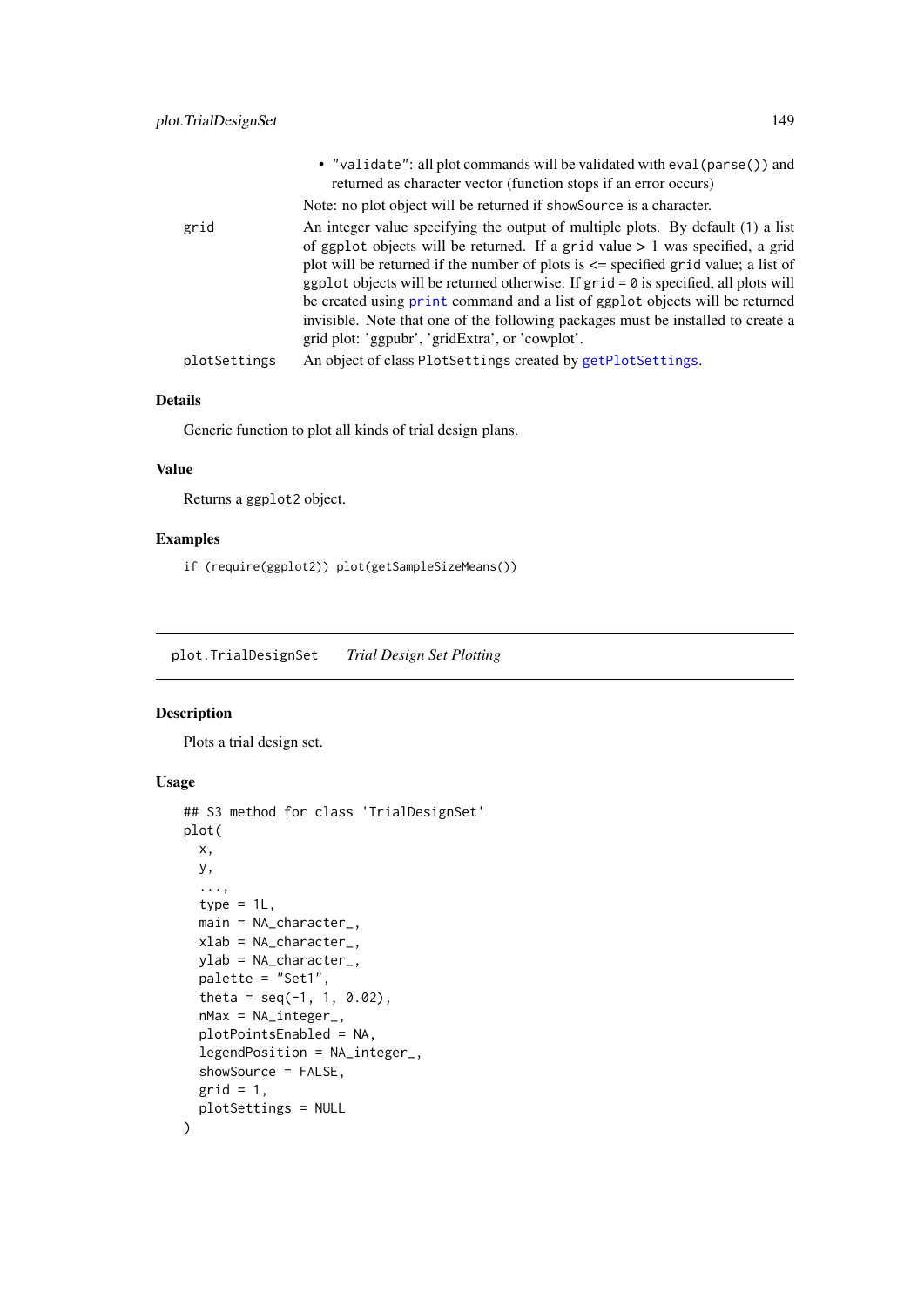<span id="page-149-0"></span>

| х                 | The trial design set, obtained from getDesignSet.                                                                                                                                                                                                                                             |
|-------------------|-----------------------------------------------------------------------------------------------------------------------------------------------------------------------------------------------------------------------------------------------------------------------------------------------|
| у                 | Not available for this kind of plot (is only defined to be compatible to the generic<br>plot function).                                                                                                                                                                                       |
| .                 | Optional plot arguments. At the moment xlim and ylim are implemented for<br>changing x or y axis limits without dropping data observations.                                                                                                                                                   |
| type              | The plot type (default $= 1$ ). The following plot types are available:                                                                                                                                                                                                                       |
|                   | • 1: creates a 'Boundaries' plot                                                                                                                                                                                                                                                              |
|                   | • 3: creates a 'Stage Levels' plot                                                                                                                                                                                                                                                            |
|                   | • 4: creates a 'Error Spending' plot                                                                                                                                                                                                                                                          |
|                   | • 5: creates a 'Power and Early Stopping' plot                                                                                                                                                                                                                                                |
|                   | • 6: creates an 'Average Sample Size and Power / Early Stop' plot                                                                                                                                                                                                                             |
|                   | • 7: creates an 'Power' plot                                                                                                                                                                                                                                                                  |
|                   | • 8: creates an 'Early Stopping' plot                                                                                                                                                                                                                                                         |
|                   | • 9: creates an 'Average Sample Size' plot                                                                                                                                                                                                                                                    |
|                   | • "all": creates all available plots and returns it as a grid plot or list                                                                                                                                                                                                                    |
| main              | The main title.                                                                                                                                                                                                                                                                               |
| xlab              | The x-axis label.                                                                                                                                                                                                                                                                             |
| ylab              | The y-axis label.                                                                                                                                                                                                                                                                             |
| palette           | The palette, default is "Set1".                                                                                                                                                                                                                                                               |
| theta             | A vector of standardized effect sizes (theta values), default is a sequence from<br>$-1$ to 1.                                                                                                                                                                                                |
| nMax              | The maximum sample size.                                                                                                                                                                                                                                                                      |
| plotPointsEnabled |                                                                                                                                                                                                                                                                                               |
|                   | If TRUE, additional points will be plotted.                                                                                                                                                                                                                                                   |
|                   | legendPosition The position of the legend. By default (NA_integer_) the algorithm tries to find<br>a suitable position. Choose one of the following values to specify the position<br>manually:                                                                                               |
|                   | • -1: no legend will be shown                                                                                                                                                                                                                                                                 |
|                   | • NA: the algorithm tries to find a suitable position                                                                                                                                                                                                                                         |
|                   | • 0: legend position outside plot                                                                                                                                                                                                                                                             |
|                   | • 1: legend position left top                                                                                                                                                                                                                                                                 |
|                   | • 2: legend position left center                                                                                                                                                                                                                                                              |
|                   | • 3: legend position left bottom                                                                                                                                                                                                                                                              |
|                   | • 4: legend position right top                                                                                                                                                                                                                                                                |
|                   | • 5: legend position right center                                                                                                                                                                                                                                                             |
|                   | • 6: legend position right bottom                                                                                                                                                                                                                                                             |
| showSource        | If TRUE, the parameter names of the object will be printed which were used to<br>create the plot; that may be, e.g., useful to check the values or to create own<br>plots with the base R plot function. Alternatively showSource can be defined<br>as one of the following character values: |
|                   | • "commands": returns a character vector with plot commands                                                                                                                                                                                                                                   |
|                   | • "axes": returns a list with the axes definitions                                                                                                                                                                                                                                            |
|                   | • "test": all plot commands will be validated with eval (parse()) and re-<br>turned as character vector (function does not stop if an error occurs)                                                                                                                                           |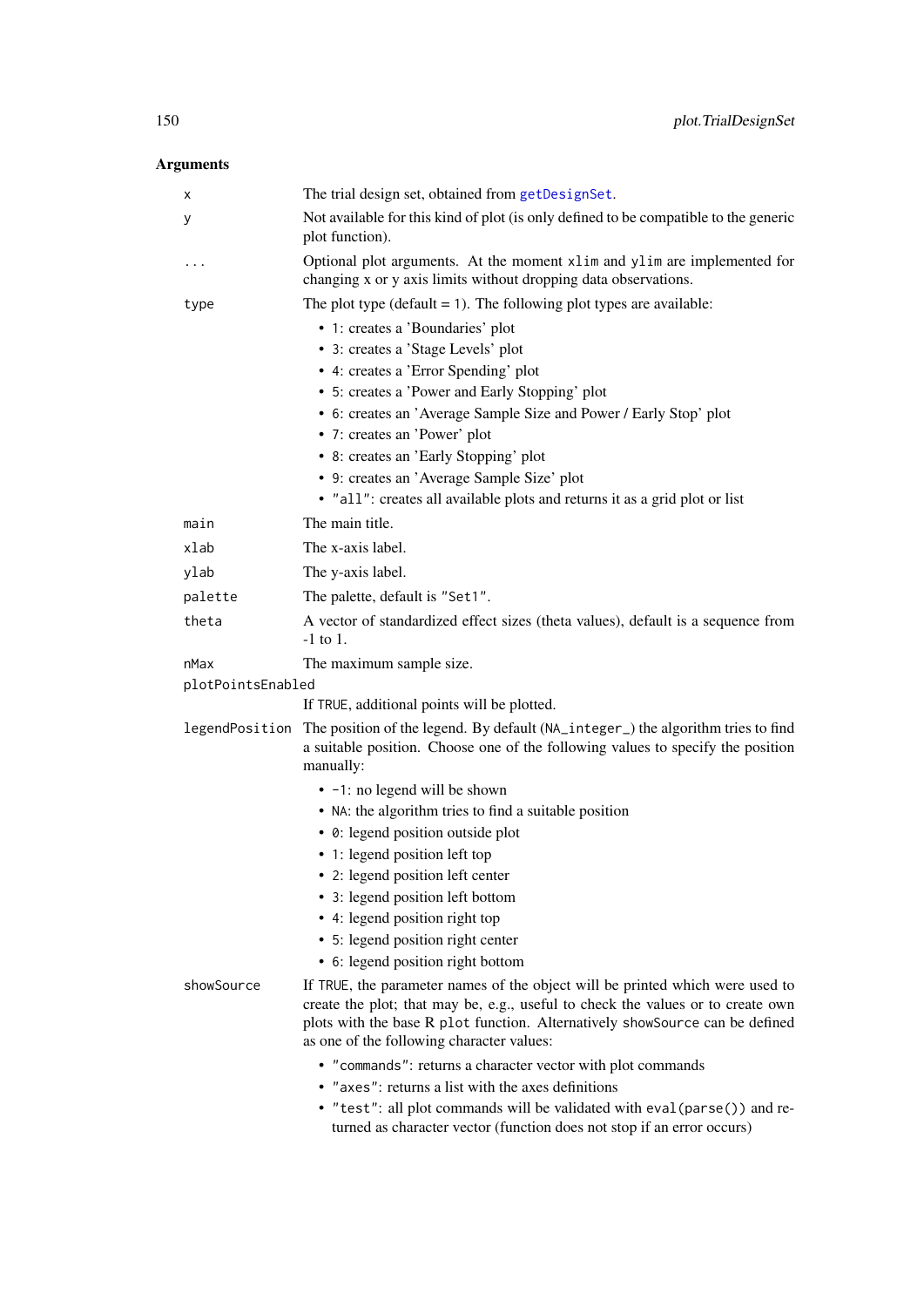<span id="page-150-0"></span>

|              | • "validate": all plot commands will be validated with eval (parse()) and<br>returned as character vector (function stops if an error occurs)                                                                                                                                                                                                                                                                                                                                                                                                                                |
|--------------|------------------------------------------------------------------------------------------------------------------------------------------------------------------------------------------------------------------------------------------------------------------------------------------------------------------------------------------------------------------------------------------------------------------------------------------------------------------------------------------------------------------------------------------------------------------------------|
|              | Note: no plot object will be returned if showsource is a character.                                                                                                                                                                                                                                                                                                                                                                                                                                                                                                          |
| grid         | An integer value specifying the output of multiple plots. By default (1) a list<br>of ggplot objects will be returned. If a grid value $> 1$ was specified, a grid<br>plot will be returned if the number of plots is $\leq$ specified grid value; a list of<br>ggplot objects will be returned otherwise. If $grid = 0$ is specified, all plots will<br>be created using print command and a list of ggplot objects will be returned<br>invisible. Note that one of the following packages must be installed to create a<br>grid plot: 'ggpubr', 'gridExtra', or 'cowplot'. |
| plotSettings | An object of class PlotSettings created by getPlotSettings.                                                                                                                                                                                                                                                                                                                                                                                                                                                                                                                  |
|              |                                                                                                                                                                                                                                                                                                                                                                                                                                                                                                                                                                              |

Generic function to plot a trial design set. Is, e.g., useful to compare different designs or design parameters visual.

#### Value

Returns a ggplot2 object.

#### Examples

```
design <- getDesignInverseNormal(
    kMax = 3, alpha = 0.025,
    typeOfDesign = "asKD", gammaA = 2,
    informationRates = c(0.2, 0.7, 1), typeBetaSpending = "bsOF"
)
# Create a set of designs based on the master design defined above
# and varied parameter 'gammaA'
designSet <- getDesignSet(design = design, gammaA = 4)
if (require(ggplot2)) plot(designSet, type = 1, legendPosition = 6)
```
plotTypes *Get Available Plot Types*

#### Description

Function to identify the available plot types of an object.

### Usage

```
plotTypes(
  obj,
  output = c("numeric", "caption", "numcap", "capnum"),
  numberInCaptionEnabled = FALSE
)
getAvailablePlotTypes(
```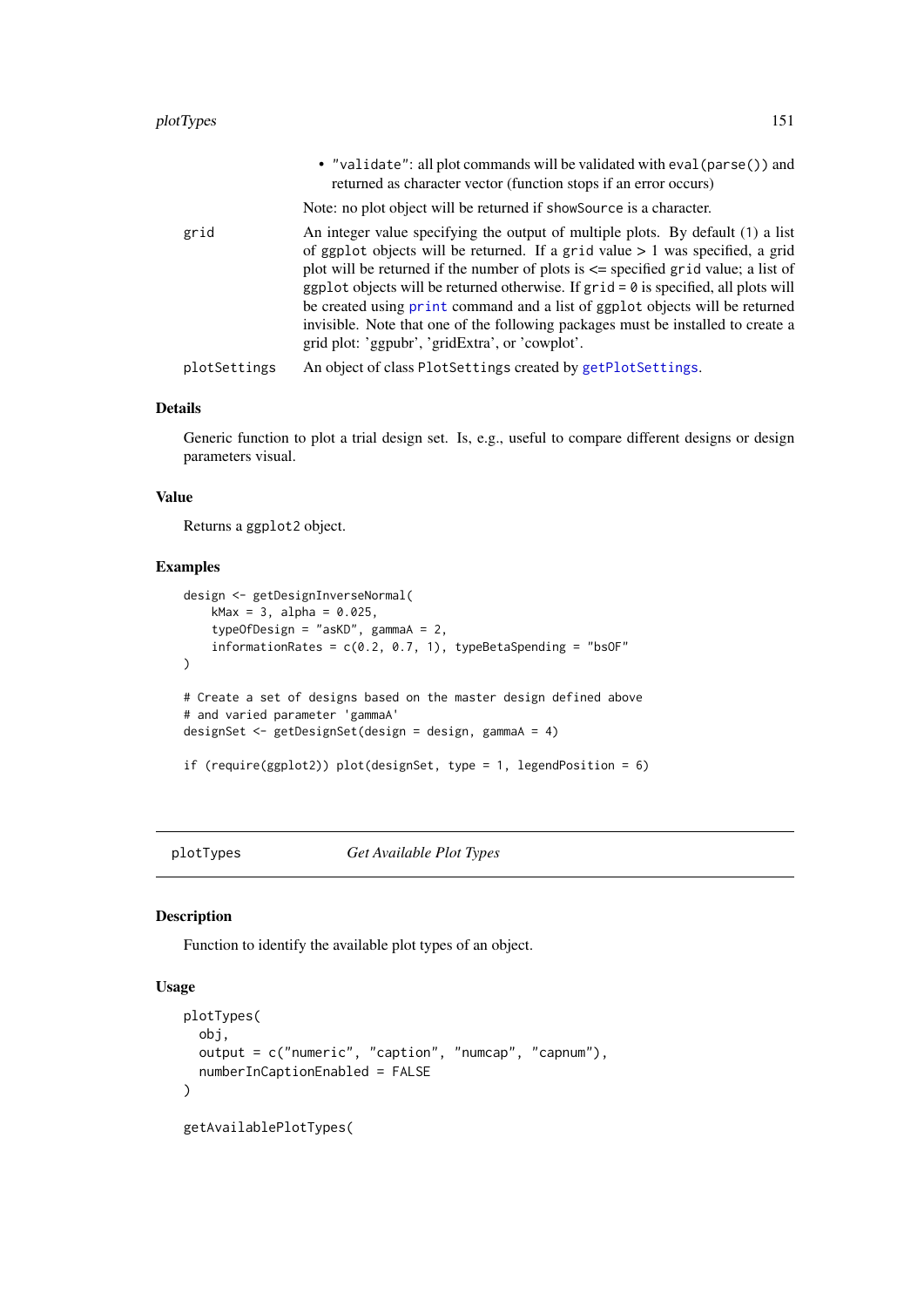```
obj,
 output = c("numeric", "caption", "numcap", "capnum"),
 numberInCaptionEnabled = FALSE
)
```
#### Arguments

| obi                    | The object for which the plot types shall be identified, e.g. produced by getDesignGroupSequential<br>or getSampleSizeMeans. |
|------------------------|------------------------------------------------------------------------------------------------------------------------------|
| output                 | The output type. Can be one of $c$ ("numeric", "caption", "numcap", "capnum").                                               |
| numberInCaptionEnabled |                                                                                                                              |
|                        | If TRUE, the number will be added to the caption, default is FALSE.                                                          |

#### Details

plotTypes and getAvailablePlotTypes are equivalent, i.e., plotTypes is a short form of getAvailablePlotTypes. output:

- 1. numeric: numeric output
- 2. caption: caption as character output
- 3. numcap: list with number and caption
- 4. capnum: list with caption and number

#### Value

Depending on how the output is specified, a numeric vector, a character vector, or a list will be returned.

#### Examples

```
design <- getDesignInverseNormal(kMax = 2)
getAvailablePlotTypes(design, "numeric")
plotTypes(design, "caption")
getAvailablePlotTypes(design, "numcap")
plotTypes(design, "capnum")
```
rawDataTwoArmNormal *Raw Dataset Of A Two Arm Continuous Outcome With Covariates*

### Description

An artificial dataset that was randomly generated with simulated normal data. The data set has six variables:

1. Subject id 2. Stage number 3. Group name 4. An example outcome in that we are interested in

5. The first covariate \*gender\* 6. The second covariate \*covariate\*

#### Usage

rawDataTwoArmNormal

<span id="page-151-0"></span>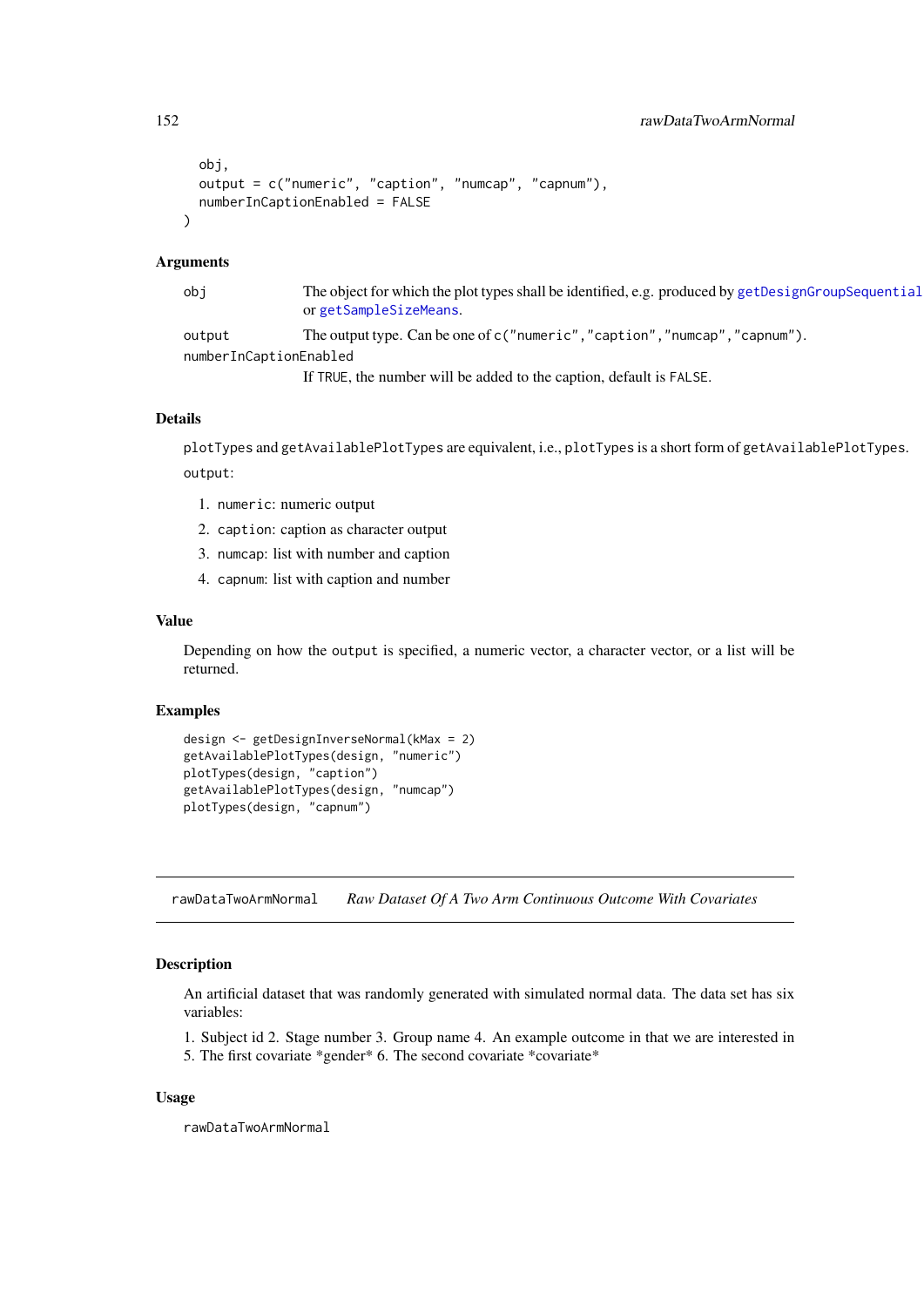<span id="page-152-2"></span>rcmd and the state of the state of the state of the state of the state of the state of the state of the state of the state of the state of the state of the state of the state of the state of the state of the state of the s

#### Format

A [data.frame](#page-0-0) object.

#### Details

See the vignette "Two-arm analysis for continuous data with covariates from raw data" to learn how to

\* import raw data from a csv file, \* calculate estimated adjusted (marginal) means (EMMs, leastsquares means) for a linear model, and \* perform two-arm interim analyses with these data. You can use rawDataTwoArmNormal to reproduce the examples in the vignette.

<span id="page-152-1"></span>rcmd *Get Object R Code*

#### <span id="page-152-0"></span>Description

Returns the R source command of a result object.

#### Usage

```
rcmd(
  obj,
  ...,
  leadingArguments = NULL,
  includeDefaultParameters = FALSE,
  stringWrapParagraphWidth = 90,
  prefix = "",postfix = ",
  stringWrapPrefix = "",
  newArgumentValues = list()
)
getObjectRCode(
  obj,
  ...,
  leadingArguments = NULL,
  includeDefaultParameters = FALSE,
  stringWrapParagraphWidth = 90,
  prefix = ".
  postfix = ""stringWrapPrefix = "",
  newArgumentValues = list(),
  tolerance = 1e-07
)
```
#### Arguments

obj The result object.

| . | Ensures that all arguments (starting from the "") are to be named and that a |
|---|------------------------------------------------------------------------------|
|   | warning will be displayed if unknown arguments are passed.                   |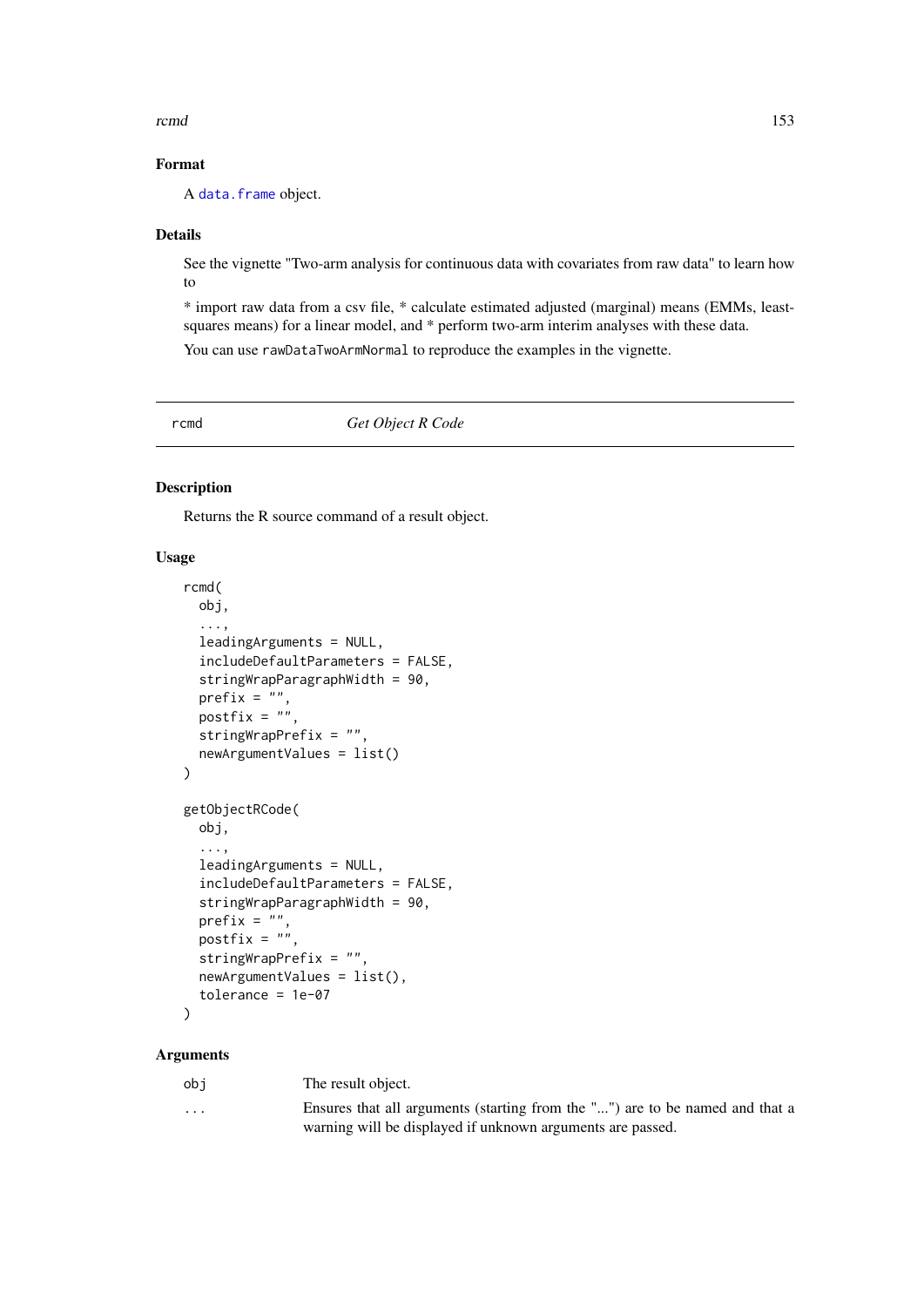<span id="page-153-1"></span>

| leadingArguments         |                                                                                                                                                                                                                         |  |
|--------------------------|-------------------------------------------------------------------------------------------------------------------------------------------------------------------------------------------------------------------------|--|
|                          | A character vector with arguments that shall be inserted at the beginning of the<br>function command, e.g., $design = x$ . Be careful with this option because the<br>created R command may no longer be valid if used. |  |
| includeDefaultParameters |                                                                                                                                                                                                                         |  |
|                          | If TRUE, default parameters will be included in all rpact commands; default is<br>FALSE.                                                                                                                                |  |
| stringWrapParagraphWidth |                                                                                                                                                                                                                         |  |
|                          | An integer value defining the number of characters after which a line break shall<br>be inserted; set to NULL to insert no line breaks.                                                                                 |  |
| prefix                   | A character string that shall be added to the beginning of the R command.                                                                                                                                               |  |
| postfix                  | A character string that shall be added to the end of the R command.                                                                                                                                                     |  |
| stringWrapPrefix         |                                                                                                                                                                                                                         |  |
|                          | A prefix character string that shall be added to each new line, typically some<br>spaces.                                                                                                                               |  |
| newArgumentValues        |                                                                                                                                                                                                                         |  |
|                          | A named list with arguments that shall be renewed in the R command, e.g.,<br>$newArgumentValues = list(information Rates = c(0.5,1)).$                                                                                  |  |
| tolerance                | The tolerance for defining a value as default.                                                                                                                                                                          |  |
|                          |                                                                                                                                                                                                                         |  |

[getObjectRCode](#page-152-0) (short: [rcmd](#page-152-1)) recreates the R commands that result in the specified object obj. obj must be an instance of class ParameterSet.

#### Value

A [character](#page-0-0) value or vector will be returned.

<span id="page-153-0"></span>readDataset *Read Dataset*

#### Description

Reads a data file and returns it as dataset object.

### Usage

```
readDataset(
  file,
  ...,
  header = TRUE,
  sep = ","quote = "\n\\",
  dec = "."fill = TRUE,comment.char = ",
  fileEncoding = "UTF-8"
)
```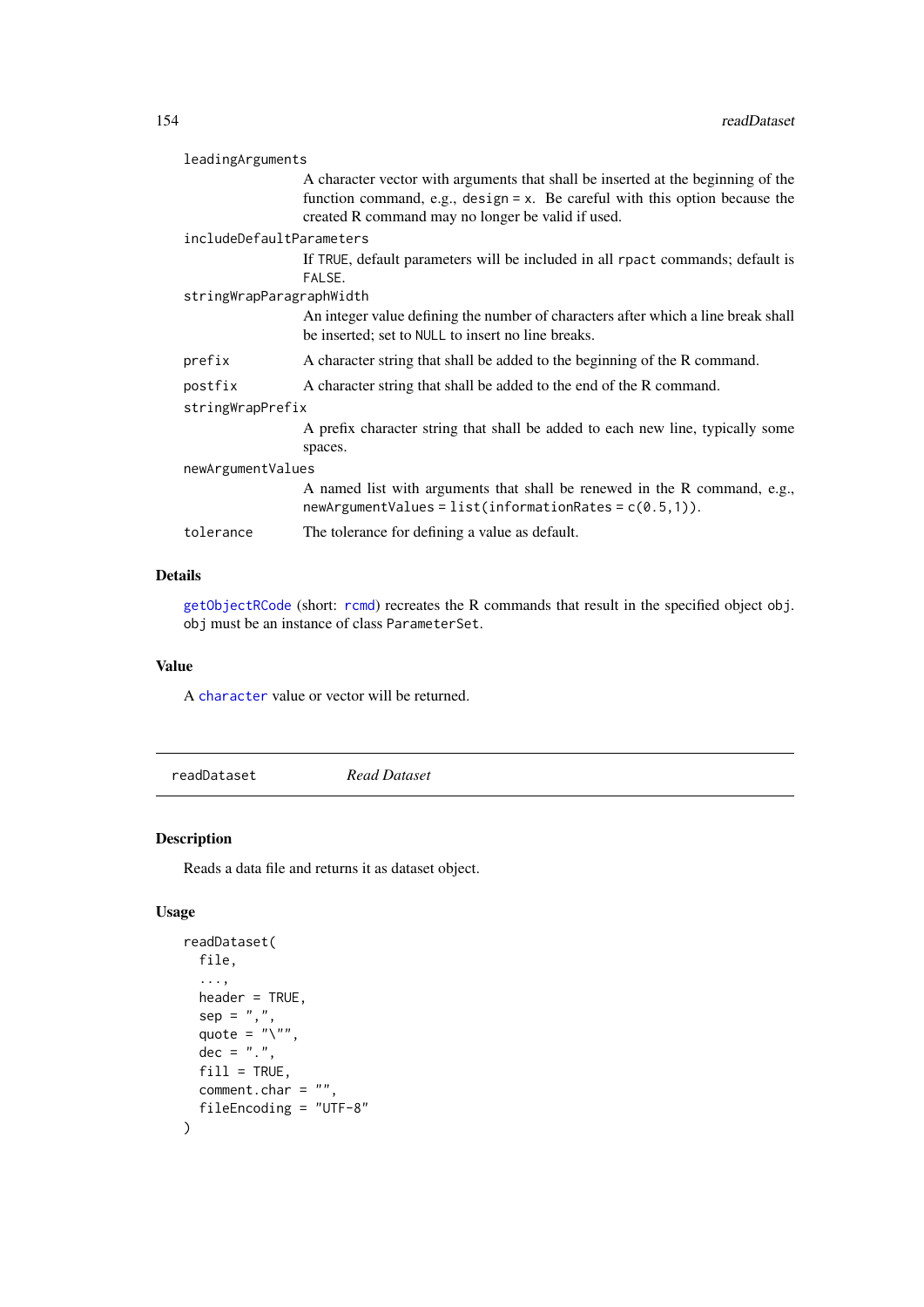#### <span id="page-154-0"></span>readDataset 155

#### Arguments

| file         | A CSV file (see read.table).                                                                                                                                                                                                                                      |
|--------------|-------------------------------------------------------------------------------------------------------------------------------------------------------------------------------------------------------------------------------------------------------------------|
| $\cdots$     | Further arguments to be passed to coderead.table.                                                                                                                                                                                                                 |
| header       | A logical value indicating whether the file contains the names of the variables<br>as its first line.                                                                                                                                                             |
| sep          | The field separator character. Values on each line of the file are separated by this<br>character. If $sep =$ "," (the default for readDataset) the separator is a comma.                                                                                         |
| quote        | The set of quoting characters. To disable quoting altogether, use quote $=$ "". See<br>scan for the behavior on quotes embedded in quotes. Quoting is only consid-<br>ered for columns read as character, which is all of them unless colClasses is<br>specified. |
| dec          | The character used in the file for decimal points.                                                                                                                                                                                                                |
| fill         | logical. If TRUE then in case the rows have unequal length, blank fields are<br>implicitly added.                                                                                                                                                                 |
| comment.char | character: a character vector of length one containing a single character or an<br>empty string. Use "" to turn off the interpretation of comments altogether.                                                                                                    |
| fileEncoding | character string: if non-empty declares the encoding used on a file (not a con-<br>nection) so the character data can be re-encoded. See the 'Encoding' section of<br>the help for file, the 'R Data Import/Export Manual' and 'Note'.                            |

#### Details

readDataset is a wrapper function that uses [read.table](#page-0-0) to read the CSV file into a data frame, transfers it from long to wide format with [reshape](#page-0-0) and puts the data to [getDataset](#page-22-0).

#### Value

Returns a [Dataset](#page-0-0) object. The following generics (R generic functions) are available for this result object:

- [names](#page-0-0) to obtain the field names,
- [print](#page-0-0) to print the object,
- [summary](#page-0-0) to display a summary of the object,
- [plot](#page-132-0) to plot the object,
- [as.data.frame](#page-0-0) to coerce the object to a [data.frame](#page-0-0),
- [as.matrix](#page-0-0) to coerce the object to a [matrix](#page-0-0).

#### See Also

- [readDatasets](#page-155-0) for reading multiple datasets,
- [writeDataset](#page-164-0) for writing a single dataset,
- [writeDatasets](#page-165-0) for writing multiple datasets.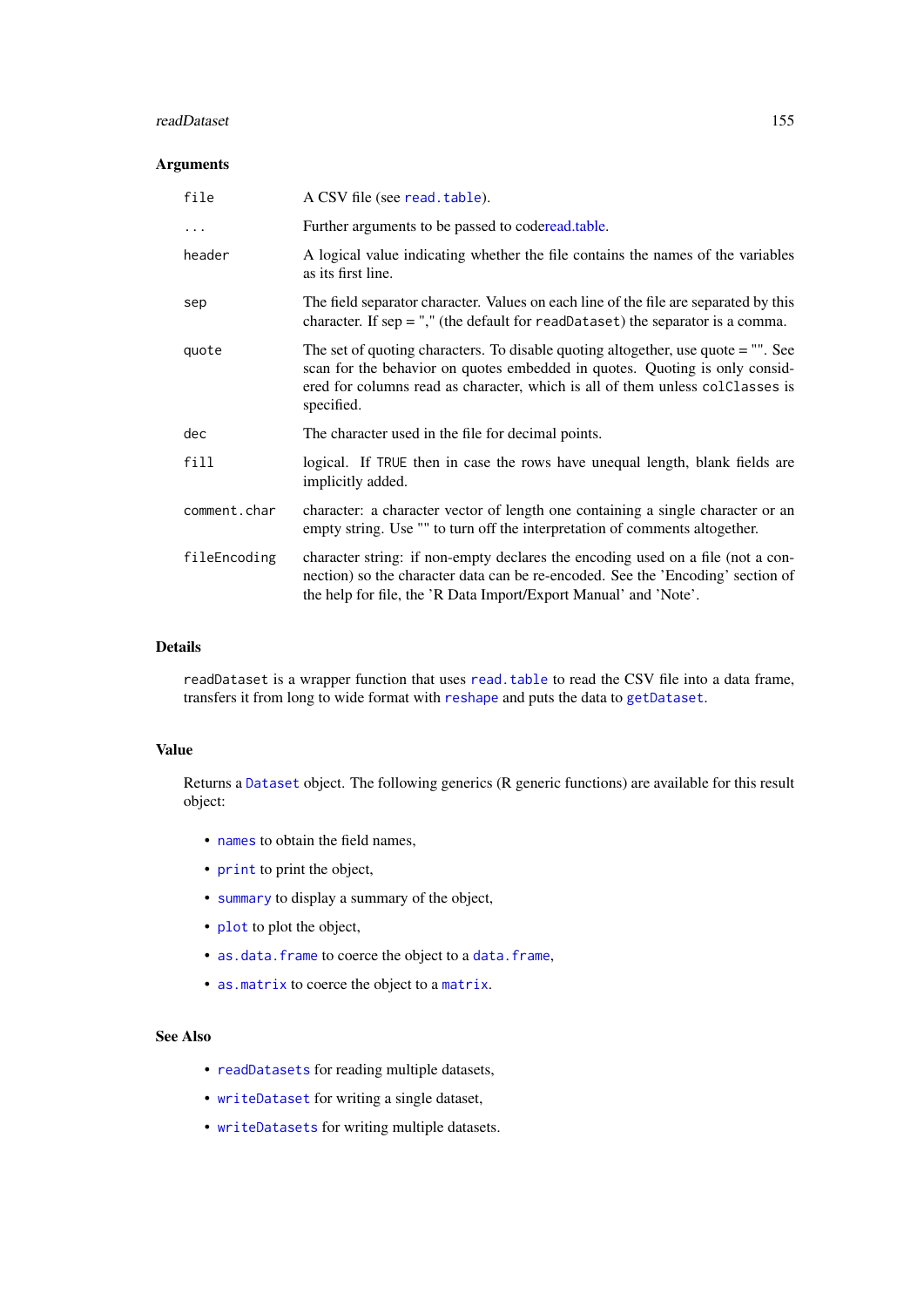#### Examples

```
dataFileRates <- system.file("extdata",
    "dataset_rates.csv",
    package = "rpact"
)
if (dataFileRates != "") {
    datasetRates <- readDataset(dataFileRates)
    datasetRates
}
dataFileMeansMultiArm <- system.file("extdata",
    "dataset_means_multi-arm.csv",
   package = "rpact"
)
if (dataFileMeansMultiArm != "") {
    datasetMeansMultiArm <- readDataset(dataFileMeansMultiArm)
    datasetMeansMultiArm
}
dataFileRatesMultiArm <- system.file("extdata",
    "dataset_rates_multi-arm.csv",
    package = "rpact"
)
if (dataFileRatesMultiArm != "") {
    datasetRatesMultiArm <- readDataset(dataFileRatesMultiArm)
    datasetRatesMultiArm
}
dataFileSurvivalMultiArm <- system.file("extdata",
    "dataset_survival_multi-arm.csv",
    package = "rpact"
\lambdaif (dataFileSurvivalMultiArm != "") {
    datasetSurvivalMultiArm <- readDataset(dataFileSurvivalMultiArm)
    datasetSurvivalMultiArm
}
```
<span id="page-155-0"></span>readDatasets *Read Multiple Datasets*

#### Description

Reads a data file and returns it as a list of dataset objects.

#### Usage

```
readDatasets(
 file,
  ...,
 header = TRUE,
  sep = ","quote = "`",
```
<span id="page-155-1"></span>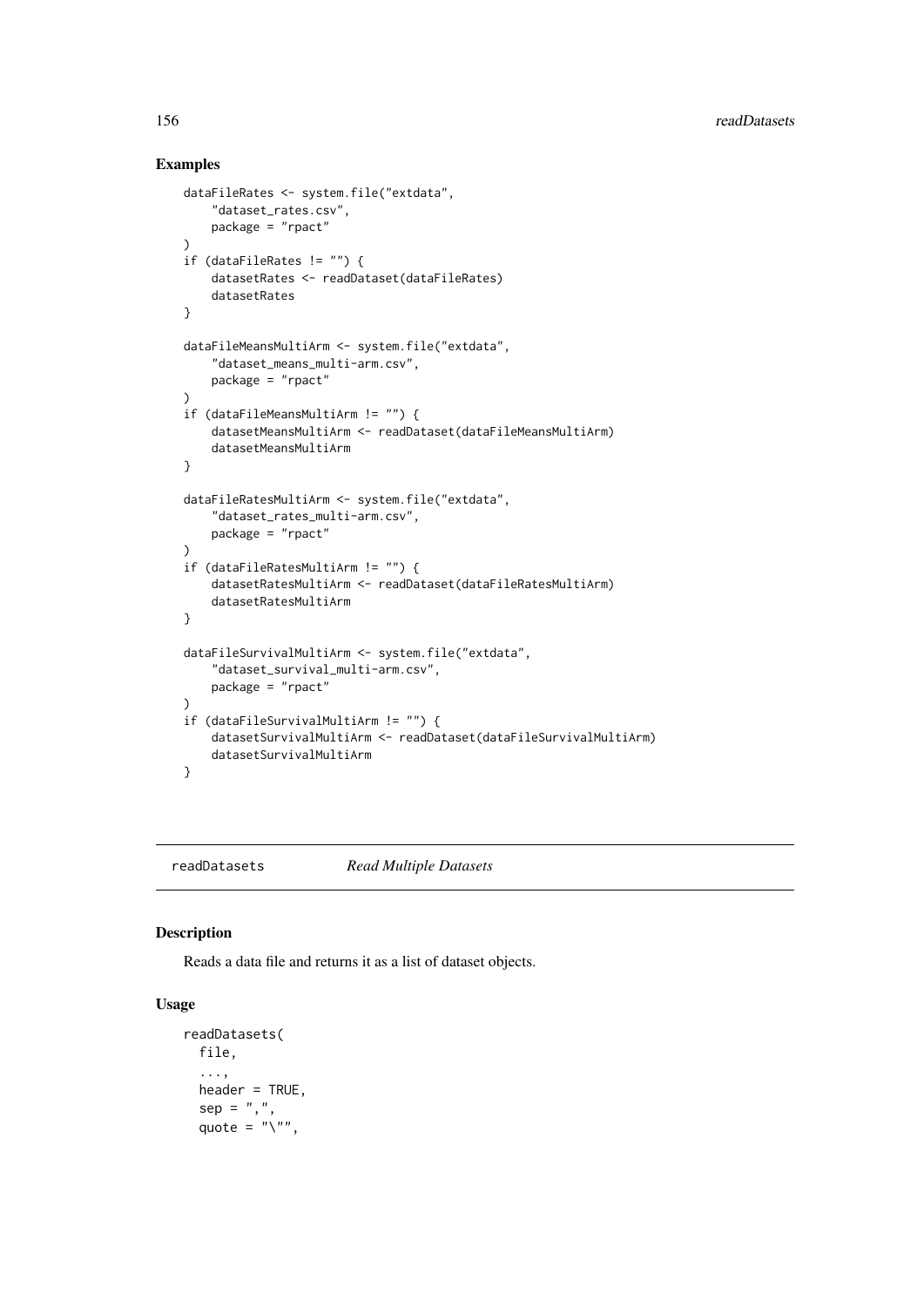#### <span id="page-156-0"></span>readDatasets 157

```
dec = "."fill = TRUE,
 comment.char = ",
 fileEncoding = "UTF-8"
)
```
#### Arguments

| file         | A CSV file (see read. table).                                                                                                                                                                                                                                     |
|--------------|-------------------------------------------------------------------------------------------------------------------------------------------------------------------------------------------------------------------------------------------------------------------|
| $\cdots$     | Further arguments to be passed to read. table.                                                                                                                                                                                                                    |
| header       | A logical value indicating whether the file contains the names of the variables<br>as its first line.                                                                                                                                                             |
| sep          | The field separator character. Values on each line of the file are separated by this<br>character. If $sep =$ "," (the default for readDatasets) the separator is a comma.                                                                                        |
| quote        | The set of quoting characters. To disable quoting altogether, use quote $=$ "". See<br>scan for the behavior on quotes embedded in quotes. Quoting is only consid-<br>ered for columns read as character, which is all of them unless colClasses is<br>specified. |
| dec          | The character used in the file for decimal points.                                                                                                                                                                                                                |
| fill         | logical. If TRUE then in case the rows have unequal length, blank fields are<br>implicitly added.                                                                                                                                                                 |
| comment.char | character: a character vector of length one containing a single character or an<br>empty string. Use "" to turn off the interpretation of comments altogether.                                                                                                    |
| fileEncoding | character string: if non-empty declares the encoding used on a file (not a con-<br>nection) so the character data can be re-encoded. See the 'Encoding' section of<br>the help for file, the 'R Data Import/Export Manual' and 'Note'.                            |

### Details

Reads a file that was written by [writeDatasets](#page-165-0) before.

#### Value

Returns a [list](#page-0-0) of [Dataset](#page-0-0) objects.

#### See Also

- [readDataset](#page-153-0) for reading a single dataset,
- [writeDatasets](#page-165-0) for writing multiple datasets,
- [writeDataset](#page-164-0) for writing a single dataset.

#### Examples

```
dataFile <- system.file("extdata", "datasets_rates.csv", package = "rpact")
if (dataFile != "") {
   datasets <- readDatasets(dataFile)
   datasets
}
```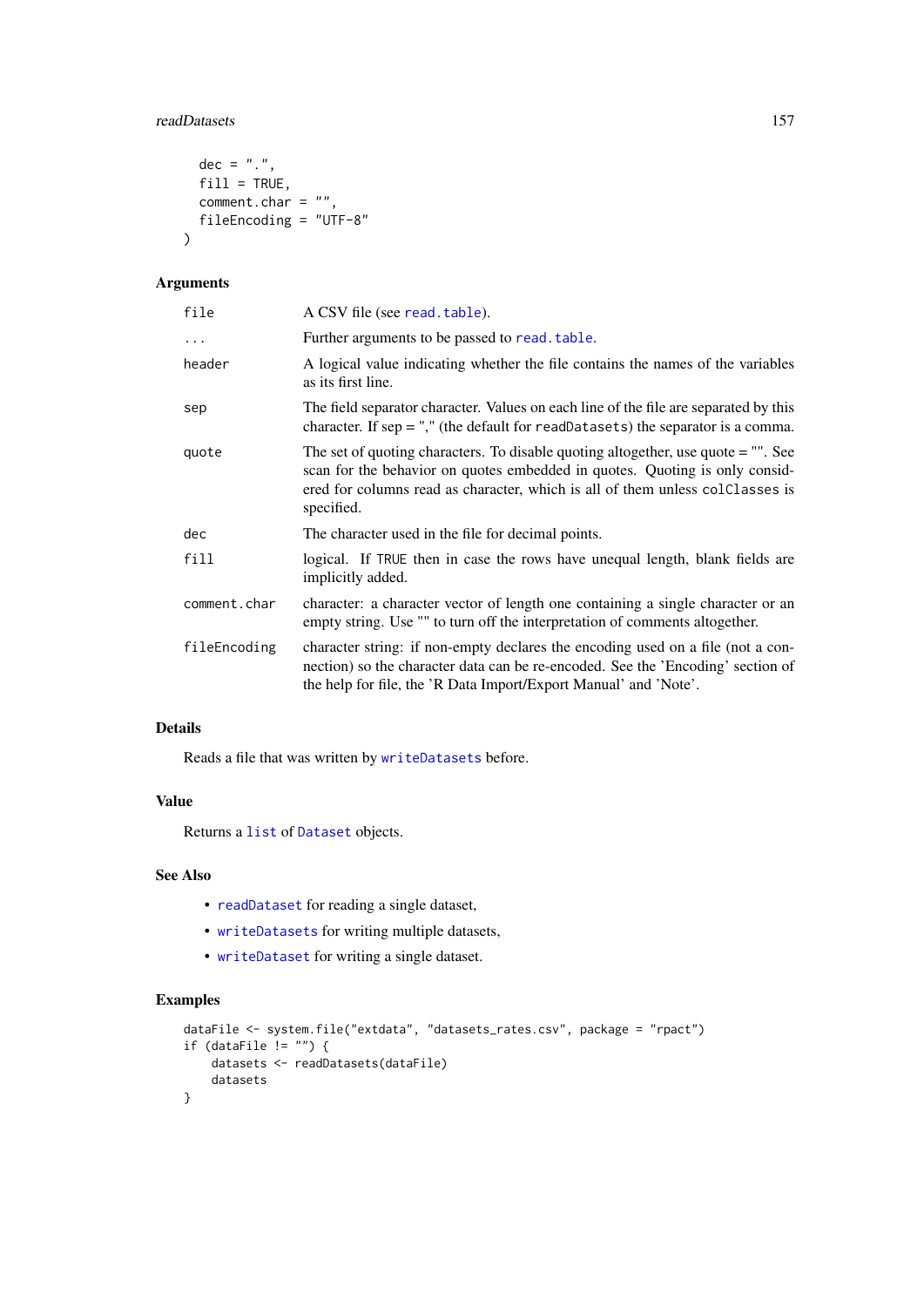#### <span id="page-157-0"></span>**Description**

rpact (R Package for Adaptive Clinical Trials) is a comprehensive package that enables the design, simulation, and analysis of confirmatory adaptive group sequential designs. Particularly, the methods described in the recent monograph by Wassmer and Brannath (published by Springer, 2016) are implemented. It also comprises advanced methods for sample size calculations for fixed sample size designs incl., e.g., sample size calculation for survival trials with piecewise exponentially distributed survival times and staggered patients entry.

#### Details

rpact includes the classical group sequential designs (incl. user spending function approaches) where the sample sizes per stage (or the time points of interim analysis) cannot be changed in a data-driven way. Confirmatory adaptive designs explicitly allow for this under control of the Type I error rate. They are either based on the combination testing or the conditional rejection probability (CRP) principle. Both are available, for the former the inverse normal combination test and Fisher's combination test can be used.

Specific techniques of the adaptive methodology are also available, e.g., overall confidence intervals, overall p-values, and conditional and predictive power assessments. Simulations can be performed to assess the design characteristics of a (user-defined) sample size recalculation strategy. Designs are available for trials with continuous, binary, and survival endpoint.

For more information please visit [www.rpact.org.](https://www.rpact.org) If you are interested in professional services round about the package or need a comprehensive validation documentation to fulfill regulatory requirements please visit [www.rpact.com.](https://www.rpact.com)

rpact is developed by

- Gernot Wassmer (<gernot.wassmer@rpact.com>) and
- Friedrich Pahlke (<friedrich.pahlke@rpact.com>).

#### Author(s)

Gernot Wassmer, Friedrich Pahlke

#### References

Wassmer, G., Brannath, W. (2016) Group Sequential and Confirmatory Adaptive Designs in Clinical Trials (Springer Series in Pharmaceutical Statistics; doi: [10.1007/9783319325620\)](https://doi.org/10.1007/978-3-319-32562-0)

#### See Also

Useful links:

- <https://www.rpact.org>
- Report bugs at <https://www.rpact.com/bugreport>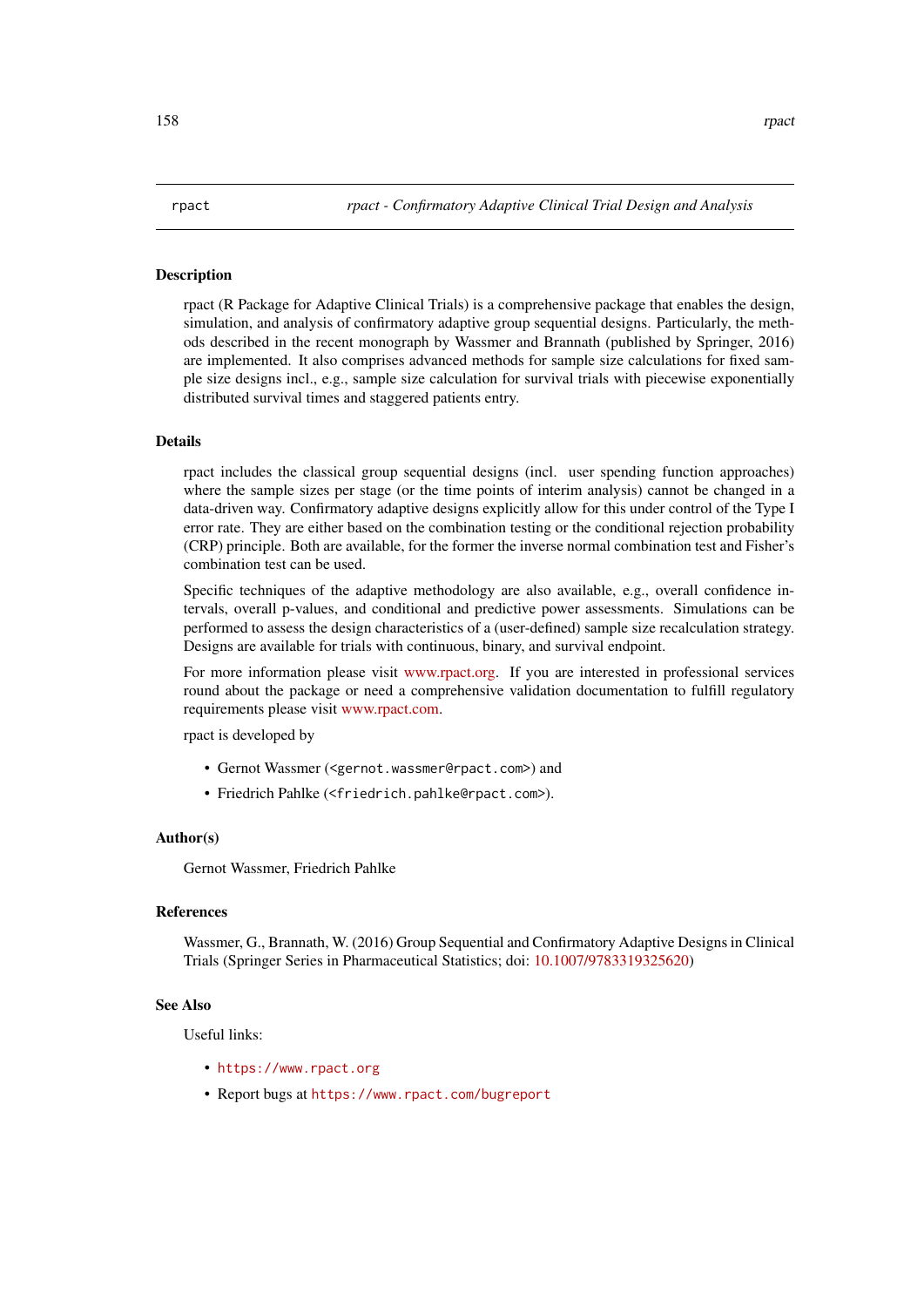<span id="page-158-0"></span>setOutputFormat *Set Output Format*

#### Description

With this function the format of the standard outputs of all rpact objects can be changed and set user defined respectively.

#### Usage

```
setOutputFormat(
  parameterName = NA_character_,
  ...,
  digits = NA_integer_,
  nsmall = NA_integer_,
  trimSingleZeros = NA,
  futilityProbabilityEnabled = NA,
  file = NA_character_,
  resetToDefault = FALSE,
  roundFunction = NA_character_
)
```

| parameterName              | The name of the parameter whose output format shall be edited. Leave the<br>default NA_character_ if the output format of all parameters shall be edited.                                  |
|----------------------------|--------------------------------------------------------------------------------------------------------------------------------------------------------------------------------------------|
| .                          | Ensures that all arguments (starting from the "") are to be named and that a<br>warning will be displayed if unknown arguments are passed.                                                 |
| digits                     | How many significant digits are to be used for a numeric value. The default,<br>NULL, uses getOption("digits"). Allowed values are $0 \leq d$ digits $\leq 20$ .                           |
| nsmall                     | The minimum number of digits to the right of the decimal point in formatting<br>real numbers in non-scientific formats. Allowed values are $0 \leq$ nsmall $\leq$ 20.                      |
| trimSingleZeros            |                                                                                                                                                                                            |
|                            | If TRUE zero values will be trimmed in the output, e.g., "0.00" will displayed as<br>"0"                                                                                                   |
| futilityProbabilityEnabled |                                                                                                                                                                                            |
|                            | If TRUE very small value $(<$ 1e-09) will be displayed as "0", default is FALSE.                                                                                                           |
| file                       | An optional file name of an existing text file that contains output format defini-<br>tions (see Details for more information).                                                            |
|                            | resetToDefault If TRUE all output formats will be reset to default value. Note that other settings<br>will be executed afterwards if specified, default is FALSE.                          |
| roundFunction              | A character value that specifies the R base round function to use, default is<br>NA_character_. Allowed values are "ceiling", "floor", "trunc", "round", "sig-<br>nif", and NA_character_. |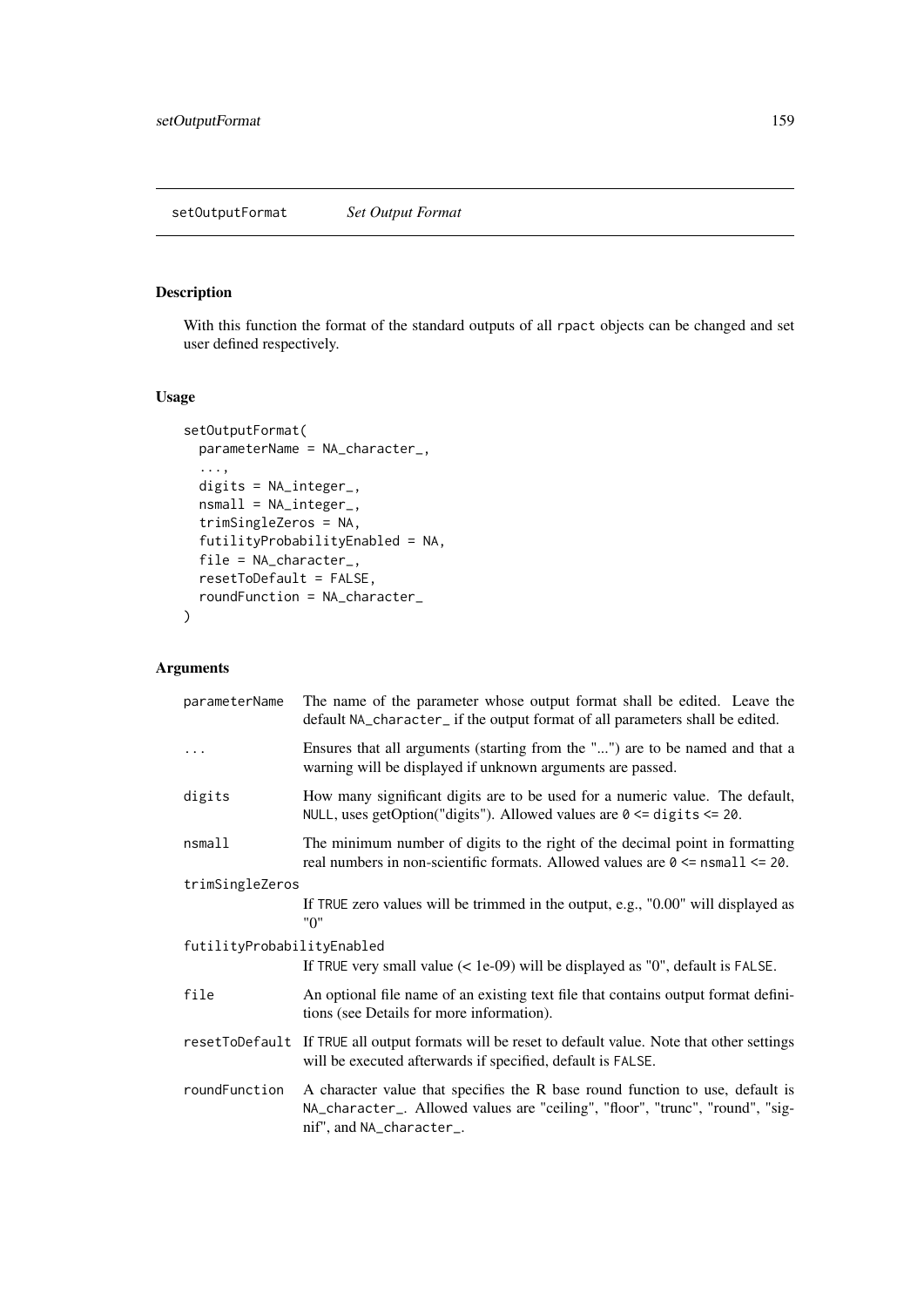Output formats can be written to a text file (see [getOutputFormat](#page-50-0)). To load your personal output formats read a formerly saved file at the beginning of your work with rpact, e.g. execute setOutputFormat(file = "my\_rpact\_output\_formats.txt").

Note that the parameterName must not match exactly, e.g., for p-values the following parameter names will be recognized amongst others:

- 1. p value
- 2. p.values
- 3. p-value
- 4. pValue
- 5. rpact.output.format.p.value

#### See Also

[format](#page-0-0) for details on the function used internally to format the values.

Other output formats: [getOutputFormat\(](#page-50-0))

#### Examples

```
# show output format of p values
getOutputFormat("p.value")
# set new p value output format
setOutputFormat("p.value", digits = 5, nsmall = 5)
# show sample sizes as smallest integers not less than the not rounded values
setOutputFormat("sample size", digits = 0, nsmall = 0, roundFunction = "ceiling")
getSampleSizeMeans()
# show sample sizes as smallest integers not greater than the not rounded values
setOutputFormat("sample size", digits = 0, nsmall = 0, roundFunction = "floor")
getSampleSizeMeans()
```

```
# set new sample size output format without round function
setOutputFormat("sample size", digits = 2, nsmall = 2)
getSampleSizeMeans()
```

```
# reset sample size output format to default
setOutputFormat("sample size")
getSampleSizeMeans()
getOutputFormat("sample size")
```
testPackage *Test Package*

#### Description

This function allows the installed package rpact to be tested.

<span id="page-159-0"></span>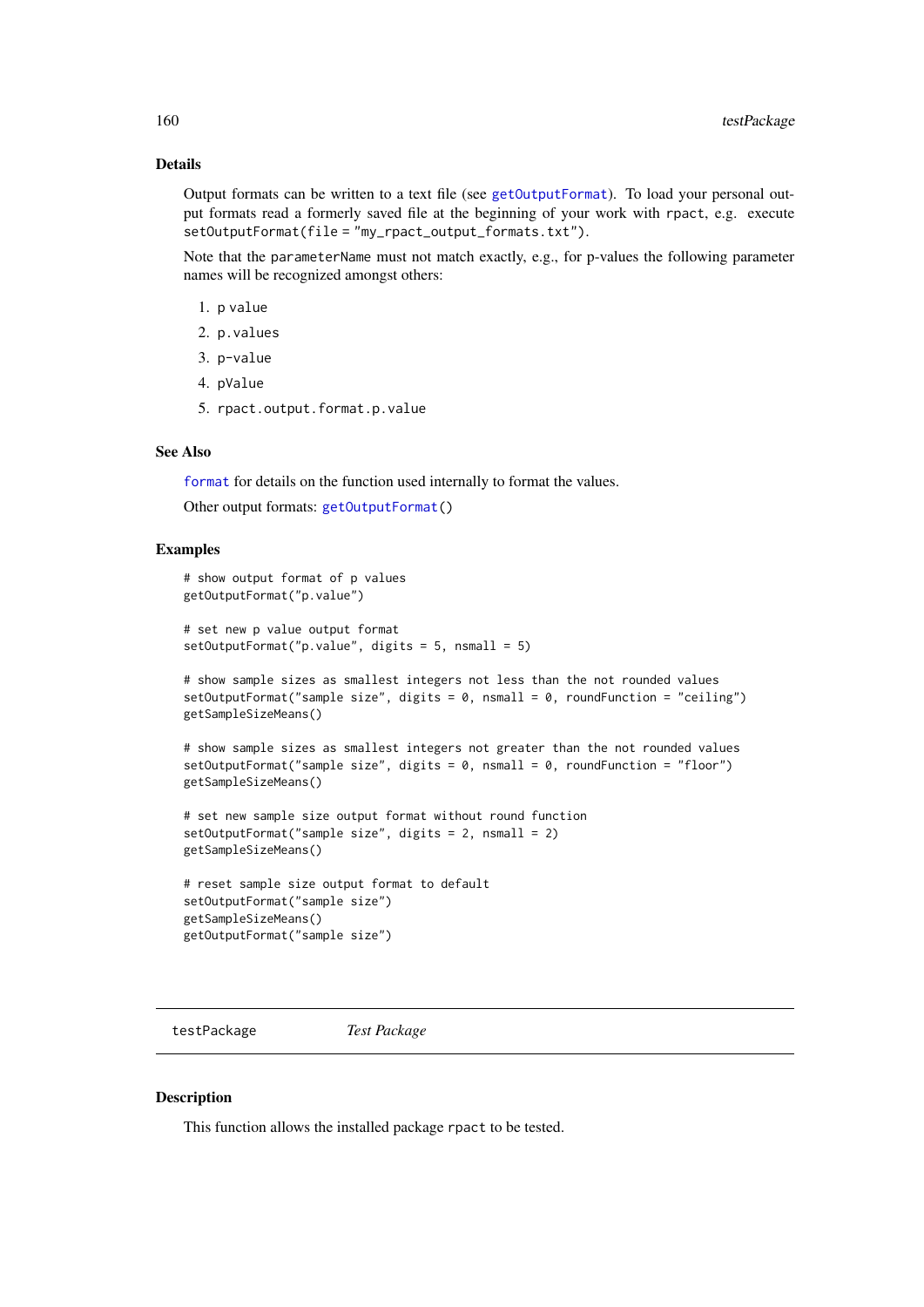#### <span id="page-160-0"></span>testPackage 161

### Usage

```
testPackage(
  outDir = "."....,
  completeUnitTestSetEnabled = TRUE,
  types = "tests",
  connection = list(token = NULL, secret = NULL)
\lambda
```
### Arguments

| outDir                     | The output directory where all test results shall be saved. By default the current<br>working directory is used.                                                                                                          |
|----------------------------|---------------------------------------------------------------------------------------------------------------------------------------------------------------------------------------------------------------------------|
| $\ddots$                   | Ensures that all arguments (starting from the "") are to be named and that a<br>warning will be displayed if unknown arguments are passed.                                                                                |
| completeUnitTestSetEnabled |                                                                                                                                                                                                                           |
|                            | If TRUE (default) all existing unit tests will be executed; a subset of all unit tests<br>will be used otherwise.                                                                                                         |
| types                      | The type(s) of tests to be done. Can be one or more of $c$ ("tests", "examples", "vignettes").<br>default is "tests" only.                                                                                                |
| connection                 | A list where owners of the rpact validation documentation can enter a token<br>and a secret to get full access to all unit tests, e.g., to fulfill regulatory require-<br>ments (see www.rpact.com for more information). |

### Details

This function creates the subdirectory rpact-tests in the specified output directory and copies all unit test files of the package to this newly created directory. Then the function runs all tests (or a subset of all tests if completeUnitTestSetEnabled is FALSE) using [testInstalledPackage](#page-0-0). The test results will be saved to the text file testthat.Rout that can be found in the subdirectory rpact-tests.

### Value

The value of completeUnitTestSetEnabled will be returned invisible.

### Examples

```
## Not run:
testPackage()
```
## End(Not run)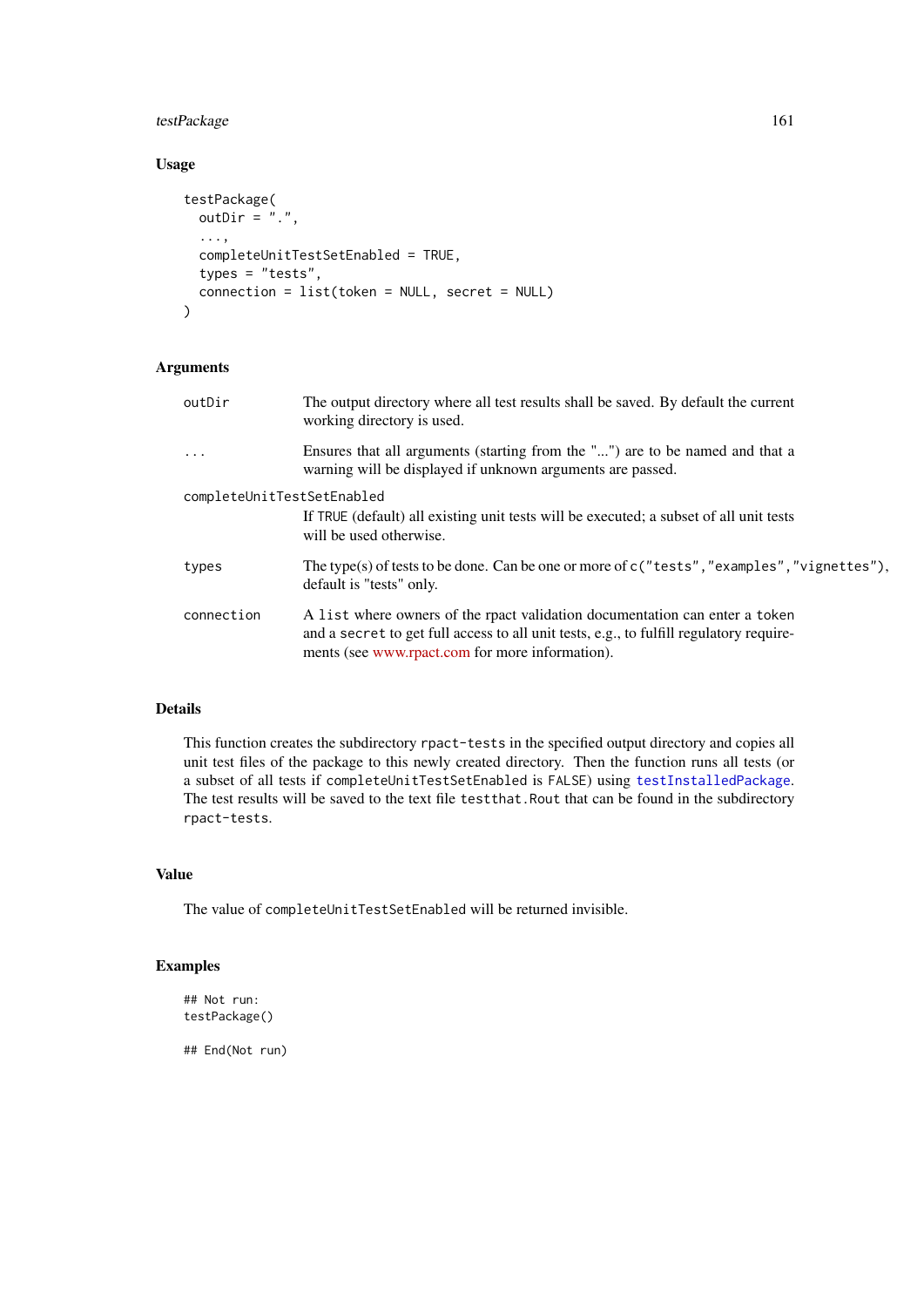#### <span id="page-161-0"></span>Description

Distribution function, quantile function and random number generation for the piecewise exponential distribution.

#### Usage

```
getPiecewiseExponentialDistribution(
  time,
  ...,
  piecewiseSurvivalTime = NA_real_,
  piecewiseLambda = NA_real_,
  kappa = 1)
ppwexp(t, ..., s = NA_{real_1, lambda = NA_{real_2, kappa = 1})getPiecewiseExponentialQuantile(
  quantile,
  ...,
  piecewiseSurvivalTime = NA_real_,
  piecewiseLambda = NA_real_,
  kappa = 1
)
qpwexp(q, ..., s = NA_real, lambda = NA_real, kappa = 1)getPiecewiseExponentialRandomNumbers(
  n,
  ...,
  piecewiseSurvivalTime = NA_real_,
  piecewiseLambda = NA_real_,
  kappa = 1\lambda
```
 $r p w exp(n, ..., s = NA_{real_1, lambda = NA_{real_2, kappa = 1})$ 

| $\cdots$ | Ensures that all arguments (starting from the "") are to be named and that a<br>warning will be displayed if unknown arguments are passed.                                                                                                                                                                                                                                                                                                                                                                                  |
|----------|-----------------------------------------------------------------------------------------------------------------------------------------------------------------------------------------------------------------------------------------------------------------------------------------------------------------------------------------------------------------------------------------------------------------------------------------------------------------------------------------------------------------------------|
| kappa    | A numeric value $> 0$ . A kappa != 1 will be used for the specification of the shape<br>of the Weibull distribution. Default is 1, i.e., the exponential survival distribu-<br>tion is used instead of the Weibull distribution. Note that the Weibull distribution<br>cannot be used for the piecewise definition of the survival time distribution, i.e.,<br>only piecewiselambda (as a single value) and kappa can be specified. This<br>function is equivalent to pweibull( $t$ , shape = kappa, scale = 1 / lambda) of |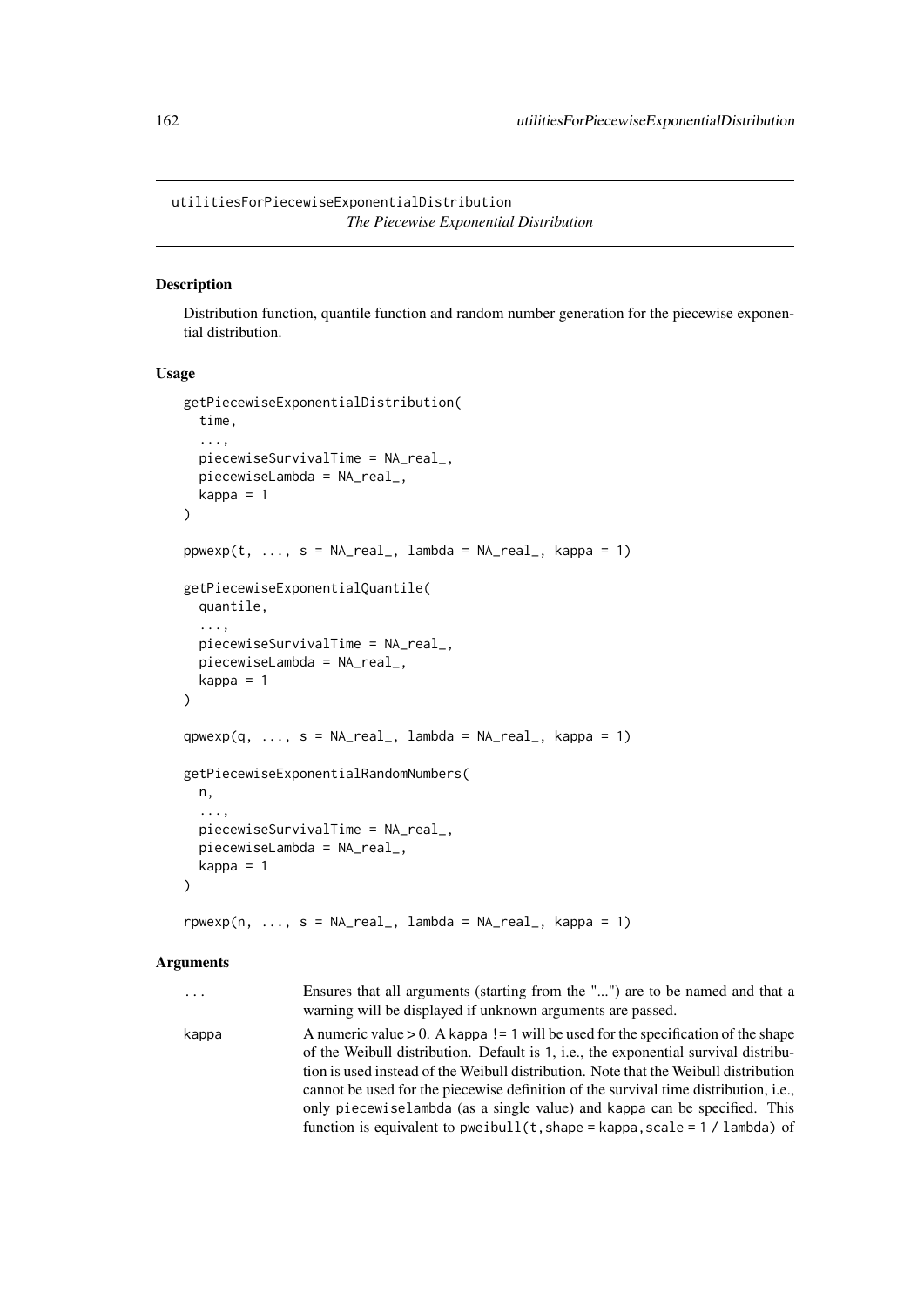<span id="page-162-0"></span>

|                          | the stats package, i.e., the scale parameter is 1 / 'hazard rate'.<br>For example, getPiecewiseExponentialDistribution(time = 130, piecewiseLambda<br>$= 0.01$ , kappa = 4.2) and pweibull(q = 130, shape = 4.2, scale = 1/0.01)<br>provide the sample result. |
|--------------------------|----------------------------------------------------------------------------------------------------------------------------------------------------------------------------------------------------------------------------------------------------------------|
| t, time                  | Vector of time values.                                                                                                                                                                                                                                         |
| s, piecewiseSurvivalTime |                                                                                                                                                                                                                                                                |
|                          | Vector of start times defining the "time pieces".                                                                                                                                                                                                              |
| lambda, piecewiseLambda  |                                                                                                                                                                                                                                                                |
|                          | Vector of lambda values (hazard rates) corresponding to the start times.                                                                                                                                                                                       |
| q, quantile              | Vector of quantiles.                                                                                                                                                                                                                                           |
| n                        | Number of observations.                                                                                                                                                                                                                                        |
|                          |                                                                                                                                                                                                                                                                |

getPiecewiseExponentialDistribution (short: ppwexp), getPiecewiseExponentialQuantile (short: qpwexp), and getPiecewiseExponentialRandomNumbers (short: rpwexp) provide probabilities, quantiles, and random numbers according to a piecewise exponential or a Weibull distribution. The piecewise definition is performed through a vector of starting times (piecewiseSurvivalTime) and a vector of hazard rates (piecewiseLambda). You can also use a list that defines the starting times and piecewise lambdas together and define piecewiseSurvivalTime as this list. The list needs to have the form, e.g., piecewiseSurvivalTime <- list( $"0 - 5$  = 0.025,  $"6 - 5$  = 0.04,  $"9 - 5$  $= 0.015$ , " $>= 15$ "  $= 0.007$ ). For the Weibull case, you can also specify a shape parameter kappa in order to calculate probabilities, quantiles, or random numbers. In this case, no piecewise definition is possible, i.e., only piecewiseLambda (as a single value) and kappa need to be specified.

#### Value

A [numeric](#page-0-0) value or vector will be returned.

#### Examples

```
# Calculate probabilties for a range of time values for a
# piecewise exponential distribution with hazard rates
# 0.025, 0.04, 0.015, and 0.007 in the intervals
# [0, 6), [6, 9), [9, 15), [15, Inf), respectively,
# and re-return the time values:
piecewiseSurvivalTime <- list(
    "0 - 6" = 0.025,"6 - <9" = 0.04,"9 - 15" = 0.015">=15" = 0.01
)
y <- getPiecewiseExponentialDistribution(seq(0, 150, 15),
    piecewiseSurvivalTime = piecewiseSurvivalTime
\lambdagetPiecewiseExponentialQuantile(y,
    piecewiseSurvivalTime = piecewiseSurvivalTime
)
```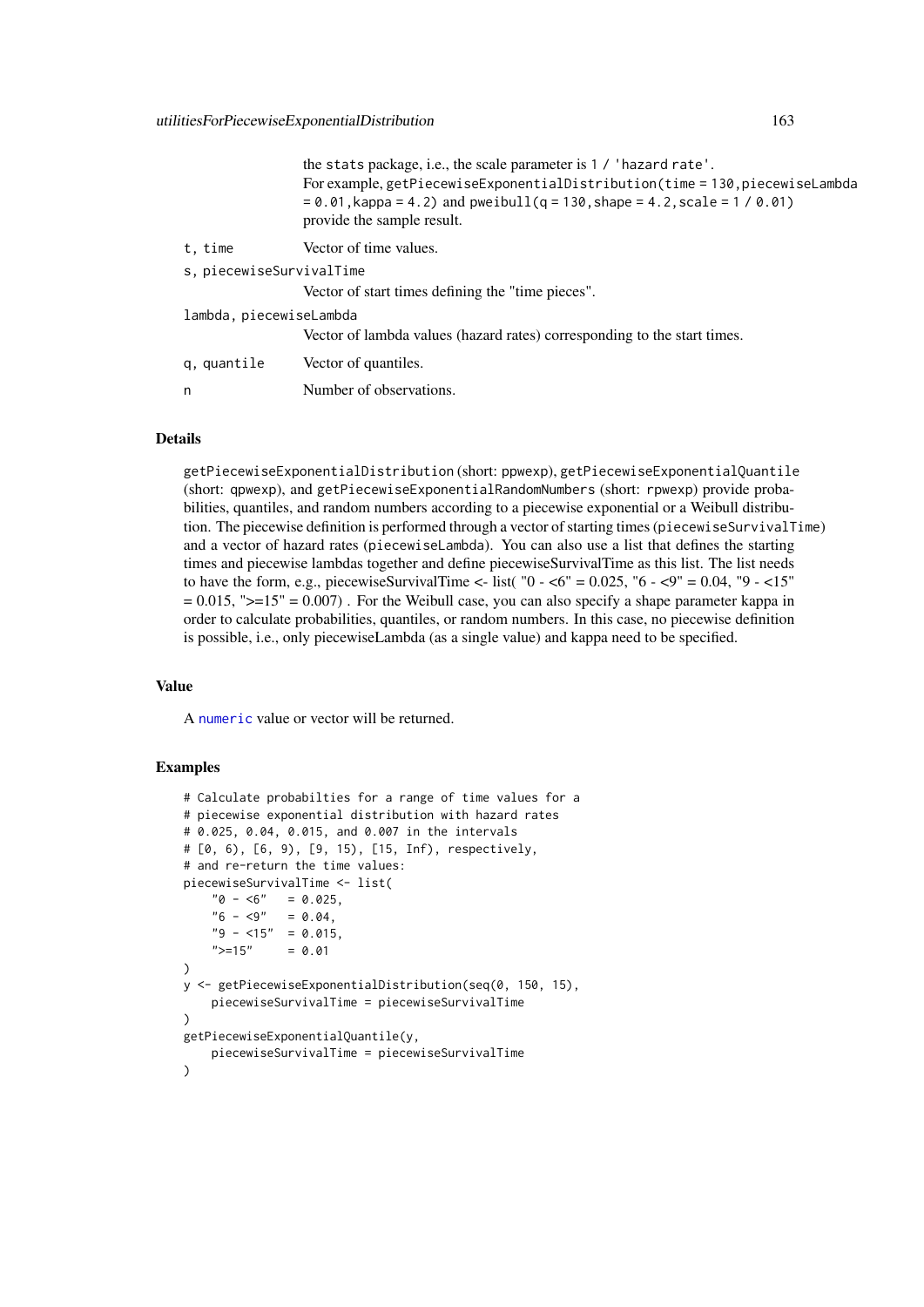#### <span id="page-163-0"></span>utilitiesForSurvivalTrials

*Survival Helper Functions for Conversion of Pi, Lambda, Median*

#### Description

Functions to convert pi, lambda and median values into each other.

#### Usage

```
getLambdaByPi(piValue, eventTime = 12L, kappa = 1)
getLambdaByMedian(median, kappa = 1)
getHazardRatioByPi(pi1, pi2, eventTime = 12L, kappa = 1)
getPiByLambda(lambda, eventTime = 12L, kappa = 1)
getPiByMedian(median, eventTime = 12L, kappa = 1)
getMedianByLambda(lambda, kappa = 1)
getMedianByPi(piValue, eventTime = 12L, kappa = 1)
```
#### Arguments

piValue, pi1, pi2, lambda, median

|           | Value that shall be converted.                                                                                                                                                                                                                                                                                                                                                                                                                                                                                                                                                                                                                                                                                                                                                                           |
|-----------|----------------------------------------------------------------------------------------------------------------------------------------------------------------------------------------------------------------------------------------------------------------------------------------------------------------------------------------------------------------------------------------------------------------------------------------------------------------------------------------------------------------------------------------------------------------------------------------------------------------------------------------------------------------------------------------------------------------------------------------------------------------------------------------------------------|
| eventTime | The assumed time under which the event rates are calculated, default is 12.                                                                                                                                                                                                                                                                                                                                                                                                                                                                                                                                                                                                                                                                                                                              |
| kappa     | A numeric value $> 0$ . A kappa ! = 1 will be used for the specification of the shape<br>of the Weibull distribution. Default is 1, i.e., the exponential survival distribu-<br>tion is used instead of the Weibull distribution. Note that the Weibull distribution<br>cannot be used for the piecewise definition of the survival time distribution, <i>i.e.</i> ,<br>only piecewiselambda (as a single value) and kappa can be specified. This<br>function is equivalent to pweibull( $t$ , shape = kappa, scale = 1 / lambda) of<br>the stats package, i.e., the scale parameter is 1 / 'hazard rate'.<br>For example, getPiecewiseExponentialDistribution(time = 130, piecewiseLambda<br>$= 0.01$ , kappa = 4.2) and pweibull(q = 130, shape = 4.2, scale = 1 / 0.01)<br>provide the sample result. |

#### Details

Can be used, e.g., to convert median values into pi or lambda values for usage in [getSampleSizeSurvival](#page-73-0) or [getPowerSurvival](#page-60-0).

#### Value

Returns a [numeric](#page-0-0) value or vector will be returned.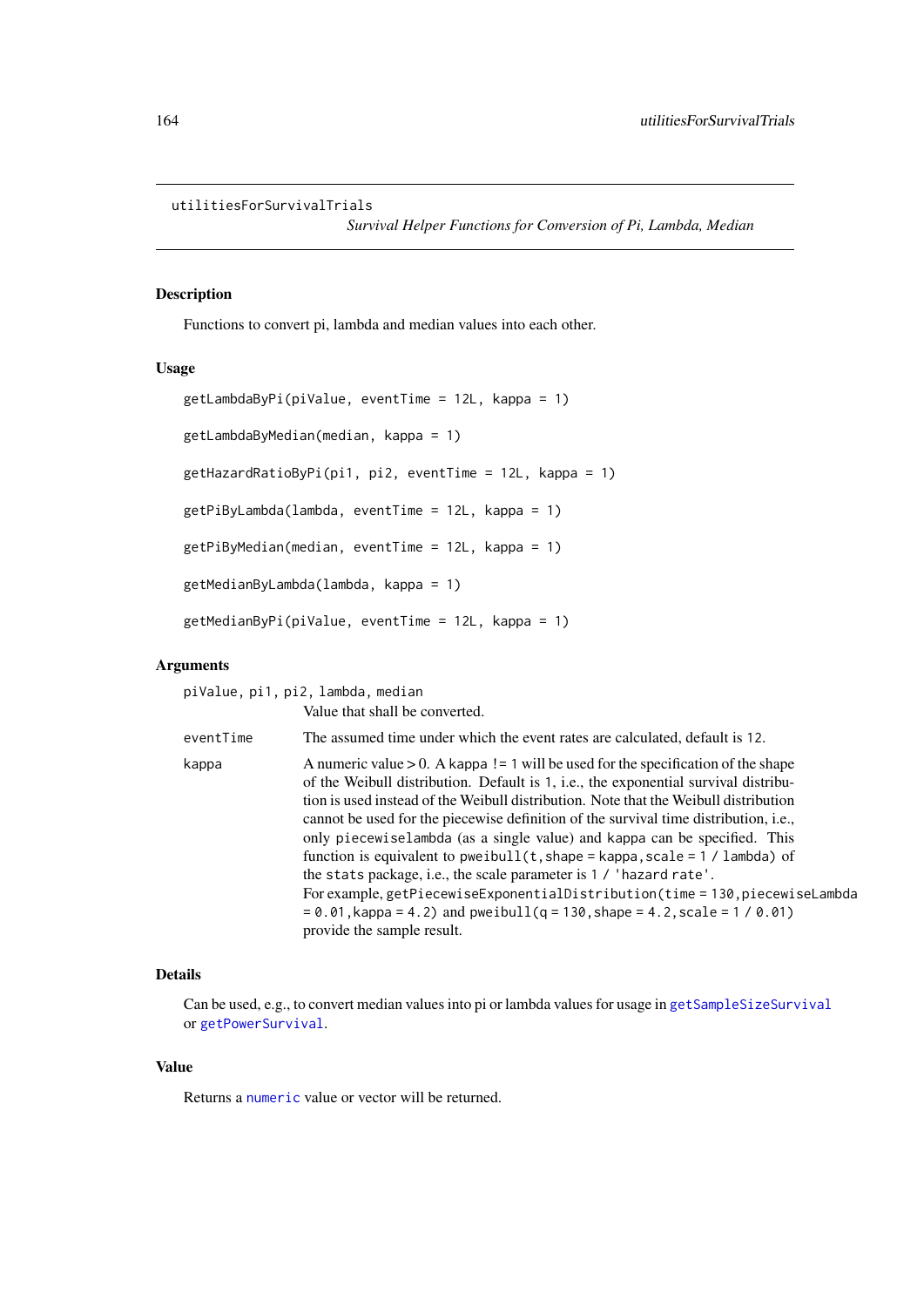<span id="page-164-1"></span><span id="page-164-0"></span>writeDataset *Write Dataset*

### Description

Writes a dataset to a CSV file.

### Usage

```
writeDataset(
  dataset,
  file,
  ...,
  append = FALSE,
  quote = TRUE,
  sep = ","eol = "n",na = "NA",
  dec = "."row.names = TRUE,
  col.names = NA,
  qmethod = "double",
  fileEncoding = "UTF-8"
\lambda
```

| dataset   | A dataset.                                                                                                                                                                                                                                                        |
|-----------|-------------------------------------------------------------------------------------------------------------------------------------------------------------------------------------------------------------------------------------------------------------------|
| file      | The target CSV file.                                                                                                                                                                                                                                              |
| .         | Further arguments to be passed to write.table.                                                                                                                                                                                                                    |
| append    | Logical. Only relevant if file is a character string. If TRUE, the output is appended<br>to the file. If FALSE, any existing file of the name is destroyed.                                                                                                       |
| quote     | The set of quoting characters. To disable quoting altogether, use quote $=$ "". See<br>scan for the behavior on quotes embedded in quotes. Quoting is only consid-<br>ered for columns read as character, which is all of them unless colClasses is<br>specified. |
| sep       | The field separator character. Values on each line of the file are separated by this<br>character. If $sep =$ "," (the default for writeDataset) the separator is a comma.                                                                                        |
| eol       | The character $(s)$ to print at the end of each line (row).                                                                                                                                                                                                       |
| na        | The string to use for missing values in the data.                                                                                                                                                                                                                 |
| dec       | The character used in the file for decimal points.                                                                                                                                                                                                                |
| row.names | Either a logical value indicating whether the row names of dataset are to be<br>written along with dataset, or a character vector of row names to be written.                                                                                                     |
| col.names | Either a logical value indicating whether the column names of dataset are to<br>be written along with dataset, or a character vector of column names to be<br>written. See the section on 'CSV files' for the meaning of col. names = NA.                         |
| qmethod   | A character string specifying how to deal with embedded double quote charac-<br>ters when quoting strings. Must be one of "double" (default in writeDataset)<br>or "escape".                                                                                      |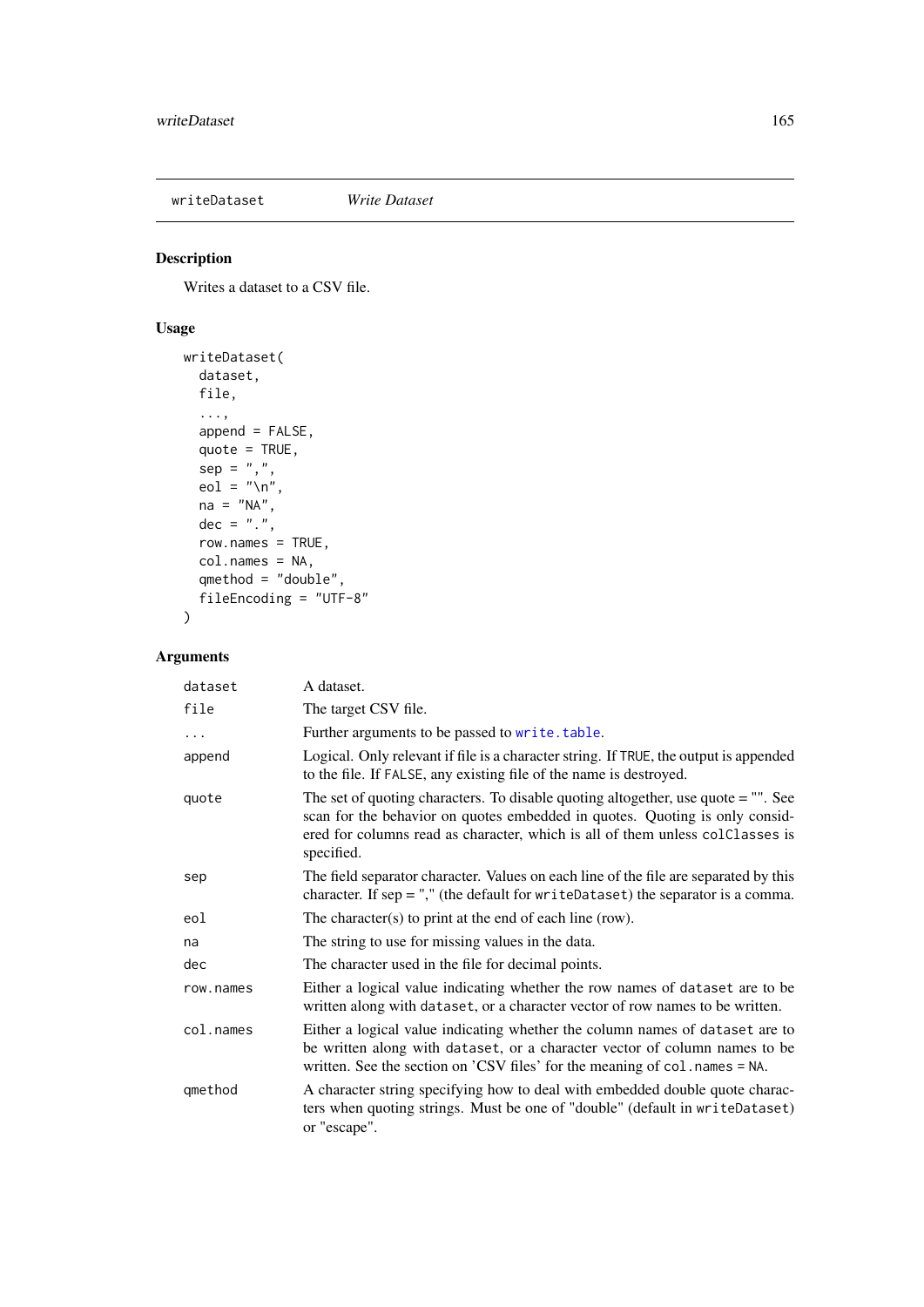<span id="page-165-1"></span>fileEncoding Character string: if non-empty declares the encoding used on a file (not a connection) so the character data can be re-encoded. See the 'Encoding' section of the help for file, the 'R Data Import/Export Manual' and 'Note'.

#### Details

[writeDataset](#page-164-0) is a wrapper function that coerces the dataset to a data frame and uses [write.table](#page-0-0) to write it to a CSV file.

#### See Also

- [writeDatasets](#page-165-0) for writing multiple datasets,
- [readDataset](#page-153-0) for reading a single dataset,
- [readDatasets](#page-155-0) for reading multiple datasets.

#### Examples

```
## Not run:
datasetOfRates <- getDataset(
   n1 = c(11, 13, 12, 13),
    n2 = c(8, 10, 9, 11),events1 = c(10, 10, 12, 12),
    events2 = c(3, 5, 5, 6)\lambdawriteDataset(datasetOfRates, "dataset_rates.csv")
## End(Not run)
```
<span id="page-165-0"></span>writeDatasets *Write Multiple Datasets*

#### Description

Writes a list of datasets to a CSV file.

#### Usage

```
writeDatasets(
  datasets,
  file,
  ...,
  append = FALSE,quote = TRUE,
  sep = ","eol = "\\ n",na = "NA",dec = "."row.names = TRUE,
  col.names = NA,
  qmethod = "double",
  fileEncoding = "UTF-8"
)
```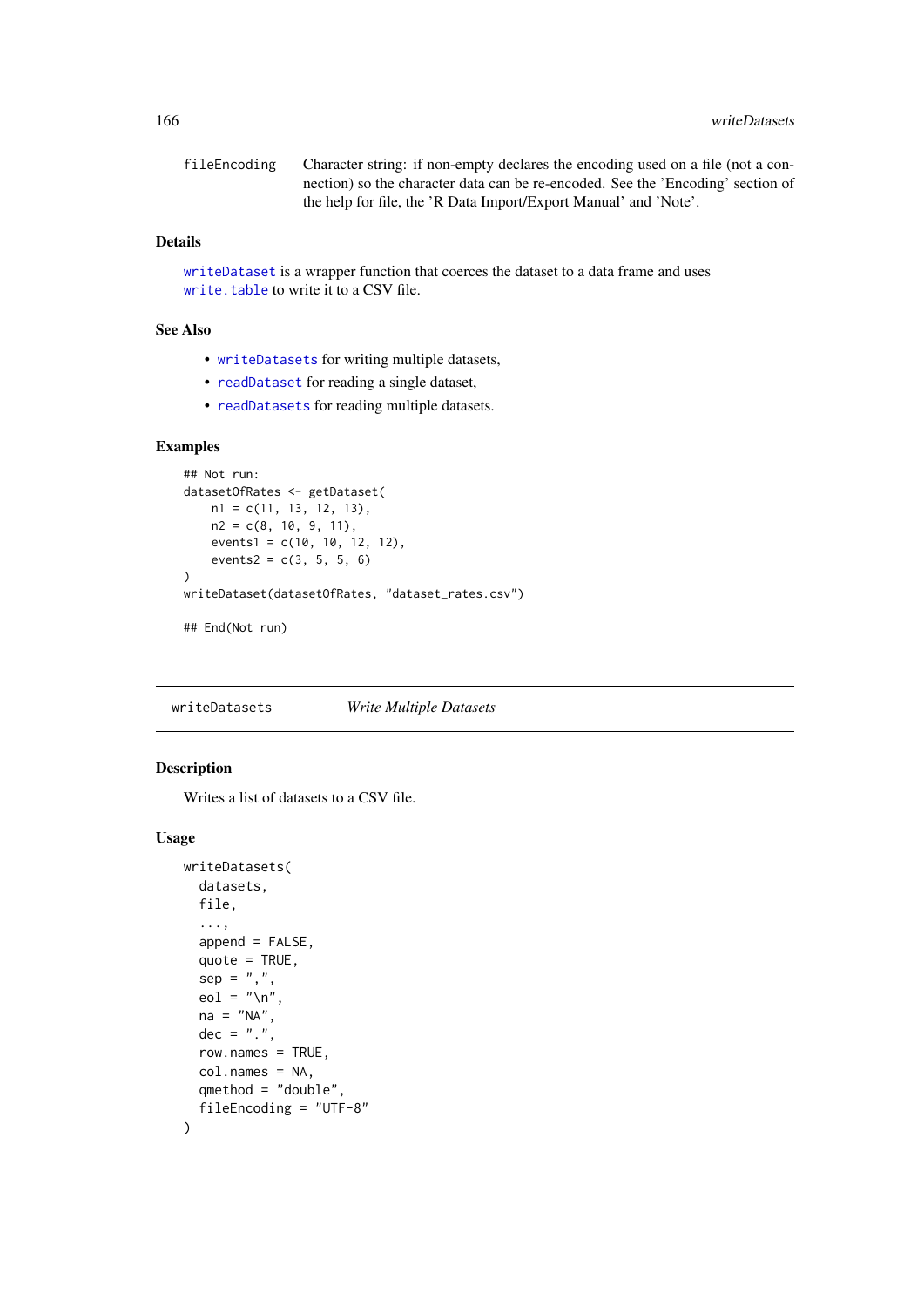#### <span id="page-166-0"></span>writeDatasets 167

#### Arguments

| datasets     | A list of datasets.                                                                                                                                                                                                                                             |
|--------------|-----------------------------------------------------------------------------------------------------------------------------------------------------------------------------------------------------------------------------------------------------------------|
| file         | The target CSV file.                                                                                                                                                                                                                                            |
| .            | Further arguments to be passed to write.table.                                                                                                                                                                                                                  |
| append       | Logical. Only relevant if file is a character string. If TRUE, the output is appended<br>to the file. If FALSE, any existing file of the name is destroyed.                                                                                                     |
| quote        | The set of quoting characters. To disable quoting altogether, use quote = "". See<br>scan for the behavior on quotes embedded in quotes. Quoting is only consid-<br>ered for columns read as character, which is all of them unless colClasses is<br>specified. |
| sep          | The field separator character. Values on each line of the file are separated by<br>this character. If sep = "," (the default for writeDatasets) the separator is a<br>comma.                                                                                    |
| eol          | The character(s) to print at the end of each line (row).                                                                                                                                                                                                        |
| na           | The string to use for missing values in the data.                                                                                                                                                                                                               |
| dec          | The character used in the file for decimal points.                                                                                                                                                                                                              |
| row.names    | Either a logical value indicating whether the row names of dataset are to be<br>written along with dataset, or a character vector of row names to be written.                                                                                                   |
| col.names    | Either a logical value indicating whether the column names of dataset are to<br>be written along with dataset, or a character vector of column names to be<br>written. See the section on 'CSV files' for the meaning of col. names = NA.                       |
| qmethod      | A character string specifying how to deal with embedded double quote charac-<br>ters when quoting strings. Must be one of "double" (default in writeDatasets)<br>or "escape".                                                                                   |
| fileEncoding | Character string: if non-empty declares the encoding used on a file (not a con-<br>nection) so the character data can be re-encoded. See the 'Encoding' section of<br>the help for file, the 'R Data Import/Export Manual' and 'Note'.                          |

### Details

The format of the CSV file is optimized for usage of [readDatasets](#page-155-0).

### See Also

- [writeDataset](#page-164-0) for writing a single dataset,
- [readDatasets](#page-155-0) for reading multiple datasets,
- [readDataset](#page-153-0) for reading a single dataset.

### Examples

```
## Not run:
d1 <- getDataset(
   n1 = c(11, 13, 12, 13),
   n2 = c(8, 10, 9, 11),events1 = c(10, 10, 12, 12),
    events2 = c(3, 5, 5, 6)\lambdad2 <- getDataset(
   n1 = c(9, 13, 12, 13),
```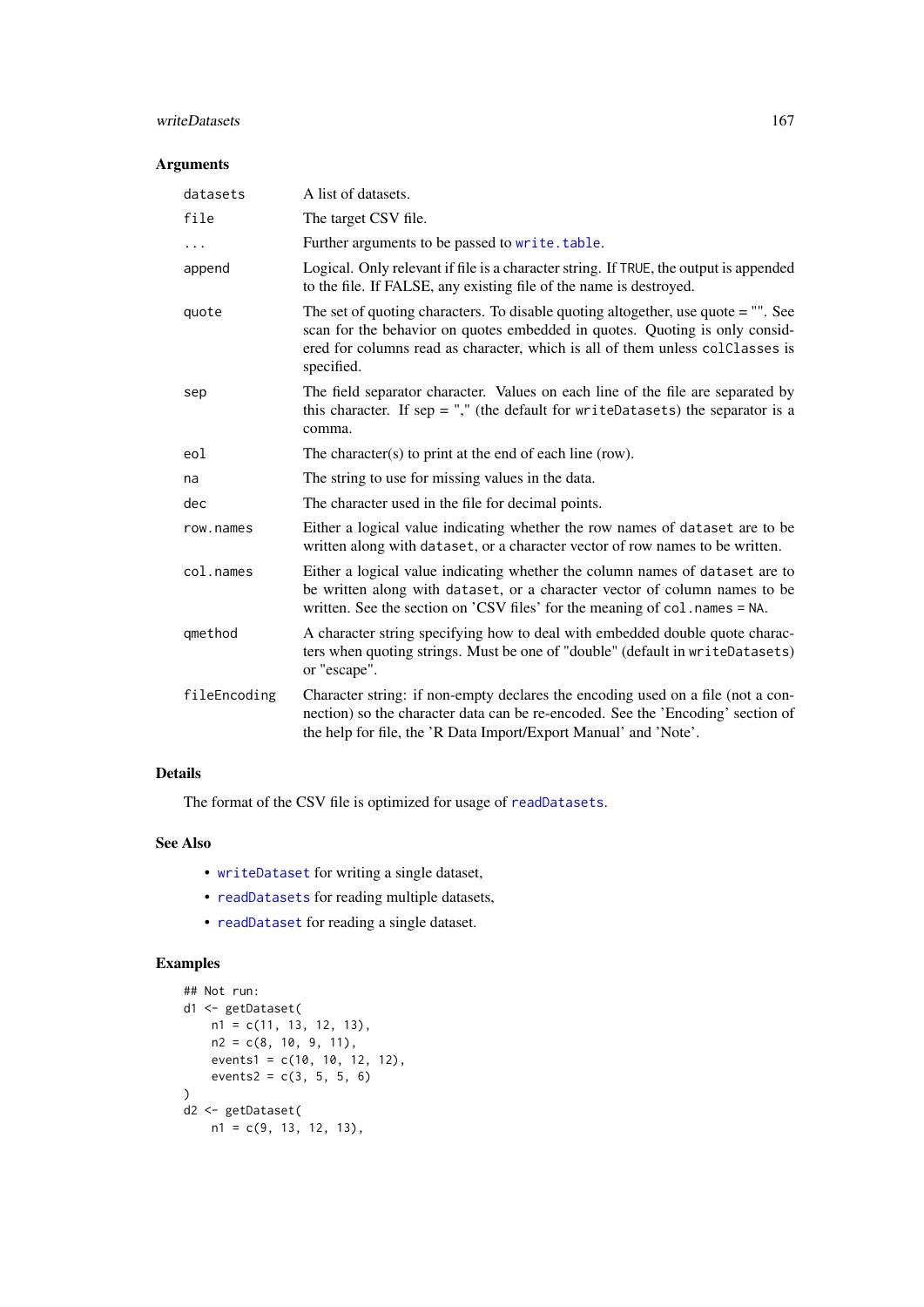### 168 writeDatasets

```
n2 = c(6, 10, 9, 11),
    events1 = c(10, 10, 12, 12),
    events2 = c(4, 5, 5, 6)\lambdadatasets <- list(d1, d2)
writeDatasets(datasets, "datasets_rates.csv")
```
## End(Not run)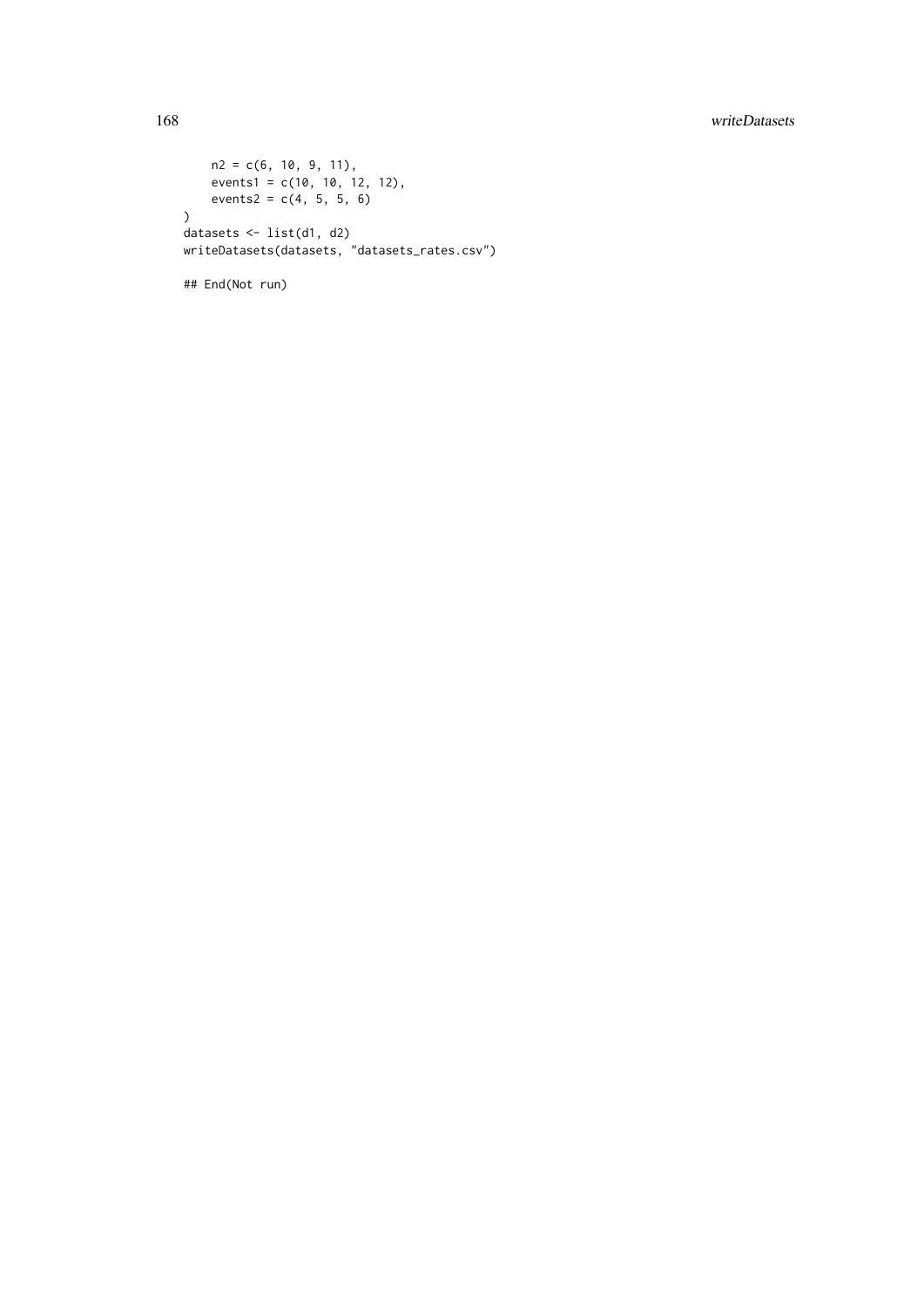# Index

```
∗ analysis functions
    getAnalysisResults, 11
    getClosedCombinationTestResults,
        16
    getClosedConditionalDunnettTestResults,
        17
    getConditionalPower, 19
    getConditionalRejectionProbabilities,
        21
    getFinalConfidenceInterval, 43
    getFinalPValue, 45
    getRepeatedConfidenceIntervals, 67
    getRepeatedPValues, 69
    getStageResults, 126
    getTestActions, 128
∗ datasets
    dataEnrichmentMeans, 4
    dataEnrichmentMeansStratified, 5
    dataEnrichmentRates, 5
    dataEnrichmentRatesStratified, 5
    dataEnrichmentSurvival, 6
    dataEnrichmentSurvivalStratified,
        6
    dataMeans, 6
    dataMultiArmMeans, 7
    dataMultiArmRates, 7
    dataMultiArmSurvival, 7
    dataRates, 8
    dataSurvival, 8
    rawDataTwoArmNormal, 152
∗ design functions
    getDesignCharacteristics, 28
    getDesignConditionalDunnett, 30
    getDesignFisher, 31
    getDesignGroupSequential, 33
    getDesignInverseNormal, 36
    getGroupSequentialProbabilities,
        46
    getPowerAndAverageSampleNumber, 55
∗ output formats
    getOutputFormat, 51
    setOutputFormat, 159
∗ power functions
```
getPowerMeans, [56](#page-55-1) getPowerRates, [58](#page-57-1) getPowerSurvival, [61](#page-60-1) ∗ sample size functions getSampleSizeMeans, [70](#page-69-1) getSampleSizeRates, [72](#page-71-1) getSampleSizeSurvival, [74](#page-73-1) AccrualTime, *[9](#page-8-0)*, *[49](#page-48-0)* AnalysisResults, *[13](#page-12-0)* as.data.frame, *[9](#page-8-0)*, *[14](#page-13-0)*, *[16](#page-15-0)*, *[18](#page-17-0)*, *[20](#page-19-0)*, *[25](#page-24-0)*, *[29,](#page-28-0) [30](#page-29-0)*, *[32](#page-31-0)*, *[35](#page-34-0)*, *[38,](#page-37-0) [39](#page-38-1)*, *[42](#page-41-0)*, *[49](#page-48-0)*, *[53](#page-52-0)*, *[55](#page-54-1)*, *[57](#page-56-0)*, *[60](#page-59-0)*, *[63](#page-62-0)*, *[72](#page-71-1)*, *[74](#page-73-1)*, *[77](#page-76-0)*, *[83](#page-82-0)*, *[88](#page-87-0)*, *[92](#page-91-0)*, *[96](#page-95-0)*, *[102](#page-101-0)*, *[107](#page-106-0)*, *[111](#page-110-0)*, *[115](#page-114-0)*, *[121](#page-120-0)*, *[128](#page-127-0)*, *[155](#page-154-0)* as.matrix, *[9](#page-8-0)*, *[14](#page-13-0)*, *[16](#page-15-0)*, *[18](#page-17-0)*, *[20](#page-19-0)*, *[25](#page-24-0)*, *[29,](#page-28-0) [30](#page-29-0)*, *[32](#page-31-0)*, *[35](#page-34-0)*, *[38,](#page-37-0) [39](#page-38-1)*, *[42](#page-41-0)*, *[49](#page-48-0)*, *[53](#page-52-0)*, *[55](#page-54-1)*, *[57](#page-56-0)*, *[60](#page-59-0)*, *[63](#page-62-0)*, *[72](#page-71-1)*, *[74](#page-73-1)*, *[77](#page-76-0)*, *[83](#page-82-0)*, *[88](#page-87-0)*, *[92](#page-91-0)*, *[96](#page-95-0)*, *[102](#page-101-0)*, *[107](#page-106-0)*, *[111](#page-110-0)*, *[115](#page-114-0)*, *[121](#page-120-0)*, *[128](#page-127-0)*, *[155](#page-154-0)* character, *[129](#page-128-0)*, *[154](#page-153-1)* ClosedCombinationTestResults, *[16](#page-15-0)*, *[18](#page-17-0)* ConditionalPowerResults, *[20](#page-19-0)* data.frame, *[4](#page-3-0)[–9](#page-8-0)*, *[14](#page-13-0)*, *[16](#page-15-0)*, *[18](#page-17-0)*, *[20](#page-19-0)*, *[23](#page-22-1)*, *[25](#page-24-0)*, *[29,](#page-28-0) [30](#page-29-0)*, *[32](#page-31-0)*, *[35](#page-34-0)*, *[38,](#page-37-0) [39](#page-38-1)*, *[42](#page-41-0)*, *[49](#page-48-0)*, *[53](#page-52-0)*, *[55](#page-54-1)*, *[57](#page-56-0)*, *[60](#page-59-0)*, *[63](#page-62-0)*, *[67](#page-66-0)*, *[72](#page-71-1)*, *[74](#page-73-1)*, *[77](#page-76-0)*, *[83](#page-82-0)*, *[88](#page-87-0)*, *[92](#page-91-0)*, *[96](#page-95-0)*, *[102](#page-101-0)*, *[107](#page-106-0)*, *[111](#page-110-0)*, *[115](#page-114-0)*, *[120](#page-119-0)[–122](#page-121-0)*, *[128](#page-127-0)*, *[153](#page-152-2)*, *[155](#page-154-0)* dataEnrichmentMeans, [4](#page-3-0) dataEnrichmentMeansStratified, [5](#page-4-0) dataEnrichmentRates, [5](#page-4-0) dataEnrichmentRatesStratified, [5](#page-4-0) dataEnrichmentSurvival, [6](#page-5-0) dataEnrichmentSurvivalStratified, [6](#page-5-0) dataMeans, [6](#page-5-0) dataMultiArmMeans, [7](#page-6-0) dataMultiArmRates, [7](#page-6-0) dataMultiArmSurvival, [7](#page-6-0) dataRates, [8](#page-7-0) Dataset, *[25](#page-24-0)*, *[133](#page-132-1)*, *[155](#page-154-0)*, *[157](#page-156-0)* DatasetMeans, *[24](#page-23-0)* DatasetRates, *[24](#page-23-0)* DatasetSurvival, *[24](#page-23-0)* dataSurvival, [8](#page-7-0)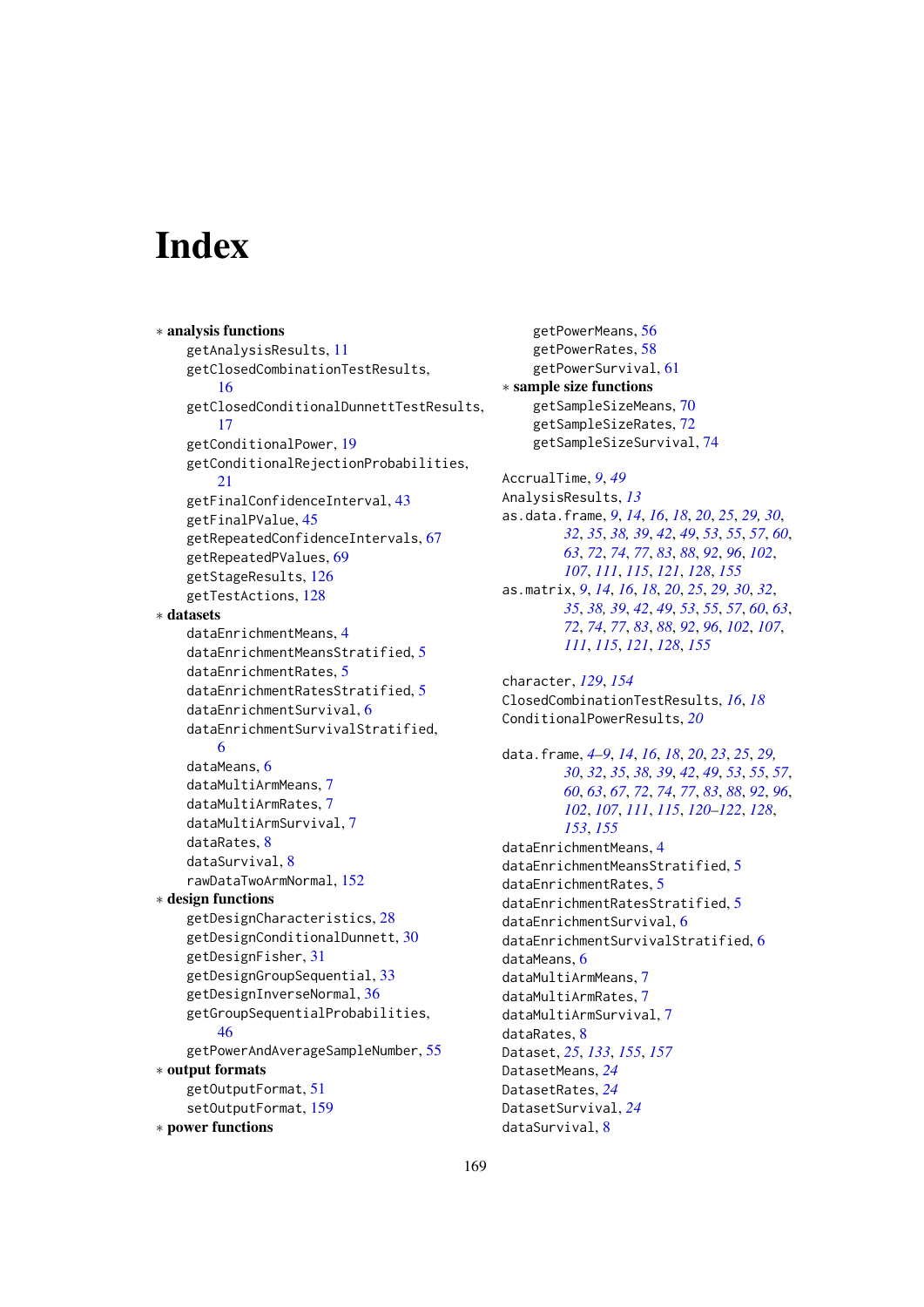170 INDEX EventProbabilities, *[42](#page-41-0)*, *[134–](#page-133-0)[136](#page-135-0)* format, *[160](#page-159-0)* getAccrualTime, [8,](#page-7-0) *[9](#page-8-0)*, *[41](#page-40-0)*, *[48](#page-47-0)*, *[63](#page-62-0)*, *[76](#page-75-0)*, *[119](#page-118-0)* getAnalysisResults, *[4–](#page-3-0)[8](#page-7-0)*, [11,](#page-10-0) *[17,](#page-16-0) [18](#page-17-0)*, *[20](#page-19-0)*, *[22](#page-21-0)*, *[25](#page-24-0)*, *[44,](#page-43-0) [45](#page-44-0)*, *[50](#page-49-0)*, *[69,](#page-68-0) [70](#page-69-1)*, *[128,](#page-127-0) [129](#page-128-0)*, *[131](#page-130-0)* getAvailablePlotTypes *(*plotTypes*)*, [151](#page-150-0) getClosedCombinationTestResults, *[14](#page-13-0)*, [16,](#page-15-0) *[18](#page-17-0)*, *[20](#page-19-0)*, *[22](#page-21-0)*, *[44,](#page-43-0) [45](#page-44-0)*, *[69,](#page-68-0) [70](#page-69-1)*, *[128,](#page-127-0) [129](#page-128-0)* getClosedConditionalDunnettTestResults, *[14](#page-13-0)*, *[17](#page-16-0)*, [17,](#page-16-0) *[20](#page-19-0)*, *[22](#page-21-0)*, *[30](#page-29-0)*, *[44,](#page-43-0) [45](#page-44-0)*, *[69,](#page-68-0) [70](#page-69-1)*, *[128,](#page-127-0) [129](#page-128-0)* getConditionalPower, *[14](#page-13-0)*, *[17,](#page-16-0) [18](#page-17-0)*, [19,](#page-18-0) *[22](#page-21-0)*, *[44,](#page-43-0) [45](#page-44-0)*, *[69,](#page-68-0) [70](#page-69-1)*, *[128,](#page-127-0) [129](#page-128-0)* getConditionalRejectionProbabilities, *[14](#page-13-0)*, *[17,](#page-16-0) [18](#page-17-0)*, *[20](#page-19-0)*, [21,](#page-20-0) *[44,](#page-43-0) [45](#page-44-0)*, *[69,](#page-68-0) [70](#page-69-1)*, *[128,](#page-127-0) [129](#page-128-0)* getData, [22,](#page-21-0) *[66](#page-65-0)*, *[96](#page-95-0)*, *[115](#page-114-0)*, *[122](#page-121-0)* getDataSet *(*getDataset*)*, [23](#page-22-1) getDataset, *[11](#page-10-0)*, [23,](#page-22-1) *[43](#page-42-0)*, *[68](#page-67-0)*, *[127](#page-126-0)*, *[155](#page-154-0)* getDesignCharacteristics, [28,](#page-27-0) *[31,](#page-30-1) [32](#page-31-0)*, *[35](#page-34-0)*, *[39](#page-38-1)*, *[46](#page-45-0)*, *[55](#page-54-1)* getDesignConditionalDunnett, *[18](#page-17-0)*, *[29](#page-28-0)*, [30,](#page-29-0) *[32](#page-31-0)*, *[35](#page-34-0)*, *[39](#page-38-1)*, *[46](#page-45-0)*, *[55](#page-54-1)* getDesignFisher, *[29](#page-28-0)*, *[31](#page-30-1)*, [31,](#page-30-1) *[35](#page-34-0)*, *[39](#page-38-1)*, *[46](#page-45-0)*, *[55](#page-54-1)*, *[145](#page-144-0)* getDesignGroupSequential, *[29](#page-28-0)*, *[31,](#page-30-1) [32](#page-31-0)*, [33,](#page-32-1) *[39](#page-38-1)*, *[46](#page-45-0)*, *[55](#page-54-1)*, *[145](#page-144-0)*, *[152](#page-151-0)* getDesignInverseNormal, *[29](#page-28-0)*, *[31,](#page-30-1) [32](#page-31-0)*, *[35](#page-34-0)*, [36,](#page-35-1) *[46](#page-45-0)*, *[55](#page-54-1)*, *[145](#page-144-0)* getDesignSet, *[32](#page-31-0)*, *[35](#page-34-0)*, *[39](#page-38-1)*, [39,](#page-38-1) *[150](#page-149-0)* getEventProbabilities, [40](#page-39-0) getFinalConfidenceInterval, *[14](#page-13-0)*, *[17,](#page-16-0) [18](#page-17-0)*, *[20](#page-19-0)*, *[22](#page-21-0)*, [43,](#page-42-0) *[45](#page-44-0)*, *[69,](#page-68-0) [70](#page-69-1)*, *[128,](#page-127-0) [129](#page-128-0)* getFinalPValue, *[14](#page-13-0)*, *[17,](#page-16-0) [18](#page-17-0)*, *[20](#page-19-0)*, *[22](#page-21-0)*, *[44](#page-43-0)*, [45,](#page-44-0) *[69,](#page-68-0) [70](#page-69-1)*, *[128,](#page-127-0) [129](#page-128-0)* getGroupSequentialProbabilities, *[29](#page-28-0)*, *[31,](#page-30-1) [32](#page-31-0)*, *[35](#page-34-0)*, *[39](#page-38-1)*, [46,](#page-45-0) *[55](#page-54-1)* getHazardRatioByPi *(*utilitiesForSurvivalTrials*)*, [164](#page-163-0) getLambdaByMedian *(*utilitiesForSurvivalTrials*)*, [164](#page-163-0) getLambdaByPi *(*utilitiesForSurvivalTrials*)*, [164](#page-163-0) getMedianByLambda *(*utilitiesForSurvivalTrials*)*,

## [164](#page-163-0)

getMedianByPi *(*utilitiesForSurvivalTrials*)*,

### [164](#page-163-0)

getNumberOfSubjects, *[10](#page-9-0)*, [48](#page-47-0) getObjectRCode, *[154](#page-153-1)* getObjectRCode *(*rcmd*)*, [153](#page-152-2) getObservedInformationRates, *[14](#page-13-0)*, [49](#page-48-0) getOutputFormat, [51,](#page-50-1) *[160](#page-159-0)* getPiByLambda *(*utilitiesForSurvivalTrials*)*, [164](#page-163-0) getPiByMedian *(*utilitiesForSurvivalTrials*)*, [164](#page-163-0) getPiecewiseExponentialDistribution *(*utilitiesForPiecewiseExponentialDistribution*)*, [162](#page-161-0) getPiecewiseExponentialQuantile *(*utilitiesForPiecewiseExponentialDistribution*)*, [162](#page-161-0) getPiecewiseExponentialRandomNumbers *(*utilitiesForPiecewiseExponentialDistribution*)*, [162](#page-161-0) getPiecewiseSurvivalTime, *[41](#page-40-0)*, [52,](#page-51-0) *[62](#page-61-0)*, *[76](#page-75-0)*, *[119](#page-118-0)* getPlotSettings, *[132,](#page-131-0) [133](#page-132-1)*, *[136,](#page-135-0) [137](#page-136-0)*, *[139](#page-138-0)*, *[141](#page-140-0)*, *[143](#page-142-0)*, *[146](#page-145-0)*, *[149](#page-148-1)*, *[151](#page-150-0)* getPowerAndAverageSampleNumber, *[29](#page-28-0)*, *[31,](#page-30-1) [32](#page-31-0)*, *[35](#page-34-0)*, *[39](#page-38-1)*, *[46](#page-45-0)*, [55,](#page-54-1) *[146](#page-145-0)* getPowerMeans, [56,](#page-55-1) *[60](#page-59-0)*, *[64](#page-63-0)*, *[147](#page-146-0)* getPowerRates, *[58](#page-57-1)*, [58,](#page-57-1) *[64](#page-63-0)*, *[147](#page-146-0)* getPowerSurvival, *[58](#page-57-1)*, *[60](#page-59-0)*, [61,](#page-60-1) *[147](#page-146-0)*, *[164](#page-163-0)* getRawData, [66,](#page-65-0) *[120](#page-119-0)*, *[122](#page-121-0)* getRepeatedConfidenceIntervals, *[14](#page-13-0)*, *[17,](#page-16-0) [18](#page-17-0)*, *[20](#page-19-0)*, *[22](#page-21-0)*, *[44,](#page-43-0) [45](#page-44-0)*, [67,](#page-66-0) *[70](#page-69-1)*, *[128,](#page-127-0) [129](#page-128-0)* getRepeatedPValues, *[14](#page-13-0)*, *[17,](#page-16-0) [18](#page-17-0)*, *[20](#page-19-0)*, *[22](#page-21-0)*, *[44,](#page-43-0) [45](#page-44-0)*, *[69](#page-68-0)*, [69,](#page-68-0) *[128,](#page-127-0) [129](#page-128-0)* getSampleSizeMeans, *[34](#page-33-0)*, *[37](#page-36-0)*, [70,](#page-69-1) *[74](#page-73-1)*, *[78](#page-77-0)*, *[147](#page-146-0)*, *[152](#page-151-0)* getSampleSizeRates, *[72](#page-71-1)*, [72,](#page-71-1) *[78](#page-77-0)*, *[147](#page-146-0)* getSampleSizeSurvival, *[42](#page-41-0)*, *[48](#page-47-0)*, *[72](#page-71-1)*, *[74](#page-73-1)*, [74,](#page-73-1) *[147](#page-146-0)*, *[164](#page-163-0)* getSimulationEnrichmentMeans, [80](#page-79-0) getSimulationEnrichmentRates, [85](#page-84-0) getSimulationEnrichmentSurvival, [89](#page-88-0) getSimulationMeans, *[22,](#page-21-0) [23](#page-22-1)*, [93](#page-92-0) getSimulationMultiArmMeans, *[22,](#page-21-0) [23](#page-22-1)*, [98](#page-97-0) getSimulationMultiArmRates, *[22,](#page-21-0) [23](#page-22-1)*, [103](#page-102-0) getSimulationMultiArmSurvival, *[22,](#page-21-0) [23](#page-22-1)*, [108](#page-107-0) getSimulationRates, *[22,](#page-21-0) [23](#page-22-1)*, [112](#page-111-0) getSimulationSurvival, *[22](#page-21-0)*, *[66](#page-65-0)*, [117,](#page-116-0) *[140](#page-139-0)* getStageResults, *[14](#page-13-0)*, *[16](#page-15-0)[–22](#page-21-0)*, *[44,](#page-43-0) [45](#page-44-0)*, *[69,](#page-68-0) [70](#page-69-1)*, [126,](#page-125-0) *[129](#page-128-0)*